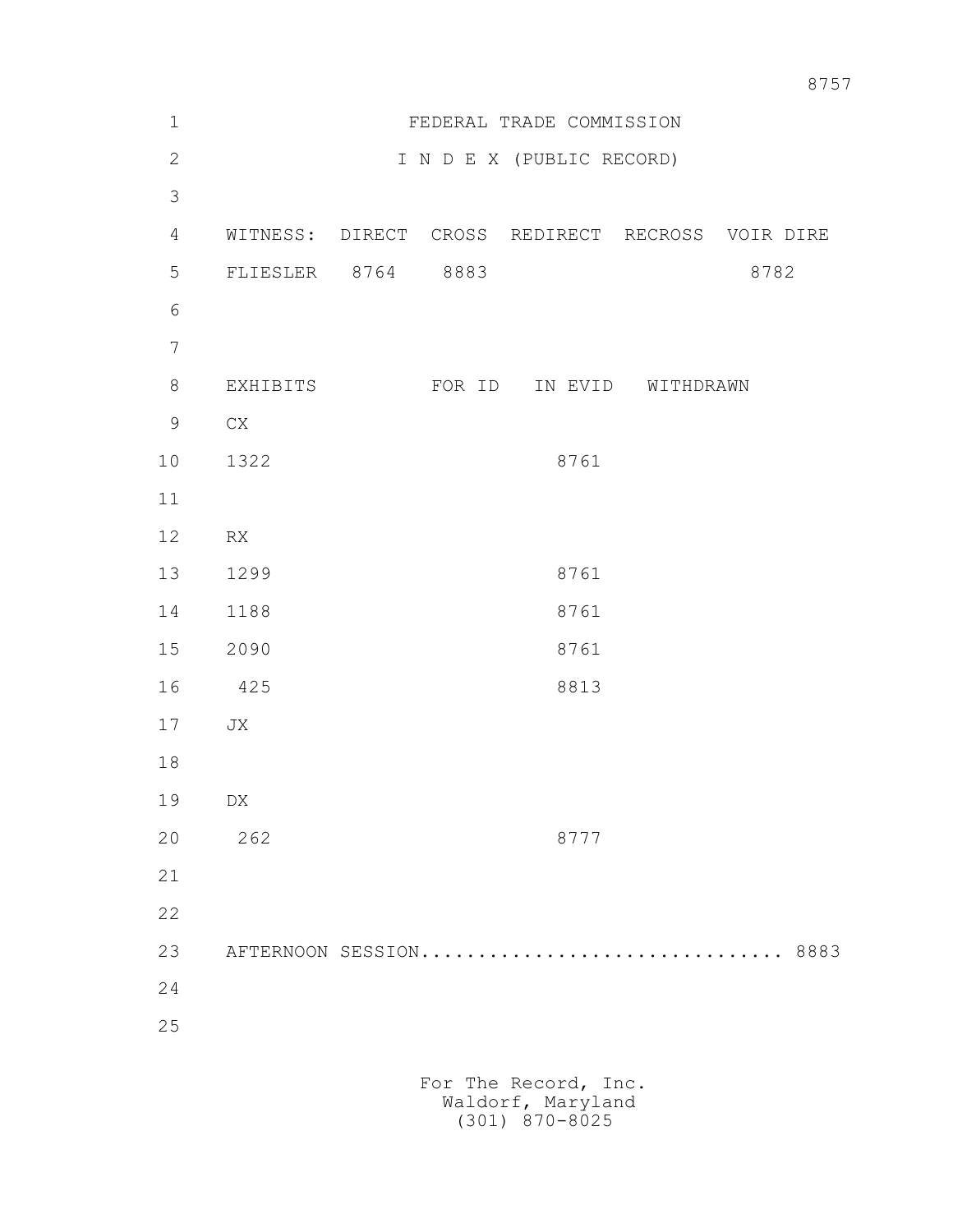| 1             | UNITED STATES OF AMERICA                            |  |  |  |  |  |  |
|---------------|-----------------------------------------------------|--|--|--|--|--|--|
| $\mathbf{2}$  | FEDERAL TRADE COMMISSION                            |  |  |  |  |  |  |
| 3             |                                                     |  |  |  |  |  |  |
| 4             | In the Matter of:<br>$\lambda$                      |  |  |  |  |  |  |
| 5             | Rambus, Inc.<br>Docket No. 9302<br>$\left( \right)$ |  |  |  |  |  |  |
| 6             |                                                     |  |  |  |  |  |  |
| 7             |                                                     |  |  |  |  |  |  |
| 8             |                                                     |  |  |  |  |  |  |
| $\mathcal{G}$ | TUESDAY, JULY 15, 2003                              |  |  |  |  |  |  |
| 10            | 9:32 A.M.                                           |  |  |  |  |  |  |
| 11            |                                                     |  |  |  |  |  |  |
| 12            |                                                     |  |  |  |  |  |  |
| 13            | TRIAL VOLUME 42                                     |  |  |  |  |  |  |
| 14            | PART 1                                              |  |  |  |  |  |  |
| 15            | PUBLIC RECORD                                       |  |  |  |  |  |  |
| 16            |                                                     |  |  |  |  |  |  |
| 17            | BEFORE THE HONORABLE STEPHEN J. MCGUIRE             |  |  |  |  |  |  |
| 18            | Chief Administrative Law Judge                      |  |  |  |  |  |  |
| 19            | Federal Trade Commission                            |  |  |  |  |  |  |
| 20            | 600 Pennsylvania Avenue, N.W.                       |  |  |  |  |  |  |
| 21            | Washington, D.C.                                    |  |  |  |  |  |  |
| 22            |                                                     |  |  |  |  |  |  |
| 23            |                                                     |  |  |  |  |  |  |
| 24            |                                                     |  |  |  |  |  |  |
| 25            | Reported by: Paula G. Satkin, RPR                   |  |  |  |  |  |  |
|               | For The Record, Inc.<br>Waldorf, Maryland           |  |  |  |  |  |  |

(301) 870-8025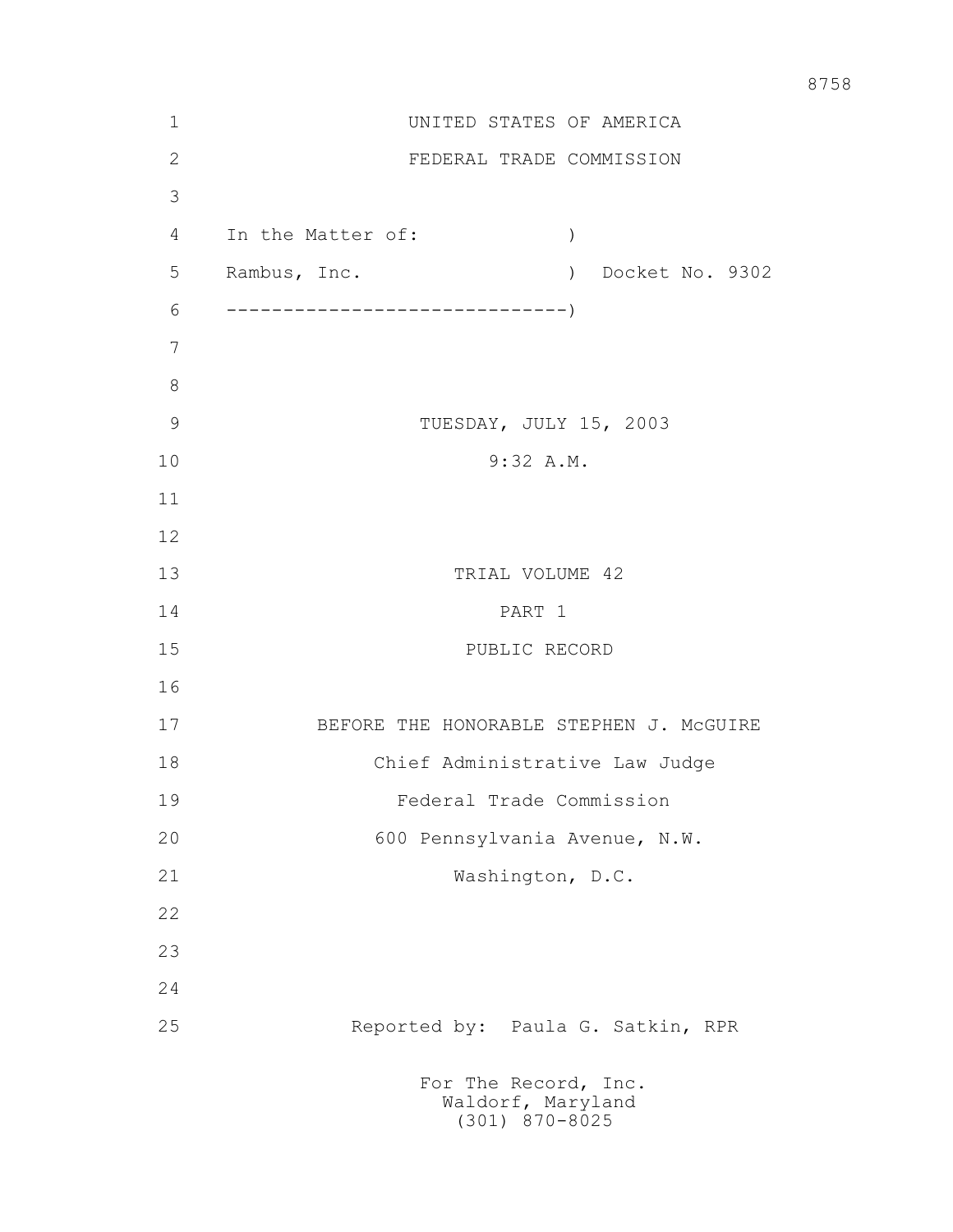2

| 3              | ON BEHALF OF THE FEDERAL TRADE COMMISSION: |
|----------------|--------------------------------------------|
| $\overline{4}$ | SUZANNE MICHEL, Attorney                   |
| 5              | GEOFFREY OLIVER, Attorney                  |
| 6              | JOHN C. WEBER, Attorney                    |
| 7              | Federal Trade Commission                   |
| 8              | 601 New Jersey Avenue, N.W.                |
| $\mathcal{G}$  | Washington, D.C. 20580-0000                |
| 10             | $(202)$ 326-3663                           |
| 11             |                                            |
| 12             |                                            |
| 13             | ON BEHALF OF THE RESPONDENT:               |
| 14             | GREGORY P. STONE, Attorney                 |
| 15             | STEVEN M. PERRY, Attorney                  |
| 16             | PETER A. DETRE, Attorney                   |
| 17             | SEAN GATES, Attorney                       |
| 18             | Munger, Tolles & Olson LLP                 |
| 19             | 355 South Grand Avenue, 35th Floor         |
| 20             | Los Angeles, California 90071-1560         |
| 21             | $(213)$ 683-9255                           |
| 22             |                                            |
| 23             |                                            |
| 24             |                                            |
| 25             |                                            |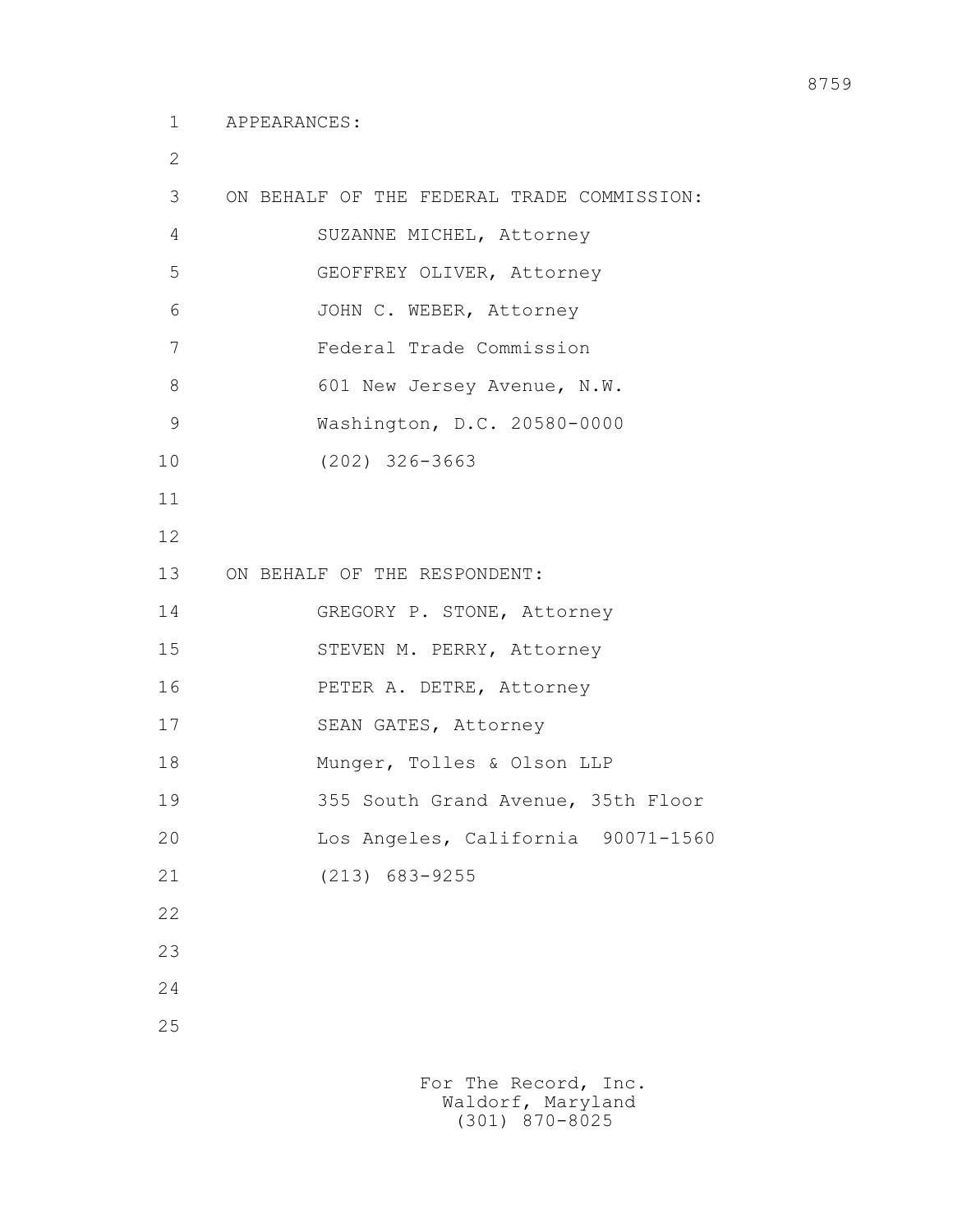```
 2
 3 ON BEHALF OF THE RESPONDENT:
4 A. DOUGLAS MELAMED, Attorney
 5 Wilmer, Cutler & Pickering
 6 2445 M Street, N.W.
 7 Washington, D.C. 20037-1420
 8 (202) 663-6090
 9
10
11
12
13
14
15
16
17
18
19
20
21
22
23
24
25
```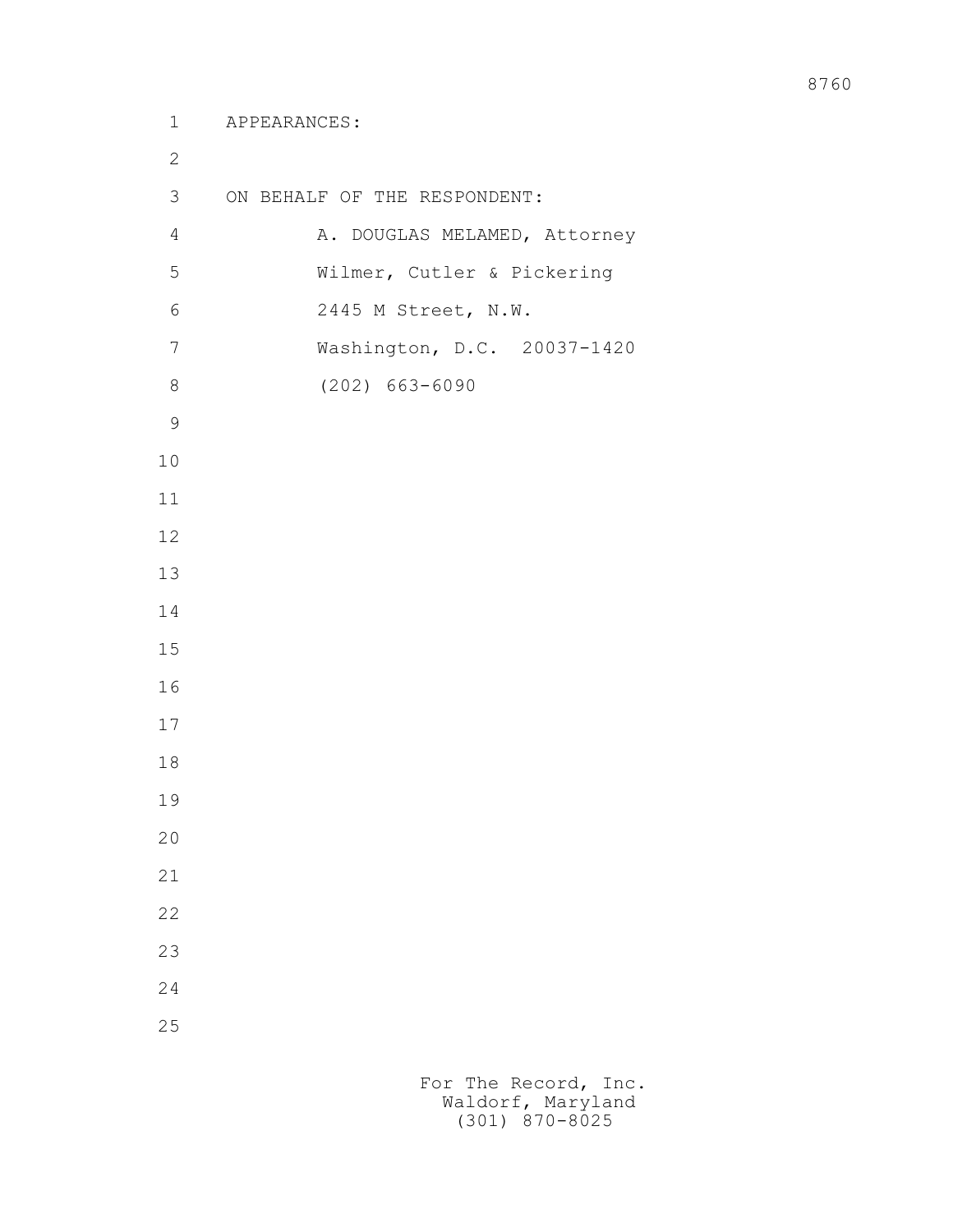1 P R O C E E D I N G S 2 JUDGE McGUIRE: This hearing is now in order. 3 Before we start today, any items that we need to pick 4 up, Mr. Weber? 5 MR. WEBER: Yes, Your Honor. I forgot to 6 introduce the document I introduced with Dr. Horowitz, 7 CX 1322. 8 JUDGE McGUIRE: All right. Entered. 9 (CX Exhibit 1322 was admitted into evidence.) 10 MR. STONE: I have a similar issue to raise 11 during the Chin deposition, three exhibits. They are 12 RX 1299, RX 1188, and RX 2090. 13 MR. OLIVER: No objection, Your Honor. 14 JUDGE McGUIRE: Okay. At this time, those are 15 all in. 16 (RX Exhibit 1299, RX Exhibit 1188, and RX 17 Exhibit 2090 were admitted into evidence.) 18 MR. STONE: One other housekeeping matter I 19 might raise after we had a chance to review the matter. 20 Page limits on the briefs. 21 JUDGE McGUIRE: That was an idea that I had and 22 I have given that some thought myself and I would 23 certainly be happy to confer with the parties on that 24 issue. 25 MR. STONE: I've conferred with Complaint For The Record, Inc. Waldorf, Maryland (301) 870-8025

8761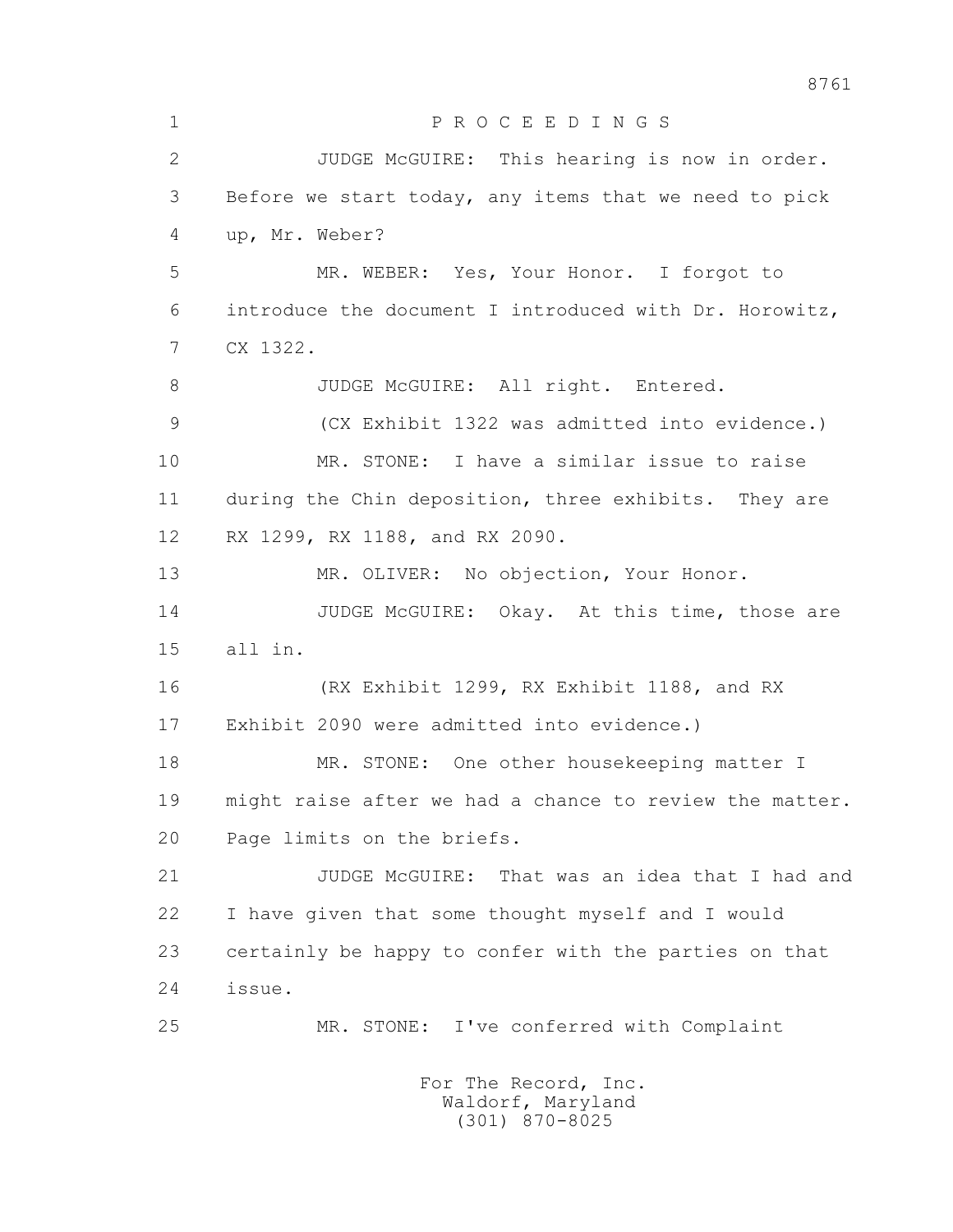1 Counsel. I suggested initially, maybe we would do 75 2 pages on the opening and 50 on the reply. They felt 3 that might be a bit short, so I've now suggested and I 4 think they're thinking about 100 on the opening and 75 5 on the reply. The findings, I think, are going to be 6 unlimited in pages because the findings are whatever 7 they are, but it seems to me --

8 JUDGE McGUIRE: I think that's a good idea. 9 That was something I've already considered. I didn't 10 put it in the Order because what I actually 11 contemplated at some point before now and the close of 12 this hearing, that we talk about what's contained in 13 that order and then, as I said, we'll entertain any 14 comments anyone may have as to what we want to do and, 15 obviously we're all involved in this, so I want to get 16 your input, as well.

17 Do you have any comment to that proposal, 18 Mr. Oliver?

 19 MR. OLIVER: Your Honor, the one concern that 20 we had in particular is that we thought it would be 21 very helpful for you, frankly, if in our post trial 22 brief we were able to actually quote from testimony and 23 quote from documents, and our concern with the page 24 limit was in order to make our arguments, that may 25 leave us simply citing a string of CX numbers and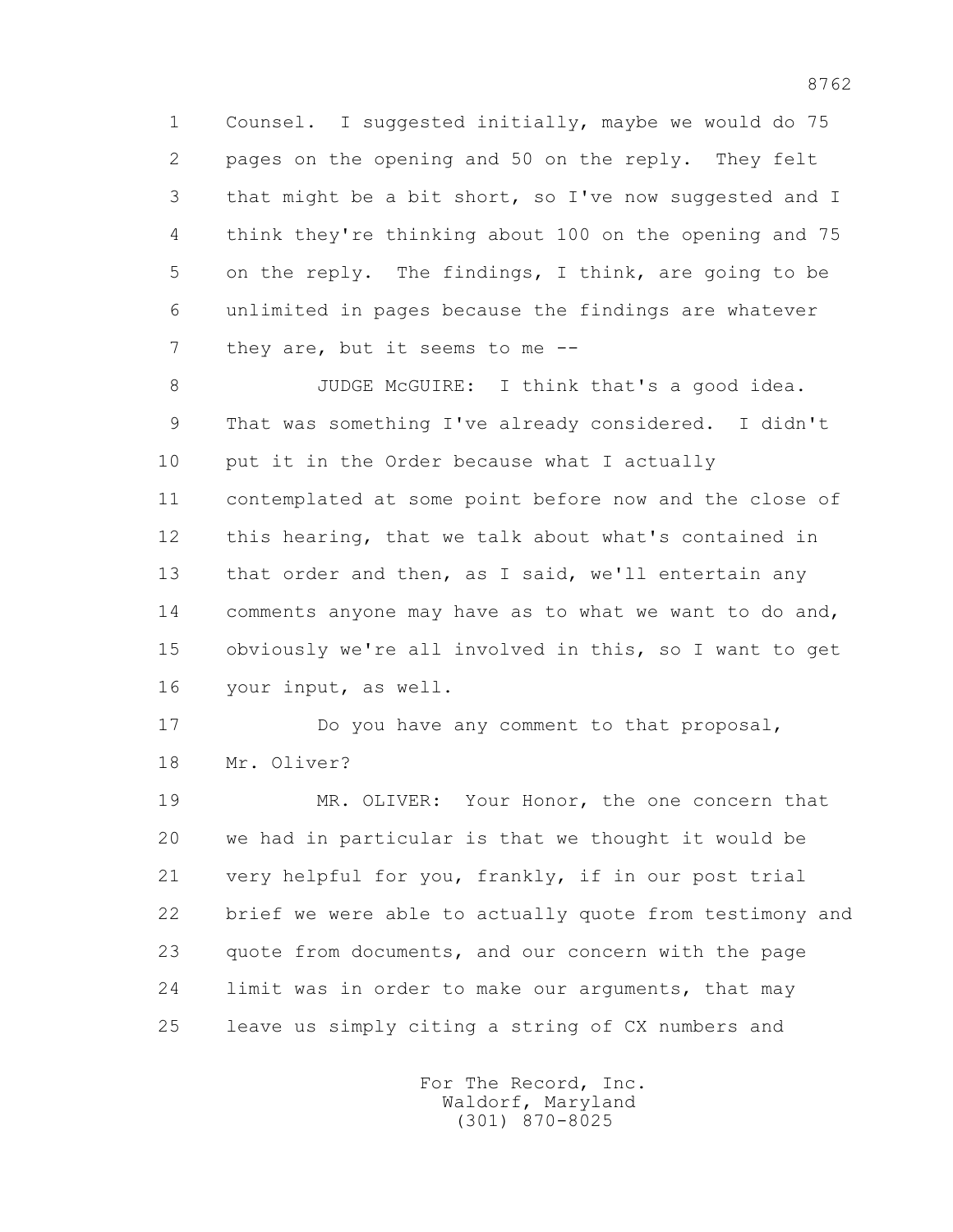1 forcing you to go rummaging through documents.

 2 JUDGE McGUIRE: That is a problem and I don't 3 intend to do that. It is not my job -- I will be doing 4 that once I know what the testimony is, but I don't 5 have the time nor the interest in going back and 6 confirming citations without even knowing what the 7 quote is.

8 Once the quote is made, I'll go back and 9 confirm that that is, in fact, the evidence that's been 10 stated, but I understand the point he's making and I 11 agree with it.

12 Now, in that context, if we still determine 13 that we should put some sort of a page limit on it 14 where it doesn't go on four or 500 pages, I'm more 15 attuned to that, but I do want it clear that when you 16 make a citation to the evidence, that you indicate what 17 that point is that you're trying to argue and to cite 18 to. I can't possibly go back and check every citation 19 when I don't know what the evidence is I'm cited to.

 20 MR. STONE: I agree with that too, Your Honor. 21 I didn't mean to suggest limits that would prevent 22 someone from citing you to the evidence.

 23 JUDGE McGUIRE: What I want from the parties is 24 your best effort, your best argument and the best 25 approach that's going to apprise me of the evidence in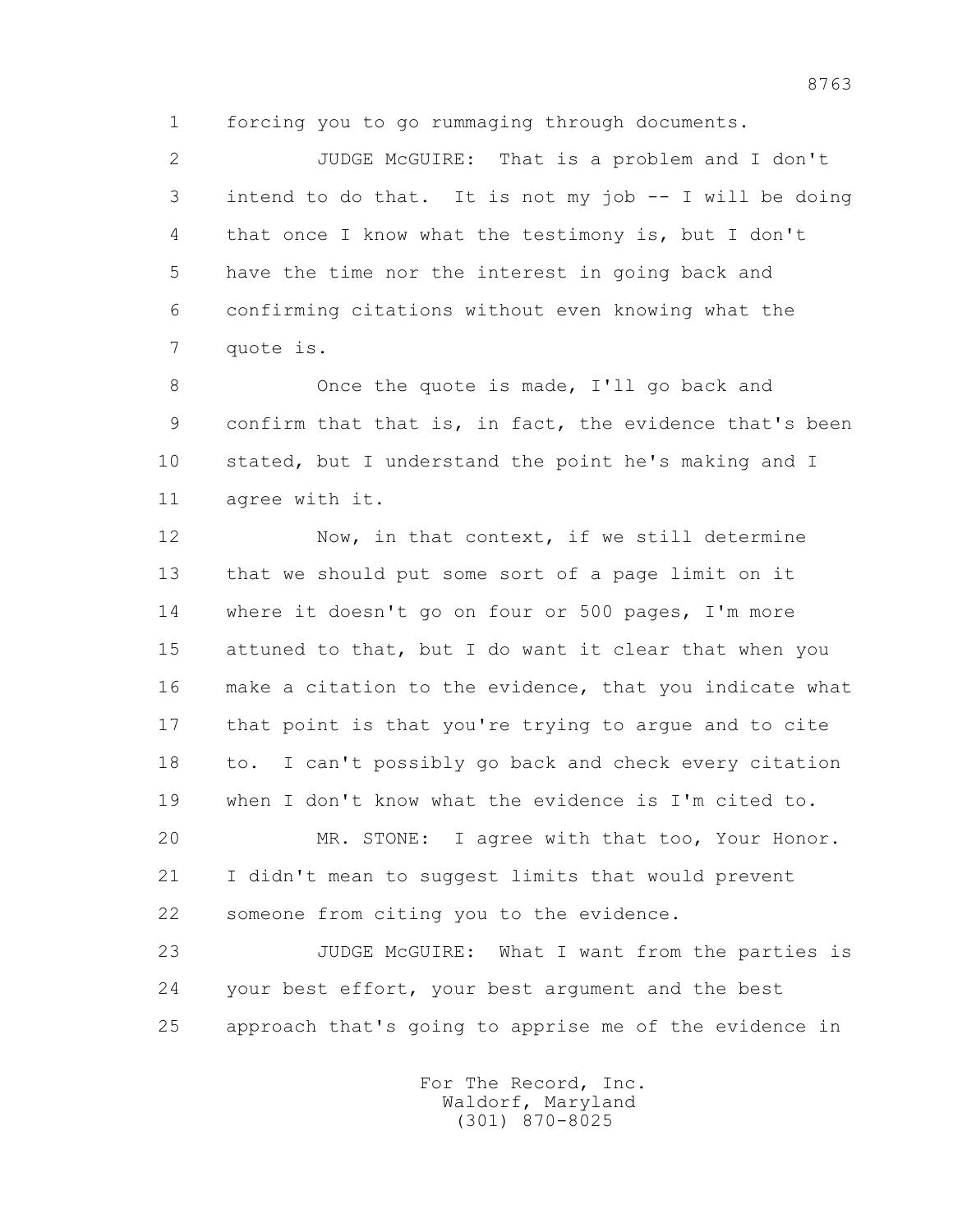1 this case that supports the arguments that you intend 2 to make.

 3 Now, maybe there's a compromise somewhere in 4 there where we can accomplish each end, but, no, I just 5 don't want to see something that says CX 218 without 6 knowing what is in CX 218. 7 MR. STONE: Right. 8 JUDGE McGUIRE: We'll take this up again maybe 9 in the meantime the two sides can confer on it and see 10 if you can't reach some sort of accommodation. 11 MR. STONE: Thank you. 12 JUDGE McGUIRE: Okay. At this time, the 13 respondent may call its next witness. 14 MR. STONE: Thank you, Your Honor. At this 15 time, we would call Martin Fliesler. 16 JUDGE McGUIRE: Okay. Sir, would you please 17 approach the bench and you'll be sworn in by the court 18 reporter. 19 Whereupon-- 20 MARTIN FLIESLER 21 a witness, called for examination, having been first 22 duly sworn, was examined and testified as follows: 23 JUDGE McGUIRE: All right. Sir, have a seat 24 right there if you would. 25 DIRECT EXAMINATION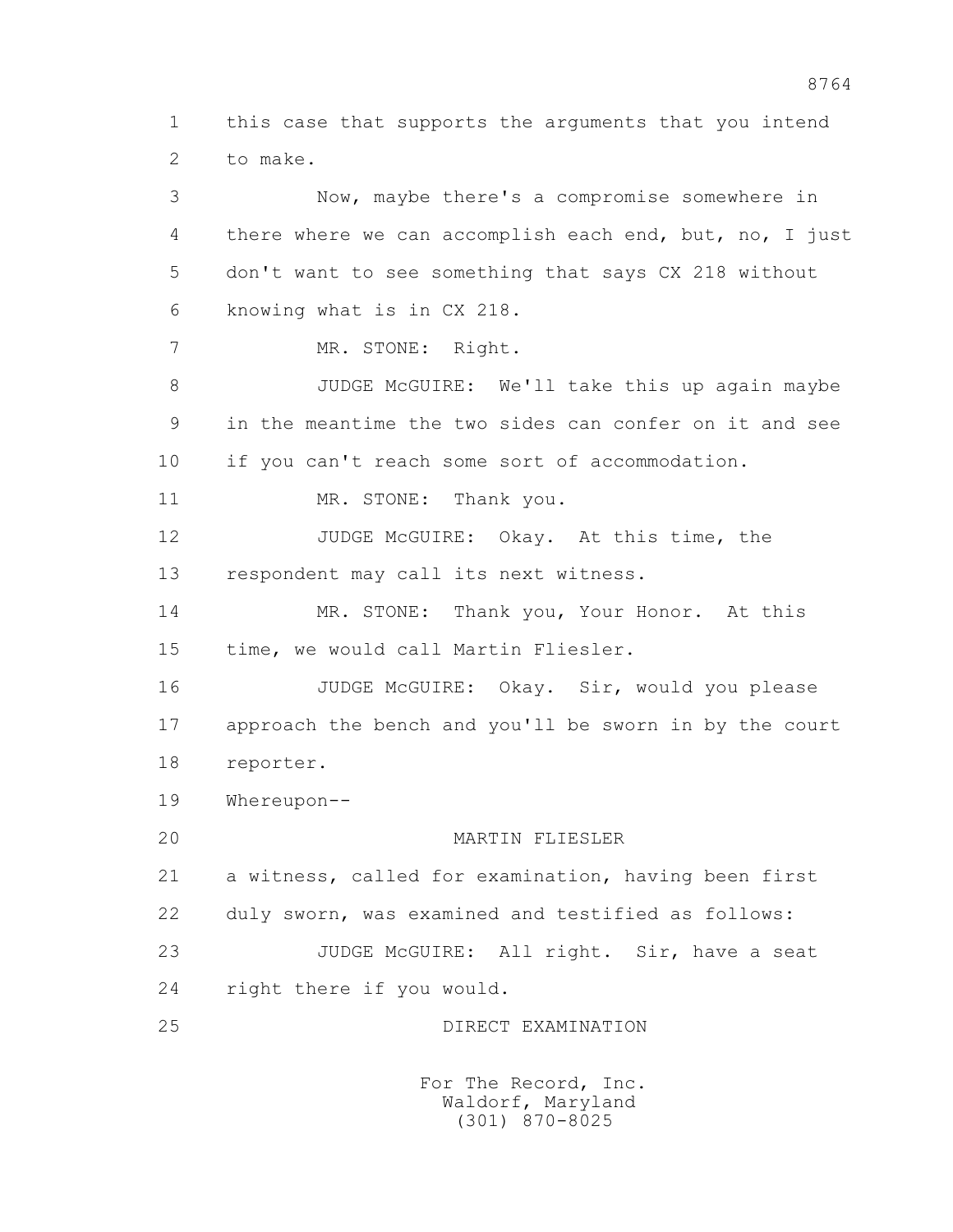1 BY MR. STONE: 2 Q. Good morning. Would you state your full name 3 for the record, please? 4 A. Martin C. Fliesler. 5 Q. Mr. Fliesler, how are you currently employed? 6 A. I am a partner in the law firm of Fliesler, 7 Dubb, Meyer and Lovejoy. 8 0. Where is that firm located? 9 A. San Francisco, California. 10 Q. Would you briefly share with us your 11 educational background? 12 A. I have a bachelor of engineering degree with 13 some specialties in electrical engineering from the 14 Stevens Institute of Technology. 15 Q. Where is that located? 16 A. Hoboken, New Jersey. Graduated in 1965 and 17 then went directly to law school at Brooklyn Law 18 School. Graduated in 1968 with a JD degree and then 19 those are the two degrees. Eventually, I did some 20 postgraduate work at George Washington University in 21 their MBA -- in their Master's program, JD program in 22 intellectual property law. 23 Q. Okay. How many courses did you take at George 24 Washington University in their intellectual property 25 program?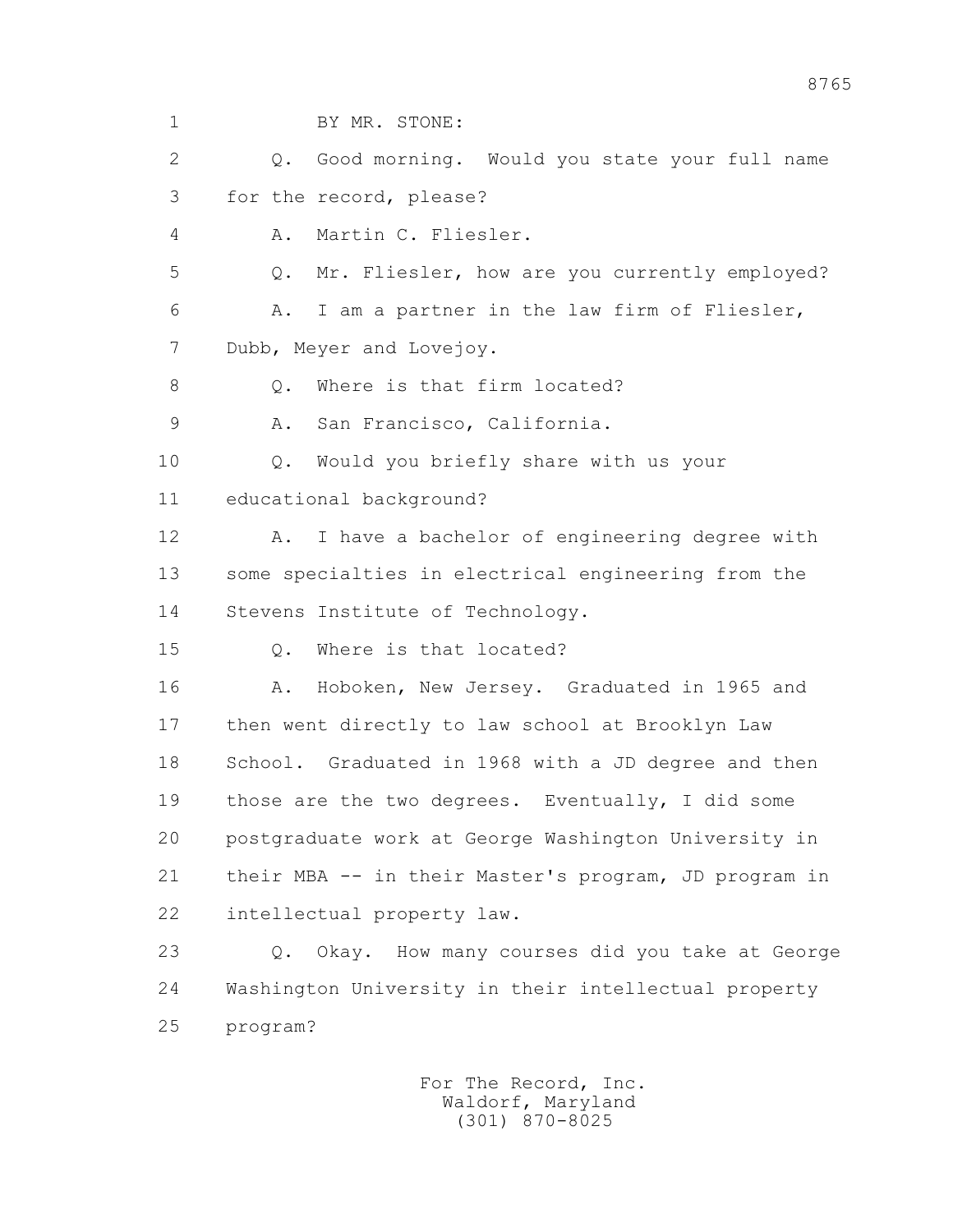1 A. All the ones they gave on intellectual 2 property. 3 Q. Did there come a time when you first became 4 fully employed or employed full-time? 5 A. Yes. 6 Q. When was that? 7 A. That was just when I graduated law school in 8 June of 1968. 9 Q. What was your first job? 10 A. I became a patent examiner in the Patent and 11 Trademark Office. 12 Q. How long did you work there? 13 A. Approximately 18 months. 14 Q. And did you take another job after that? 15 A. Yes. 16 Q. And what was your next job? 17 A. I became in-house patent counsel for 18 Communications Satellite Corporation, known as COMSAT, 19 here in Washington, D.C. 20 Q. How long did you hold that job? 21 A. Approximately three years. 22 Q. Let me go back to when you were in the patent 23 office, was there a particular area of art or subject 24 matter you examined patents in? 25 A. Yes, it was in the electrical arts.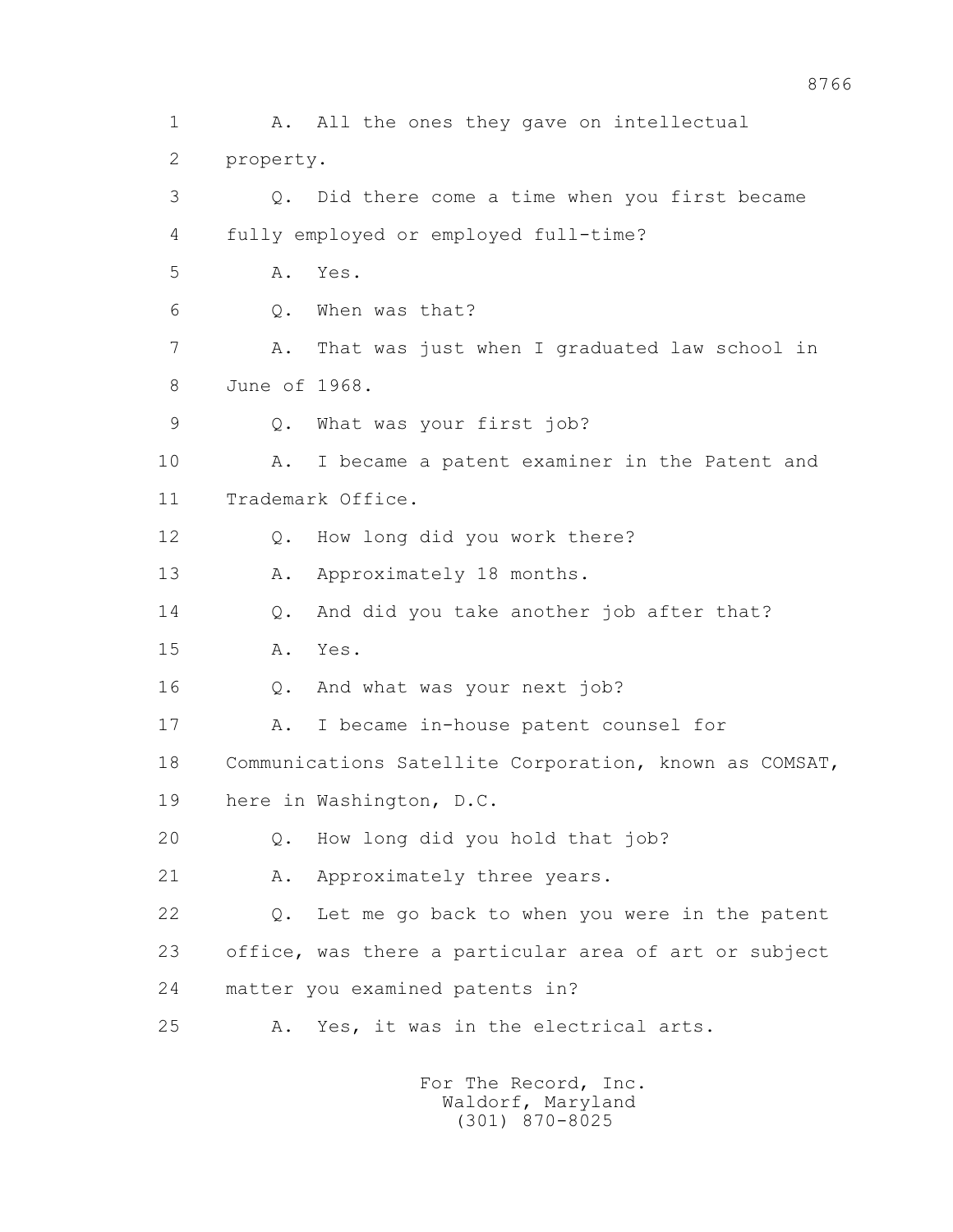1 Q. When you were at COMSAT, in-house for the three 2 years you mentioned, what were your job 3 responsibilities there?

 4 A. As patent counsel, I was responsible for 5 basically all the technology labs that COMSAT had which 6 was about seven labs, as I remember it, in Gaithersburg 7 and my responsibilities around that was to do patent 8 prosecution, oversee the writings of applications and 9 prosecution by outside counsel in Washington, D.C., 10 basically. Do contract work, licensing work in 11 relation to intellectual property matters that appeared 12 in various contracts that COMSAT entered into.

 13 Q. What different areas of art or subject matter 14 were you involved in, either writing or supervising the 15 writing of patent applications while you were at 16 COMSAT?

 17 A. It was the gamut of satellite communications. 18 It was everything from basically digital signal 19 processing, signals that go up to the satellite. It 20 was echo canceling techniques and speech recognition 21 techniques. There was the technology of actually 22 accessing the satellite, which we called TDA or SDA 23 time division multiple access. Solar cell technology, 24 I was responsible for converting the solar energy into 25 electrical energy. Video processing was a separate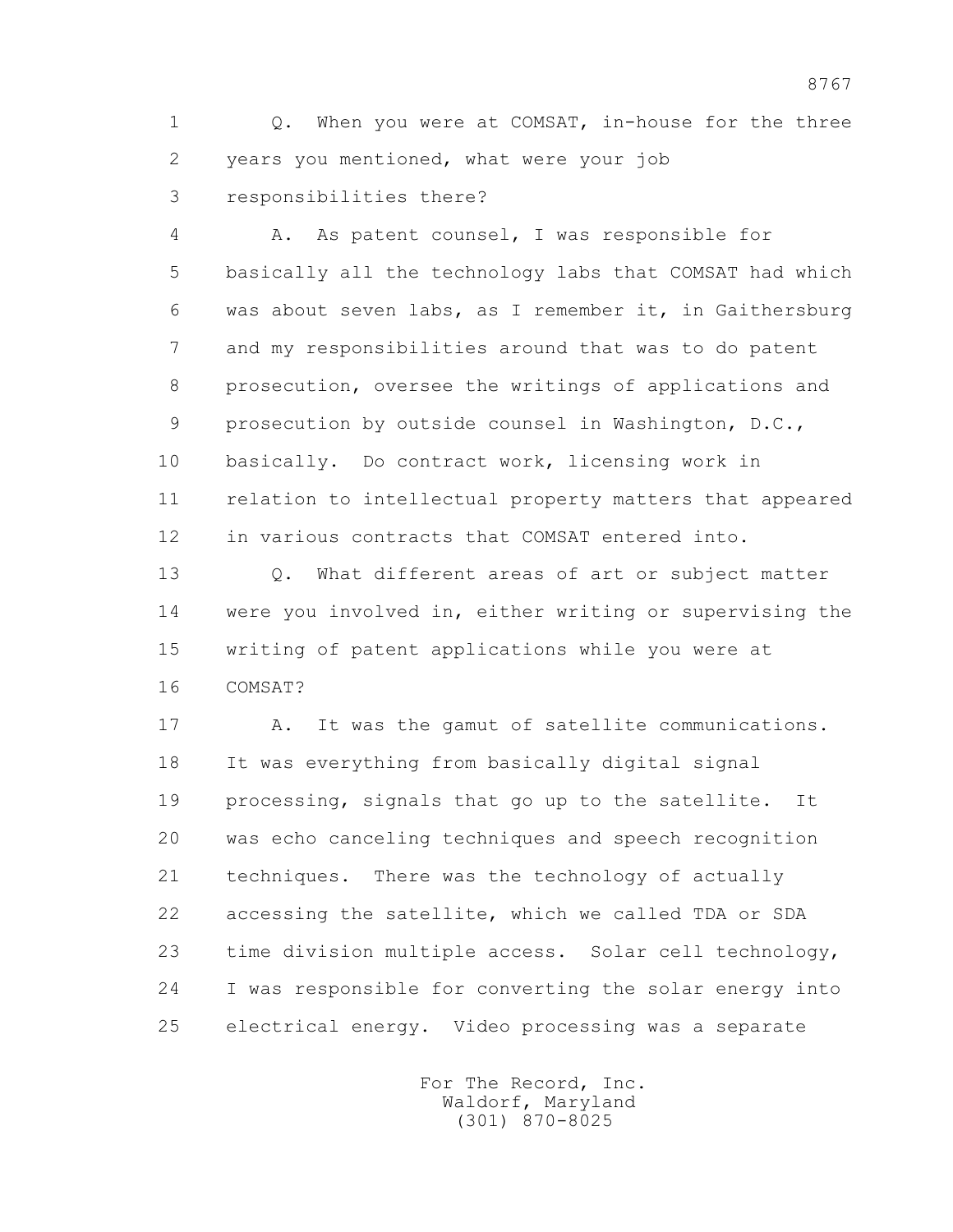1 area that I was directly responsible for and earth 2 station technology, actually how you -- from the earth 3 station point of view, how you transmit and receive the 4 signals. 5 Q. Okay. And after the three years at COMSAT, 6 what was your next employment? 7 A. I became an associate in the intellectual 8 property specialty firm of Stevens, Davis, Miller and 9 Moser, which was located here in Washington, D.C. area. 10 Q. How long were you there? 11 A. Approximately four years. 12 Q. And in the general sense, what were your job 13 responsibilities in that position? 14 A. Well, I was in the electrical group there at 15 Stevens Davis and primarily was in patent preparation 16 and patent prosecution area around electrical 17 inventions and working intimately with matters that 18 were going on in the Patent and Trademark Office. 19 Q. And about when was it, what year when you left 20 Stevens Davis? 21 A. It was the summer of 1976. 22 Q. And what did you do at that point? 23 A. I came to San Francisco and started work as a 24 senior associate in another specialty intellectual 25 property law firm in San Francisco called Stevens --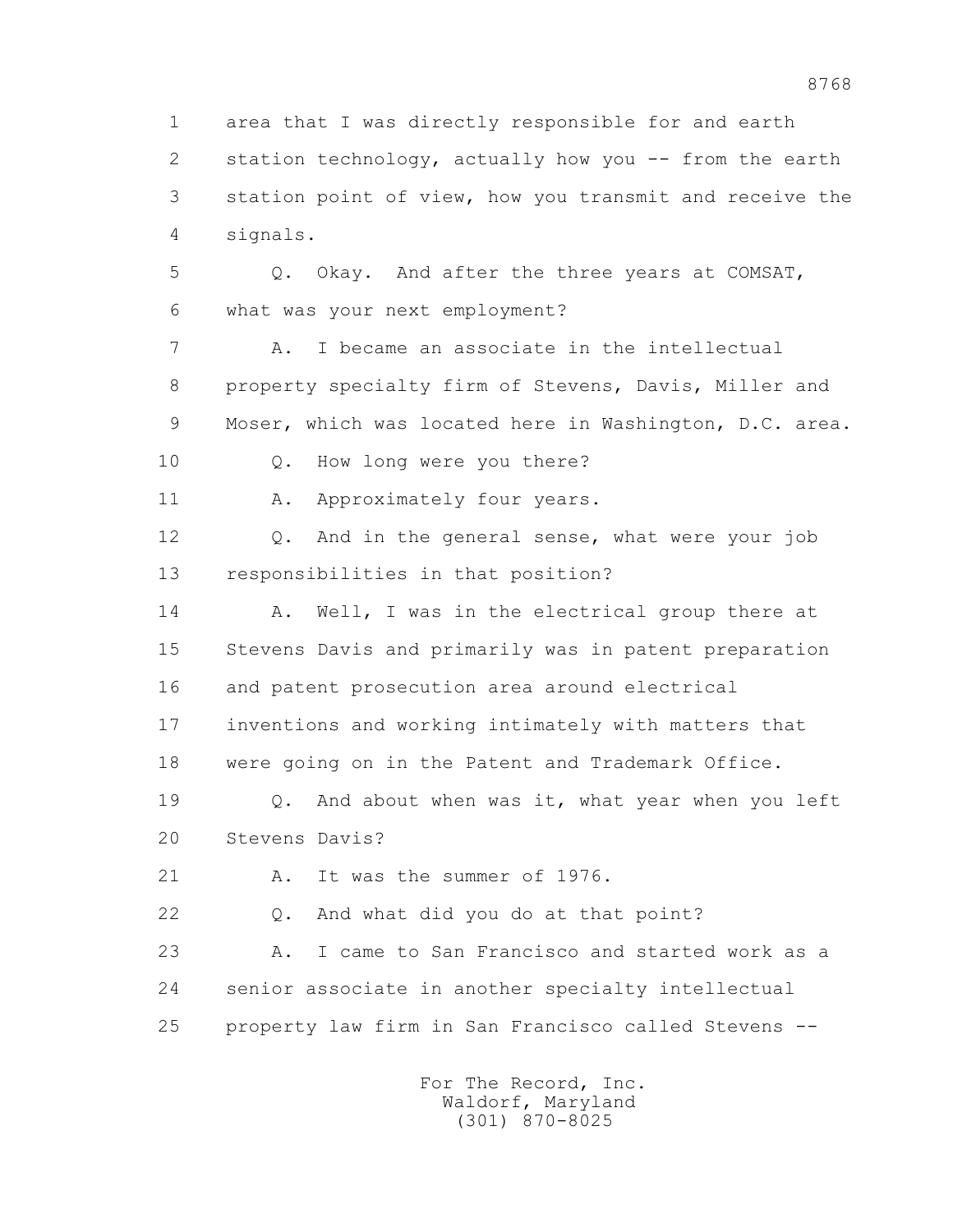1 I'm sorry, called Phillips, Moore, Lampio,

2 Weissenberger & Strabala.

3 Q. How long were you there?

4 A. Approximately six years.

 5 Q. And did you become a partner in that firm? 6 A. Yes, after a few years as senior associate I 7 became a partner.

8 0. And what were the kinds of work that you did 9 there?

10 A. That was continuing in the patent -- primarily 11 in the intellectual property point of view, primarily 12 in the patent prosecution, patent preparation area. 13 Also, from a technology point of view, in electronic 14 and software arts that was starting to develop in the 15 Silicon Valley and also some litigation support for 16 some of the senior partners at that time.

 17 Q. At that time, did you take any sort of training 18 or courses to work in the new areas of the art that you 19 were involved in?

 20 A. Yes. One of the technical courses that I took 21 was a four or five day intensive semiconductor chip 22 design course designed for engineers. It was run by a 23 company called Integrated Circuit Engineering, ICE. 24 That was one of the courses to get familiar with chip 25 technology, architect, all levels to mass work level.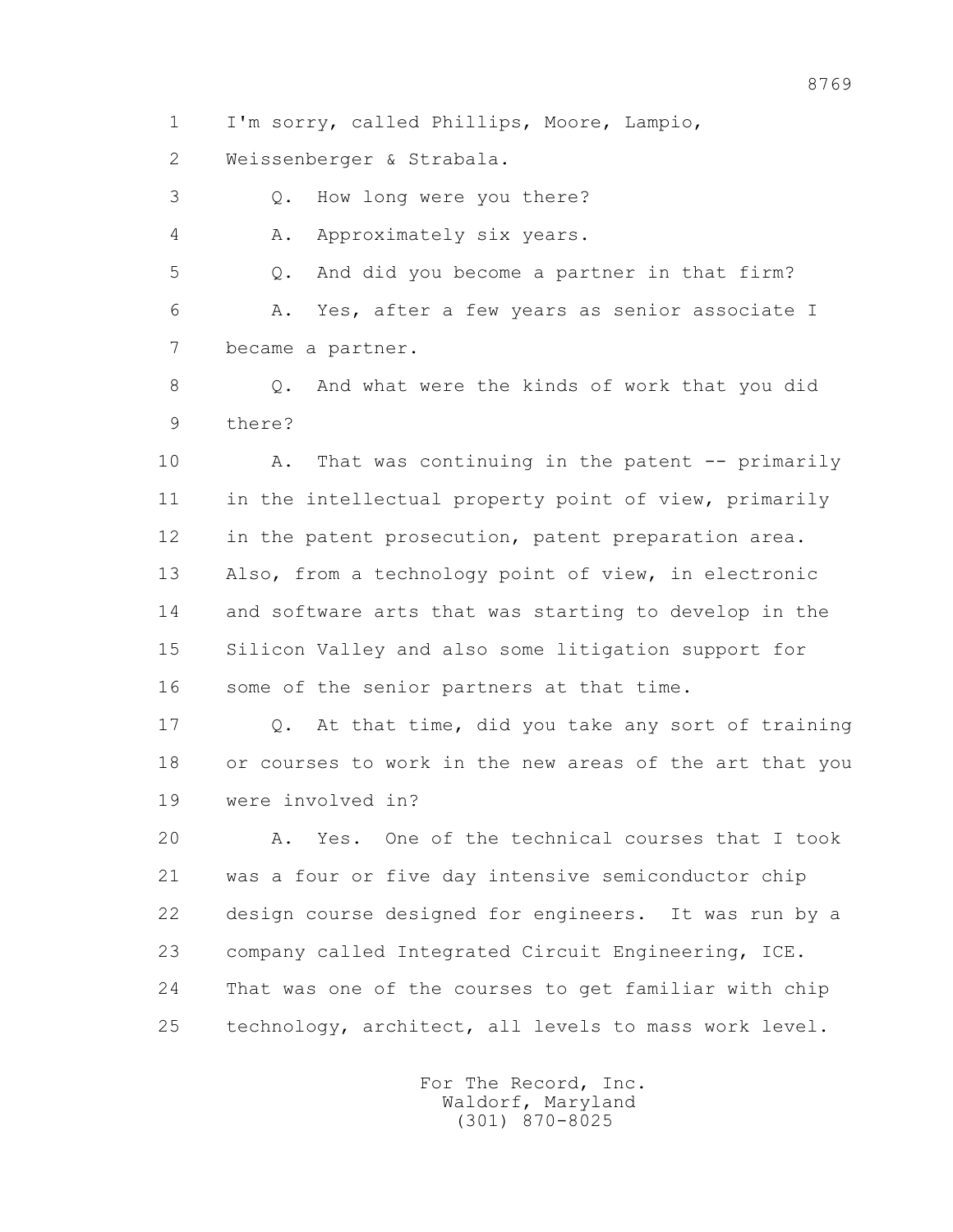1 Q. After you left Phillips Moore, what did you do? 2 A. Started our firm. 3 Q. How many of you started that firm? 4 A. Myself and three other partners. 5 Q. How large is the firm today? 6 A. Approximately twenty attorneys. 7 0. When was that founded, what year? 8 A. May 1, 1982. 9 Q. And what types of work have you done since 10 founding your own firm? 11 A. Again, we are a specialty intellectual property 12 law firm focused, from a technology point of view, on 13 high technology matters that you see in Silicon Valley 14 and we do what we call full service intellectual 15 property firm. 16 So from day one, we were always involved with 17 preparing and writing patent applications, prosecuting 18 patent applications, other matters to copyrights, trade 19 secrets and also litigation. 20 0. In the IP area? 21 A. Intellectual property litigation, yes. 22 Q. Have you had any involvement or experience in 23 the technologies that are at issue in this case such as 24 memory technologies? 25 A. Yes.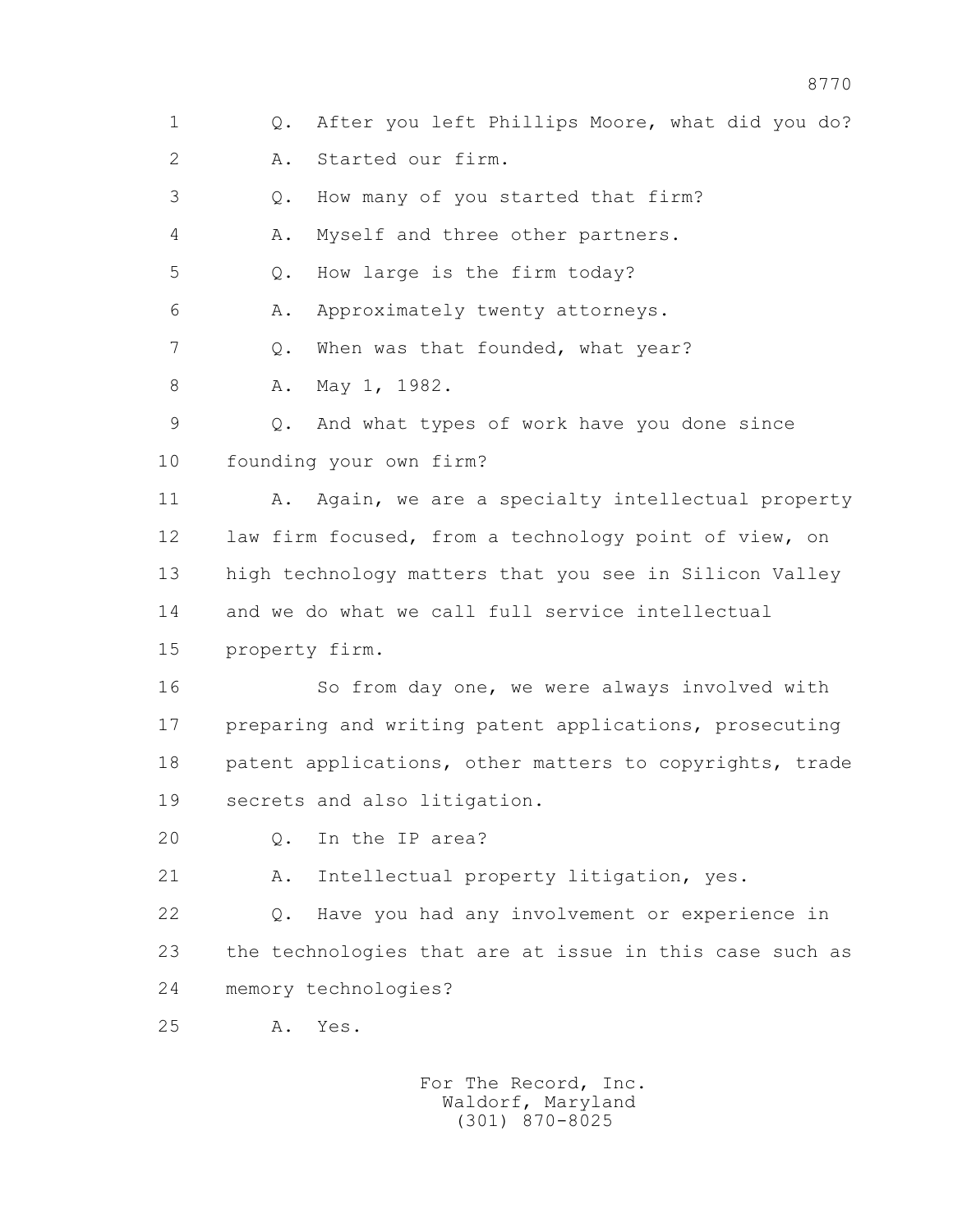1 Q. Just in general sense, what has been your 2 background in that particular area of the art?

 3 A. It's been both from the prosecution point of 4 view and litigation point of view. Primarily for one 5 particular client that comes to mind, is advanced micro 6 devices, AMD, which at one time had a memory group and 7 the memory group did works in DRAMs, SRAMs, other kinds 8 of memory which we called E squared properly, double E 9 properly memories all surrounding circuitry to support 10 those memories and so there was patent prosecution work 11 around those technologies. Not only what I did, but 12 also at that time, as we were hiring associates, 13 overseeing associates in those areas and then from a 14 litigation point of view, again, particularly with AMD, 15 we tried a case for them for -- they were sued by a 16 company called Brooktree, down in San Diego.

 17 Brooktree had some patents around SRAMS so we 18 tried that case then AMD did get into another type of 19 memory called flash memory, which has become very, very 20 successful as a technology and so I was developing 21 flash memory matters for AMD and we did wind up suing a 22 company called Alliance Semiconductor on two of AMD 23 fundamental flash memory patents.

 24 Alliance Semiconductor was a DRAM company, at 25 the time, getting into the flash memory business and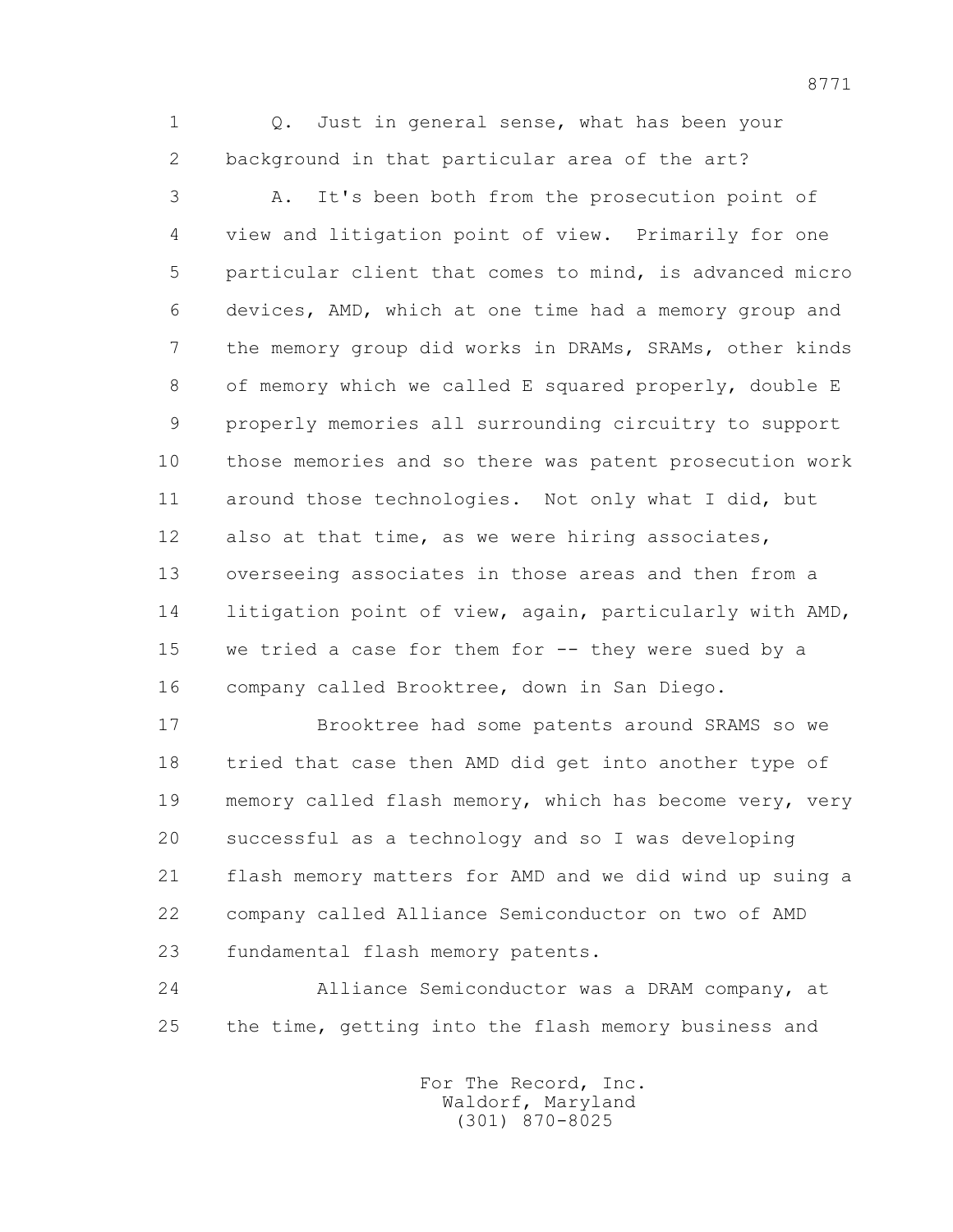1 part of that litigation involved understanding Alliance 2 Semiconductor's business around DRAMs and why they were 3 getting into flash.

 4 Q. Okay. Let me ask you, if I can, about things 5 somewhat outside our practice. Have you been involved 6 in a professional capacity in assisting the courts, in 7 any way, in assisting with patent issues and patent 8 law?

9 A. Yes.

 10 Q. Could you briefly describe that for us? 11 A. Primarily in the Northern District of 12 California, which takes into account San Francisco, San 13 Jose and Oakland. The Northern District wanted to put 14 together an updated, revised series of model patent 15 jury instructions in light of the fact that that 16 district was receiving a lot of patent litigation and 17 fundamentally Chief Judge Patel of the Northern 18 District asked me to be the chairman of what we call 19 the working committee, that included a number of other 20 attorneys, professors and Judge White to prepare a new 21 jury -- patent jury instructions that would basically 22 do two things: Take into account the new developing 23 law from a substantive point of view and present them 24 in a way -- try to present them in a way to a jury in 25 plain English. That was a real challenge of presenting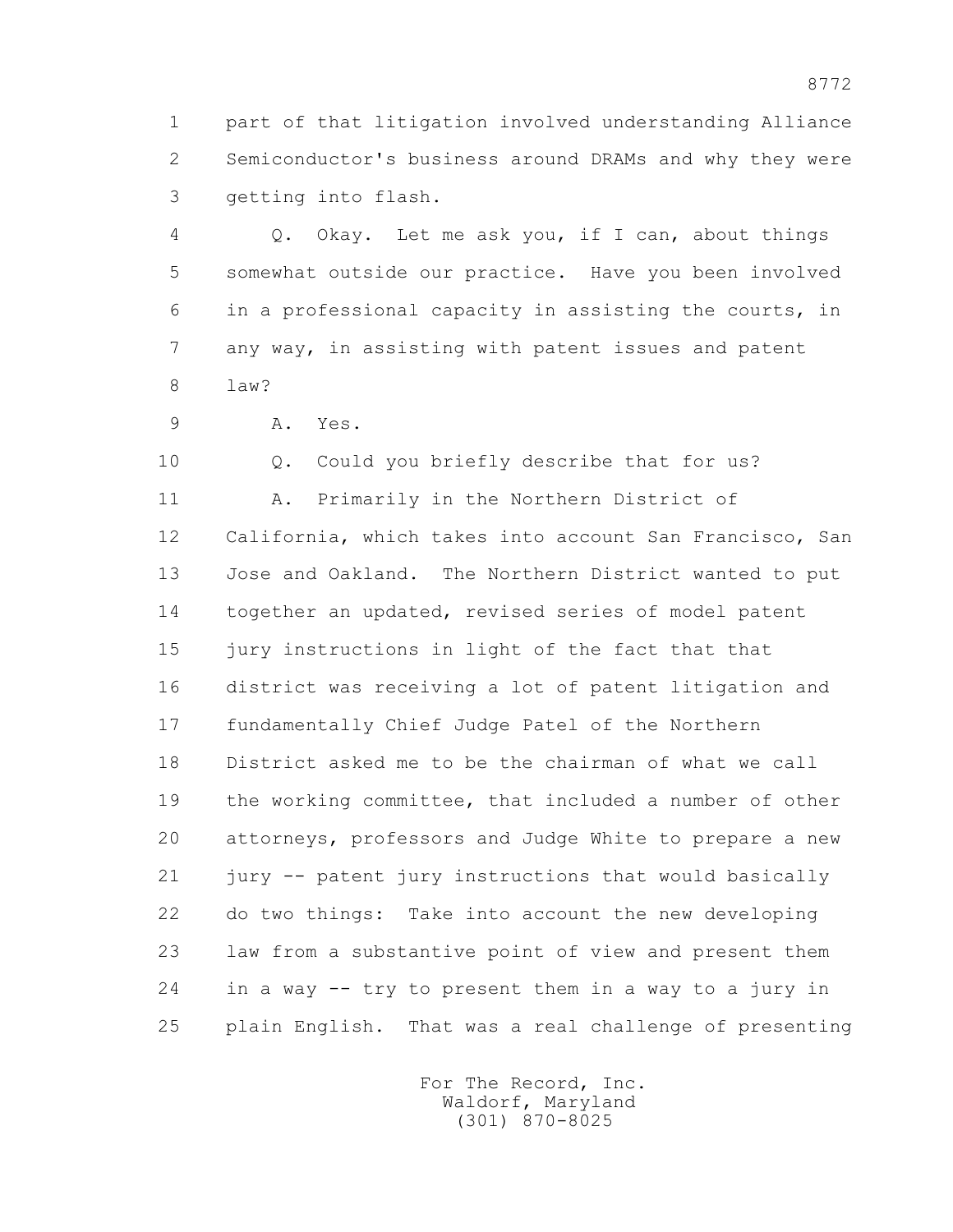1 them in plain English, and we worked and prepared and 2 put together a whole set of model patent jury 3 instructions which the Northern District uses now it's 4 on their web site and literally as we speak.

 5 Right now I'm in the process, right before I 6 came here and when I get back, Judge White has put the 7 working committee together again to update the model 8 patent jury instructions.

 9 Q. Have you been involved in any other court 10 appointed responsibilities beyond the one you've just 11 described?

12 A. Yes.

13 Q. What's that?

 14 A. The Northern District had a need for some new 15 magistrate judges and the San Jose Division needed a 16 magistrate judge and the San Francisco division needed 17 a magistrate judge and there were federal procedures 18 for pulling together a magistrate merit selection panel 19 under the federal rules and guidelines. And Judge 20 Patel asked me to be a member of the committee that was 21 working on the applications and advisement to the court 22 for the San Jose division of a new magistrate, and I 23 did that as a member of that committee and then I 24 chaired the similar committee for the San Francisco 25 division in recommending -- evaluating and recommending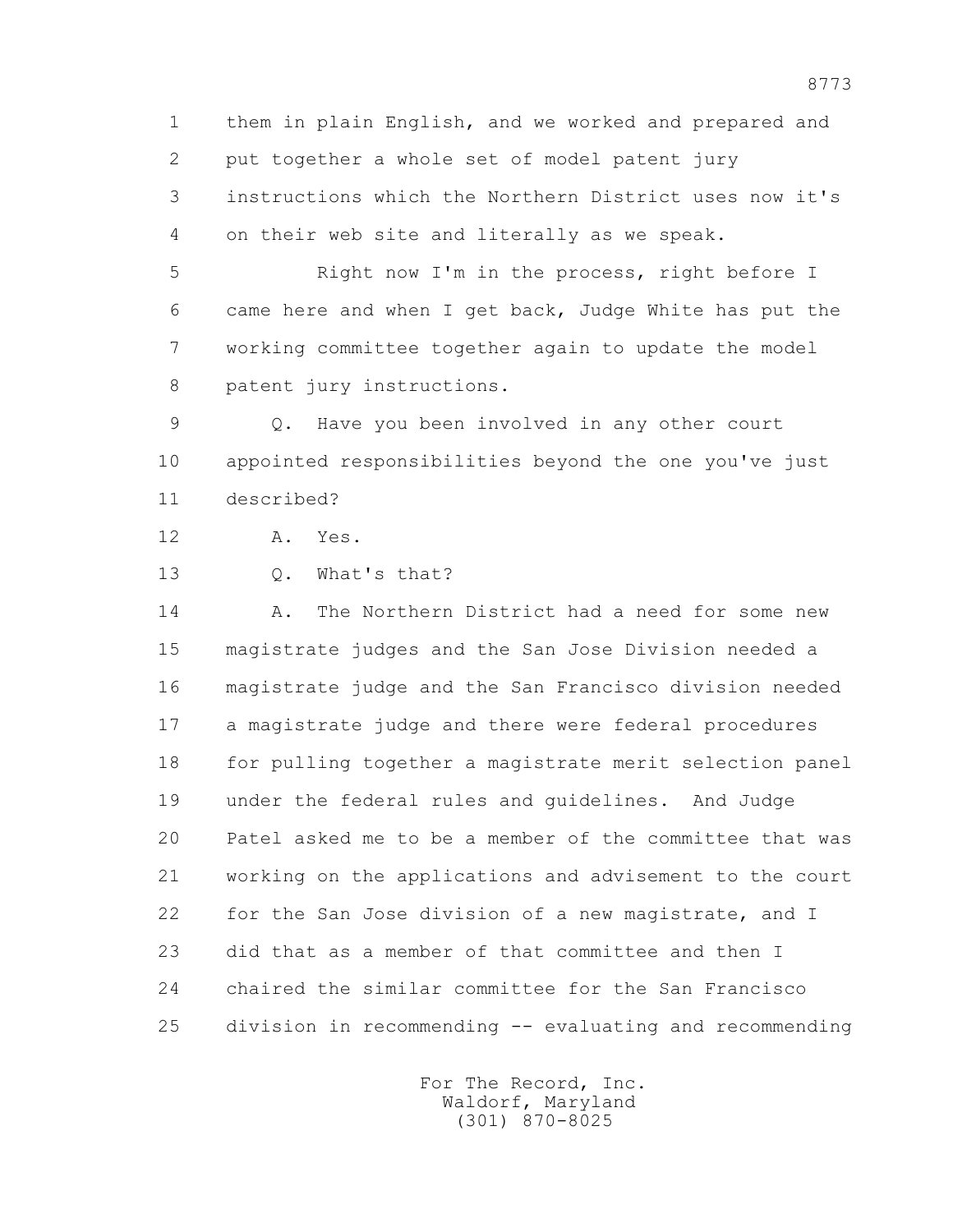1 candidates for the position of magistrate judge up in 2 San Francisco.

 3 Q. Let me just take you back to, specifically, 4 patent law issues for a moment. And I don't really 5 want to ask you about all your different activities 6 related to patent law outside of your practice, but if 7 you wouldn't mind, can I ask you about involvement that 8 you've had with the inns of court in the northern 9 districts?

 10 A. We called it the Intellectual Property Inns of 11 Court, which is based on the American version of Inns 12 of Court, which is a membership of approximately 100 13 attorneys throughout the Bay Area involved in 14 intellectual property litigation.

 15 I was one of the original members of the court, 16 Inns of Court, which was formed about 1992, '93. 17 Ultimately, became a vice president for two years and 18 then a president for two years of that court and 19 fundamentally the -- with judges present, they were 20 members. As well, we would have eight meetings a year 21 and put on programs related to intellectual property. 22 Q. Have you ever been retained as an expert 23 witness before?

24 A. Yes.

25 Q. How many occasions?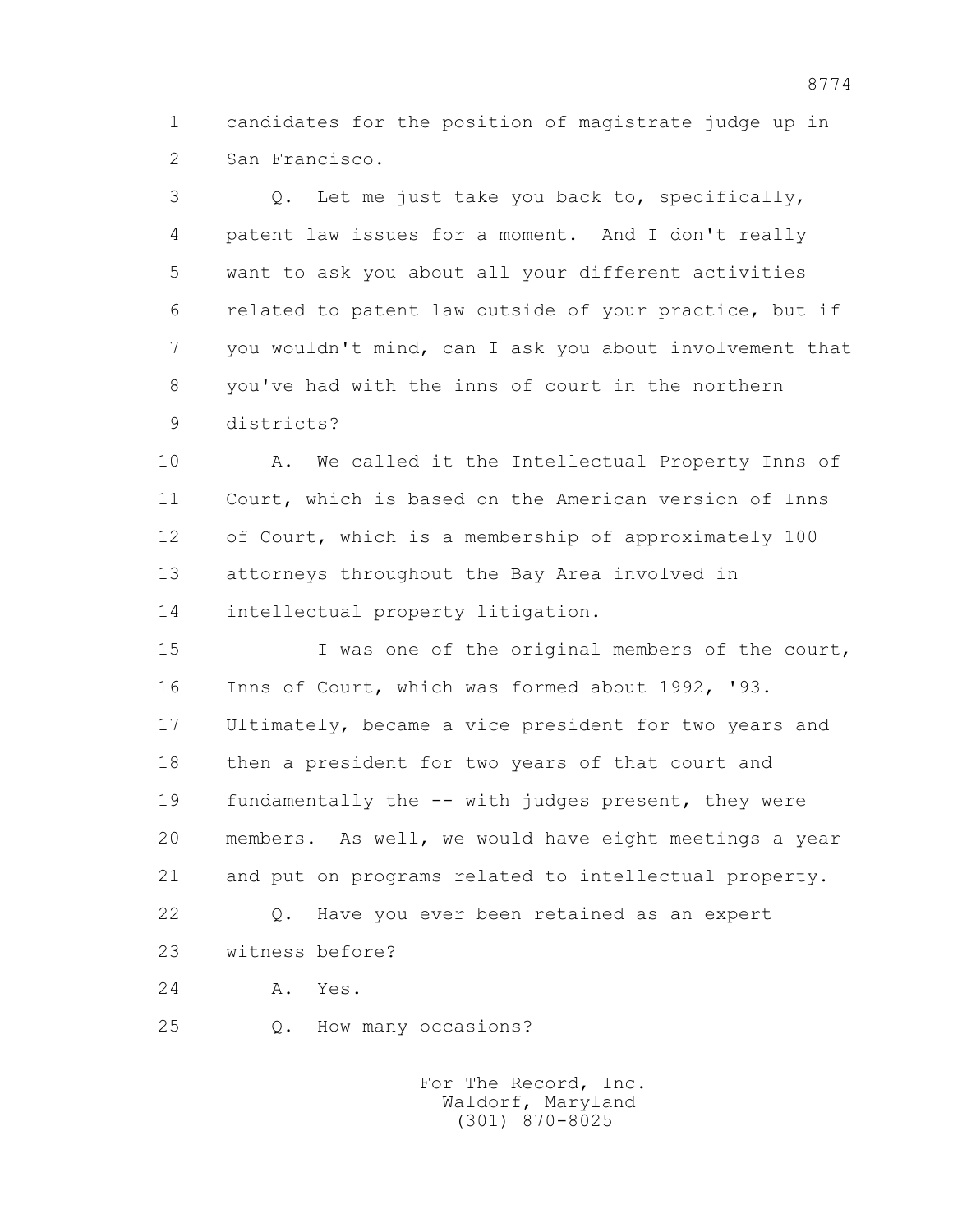1 A. Twice.

 2 Q. Okay. And in one of the occasions, were you 3 retained by the Federal Trade Commission? 4 A. Yes. 5 Q. What case was that? 6 A. That was the Schering-Plough case, 7 Schering-Plough. I believe the defendant or the other 8 party in the Schering-Plough case -- the FTC versus 9 Schering-Plough. 10 Q. And did you prepare an expert report in that 11 particular matter? 12 A. Yes. 13 Q. And did you give a deposition? 14 A. Yes. 15 Q. Did you testify at any hearing in that matter? 16 A. No. 17 Q. Is this your first hearing to testify at? 18 A. Yes. 19 Q. Is testifying as an expert witness a 20 significant portion of what you do in the day-to-day of 21 your practice or a small percentage or some other 22 percentage? 23 A. It's -- it's minuscule. 24 MR. STONE: Your Honor, at this time, we tend 25 that Mr. Fliesler is an expert in patent law and patent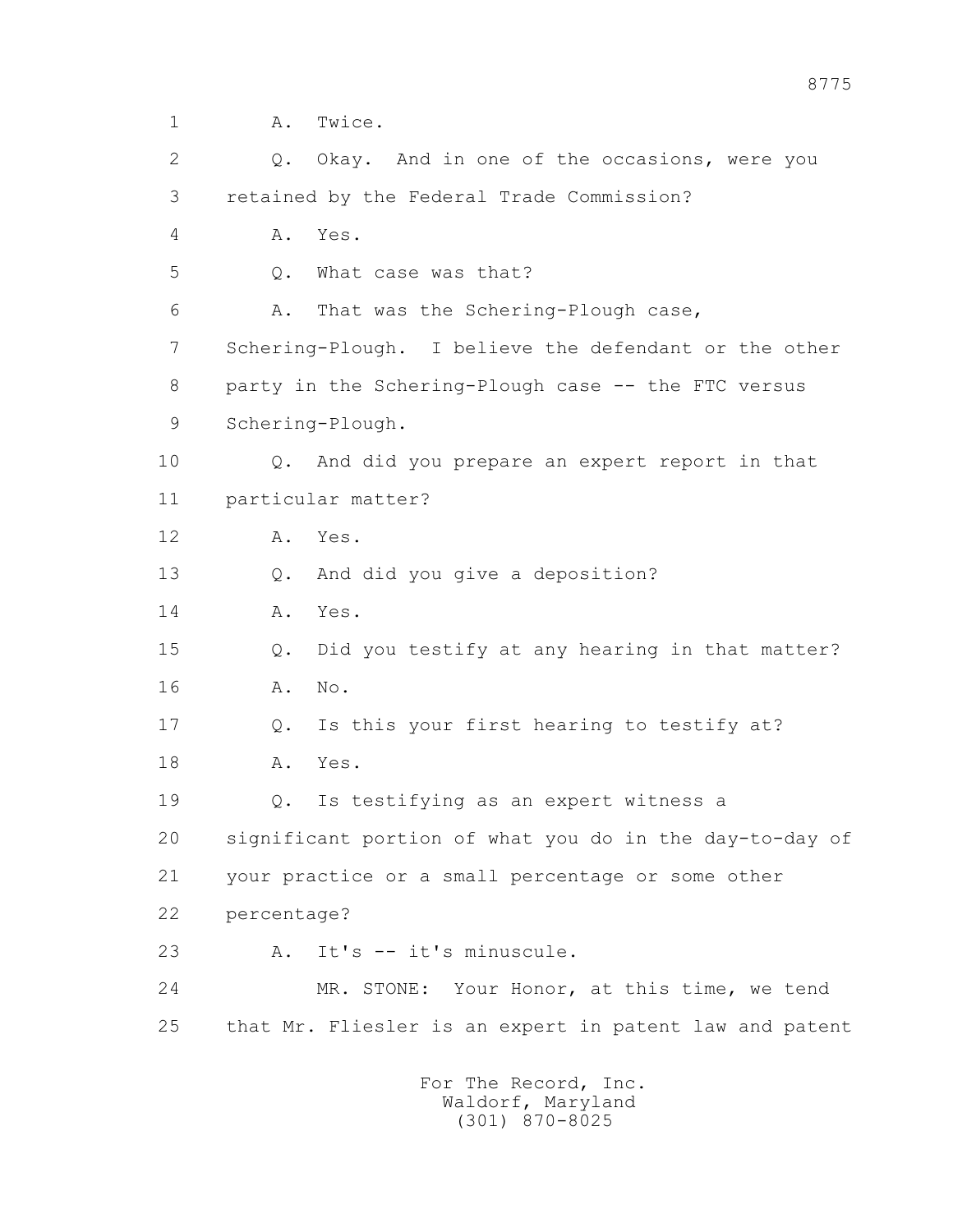1 prosecution.

2 JUDGE McGUIRE: Any objection? 3 MS. MICHEL: No objection, Your Honor. 4 JUDGE McGUIRE: He shall be qualified in the 5 areas noted. 6 MR. STONE: Thank you, Your Honor. 7 BY MR. STONE: 8 Q. Mr. Fliesler, when were you retained in 9 connection with this particular matter? 10 A. I believe it was around October 2002. 11 Q. After you were retained, have you reviewed 12 materials that relate to this case? 13 A. Yes. 14 0. Could you briefly summarize for us what you've 15 reviewed? 16 A. Well, there are -- certainly the basic 898 17 patent application and PCT application and a number of 18 patents that have issued, Rambus patents that have 19 issued from that. Their corresponding prosecution 20 histories. Various JEDEC standards, materials and 21 meetings and meeting notes. The -- I read the reports 22 of Professor Jacobs and Mr. Nussbaum, expert reports of 23 professor Jacobs and Mr. Nussbaum. I certainly read 24 the opinion that came down from the Federal Circuit in 25 the Rambus case and the FTC complaint, the reply, those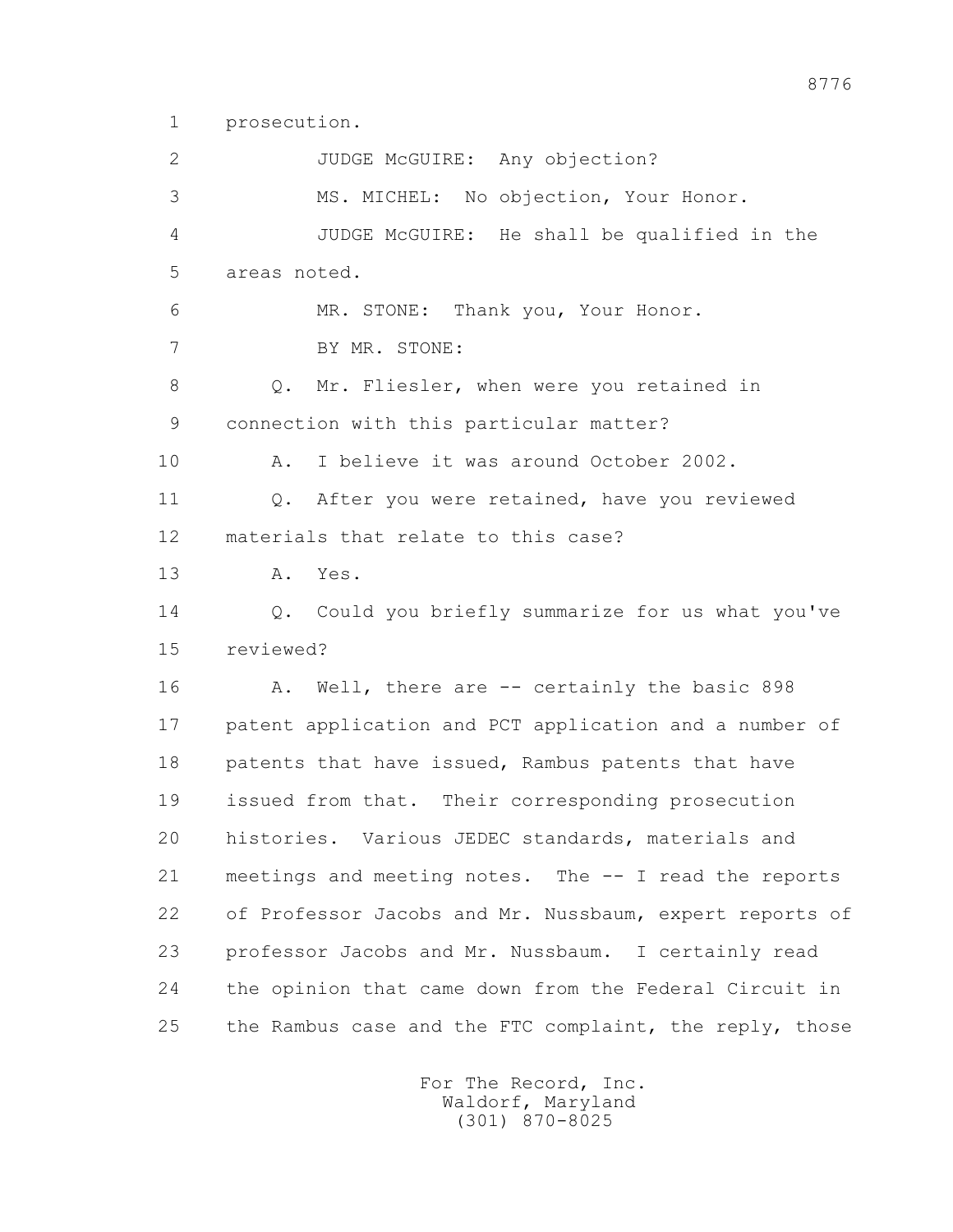1 kind of things.

2 0. Okay. Did we, together, prepare sort of a 3 summary of your opinions that you expect to present 4 today?

5 A. Yes.

 6 MR. STONE: Your Honor, I have a set of 7 demonstratives. If I can hand them up to the court, 8 I've given plaintiff's counsel a set. The witness has 9 a set, I have one for you. We can take them back when 10 we're done. I took the gamble of premarking them with 11 numbers.

12 JUDGE McGUIRE: Okay.

 13 MR. STONE: If we could bring up the first one 14 which I marked as DX 262.

 15 (DX Exhibit 262 was marked for identification.) 16 BY MR. STONE:

 17 Q. Does this particular demonstrative, DX 262, is 18 this a copy of the summary of opinions we prepared 19 together?

20 A. Yes.

 21 Q. Would you tell us first, I note there are five 22 paragraphs on this, I would like to ask you just 23 briefly to tell the court which each of your five 24 opinions is and let's start with the first one, if you 25 would?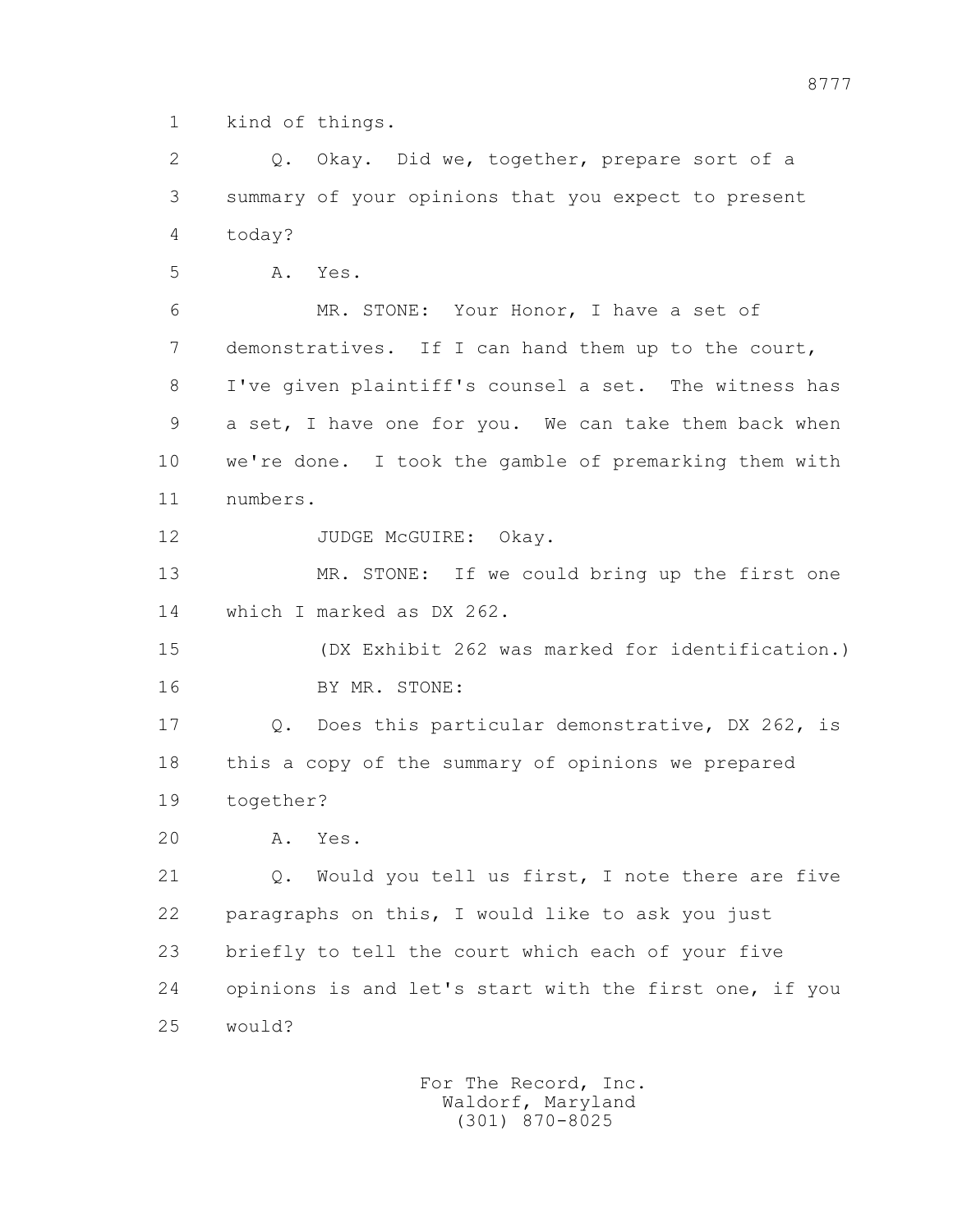1 MS. MICHEL: Your Honor, I object as 2 Mr. Fliesler summarizes his first opinion. It is 3 asking him to give the viewpoint of a knowledgeable 4 engineer. He has been qualified as an expert in patent 5 prosecution, not as an expert in engineering. 6 MR. STONE: Let me lay further foundation. 7 JUDGE McGUIRE: Go ahead. 8 BY MR. STONE: 9 Q. Mr. Fliesler, in connection with the patent 10 work you have done, have you become familiar with the 11 concept of a person of ordinary skill in the art? 12 A. Yes. 13 Q. Tell us if you would the significance to a 14 patent lawyer or patent examiner of a person of 15 ordinary skill in the art? 16 A. Fundamentally, many areas in patent law, 17 particularly the claims and disclosure and legal 18 analysis is done from a perspective of what one of 19 ordinary skill in the art would understand, and by that 20 we basically mean that for a given patent matter, one 21 of ordinary skill in the art, the art is technology 22 related to that particular -- to the technology that's 23 disclosed and claimed in that particular patent. 24 Q. Have you, from time-to-time, prepared opinions 25 on the validity of patents?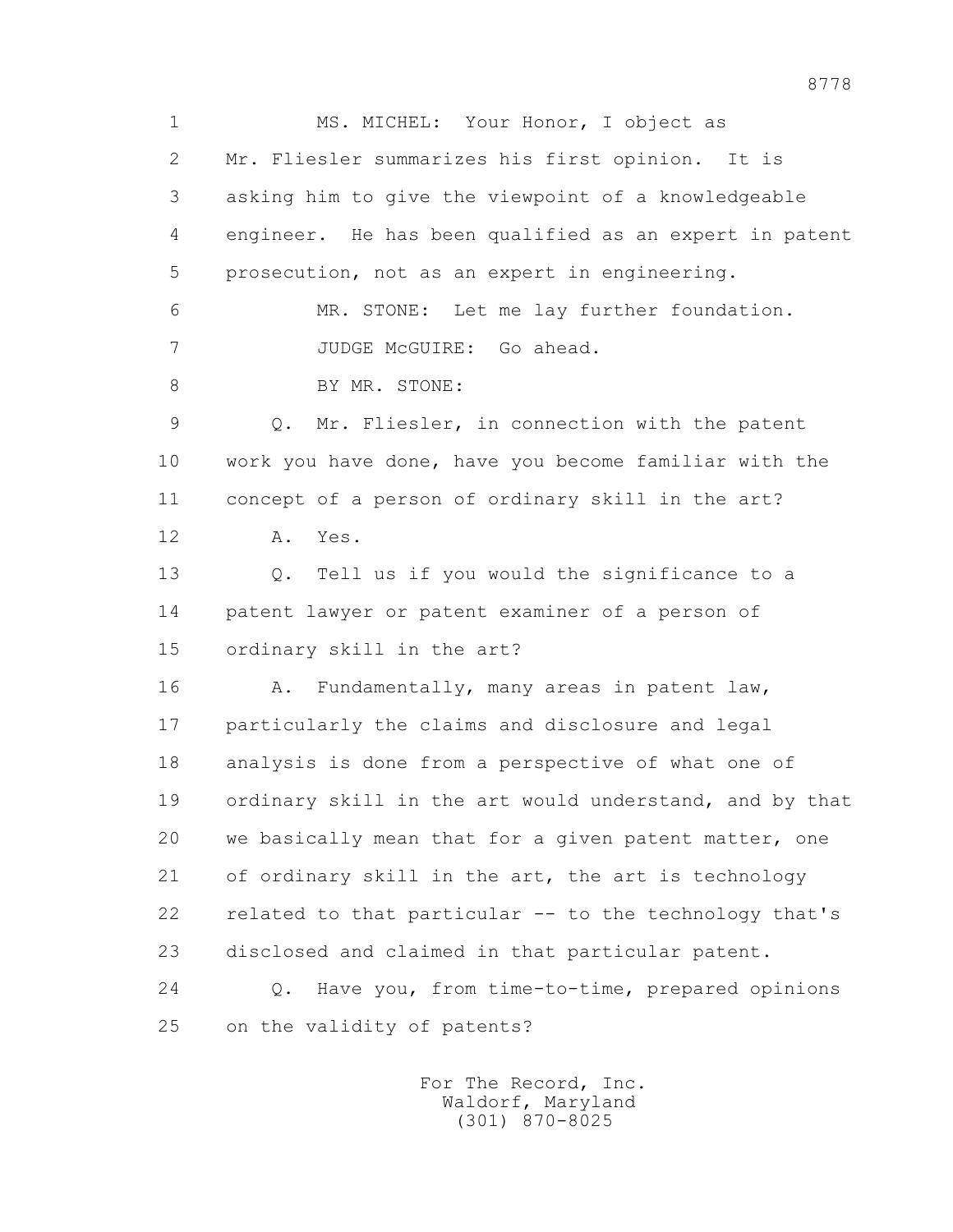1 A. Yes.

 2 Q. And when you prepare opinions on validity of 3 patents? Does the perspective of a person of ordinary 4 skill in the art figure in your opinions?

5 A. Yes.

 6 Q. How does it figure into your opinions? 7 A. Well, the law requires it, first of all. The 8 law requires that, but more significantly in my 9 particular specialty, putting on my patent lawyer's 10 hat, my experience is from a technology point of view, 11 is in-depth with engineers in all areas, lots of areas 12 of chip technology and other areas of software.

 13 Almost everything you can imagine that's been 14 coming out of Silicon Valley, so I've had intimate 15 direct contact with lots of engineers across lots of 16 disciplines, technology disciplines, including the 17 memory matters that I mentioned and I work with them on 18 a day-to-day basis.

 19 Q. In connection with your work in this case, have 20 you determined what level of background and experience 21 a person of ordinary skill in the art involved in this 22 case would have?

23 A. Yes.

24 Q. And what is that?

25 A. It would be somebody with -- in my view, an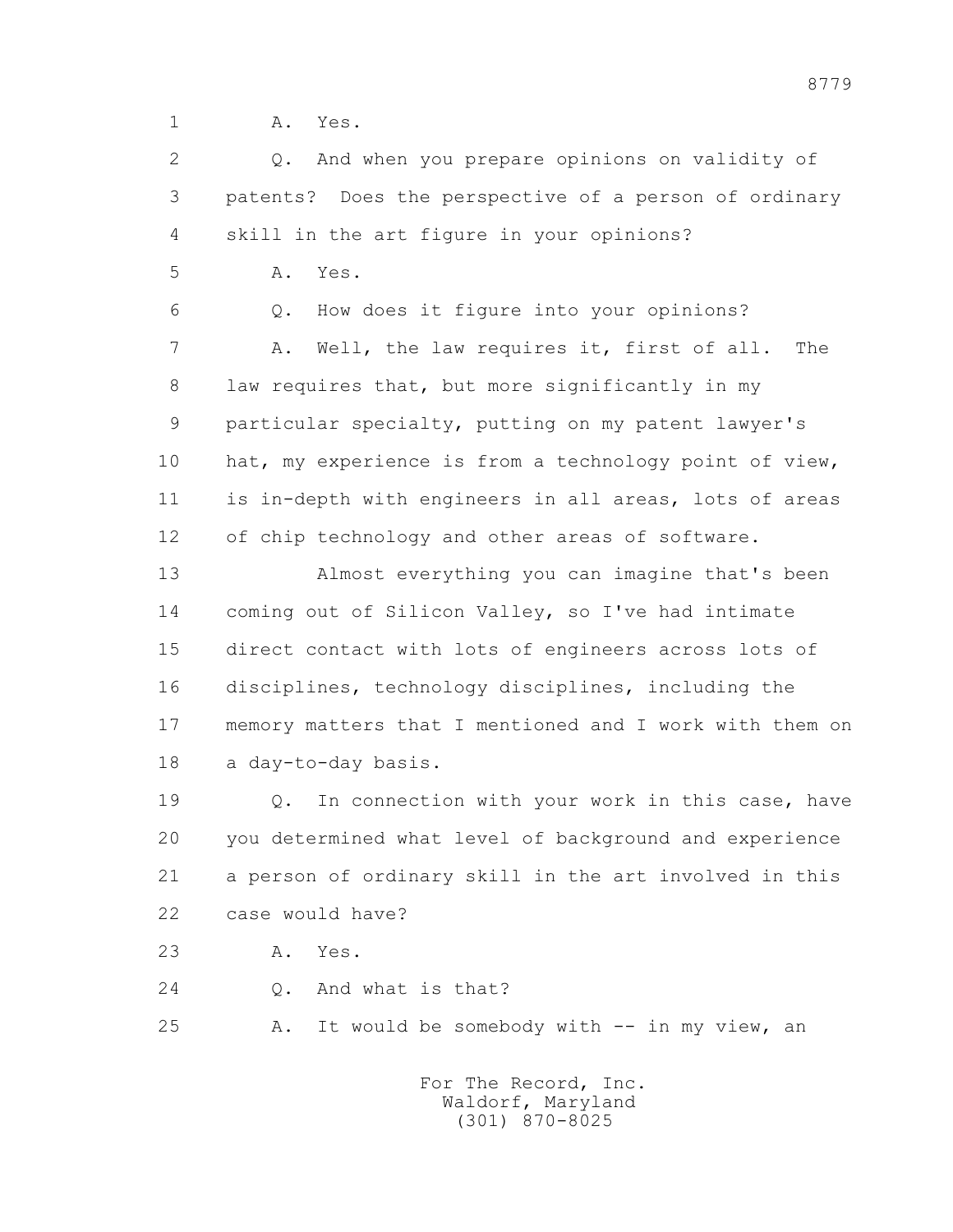1 electrical engineering degree, at least two, three 2 years of experience, actual practical experience in 3 designing DRAMs and memory and circuitry that supports 4 the memory and circuitry that interfaces with the 5 memory.

 6 Q. And do you feel that you have enough knowledge 7 of what someone with that level of training and 8 experience would know to express opinions as to what a 9 person of ordinary skill in that art would understand? 10 A. Yes.

11 0. And is that based upon your training as a 12 lawyer and a patent examiner and your own experience? 13 A. Yes.

 14 Q. Have you worked with people who have a level of 15 training and experience that you've described as 16 someone of ordinary skill in this art?

17 A. Yes.

 18 MR. STONE: Your Honor, at this time, I would 19 like to offer his opinions of what a person of ordinary 20 skill in the art would know with respect to the 21 particular art at issue here.

22 JUDGE McGUIRE: Okay.

 23 MS. MICHEL: Continue to object, Your Honor. I 24 would like to voir dire the witness on this issue. 25 JUDGE McGUIRE: I'm going to overrule the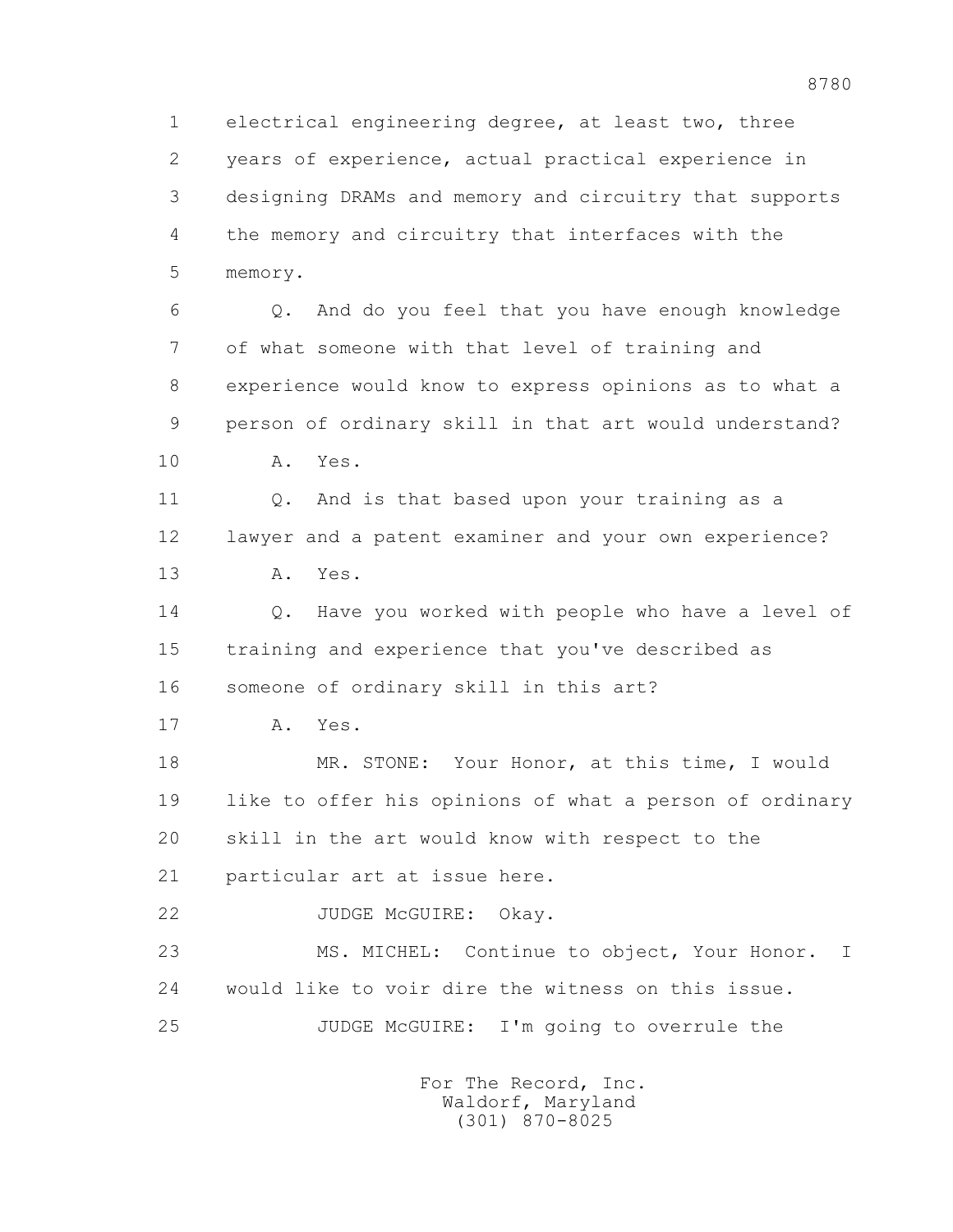1 objection. I think it goes more to weight and you can 2 take that up in cross examination. 3 MS. MICHEL: Thank you. 4 BY MR. STONE: 5 Q. Mr. Fliesler, let me ask you now about the 6 first opinion, if we can, DX 262. Could you tell us? 7 JUDGE McGUIRE: I'm sorry. You know what, I 8 have trouble hearing you and I didn't really hear your 9 request to voir dire the witness. So if you want that 10 opportunity now, you can have it. 11 MS. MICHEL: Thank you, Your Honor. 12 JUDGE McGUIRE: I have trouble hearing you. 13 You had indicated that you opposed the testimony, but I 14 didn't realize you wanted to conduct any voir dire, so 15 you may have that opportunity. 16 MS. MICHEL: I apologize, Your Honor. I'll 17 speak up. 18 JUDGE McGUIRE: Okay. 19 VOIR DIRE EXAMINATION 20 BY MS. MICHEL: 21 Q. Mr. Fliesler, you do not consider yourself a 22 person of ordinary skill in the art; do you? 23 A. No. 24 Q. You received your bachelor's degree in 1965? 25 A. Yes.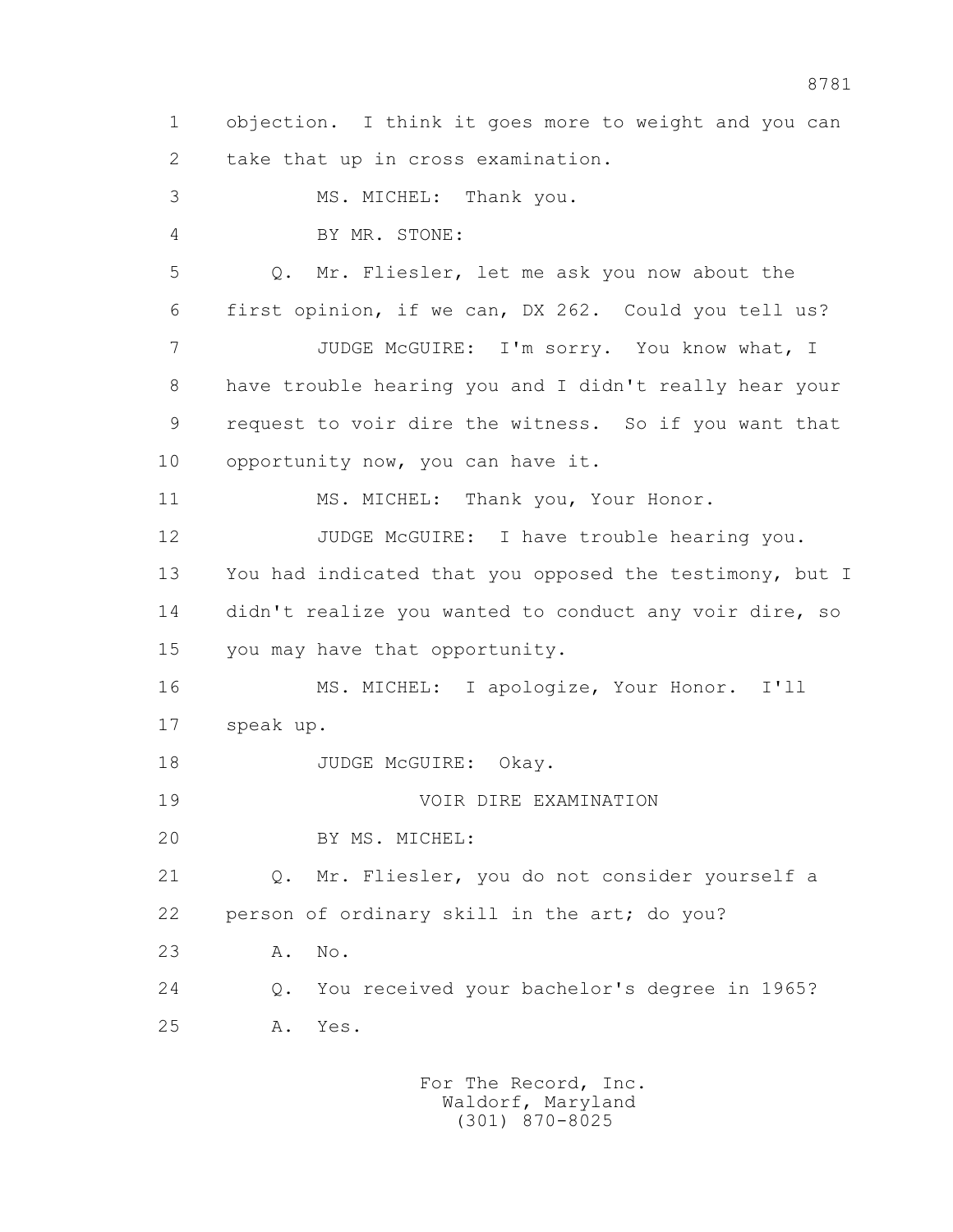1 Q. And you went straight to law school from there? 2 A. Yes. 3 Q. You've never worked as an engineer? 4 A. No. 5 Q. The first time you did any work that you could 6 recall related to DRAMs was in about 1982? 7 A. No, it was earlier. In connection with taking 8 the chip design course that was '77, just after I came 9 to San Francisco. '77 -- about '77. 10 Q. Other than taking the five day course, you 11 don't recall doing any work related to DRAMs prior to 12 1982? 13 A. I don't recall, right. 14 Q. From 1982 through about 1990, the amount of 15 your work directed to all kinds of memory was about 10 16 to 15 percent; is that right? 17 A. I know you asked me that. That's about right. 18 Q. And DRAMs were only one of the types of memory 19 that you worked on within that 10 to 15 percent? 20 A. Yes. 21 Q. From 1990 to the present, most of your time 22 directed to memories was actually spent on flash 23 memories? 24 A. Most of my -- yes. 25 Q. You did not discuss your understanding of the For The Record, Inc.

8782

 Waldorf, Maryland (301) 870-8025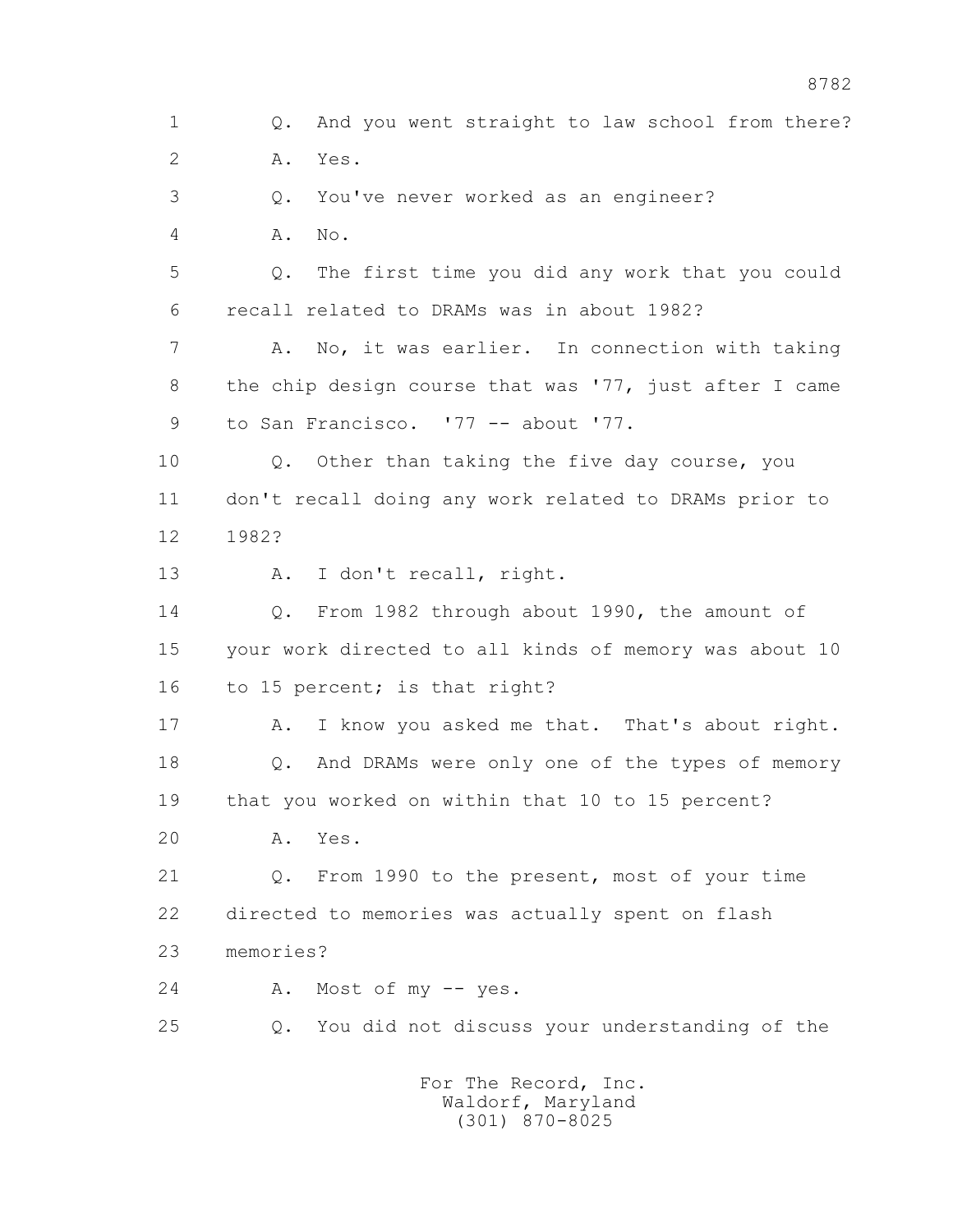1 patent disclosure, patent specification with any

2 technical person; is that right?

3 A. Discuss --

4 Q. Let me rephrase the question.

5 A. I read professor Jacobs' material.

 6 Q. But you did not discuss your understanding of 7 what the patent discloses with any technical expert; is 8 that right?

9 A. That's correct.

 10 MS. MICHEL: Your Honor, we continue to object 11 to Mr. Fliesler offering an opinion from the point of 12 view of a knowledgeable engineer in the DRAM industry, 13 given his limited experience with DRAMs and given the 14 fact that Rambus is intending to call a technical 15 expert on these matters, Dr. Soderman.

16 JUDGE McGUIRE: Mr. Stone, I'll give you a 17 chance to respond.

18 MR. STONE: Thank you, Your Honor.

 19 The opinions we tend to elicit from 20 Mr. Fliesler is one of ordinary skill in the art. 21 That's one the patent lawyers have to understand, it 22 goes to the opinions they render. I think we asked him 23 to express the opinion as he would in connection with 24 making a decision on validity or expressing opinion.

25 JUDGE McGUIRE: He can do so on the issue you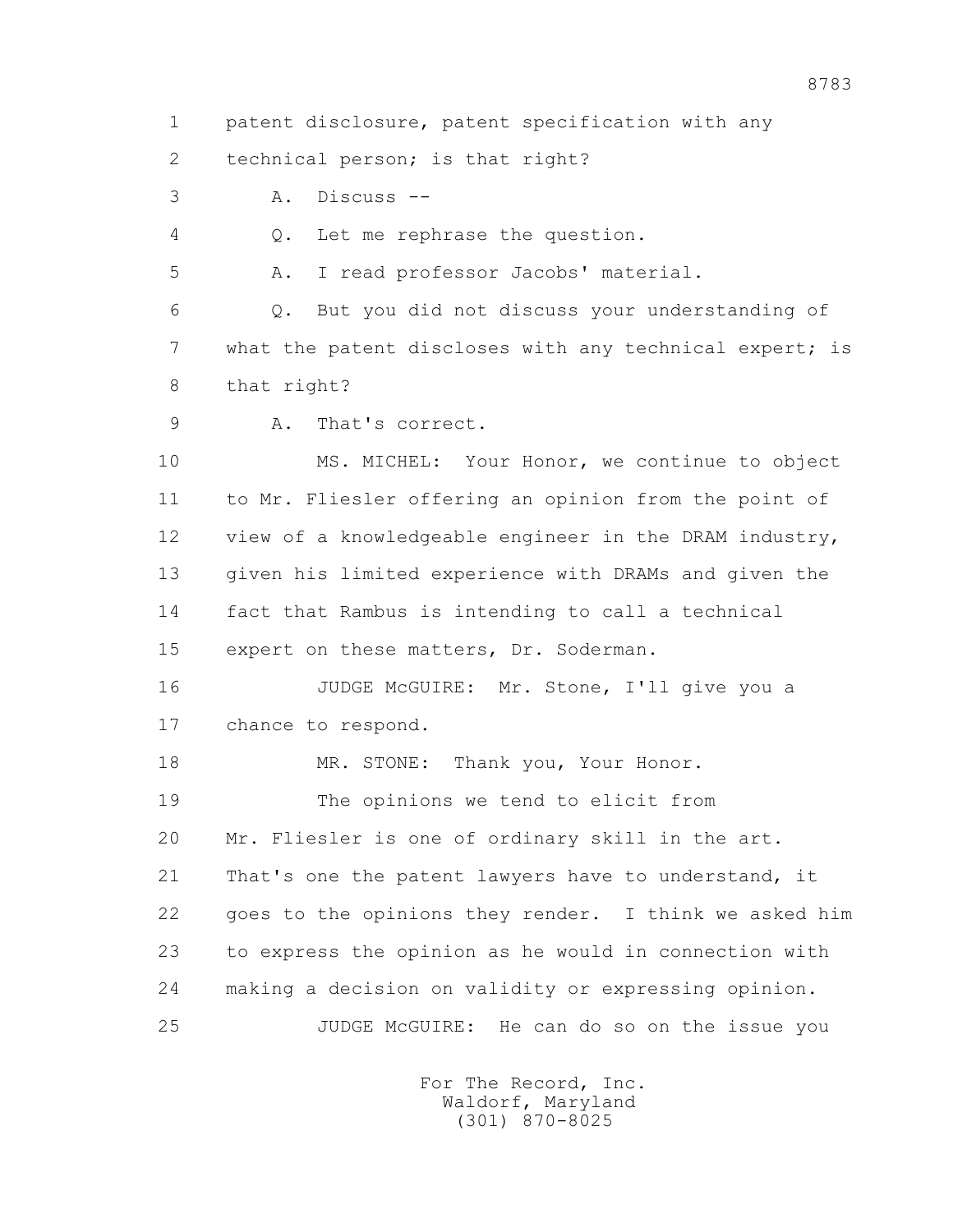1 just stated, regarding ordinary skill in the art, but 2 he will not be qualified as an expert to testify 3 regarding what a knowledgeable engineer would 4 understand or should understand. So are we clear on 5 that distinction? 6 MR. STONE: Yes, Your Honor. 7 MS. MICHEL: Yes, Your Honor. 8 JUDGE McGUIRE: To that extent I'll uphold the 9 objection. Go ahead. 10 BY MR. STONE: 11 0. Mr. Fliesler, let me direct you to paragraph 1 12 of DX 262. Would the opinion we stated there, if we 13 took out the words a knowledgeable engineer and 14 replaced it with a person of ordinary skill in the art, 15 referring to the art in this case with respect to 16 DRAMs, would your opinion be as it is expressed there? 17 MS. MICHEL: Your Honor, I object to the way 18 the question is phrased. Because Mr. Fliesler is not a 19 person of ordinary skill in the art, I understand your 20 ruling he could not give the viewpoint of a person of 21 ordinary skill, but of an attorney. 22 MR. STONE: Let me see if I can rephrase. 23 JUDGE McGUIRE: Go ahead. 24 BY MR. STONE: 25 Q. Mr. Fliesler, in your opinion, would a person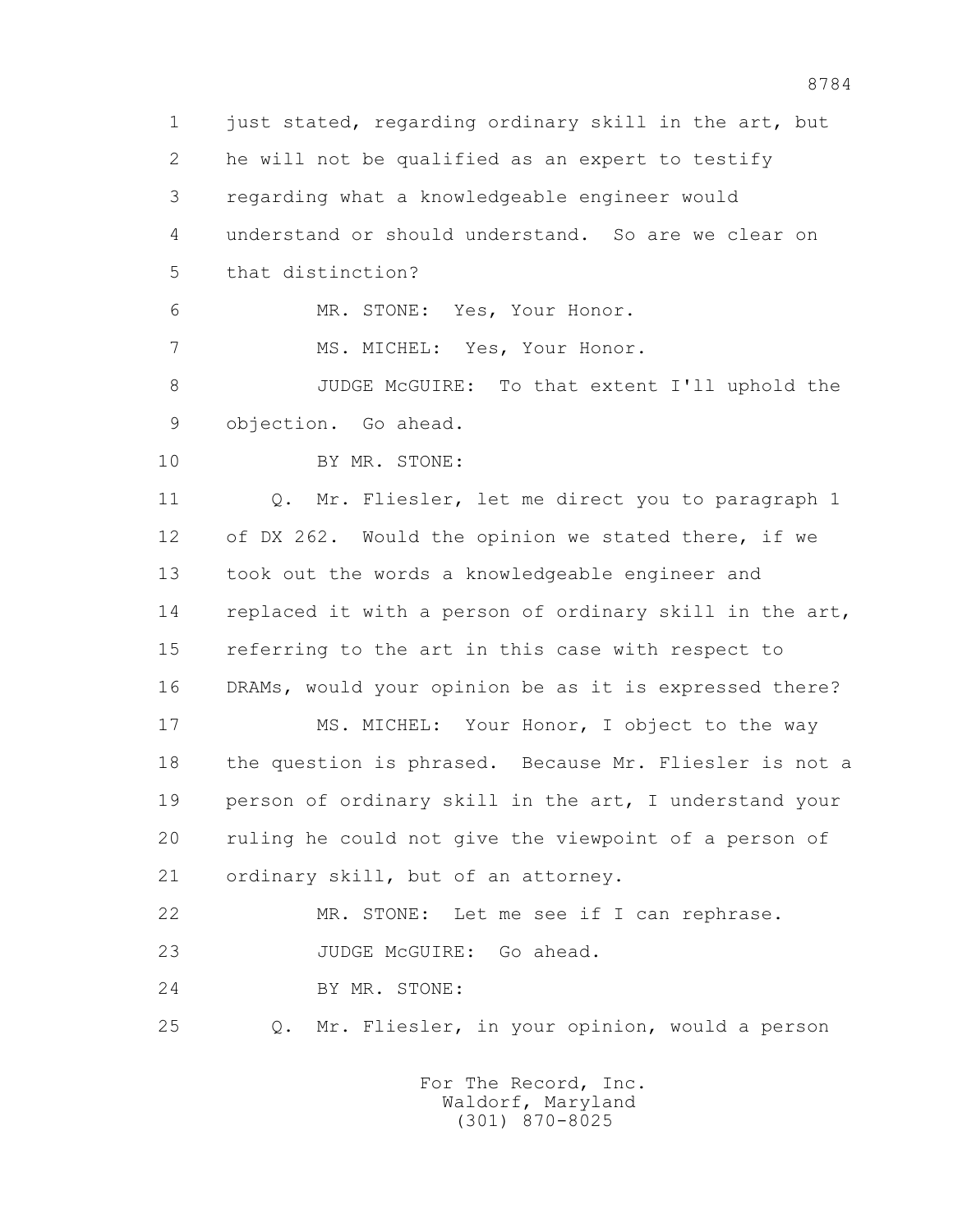1 of ordinary skill in the art, reviewing the '898 2 application, have realized that Rambus might have 3 claims broad enough to cover programmable CAS latency, 4 programmable burst length, dual-edge clocking, and 5 on-chip DLL?

6 A. Yes.

 7 Q. If we could modify and keep in mind your first 8 paragraph to be as I just framed it, I would appreciate 9 it.

 10 If you would describe for us just briefly and 11 generally what your second opinion is?

 12 A. From a patent lawyer's point of view, a patent 13 lawyer reviewing the '898 application would form the 14 same view, that Rambus claims broad enough to cover the 15 four features that are involved in this case.

 16 Q. Okay. And your third opinion set forth on the 17 summary DX 262, if you would briefly just tell us what 18 your third opinion is?

 19 A. Basically that patent applications, while 20 they're being prosecuted through the Patent and 21 Trademark Office, are held confidential and they're 22 held confidential for a number of reasons. From a 23 business point of view, the public and business people 24 want that to be held confidential because there are a 25 number of valid business reasons to do so.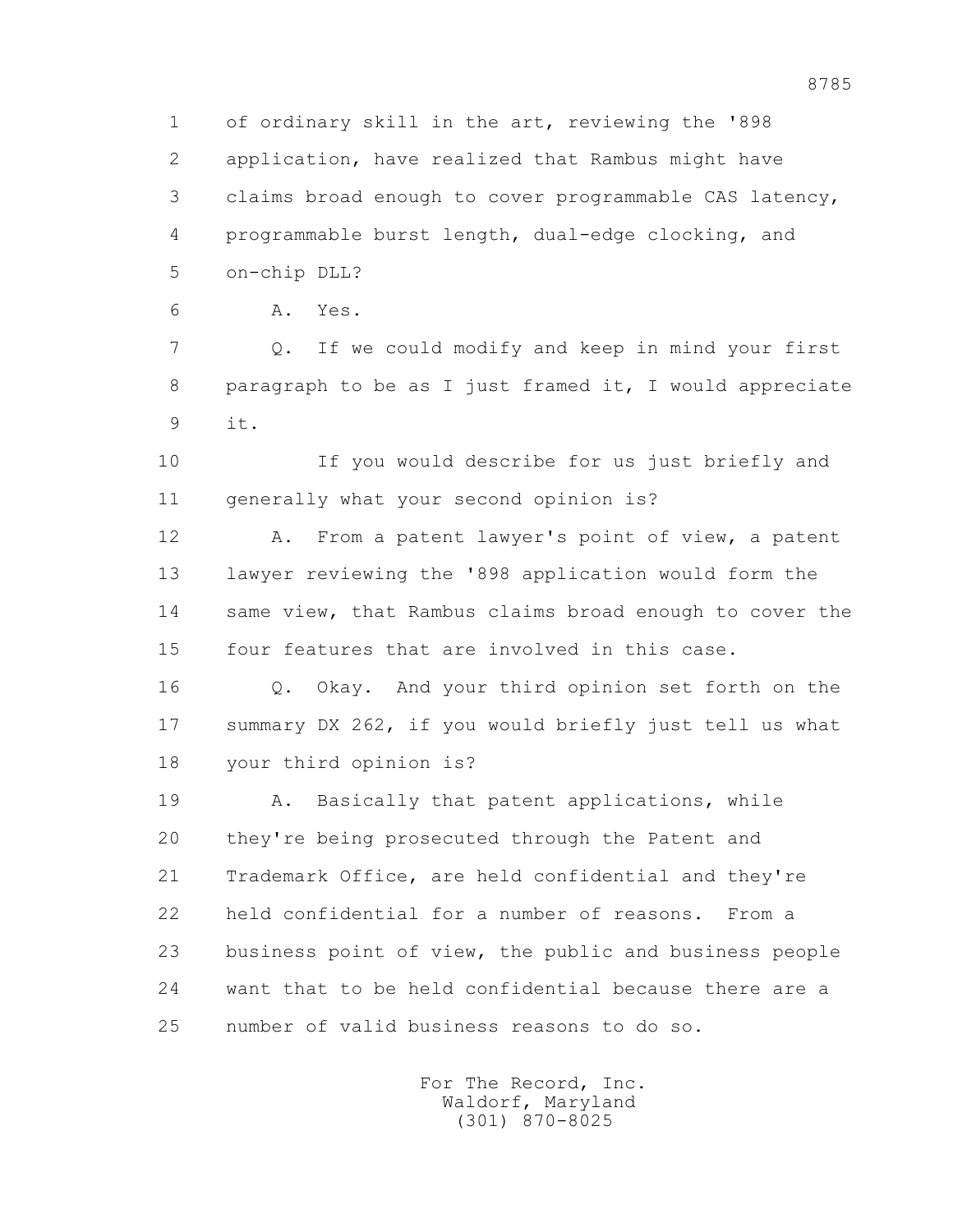1 Q. I'm going to come back and ask you about those 2 reasons in a moment.

 3 If you would tell us briefly what your fourth 4 opinion is that you've arrived at in connection with 5 your work in this case?

 6 A. Yes. I looked at the claims that -- as is 7 called Complaint Counsel had set forth in connection 8 with this matter, particularly those that were pending 9 prior to June of 1996, and I have determined that all 10 of those claims would not necessarily have been 11 infringed by-products if they were built to the JEDEC 12 SDRAM and DRAM standards.

13 O. When you say, not necessarily have been 14 infringed, would you tell us what those words mean as 15 phrased that way?

16 A. Basically the claims were of a scope where they 17 included certain features, that if one were doing a 18 full, what we call a full blown infringement analysis, 19 having actual products in front of you, you would want 20 to see that, but the claims were of a scope where they 21 had limitations in there that if the products were 22 built according to the SD -- according to the 23 standards, that the limitations in there would not be 24 covered by those products so therefore they wouldn't be 25 infringing.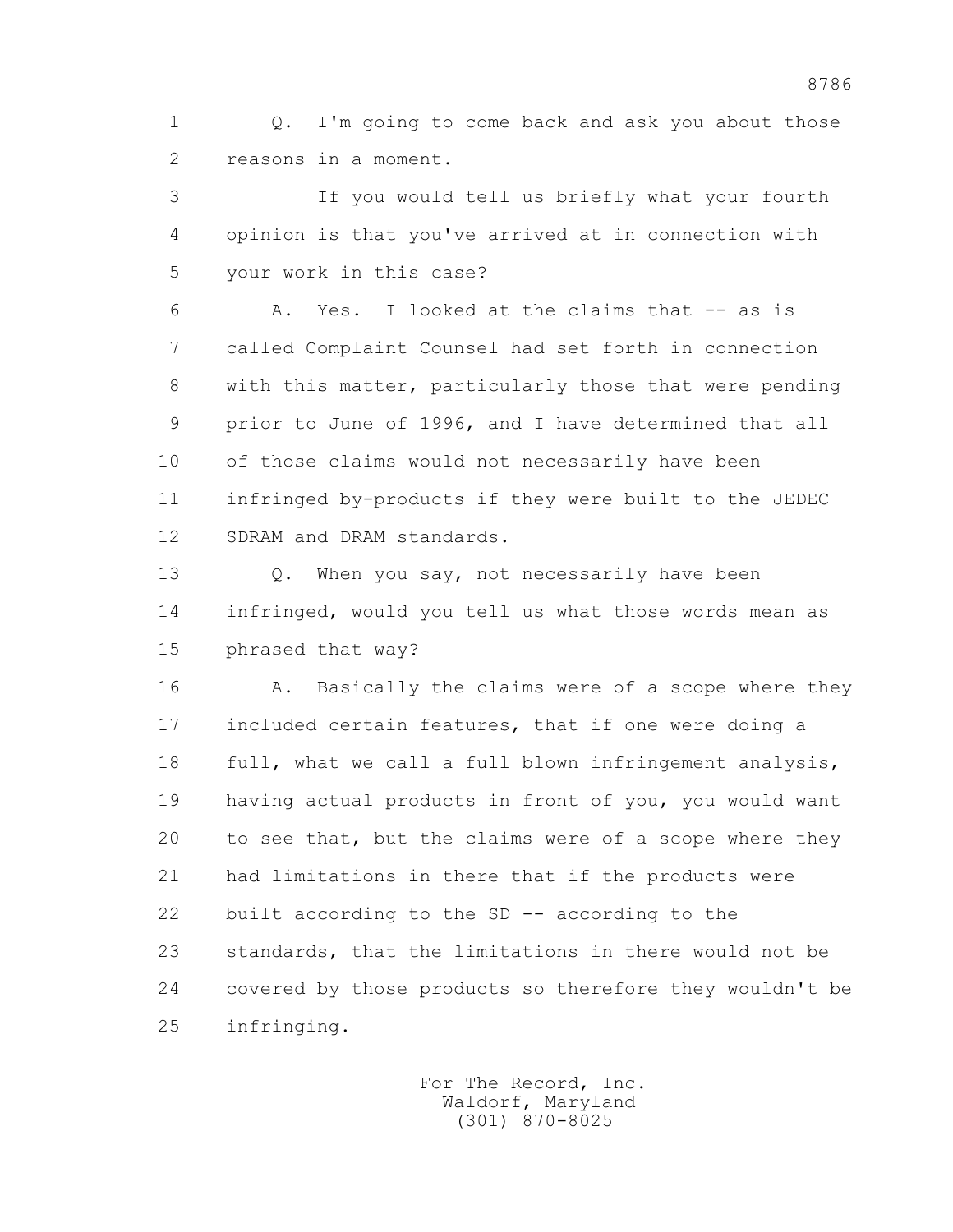1 Q. Okay. Finally, what's your final and fifth 2 opinion, if you could summarize that for us? 3 A. I was asked to look at a few other Rambus 4 patents that basically do not have the chain of the 5 '898 application, they had a different chain, different 6 area of priority, and I looked at those claims and have 7 determined that those would be infringed by products if 8 they were -- if those products were designed to the 9 JEDEC DDR SDRAM standard. 10 Q. Do you understand Complaint Counsel for 11 purposes of this case -- I wouldn't say they've 12 conceded, but they don't argue to the contrary that 13 Rambus does have claims from the '898 application that 14 do read on SDRAM and DDR products? 15 A. Yes. 16 Q. And I haven't asked you and you haven't looked 17 at those particular claims to see whether that 18 contention is one you agree with or disagree with; is 19 that right? 20 A. That's correct. 21 Q. You've focused just on the other claims they've 22 identified? 23 A. Yes. 24 Q. Okay. Did you, as part of your work, look at 25 the '898 application? For The Record, Inc. Waldorf, Maryland

(301) 870-8025

8787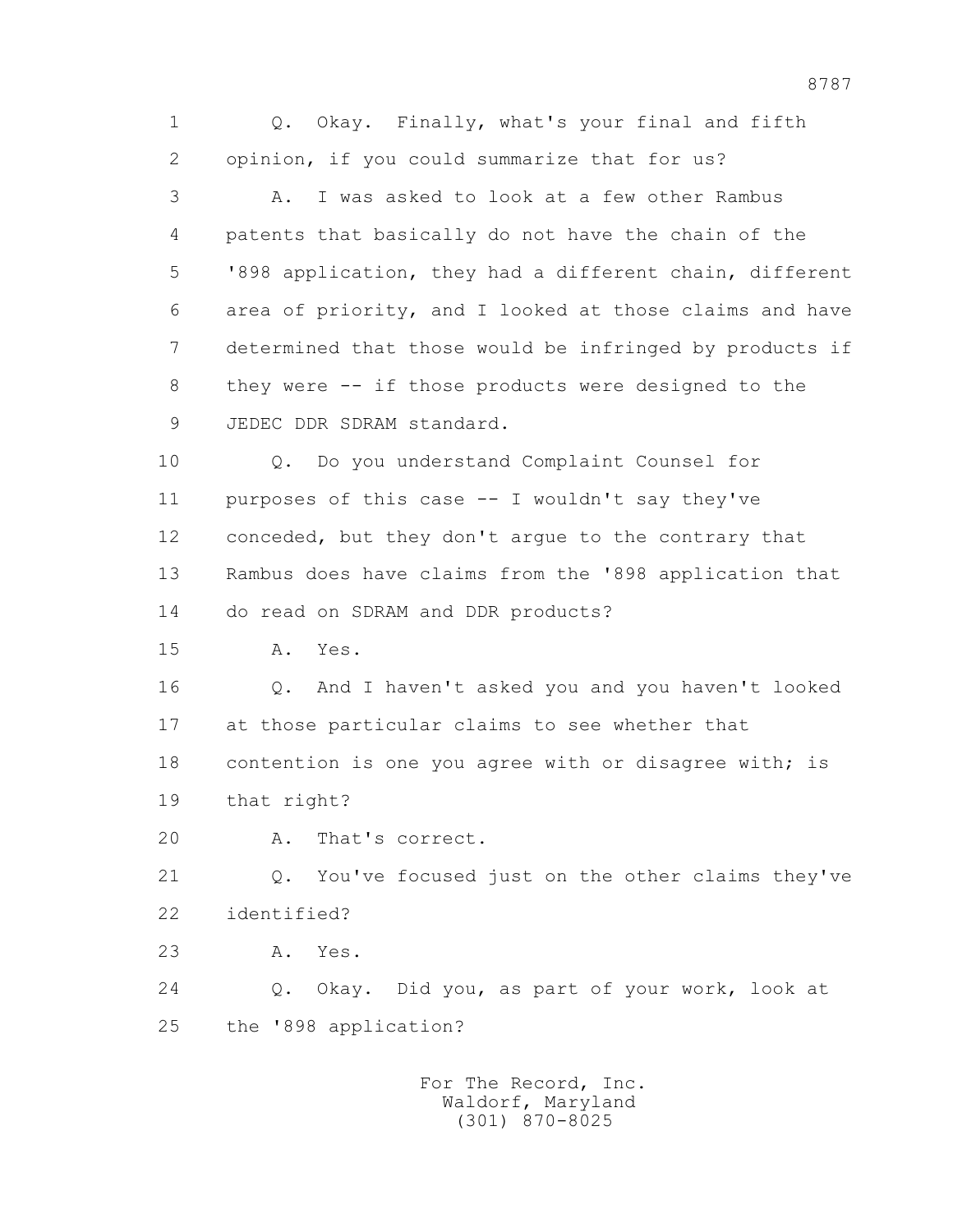1 **A.** Yes.

 2 Q. And based upon reviewing that application, did 3 you form some conclusions about the scope of the 4 inventions described in that application? 5 A. Yes.

 6 Q. What conclusions did you arrive at in that 7 regard?

8 A. The disclosure that was a very full, complete 9 disclosure, well written of the technology, that these 10 inventors had invented and described and they went 11 through a series of discussions of various features, 12 technical features that they described in that basic 13 '898 disclosure, patent disclosure.

 14 Q. In your opinion as a patent lawyer, when you 15 reviewed that disclosure, did you understand the 16 inventions that were described in it to be limited by a 17 narrow bus limitation?

18 A. No.

 19 Q. In your opinion, would someone of ordinary 20 skill in the art, having read that application, have 21 thought the inventions were limited to a narrow bus? 22 A. No.

- 
- 23 Q. Why is that?

 24 A. Well, it starts with at a high level, just the 25 way the application was prepared and the flow of the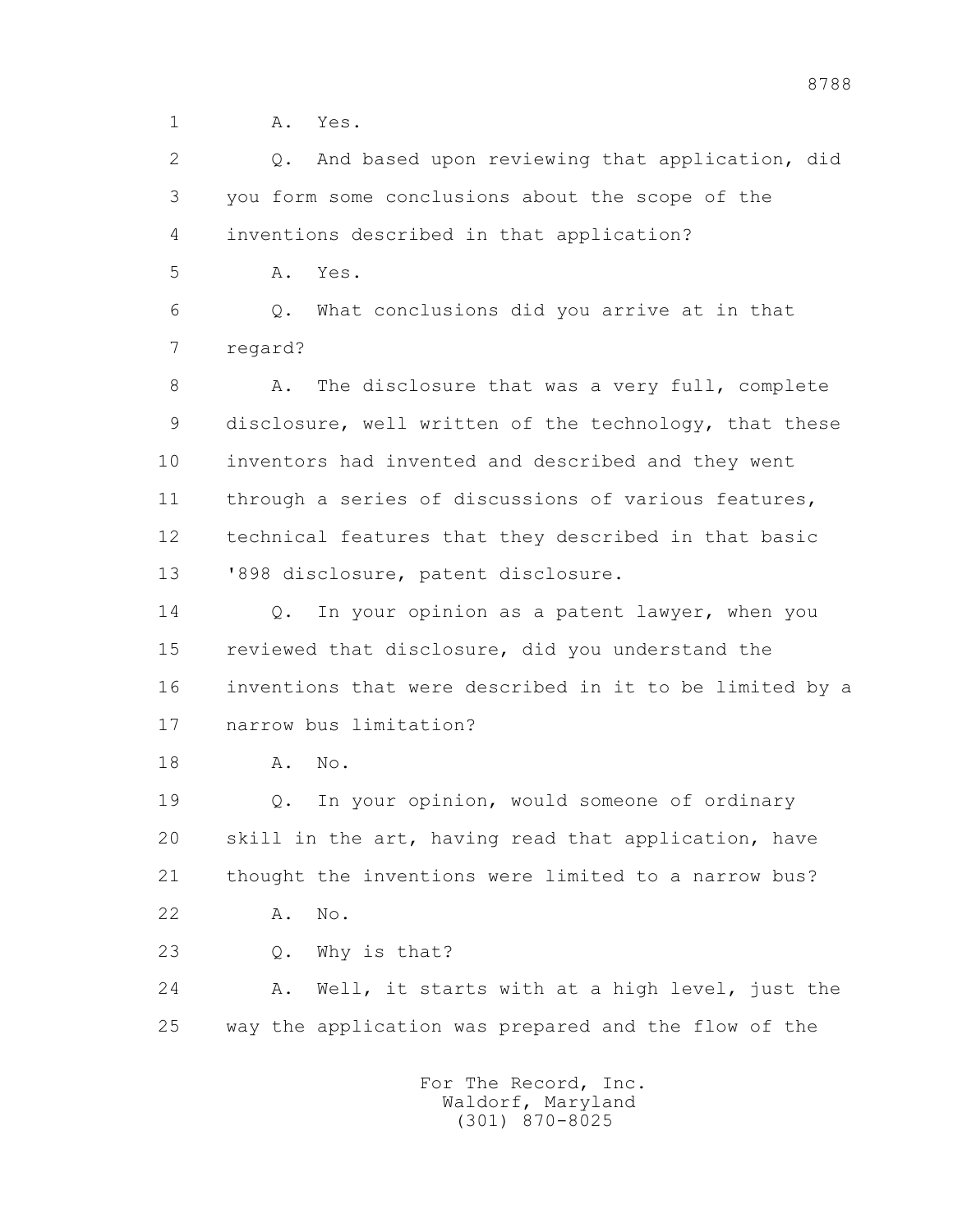1 technology that's described from the very beginning, 2 which is what we call the field of the application, 3 called the field of the invention, leading through the 4 background of the art and the summary and then leading 5 into the detailed -- brief description of the drawings 6 and the detailed description, the way the application 7 was laid out, you just get a flow without even 8 understanding necessarily the underlying technology, 9 that there were a series of features that the 10 applicants were disclosing in that patent application. 11 Then as you get a little deeper into it, with 12 knowledge of the technology, you start to realize very 13 quickly that there are quite a few technical features 14 that the applicants considered independent of one 15 another, yet, of course, they were also trying to and 16 did describe how the entire system would be put 17 together. 18 Q. Okay. Did you look in the -- let me ask you a 19 foundational question first. 20 Is there some relationship between claims in a

21 patent and the specification in the patent?

22 A. Yes.

 23 Q. And just in a general sense, what is that 24 relationship?

25 A. Well, the specification is there to describe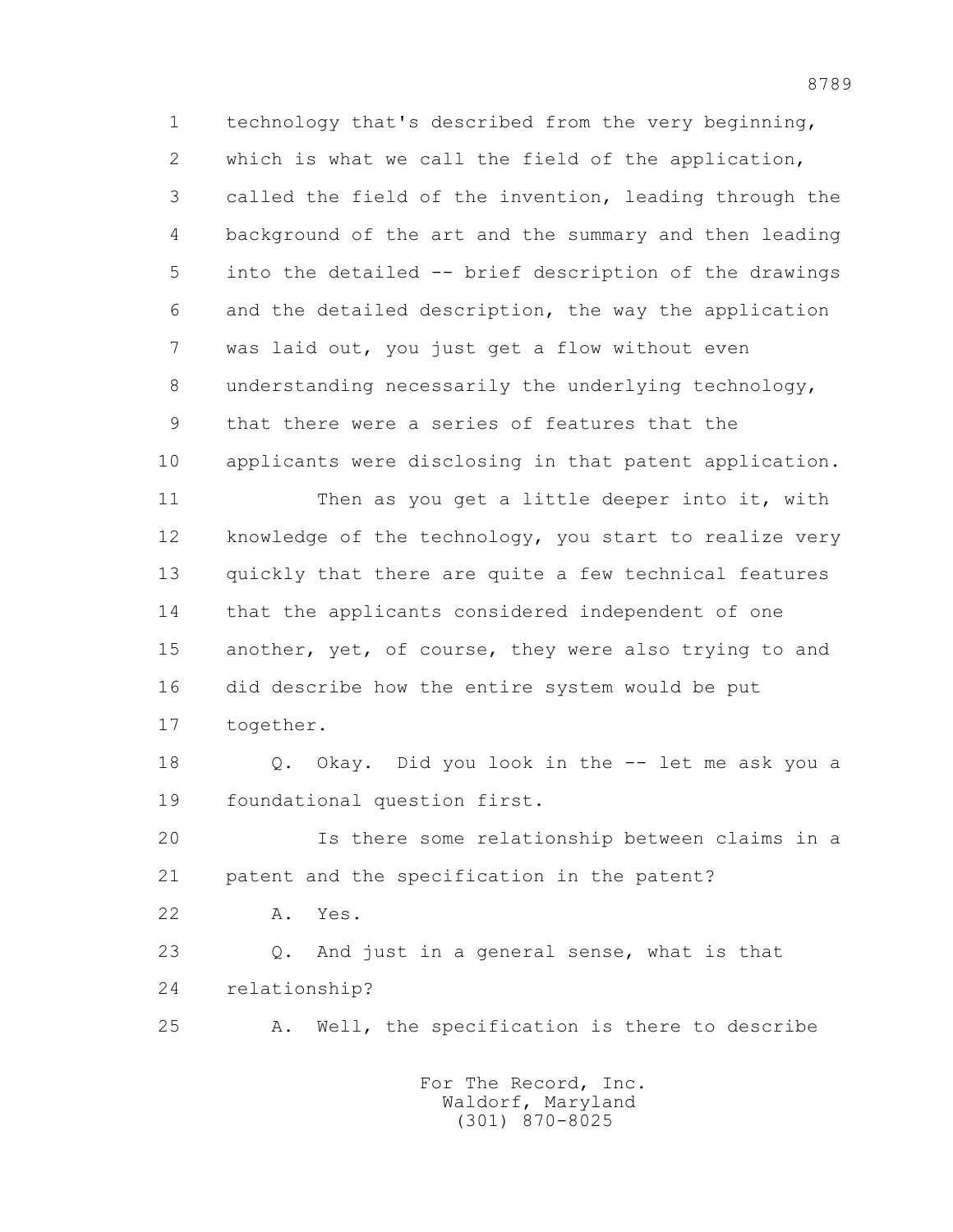1 the technology and explain the technology, again, at a 2 level to one of ordinary skill in the art.

 3 And then having described the technology, the 4 claims function to inform, if you're in the application 5 stage, the examiner certainly once the patent issues, 6 the public, the various -- through the claims, the 7 various combination of features that you're actually 8 claiming to be your new nonobvious invention or pleural 9 inventions.

 10 Q. Did I ask you to review the specification of 11 the '898 application to see whether it provided support 12 for each of the four features that are in dispute in 13 this case?

14 A. Yes.

 15 Q. Okay. I have two binders in front of you, 16 Mr. Fliesler, and let me give a set of the binders to 17 Complaint Counsel, as well. Hopefully I have gotten in 18 these binders all of the documents that I'll be asking 19 you to review and let me ask you if you would to turn 20 to Volume 1, which I put on the top. And ask you to 21 take a look at the first document in the binder, which 22 is CX 1451.

 23 Do you have that in front of you? 24 A. Yes.

25 Q. And do you recognize CX 1451?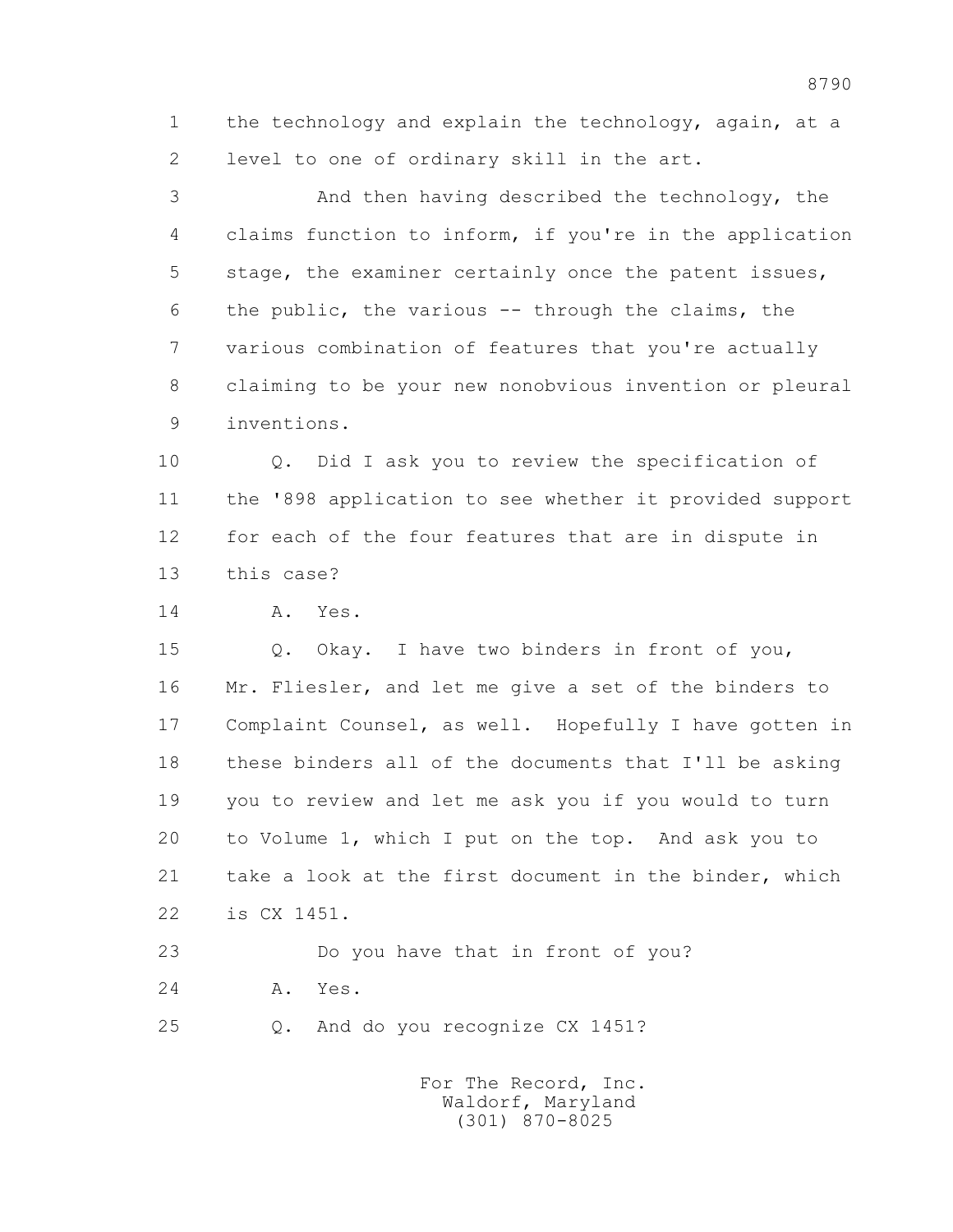1 A. Yes.

 2 Q. And what is it? 3 A. This is the original copy -- copy of the 4 original '898 patent application that was filed in the 5 Patent and Trademark Office. 6 Q. And you'll notice in various places in 7 Exhibit CX 1451 there's some handwritten notations. 8 There's lines drawn through the text on some pages. 9 There's letters written from time to time. 10 Do you recognize the source of those 11 handwritten notations? 12 A. I believe there -- particularly when you get 13 into the claims, those are notations that are put on by 14 the Patent and Trademark Office. 15 Q. Okay. I'm going to try to move this forward, 16 if we can, by directing you to certain pages. And what 17 I want to do is direct you to certain pages and ask you 18 whether on those pages you find support in the 19 specification for each of the four features, if I 20 might, so I'm going to ask you first about programmable 21 CAS latency. 22 Are you familiar with that feature? 23 A. Yes. 24 Q. And you've seen it discussed in other testimony 25 and reports?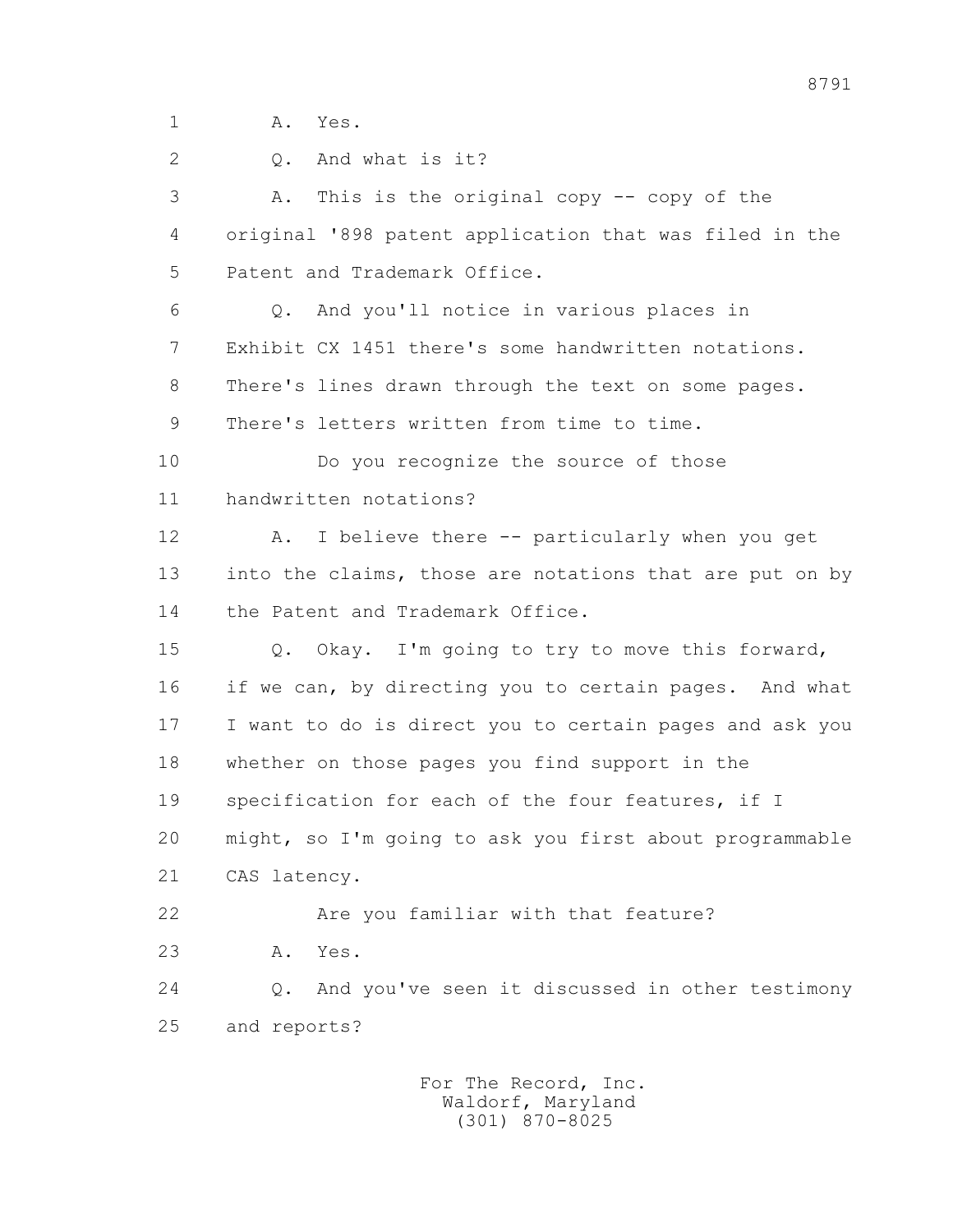1 **A.** Yes.

 2 Q. Turn, if you would, to page 16 of CX 1461 and 3 tell us, if you can, whether you see described on that 4 page of the '898 application the programmable CAS 5 latency feature, as you understand it? 6 A. Exhibit, page 16, in both full paragraphs 7 there's various descriptions of what the applicants 8 call, access time registers, and that leads into the 9 area of latency. 10 Q. And how -- what's the relationship, because the 11 words CAS latency don't appear; correct? 12 A. That's correct. 13 Q. Tell us, if you can, the relationship between 14 the words you just talked about, access time registers 15 and programmable CAS latency? 16 A. From a functional point of view, higher level 17 point of view, access time is the time and latency is 18 related -- the term latency is related to that. Access 19 time is the time by which a given semiconductor device 20 would either put the data out onto the bus or read data 21 from the bus after receiving basically a request to do 22 so. 23 Q. Have you formed an opinion as to whether 24 someone of ordinary skill in this art would understand 25 that CAS -- that programmable -- I'm sorry, let me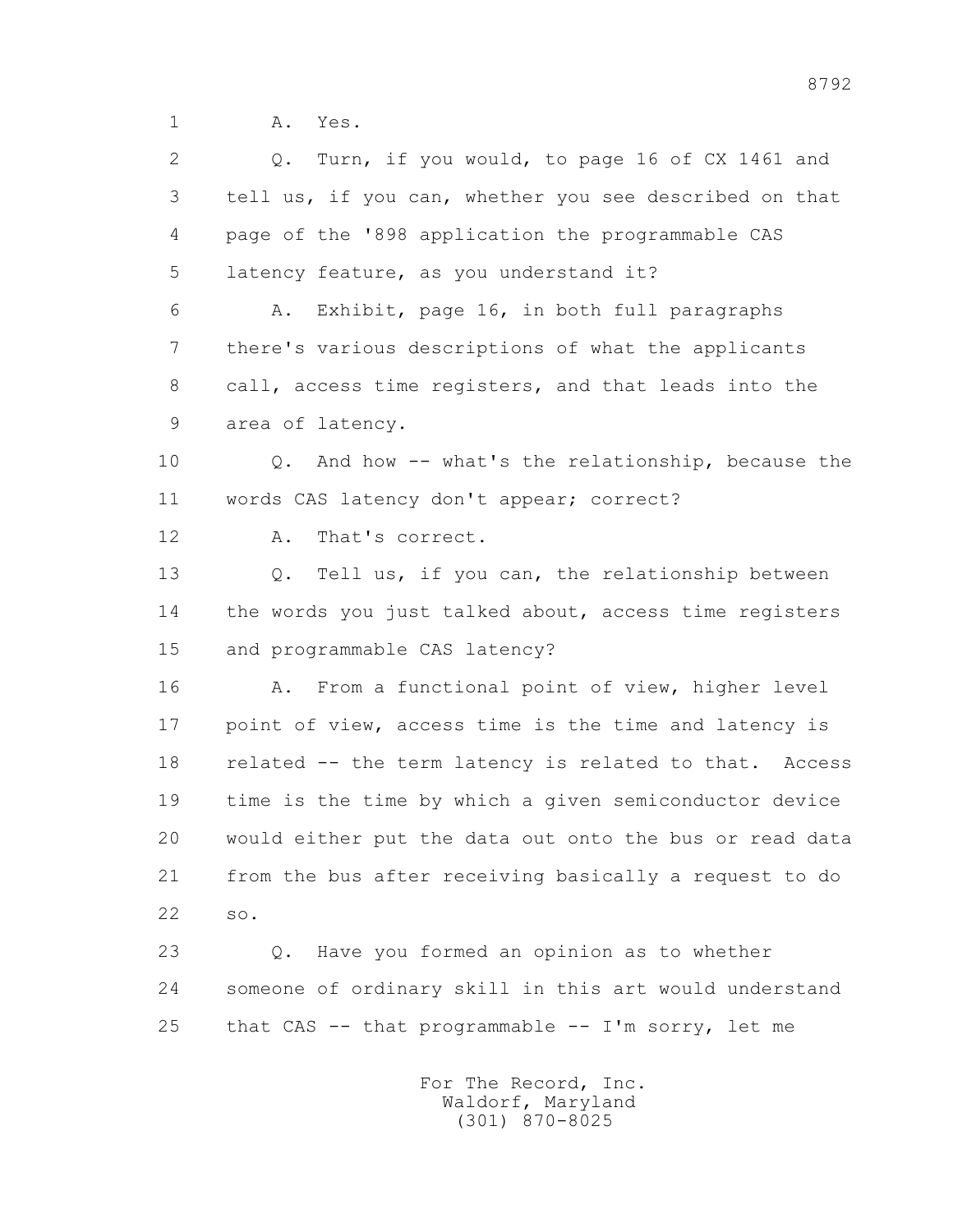1 rephrase, if I can.

 2 Have you formed an opinion whether someone of 3 ordinary skill in the art would have understood that 4 they could program CAS latency by the use of the access 5 time register, as you've just described? 6 A. Yes. 7 Q. And what is your opinion in that regard? 8 A. They would. 9 Q. Okay. Let me ask if you would to turn to page 10 23 of Exhibit CX 1461. 11 Is there any further reference on this page to 12 the concept of programmable CAS latency? 13 A. Yes. 14 0. And where is that? 15 A. Well, quickly, one area is in the middle 16 paragraph, approximately line 8, which starts to talk 17 about the fact that the time after which a data block 18 is driven on to the bus is selected in value stored 19 access registers. 20 Q. That one sentence is the one that begins at 21 line 13 and ends on line 15? 22 A. Yes. 23 Q. Maybe we can highlight that one on the screen. 24 Have you formed an opinion as to whether a 25 patent lawyer or a person of ordinary skill in the art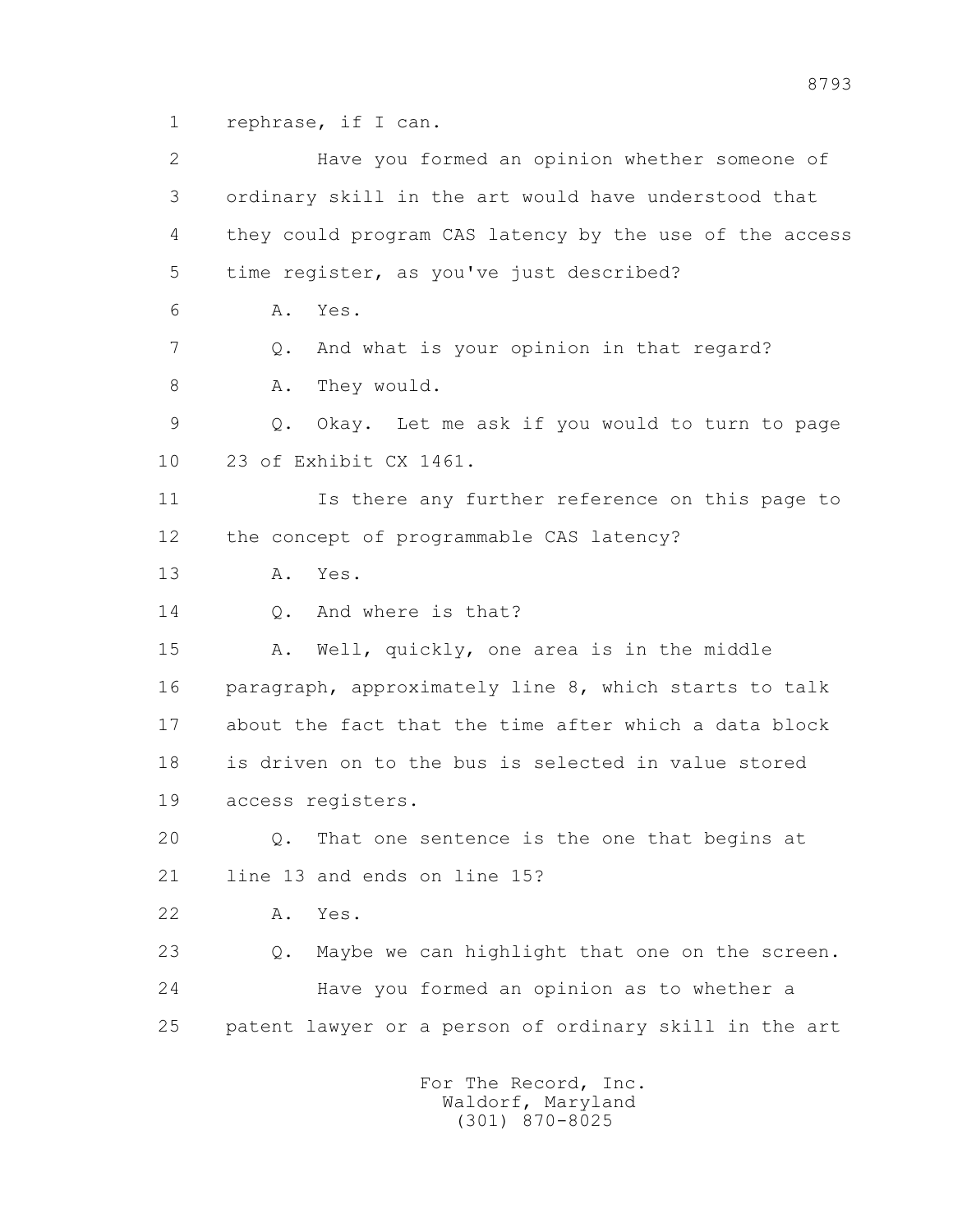1 would have understood from this language, that CAS 2 latency could by programmed or controlled in a fashion 3 described here, through the use of access time 4 registers? 5 A. Yes. 6 Q. And what is your opinion? 7 A. They would. 8 Q. Okay. Let me ask you then to turn, if you 9 would, to page 29 of Exhibit CX 1451 and tell us, if 10 you can, whether there is described on page 29 of this 11 exhibit the concept of variable burst length? 12 A. Yes. Variable burst length, basically on page 13 29, starts to be described on, I guess it's line 23, 14 which begins BlockSize and actually goes on into page 15 30, about line 14. 16 Q. And what is shown on page 30 that describes 17 variable burst length? 18 A. On page 30 there is the table at the very top 19 that basically, the left-hand column which is labeled 20 BlockSize and in parentheses it has some bits, 0:2. 21 Basically that left side means if the BlockSize code is 22 one of those numbers on the left side, and the right 23 side is the column that indicates the number of bytes 24 that would be associated with each of those codes and 25 those number of bytes, as you see, in the table vary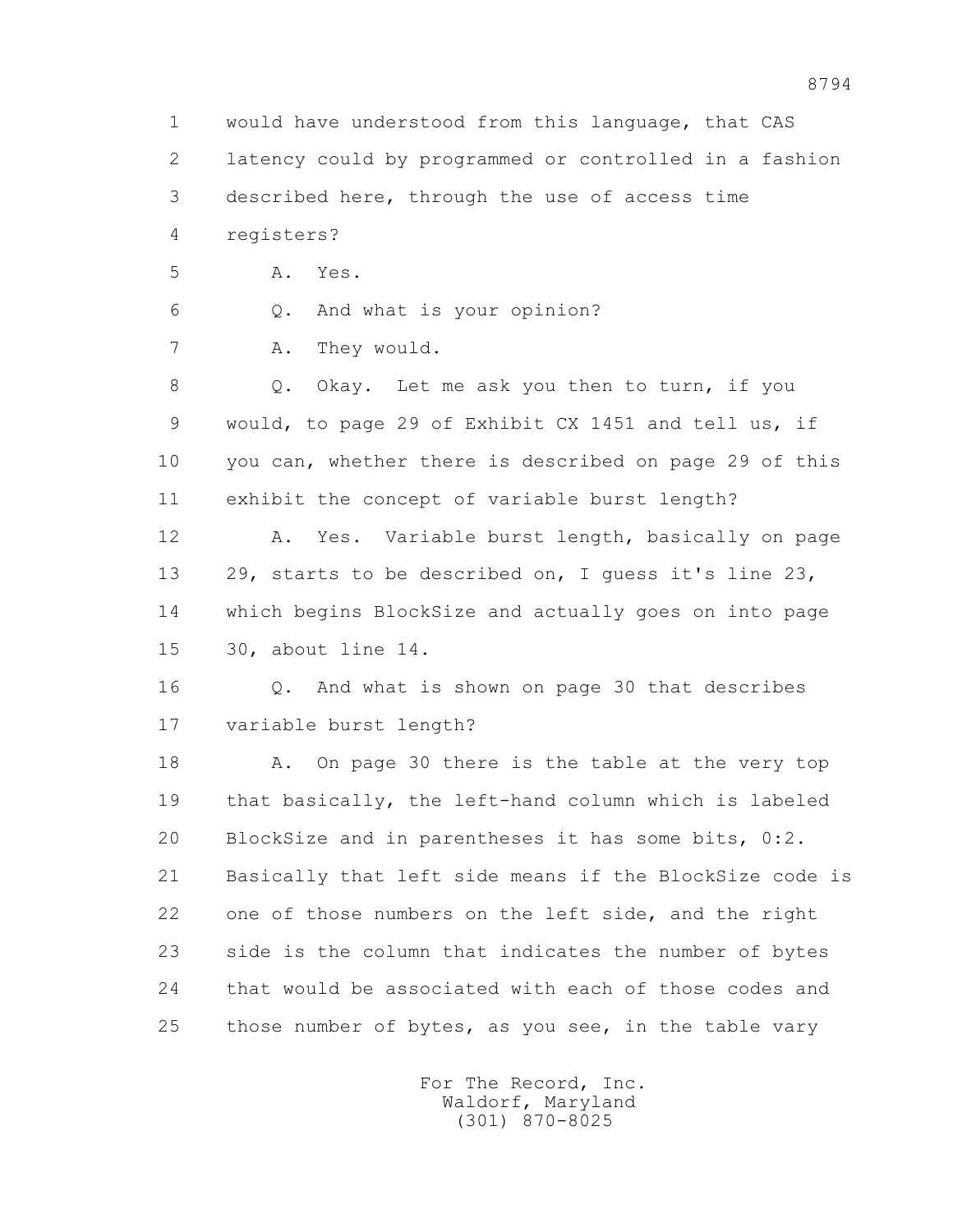1 from zero to 1024.

 2 Q. So a different code gives you a different 3 BlockSize? 4 A. Yes.

 5 Q. My simpleminded way of thinking about it, if 6 you'll excuse me?

7 A. Yes.

 8 Q. I want to ask you now about dual edge clocking. 9 Did you find a description in the specification of the 10 '898 application, which is Exhibit 1451, which is the 11 concept of dual edge clocking?

12 A. Yes.

 13 Q. Let me ask you to turn to page 49 of that 14 particular exhibit.

 15 Is there a description of dual edge clocking on 16 this page that you could point us to?

17 A. Yes.

18 Q. Where is that?

 19 A. Well, it begins on this particular page. The 20 whole concept begins on, I guess it's line 6 and goes 21 through to about line 10.

22 Q. Okay.

 23 MS. MICHEL: I object to this testimony as 24 outside the scope of his report and his deposition. In 25 his report, Mr. Fliesler pointed only to figures 10 and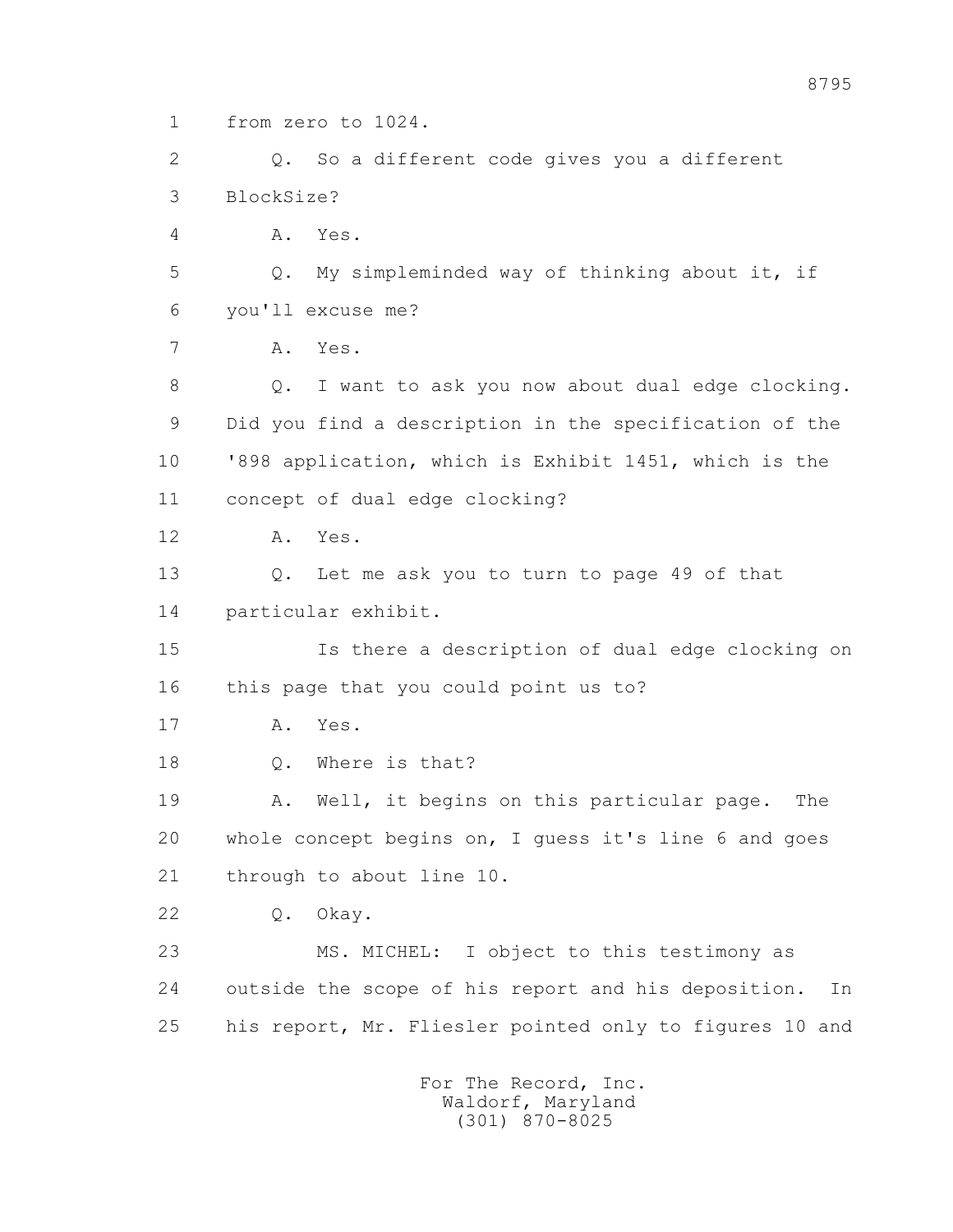1 13 in supporting dual edge clocking and this exhibit is 2 not related to those figures. He did not point to this 3 paragraph.

 4 JUDGE McGUIRE: Mr. Stone, I'll let you 5 respond, but if that's the case, we're not going to 6 hear this testimony.

 7 MR. STONE: I think, consistent with the 8 stipulation, including responding to Complaint 9 Counsel's expert, it is appropriate for Mr. Fliesler to 10 have expanded the basis for his opinion in response to 11 his work and testimony he heard from their experts. I 12 can point him to those figures for further support of 13 those opinions.

 14 JUDGE McGUIRE: My own standard has been, and 15 I've tried to apply in this proceeding, if it's not in 16 his expert report, I don't want to hear about it. 17 That's pretty much what I think we determined in an 18 earlier point and order. I said we will not admit 19 expert reports in this case and they can only testify 20 to the extent of the information that was contained in 21 their expert report.

 22 MR. STONE: I think, just as you ruled and just 23 as we conceded with Professor McAfee, to the extent 24 work is necessitated, either to respond to things that 25 occurred in trial or review evidence that has come out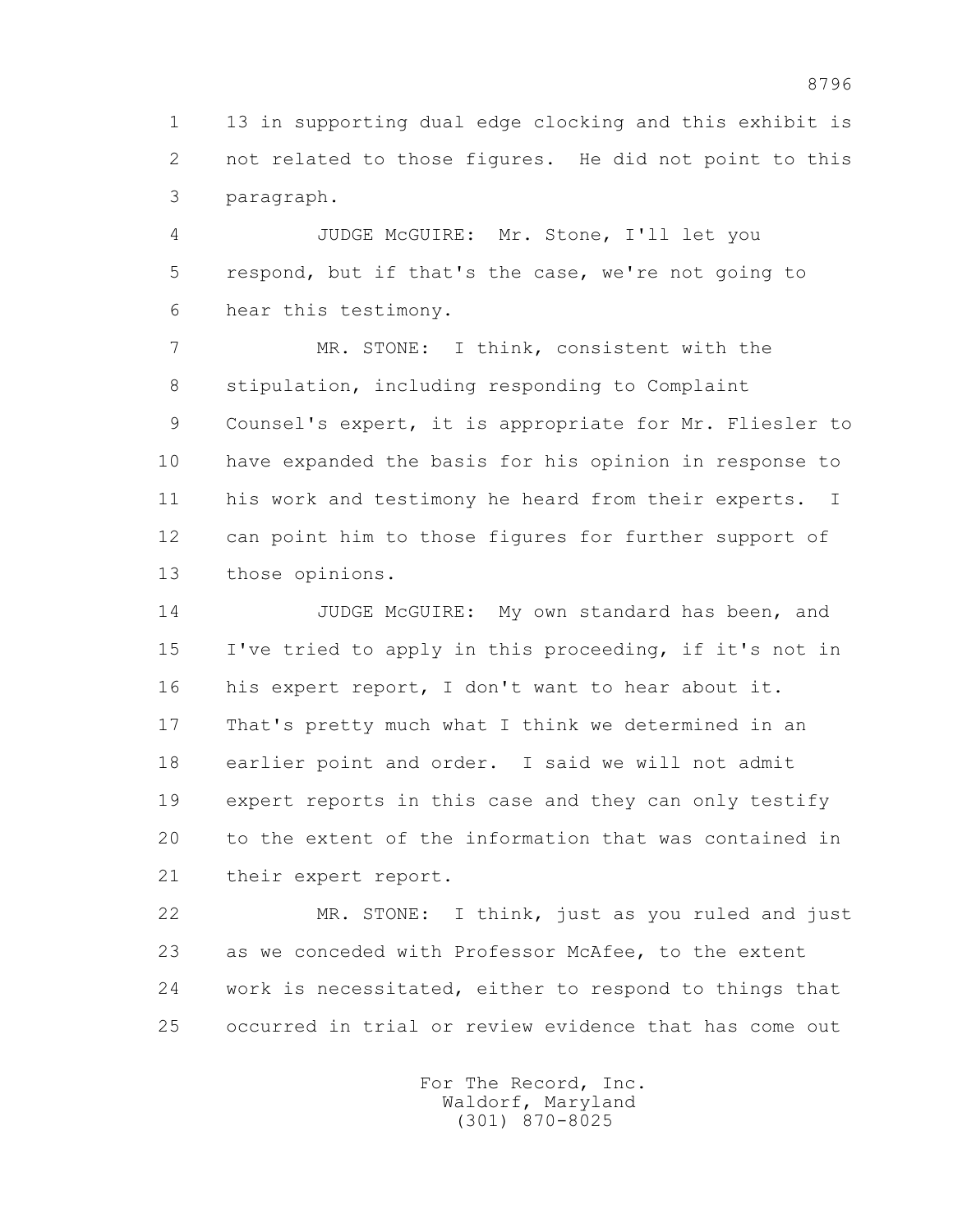1 in trial, it is appropriate for experts to have 2 additional support. His opinions haven't changed.

 3 JUDGE McGUIRE: Let's make it clear then. That 4 line of inquiry is based on the testimony heard in this 5 proceeding and I'll let Complaint Counsel go back into 6 that on cross. Before we go further, let me hear from 7 you again.

8 MS. MICHEL: My point, Your Honor, would be 9 that I understand that this paragraph is not cited in 10 his report. However, Mr. Fliesler did have Professor 11 Jacobs and Mr. Nussbaum's rebuttal reports at the time 12 of his deposition. So my objection is actually, even 13 after having those rebuttal reports available to him, 14 he did not raise this topic in his deposition when 15 asked for other bases to support his opinion in the 16 specification.

17 JUDGE McGUIRE: On that basis, I'm going to 18 uphold the objection.

 19 MR. STONE: Let me see if I can lay a 20 foundation.

21 JUDGE McGUIRE: Okay.

22 BY MR. STONE:

 23 Q. In your report, Mr. Fliesler, did you express 24 your view as to whether the '898 application describes 25 dual edge clocking?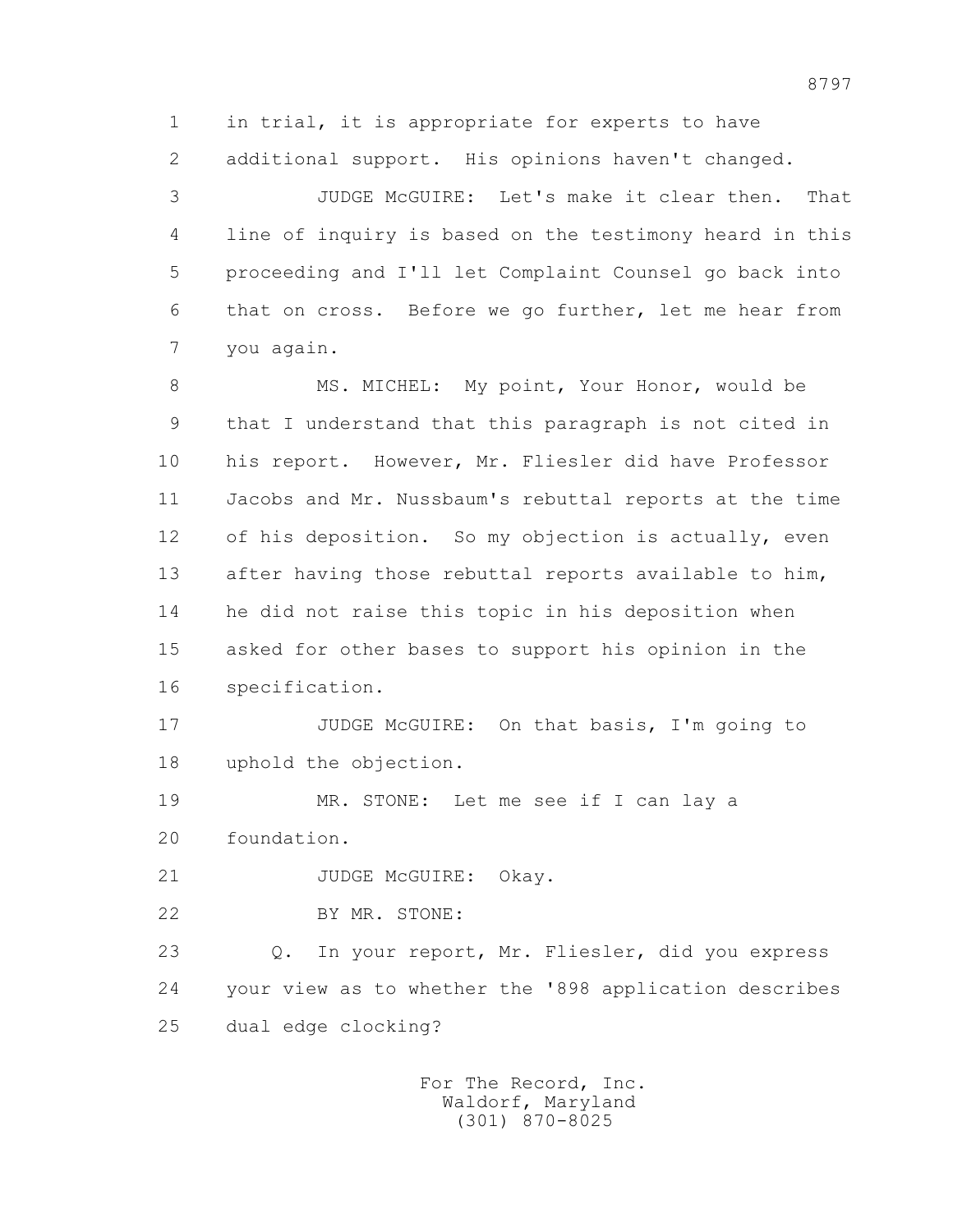1 **A.** Yes. 2 Q. And what was your opinion in that regard at the 3 time of your report? 4 A. That it did. 5 Q. Were you asked about that by Ms. Michel at your 6 deposition? 7 A. Yes. 8 Q. What, if any, did you express at your 9 deposition? 10 A. That it did. 11 Q. What did you point to at that time as support 12 in the specification for your opinion? 13 A. I don't quite believe that that is exactly what 14 I said in the deposition. I believe what I said was, 15 maybe even in the report, it's disclosed in figure 10 16 and 13 and the corresponding descriptions that you find 17 in connection with those figures. And that's generally 18 how you look at a patent. If you look at a figure and 19 you want to understand it, you look to the written 20 description portions, as well. 21 Q. Let me ask you to look at figure 10, which is 22 on page 147 of this exhibit. 23 A. Yes. 24 Q. Does figure 10 describe dual edge clocking? 25 A. Yes.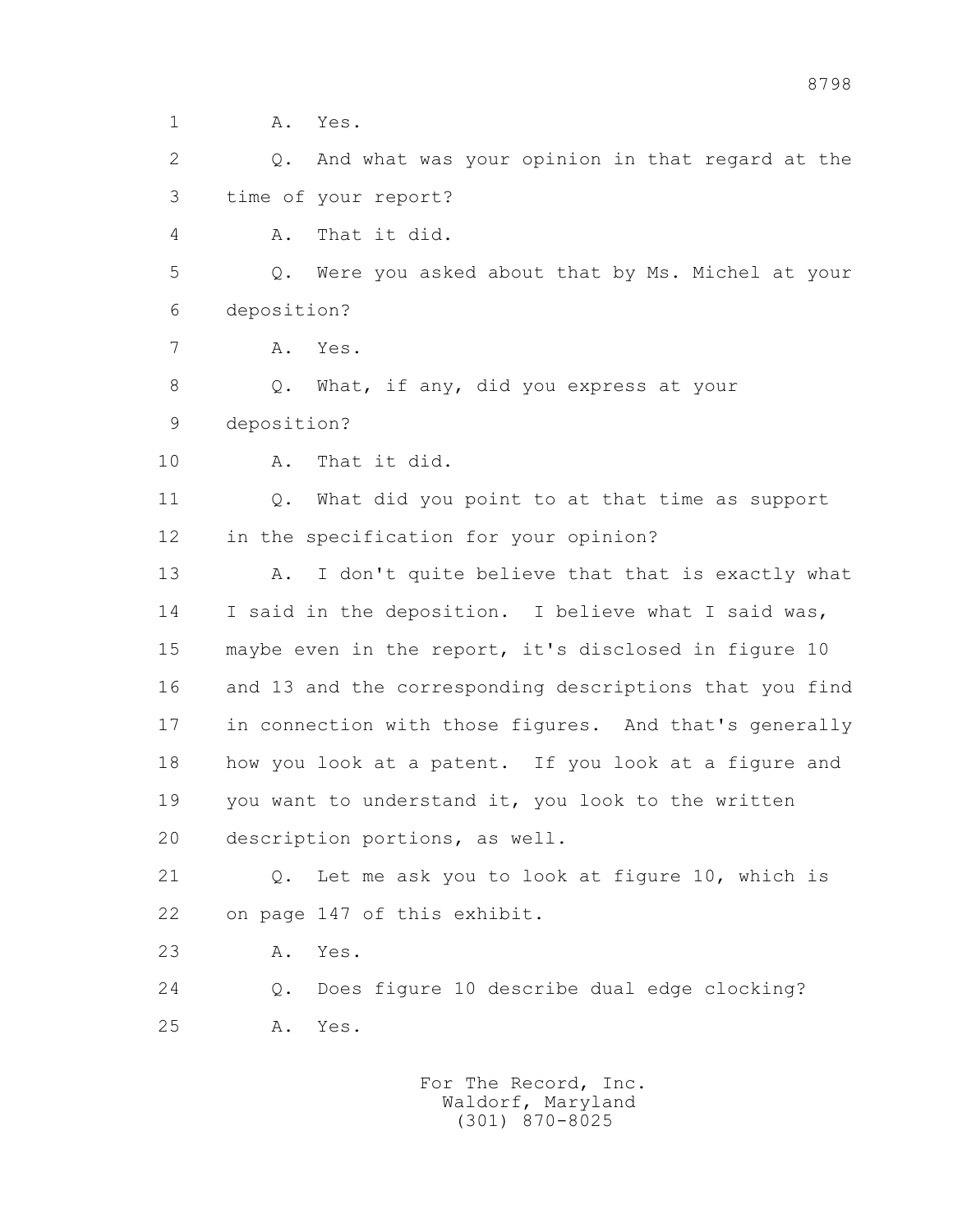1 Q. And could you explain to us how it does 2 describe dual edge clocking?

 3 A. Well, you see there are on the left side, on 4 this particular figure, there are two what we call 5 input receivers, which is a drawing of -- a schematic 6 drawing of the on-chip input circuitry of a DRAM and 7 other rams, quite frankly, other memory that's 8 disclosed in the application, but it's the input 9 circuitry and data that comes in through the pad 75 to 10 those input receivers that are there and there is 11 clocking and the clocking is done on one edge and the 12 clocking is done on another edge to clock in the data. 13 Q. We see two symbols that are clock and I think 14 what is referred to as clock bar? 15 A. Yes. 16 Q. What's the meaning of those two terms as used 17 in figure 10? 18 A. It's the same clock, but one is an inverted 19 version of the other. 20 Q. And in terms of -- is there a relationship 21 between inverting a clock and using it in conjunction 22 with a clock that is not inverted and dual edge 23 clocking? 24 A. Yes. They're basically the same clock. You 25 want to  $-$  generally, you want to  $-$  in this case,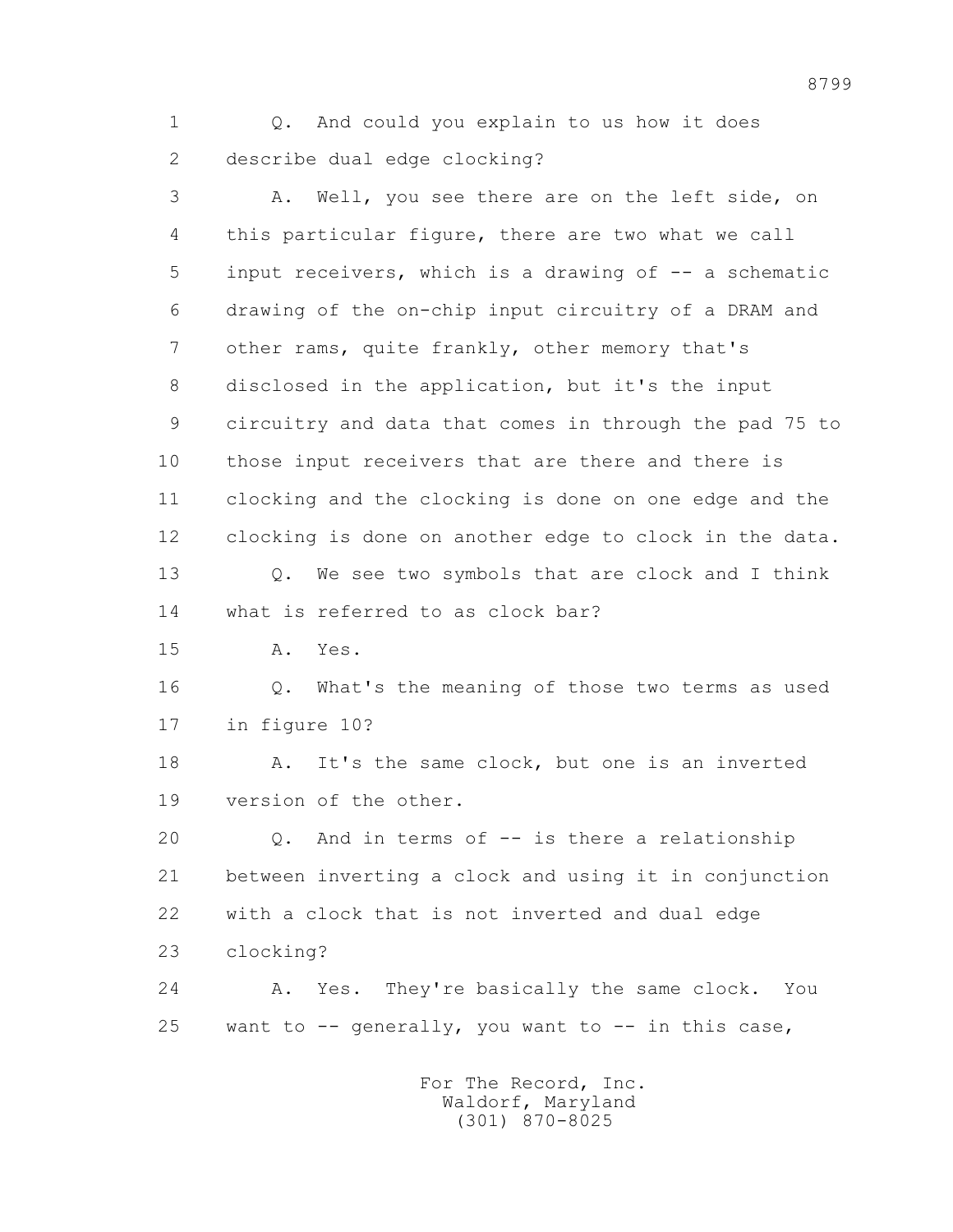1 input data on a rising edge of a clock. You only do it 2 on the rising edge. So when one clock goes up -- when 3 the clock goes up, that's the rising edge. When it 4 goes down -- as that clock goes down, the other clock 5 goes up. It's the inverted portion so you have that 6 portion of the clock is the rising edge to clocking 7 data. 8 Q. Is that a description of what you understand to 9 be dual edge clocking? 10 A. That's part of the description, yes, that's in 11 the application. 12 Q. Turn, if you would, to figure 13, which is on 13 page 149. 14 Did you also -- is dual edge clocking also 15 described in this figure? 16 A. Well, it's illustrated in figure -- yes. It's 17 a timing diagram and it illustrates the clocks we're 18 talking about. 19 Q. Okay. Now, did you in your report or in your 20 deposition also state that there was text associated 21 with the figures that describe dual edge clocking? 22 A. It would surprise me if I didn't. 23 Q. Did you find any discussion in the testimony of

 24 Mr. Jacobs or Mr. Nussbaum that led you to want to 25 point to any of the descriptive language in the '898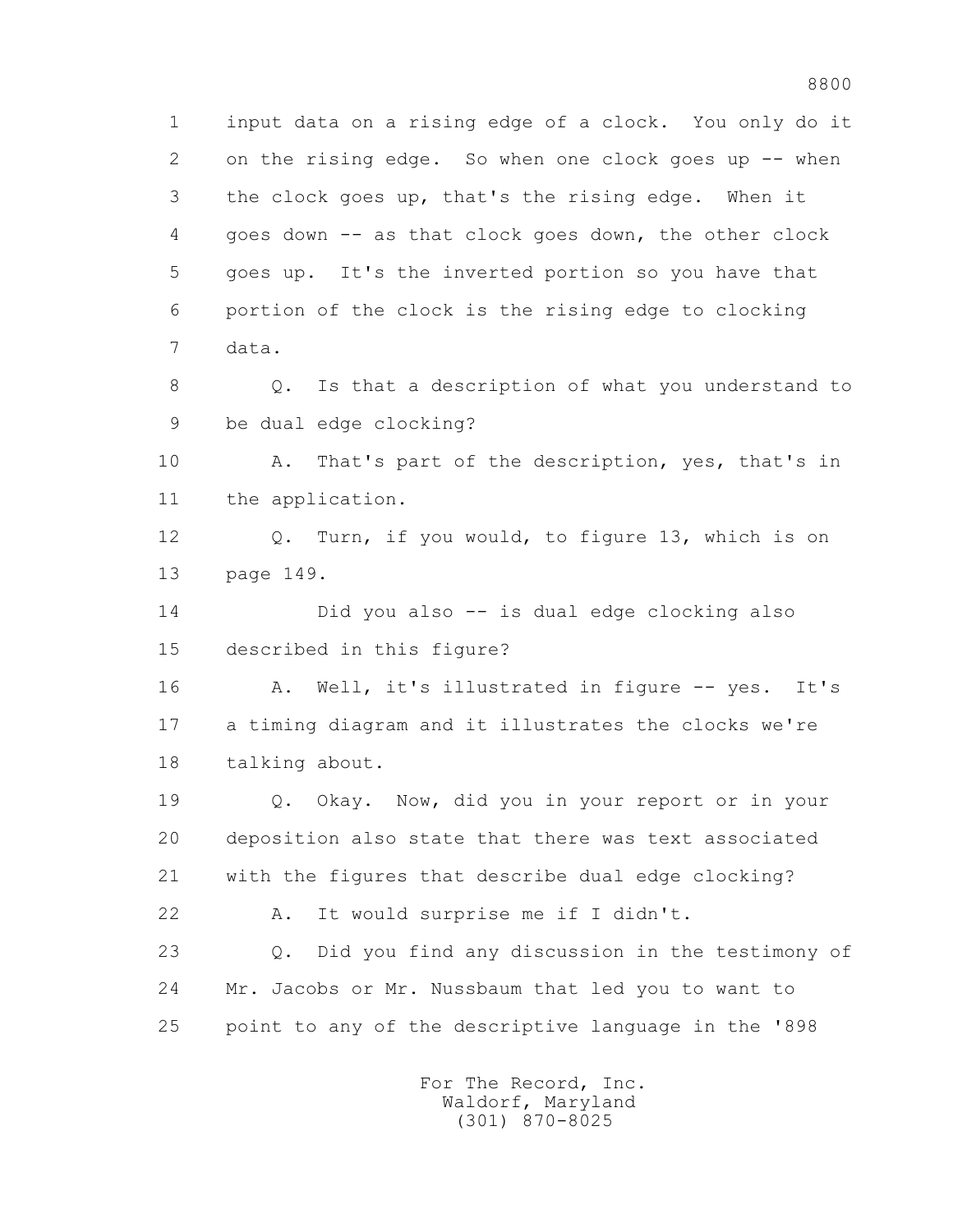1 application with respect to dual edge clocking? 2 A. Yes. 3 Q. And is what you identified earlier on page 49, 4 beginning on line 6, the text that the you wanted to 5 point to, having read their testimony? 6 A. That was certainly one area of the whole 7 specification that I talked about, the dual edge 8 clocking. 9 JUDGE McGUIRE: I want to see this. Can we 10 blow that up? 11 MR. STONE: Yes. Blow up that middle 12 paragraph. 13 JUDGE McGUIRE: All right. Now, sir, you can 14 tell us as to how that's currently described in that 15 description, dual edge clocking. 16 THE WITNESS: It's the starting point in this 17 application, talking about a clock, clock distribution 18 problems and it mentions that the problems can be 19 further reduced by using a bus clock and a device clock 20 rate that is equal to the bus clock data rate. So 21 there's -- on the bus, there's data going at a certain 22 rate and then there's a clock to clock in data. 23 The next sentence talks about the actual 24 examples. It says, "thus a 500 megahertz bus 25 preferably uses a 250 megahertz clock rate," meaning For The Record, Inc. Waldorf, Maryland

(301) 870-8025

8801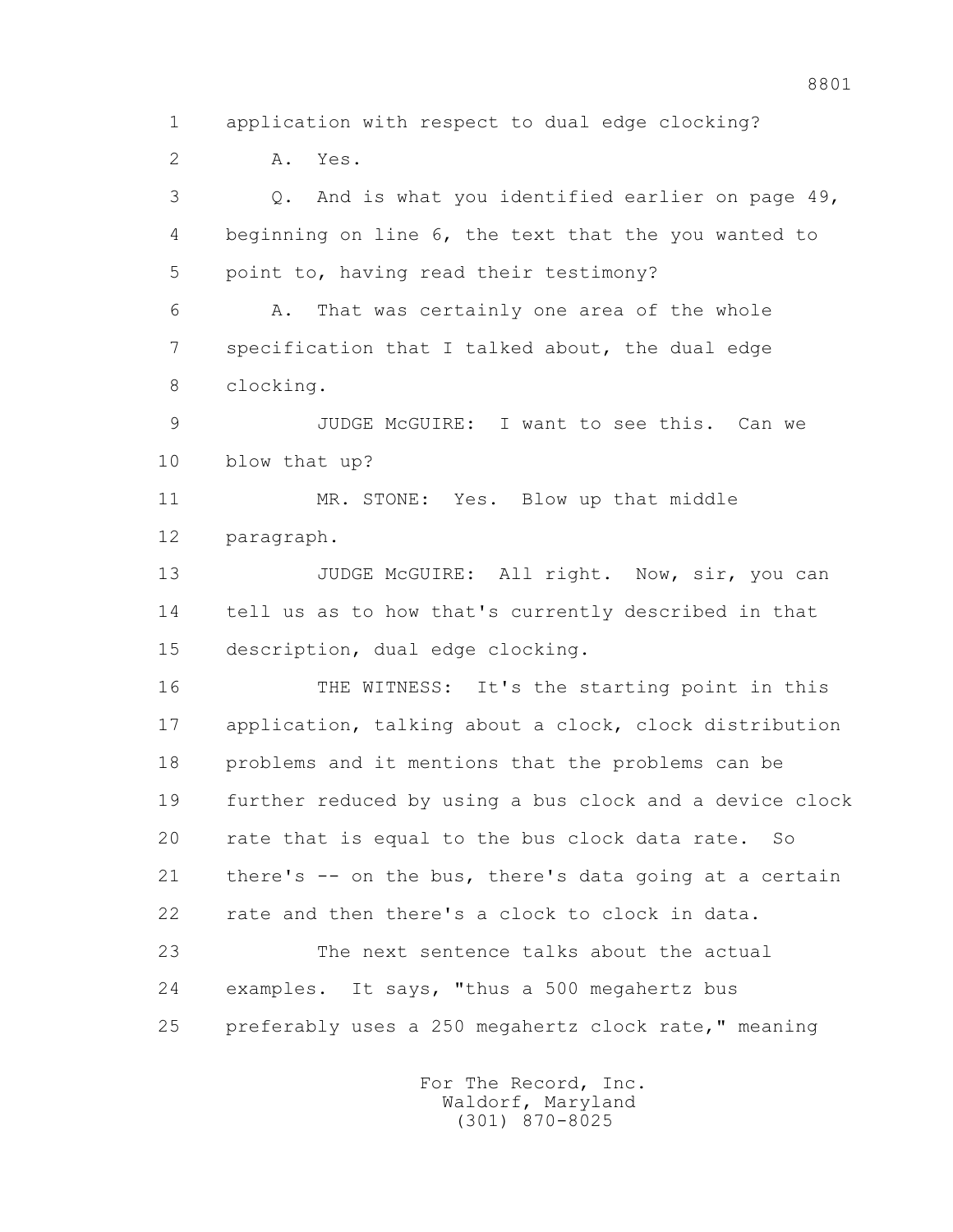1 the data is coming down at a rate of about -- you look 2 at those two sentences in their entirety, the data is 3 coming down at a rate of 500 megahertz. The clock is 4 half of that and so to clock the data in from that, you 5 basically use the edges of the clock that -- both edges 6 of the clock that we're talking about, which is 7 described further in other parts of the specification 8 and in figures 10 and 13.

 9 JUDGE McGUIRE: I have some other questions, 10 but I'm going to let you go ahead and I guess complete 11 this inquiry, then I'm going to interject and ask two 12 or three more, Mr. Stone, so why don't you proceed.

 13 MR. STONE: I'm really finished with this 14 particular area.

 15 JUDGE McGUIRE: I know the testimony is '898 16 application, that you're saying that the concept for 17 these four, I think, technologies is involved in these 18 descriptions.

 19 I'm a little concerned by the term, concept. 20 To me, a concept is some broad, perhaps even a vague 21 idea that's being expressed. Whereas, I would think in 22 a patent claim that the idea is more honed, more clear, 23 more articulated. So I want you to expand on your 24 explanation as to how these concepts are involved in 25 this application, as opposed or included as claims that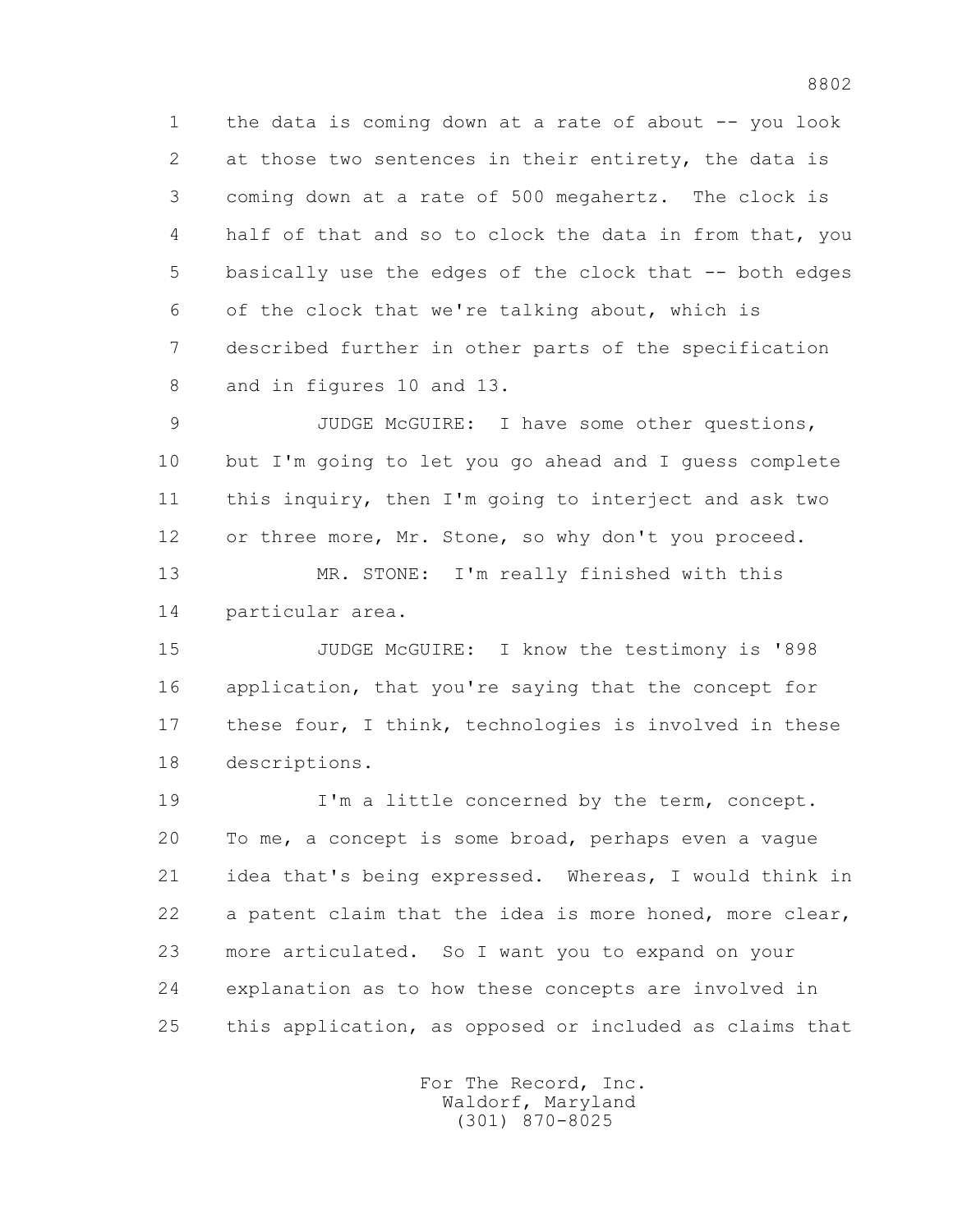1 are clearly defined.

2 THE WITNESS: Yes.

 3 JUDGE McGUIRE: You kept talking about concepts 4 and I'm troubled by that.

 5 THE WITNESS: I can understand that. There's 6 actually -- concept is kind of very highest level. So, 7 for example --

8 JUDGE McGUIRE: You mean, the very broadest 9 level.

10 THE WITNESS: Yes, broadest level.

11 JUDGE McGUIRE: I think in the every day 12 understanding of that term, that's what that would 13 entail.

 14 THE WITNESS: But the patent application, the 15 '898 application, takes that and provides a description 16 through structure and function as to how that 17 particular concept is carried out. So the idea, for 18 example, of programmable burst length, that kind of 19 concept where you're going through on a given matter, 20 you may want to send only this amount of data through 21 and a different time you may want to send this amount 22 of data through and another time a different matter, 23 that's different kinds of burst length. Then how do 24 you implement that. That's shown in the application at 25 the next level down, which is some of the areas I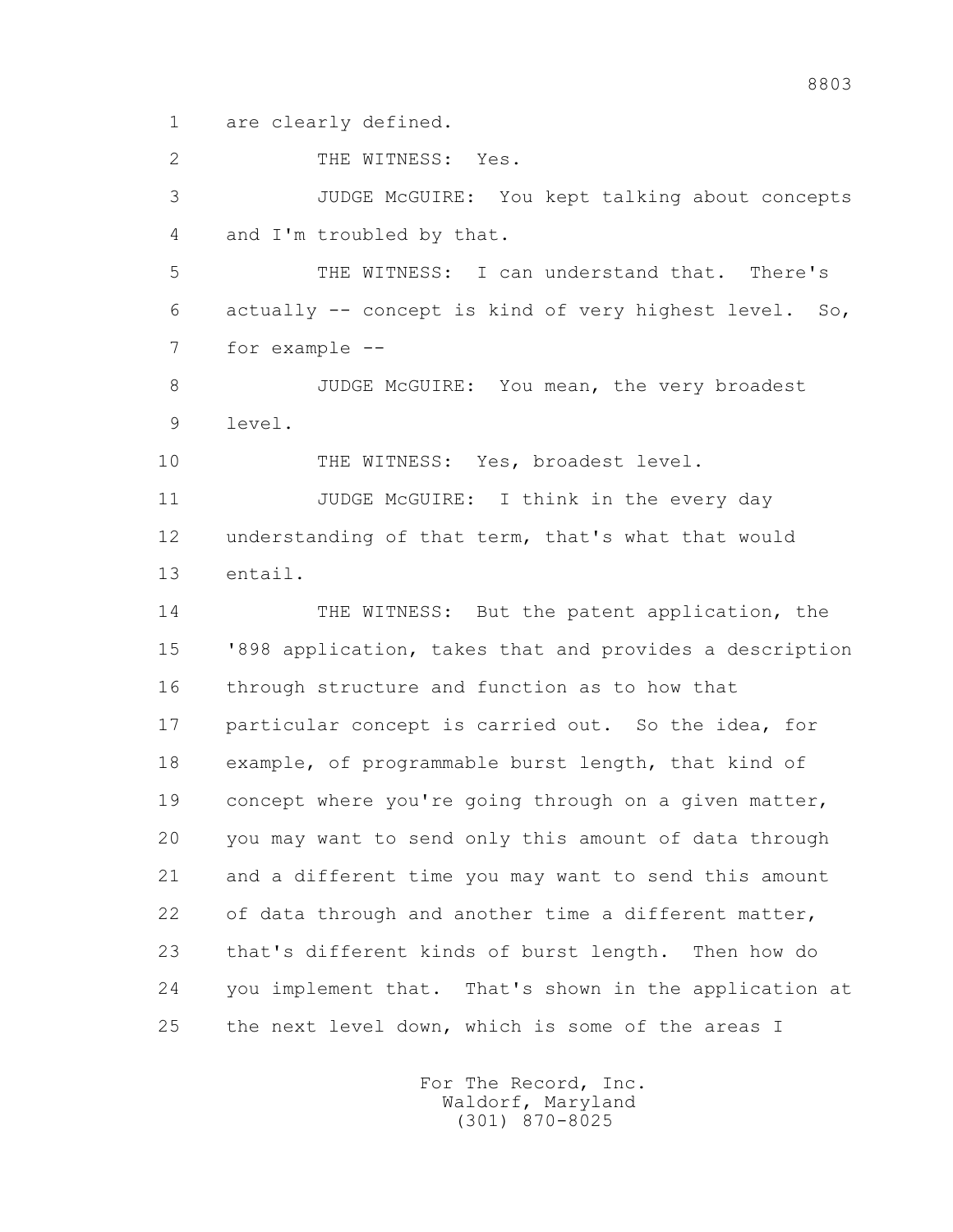1 already pointed to where you have many ways of doing 2 the software hardware. Basically, where you put in 3 code, that tells basically the system if the code is 4 this then -- you're going to transfer this amount of 5 data. That's the functional aspects. If the code is 6 this.

7 JUDGE McGUIRE: Are you saying -- each time you 8 described that, the concept was described. I'm still a 9 little uncertain and, again, a little vague on the idea 10 that, to me, a concept is perhaps not inherently 11 clearly defined as a claim.

 12 Are you saying what you called this concept on 13 these four technologies are clearly defined as claims 14 in the '898 application.

15 THE WITNESS: Not in the '898 application. 16 They eventually did become claims --

 17 JUDGE McGUIRE: It's a concept that's described 18 in the '898 application, or am I applying too broadly 19 the '898 application.

 20 MR. STONE: I think Your Honor is struggling 21 with an issue that is a good one to struggle with. I 22 don't think you're -- could I ask a couple of questions 23 and try to help frame it?

24 JUDGE McGUIRE: Go ahead.

25 MR. STONE: I don't mean to cut you off.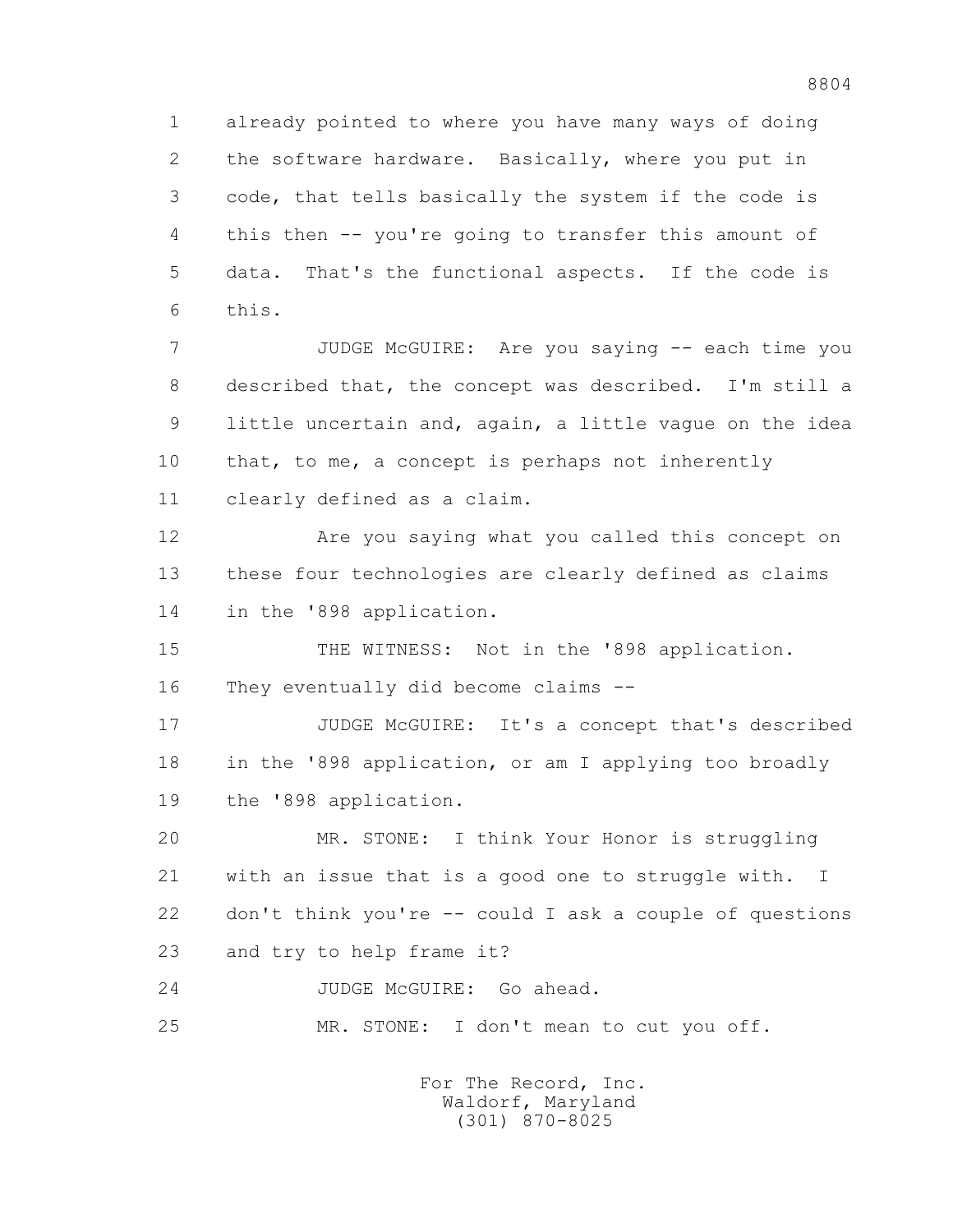1 JUDGE McGUIRE: No, go ahead. 2 MR. STONE: Let me cover one feature and I'll 3 come exactly to your point. 4 BY MR. STONE: 5 Q. Let me ask you about DLL, is that the fourth 6 feature you describe? 7 A. Yes. 8 Q. Is that described in one of the figures in the 9 '898 application? 10 A. Yes. 11 Q. If you would turn to figure 12 on page 148. 12 A. Yes. 13 Q. And do you see the feature of on-chip DLL 14 described in this figure? 15 A. Yes. 16 MR. STONE: Let me see if I can turn to Your 17 Honor's question and maybe be helpful with this. 18 BY MR. STONE: 19 Q. Mr. Fliesler, do you understand from the '898 20 application, claims have ultimately issued that cover 21 programmable CAS latency, variable burst length, dual 22 edge clocking, and on-chip DLL? 23 A. Yes. 24 Q. Is there a requirement that those claims 25 ultimately issued the invention they claimed have been For The Record, Inc. Waldorf, Maryland (301) 870-8025

8805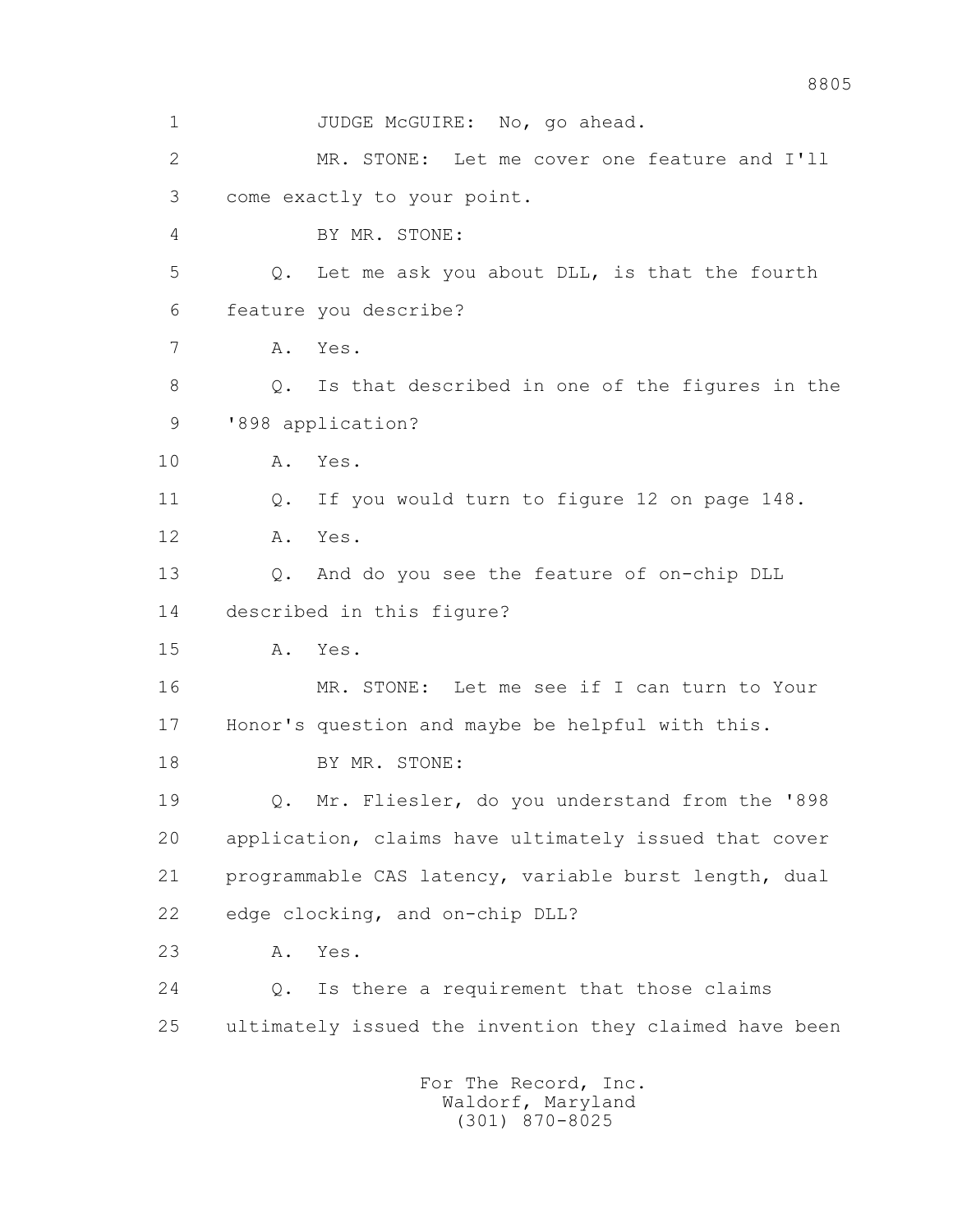1 described in a particular fashion in the original 2 application?

3 A. Yes.

 4 Q. Let me bring up, if I can, a chart which is DX 5 263?

 6 JUDGE McGUIRE: Then, again, you're still 7 talking about the claims under the '898 application? 8 MR. STONE: I'm going to try to draw the 9 distinction, Your Honor.

10 BY MR. STONE:

11 Q. The claims, I want you just to assume for these 12 purposes that the claims in the original '898 13 application did not claim standing alone the four 14 features that we've talked about, okay. Just assume 15 that. I want you also to assume that later claims did 16 issue in divisionals and continuations that do claim 17 those four features standing alone; can you assume 18 that, as well?

19 A. Yes.

 20 Q. Okay. Is there in the patent law requirement 21 for those claims to issue later, they had -- the 22 invention they claimed had to be described in a certain 23 way in the original '898 application?

24 A. Yes.

25 Q. What part of the original '898 application has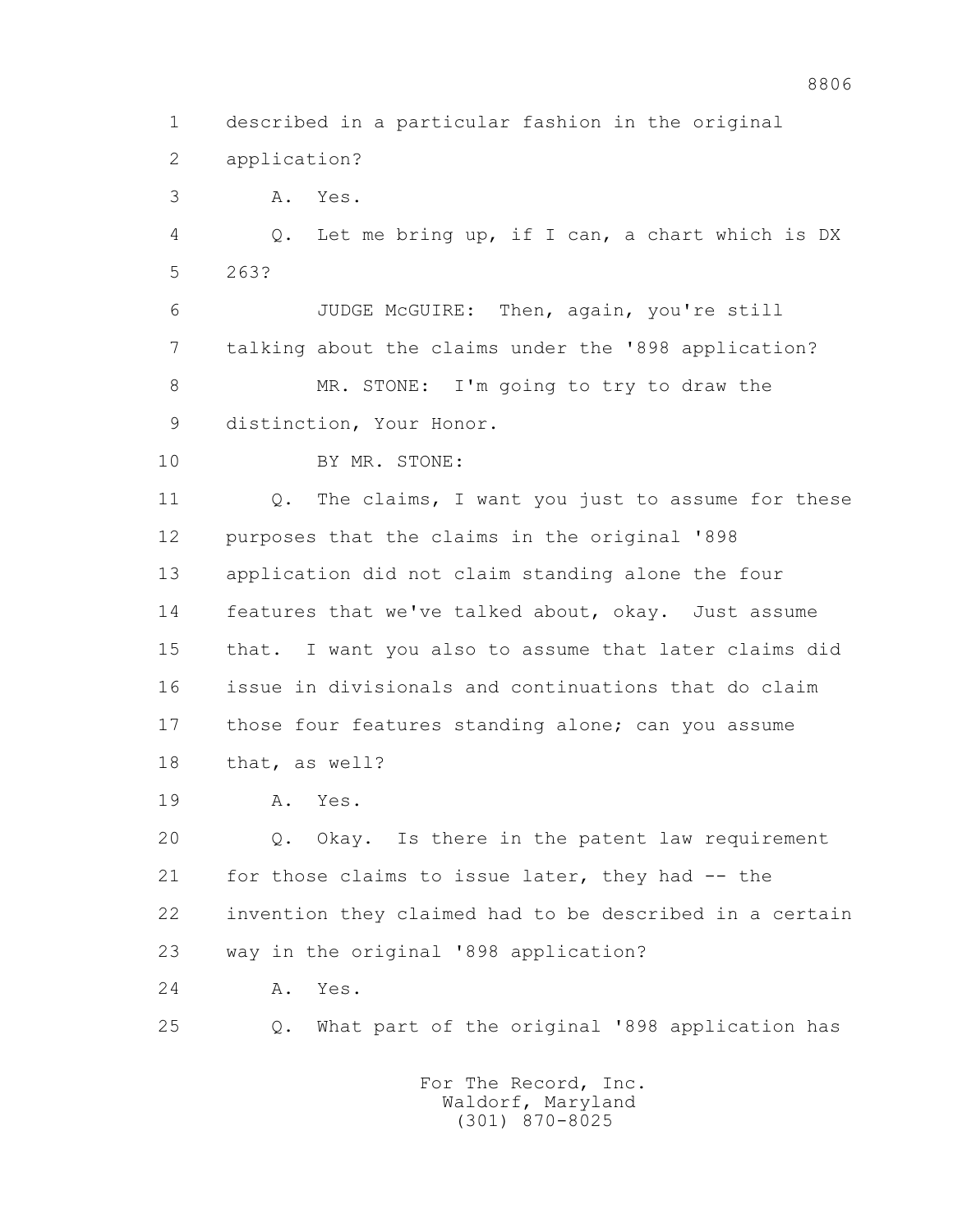1 to have that description?

 2 A. What we call the written description and the 3 drawings. That's part of the specification. 4 Q. Okay. Is what you pointed us to this morning, 5 have you pointed us to things that are in the written 6 descriptions, the drawings or something else? 7 A. Primarily it was the written drawings and the 8 written description, yes. 9 Q. Okay. Did you find in the written description 10 and the drawings a description of each of those 11 inventions that were later claimed, based on my 12 assumption that they were, in fact, later claimed? 13 A. Yes. 14 0. Is that something that when a patent examiner 15 looks at a patent application they have to find that 16 description, as well? 17 A. Yes. 18 Q. Do we show on this chart, DX 263 with the 19 heading, written description requirement, does that 20 summarize the legal standard that's imposed here? 21 A. Yes. 22 Q. Could you briefly describe for his honor what 23 the legal standard is for finding a description in the 24 specification? 25 A. Yes. The first bullet quotes the statute, 35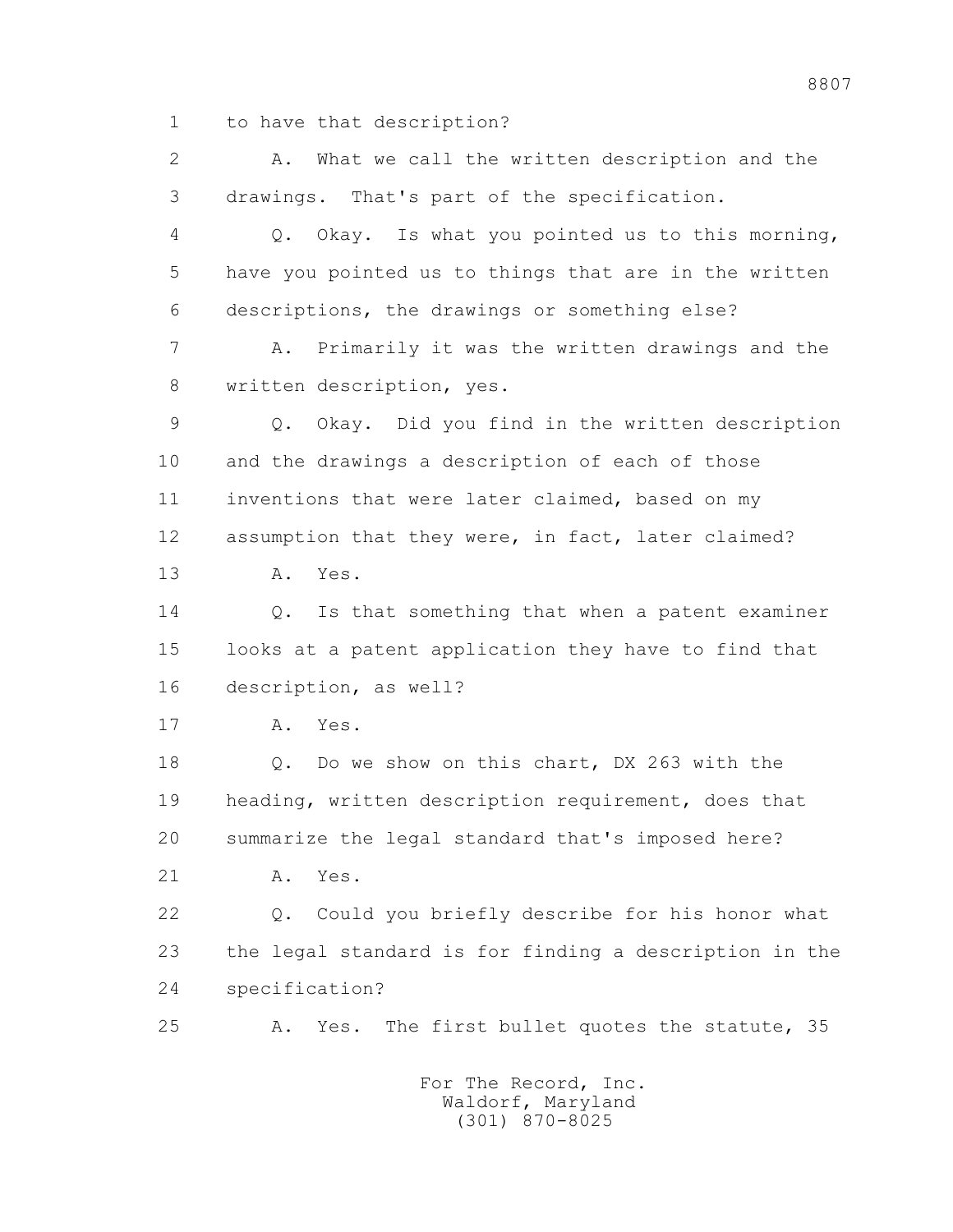1 USC Section 112 paragraph 1, which actually that 2 paragraph talks about three requirements of the 3 specification, which is what we're talking about here. 4 The written description and it does include the 5 drawings, but that specification basically has three 6 requirements.

 7 One of them that you see here is that it have a 8 written description of the invention. And then the 9 case law, the next bullet, the case law has developed, 10 just what does that mean a written description of the 11 invention and basically it means as set forth in the 12 second bullet that it must disclose -- you start with 13 now we look at the claim that we're take willing a look 14 at and for purposes of the written description 15 requirement, we're looking at what is now a claim and 16 what is now a claim, is that disclosed in the written 17 description portion. By that, they mean under the case 18 law the case that we cited here, that was the inventor 19 in possession of that claimed invention at basically 20 the time the application was filed.

 21 Q. And in addition to the inventor being in 22 possession of that invention, is there some requirement 23 that the inventor describe that invention that they're 24 in possession of so that people, including the 25 examiner, can see it in writing?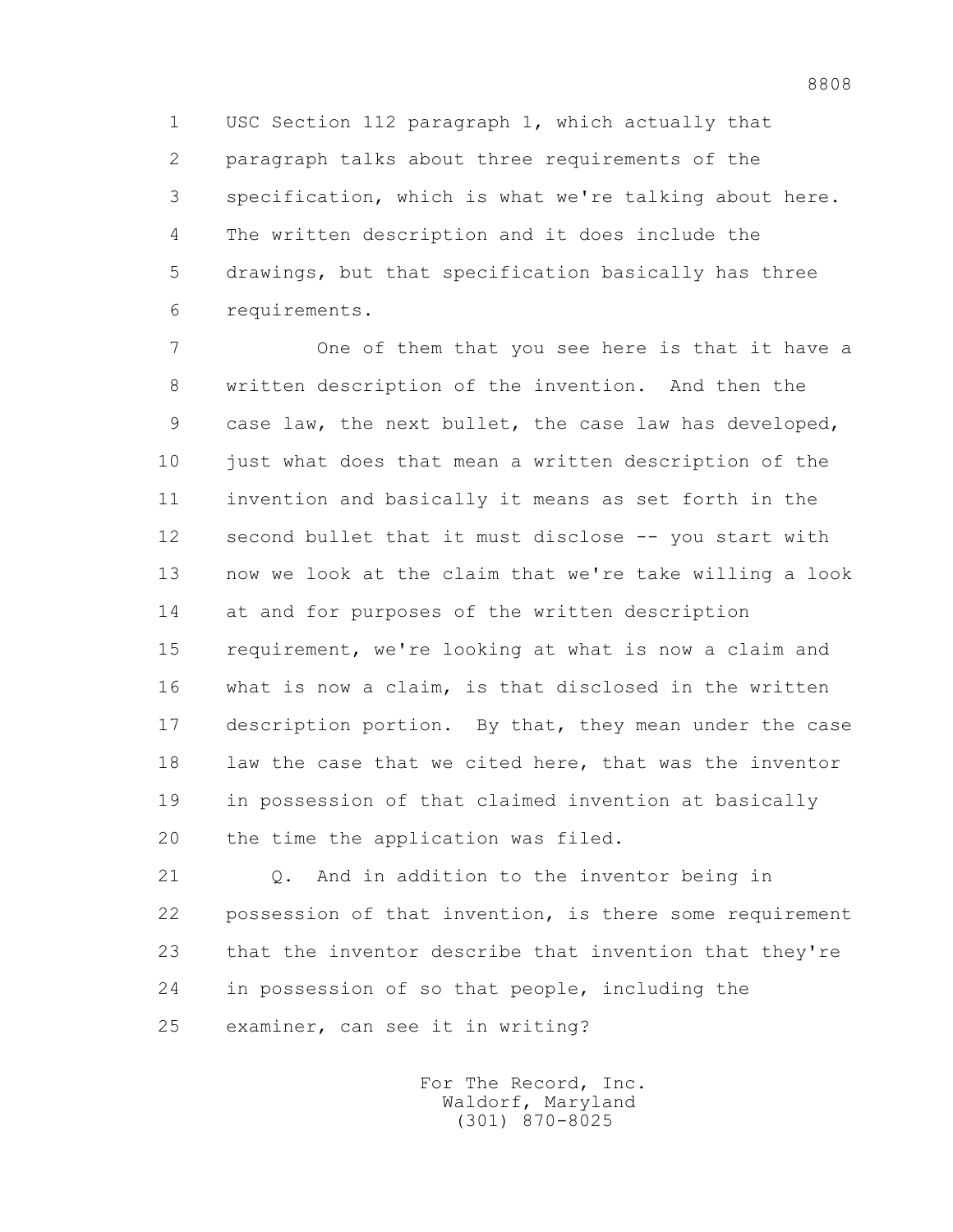1 **A.** Yes.

2 Q. Let me see if I can ask it this way.

 3 Assume, again, that the patents that have 4 ultimately issued from the '898 application are many in 5 numbers, let's say in the forties. We've seen the tree 6 that shows all that.

 7 In your experience, if each of those patents 8 that ultimately issues claims, a priority date of the 9 filing of the original application, do all of the 10 inventions claimed in those subsequent patents need to 11 have been described in the written specification or 12 written description of the original application?

13 A. Yes.

 14 MR. STONE: I don't know if that's helpful or 15 not.

 16 JUDGE McGUIRE: I think I have a little clearer 17 picture.

18 I think what you're saying if I'm off base, let 19 me know.

 20 You're talking about concepts. You're talking 21 about the '898 application that has been described in 22 this requirement. That the claims themselves may 23 emanate from patent applications that may be filed, I 24 guess subsequent to the '898 application?

25 THE WITNESS: Yes.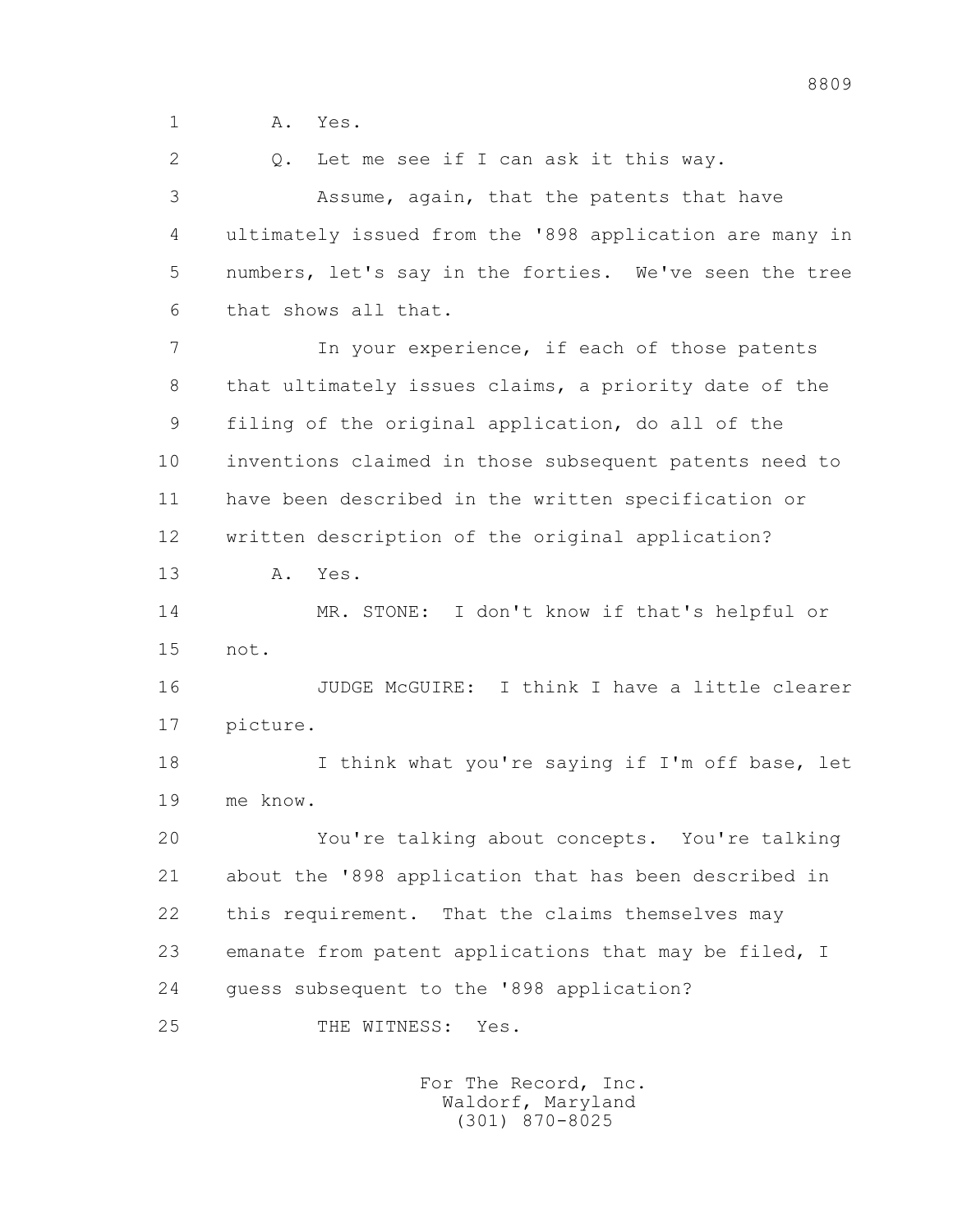1 JUDGE McGUIRE: So that's what you're talking 2 about the concept that's been described in the '898 3 application? We're talking about these four 4 technologies? 5 THE WITNESS: Yes. 6 JUDGE McGUIRE: I think that gives me some 7 further insight and I'm sure that opposing counsel can 8 inquire on cross-examination if she feels the need to 9 go into that further. 10 MR. STONE: Thank you, Your Honor. 11 BY MR. STONE: 12 Q. In your opinion, Mr. Fliesler, would a person 13 of ordinary skill in this art, having read the '898 14 application, have seen a description in the written 15 specification of each of the four features in dispute 16 here? 17 A. Yes. 18 Q. And would they have understood, in your 19 opinion, that the inventors, Doctors Farmwald and 20 Horowitz, claim to have made inventions as to the use 21 of each of those four features? 22 A. Yes. 23 Q. And is your opinion the same with respect to a 24 patent attorney reviewing the '898 application? 25 A. Yes.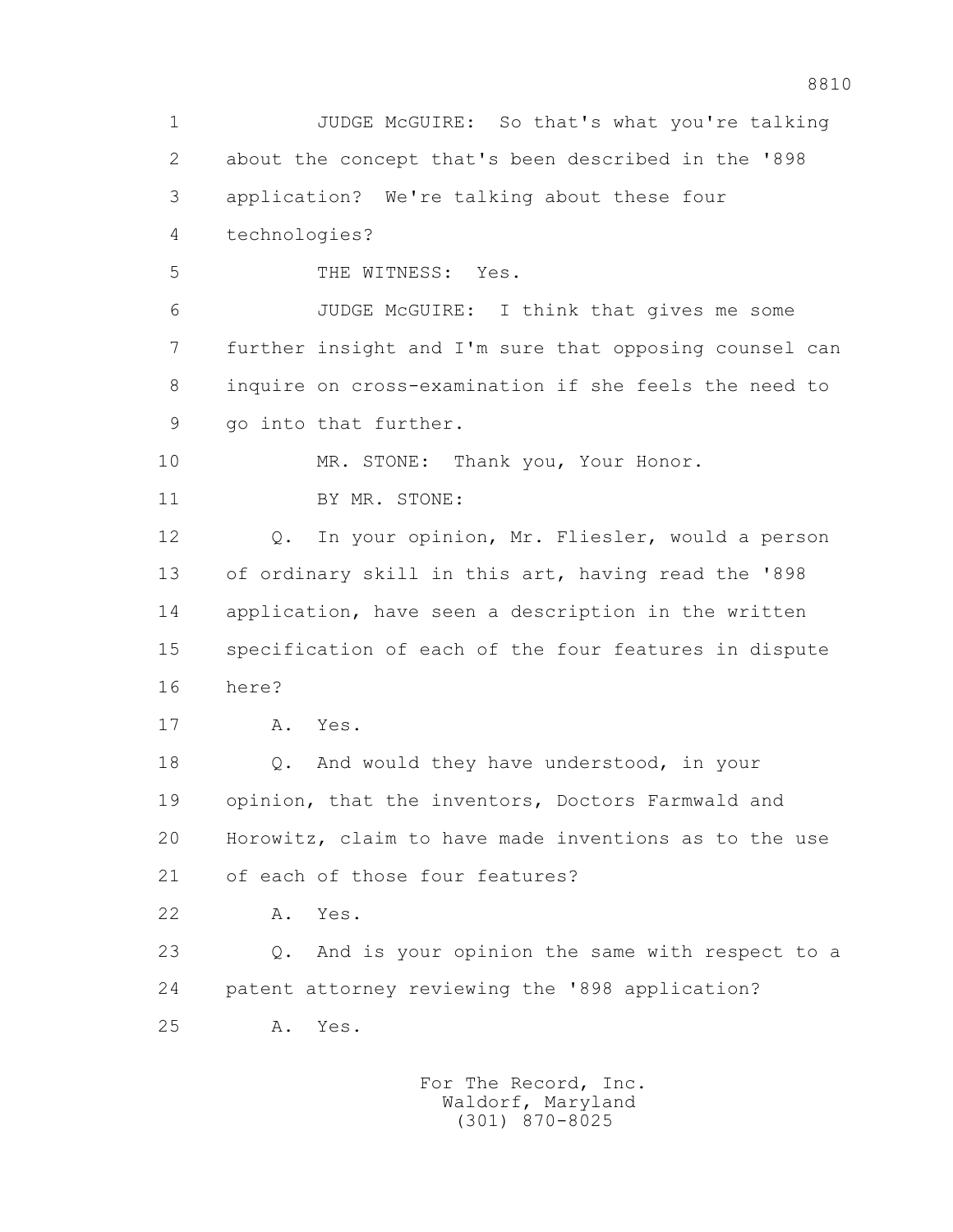1 Q. Let me ask you to turn, if you would, to the 2 next exhibit in your binder which is CX 1454. 3 Could you tell us what this is? 4 A. This is the, what we call the PCT or the 5 international application that is based on the original 6 '898 patent application that was filed in the patent 7 office. 8 Q. And what's the relationship between the 9 language of the PCT application and CX 1454 and the 10 language of the '898 application CX 1451? 11 A. For all relevant purposes it's the same 12 description, same application. 13 Q. And would you be able to point us to the same 14 language in the PCT application, CX 1454, that you 15 pointed us to in the '898 application? 16 A. Yes. 17 Q. Okay. I'm not going to ask you to do it now. 18 We could all look through it and find it and it would 19 be there? 20 A. Yes. 21 Q. Is your opinion with respect to what a person 22 of ordinary skill in the art, based upon reading the 23 original '898 application, the same opinions with 24 respect to the PCT application, CX 1454? 25 A. Yes.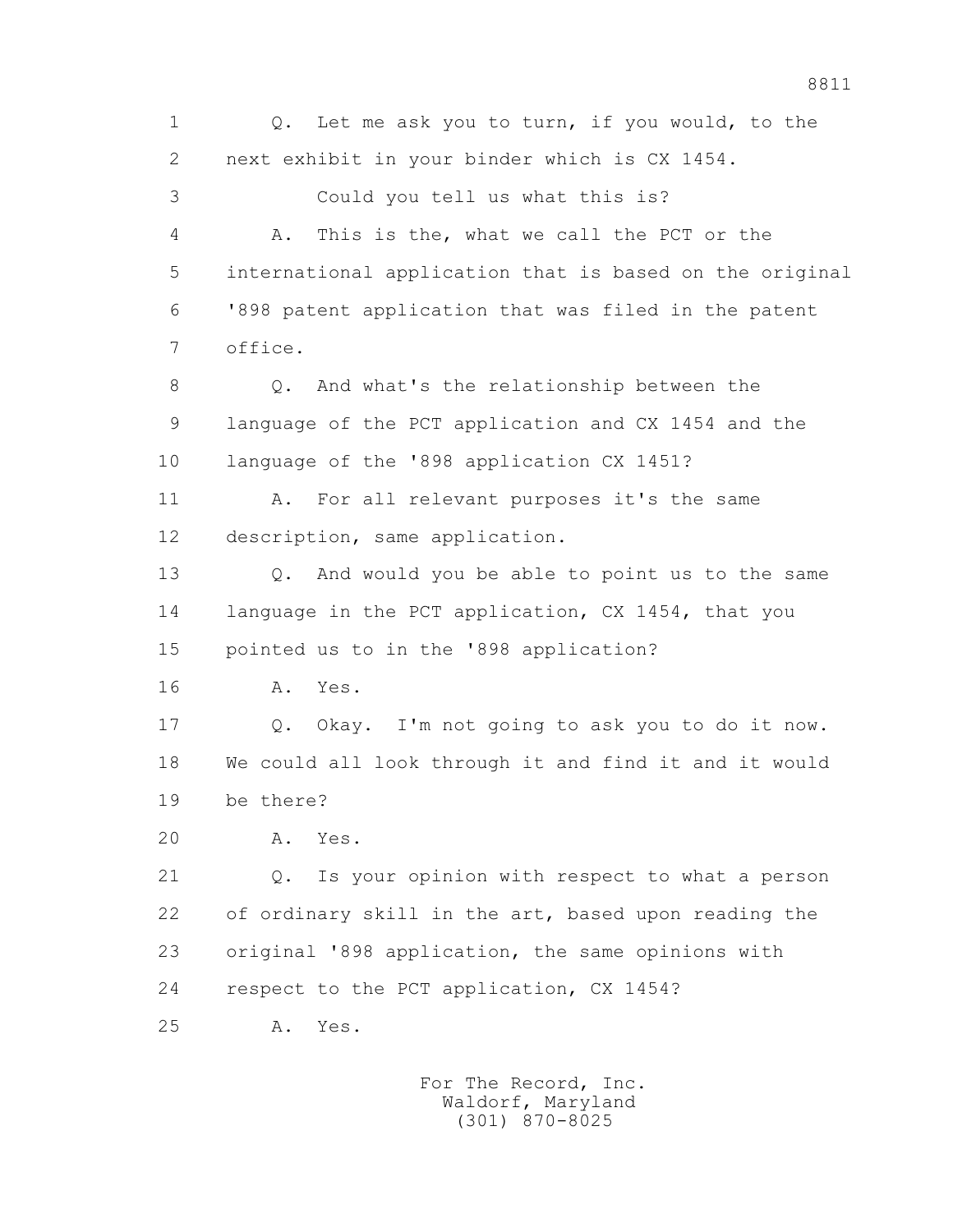1 Q. Okay. I'm going to leave it at that 2 conclusionary level for a moment, if I might, Your 3 Honor. 4 Let me ask you to turn next to the next 5 document in your binder which is RX 425. 6 Can you tell us what RX 425 is? 7 A. That is US patent 5,243,703. 8 Q. And is it related to the '898 application? 9 A. Yes. 10 Q. How is it related to the '898 application? 11 A. It is a divisional -- it is a divisional -- it 12 is a patent that flowed from a divisional application 13 of the '898 application. 14 Q. Is there a relationship between the language in 15 the '703 patent, Exhibit RX 425, and language in the 16 original '898 application? 17 A. Yes. 18 Q. What relationship is there? 19 A. With respect to the written description and the 20 drawings, they should be identical. 21 Q. Point us, if you could -- 22 A. Basically the same. Substantially the same. 23 MR. STONE: Let me first, if I might, Your 24 Honor, offer RX 425 in evidence. 25 MS. MICHAEL: No objection.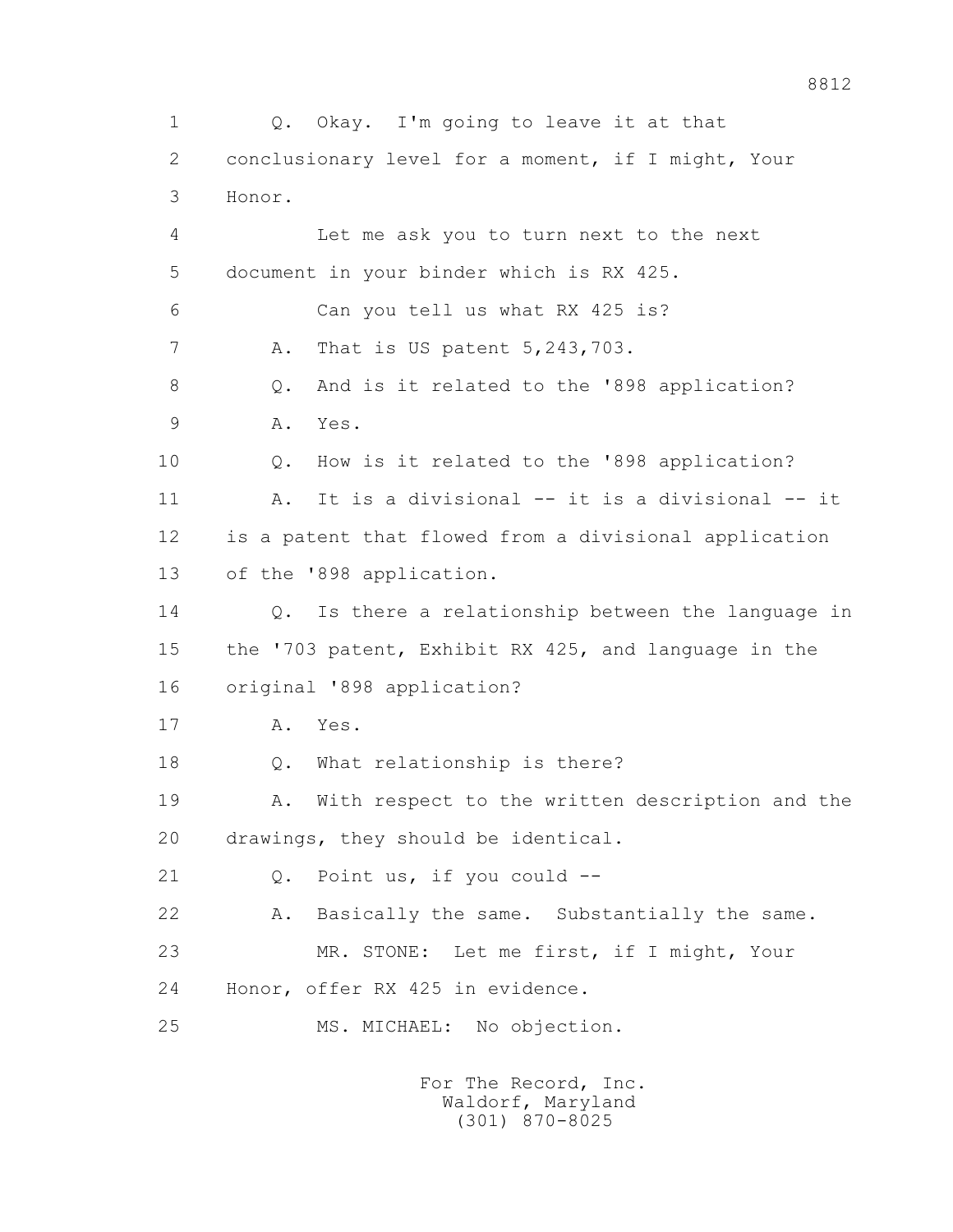1 JUDGE McGUIRE: Entered. 2 (RX Exhibit 425 was admitted into evidence.) 3 BY MR. STONE: 4 Q. Turn, if you could, in RX 425, which is the 5 '703 patent, and show us the portion of the description 6 you've been referring there as the specification. What 7 page does it start on? 8 A. RX 0425. 9 Q. Yes. What page on RX 0425 does the 10 specification or written description start? The page 11 numbers are on the left-hand side? 12 A. I'm sorry. Page 11. 13 Q. What's the heading there on page 11 where it 14 all starts? 15 A. It's, "Apparatus With Synchronously Generating 16 Clock Signals in a Data Processing System." 17 Q. There is a heading underneath that which is, 18 "Cross-reference to Related Applications." Do you see 19 that? 20 A. Yes. 21 Q. What does that set forth? 22 A. That sets forth basically a series of 23 divisional applications that at that time were on file 24 in the patent office that were divisionals of the 25 original '898 patent application.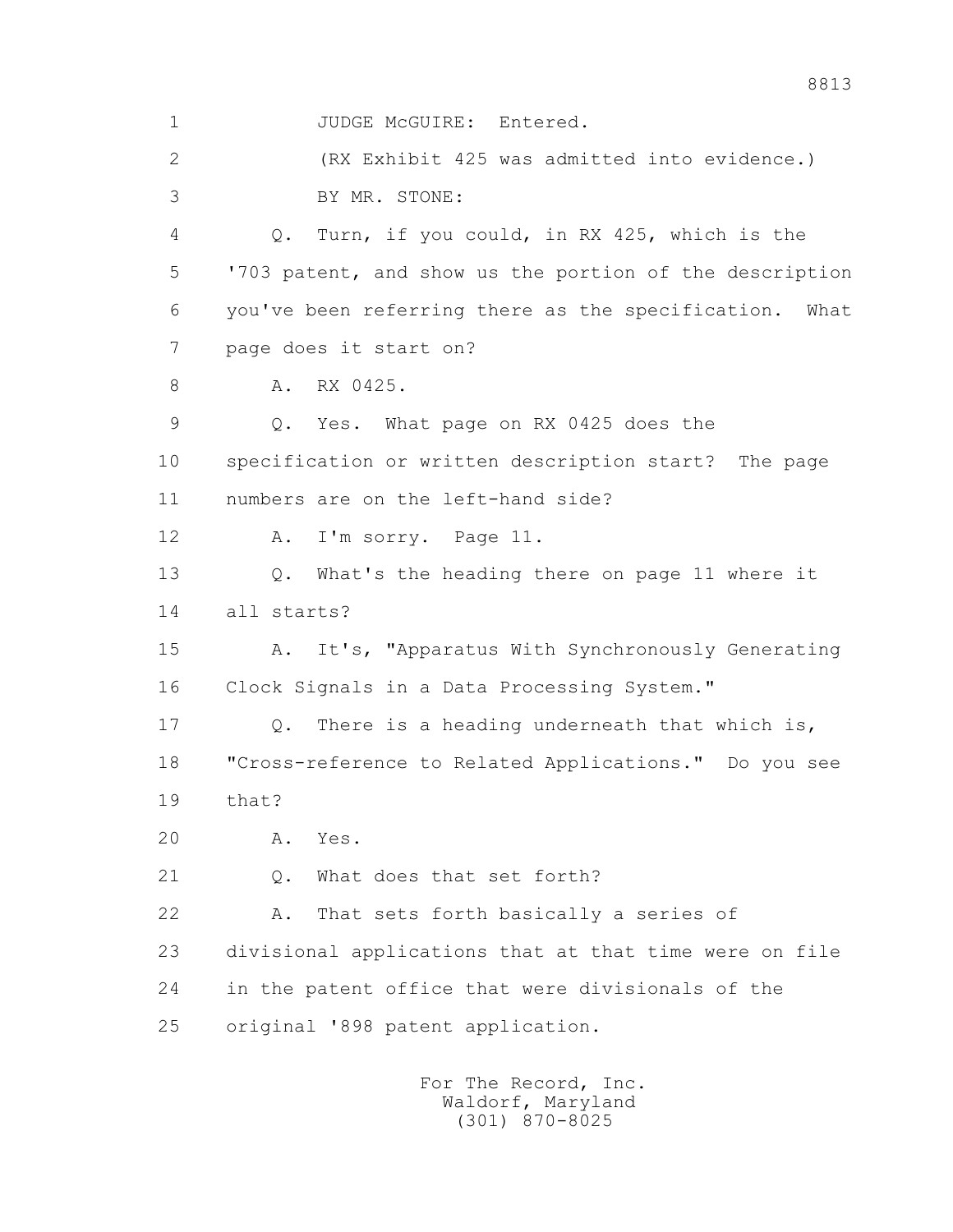1 Q. So would someone reading this know the original 2 '898 application had at least been split into at least 3 these different applications? 4 A. Yes. 5 Q. There is a heading that says, "Field of the 6 Invention?" 7 A. Yes. 8 Q. Right at the bottom of column 1 of page 11. 9 What is that section? What does that refer to? 10 A. Well, first of all, it actually says, "Filed of 11 the Invention," but that is a editing error. It should 12 be field of invention. That starts to set off the 13 basic areas, fundamental areas that the whole invention 14 and disclosure is going to be dealing with. 15 Q. Column 2 on page 11, still Exhibit RX 425, 16 there is a heading, "Background of the Invention?" 17 A. Yes. 18 Q. Could you tell us briefly what that section 19 refers to? 20 A. Generally, that's setting up for readers, 21 including the examiner, a basic description of the 22 technology with more detail than what's in the field. 23 The technology that the inventors are dealing with and 24 from which they're going to show their improvements. 25 Q. What's the heading at the bottom of column 2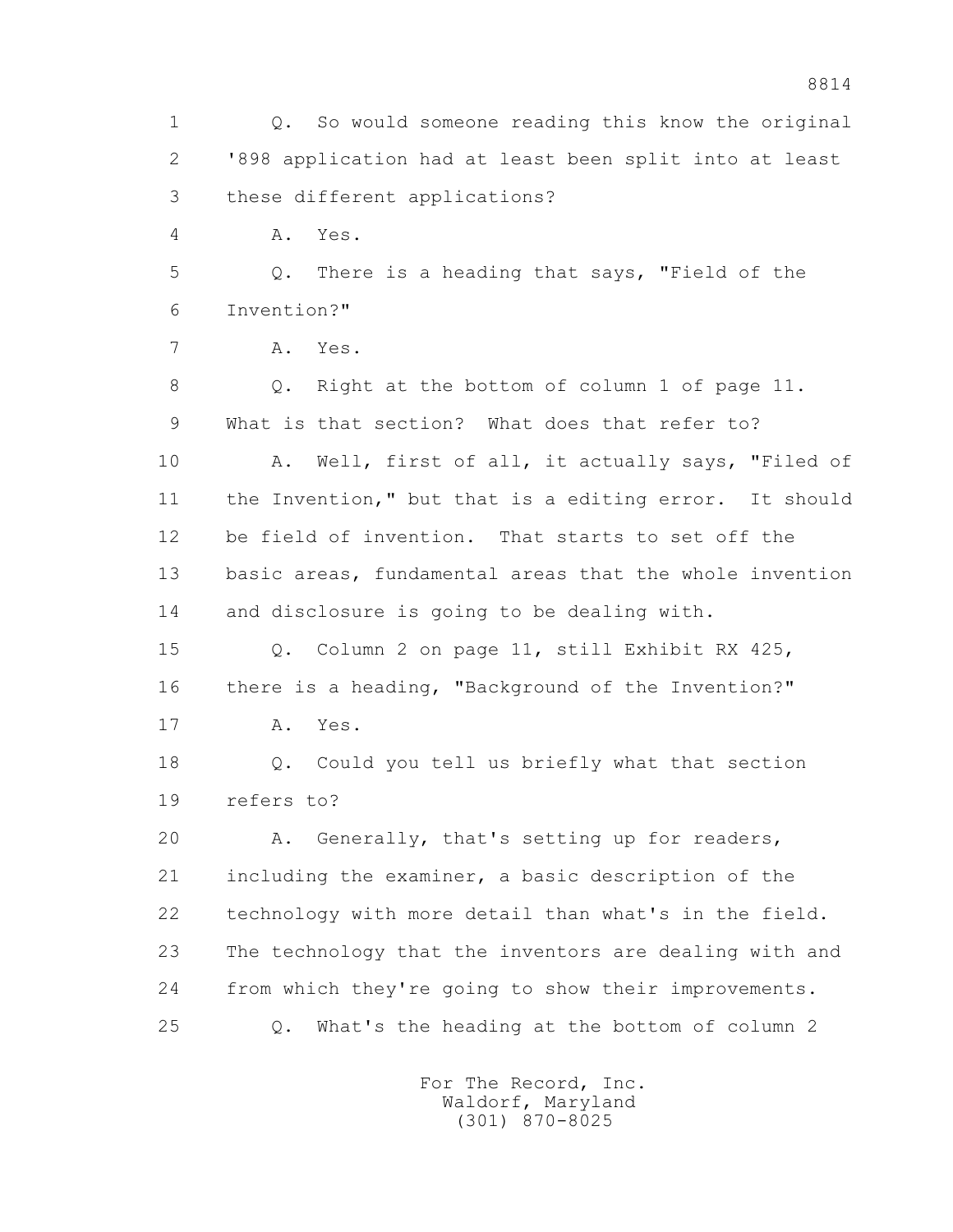1 page 11, "Comparison With Prior Art," what does that 2 refer to?

 3 A. In this case, the inventors went pretty far and 4 laid out specific pieces of prior art. It goes on into 5 column 3. It identified the prior art. I guess it's 6 primarily patents, as I look through this. It could be 7 other things, too, but patents and not only identified, 8 they go through a description of what that art is and 9 give some indication, at this point, as to what those 10 problems are and the disadvantages and kind of leading 11 into what the inventors have done to innovate over that 12 prior art.

13 0. Okay. Turn, if you would, to the next page, 14 page 12 of Exhibit RX 425, and referring you to column 15 4 about halfway down where it says, "Summary of 16 Invention." What is that section?

 17 A. Basically just what it reads. It usually is 18 put in terms of -- at this point, the summary of the 19 invention is put in terms of the summary of the claimed 20 invention. Now it's talking a little more about the 21 summary of what we -- what the inventors are actually 22 claiming so you start to get a feel from reading this, 23 after going through the field, background, okay this is 24 the summary of what my improvements are all about. 25 Q. Okay. Turn, if you would, to the next page. I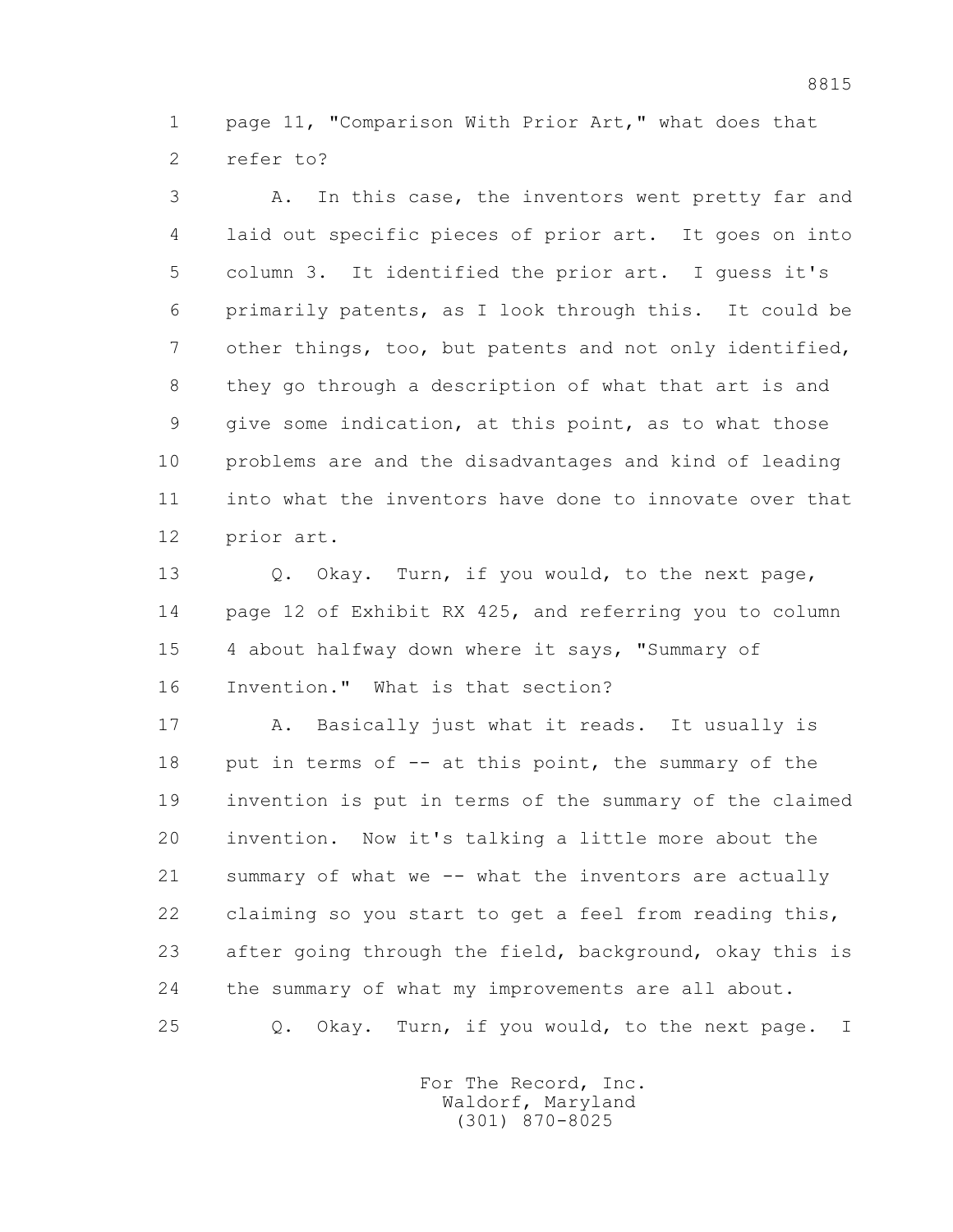1 only have a couple more headings here to go. Turn to 2 page 13 of RX 425. In column 5 where you see the 3 heading, "Brief Description of the Drawings, and tell 4 us, if you can, what that refers to? 5 A. This is just exactly what it says. It's part 6 of the -- it's how we're advised or instructed or 7 taught how to write patent applications, it is in the 8 MPEP. This application includes this brief description 9 where you're generally describing all the figures that 10 you're going to be talking about in detail. 11 Q. Okay. So there's a brief description here of 12 figures 10, 12, and 13 that you pointed us to earlier? 13 A. Sure. Yes. 14 0. Then on column 6, still on the same page, page 15 13 of RX 425, there is a heading, "Detailed 16 Description." Tell us, if you can, what the detailed 17 description heading is? 18 A. Well, again. 19 Q. What follows that heading is what I mean. 20 A. Now, it starts to describe in detail from the 21 conceptual matters and high level matters which are 22 kind of set forth up until this point through the 23 summary and other areas that I just talked about. 24 Starting to set forth in detail the structure, the 25 function, the operation of particular embodiments that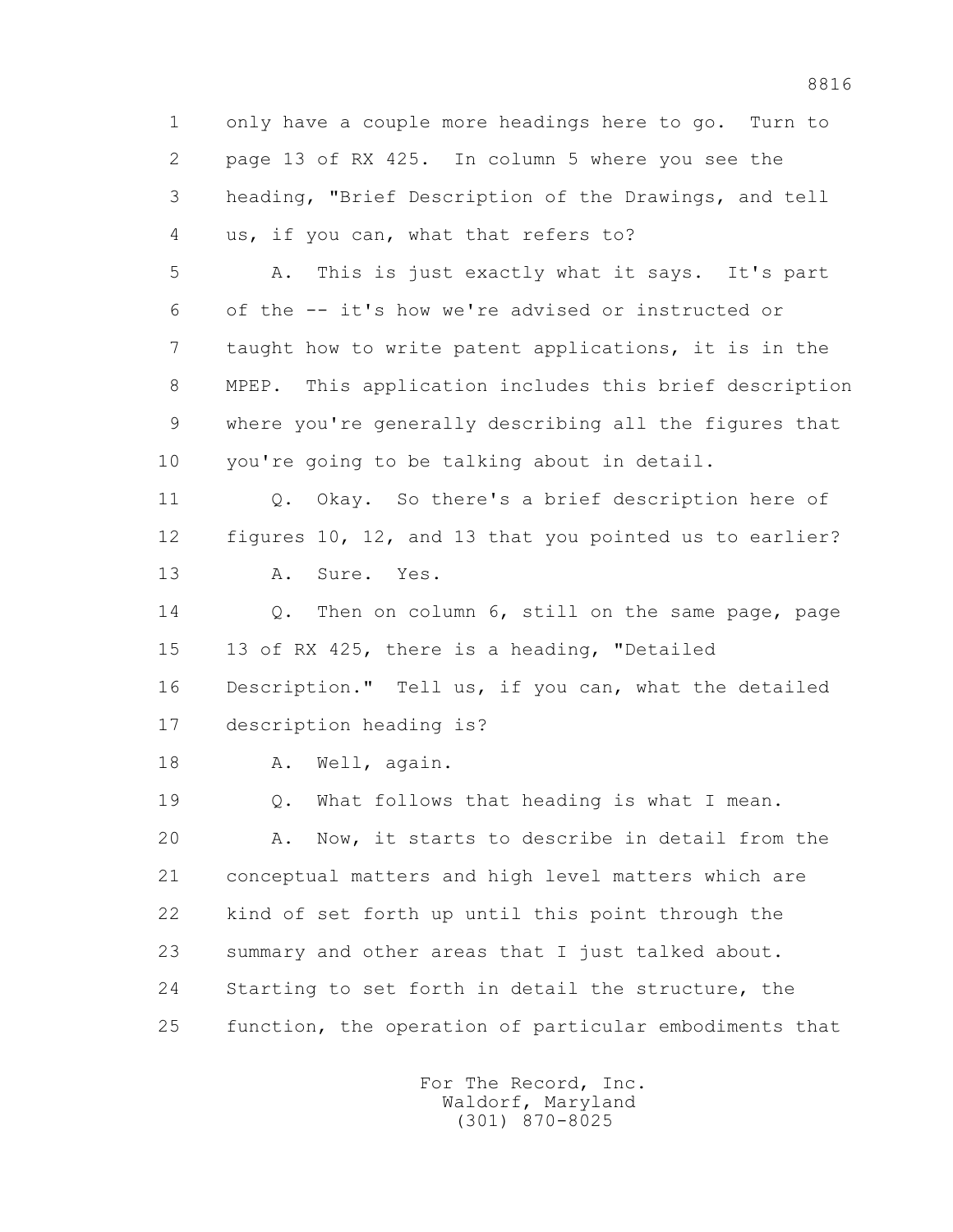1 the inventors had come up with at the time that the 2 application was filed.

 3 Q. And this section headed, "Detailed 4 Description," is fairly lengthy; is it not?

5 A. Yes.

 6 Q. Turn, if you would, to page 24 of Exhibit RX 7 425 and look at column 27. Does the, "Detailed 8 Description," section continue all the way until line 9 16 on column 27 where it starts then with what is 10 claimed?

11 A. Yes.

 12 Q. So if someone were to pick up this patent and 13 read the detailed description starting on page 13 and 14 continuing on to page 24, would they find a description 15 of the inventions that is in all material respects the 16 same as the description in the '898 application?

17 A. Yes.

 18 Q. If you claim priority back to the '898 19 application, will you always find included the same or 20 essentially the same detailed description?

21 A. Yes.

 22 Q. Earlier, when you told us you looked to the 23 patent for a written description of the invention, 24 referring to Section 112; you recall that testimony? 25 A. Yes.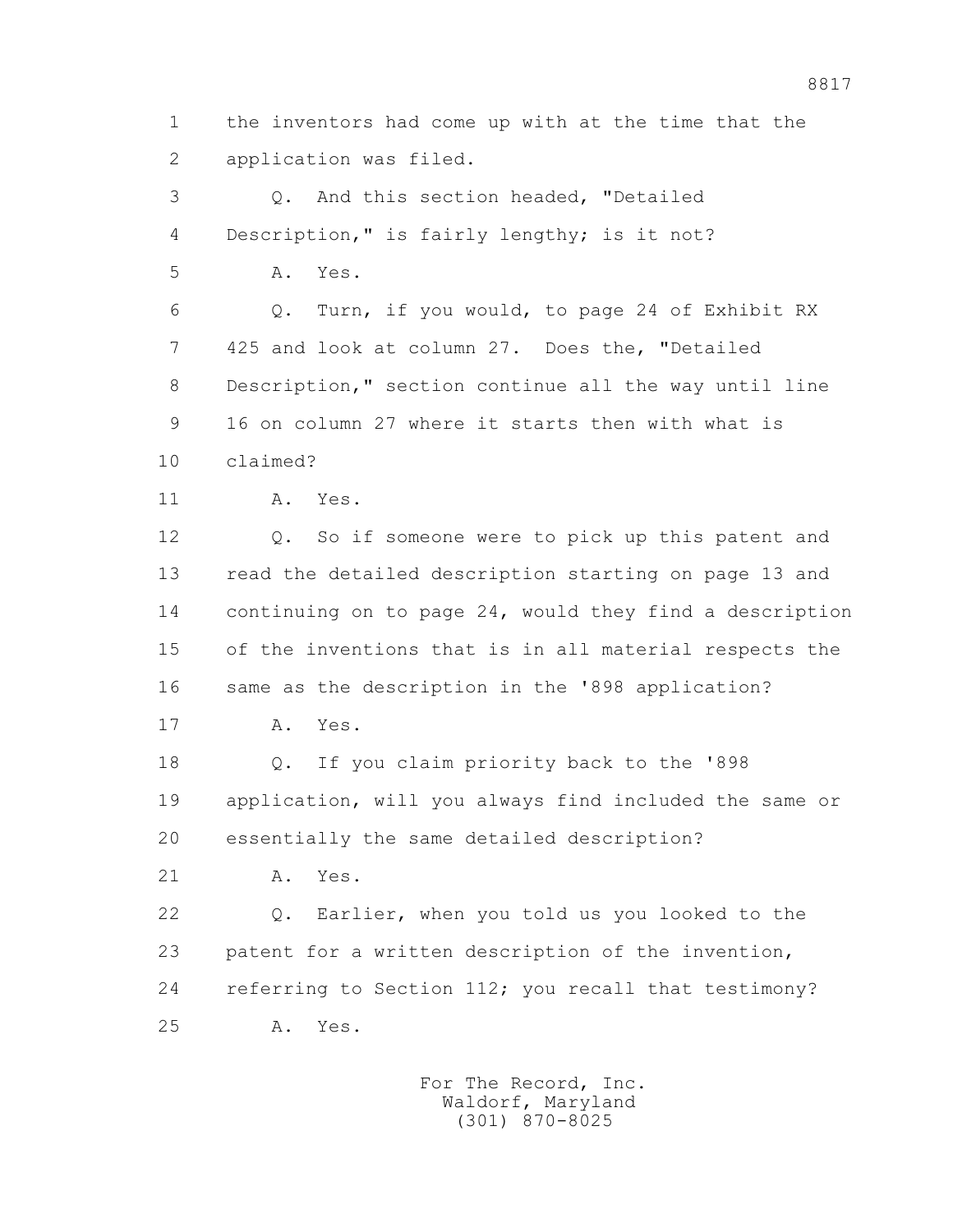1 Q. Is this section that begins on page 13 and 2 continues to 24 one of the places you look for that? 3 A. Yes. I would say it's not only 13, actually,

 4 you go back to really the -- almost to page 11. That's 5 all part of the written description. It's the whole -- 6 you can't take things out of context, you read the 7 whole specification.

8 0. Does the detailed description that's set forth 9 in the '702 patent, RX 425, contain various 10 subheadings?

11 A. Yes.

12 Q. What's the purpose of those subheadings?

13 A. Well, I believe in this case -- you don't -- 14 you don't always find subheadings, it just depends, but 15 when you're describing a whole system and components of 16 the system and subcomponents of the system, where each 17 represents and can represent, from inventors point of 18 view, the work that they've done, they have worked not 19 only on the whole system, the system as a whole, but 20 they've done work on individual components and 21 subcomponents and you can take it down to even a lower 22 level than that. You try to explain that in a way that 23 is understandable, again, to one of ordinary skill. I 24 believe what -- just clear from this disclosure, that 25 what these inventors did was to lay it out almost like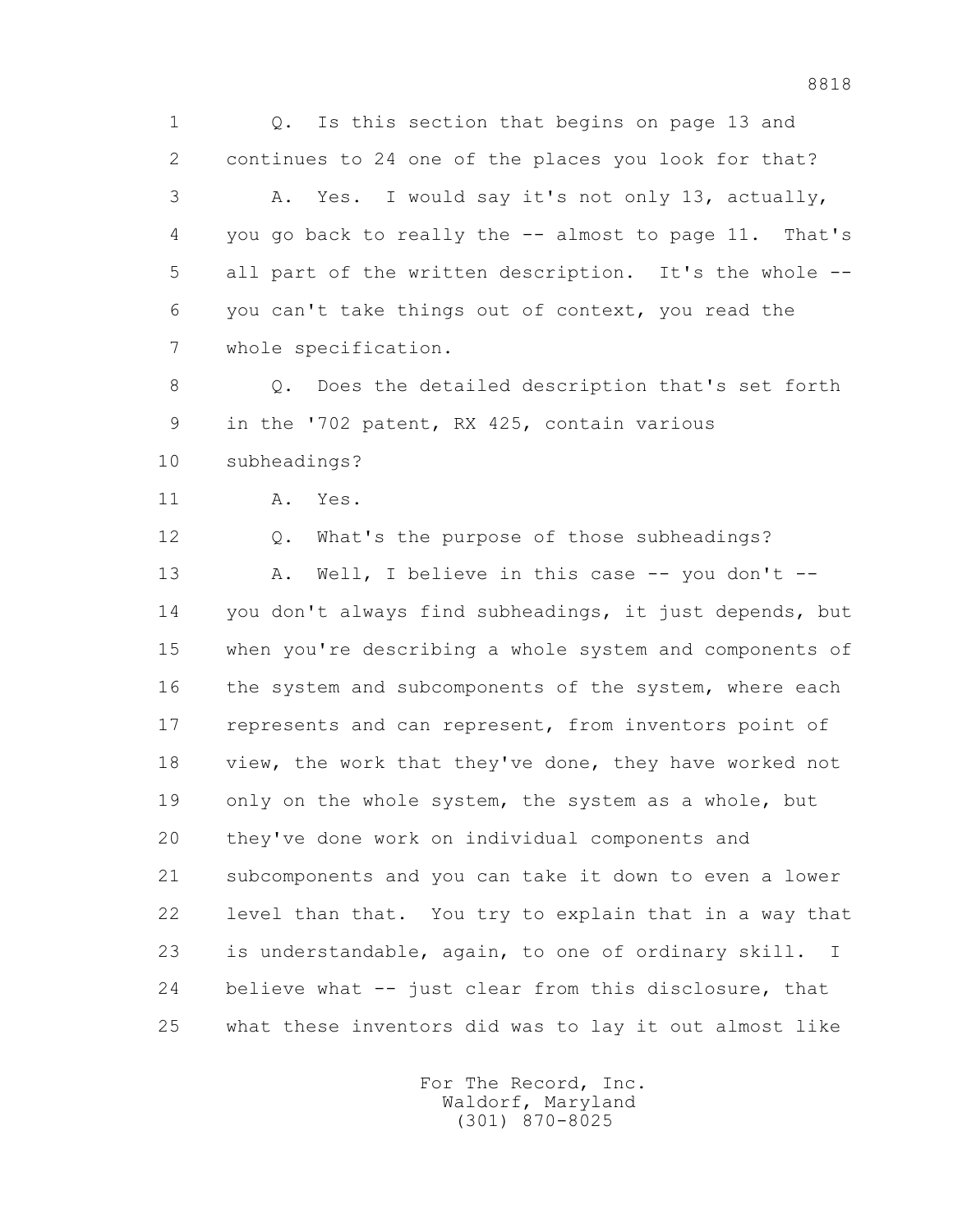1 chapter and verse format to recall work that they did.

 2 Q. In your opinion, Mr. Fliesler, would a patent 3 attorney reviewing the '703 patent, which is RX 425, 4 have understood that various different inventions were 5 being claimed as a result of the '898 application?

6 A. Yes.

7 Q. Why is that?

 8 A. Well, primarily because going back to I think 9 it was page 11, you see -- on this particular document, 10 the '703 patent, you see that there were divisional 11 applications and then, in addition, as you read the 12 content of the descriptive -- the description of what 13 they've done, as you read it step by step, you just get 14 a realization that whether they're talking about burst 15 mode -- there are a lot of things in here I understand 16 are not part of this case, memory mapping, bus 17 arbitration, even physical layout of the chip and the 18 pins, all those features are set forth and they 19 indicate that the inventors believed that that was new 20 things that they were doing and would be claimed.

 21 Q. Is there in the '703 patent, Exhibit RX 425, do 22 we find a description of each of the four features that 23 are at issue in this case?

24 A. In my opinion, yes.

25 Q. Okay. Would we go look for the same language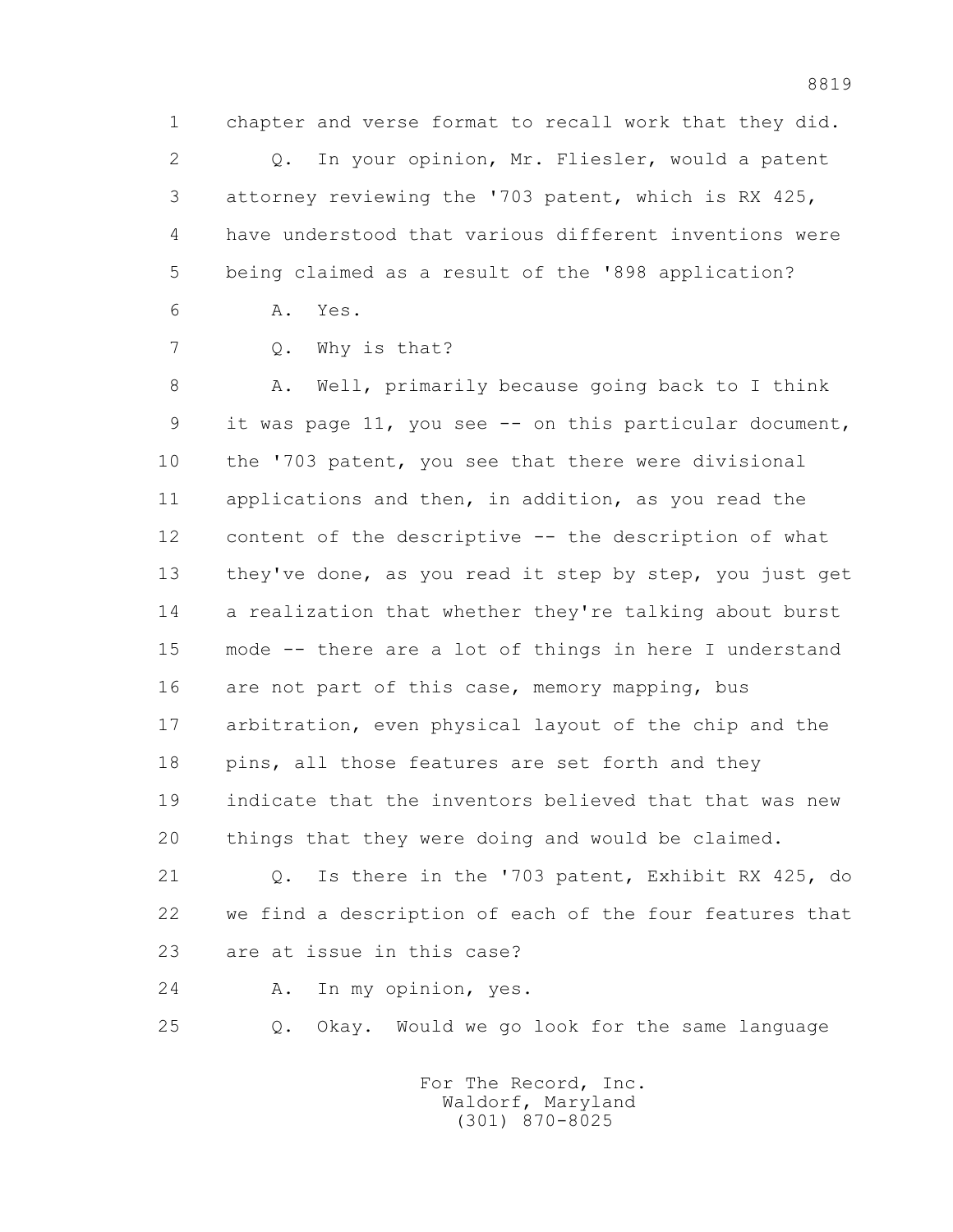1 you pointed us to in the '898 application here? 2 A. Yes. 3 MR. STONE: Your Honor, I don't know if this 4 would be a convenient -- 5 JUDGE McGUIRE: This would be a fine time. 6 Let's take a ten minute break. 7 (A brief recess was taken.) (10:55 a.m. - 8 11:00 a.m.) 9 JUDGE McGUIRE: Let's go on the record. 10 Mr. Stone, you may proceed. 11 MR. STONE: Thank you, Your Honor 12 BY MR. STONE: 13 Q. Mr. Fliesler, I want to refer to the concept 14 language you used earlier. 15 Does the '898 application and the '703 patent, 16 for example, let's take them together, do they give a 17 concrete example, concrete description of how one might 18 implement programmable burst length? 19 A. Yes. 20 Q. If I could point you for one moment to, just to 21 the '703 patent which is RX 425, and turn, if you 22 would, to page 16, column 12, carrying over to page 17, 23 column 13, and you see a table there at the bottom? 24 A. Yes. 25 Q. And the text that precedes the table beginning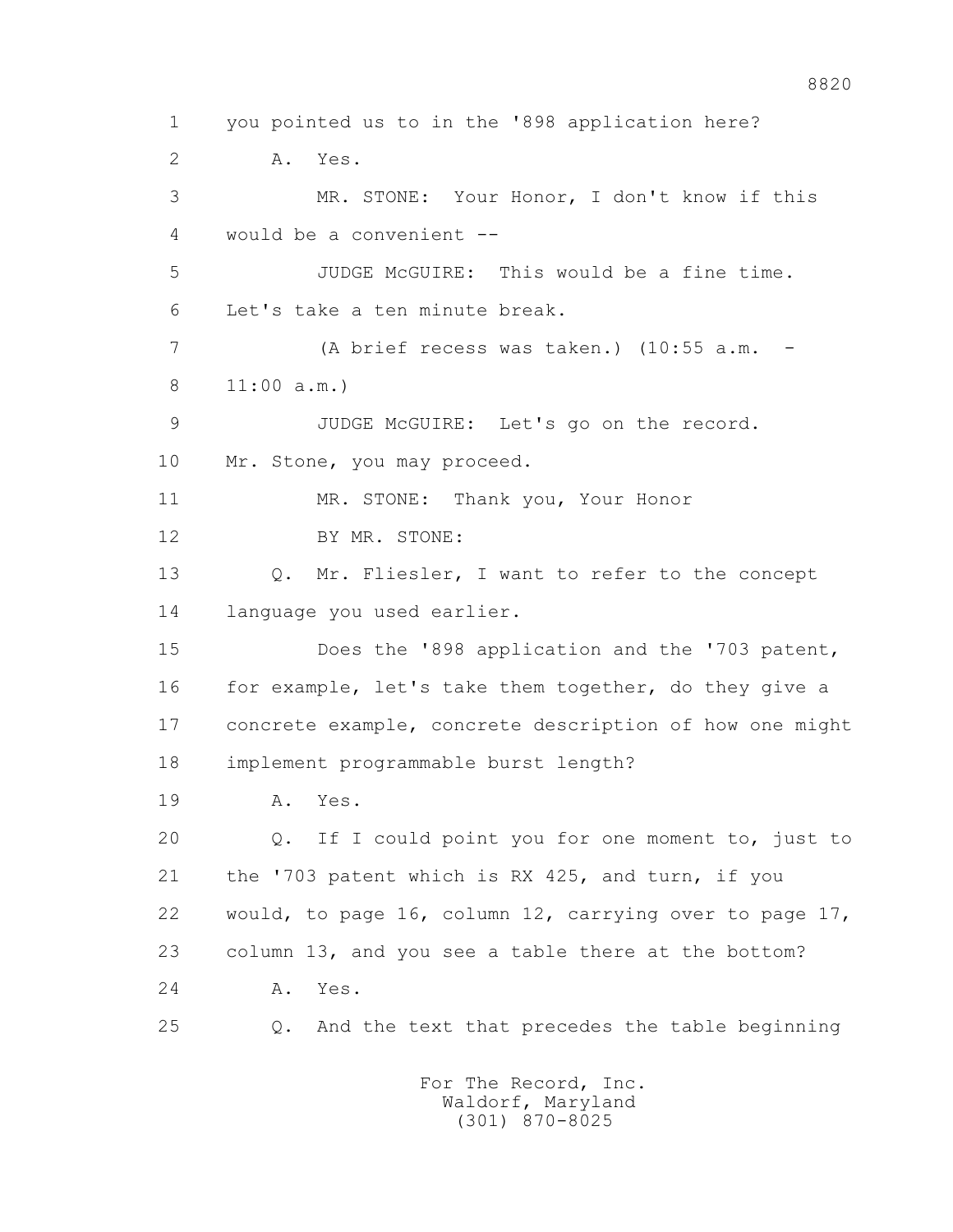1 on column 12, line 54, I think it is. Would you 2 describe the language there as a description of a way 3 to implement programmable burst length or as a concept 4 or something else? 5 A. A way to implement it. 6 Q. Okay. Thank you. 7 MR. STONE: I hope I responded to some of Your 8 Honor's questions in that regard. 9 JUDGE McGUIRE: Yes. 10 BY MR. STONE: 11 Q. After your deposition in this case, did we give 12 you, make available to you some documents that had only 13 recently been produced by Mitsubishi? 14 A. Yes. 15 Q. Did you review at our request those Mitsubishi 16 documents? 17 A. Yes. 18 Q. Did you find the Mitsubishi documents we gave 19 you supported or undercut or had no effect, at all, on 20 your opinions as to what someone of ordinary skill in 21 the art would understand from reading the '898 22 application? 23 A. I believe they supported it. 24 Q. How is it, in a general sense, they supported 25 it?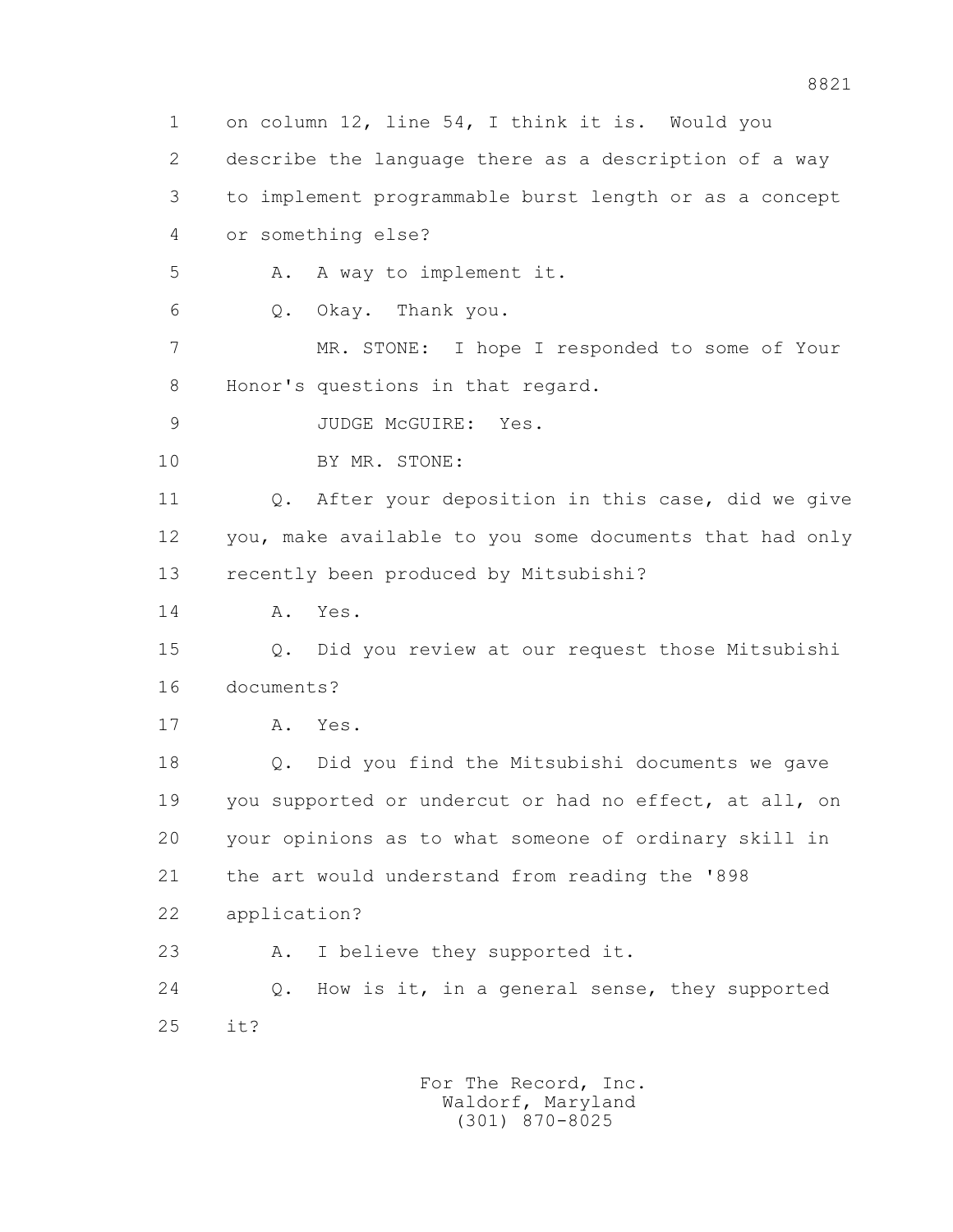1 A. You look at the documents as a whole. It 2 appears they had the '898 application or the PCT 3 application or maybe even the '703 patent, one or more 4 of those documents, and it appeared they were reading 5 the disclosure and discerning things from that, 6 including the fact there were various features that 7 were being described independent of the multiplex bus. 8 There were -- they recognized in some of the documents 9 particular features like delay lock loop that was 10 specifically from the application and delay lock loop 11 and phase lock loop that was there. They recognized 12 latency, talking -- they used the term CAS latency or 13 latency. The application talks about access time. 14 Basically, equating the two. They recognized that 15 the -- that from the disclosure that Rambus would -- if 16 they hadn't already, just from the disclosure, the 17 written description portion would be able to claim a 18 lot of things that are described in the application. 19 They went through all of that in the various documents.

 20 MS. MICHEL: Your Honor, I'm going to move to 21 strike that last answer. Mr. Fliesler is interpreting 22 a document that I have not seen at this point, but also 23 that is not a document he either wrote or received or 24 has any direct knowledge of.

25 JUDGE McGUIRE: Sustained.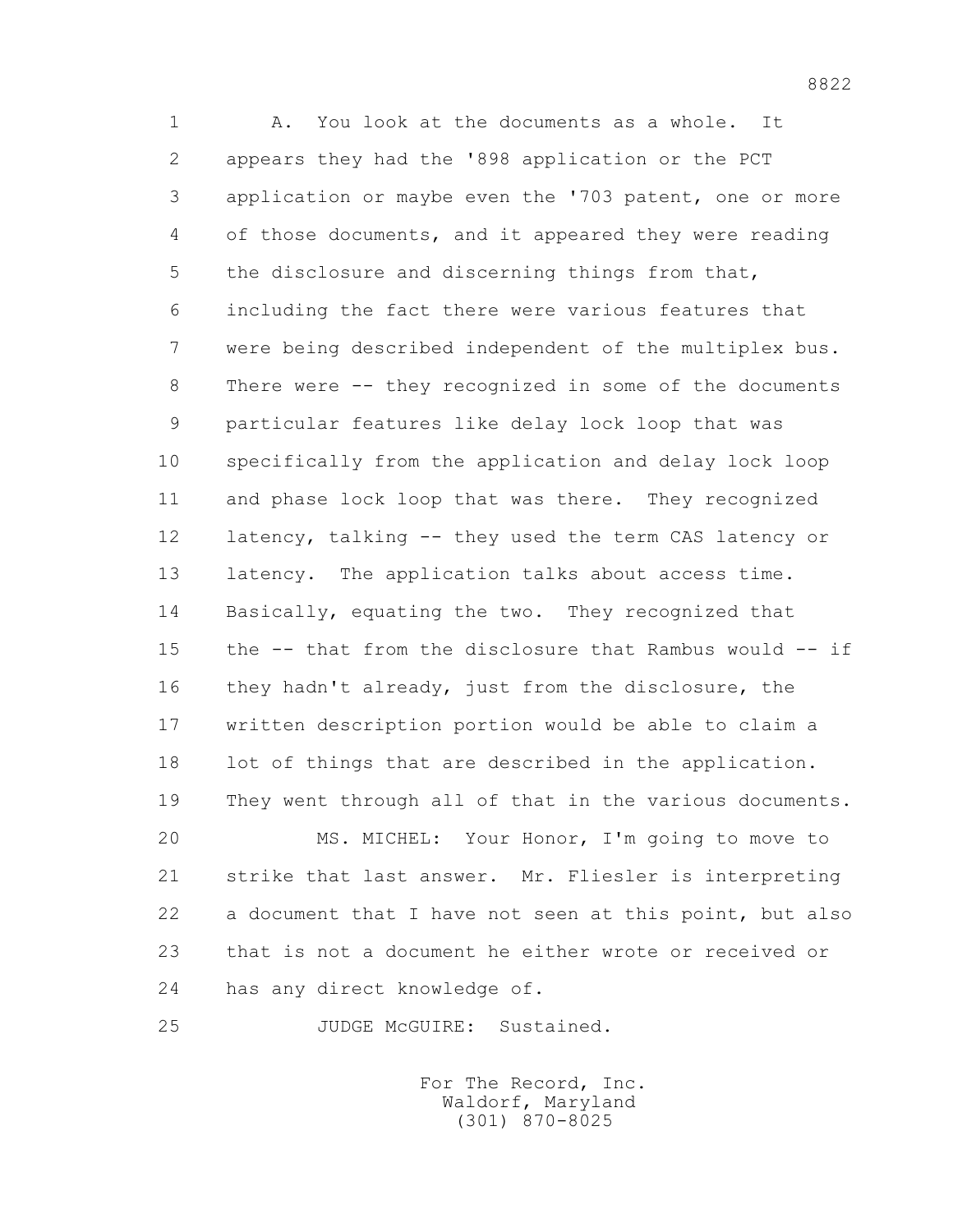1 MR. STONE: Your Honor, may I be heard before? 2 JUDGE McGUIRE: Go ahead. 3 MR. STONE: I think expert witnesses are 4 completely entitled to rely upon documents they have 5 not written. 6 JUDGE McGUIRE: It is one you haven't seen or 7 heard or he hasn't seen? 8 MS. MICHEL: Your Honor, right now, because 9 they have not shown us the document that Mr. Fliesler 10 is currently testifying to, I'm not clear at this point 11 exactly what document. 12 JUDGE McGUIRE: Let's tell you what we'll do. 13 Let's restate the question and lay a foundation as to 14 what we're really talking about here and if there's 15 objection I'll entertain it. 16 MR. STONE: Sure. 17 BY MR. STONE: 18 Q. If you would turn in your binder to RX 504 A. 19 This is a document that's in evidence. Is this one of 20 the documents you reviewed? 21 A. Yes. 22 Q. Look at the next one, if you would, in your 23 binder, RX 2214 A, which is also in evidence. Is this 24 one of the Mitsubishi documents you reviewed? 25 A. Yes.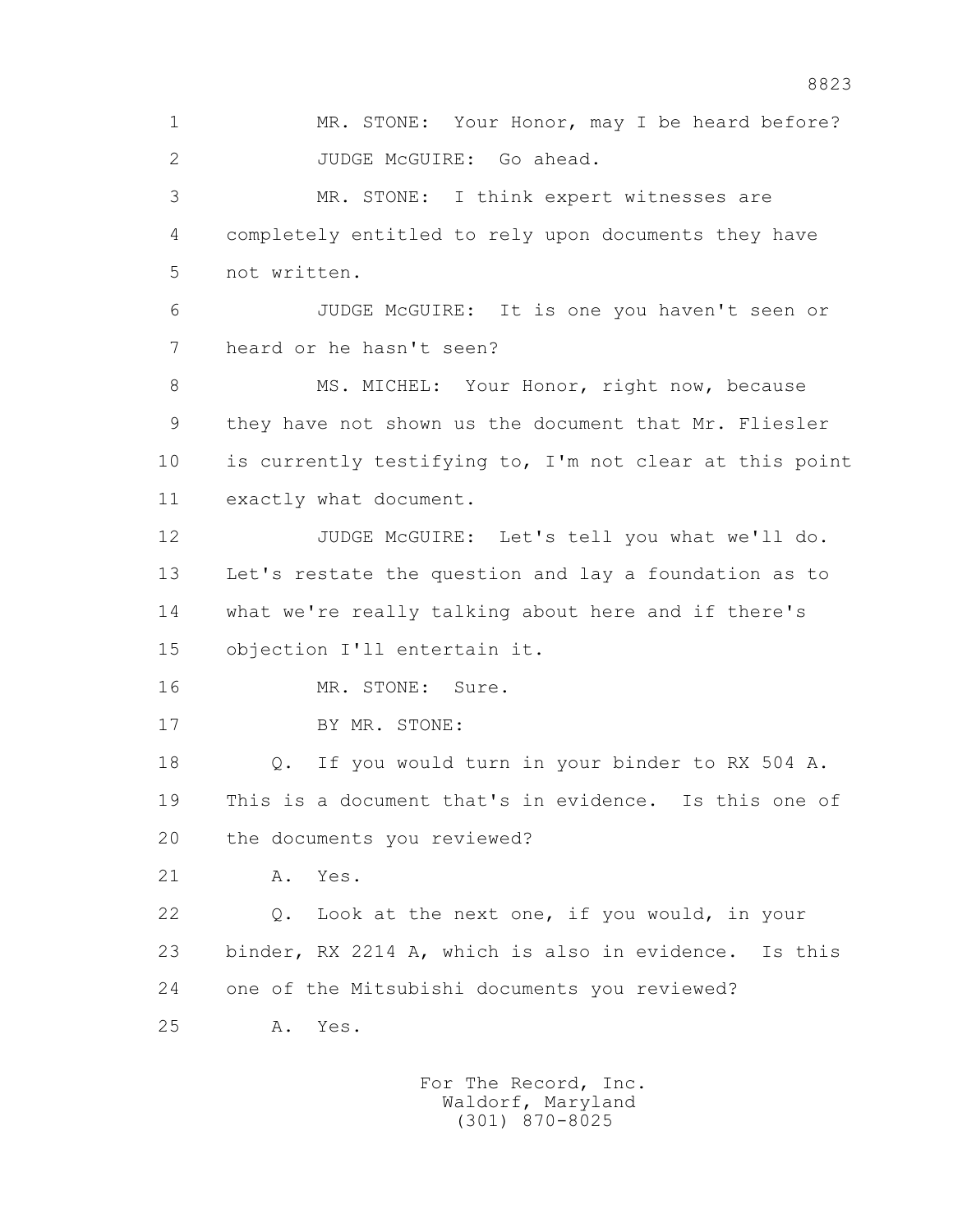1 0. Look at the next one, if you would, RX 406, 2 which is also in evidence. Is this one of the 3 Mitsubishi documents you reviewed? 4 A. Yes. 5 Q. Look, if you would, at the next document in 6 your binder, RX 2208, also in evidence. Is this one of 7 the Mitsubishi documents you reviewed? 8 A. Yes. 9 Q. Look at the next one, if you would, RX 2203, 10 which is in evidence. Is this one of the Mitsubishi 11 documents that you reviewed? 12 A. Yes. 13 Q. Look, if you would, at the next document in 14 your binder, RX 2211, which is in evidence. Is this 15 one of the Mitsubishi documents you reviewed? 16 A. Yes. 17 Q. Then look, if you would, at RX 2213A, the next 18 one in your binder. Is that one of the Mitsubishi 19 documents you reviewed? 20 A. Yes. 21 0. It is also in evidence? 22 JUDGE McGUIRE: Do we have to go through all 23 these? Complaint Counsel? I'm asking Complaint 24 Counsel do we have to go through all these so you 25 understand now what he's referring to.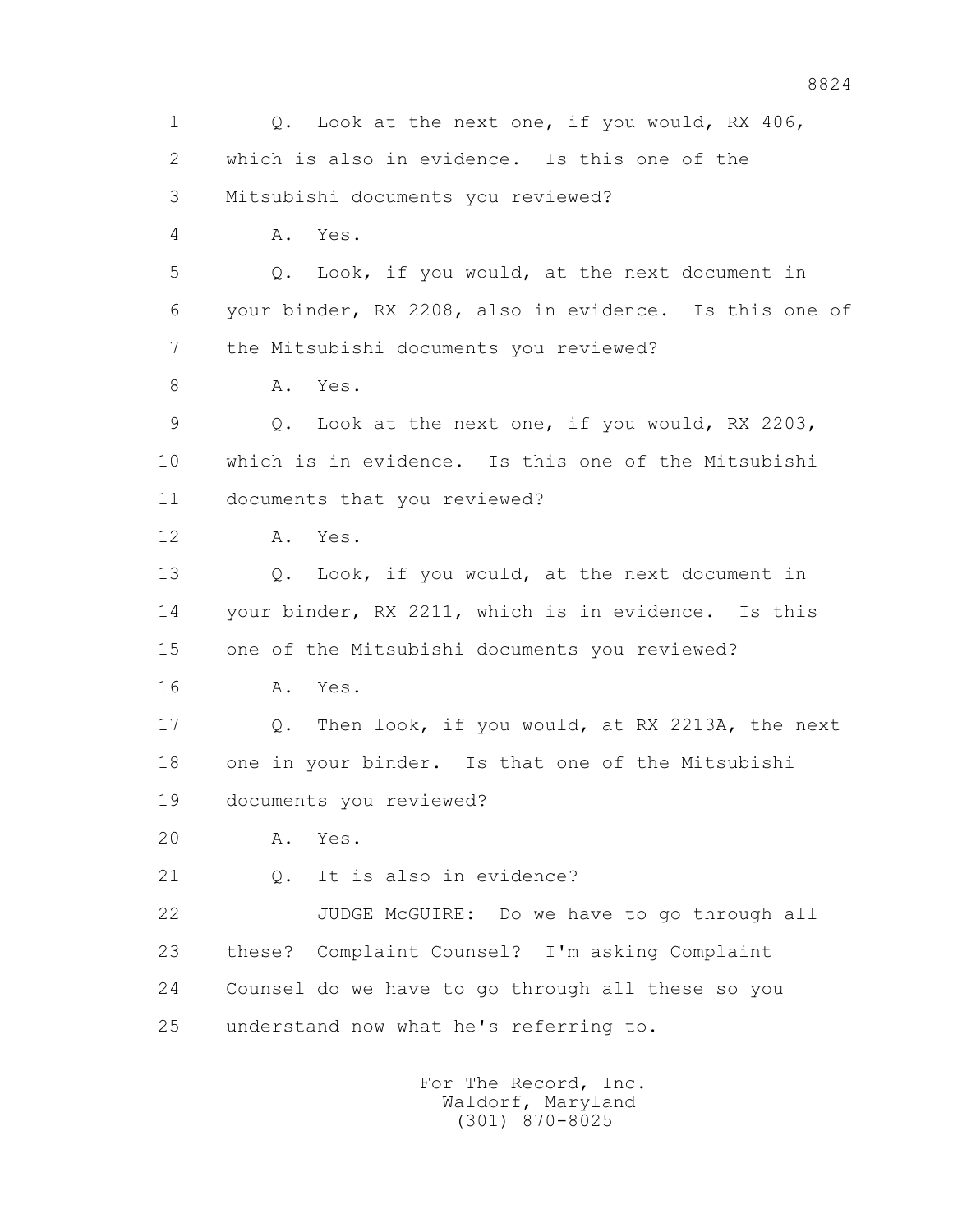1 MS. MICHEL: Your Honor, we don't need to go 2 through all of them any further. However, I do 3 continue to maintain the motion to strike the answer 4 and Mr. Fliesler's testimony regarding these documents, 5 in a sense I believe what he's doing is interpreting 6 what these documents mean to Mitsubishi and what they 7 show about what Mitsubishi thought. I don't believe 8 that's proper testimony, given no foundation has been 9 laid that he knows these documents. I also understand, 10 with regard to Professor McAfee, he was not allowed to 11 offer such testimony interpreting what documents meant 12 to others.

 13 MR. STONE: Professor McAfee's testimony was 14 restricted to the basis for his assumptions, not the 15 basis for his opinions. He testified -- it is consist 16 with the type of work Mr. Fliesler does, he will look 17 at evaluations of patents and applications.

18 JUDGE McGUIRE: I'm going to overrule the 19 objection, but I'm only going to give that answer its 20 due weight based on the points that have been stated by 21 Complaint Counsel, but I'm not going to have it 22 stricken, but I am cognizant of those concerns, and if 23 this testimony becomes part of my overall review I'm 24 going to attach, as I do any other evidence, only its 25 due weight in this proceeding. All right, Mr. Stone.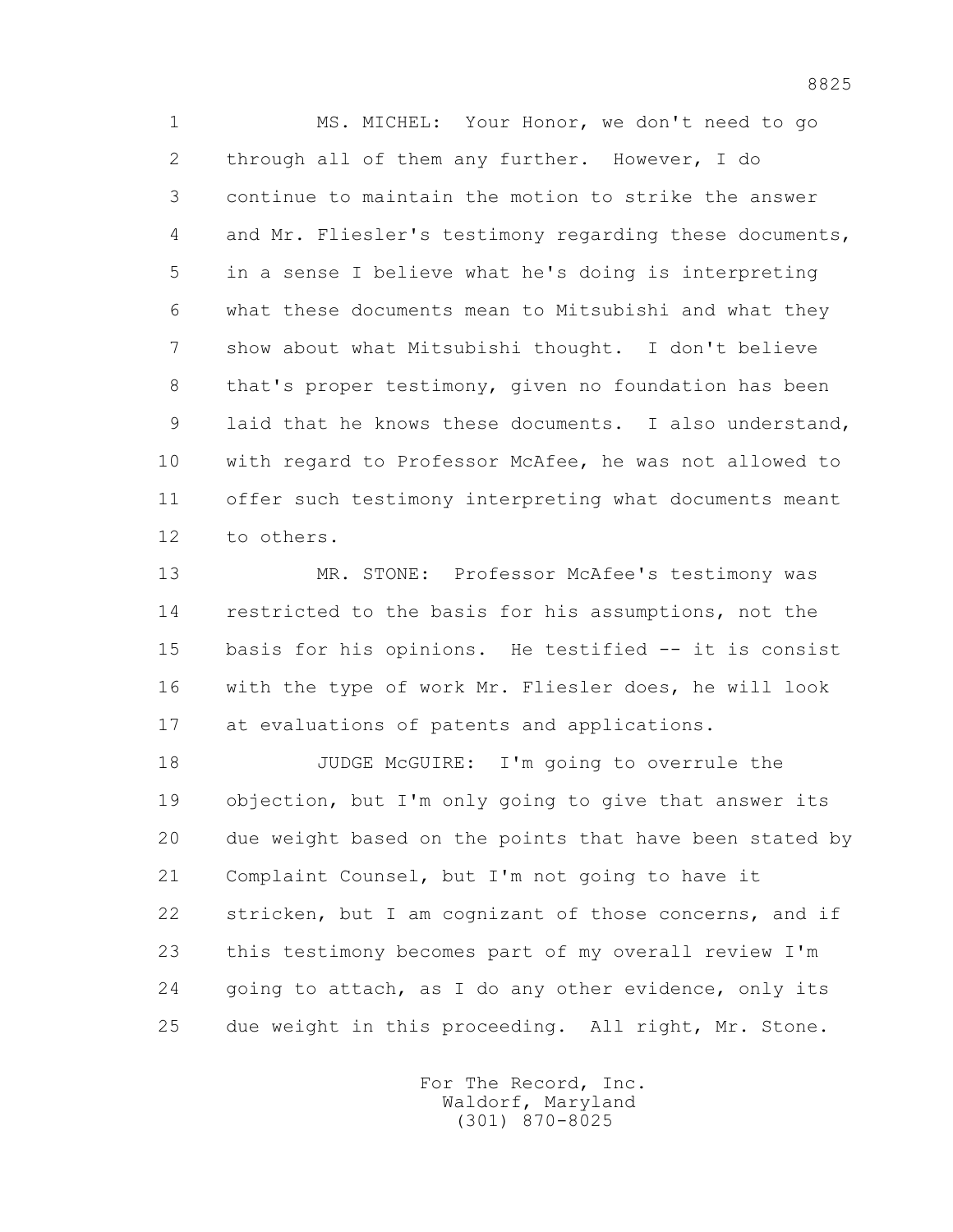1 MR. STONE: Thank you, Your Honor. 2 BY MR. STONE: 3 Q. May I also ask, if I might, Mr. Fliesler, 4 whether you also as part of this review looked at RX 5 620 A? 6 A. Yes. 7 Q. Did you look at RX 2218 A? 8 A. Yes. 9 Q. And RX 756 A? 10 A. Yes. 11 MR. STONE: Your Honor, I don't want to belabor 12 this point. Can I maybe ask the court's guidance for a 13 moment. I could ask Mr. Fliesler to point to the 14 various portions of each of these documents where he 15 found support for his conclusions and we can do it 16 document by document. 17 We also can point that out to you in our 18 briefing if you prefer we do it that way and not 19 through Mr. Fliesler. I think the language he would 20 point to is fairly obvious to the court and I don't 21 want to belabor the point beyond where you want to hear 22 this. 23 JUDGE McGUIRE: Like I said earlier, if this is 24 already in evidence, then I think in your best 25 opportunity to offer the argument is in the briefs and For The Record, Inc.

 Waldorf, Maryland (301) 870-8025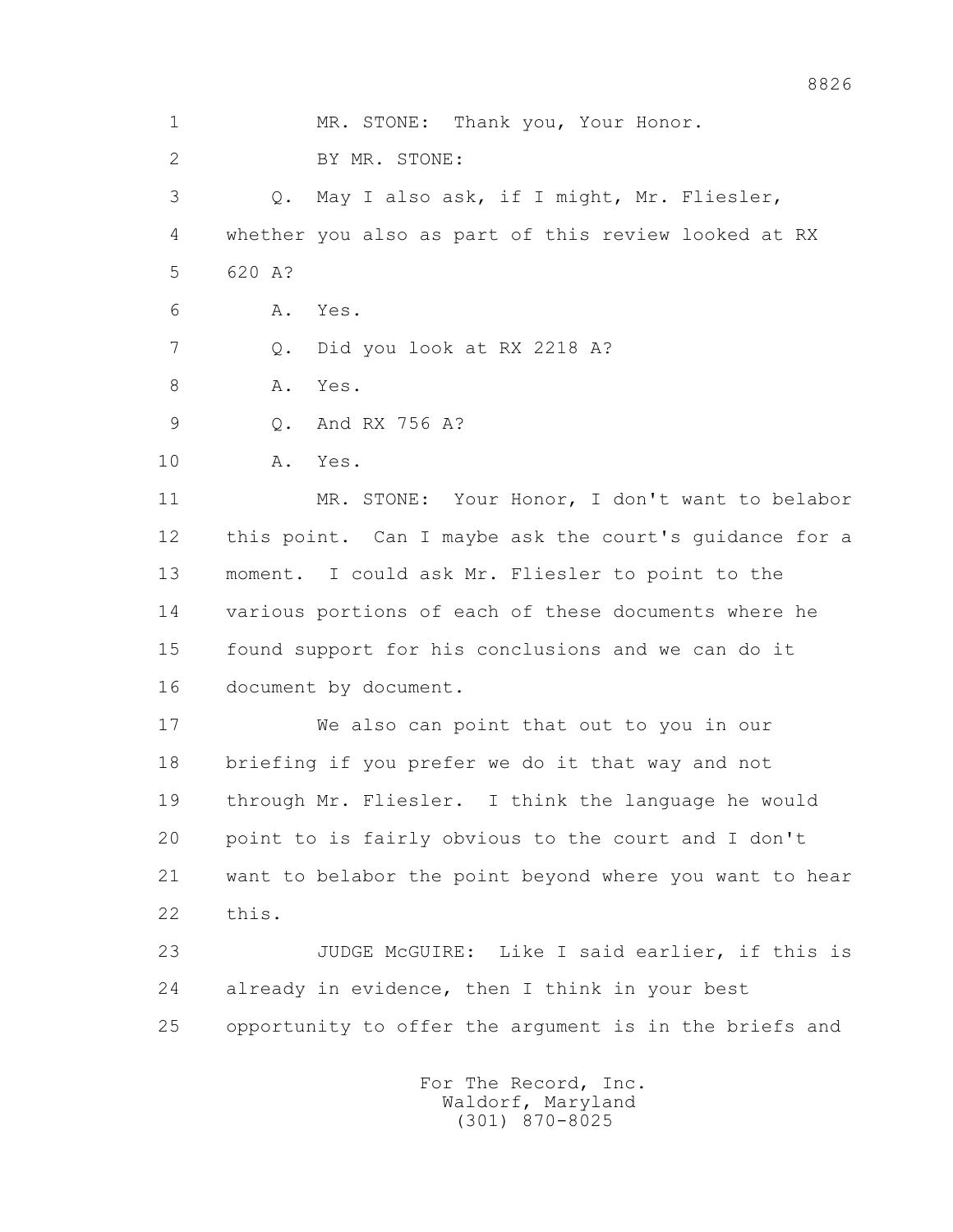1 I want to be sure this evidence is in the record.

 2 If you feel compelled to support the arguments 3 and the conclusions that you hope to offer in the post 4 hearing pleadings with his testimony, that's up to you, 5 but I don't have to have it if it's already in 6 evidence. That's up to you, Mr. Stone. 7 MR. STONE: I appreciate that, Your Honor. 8 Thank you for the quidance. 9 BY MR. STONE: 10 Q. Let me ask you, if I might, just to turn to a 11 couple of these documents, Mr. Fliesler and turn, if 12 you would, first to RX 2203 and I, again, I'm referring 13 you to what is the English translation of the document 14 that is pages 3 and 4 of the document, not to the 15 portion which is in Japanese, which follows. And let 16 me ask you to turn to those two English language 17 portions and ask if you would simply point out for all 18 of us the portions of the English language translation 19 of RX 2203 that you relied upon as supporting your 20 opinions?

 21 A. Yes. I believe with this particular document 22 it would have been at the bottom of page 3 and going 23 onto the top of page 4 under the heading, 24 "Conclusions" -- principally conclusions number 2 and 3

25 that I did take a look at.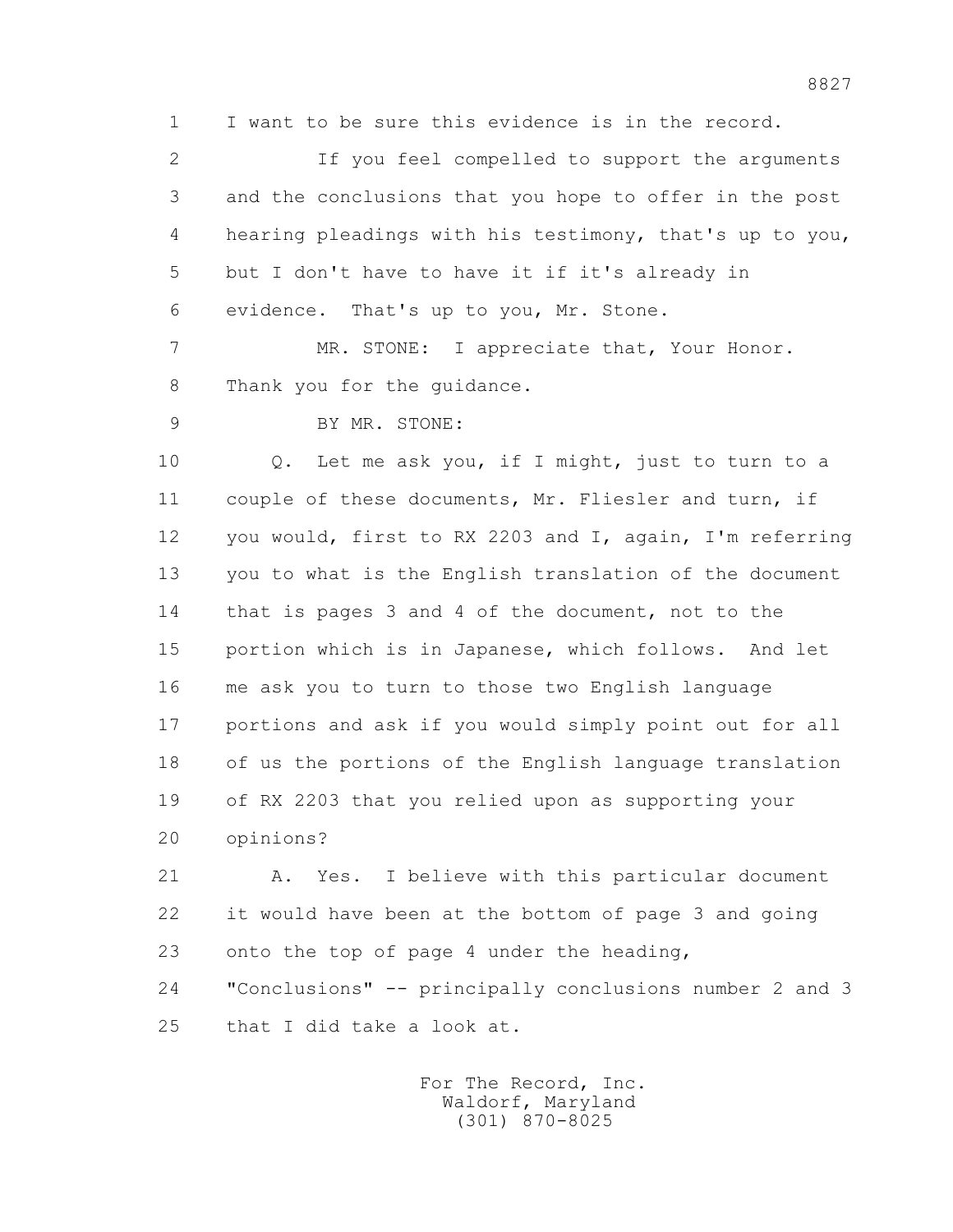1 Q. Then if you would turn to RX 2211, the first 2 page of which consists of three columns, most of the 3 writing being in Japanese. From time-to-time there 4 appear to be English language references and then the 5 translation beginning at page 3 and continuing onto 6 page 4 of RX 2211.

 7 Could you just point us to the portions here in 8 which you found support for your opinions?

 9 A. Well, I believe on page 1 of the drawings, the 10 middle column, there's about, I guess a third of the 11 way up or two-thirds of the way down there's some 12 notations about Rambus and clock and clock bar, which 13 is the inverted clock which I talked about earlier, and 14 they use the term PLL, which is phase lock loop and 15 there are issues about the delay lock loop and what's 16 going on.

17 Then on page 3, just -- again, the way it's set 18 out they seem to be, in my view, looking at the various 19 features that are described in any application, talking 20 about them under the heading clock on the one hand, 21 memory on the other and within that there is, for 22 example, under clock, again, you can see down, I guess 23 the next to the last bullet item, again, they're 24 talking about clock, clock bar, phase lock loop, things 25 that are -- high speed bus, right below that with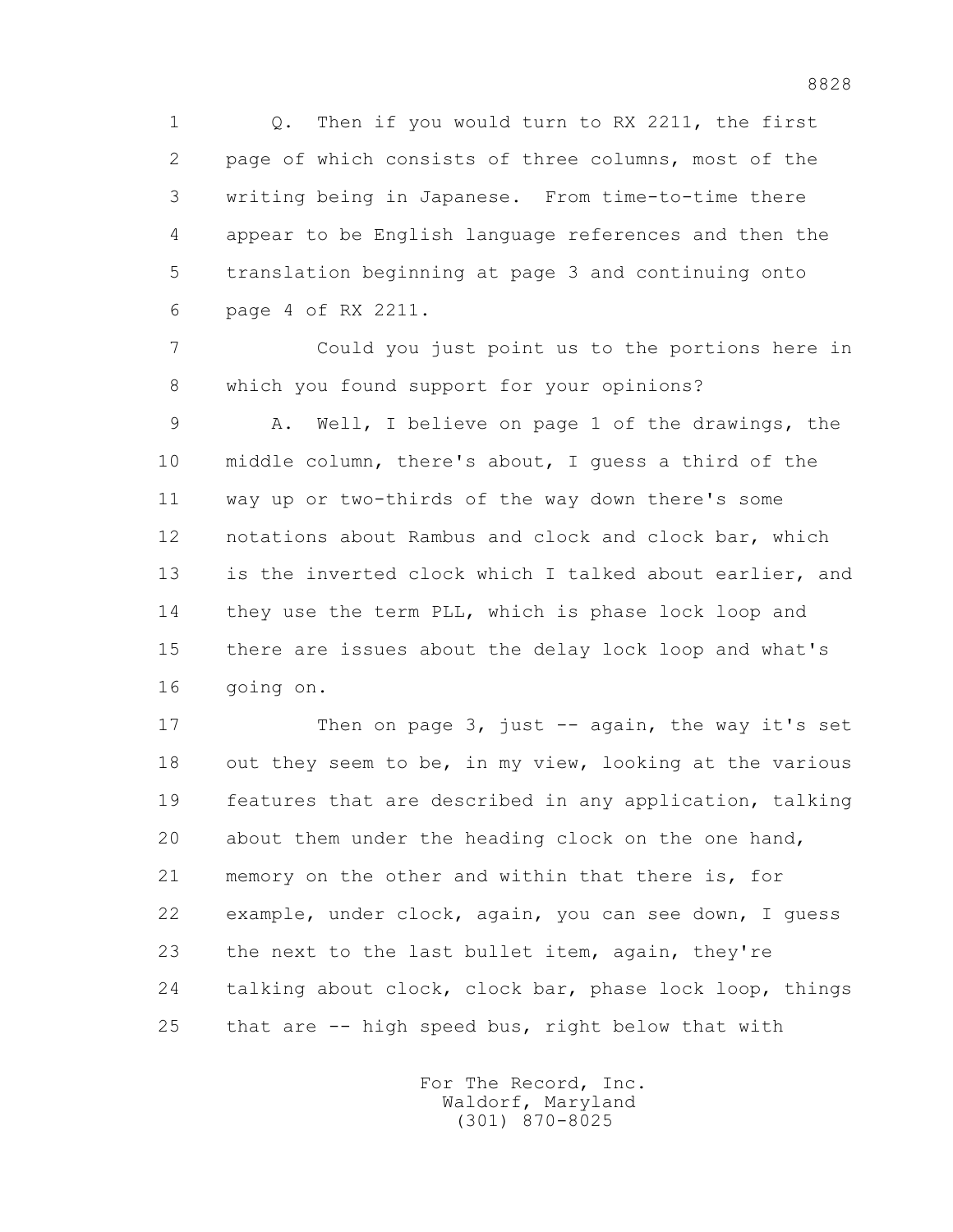1 respect to Rambus. You get the impression from reading 2 this and similar matters under the memory session that 3 they're evaluating the technology that's described in 4 the application or the '703 patent that they may have 5 had available to them.

 6 MR. STONE: Okay. I think that's all I need to 7 do at this point, Your Honor, thank you.

8 BY MR. STONE:

 9 Q. Let me bring back up our first slide, if we 10 could. You now testified, at least in a general sense, 11 to the first two opinions set forth on our first slide 12 which is DX 262; Mr. Fliesler?

13 A. Yes.

14 0. I want to turn your attention to the third 15 opinion, if we can, listed on DX 262 and if you could 16 explain to us the bases for your opinion that patent 17 applications are generally kept confidential for as 18 long as possible?

19 A. Well, the fundamental basis -- there are lots, 20 but the fundamental basis, when you prepare a patent 21 application, you are disclosing in there basically the 22 heart and guts of what the inventors had invented at a 23 particular point in time. In making that disclosure in 24 the patent office with the intent of trying to get 25 patent protection downstream, which takes a couple of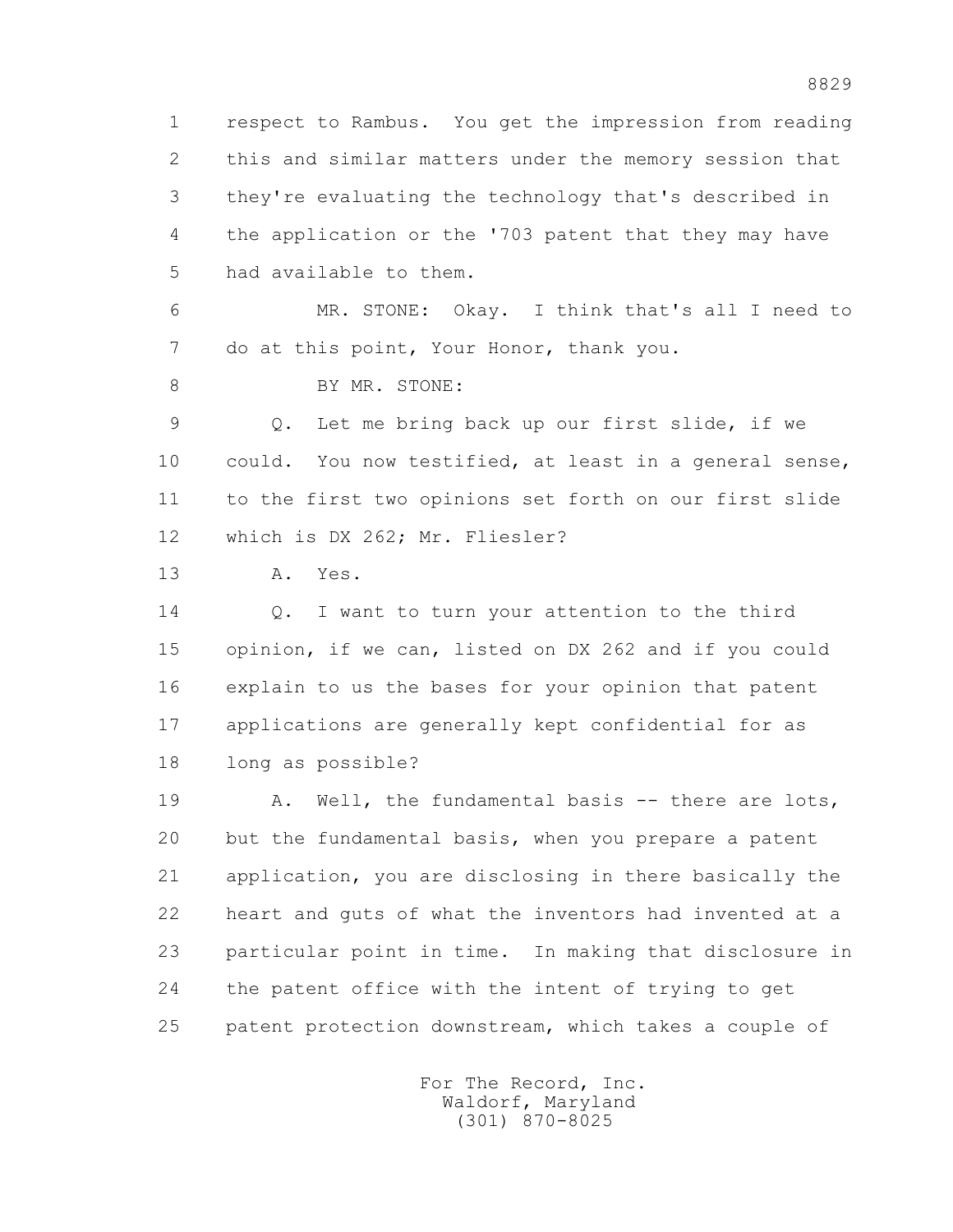1 years and you go through the examination process.

 2 So on the one hand you're making a disclosure, 3 on the other hand you don't have any patent rights to 4 enforce and most business people do not want to have 5 their technology disclosed to competitors or others 6 before they have a legal right to do something with 7 respect to it. So they try to -- they want to have 8 these applications for various business reasons held 9 confidential.

 10 Q. Let me see if I can interpose a question here. 11 What does the patent office do with the patent 12 application back in the time frame the one at issue 13 here was filed in 1990?

14 A. They hold it secret confidential.

 15 JUDGE McGUIRE: Up until when it issues as a 16 patent.

17 THE WITNESS: Yes. Once the patent issues 18 you're entitled to get copies --

 19 JUDGE McGUIRE: The PTO does not offer patent 20 applications, say on the Internet, as we've heard other 21 testimony, where anyone can access the PTO's Internet 22 site or some Internet site issued patents; it is your 23 testimony, patent applications are not disclosed by the 24 PTO until they actually are issued as patents?

25 THE WITNESS: Yes.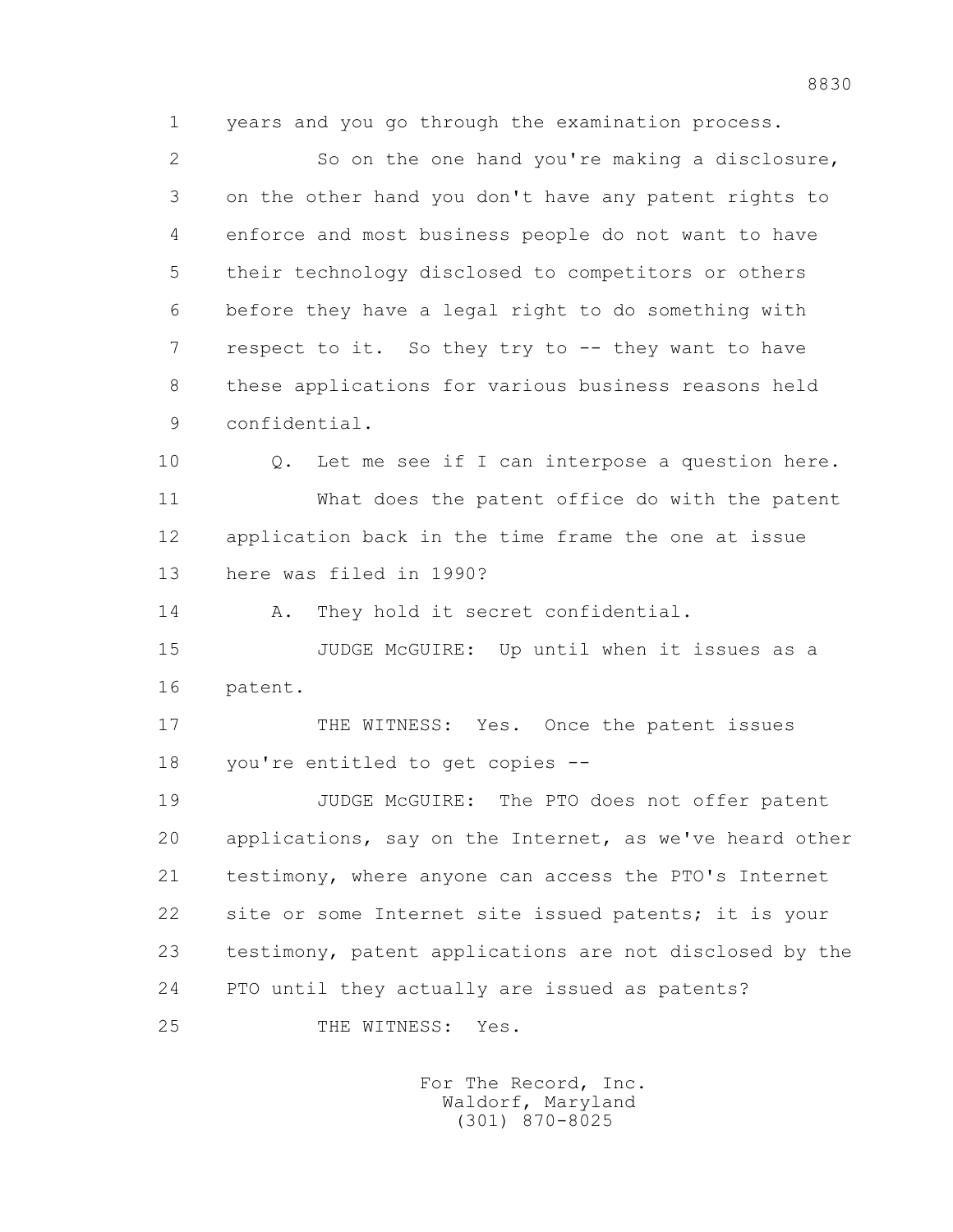1 That's the old law.

 2 JUDGE McGUIRE: What's the new law? 3 THE WITNESS: You still -- basically the 4 applicant has the right now to keep that same process 5 going, but there is a provision under the new law which 6 became effective, I think around 1999, which says that 7 applications will be published 18 months after the 8 filing date and so -- but there are some rights given 9 to the applicant. 10 JUDGE McGUIRE: I think we heard at some point 11 in this hearing, on average it takes over two years 12 from the time a patent application is filed until it's 13 issued; is that correct? 14 THE WITNESS: Yes. That's correct. It's about 15 a two-year period. 16 BY MR. STONE: 17 Q. While we're on this issue of patent 18 applications, when you file an application -- when you 19 file what's called a PCT application that we looked at 20 earlier and referred to in the 1990 time frame, did 21 that become public after a certain point in time?

22 A. Yes.

23 Q. What was that point in time?

 24 A. That was by PCT and foreign law, that was 25 usually published 18 months after the original filing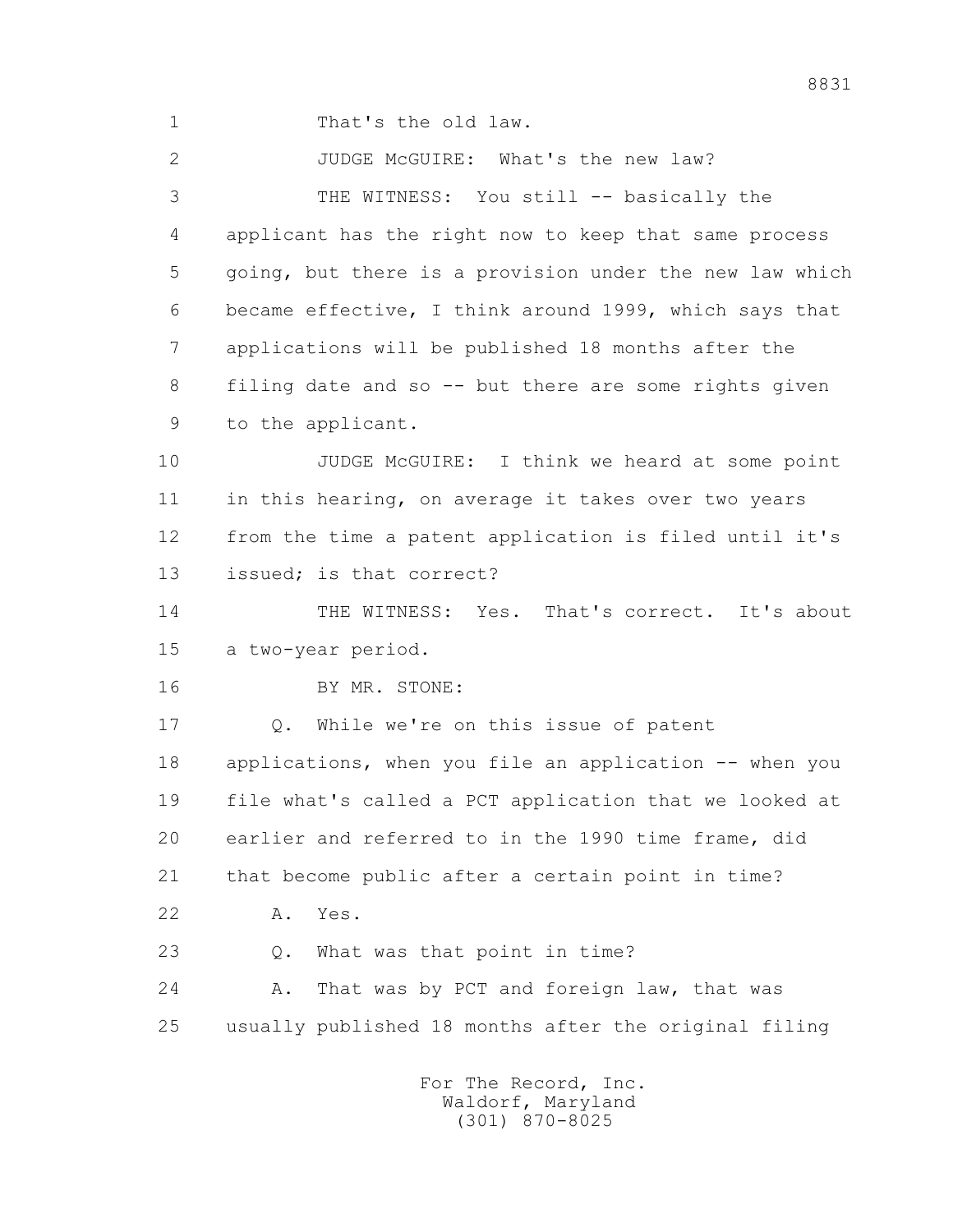1 date.

 2 Q. And the original filing date would be the 3 claimed priority date or some other date?

 4 A. The basic priority date of the application. 5 Q. Okay.

 6 One more question. Is the patent prosecution 7 you described, is it generally thought of to be 8 adversarial or ex parte or somewhere in between?

 9 A. For the most part, it is ex parte and it is far 10 from adversarial. The whole statutory scheme, not only 11 from the statutory point of view, but the way examiners 12 are instructed to examine is to have applications 13 issued -- legitimate applications issued so that the 14 disclosure that we're talking about becomes available 15 to the public and then the public learns from that.

 16 What they're mainly concerned about is in 17 filing the application, in seeking claim protection, 18 you're not taking away from the public domain. So they 19 want to give you what you're entitled to, but they are 20 obligated to issue applications as patents so the 21 disclosure gets out there.

 22 Q. In the time period from before 1990 up until 23 the law changed to some extent in 1999, how important 24 was the confidentiality provisions of the PTO 25 procedures, that is that they would keep applications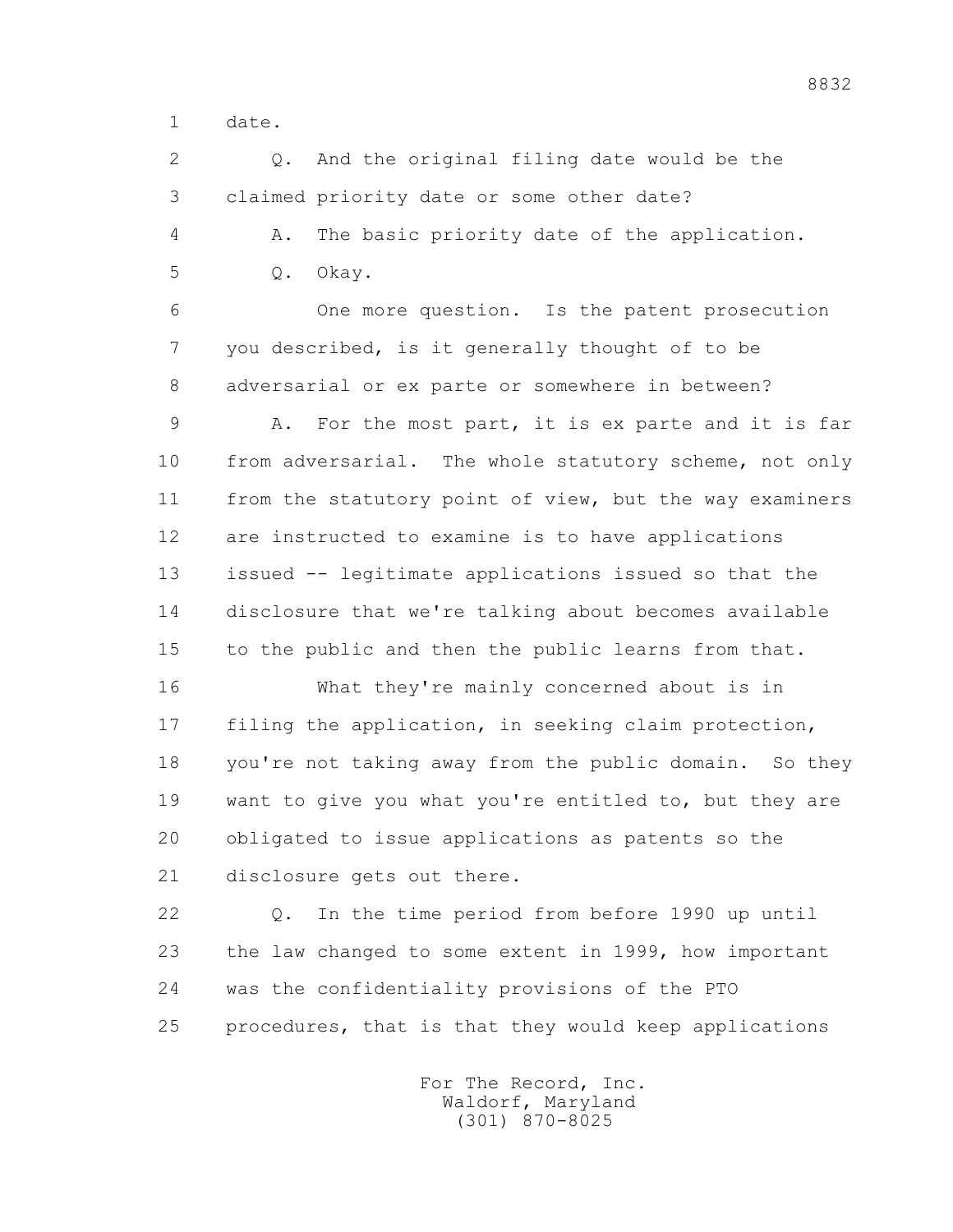1 confidential?

2 A. Extremely important.

3 Q. Why is that?

 4 A. Well, the -- as I said, the applications 5 themselves are the -- they describe the development 6 work and the effort of a given company at a given point 7 in time, usually with what I'm working with with 8 matters that are eventually going to be in commercial 9 products.

10 JUDGE McGUIRE: I want to expand on this. 11 We've heard the term and we've used the term throughout 12 this proceeding in the patent context, the prior art. 13 Are patent applications included in the prior art, 14 let's say there is a pending application on an idea and 15 at some point before that application issues there's a 16 new application that's filed that could well 17 incorporate the prior application's concepts, is that 18 included in the prior art? So would an applicant be 19 able to ascertain that there is prior art out there, 20 but yet it hasn't been issued as a patent?

 21 THE WITNESS: If I understand, there is a 22 statutory provision, if I understand the question, 23 Section 102 E that says that patents become prior art 24 not as of their issue date, but they can become prior 25 art as of their filing date.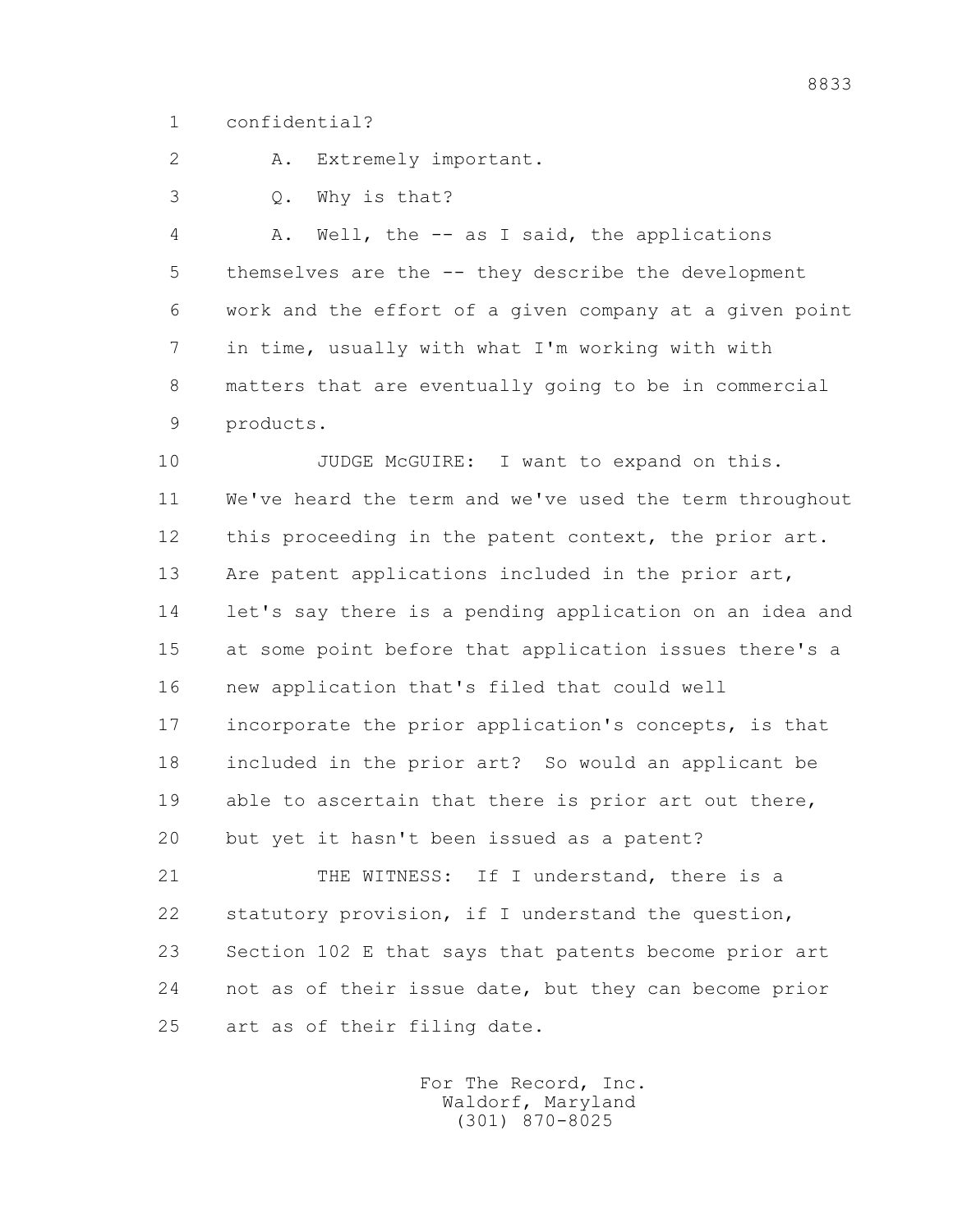1 JUDGE McGUIRE: But is that something that 2 occurs after the fact?

3 THE WITNESS: Yes.

 4 JUDGE McGUIRE: So applicant 2 might have the 5 same idea as applicant 1 when he or she is doing a 6 search for the prior art and he or she would not have 7 access to the applicant 1.

 8 THE WITNESS: That's correct. That's correct. 9 BY MR. STONE:

 10 Q. So let me see how I can follow up on that. 11 11 If person A files an application and seeks a 12 patent on an invention and then sometime later person B 13 files an application and seeks a patent on the same 14 invention, is there a patent office procedure for 15 addressing that claiming of the same invention by 16 different people?

17 A. Yes.

18 Q. What's that called?

19 A. It's called an interference proceeding.

 20 Q. Just in general terms, explain to us how an 21 interference proceeding works, if you would?

 22 A. That's an area, basically what we call a first 23 to invent system, not a first to file system. So when 24 two applicants file within the patent office, basically 25 a claim on the same invention, they both invented it,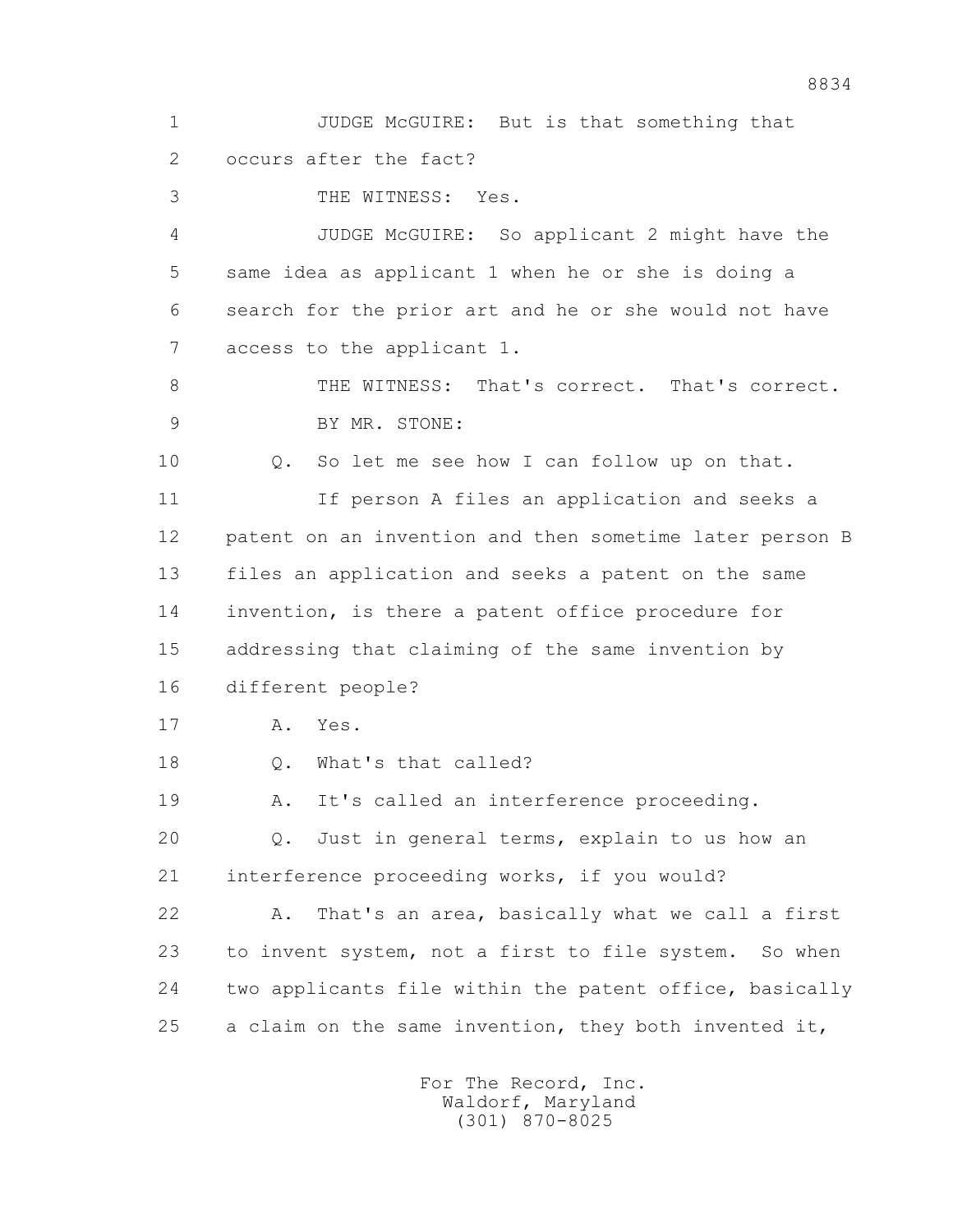1 in our system the one who is entitled to the patent is 2 not the one who was first to file the application, but 3 the one who was first to invent, which goes back 4 earlier in time. That creates certain evidentiary and 5 procedural matters, so the patent office has a 6 procedure called an interference procedure where the 7 two applicants get into that procedure and present 8 evidence and arguments as to who was the first to 9 invent and that's what that's all about.

 10 JUDGE McGUIRE: That term means what? To 11 invent that would go back to maybe prior circumstances, 12 that may go back to even a prior patent or a prior 13 application like we have in this case, or how would 14 that -- we're getting somewhat off the subject, but 15 while we're on it, let's just clarify.

 16 How does the patent office determine who was 17 the first to invent?

18 THE WITNESS: In this context, when we say the 19 first to invent, invention is, again, under our system, 20 who was the first to conceive of the idea and reduce it 21 to practice in some form. So you can see, for example, 22 you can conceive of programmable burst length. You 23 have an idea for that basically in your mind, you 24 conceive of that and you're going to put that down on 25 paper, describe that in your engineering notebook or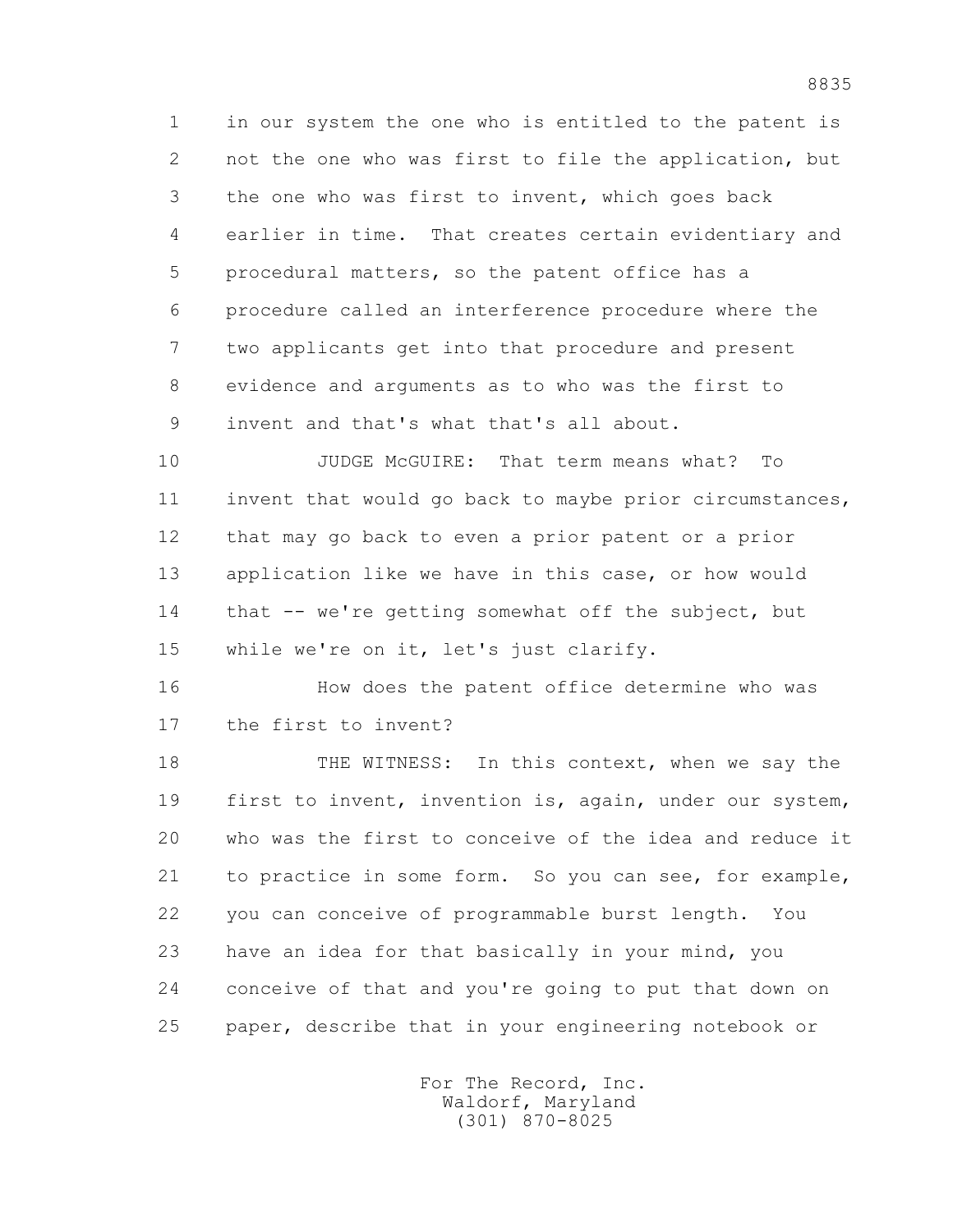1 whatever. That is basically a conception.

 2 It isn't quite the invention yet, but then the 3 next thing you have to do is to what we call reduce it 4 to practice. There are two ways to reduce it to 5 practice. One way is what we call a constructive 6 reduction to practice where you actually describe that, 7 what you put down on paper in a patent application.

 8 The second way is where you actually reduce it 9 to practice so you take those drawings like, for 10 example, that we were just talking about in the patent, 11 in the tables and burst length you actually take that 12 and build some device that actually carries that out, 13 that's an actual reduction to practice. Our system 14 looks at that activity as between two competing 15 inventors who may be doing the same thing at about the 16 same time. One can conceive first, the other second. 17 The second can reduce to practice faster, the other one 18 maybe a little slower. There is a lot of evidence that 19 goes on there under Section 102 G to determine as to 20 between those two inventors who is entitled to the 21 patent.

 22 JUDGE McGUIRE: Okay. Go ahead, Mr. Stone. 23 MR. STONE: That's fine, Your Honor. 24 BY MR. STONE:

25 Q. If someone should file for a patent application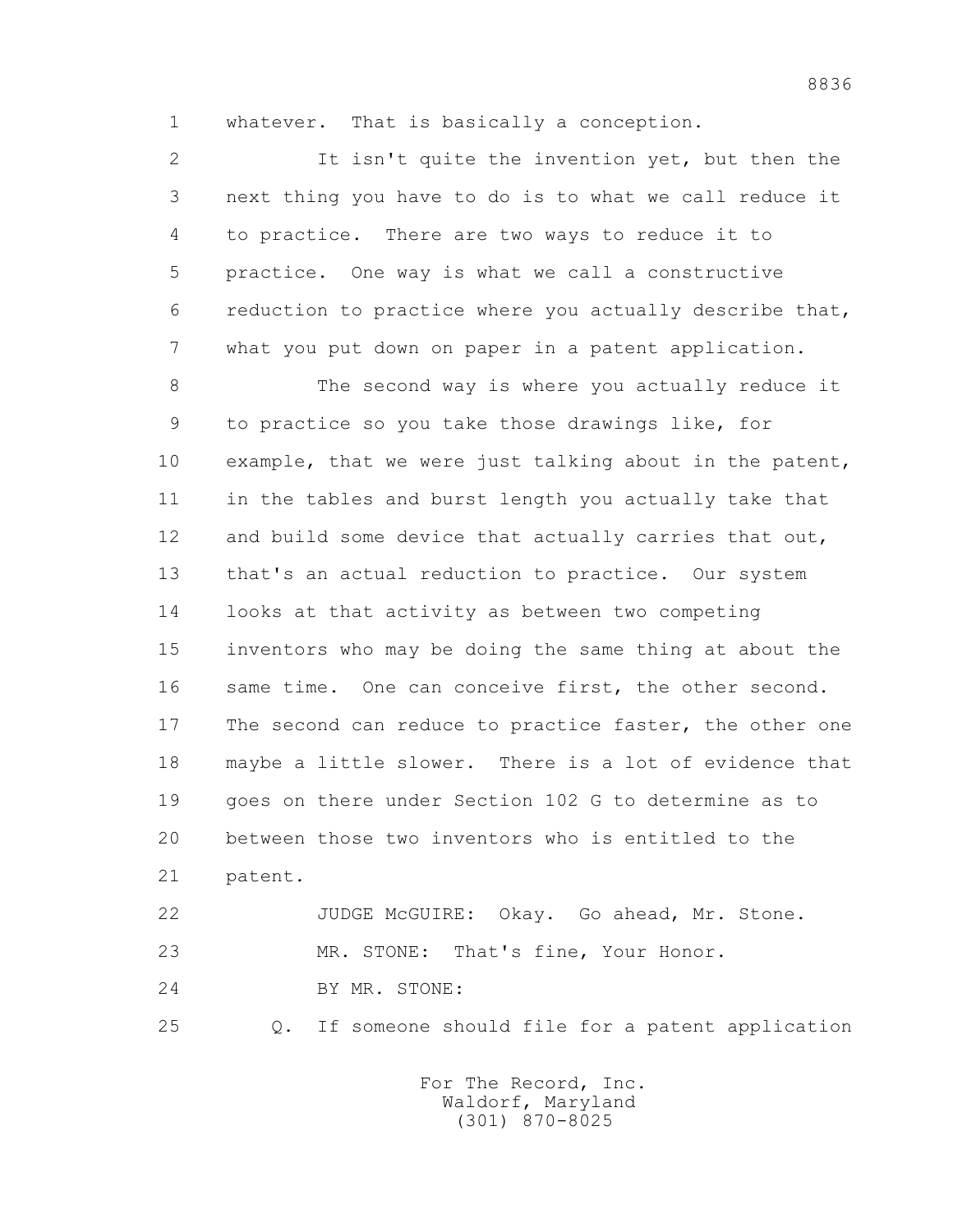1 and the patent office ultimately does no not allow the 2 patent to issue, again, I'm referring you to the laws 3 that stood in the 1990 to 1996 time frame, would there 4 be any trade secret protection or any other 5 confidentiality that would continue after the patent 6 office decided not to allow a patent?

7 A. Yes.

8 Q. Explain to us, if you can, what protection 9 there would be when the patent office decided not to 10 allow it?

11 A. Application itself remains secret within the 12 patent office and no one in the patent office can have 13 access to it, so it remains secret.

 14 Q. Let me ask you -- we looked earlier at the '703 15 patent that had issued by the particular date; correct? 16 A. Yes.

 17 Q. And Rambus still had patent applications 18 pending as indicated on one of the pages of the '703 19 patent we looked at; right?

20 A. Yes.

 21 Q. Is there any reason that a company would want 22 to keep confidential applications that were pending, 23 when one of the patents that had issued from that 24 original application had already been issued and so 25 some of them was public?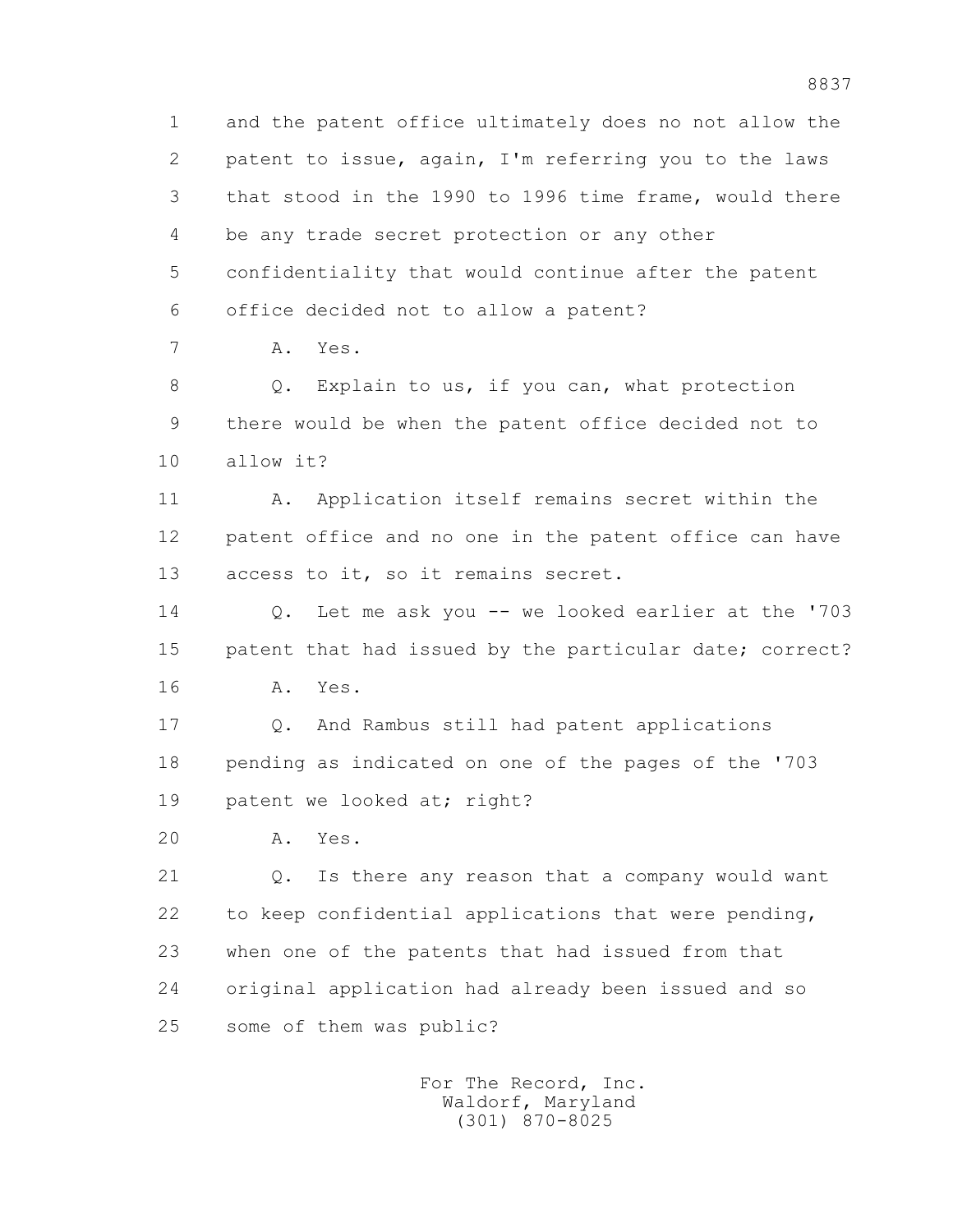1 A. Yes.

 2 Q. What reasons are there for wanting to keep the 3 other continuation or divisional applications 4 confidential?

 5 A. The claims. What you're actually claiming in 6 those additional applications from the entirety of a 7 written disclosure which is now publicly available 8 through the '6703 patent that issued, but that 9 application discloses a lot of different features and a 10 competitor would want to know which of those are you 11 actually claiming to be your invention, which one or 12 more. And having those claims, knowledge particularly 13 of what those claims were would be of extreme value to 14 competitors, to others in the marketplace and by 15 inversely then it's valuable to the applicant to keep 16 the claims that they're prosecuting in the divisional 17 applications secret until those patents issue.

 18 Q. You described a moment ago that in the United 19 States it's a first to invent rule?

20 A. Yes.

 21 Q. Is that consistent throughout all of the 22 different nations?

23 A. No.

 24 Q. What other rule or rules are applied? 25 A. Well, to my knowledge, I think every other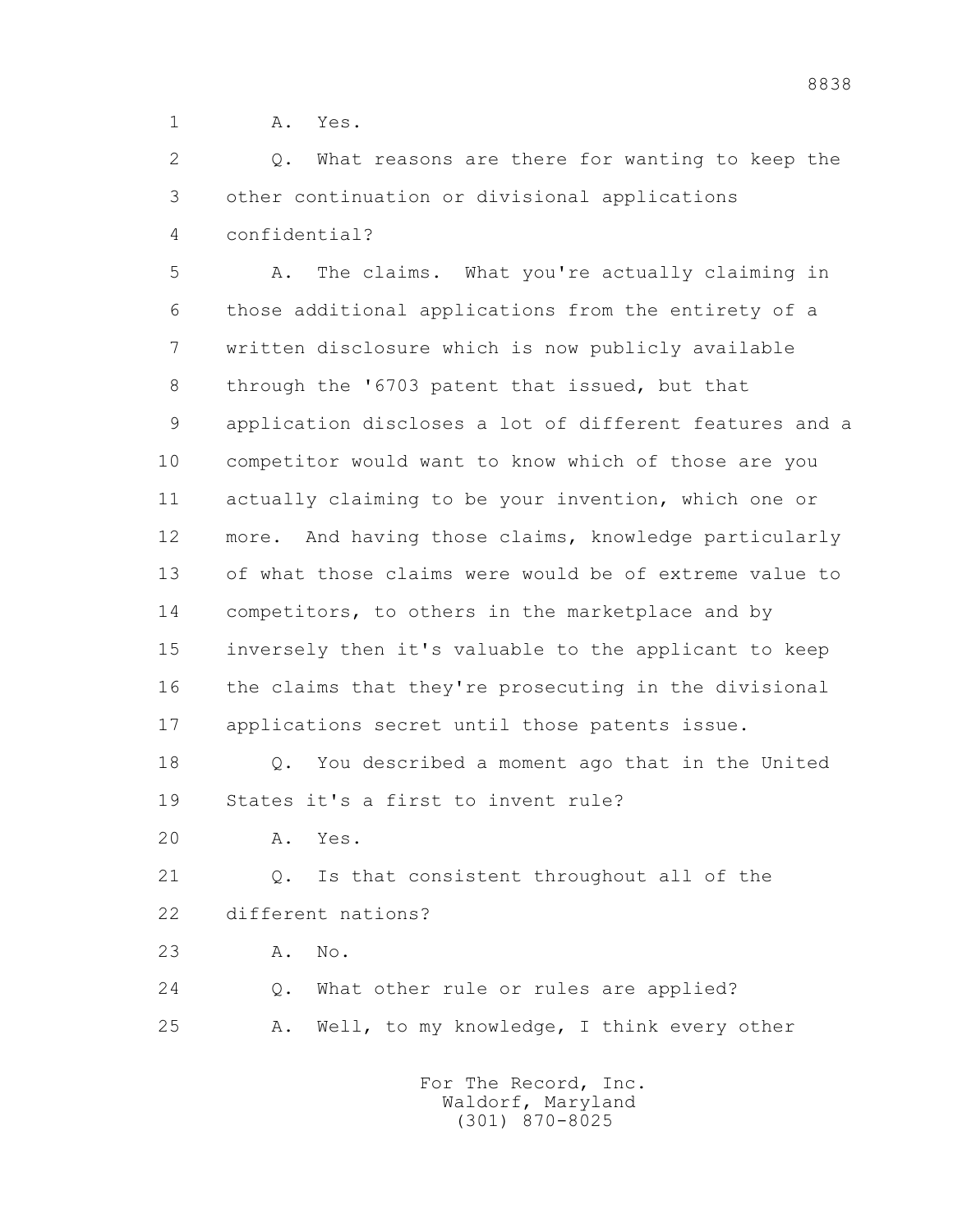1 jurisdiction in the world -- it could be the

 2 Philippines, I'm not quite sure or Taiwan, but every 3 other jurisdiction in the world has a first to file 4 system.

5 Q. What does that mean?

 6 A. Meaning -- an example we're talking about, if 7 you have inventor A and inventor B who are conceiving 8 and reducing to practice and working independently, but 9 simultaneously on the same invention in a foreign 10 country, it is a race to the patent office. It is the 11 first one that files the application that is otherwise 12 entitled to a patent, will get the patent, even under 13 our system. For example, under our system, it could be 14 inventor A was the first to invent, but if inventor B 15 was the first to file in a foreign country he would get 16 it.

 17 Q. With respect to the first to file, if someone 18 were to file first in the United States, would that 19 give them any rights with respect to filings in other 20 countries?

21 A. Yes.

22 Q. How so?

 23 A. Through the various treaties that we have, but 24 basically if you file in the example we're talking 25 about in the US, you have up until -- basically up to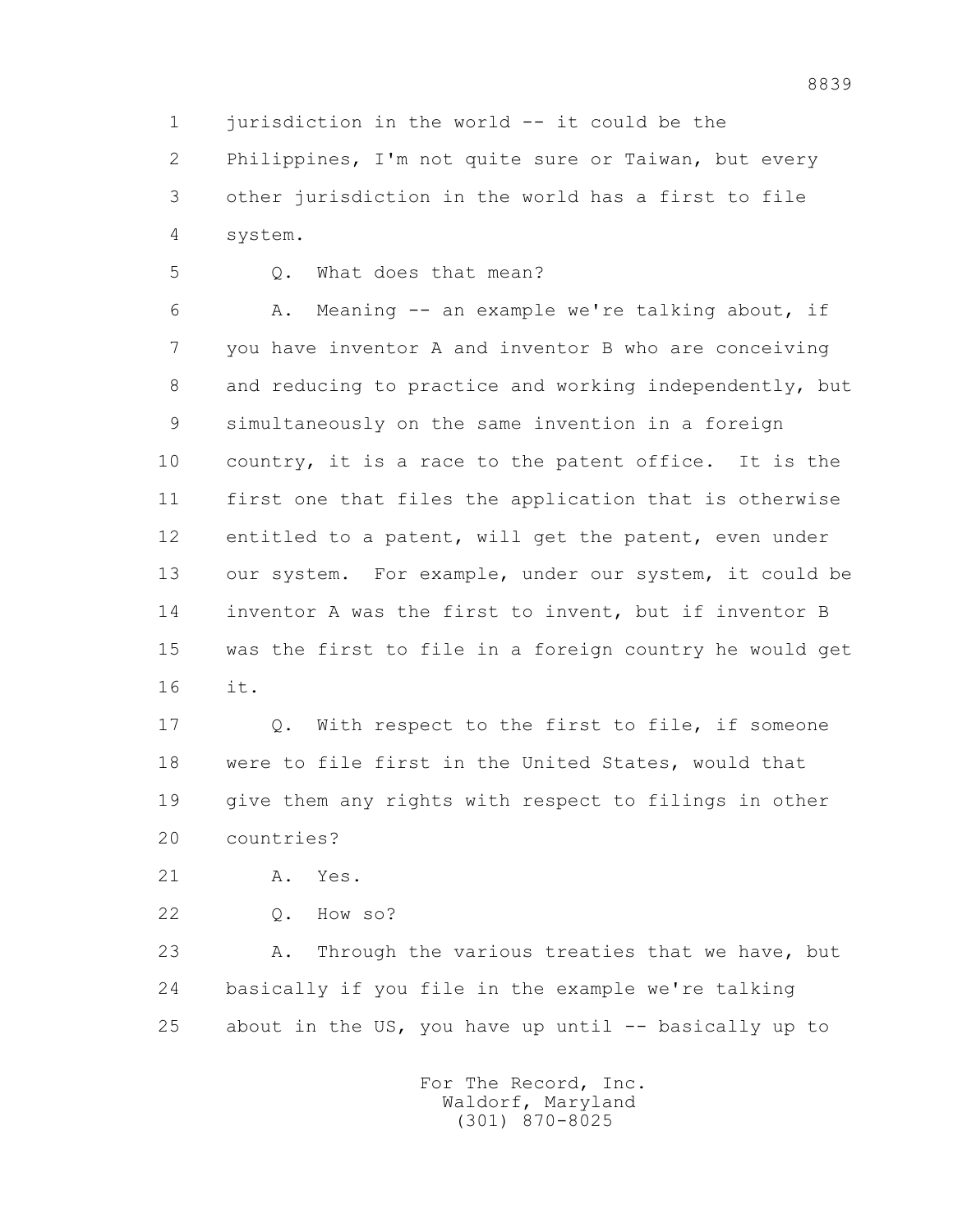1 one year to file that application, US application 2 fundamentally in the foreign jurisdictions, and in 3 doing that from a legal point of view, the legal date 4 of invention relative to the foreign countries goes 5 back to what you would be calling the date of priority 6 of the original US application.

 7 Q. Let me go back. You mentioned business reasons 8 earlier. What are the business reasons that companies 9 might have for not wanting to disclose patent

10 applications?

11 A. Well, you -- if you have -- if I'm a company 12 and I have a competitor and I'm a company, I'm the CEO, 13 CFO, investing a lot of money in this new development, 14 in this new area that may not see fruition commercially 15 for another few years to begin with and let alone not 16 being able to get the patent for another two years 17 after filing, you would not want your competitor to 18 know the areas of technology that you're developing, 19 the areas of technology that you're seeking protection 20 for, the scope of matters that you're dealing with. 21 That gives business leverage to competitors and it 22 shouldn't be the patent system and the applications 23 that give that knowledge to your competitors.

 24 Q. In your opinion, are there business reasons for 25 maintaining an application in confidence after say the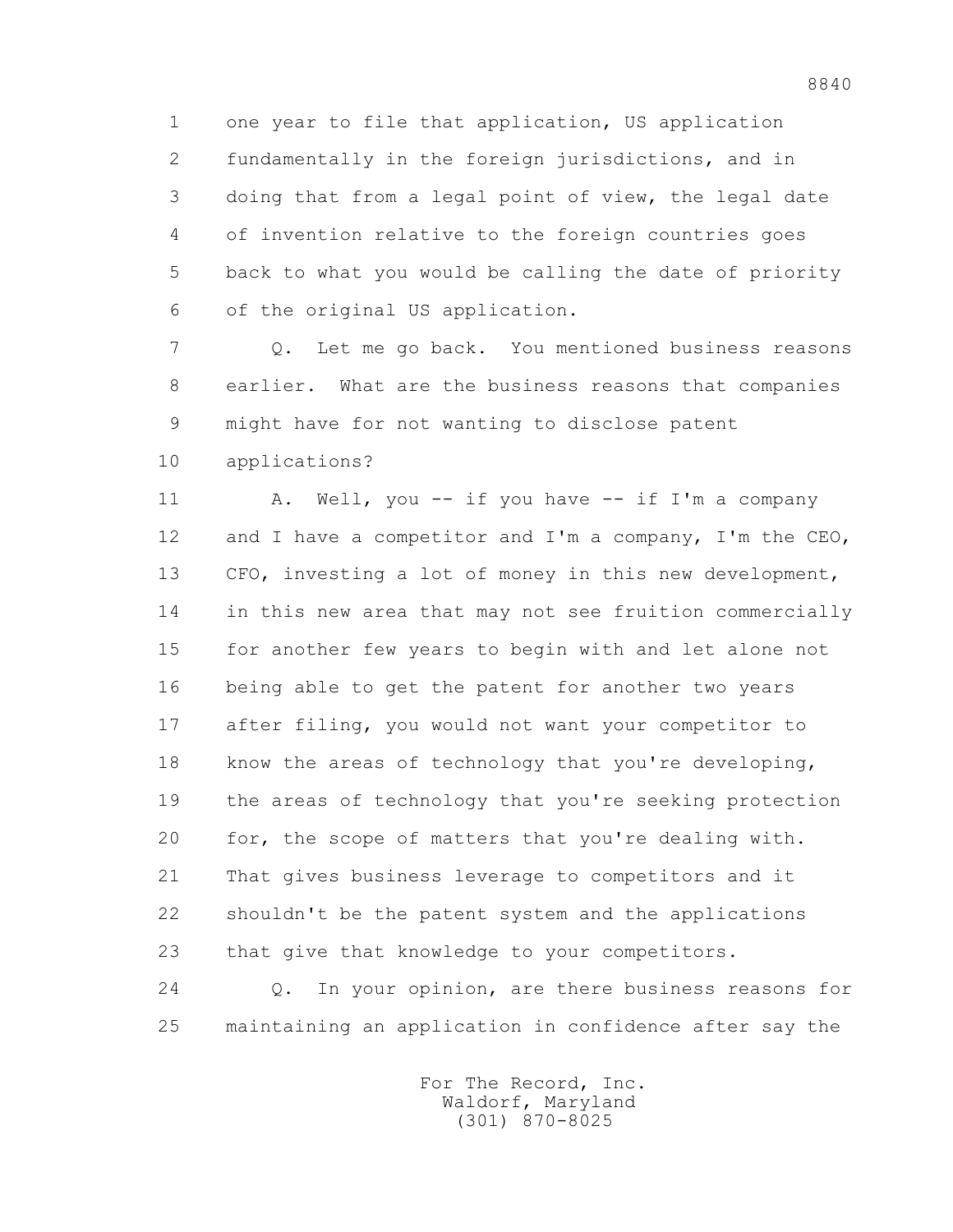1 PCT or corresponding PCT application has been

- 2 published?
- 3 A. Yes.

4 Q. What are those reasons?

 5 A. Well, again, it gets back to the particular 6 claims. The claims at the end of the day are the 7 jewels. Claims are the matter that the patent office 8 had said, this is new you're not taking it away from 9 the public, you're not taking anything out of the 10 public domain. From a legal point of view, this is 11 your stuff and you're entitled to patent protection for 12 it. It gives competitors the understanding, 13 information that is valued to know exactly what the 14 protection is that your competitor is going to have. 15 It's just strategic information that a competitor would 16 want to have.

 17 Q. Could a competitor do anything to slow down or 18 interfere with your patent prosecution if information 19 about pending applications was disclosed to them?

- 20 A. Yes.
- 21 Q. What could they do?

 22 A. Well, one thing, of course, they can, and this 23 does happen, you have to deal with this, literally 24 disclose to you, to the patent lawyer or to the 25 company, your client, patents, prior art, with the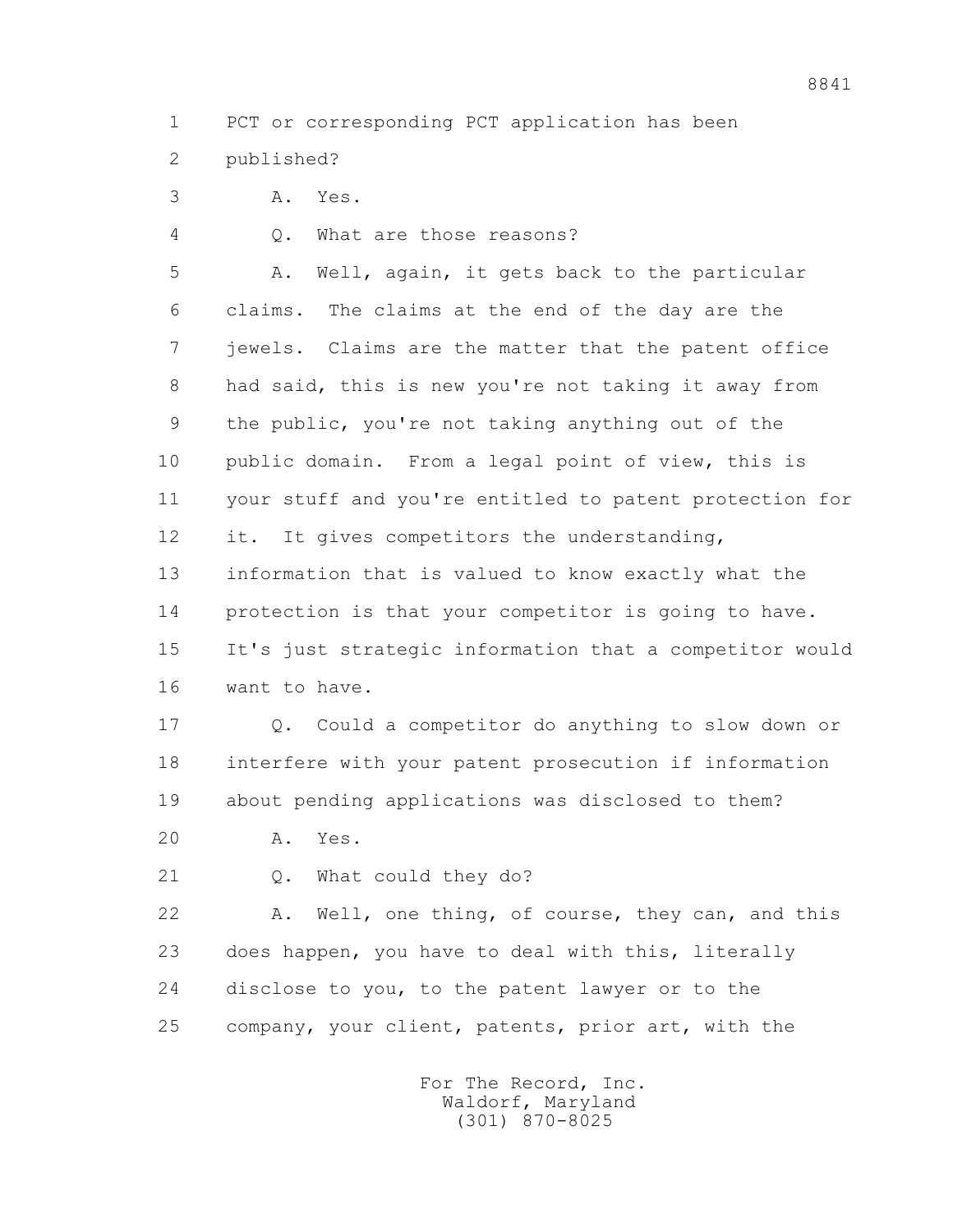1 intent of -- it may or may not be relevant prior art, 2 but as we counsel clients, there's a duty of disclosure 3 so once you receive prior art, you're already thinking 4 about well do I have to disclose this to the patent 5 office and normally you want to do that because you 6 don't want to deal with issues downstream about making 7 unilateral decisions, so it has the capability of 8 confusing -- potentially confusing the, delaying the 9 patent prosecution if you receive prior art from a 10 competitor, particularly if it's not particularly 11 relevant and those things do happen.

 12 And then it's possible, getting to interference 13 proceedings issue, where the competitor might have an 14 application on file and by seeing his competitor's 15 application and the claims, realize that there's 16 something that they should be claiming in their 17 application because they think they're first and they 18 want to then -- the process is to provoke an 19 interference and once you do that, provoke an 20 interference, that just delays the issuance of the 21 patents.

 22 Q. In your experience and in your practice, how do 23 you generally counsel clients with respect to the 24 confidentiality of applications and how they should 25 treat them?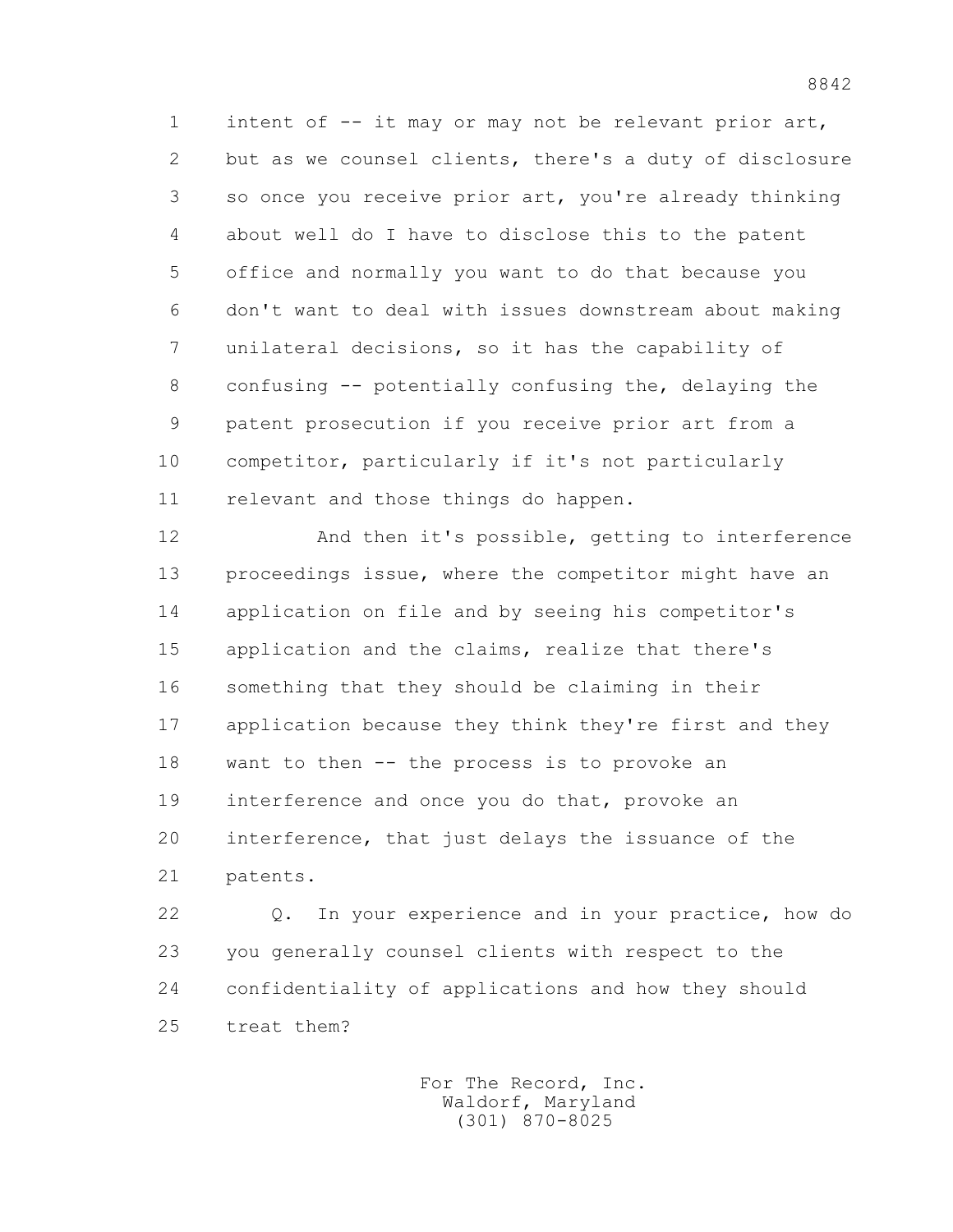1 A. You start with -- you don't disclose them to 2 your -- you don't disclose them, you keep them 3 confidential.

 4 Q. Have you had occasions where clients have said 5 well, they wanted to, for one reason or another? 6 A. Yes, sure.

 7 Q. In that context, do you have any portions of an 8 application that you would counsel them to keep 9 confidential, even if they disclosed other parts? In 10 other words, is there any hierarchy that you discern in 11 an application in connection with the advice you give?

12 A. Yes.

13 Q. What is that?

14 A. It is a tiered system you engage with a 15 competitor or some other party for the purpose of 16 entering potentially some kind of agreement with them, 17 whether it is a license agreement, joint venture 18 agreement, cross-license agreement, lots of things that 19 go on. Before you do that, before you kind of reveal, 20 again, your family jewels in the sense we're talking 21 about it, the patent applications, you want to go 22 through a tiered process where first you get a feel for 23 whether the other side is negotiating or talking to you 24 in good faith and trust so they're really interested 25 and at that point you just may generally describe,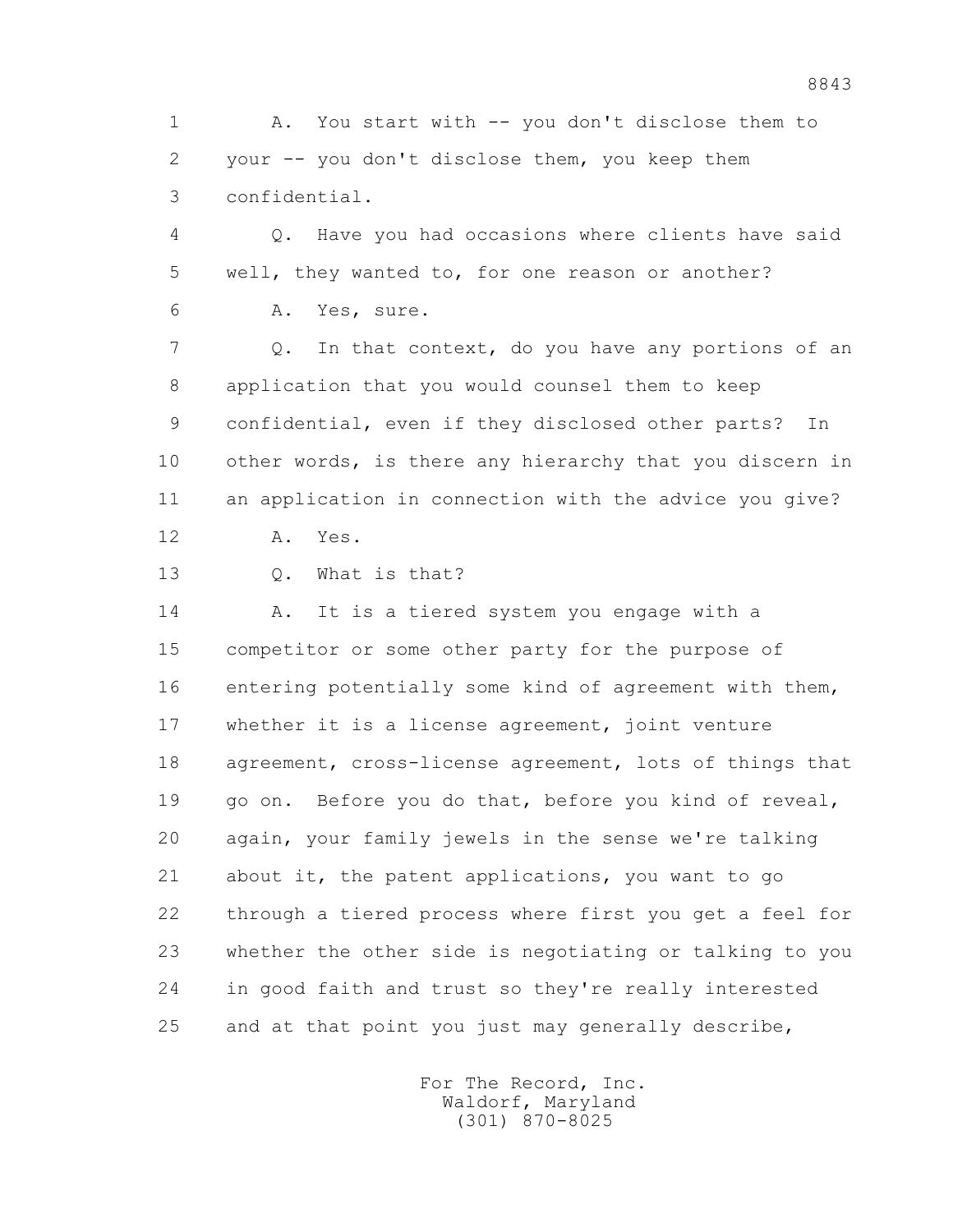1 talking about concepts again, things like I'm in the 2 area of DRAMs and going programmable burst mode and are 3 you interested in that. That doesn't tell you very 4 much about what's in the application. If you get 5 beyond that level and even that level is done on a 6 nondisclosure agreement, a confidentiality agreement.

 7 Then the next level down would be, okay, we've 8 got a level of trust so -- and this working both ways, 9 it happens to me both ways. I mean on the receiving 10 end for clients and on the giving end.

 11 Next level down would be, well, let's have our 12 engineers talk to one another on this technology base 13 and learn a little more about the technology without 14 disclosing the applications. That could be the next 15 tier you get into a little tighter nondisclosure 16 agreement.

17 Then the next area usually is, okay, the 18 parties have now decided perhaps they really do want to 19 invest the time, money, effort in this area of 20 technology. The question comes up from an investor 21 point of view, from a reasonable business point of 22 view, what kind of protection do I have? We entered 23 into this agreement, what kind of protection do I have? 24 Of course, the end of the day, the only protection you 25 have in our system is the patents so the next thing you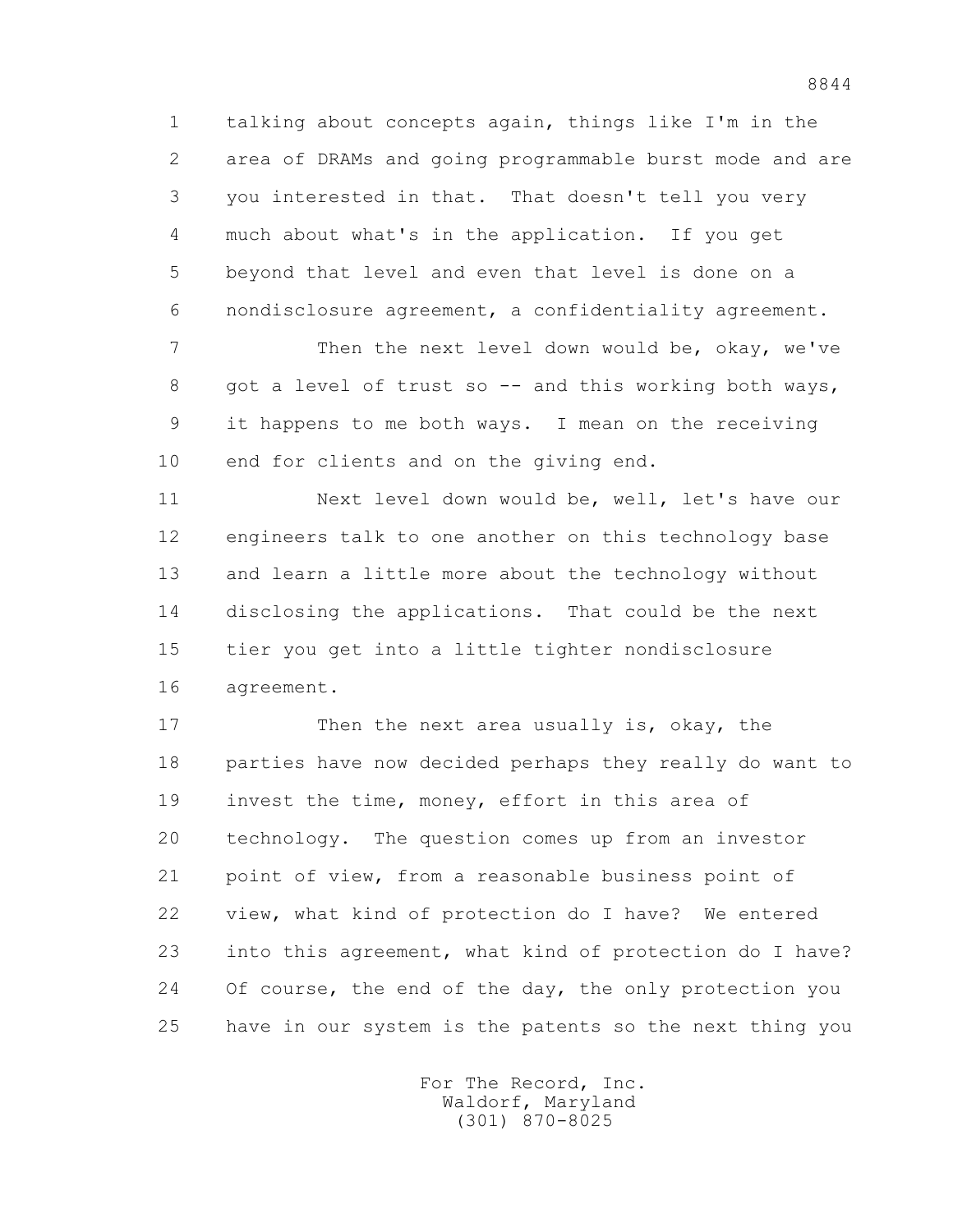1 would be willing to disclose under the right 2 circumstances and maybe a little tighter NDA would be 3 the application, but even then the specification for 4 the time being because the claims, again, are the 5 family jewels. And then eventually, if everything is 6 working well, at some point things tightened up and 7 everyone takes a little risk and wind up disclosing the 8 whole nine yards. The claims and maybe all of the 9 applications that are in the chain, not just one.

10 Q. Okay. Thank you.

11 I want to go back now to the chart we have up, 12 DX 262. Have you explained to us now, generally the 13 bases for your third conclusion set forth on that 14 chart?

15 A. Yes.

 16 Q. Let me ask you then if you would to look at the 17 fourth paragraph of DX 262 and let me ask you, if I 18 can, did we identify for you particular claims and 19 particular applications and ask you to look at those?

20 A. Yes.

 21 Q. So, in other words, the set of claims and 22 applications that you looked at are ones that we 23 specifically directed you to?

24 A. Yes.

25 Q. Did you understand those based on your review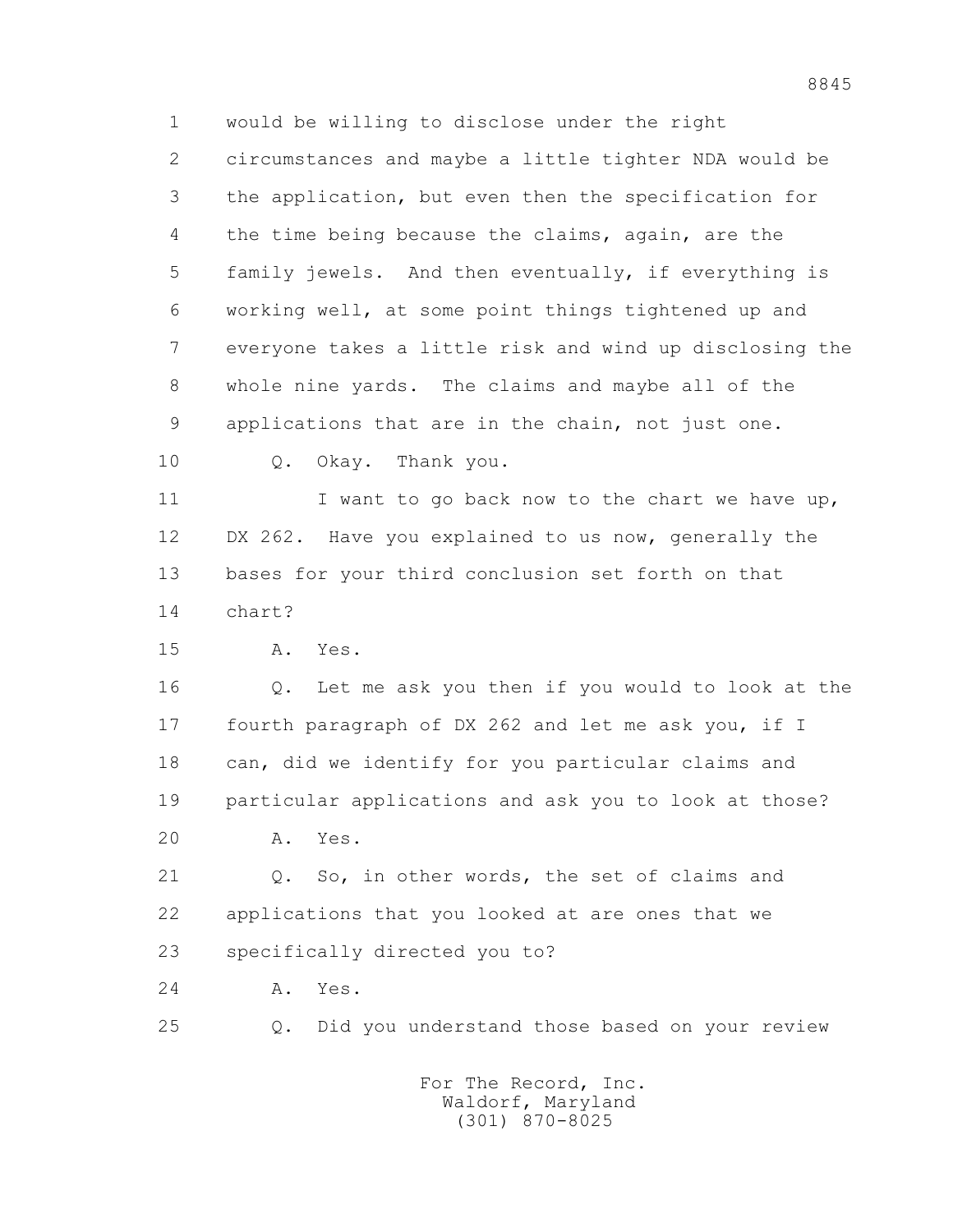1 of the Jacobs and Nussbaum reports and testimony to be 2 ones that were either mentioned in their reports or in 3 their testimony?

4 A. Yes.

 5 Q. Okay. Let's turn, if we could, to the next 6 chart, which would be DX 264, labeled '961 application. 7 We brought up DX 264 on the screen,

 8 Mr. Fliesler. The first bullet point, does this 9 summarize the claims we asked you to review in the '961

- 10 application?
- 11 A. Yes.

 12 Q. Okay. Let me ask you if you would to turn in 13 your binder, what's going to be binder number 2. Now 14 to the first tab labeled CX 1504 and what we've done is 15 we've just pulled certain of the pages out of these 16 exhibits because they're very voluminous. We just 17 pulled out the pages I think you referred to.

 18 The first tab has behind it a portion of CX 19 1504, beginning at page 216, and continuing on to page 20 226. Do you see that?

21 A. Let me get a little oriented again.

22 Q. Turn to the first tab.

 23 A. I'm sorry. I missed the first tab. Sorry. 24 Q. The first tab. You'll see at the bottom, CX 25 1504?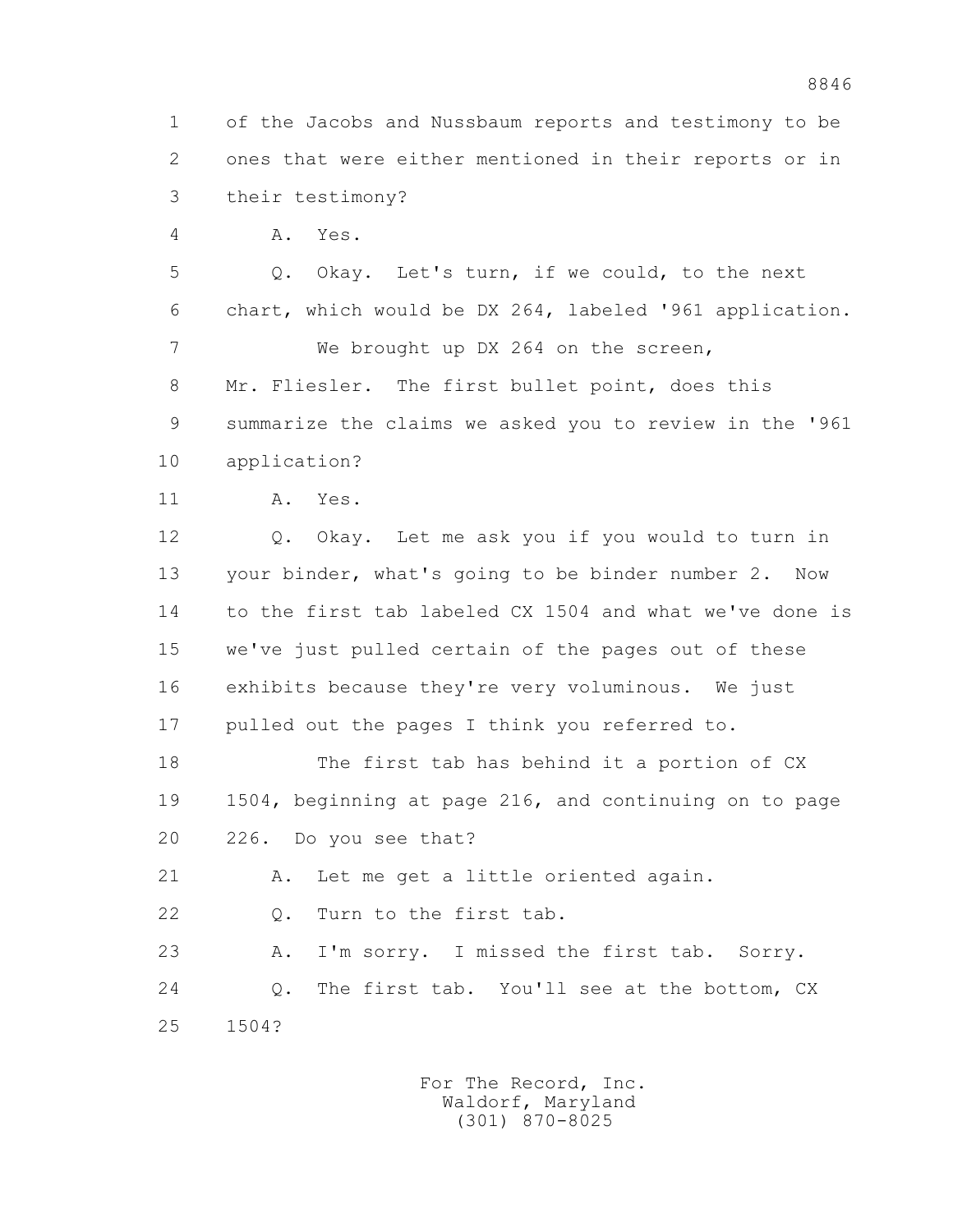1 **A.** Yes.

 2 Q. The pages behind this tab are 216 through 226? 3 A. Yes.

 4 Q. Do these pages contain the text of the claims 5 151, 159, 160, 164, 165 and 168?

6 A. Yes.

 7 Q. Okay. And can you tell from the documents we 8 placed in front of you, including these pages from CX 9 1504, when these claims were first filed?

 10 A. Yes. They, pursuant to the document, they were 11 first filed on January 6, 1995.

 12 Q. And where do you see that on the document? 13 A. In the portion there there's what's called a 14 "Certificate of Mailing," and it has a date January 6, 15 1995. Leslie D. Rogan is the person in the signature

16 and actually signs January 6, 1995.

17 Q. Which page is that on?

18 A. 216.

 19 Q. Have you determined what happened to these 20 particular six claims in the '961 application?

21 A. Yes.

22 Q. What happened to them?

23 A. They were canceled.

 24 Q. Turn, if you would, to the next tab which is CX 25 1504, again, but different pages, pages 258 through 271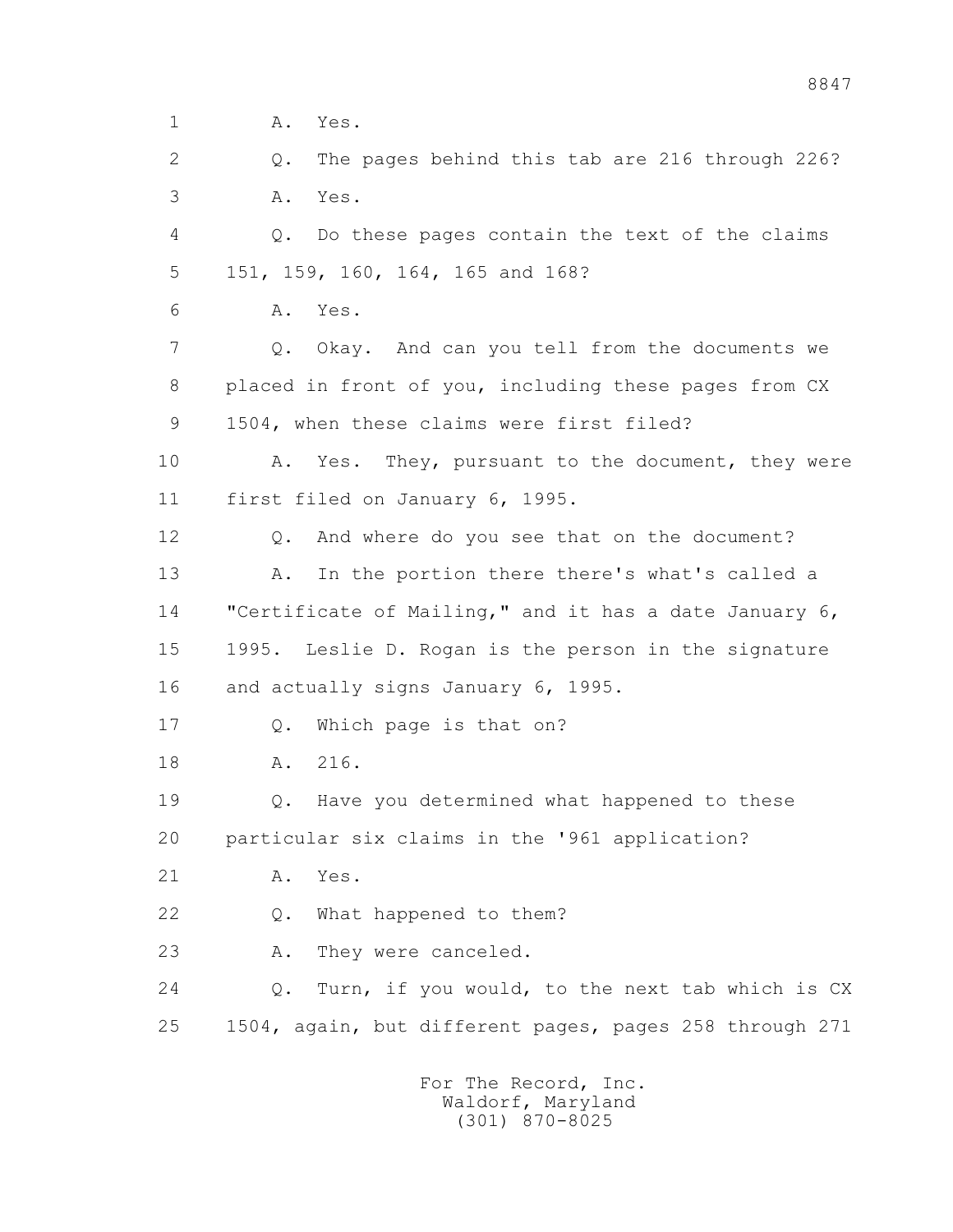1 and look at that. It should be the second tab. 2 Do you have those documents in front of you? 3 A. Talking about CX 1504? 4 Q. Yes. 5 A. Yes. 6 Q. Do you have page 258, the first page? 7 A. Yes. 8 Q. Okay. Do these -- do the documents or the 9 pages of CX 1504 here indicate the cancellation of the 10 claims? 11 A. Yes. 12 0. Where do we find that? 13 A. Well, you see that on the very bottom it says, 14 in the claims it says, please cancel claims 151-168 15 without prejudice. That is where the applicant is 16 canceling the claims. 17 Q. Which page is that on? 18 A. 258. 19 Q. Now, did we ask you with respect to these six 20 claims, the '961 application, 151, 159, 160, 164, 165, 21 168, did we ask you to consider whether or not any of 22 these claims would read on a device built to the JEDEC 23 SDRAM specification or standard? 24 A. Yes. 25 Q. Did you form an opinion as to that? For The Record, Inc. Waldorf, Maryland

(301) 870-8025

8848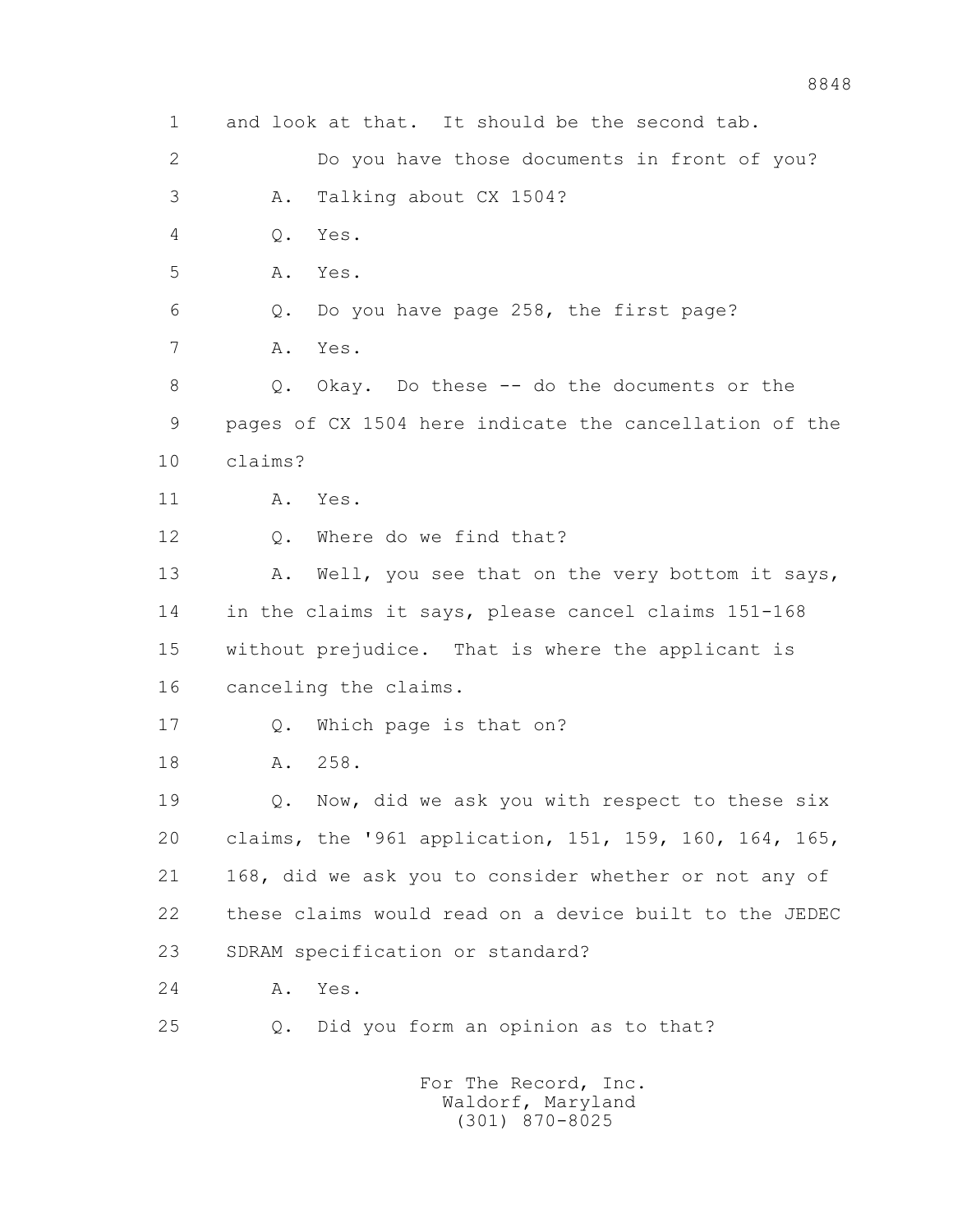1 A. Yes.

2 0. What opinion did you reach?

 3 A. At this stage, I formed they were not covered. 4 Q. What are the -- let me see if I can phrase it 5 this way. At the time you wrote your report, did you 6 explain the bases for certain portions of that opinion? 7 JUDGE McGUIRE: Ms. Michel.

8 MS. MICHEL: I have an objection, Your Honor, 9 with regard to any testimony regarding claims 151 and 10 165. Those claims were cited in Professor Jacobs 11 rebuttal report. I specifically asked Mr. Fliesler at 12 his deposition and I can read it if you would like, the 13 question and answer, but whether he had formed an 14 opinion with regards to claims 151 and 165 and he 15 explicitly answered no.

16 MR. STONE: He had only Your Honor -- let me 17 just respond. I don't think she needs to read it, I'm 18 not disputing that. Mr. Fliesler had only had the 19 rebuttal report for a short period of time before his 20 deposition was taken. It is appropriate and consistent 21 with the stipulation we entered into with Complaint 22 Counsel that he be entitled to express a basis for 23 opinions that would respond to rebuttal reports given 24 by Complaint Counsel's expert, even at this stage of 25 proceeding since he had not had sufficient time, at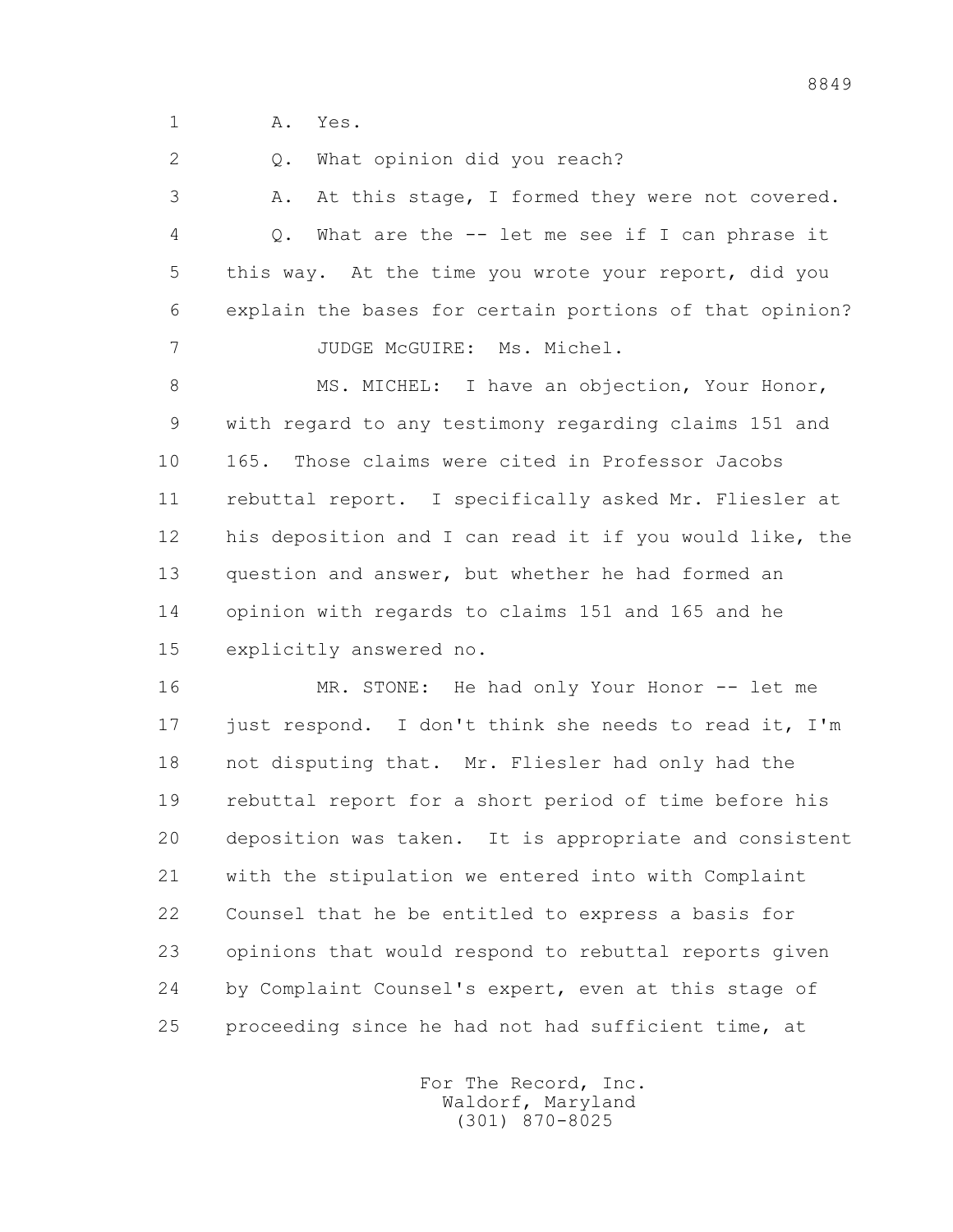1 that point, in order to do so and in part he's 2 responding to their opinions expressed here at the 3 proceeding which expound upon the opinions they gave in 4 their rebuttal reports.

 5 JUDGE McGUIRE: Do you want to comment on that, 6 Ms. Michel? Is that part of the parties' agreement.

 7 MS. MICHEL: Your Honor, I'm afraid I don't 8 know what our understanding is with that regard. I 9 would defer how this issue was handled with Professor 10 McAfee that we should do similarly. I would respond 11 there was a couple of months between the time of 12 receiving the rebuttal report and the deposition, at 13 least, and I believe that there was sufficient time to 14 form an opinion so I could explore it.

 15 JUDGE McGUIRE: I'm going to hold that 16 objection in abeyance until the post hearing briefs. 17 You can argue the point there. In the meantime, you 18 may proceed, Mr. Stone.

19 MR. STONE: Thank you, Your Honor.

20 BY MR. STONE:

 21 Q. After you wrote your report, did the Federal 22 Circuit decision come down?

23 A. Yes.

 24 Q. And does -- I notice on chart -- I'm trying to 25 short circuit this. Let me put it to you differently.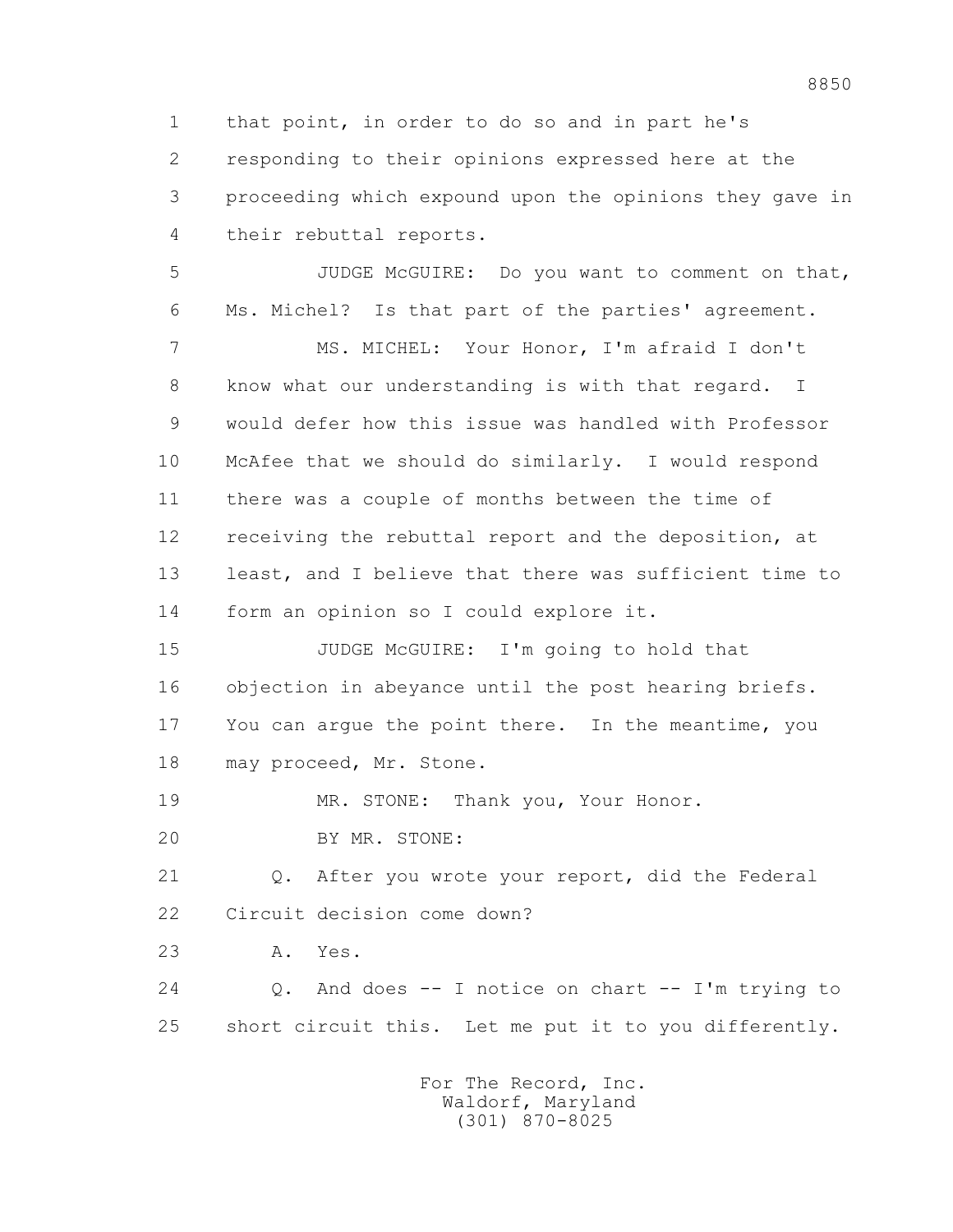1 What's the basis for the opinion you're going 2 to express here today at this hearing, for your 3 conclusion the six claims you just identified in the 4 '961 application wouldn't read on devices built to the 5 JEDEC SDRAM specification or standard? 6 A. The Federal Circuit's opinion. 7 Q. How so? 8 A. Well, that's what they said in their opinion, 9 that the claims in the relevant application, that's 10 exactly what they said. 11 Q. And does the Federal Circuit have the last word 12 on claim interpretation issues unless the Supreme Court 13 decides to hear a case? 14 A. Yes. 15 Q. Let me ask you then to bring up another 16 application or a slide that relates to another 17 application. Let's bring up DX 265, which is headed 18 '490 application, if we might. 19 Did we also ask you to look at three claims in 20 the '490 application? 21 A. Yes. 22 Q. I want you to turn, if you would, to the -- you 23 should be on the tab right now which is the second tab 24 in your binder. CX 1504 at page 258? 25 A. Yes.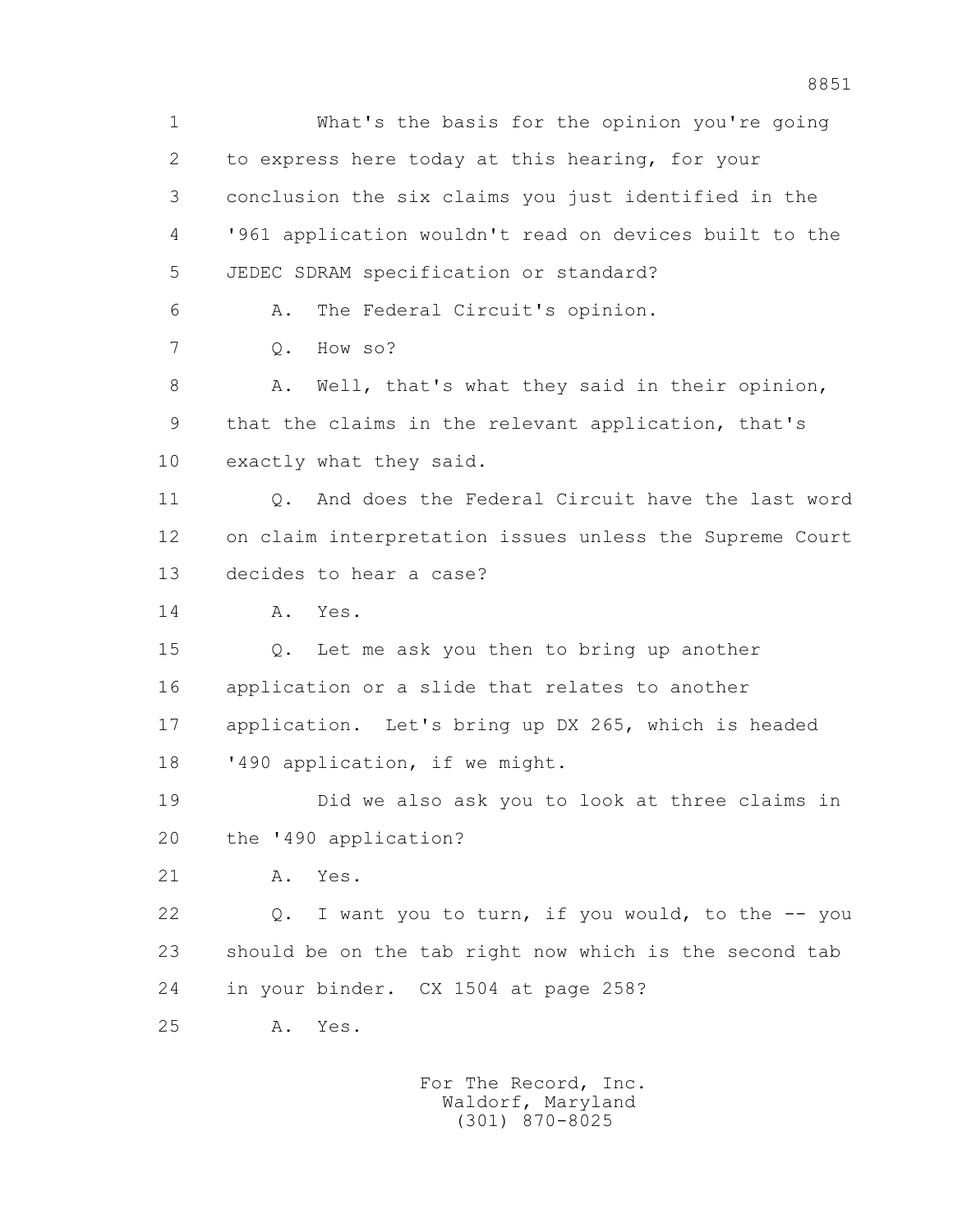1 MS. MICHEL: Your Honor, I would like to just 2 maintain for the record a similar objection with regard 3 to claims 184 and 185, that there was no opinion 4 expressed at the deposition. 5 JUDGE McGUIRE: Noted and also held in 6 abeyance. 7 BY MR. STONE: 8 Q. Directing your attention to the pages of CX 9 1504, 258 through 271, if I might. Let me ask you if 10 you would turn to page 264 and carrying over to 265 and 11 266. 12 Is that where we find the text of claims 183, 13 184 and 185 in this application? 14 A. Yes. 15 Q. Can you tell from the documents in front of you 16 when these particular claims were filed with the patent 17 office? 18 A. Yes. 19 0. When was that? 20 A. These were filed as part of the preliminary 21 amendment shown on page 258 on January 23rd, 1995. 22 Q. And then what was their history? What happened 23 with them next, if you know? 24 A. Essentially the examiner looked at those claims 25 and believed that they should be restricted out. They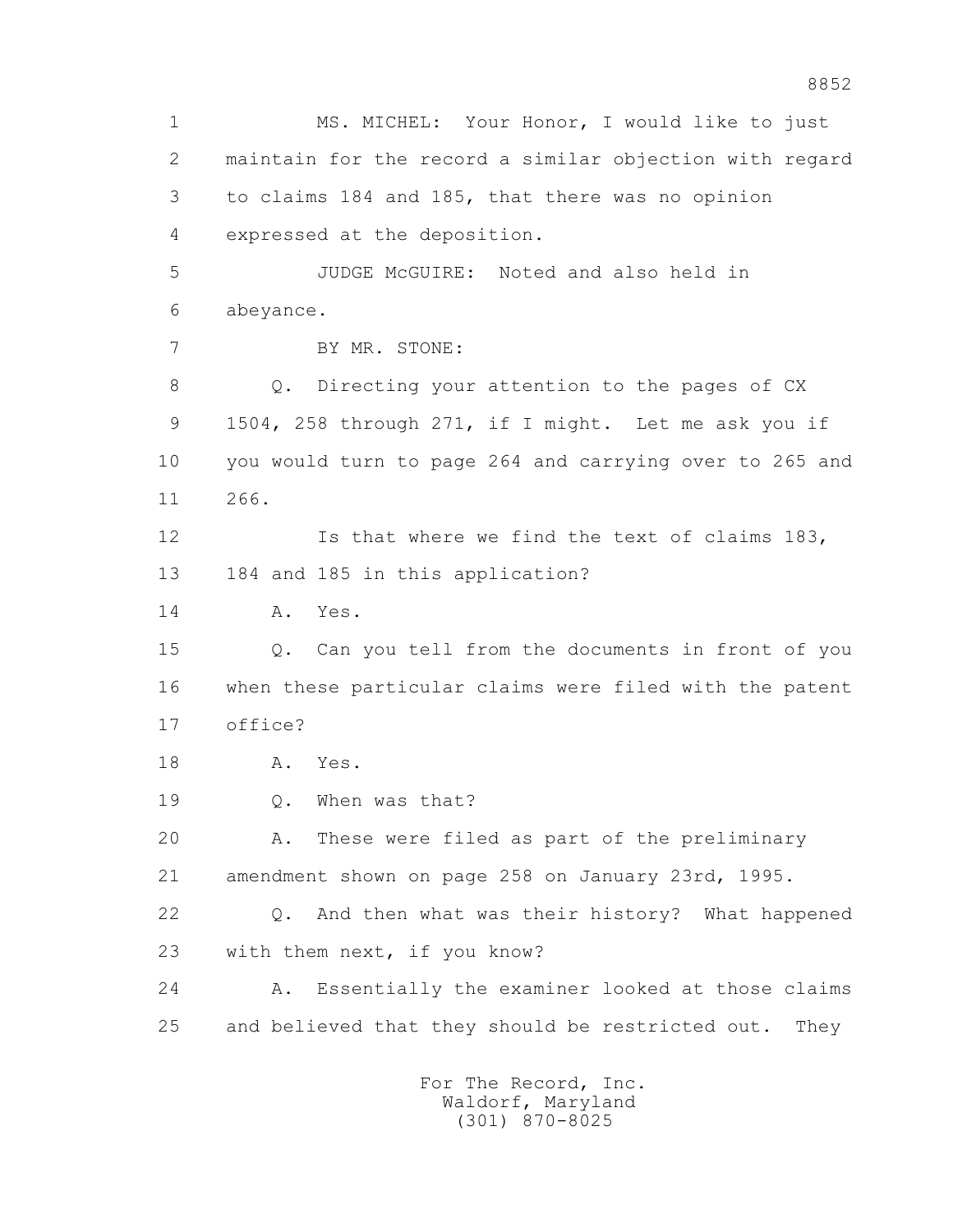1 were misapplication. They related to, in his view, a 2 different invention.

 3 Q. What does that mean when they're restricted 4 out?

 5 A. Basically it's divisional applications we're 6 talking about. Basically the examiner said for 7 purposes of this application you're claiming this area, 8 these claims 181 to 185, go to a different area and 9 they need to be examined, if at all, in a different 10 application we call divisional.

11 0. Do you know when that occurred?

12 A. Yes.

 13 Q. Would you turn to -- it should be the fourth 14 tab in your binder. Again, it's labeled CX 1504, it's 15 pages 273 through 277.

16 A. 273.

 17 Q. Yes. It should be tab 4. My tabbing system is 18 obviously not working well. It follows the Federal 19 Circuit's decision?

20 A. Right. Got it.

 21 Q. Okay. Can you tell us what pages 273 through 22 77 of Exhibit CX 1504 are?

 23 A. This is an office action that was mailed by the 24 Patent and Trademark Office on November 27th, 1995 in 25 which he sets forth -- the examiner sets forth the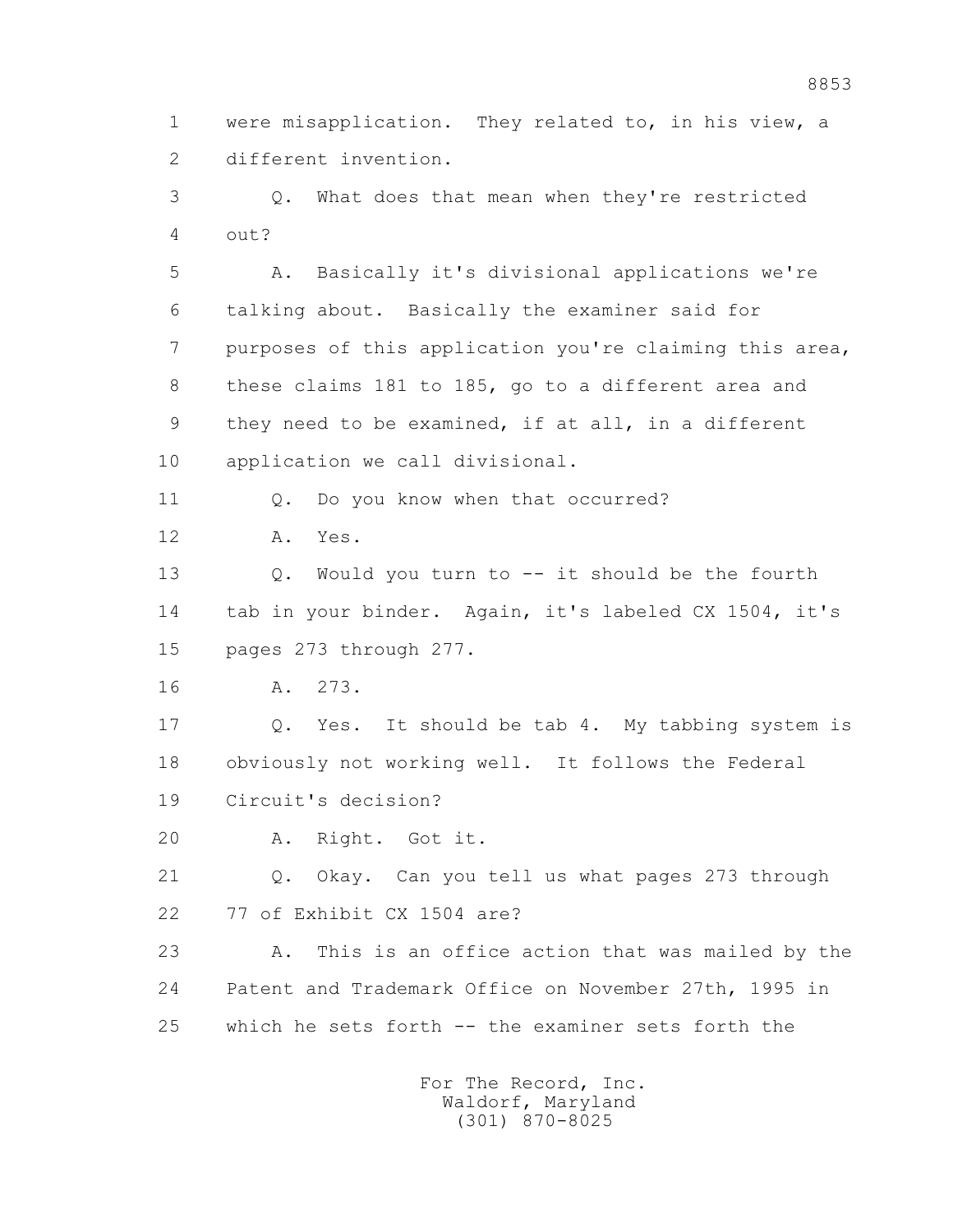1 restriction point of view groups of claims, one of 2 which group was claims 183 to 185 that eventually gets 3 restricted out. 4 Q. Turn to page 274 of Exhibit CX 1504? 5 A. Yes. 6 Q. If you'll look at it, under the heading 7 "Election/Restriction," are these three claims 8 referenced there? 9 A. Yes. 10 Q. And then what was the -- when there's an 11 election restriction like this, what are the 12 applicant's objections? 13 A. Well, the applicant -- by the way, it's on the 14 next page, 275, the examiner points out that there is 15 an election that had been made in claims 183 to 185 16 were withdrawn from further consideration. 17 Q. Where is that on page 275? If you can 18 highlight that for us? 19 A. That's paragraph 5 of the office action. 20 Q. Okay. When did this occur, this election to 21 withdraw them from further consideration? 22 A. Well, pursuant to the patent office and based 23 on the provisional election, it specifically occurred 24 when they mailed the office action November 27, 1995. 25 Q. Go back, if you would, to the second tab in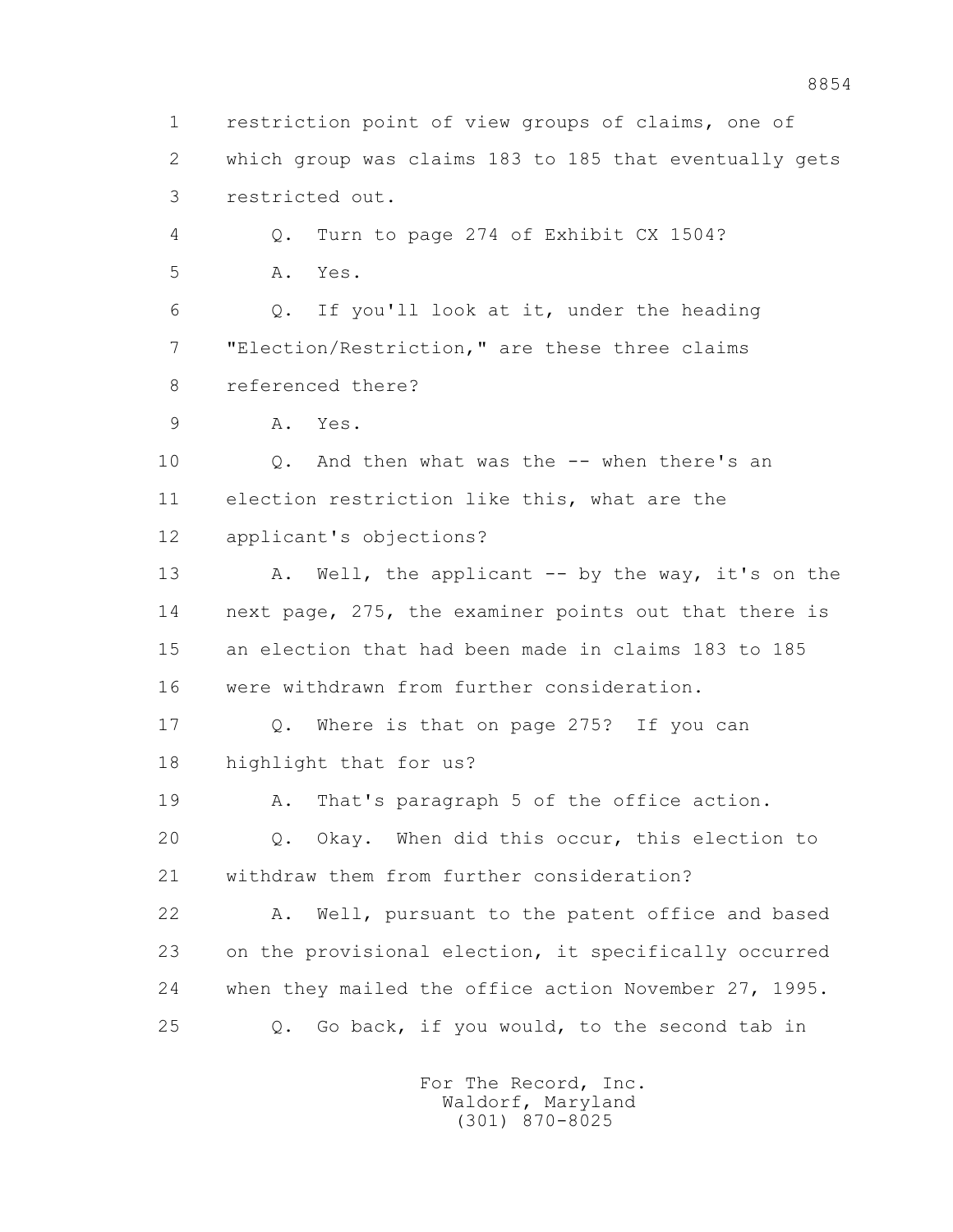1 your binder which you referred to earlier. Could you 2 tell us, this is the one that has the language of those 3 three claims beginning on page 264, 265 and continuing 4 to page 266 of Exhibit CX 1504. Can you tell us from 5 looking at this document when these three claims you 6 just described were elected for no further prosecution, 7 when these claims were filed? 8 A. When these claims refiled?

9 Q. When were they originally filed?

 10 A. They were originally filed with respect to this 11 amendment that's shown on page 258, the preliminary 12 amendment, on June 23rd, 1995.

 13 Q. Okay. Now, have you formed an opinion whether 14 these three claims of the '490 application would read 15 on advice built to the JEDEC SDRAM standard?

16 A. Yes.

17 Q. What is your opinion?

18 A. It would not.

19 Q. Why not?

 20 A. Well, they're similar in many respects -- in 21 relevant respects to what I believe the Federal Circuit 22 said about the claims that were just previously talked 23 about. Basically, for similar reasons that they found 24 there, you would find that these three claims would not 25 read on the standards.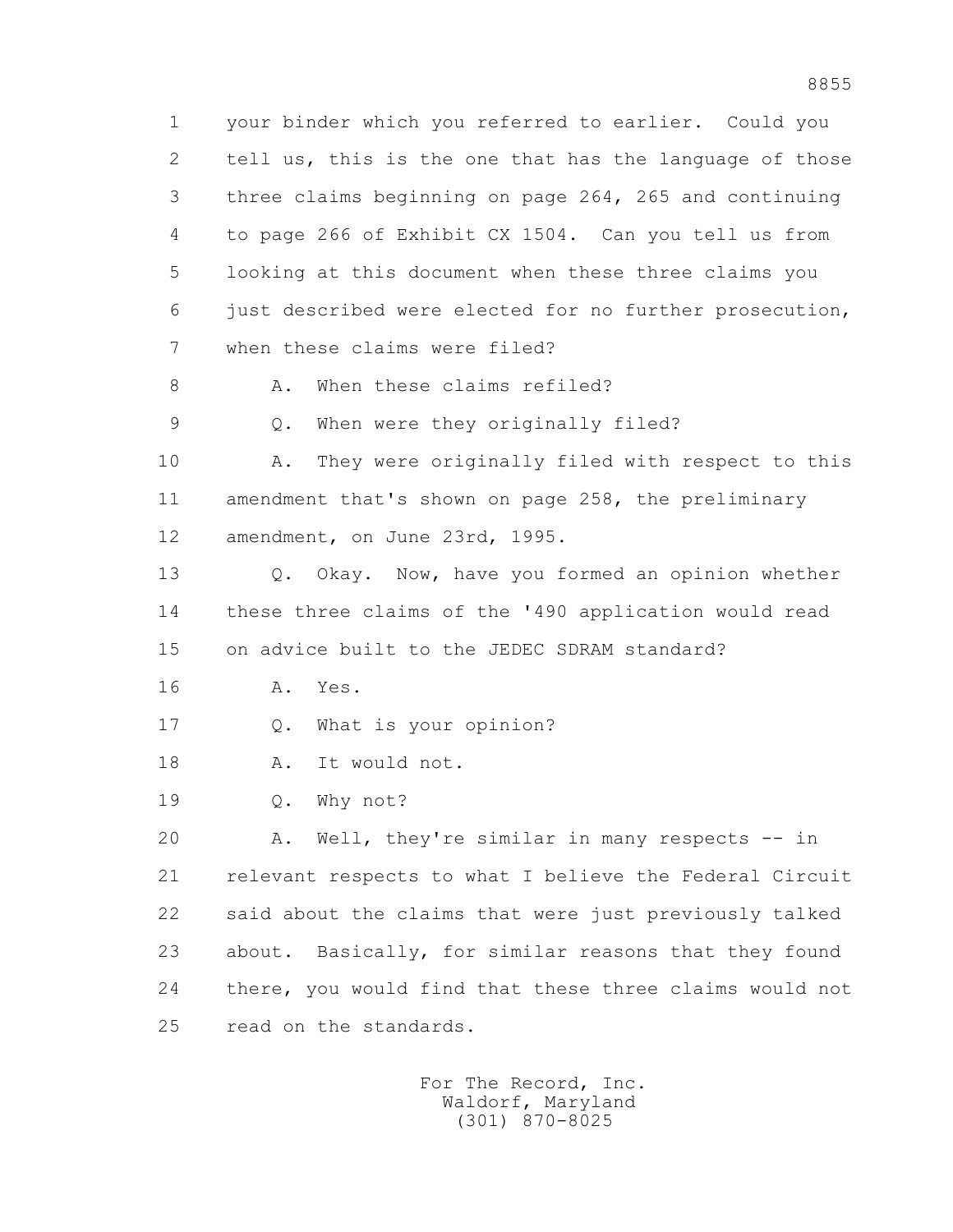1 Q. Okay. Let me ask you then to -- maybe we can 2 bring up DX 266, which is our next demonstrative for 3 the '646 application. 4 Did we ask you to look at Claim 151 of the '646 5 application? 6 A. Yes. 7 Q. Let me ask you to turn in your binder to a tab 8 that is labeled CX 1493, and there are two such tabs 9 labeled 1493, so go to the first one, if you would? 10 A. Okay. 11 Q. And you have CX 1493, beginning at page 153? 12 A. 183. 13 Q. I'm sorry. Yes, it is 183. 14 Do you have that one in front of you? 15 A. Yes. 16 Q. And let me ask you if you would to turn to page 17 184 and at the bottom of page 184. Is that the 18 beginning of the Claim 151 we asked you to look at? 19 A. Yes. 20 Q. Can you tell us from looking at this document 21 when this Claim 151 was filed? 22 A. Yes. 23 Q. When was it filed? 24 A. September 6, 1994. 25 Q. Okay. Then what happened with it, if you know?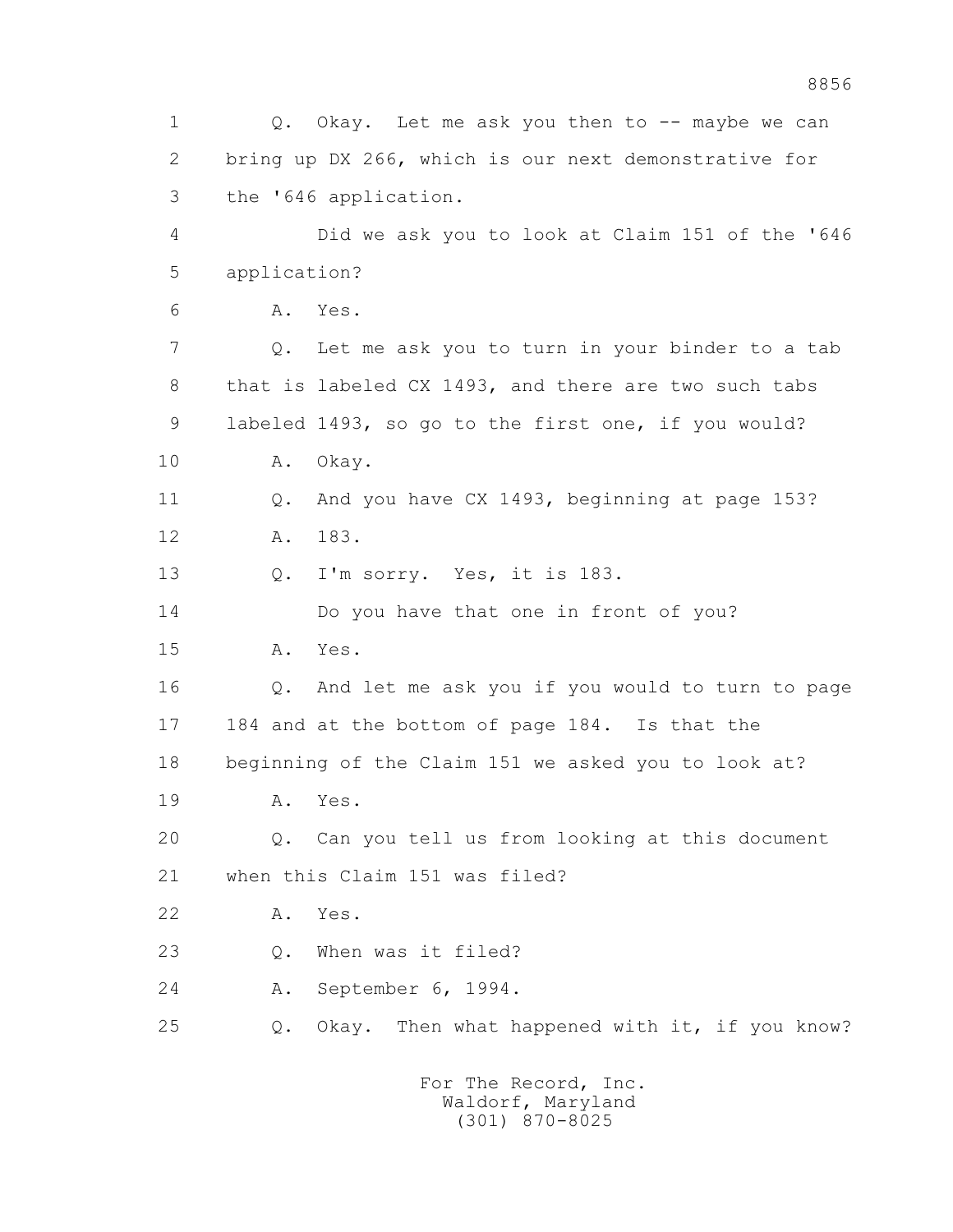1 A. This was canceled. 2 Q. And can you look to the next tab labeled CX

 3 1493? 4 A. Yes. 5 Q. This is pages 243 through 244; correct? 6 A. Yes. 7 Q. Okay. And what does this document reflect? 8 A. This is an amendment filed by the applicant in 9 which, as you see on 243, the applicant is canceling 10 claims 151 and 160. 11 Q. What was the date of the applicant's amendment 12 that canceled Claim 151? 13 A. September 14, 1995. 14 Q. Okay. Were you asked to compare Claim 151 with 15 a Samsung presentation? 16 A. Yes. 17 Q. Okay. And was the date -- do you recall the

18 date of the Samsung presentation?

19 A. About March of 1996.

 20 Q. Okay. Would this Claim 151, if it had issued 21 in the form we see it in Exhibit CX 1493 at page 184 22 through 185, in your opinion, would that Claim 151 had 23 read on the JEDEC DDR SDRAM standard?

24 A. No.

25 Q. Why not? I'll direct you to look at the claim,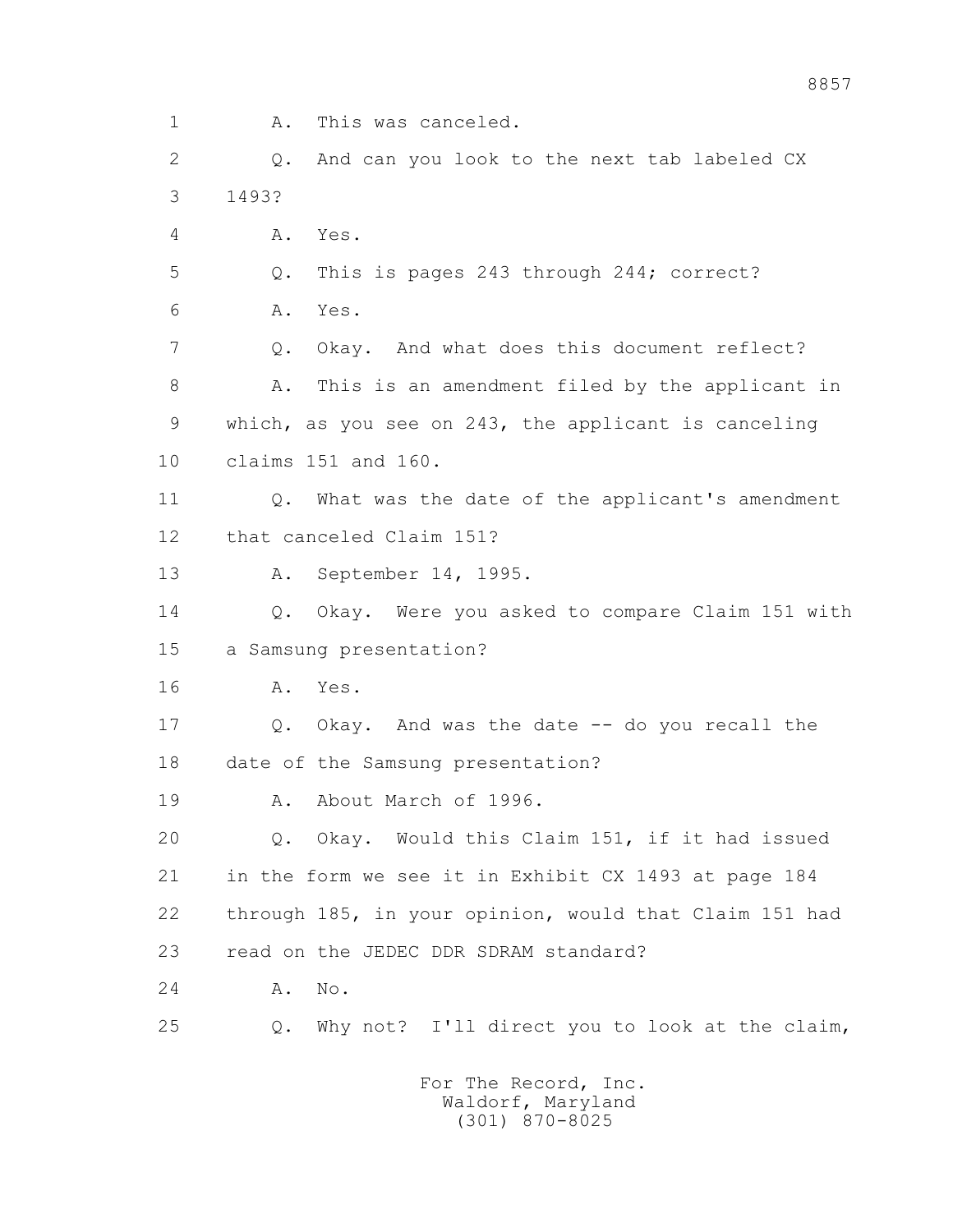1 if you would, which is on pages 184 and 185, if that's 2 helpful to you?

 3 A. Fundamentally there's an element that is part 4 of the claimed combination of Claim 151 that calls for 5 basically writing or reading in or receiving data in 6 response to the rising edge of a clock signal and the 7 falling edge of a clock signal. So this claim relates 8 to doing things with respect to a clock signal, rising 9 and falling edge and the DDR SDRAM matters that I 10 looked at do not have that feature. 11 0. What do they have for -- DDR stands for double 12 data rating; right? 13 A. Yes. 14 Q. What does the DDR SDRAM standard have that is 15 in some way different from what you just described? 16 A. The standard talks about using a different 17 signal called the DQS or data stroke signal to help 18 read in the data, as opposed to a clock signal. 19 Q. In your opinion, is that difference sufficient

20 to avoid infringement?

21 A. Yes.

 22 Q. Okay. Did we also ask you to look at the '327 23 patent itself, an issued patent?

24 A. Yes.

25 Q. And let me see if I can turn you to CX 1494 in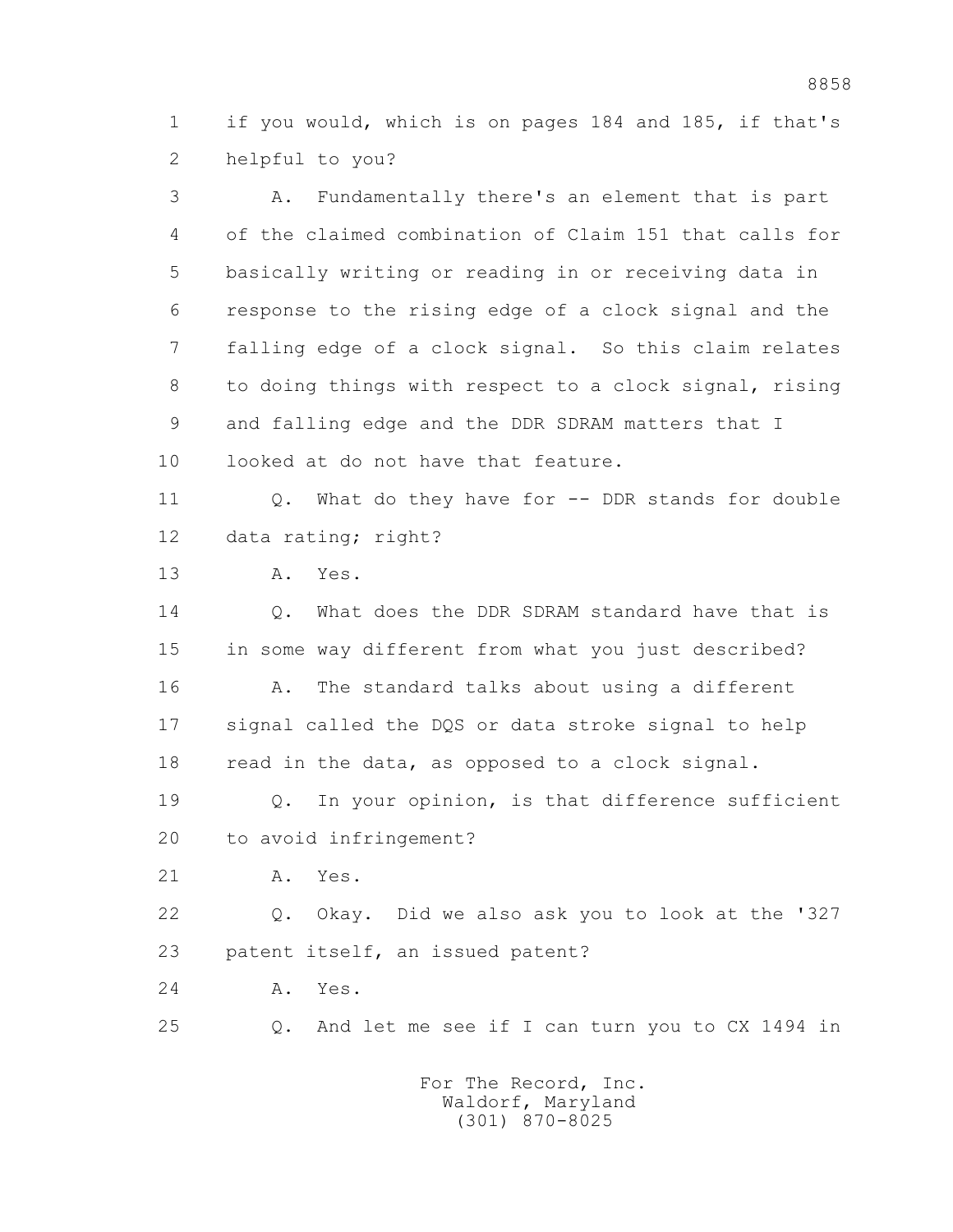- 1 your binder?
- 2 A. Okay.
- 3 Q. Is this the '327 patent?

4 A. Yes.

 5 Q. Can we bring up the next slide, DX 267, for a 6 moment.

 7 Did we ask you to look at claims 1 and 7 of the 8 '327 patent?

9 A. Yes.

 10 Q. Did we ask you to compare those to the DDR 11 SDRAM standard?

12 A. Yes.

 13 Q. Did we also ask you to compare them to a 14 Samsung presentation?

15 A. Yes.

16 Q. Go back one --

 17 MS. MICHEL: Your Honor, I would like to 18 object. I would like to maintain our objection to any 19 testimony regarding a comparison with claims 1 and 7 to 20 the Samsung March '96 proposal, given that the question 21 was asked if Mr. Fliesler had formed an opinion at the 22 deposition and he had not.

 23 JUDGE McGUIRE: Does this go back, again, to 24 the agreement of the parties that you're unsure of at 25 this point, the stipulation he mentioned earlier?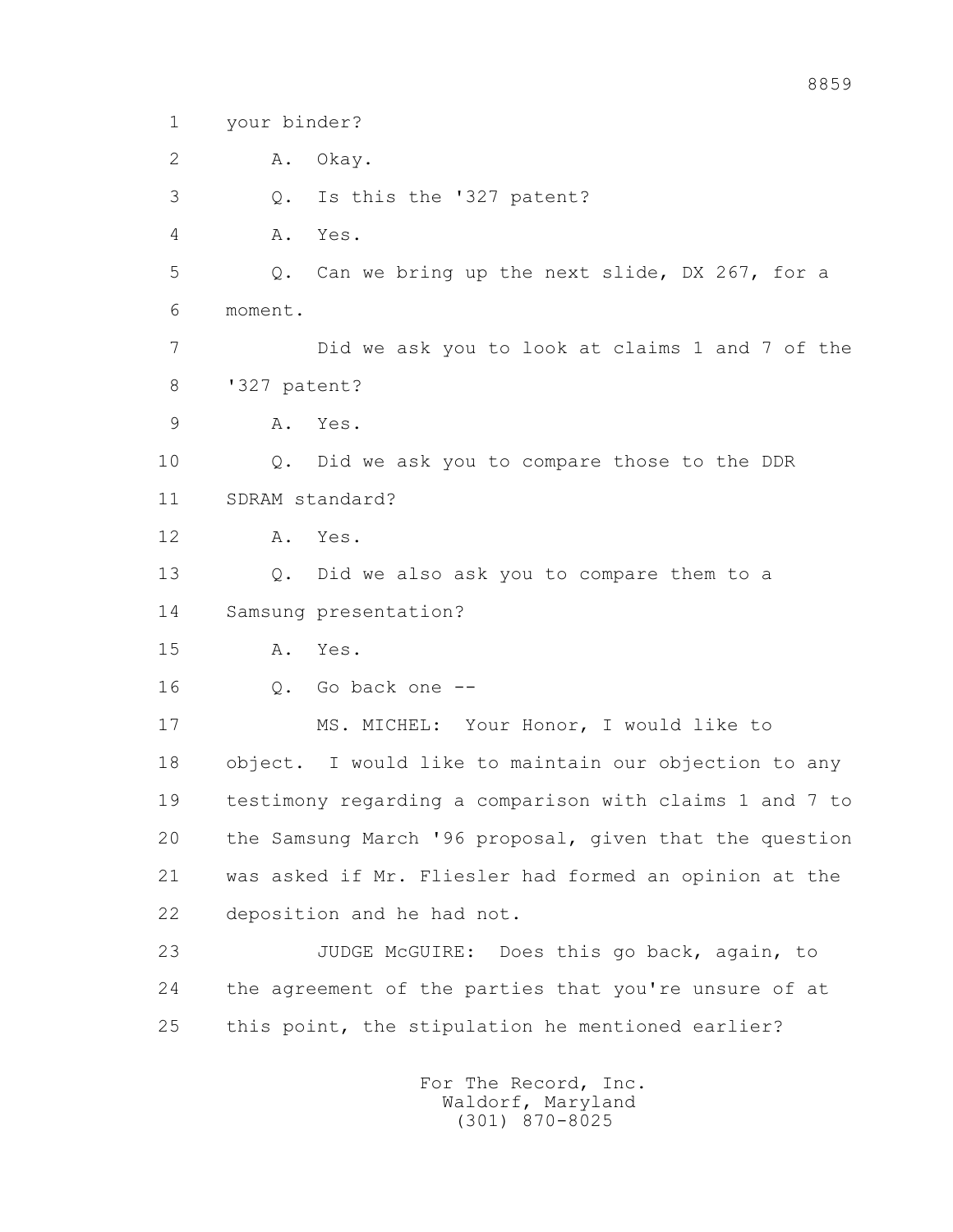1 Because that was the foundation upon which I held the 2 prior two in abeyance because you weren't sure to what 3 extent the stipulation covered this.

 4 MS. MICHEL: Your Honor, I have a second 5 objection regarding this testimony. Professor Jacobs 6 in his opening report compared claims 1 and 7 to the 7 Samsung March '96 proposal and Mr. Fliesler did not 8 address that issue in his report. So this is somewhat 9 different in that he does not need this testimony to 10 respond to a rebuttal report. This is actually 11 something that could have been, but is lacking in 12 Mr. Fliesler's report.

 13 MR. STONE: Let me withdraw that question for 14 the time being, Your Honor.

15 JUDGE McGUIRE: All right.

 16 MR. STONE: Let me hold that one until maybe 17 after the lunch break if we can.

18 JUDGE McGUIRE: All right.

19 MR. STONE: Let me try to go forward.

20 BY MR. STONE:

 21 Q. Did we ask you to look at claims 1? Did we ask 22 you to review claims 1 and 7 of the '327 patent to 23 determine whether they agreed to products built to the 24 JEDEC DDR SDRAM standard?

25 A. Yes.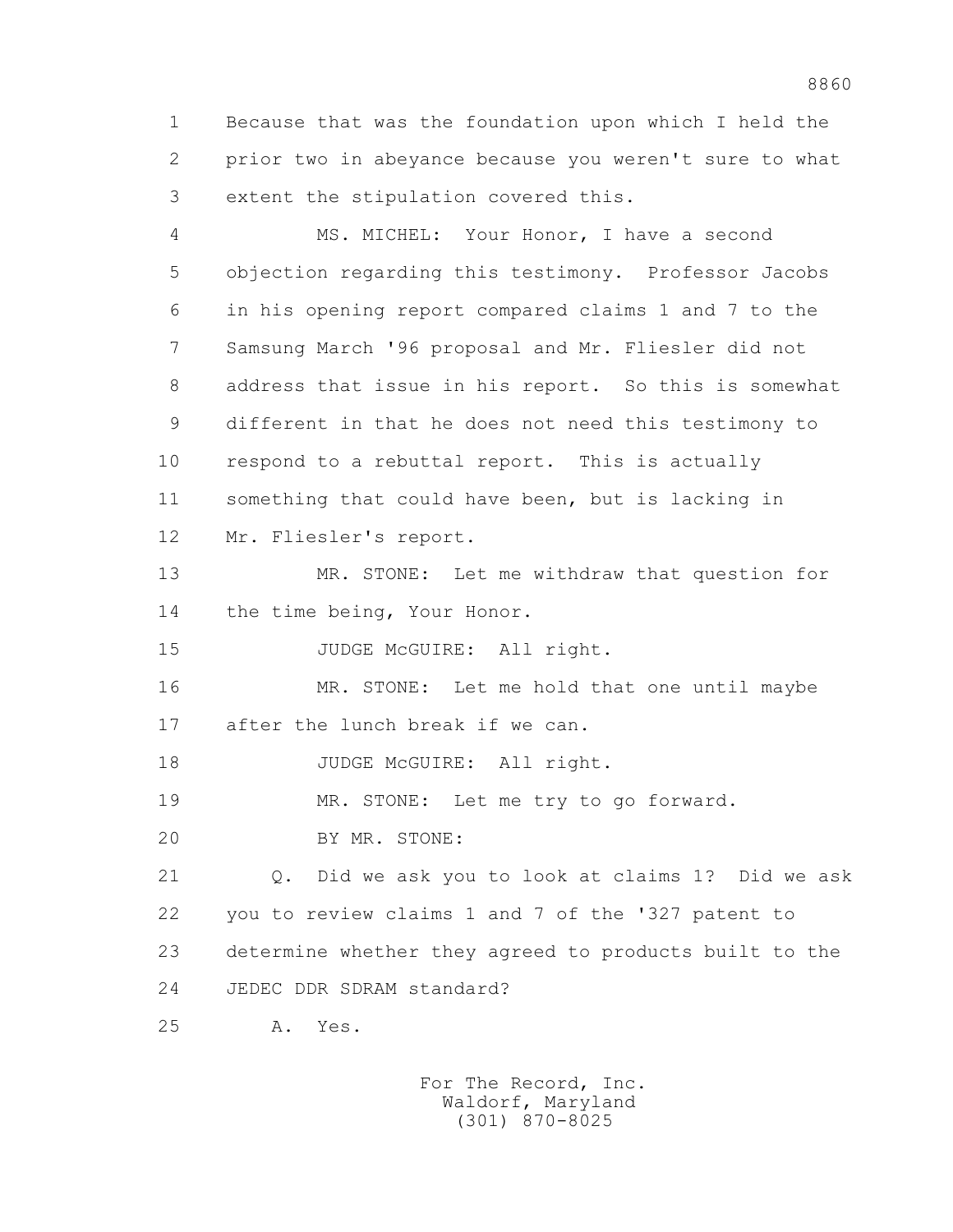1 Q. Let me direct you back to CX 1494, the '327 2 patent, and ask you if you would to turn to page 23 of 3 CX 1494. 4 A. Okay. 5 Q. Do you see claims 1 and 7 on that particular 6 page of this exhibit? 7 A. Yes. 8 Q. And where are they, if you would just point 9 them out to us? 10 A. Claim 1 on page 23 is at column 25 starting 11 about line 14. 12 O. Where is claim 7? 13 A. On column 26 at the very top starting at line 14 1. 15 Q. What's the basis for your opinion, these two 16 claims would not read on products built to the JEDEC 17 DDR SDRAM standard? 18 A. Claim 1, the previous claim I talked about 19 references or specifies a clocking -- using a clock 20 signal to clock in data to write data into the -- into 21 the memory, it's the clock signal that they're using. 22 DDR SDRAM standard, I believe uses the DQS strobe 23 signal to do that which is a different signal. 24 When you get to claim 7, it is a different -- 25 now you look at the output side of the DRAM and what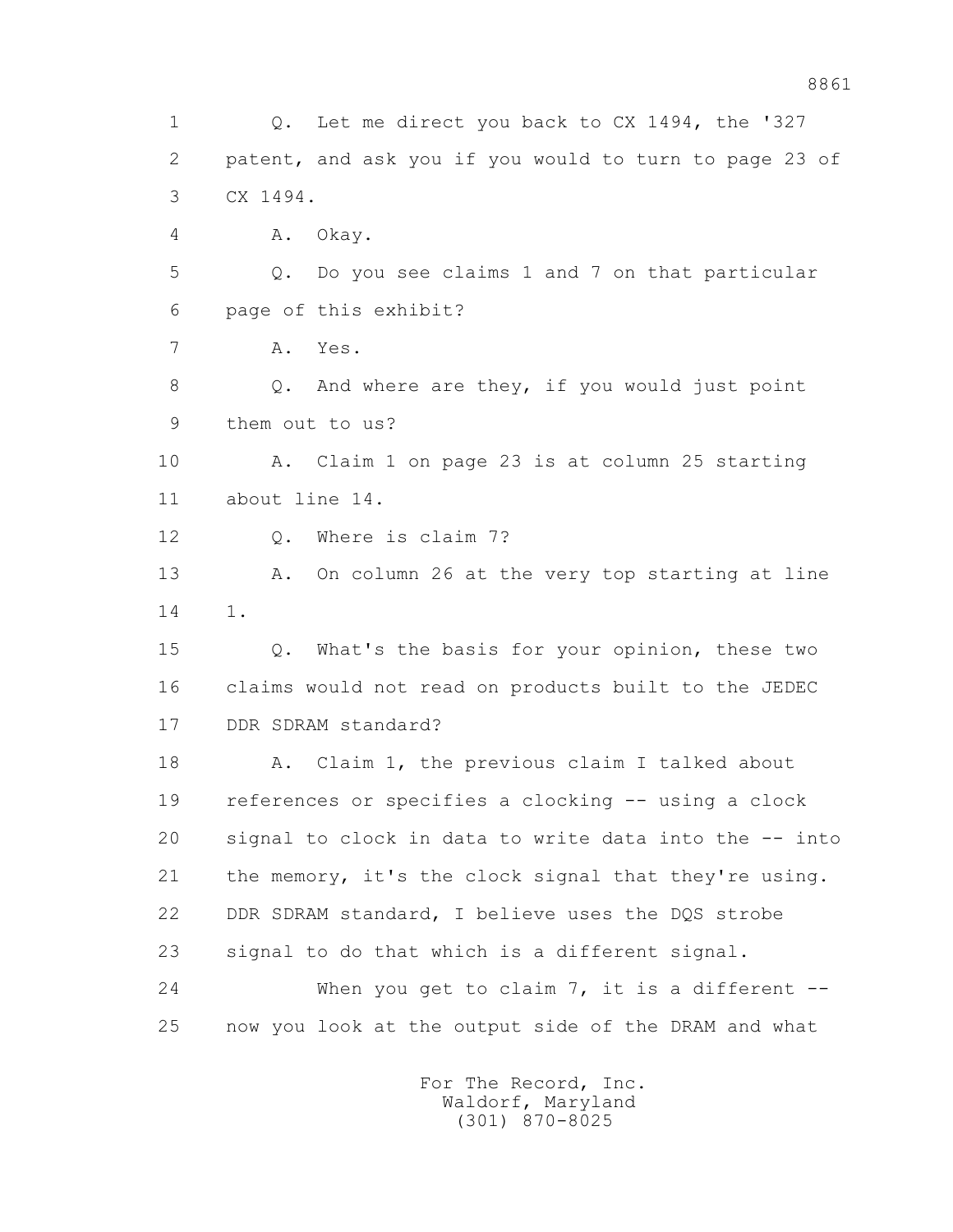1 the structure is to allow data to be read from or sent 2 out from the DRAM and one feature that or element that 3 is described and there's a multiplex of this in the 4 optic path. I believe the DDR SDRAM standard requires 5 the use of a multiplex circuit in that path. 6 Q. For those two reasons, is that the basis for 7 your opinion? 8 A. Yes. 9 Q. Okay. Did we also ask you to look at a '692 10 application? 11 A. Yes. 12 Q. Let me bring up DX 268, if we could, the next 13 in order. 14 Let me direct you to CX 1502, the first of two 15 tabs labeled 1502, I want to direct you to pages 205 16 through 213, if we might? 17 A. Okay. 18 Q. If you turn to page 208 -- it's pointed out to 19 me I probably asked you a messed up question so as to 20 make the record clear, let me go back, if I might, 21 Mr. Fliesler. 22 With respect to -- I'm going to take you back 23 to the '327 patent for just a moment and with respect 24 to claim 7 of the '327 patent, which is on page 23 of 25 CX 1494, would you state again the bases for your For The Record, Inc.

 Waldorf, Maryland (301) 870-8025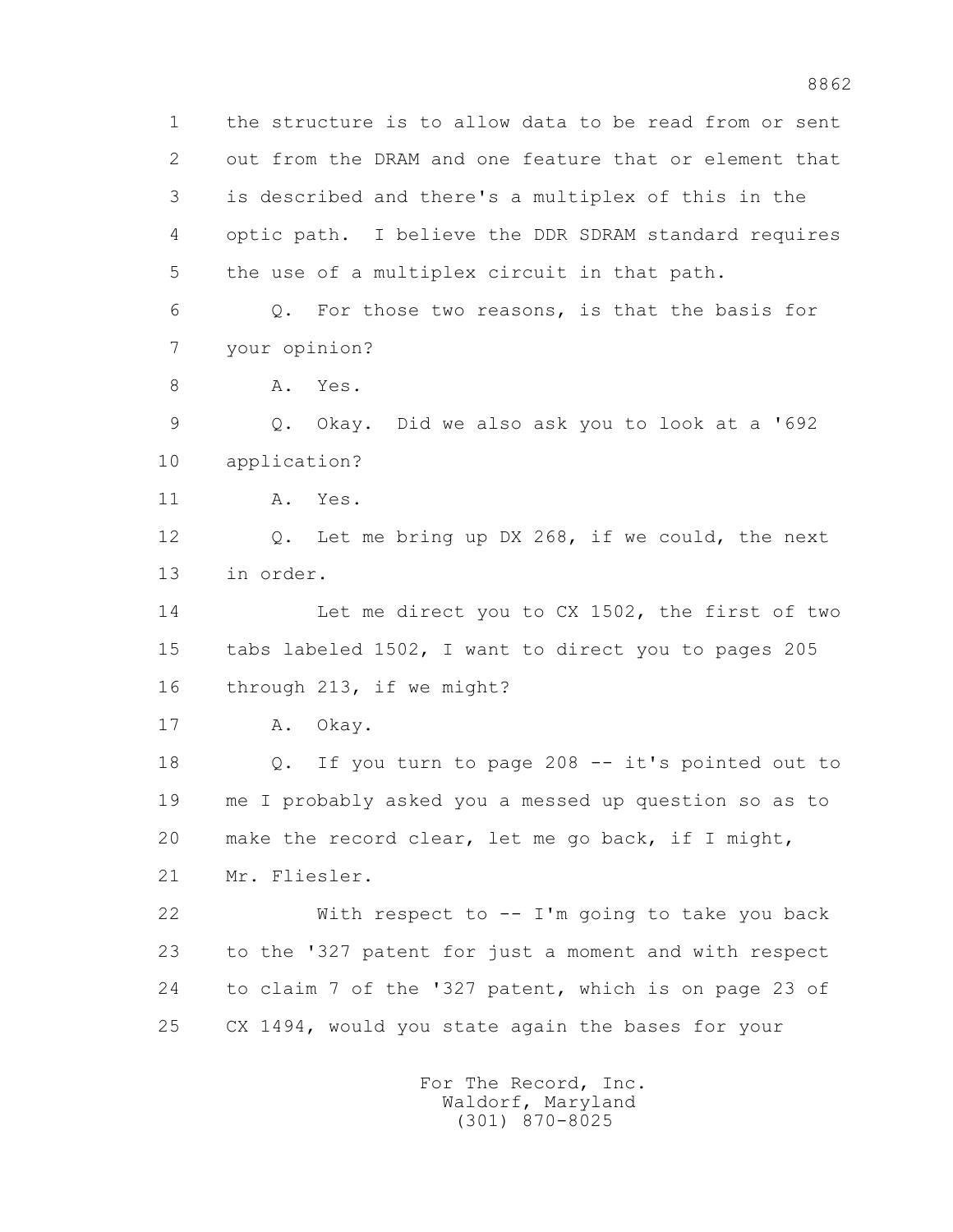1 opinion that claim 7 does not read on a product that 2 would be manufactured in accordance with the JEDEC DDR 3 SDRAM standard? 4 A. Claim 7? 5 Q. Yes, please. 6 A. Basically there is a multiplexer in the output 7 path of the -- of the claimed subject matter and I 8 don't believe the DDR SDRAM standard requires the use 9 of a multiplexer in that path. 10 Q. The standard does or does not require the use 11 of a multiplexer? 12 A. Does not. 13 Q. That's what I didn't hear earlier was the not. 14 A. Okay. 15 Q. I just want to be clear so you're clear. 16 A. Right. 17 Q. The claim does require it? 18 A. The claim requires it, I'm sorry. The standard 19 does not. 20 JUDGE McGUIRE: It, meaning the multiplexer? 21 THE WITNESS: Yes. The claim sets forth a 22 limitation. The multiplexer that's required in the 23 claim. The standard does not have that. 24 MR. STONE: Okay. Thanks for clarifying. I'm 25 sure it was my confusion. For The Record, Inc.

 Waldorf, Maryland (301) 870-8025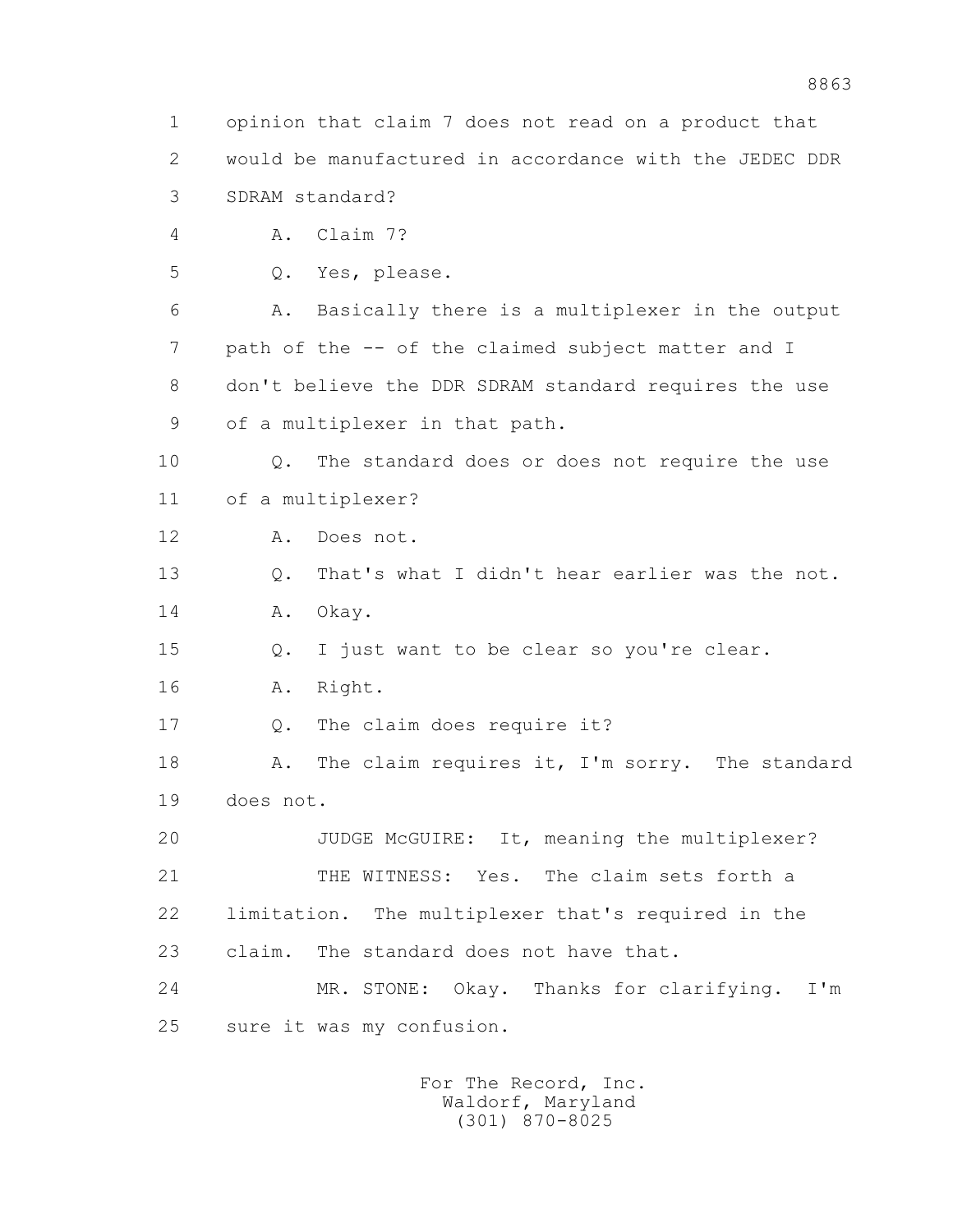1 BY MR. STONE:

2 0. Let me take you back to where we were, which 3 was the '692 application. Let me ask you to look at 4 the first tab for CX 1502.

 5 Do you have page 205 through page 213 in front 6 of you?

7 A. Yes.

 8 Q. Okay. Looking at those first group of pages 9 and beginning with page 205, can you tell us what this 10 document is?

 11 A. This is a preliminary amendment in connection 12 with an application that was filed on June 28th, 1993.

13 Q. Okay. Turn, if you would, to page 208?

14 A. Yes.

 15 Q. Does this have the text of Claim 151 there? 16 A. Yes.

 17 Q. Okay. Then flip to the next tab, CX 1502 pages 18 233 through 239. And what is this document?

 19 A. This is not a preliminary amendment, this is an 20 amendment for the prosecution that was filed on October 21 23rd, 1995.

22 Q. Same application?

23 A. Yes.

 24 Q. And does it make any amendment to or changes in 25 Claim 151?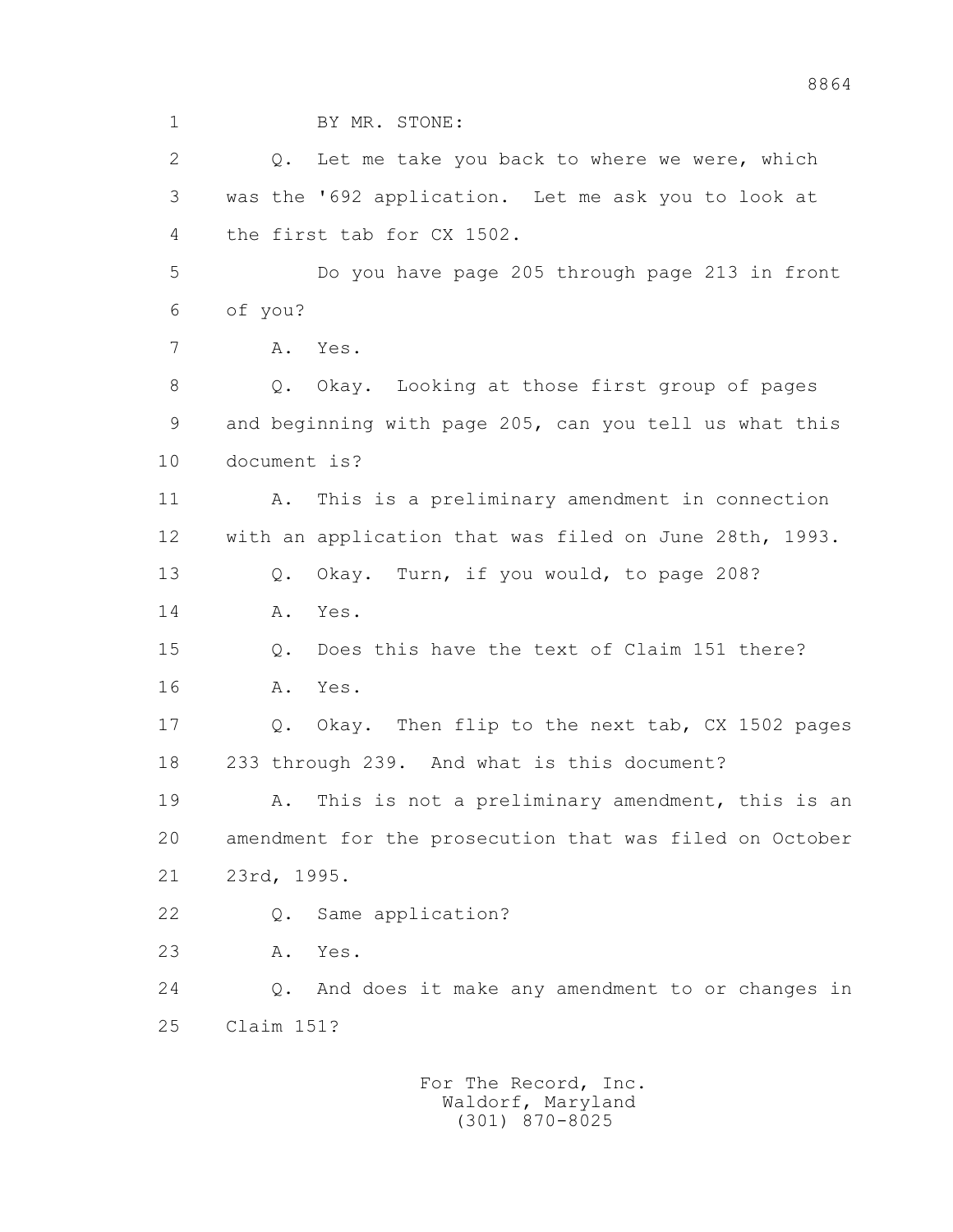1 **A.** Yes.

 2 Q. Where do we see the amended language of 3 Claim 151?

 4 A. It's on the bottom of 233 going up to the 5 remainder of the claim on 234 where, first of all, it 6 says in the parenthetical, amended and the actual 7 amendments are shown bracketed. Material is deleted, 8 underlined material is added to the claim and that's 9 how the claim is amended.

 10 Q. Okay. At this point in Exhibit 1502, at pages 11 233 through 239, do you see claims 152, 166 and 167 12 being added?

 13 A. Well, 152 is not being added. 152 is being 14 amended in this document, but 166 and 167 are being 15 added.

16 0. And if we want to see 152 before it was 17 amended, can we go back to the preceding portion of CX 18 1502 and look at page 208?

19 A. Yes.

 20 Q. Okay. And do we see it there with a line 21 through the number 152?

22 A. Yes.

 23 Q. Okay. With respect to these four claims in the 24 '692 application, were you asked to compare them with 25 an NEC presentation?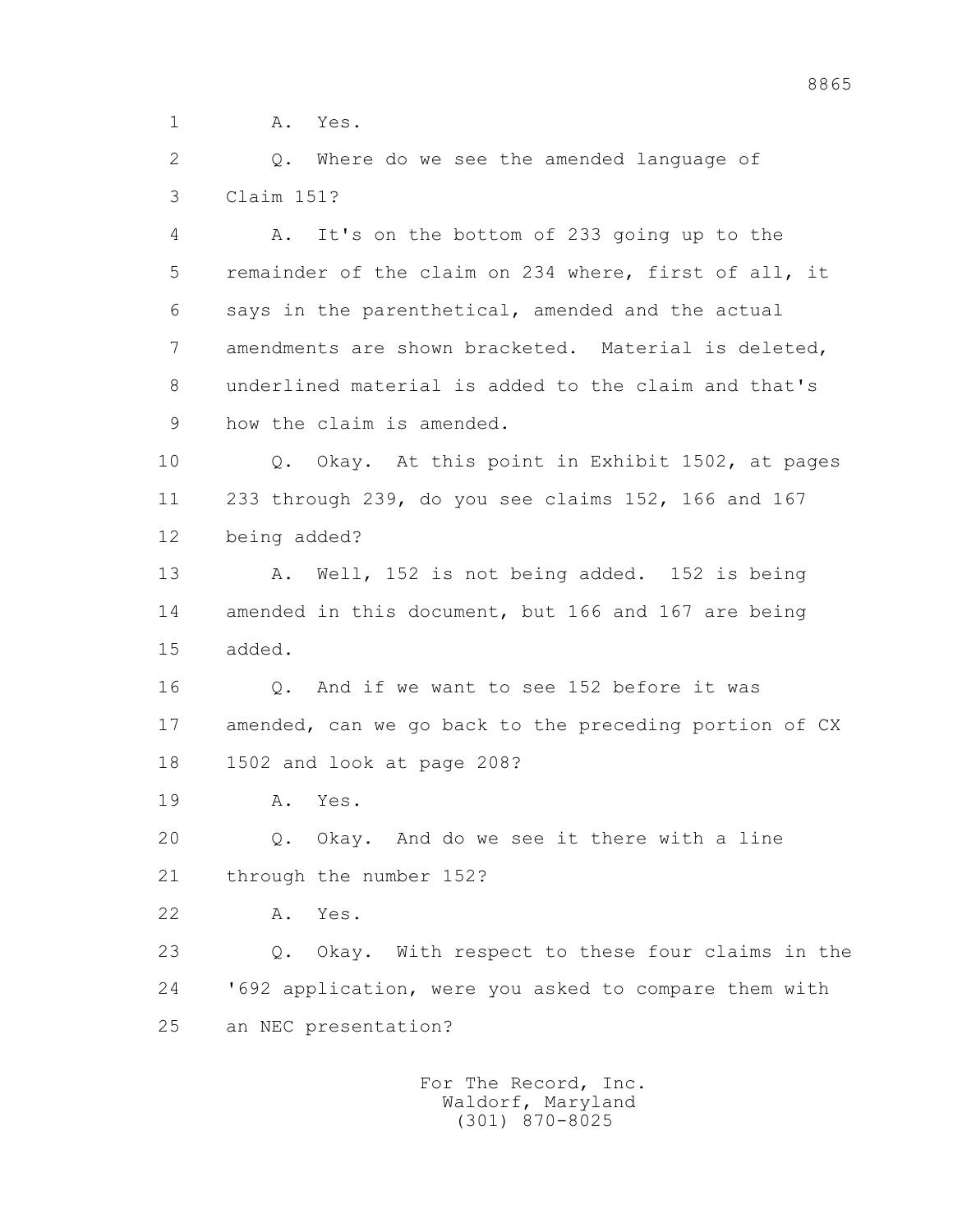1 **A.** Yes.

 2 Q. And let me ask you to turn -- don't lose the 3 place of these claims or we'll find it if you do, but 4 turn, if you would, to JX 21.

5 A. Okay.

 6 Q. And, again, this is an excerpt of a lengthy 7 document, I have here pages 86 through 92. Do you have 8 those pages?

9 A. Yes.

 10 Q. And is this the NEC presentation that you were 11 asked to look at?

12 A. Yes.

 13 Q. And in particular if you turn to page 91 of 14 Exhibit JX 21?

15 A. Okay.

 16 Q. Were you asked to compare the four claims in 17 the '692 application with this chart?

18 A. Yes.

 19 Q. Did you arrive at a conclusion as to whether 20 those four claims would, if you will, read on a device 21 that was manufactured in accordance with the chart on 22 page 91?

23 A. Yes, I did.

 24 Q. How did you do that? How did you go about 25 doing that?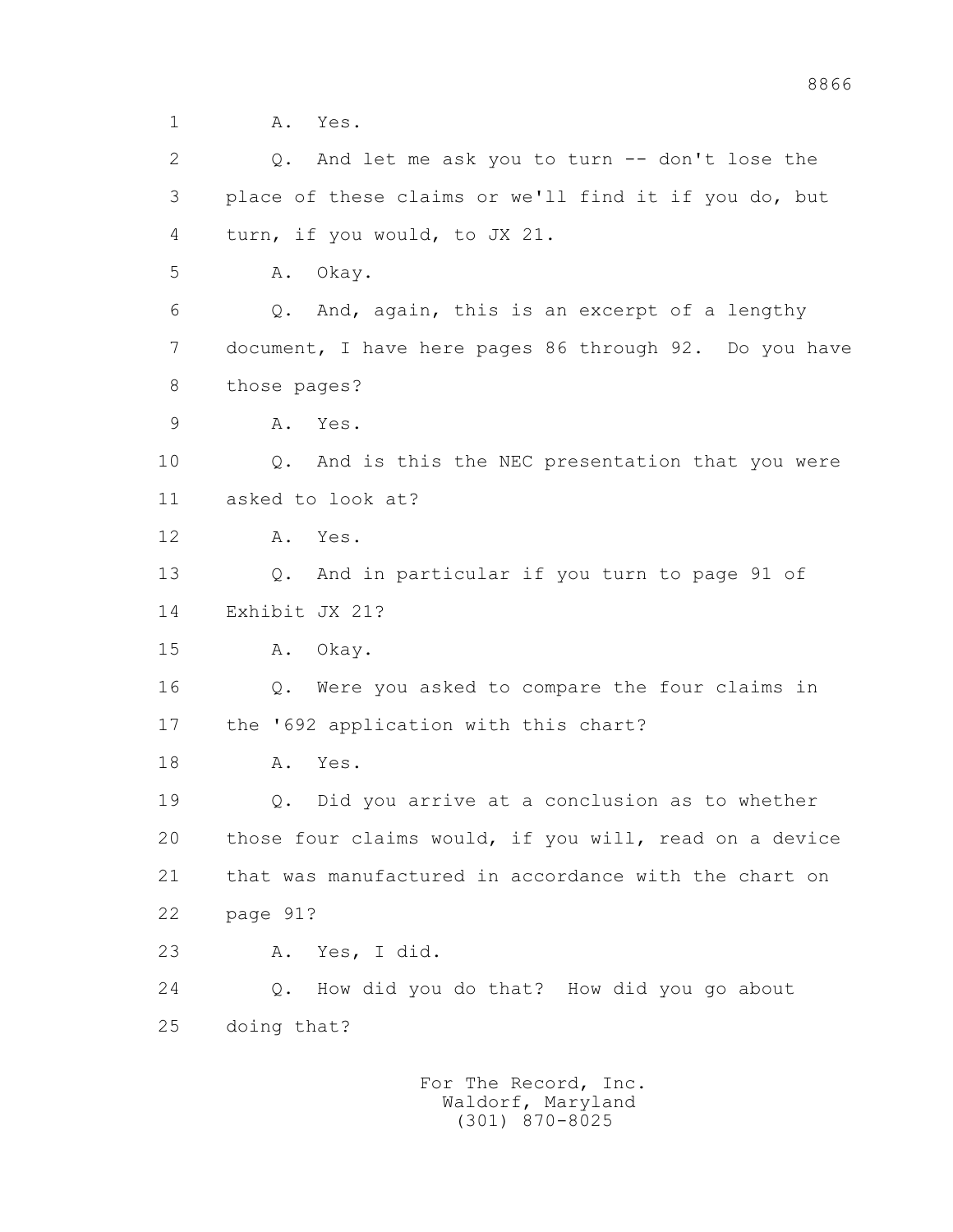1 A. Well, I read the claims, understood the scope 2 of the claims and compared them to this drawing which 3 is shown on page 91.

 4 Q. Okay. So let's go back and look if you 5 would -- let me ask you first. What was your 6 conclusion as to the four claims in the '692 7 application, 151, 512, 166 and 167, with respect to 8 whether or not they would read on a device that looked 9 like what is described on page 91 of JX 21?

 10 A. They would not. Those would not read on the 11 device illustrated in page 91.

 12 JUDGE McGUIRE: Mr. Stone, let me interject for 13 a moment. You say you compared these to the standard 14 and such, are you relying on your experience as an 15 engineer to make that determination or did you, I guess 16 consult other individuals that would have a technical 17 understanding of these drawings? Because at this point 18 we're not just talking about pure patent issues, we're 19 talking about engineering issues.

20 THE WITNESS: Right.

 21 JUDGE McGUIRE: I'm just curious how you came 22 to your conclusions.

 23 THE WITNESS: Right. A good deal of my 24 practice is not only to understand the patents, but the 25 drawings, the specifications of how the devices are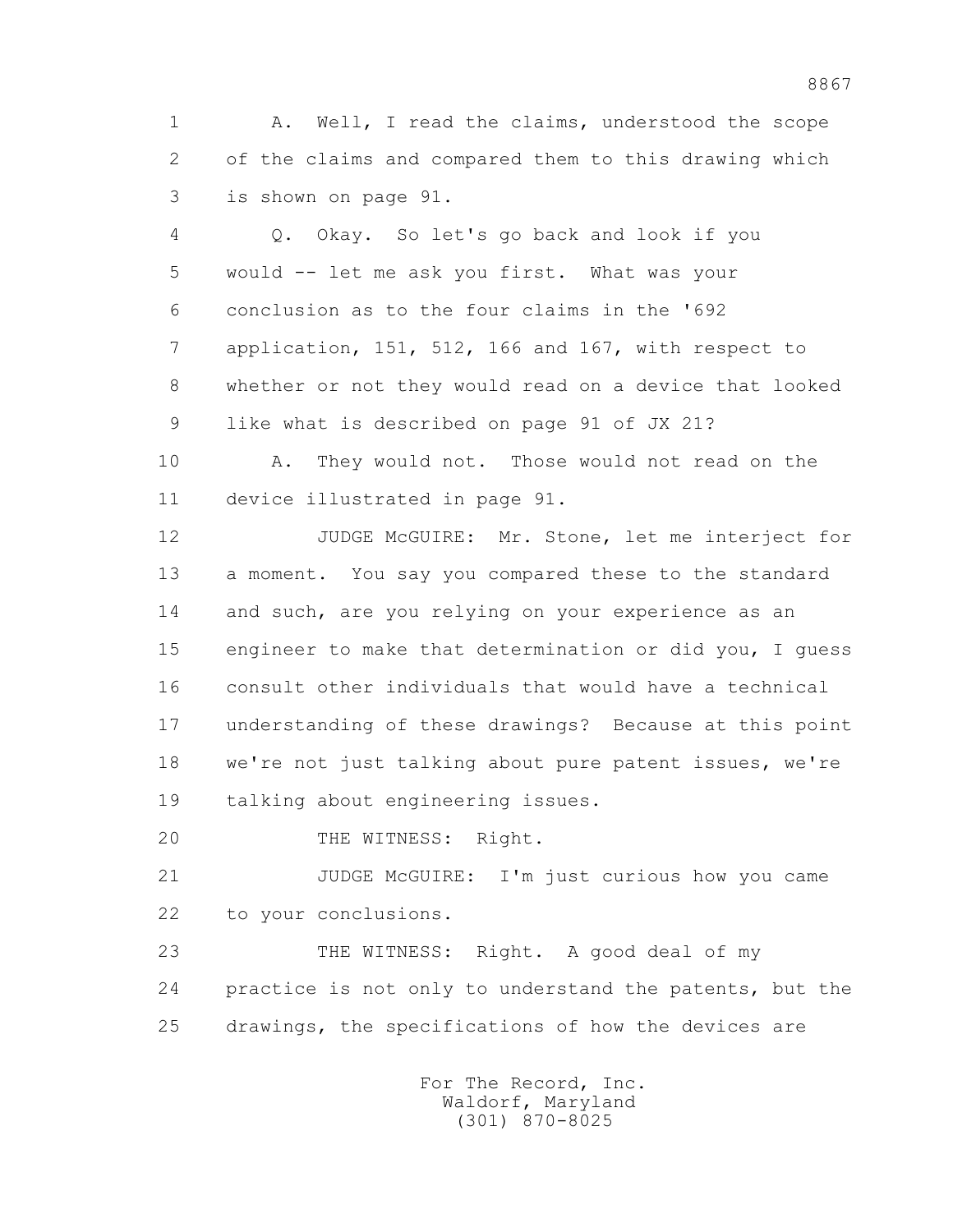1 structured and work. This is a big part of the 2 practice so I bring a tremendous amount of knowledge of 3 knowing how to read drawings at a certain level and 4 this is -- I bring that knowledge.

 5 Also in this particular case, if I remember 6 correctly, I think Professor Jacob commented to some 7 extent on this page, I believe he did, but basically in 8 addition to being a lawyer --

 9 JUDGE McGUIRE: I understand that in any patent 10 prosecution the engineering aspect is a key component 11 and I know your average patent attorney is also an 12 engineer, but I was just curious when you said you had 13 read the two and then came up with these conclusions. 14 I'm assuming that you relied on your own expertise as 15 an engineer to do that? I just want to be clear.

 16 THE WITNESS: I'm not an engineer, but all of 17 my engineering type experience through --

 18 JUDGE McGUIRE: I thought you said earlier that 19 you were an engineer by training.

 20 THE WITNESS: Yes, sure. That's true. My 21 undergraduate degree, sure.

 22 JUDGE McGUIRE: But -- and you went from there 23 to law school and ever since you've been an attorney. 24 THE WITNESS: That's right.

25 JUDGE McGUIRE: I assume you have some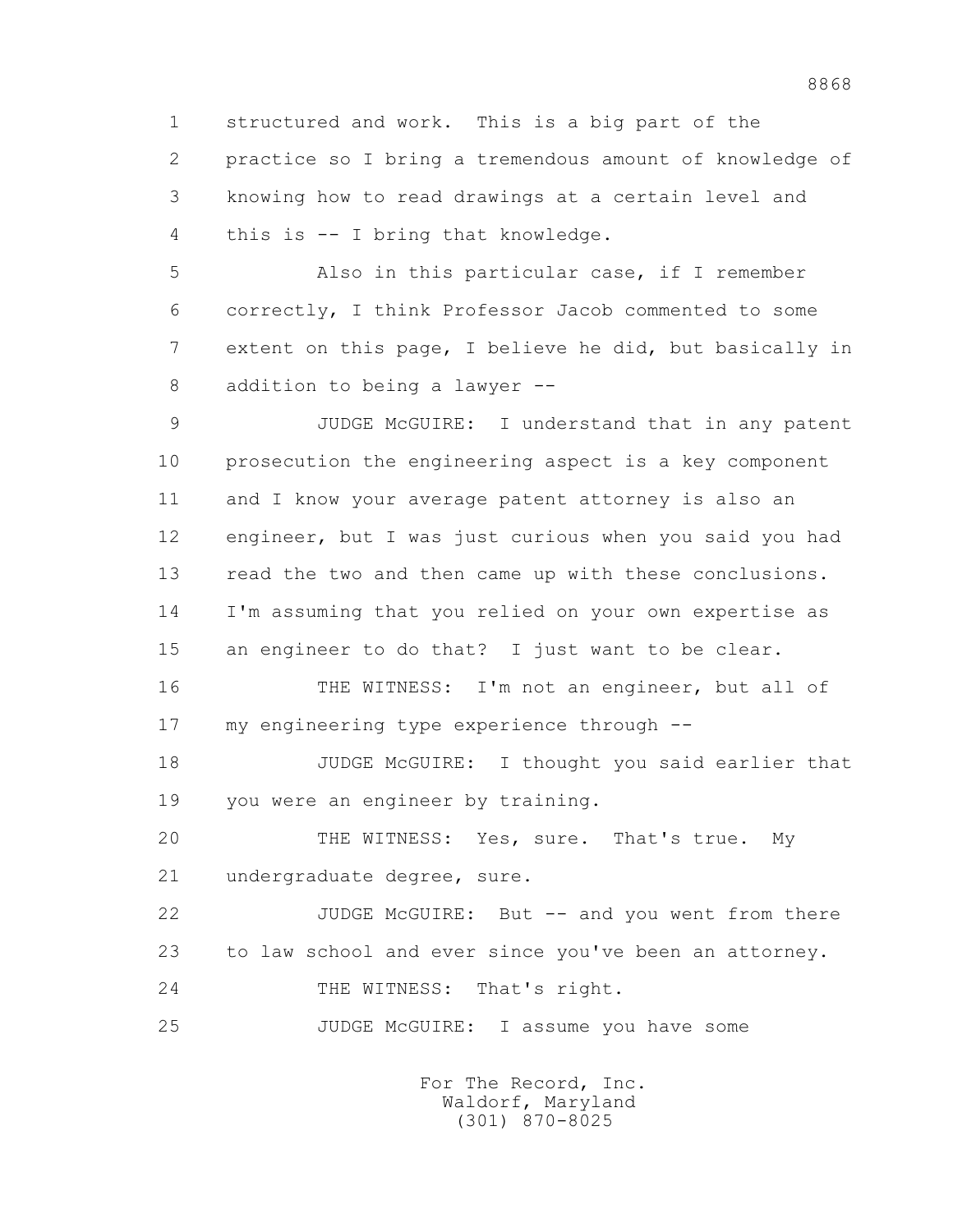1 experience in both training and on the job as a patent 2 attorney in the field of engineering. 3 THE WITNESS: Yes. 4 JUDGE McGUIRE: Is it on that basis you were 5 able to compare these two, the claim versus the 6 standard? 7 THE WITNESS: Yes. 8 JUDGE McGUIRE: All right, Mr. Stone. 9 MR. STONE: Thank you, Your Honor. 10 BY MR. STONE: 11 Q. Let me ask a couple follow-up questions to make 12 sure what you can and can't do with your expertise. 13 Look at the chart, again, the NEC presentation 14 JX 21 on page 91. Would you be able to build a device 15 that had the feature shown on this chart where it says 16 with PLL, would you be able to build it? 17 A. No. 18 Q. Do you need to know how to build it for 19 purposes of the opinions you expressed in this case? 20 A. No. 21 Q. What do you need to know about that chart for 22 your opinions? 23 A. To have a level of understanding, which I have, 24 of what these components are, how they're 25 interconnected and how basically -- this is really in a For The Record, Inc.

> Waldorf, Maryland (301) 870-8025

8869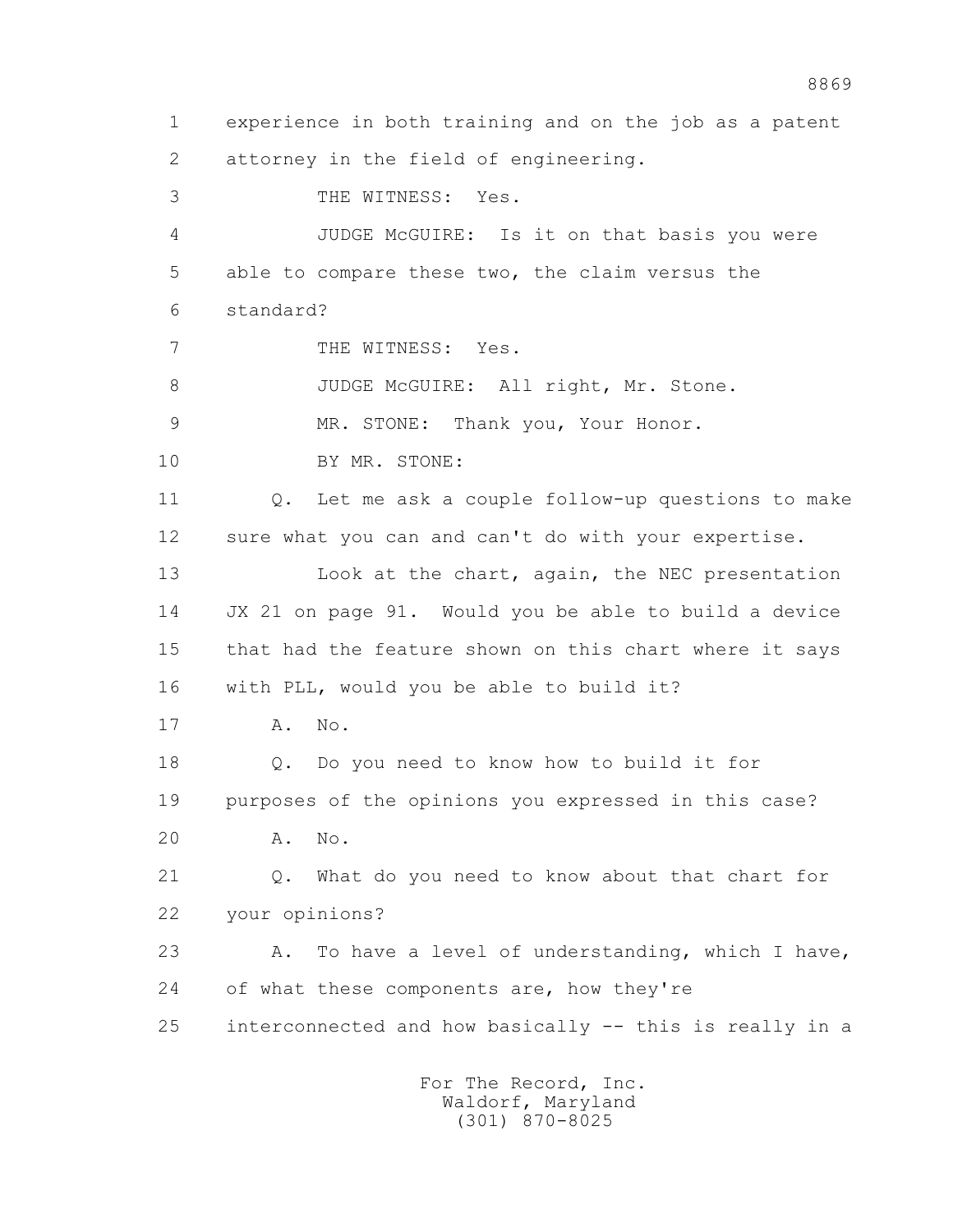1 sense, this one is like many areas of circuitry that 2 I've dealt with over the years. Either other patents, 3 the AMD work at that level is very typical of the level 4 with which I deal with and have to understand and 5 explain to clients and adversaries. 6 Q. Okay. Let me direct you then. I'm going to 7 ask you about each of the claims you were asked to look 8 at. Look, if you would, at the amended Claim 151 which 9 is on CX 1502 at page 233 continuing over to 234. 10 A. Yes. 11 0. Parts A, B and C. Am I referring to the right 12 portions? 13 A. Yes. 14 Q. Okay. Did you determine as to whether or not 15 that claim would be infringed by a product which had a 16 with PPL feature like we see on page 91 of JX 21? 17 A. Yes. 18 Q. What did you conclude? 19 A. It would not. 20 Q. Could you describe for us the bases of that 21 conclusion? 22 A. The claim language itself. There are some 23 specific limitations that are called for in the claim 24 that are not found in the drawing that's shown on page 25 91.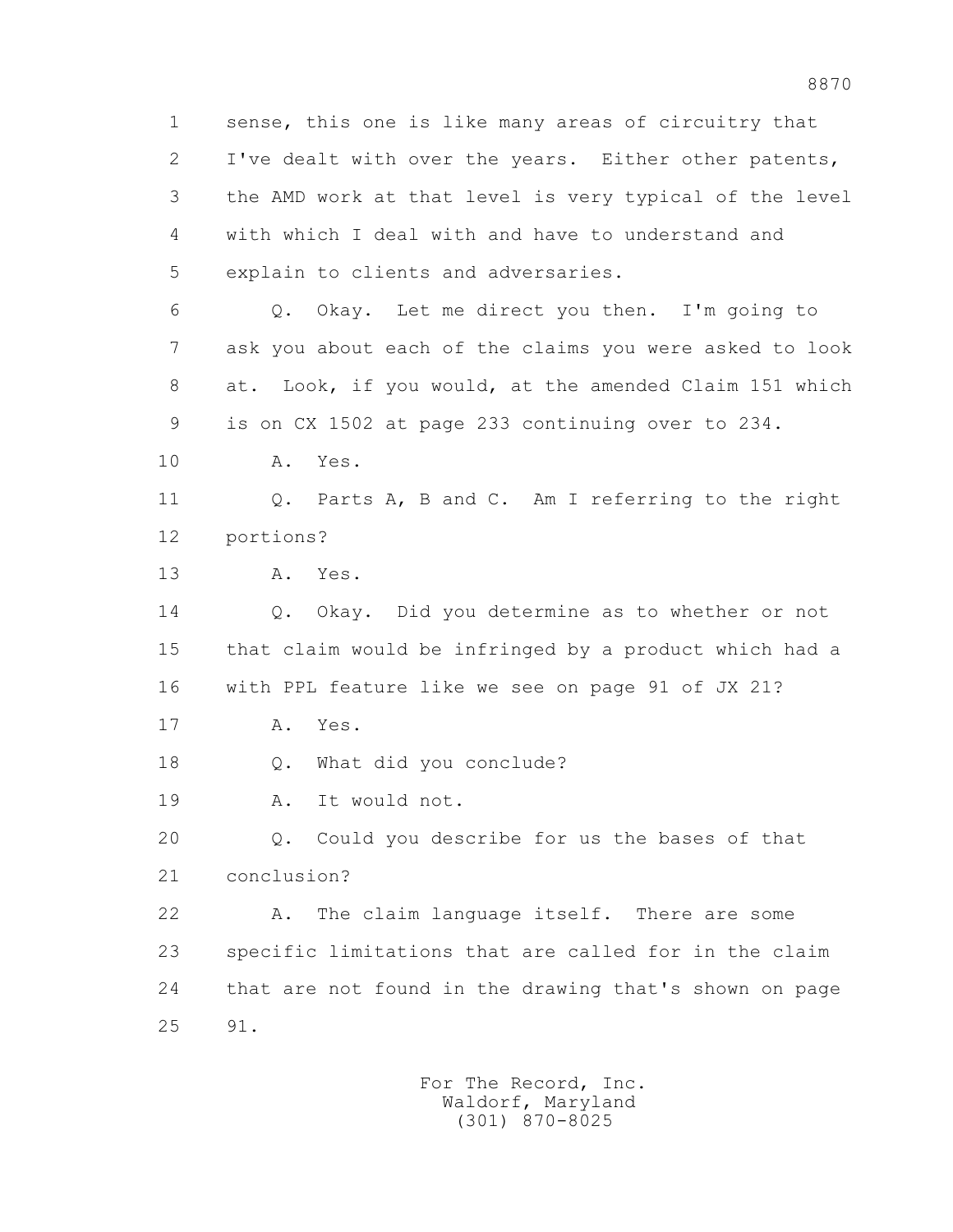1 Q. What features are not shown?

 2 A. Two particularly that are called for in the 3 claim. One is that the things are happening, I'll 4 quote the language generating -- clause B of Claim 151 5 the clock signal, receiving control -- clock signal 6 receiving circuit generating a local clock signal for 7 controlling and here's the key part, memory operations 8 with respect to the memory array.

 9 So there is -- something is being done with 10 respect -- specified with respect to the memory array 11 and then the second feature and then I'll explain on 12 the NEC drawing.

 13 The second feature is in clause C of the claim 14 it specifies that there is a phase locked loop that is 15 coupled to the clock signal receiving circuit and the 16 memory array. So it's coupled to the memory array, 17 that particular component.

18 If you go to the NEC drawing, those two 19 features are not there. In the NEC drawing things are 20 being done not with respect to the memory array, but 21 with respect to the output buffer and that's that 22 little triangular.

 23 MR. STONE: Let's put that up on the screen, JX 24 21 at page 91. Just bring up the right side of that, 25 where it says with PPL. That should make it as large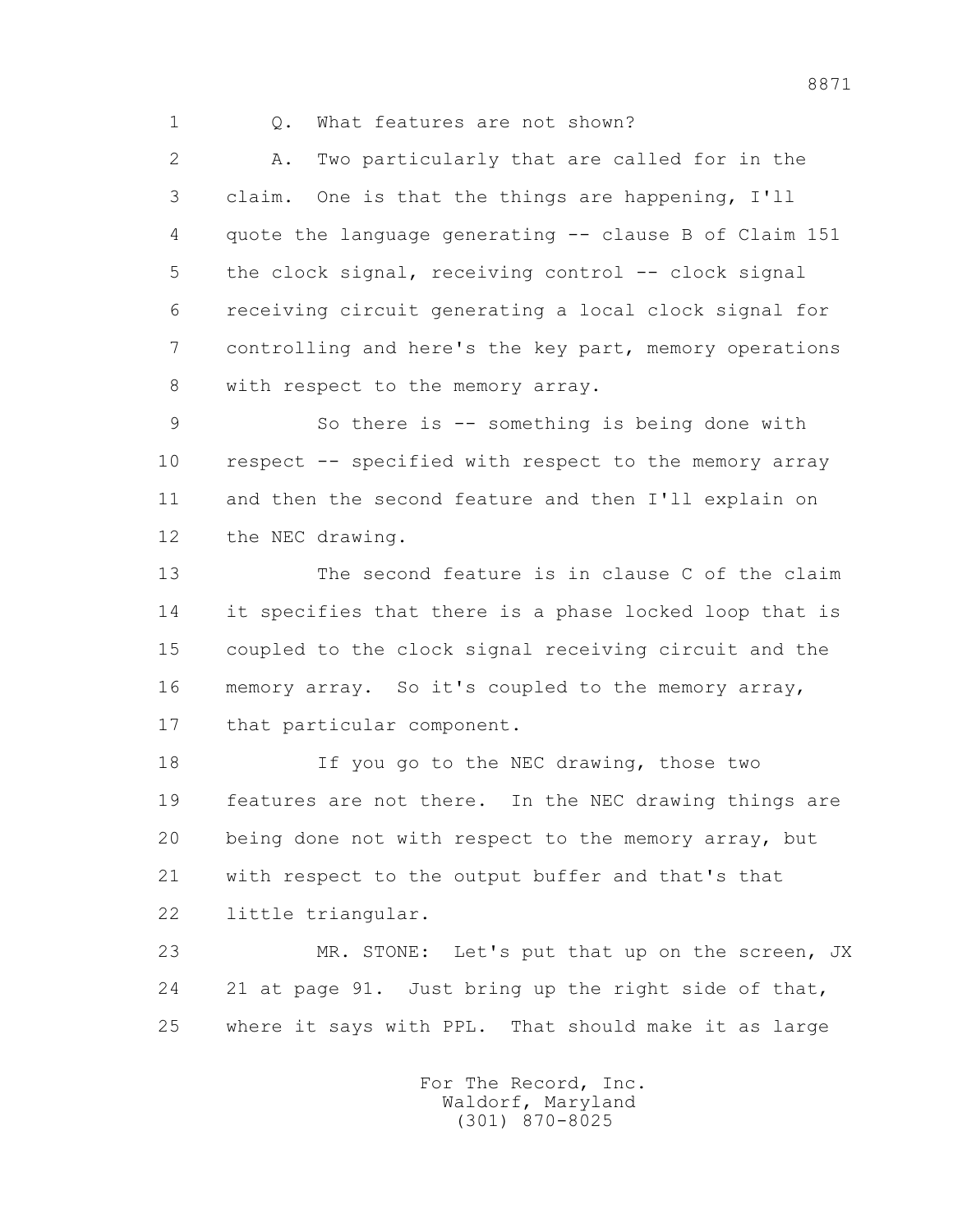1 as we can make it that way.

2 BY MR. STONE:

3 Q. You're referring to this chart then?

4 A. Yes.

5 Q. I'm sorry to interrupt you.

 6 A. The first thing you can see the memory array 7 described there is there by itself. Where all the 8 activity is going on with respect to this drawing is 9 with respect to this output buffer shown by that 10 triangle to the right of the memory array. And coming 11 into that is what you see right above that is a signal 12 called ICLK, which stands for I clock or internal 13 clock. In this particular device, things are being 14 done, clocking is being done with respect to the output 15 buffer not the memory array called for in the claim, 16 specifically called for in the claim. Also the clock 17 you see there is not coupled to the memory array, it is 18 coupled to the output buffer. It is a different 19 structure than what is being called for in the claim. 20 Q. Let me ask you to look at the original 21 Claim 151 before the amendment. Go back to the first

22 tab, CX 1502, and turn, if you would, to page 208?

23 A. Yes.

 24 Q. If we could bring up claims 151 and 152 on that 25 page.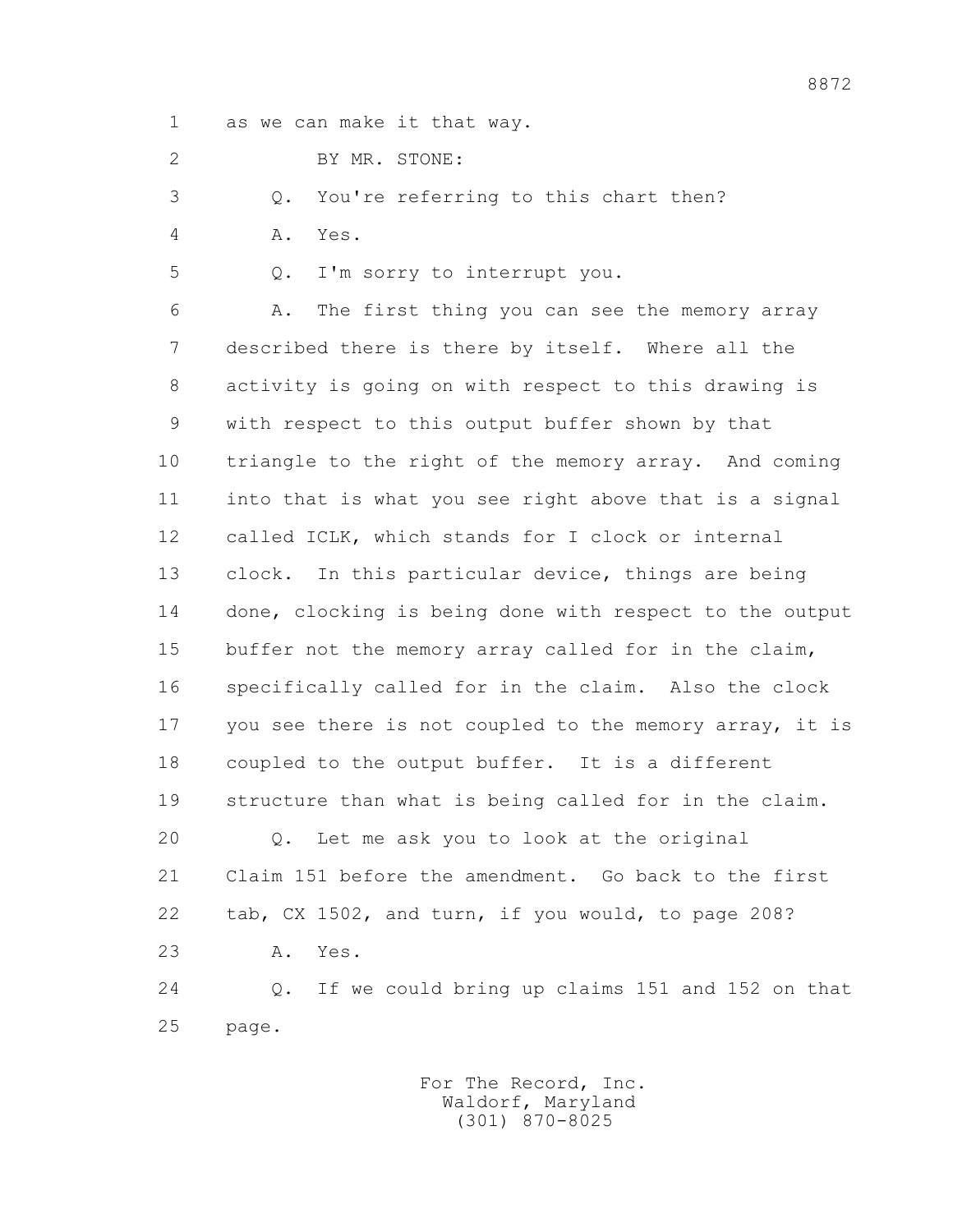1 Did you also look at Claim 151 in the version 2 set forth originally before the amendment?

3 A. Yes.

 4 Q. Did you reach the same conclusion there? 5 A. Yes.

 6 Q. Can you explain to us why you concluded that 7 the original Claim 151 wouldn't be infringed by what's 8 described on page 91 of JX 21?

 9 A. Fundamentally the claimed amendments that were 10 made to Claim 151 that I just talked about, the amended 11 claim didn't change the areas that I was looking at 12 that are in the claim to show noninfringement. That 13 doesn't read -- the claim does not read on the NEC 14 device. It still has the, original claim still has the 15 feature of performing memory operations with respect to 16 the memory array and it also has the feature that this 17 device called the phase locked loop is coupled to the 18 memory array. It doesn't say it's coupled to the 19 output buffer.

 20 Q. While we're on that page, look at Claim 152. 21 Did you arrive at the same opinion with respect 22 to Claim 152?

23 A. Yes.

24 Q. And why?

25 A. It's a dependent claim.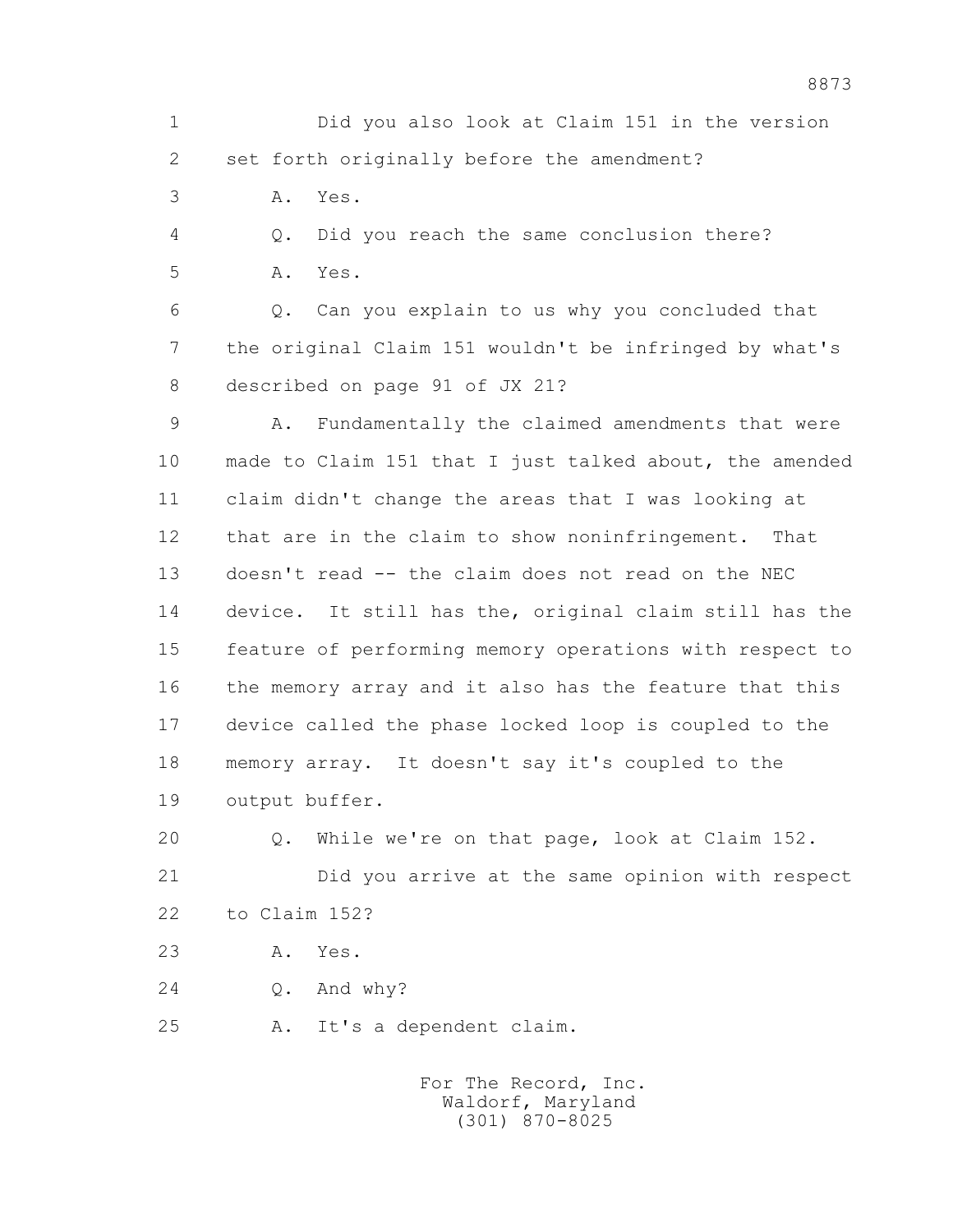## 1 Q. What does that mean?

 2 A. A dependent claim is a claim that depends from 3 a previous claim. In this instance, it's a -- it 4 depends from an independent Claim 151 and if it's a 5 proper dependent claim, as this one is, it either adds 6 a further element or further defines a feature that's 7 in the independent claim from which it depends. In 8 either event, it includes a -- a dependent claim 9 includes the subject matter from which it depends. So 10 if the subject matter from which it depends doesn't 11 infringe or doesn't read on a device, then the 12 dependent claim which has that as well doesn't read on 13 that device.

 14 Q. Okay. Is it a simple way for others of us to 15 think about it, that a dependent claim is going to be a 16 subset of an independent claim? You don't like that?

 17 A. Subset -- I'm not sure I'm comfortable with 18 that word. It further defines. It has all the 19 features of the claim from which it depends.

 20 Q. What about limitations? Does it have all the 21 limitations?

 22 A. Yes. When I say features, limitations. Some 23 people call it elements. Whatever was in Claim 151 in 24 this example is in Claim 152 plus what's in 152.

25 Q. Okay. So then go back to the amendments, which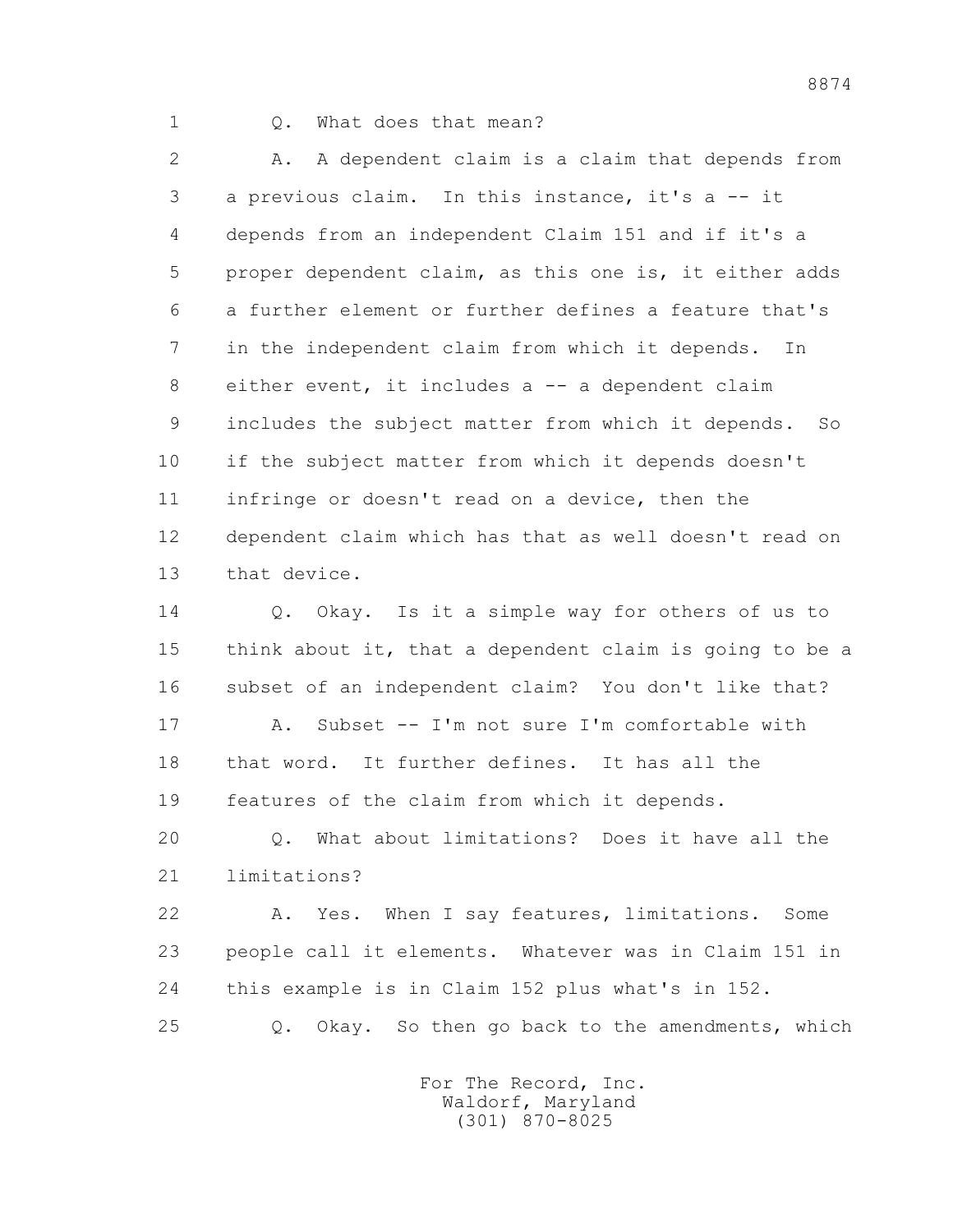1 is the second tab labeled CX 1502, if you would, and 2 let me ask you to turn to page 234 and look at 3 Claim 166.

4 A. Okay.

5 Q. Do you have Claim 166 in front of you?

6 A. Yes.

 7 Q. Okay. Can you explain to us the basis for your 8 conclusion that Claim 166 would not be infringed by a 9 device that was as depicted on page 91 of JX 21?

 10 A. Yes. Relative to the issues we're talking 11 about, Claim 166 has the same limitations, same 12 features, same elements, however you want to call it, 13 that Claim 151 has.

 14 Q. Okay. If you turn to the next page, CX 1502, 15 at page 235 and look at Claim 167, can you tell us the 16 basis for your opinion there?

 17 A. It's a dependent claim. It depends from 166 as 18 a depending claim would read on.

19 Q. Okay. Thank you.

 20 Could we go back to the original chart that 21 summarized your opinions, which is DX 262, I believe, 22 and bring that up. And let's go to opinion number 5, 23 if we could.

 24 Have you looked at the Rambus patents that are 25 outside the '898 family that we've asked you to look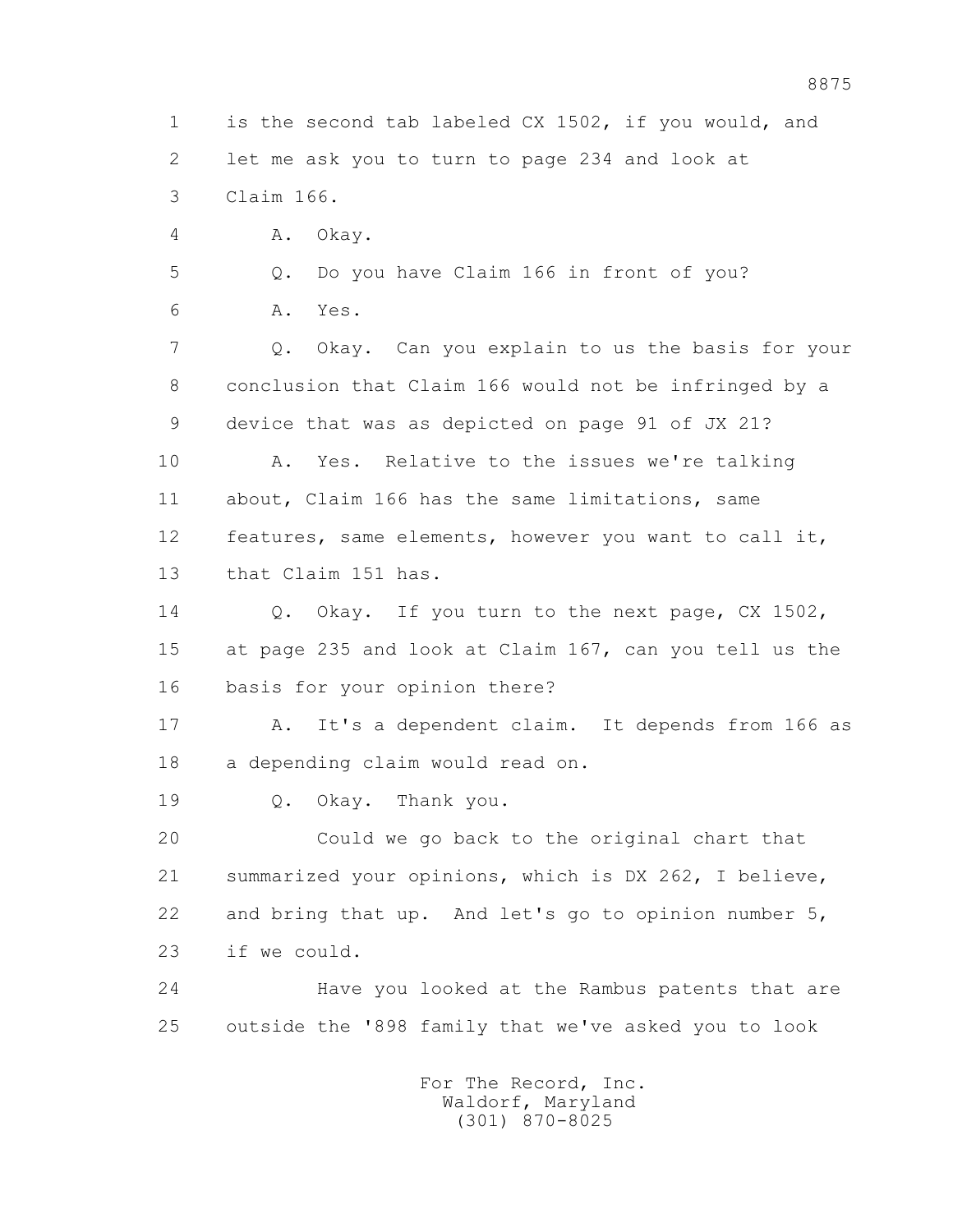1 at?

| $\overline{2}$ | Yes.<br>Α.                                              |
|----------------|---------------------------------------------------------|
| 3              | Did we ask you to consider whether the claims<br>Q.     |
| 4              | of those patents would be infringed by products that    |
| 5              | were built to the JEDEC DDR SDRAM standard?             |
| 6              | Several of those claims, yes.<br>Α.                     |
| 7              | Did you do what I would refer to, but probably<br>Q.    |
| 8              | I'm using language a little loosely, did you do what I  |
| 9              | would refer to as a full blown infringement analysis?   |
| 10             | Α.<br>No.                                               |
| 11             | What was the level at which you did your<br>Q.          |
| 12             | analysis, if you could describe that?                   |
| 13             | Well, for one of the patents, it's hard for<br>Α.       |
| 14             | me -- which is the '405 patent, I looked at the Claim 1 |
| 15             | and the other -- took a look at the other claims in     |
| 16             | that patent. I reviewed the patent itself. I had        |
| 17             | available and reviewed the substantive portions that    |
| 18             | was given to me, the substantive portions of the patent |
| 19             | prosecution history of the '405 patent which went       |
| 20             | back -- it itself has a chain of applications from      |
| 21             | which it issued and I had the substantive portions of   |
| 22             | those prosecutions -- by substantive, I mean I don't    |
| 23             | believe I was given things like request for extension   |
| 24             | of time or some other formal matters, signed forms that |
| 25             | are filed, things like that. Substantive being the      |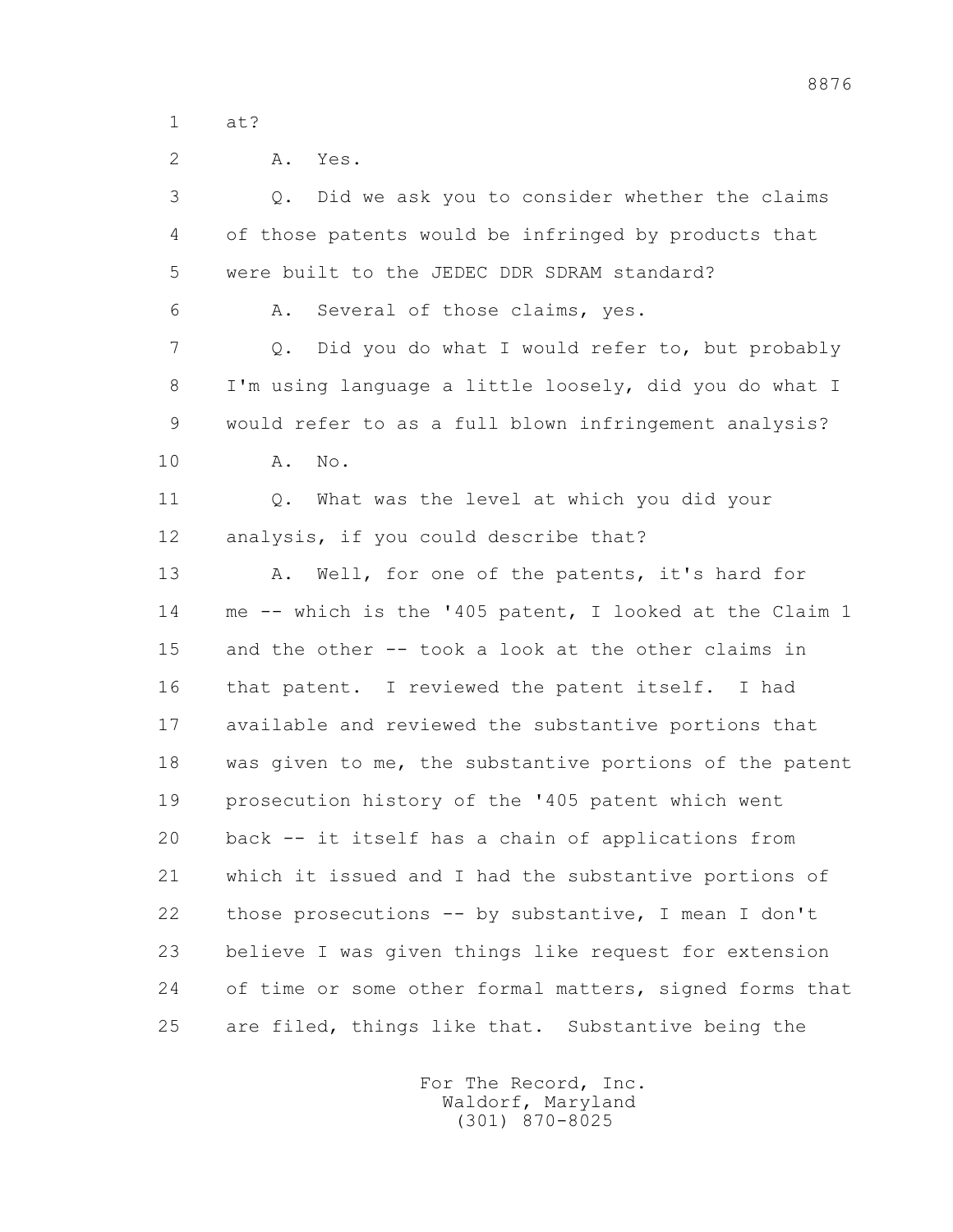1 amendments and rejections made by the -- amendments 2 made by the applicant, objections made by the patent 3 office. I had those and looked at those for the '405 4 patent. 5 Q. Let me ask you about the '405 patent. Let me 6 turn you to that in a moment. 7 If we could turn in your binder the next to the 8 last document, RX 2122-15. The numbering system got a 9 little carried away here, RX 2122-15? 10 A. Yes. 11 Q. Directing you first to page 1 of the 46 pages 12 that make up that exhibit. Is that the cover page of 13 what you referred to as the '405 patent? 14 A. Yes. 15 Q. When did that patent issue? 16 A. October 22nd, 2002. 17 Q. And when was the particular application filed 18 that this patent issued from? 19 A. October 19, 1995. 20 Q. That would have been an original application? 21 A. Yes. 22 Q. And then can you tell from what's on the first 23 page of '405, something of the history of this 24 application? 25 A. Yes.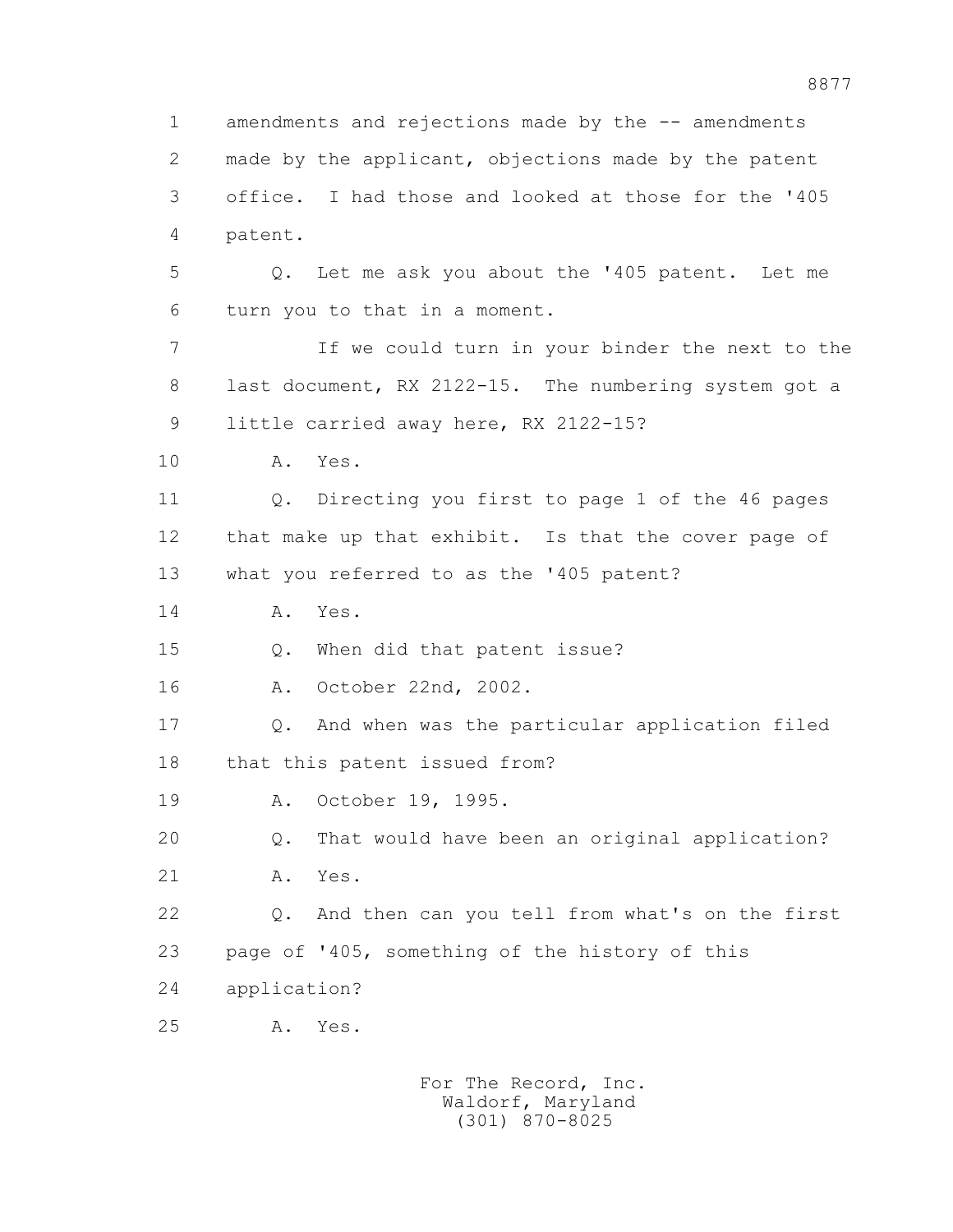1 Q. What can you tell us about the history of this 2 application?

 3 A. On the first page is what we call a title page. 4 There's a field that's under the heading related US 5 application data and in the field 60 there's a whole 6 listing of the chain of applications from which this 7 '405 patentee eventually issued.

 8 Q. You found the October 19, 1995 date at the 9 bottom of that discussion?

10 A. Yes.

 11 Q. Is that the date on which the original 12 application was filed from which this issued?

13 A. Pursuant to this data, yes.

14 O. If we could go back to the full page of 15 Exhibit 2122-15 and bring up a little ways up above 16 that where it says, "filed," and it has a May date.

 17 What's the May 29, 2001 date referred to there? 18 A. That's the date that the particular -- this -- 19 the particular application from which -- the immediate 20 application from which the '405 patent issued was 21 actually filed in the patent office. That was filed on 22 May 29th, 2001. That was the actual filing date. Its 23 legal filing date goes back to October 15th, 1995. 24 Q. Turn, if you would, while you're in this

25 exhibit, which is the patent, to page 45.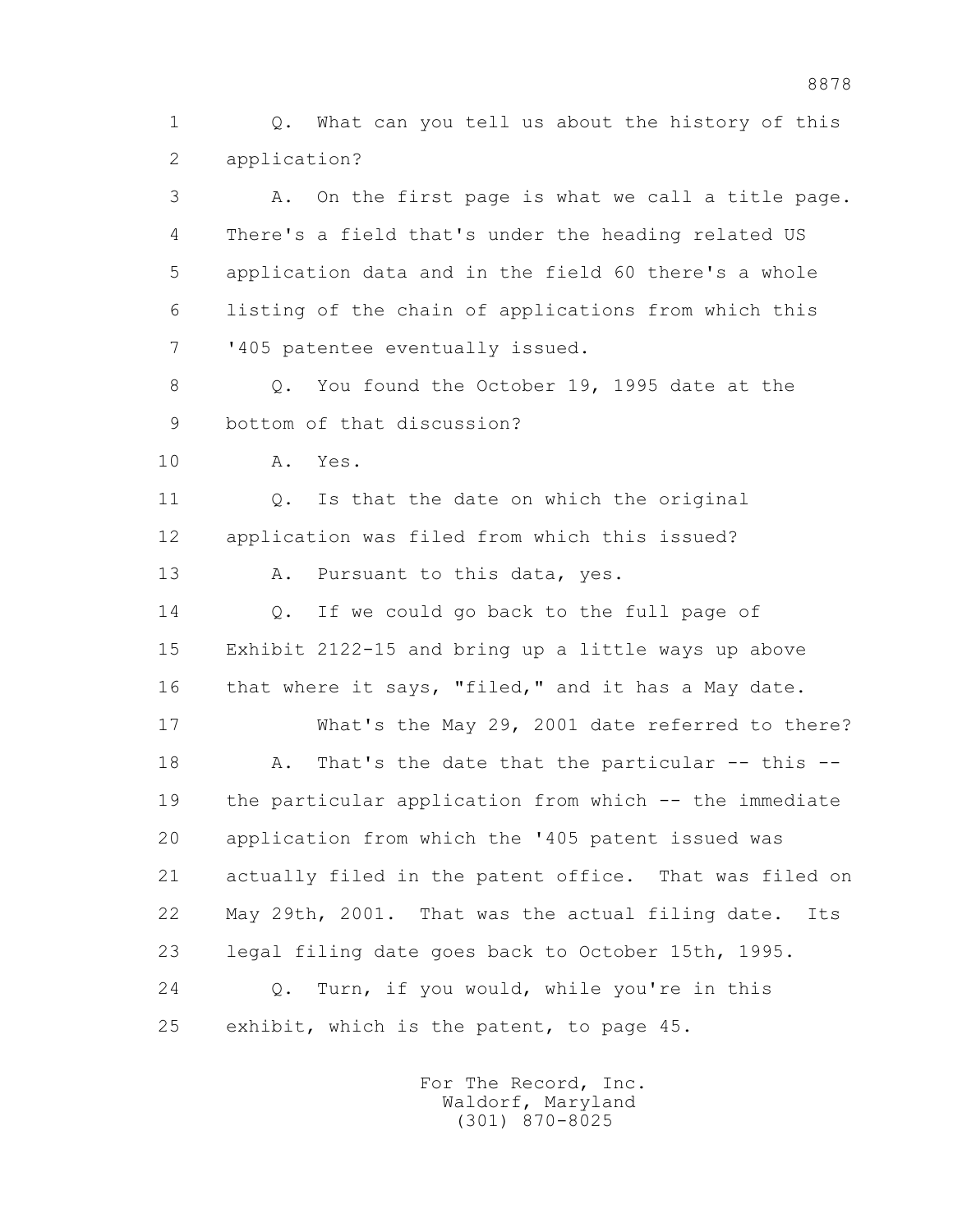1 A. Yes.

 2 Q. Does this have the text of Claim 1 on it in 3 column 41 beginning at line 2 and continuing through 4 about line 21? 5 A. Yes. 6 Q. Okay. Did you analyze this claim and compare 7 it to the products built to the JEDEC DDR SDRAM 8 standard? 9 A. Yes. 10 MR. STONE: Do you want to bring that claim up 11 for me, if you would. 12 BY MR. STONE: 13 Q. What conclusion did you reach with respect to 14 this claim? 15 A. That this claim would read on, it would be 16 covered by the DDR standard. 17 Q. And what features in this claim do you think 18 read on the DDR SDRAM standard? 19 A. Well, the particular features would be the -- 20 would be the features that are called for on precharge 21 and the feature relating to using a strobe signal to 22 process data. 23 MR. STONE: Let me bring up DX 269, the last of 24 the demonstratives, if I can. 25 BY MR. STONE: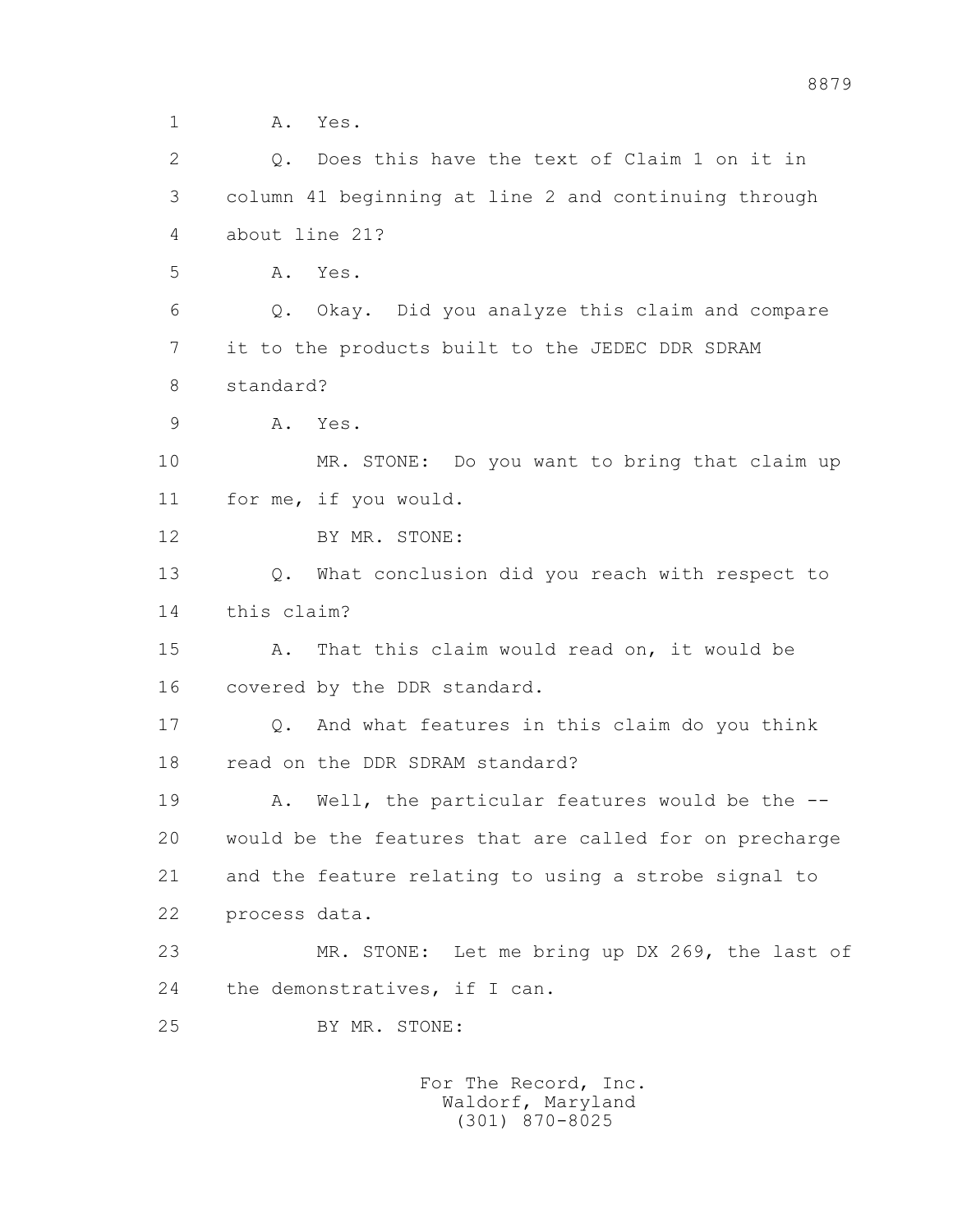1 Q. Does DX 269 summarize your conclusions with 2 respect to the '405 patent? 3 A. Yes. 4 Q. And the second bullet point there says, "the 5 claim that eventually issued as Claim 1 was not filed 6 until May 29, 2001;" do you see that? 7 A. Yes. 8 Q. Is that something you were able to determine as 9 part of your work? 10 A. Yes. 11 Q. How did you determine that? 12 A. Through the prosecution history of the '405 13 patent. 14 0. Let me also ask you to look at one more 15 document, which is the last one in your binder, which 16 is a copy of US patent number 6,591,353? 17 A. Okay. 18 Q. Can you tell us, if you would, when this patent 19 issued? 20 A. Just last week, July 8th, 2003. 21 Q. Did you, at our request, after this patent 22 issued, review it? 23 A. I looked at Claim 1 and generally reviewed it, 24 yes. 25 Q. Okay. If you turn to?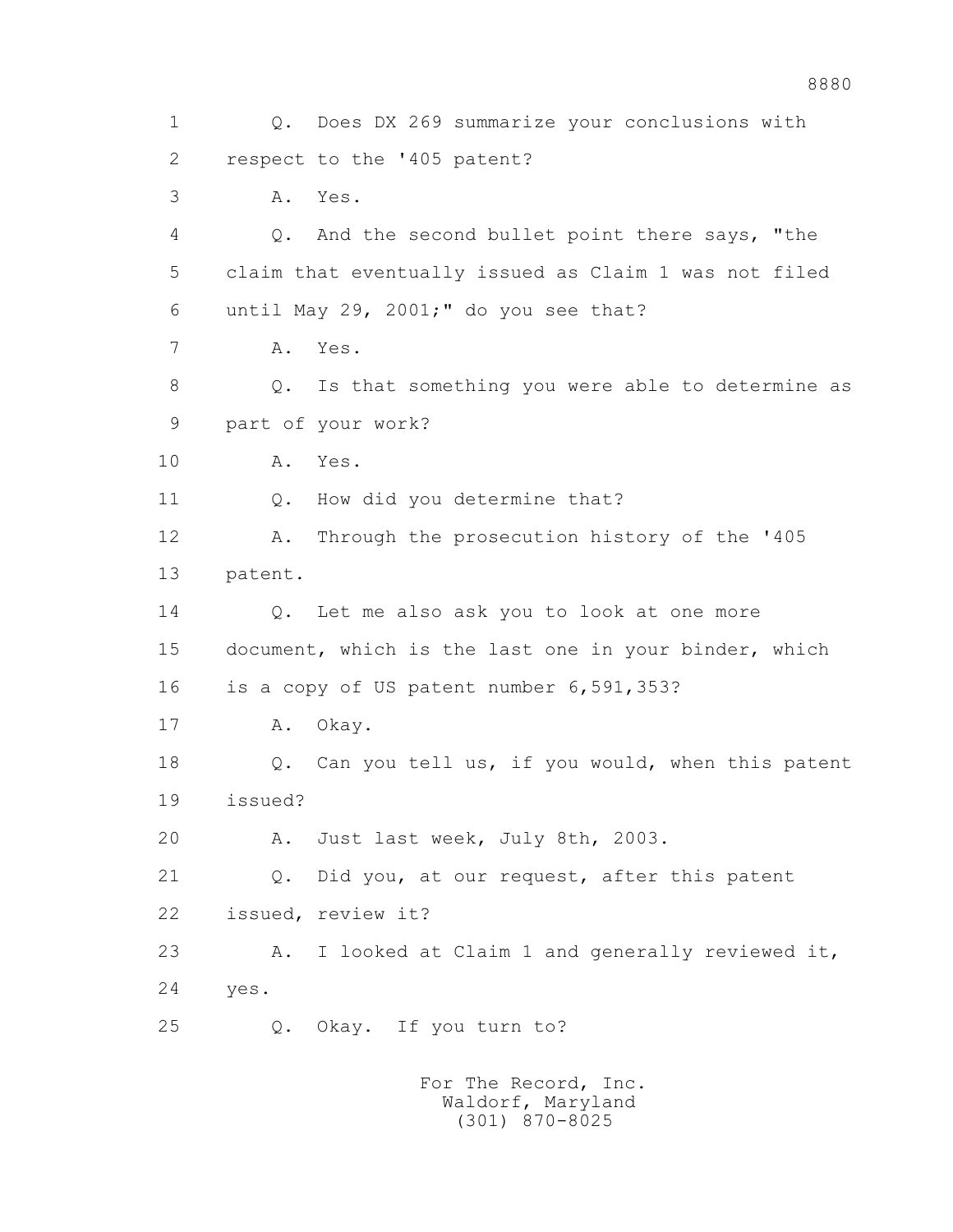1 MS. MICHEL: Your Honor, I'll object to this 2 testimony. In that we obviously have had no notice 3 there would be testimony regarding the patent. I 4 understand that it did not issue until just fairly 5 recently on July 8th. However, I would point out 6 typically patent applicants know a patent has been 7 allowed by the patent office a full six months before 8 the patent issues, so I believe Rambus would have had 9 notice prior to July 8th that they had this claim.

10 JUDGE McGUIRE: Mr. Stone, I'll let you 11 respond, but I can appreciate her point.

 12 MR. STONE: Thank you, Your Honor. One of the 13 issues in this case is the VISS issue, whether Rambus 14 has other patents that would read on that fall outside 15 the '898. This is a patent that issued last week 16 consistent with our practice. We would not have 17 asserted or asked a witness to look at a patent before 18 it issued. It might have issued after this proceeding 19 concluded.

 20 JUDGE McGUIRE: Problem is opposing counsel 21 hasn't had a chance to look at it so they're not 22 prepared for his testimony.

 23 MR. STONE: I understand they didn't have a lot 24 of time, but neither did the witness.

25 JUDGE McGUIRE: It would have been helpful if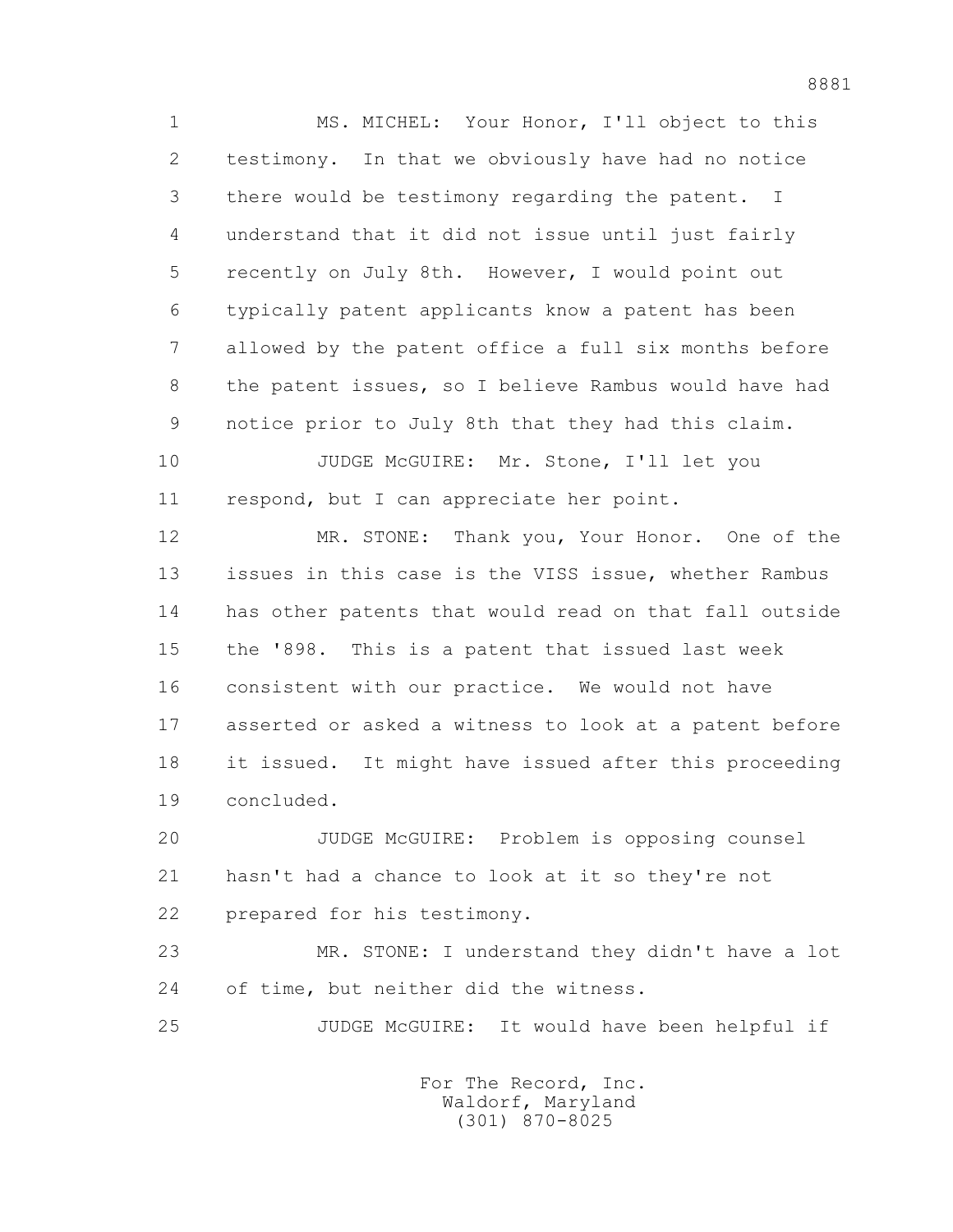1 you offered Complaint Counsel a copy at the same time 2 it issued. On that basis, I'll uphold the objection. 3 MR. STONE: Thank you, Your Honor. I have at 4 this time no further questions for the witness. 5 JUDGE McGUIRE: Very good. It is 12:35. I 6 suggest we take a break for lunch and return here at 10 7 minutes until 2:00. 8 MR. STONE: There was that open issue on the 9 one presentation the Samsung presentation. Could I 10 reserve the right to clarify that after the lunch break 11 if I think I need to, in light of the stipulation. 12 JUDGE McGUIRE: That will be fine. We'll 13 convene at 10 minutes until 2:00. 14 (Whereupon, at 12:32 p.m., a lunch recess was 15 taken.) 16 17 18 19 20 21 22 23 24 25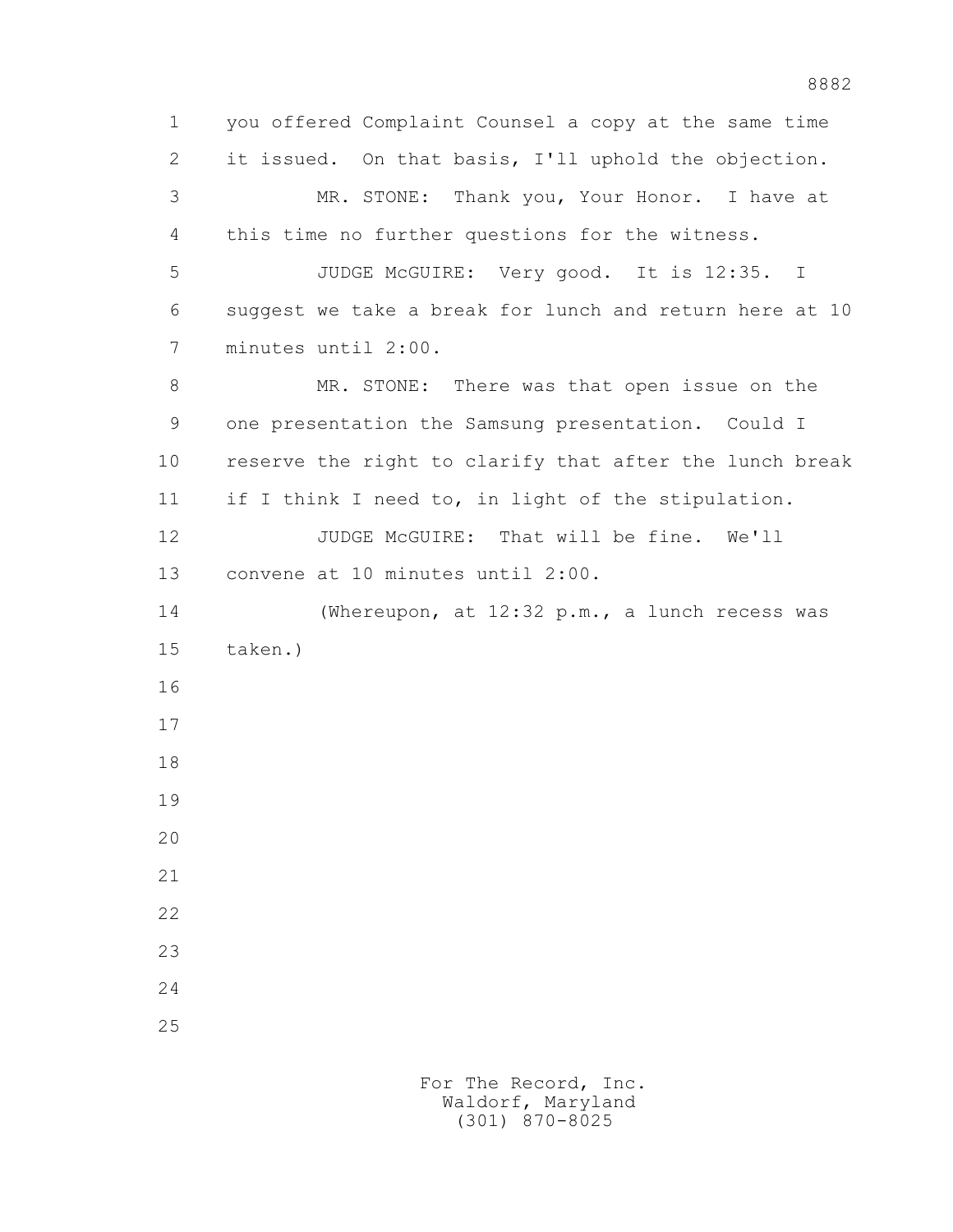| $\mathbf 1$   |               | AFTERNOON SESSION                                  |
|---------------|---------------|----------------------------------------------------|
| $\mathbf{2}$  |               | (1:52 p.m.)                                        |
| 3             |               | JUDGE McGUIRE: This hearing is now in order.       |
| 4             |               | Mr. Stone, did you complete your direct?           |
| 5             |               | MR. STONE: I did, Your Honor.                      |
| 6             |               | JUDGE McGUIRE: Okay. At this time we'll            |
| 7             |               | entertain the cross examination of the witness.    |
| 8             |               | Would you have a seat again on the stand.          |
| $\mathcal{G}$ |               |                                                    |
| 10            |               | CROSS EXAMINATION                                  |
| 11            |               |                                                    |
| 12            |               | BY MS. MICHEL:                                     |
| 13            |               | Q. Okay. Good afternoon. I'm going to try as       |
| 14            |               | much as possible to use the two binders for the    |
| 15            |               | exhibits, since we have those handy.               |
| 16            | Α.            | Okay.                                              |
| 17            |               | Q. If I could first ask you please to turn to      |
| 18            |               | Exhibit 1454, which is the PCT application.        |
| 19            | Α.            | Is that in binder 1?                               |
| 20            | $Q_{\bullet}$ | That is in binder number 1, yes.                   |
| 21            | Α.            | Yes.                                               |
| 22            | $Q$ .         | All right. Now, the cover page indicates that      |
| 23            |               | the PCT application was published on approximately |
| 24            |               | October 31, 1991; is that right?                   |
| 25            | Α.            | Yes.                                               |
|               |               |                                                    |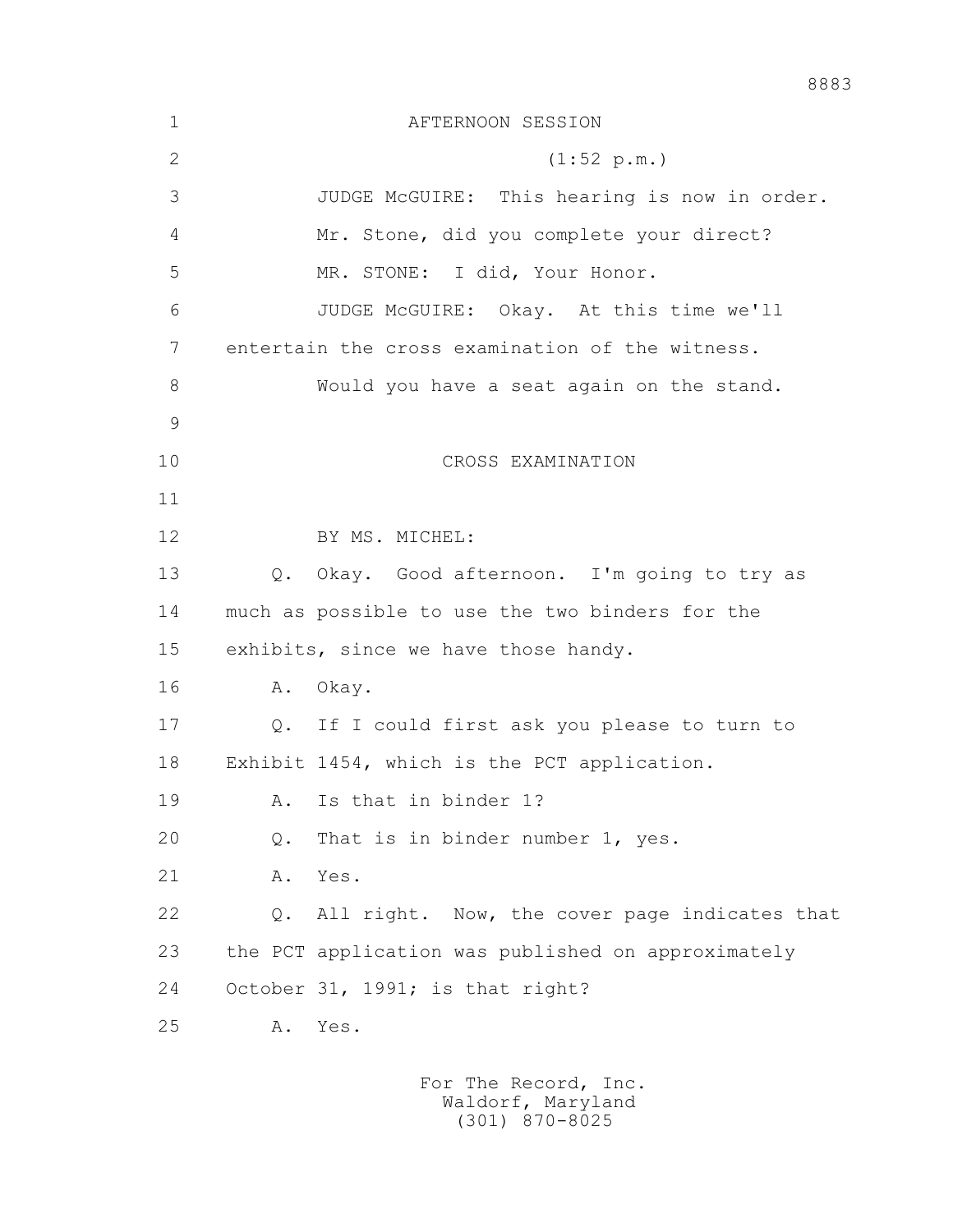1 Q. The PCT application has a legal effective date 2 of April 18, 1990? 3 A. Yes. 4 Q. And that's the date of the filing of the US 5 '898 application; is that right? 6 A. Yes. 7 Q. So a printed publication published after April 8 18, 1990, could not be prior art to this PCT 9 application; could it? 10 MR. STONE: Objection, Your Honor. That calls 11 for a legal conclusion that is beyond the scope on 12 which this witness has been asked to opine, and is a 13 matter of law, not a practice and procedure. 14 JUDGE McGUIRE: Go ahead. 15 MS. MICHEL: Your Honor, Mr. Fliesler did offer 16 testimony as to the effect of certain disclosures and 17 what effect those disclosures might have on the 18 patentability of foreign patent applications, and I'm 19 simply exploring his testimony there. 20 JUDGE McGUIRE: I'll entertain the question. 21 BY MS. MICHEL: 22 Q. I'll repeat the question. 23 A printed publication published after April 18, 24 1990, would not be prior art to this PCT application; 25 would it?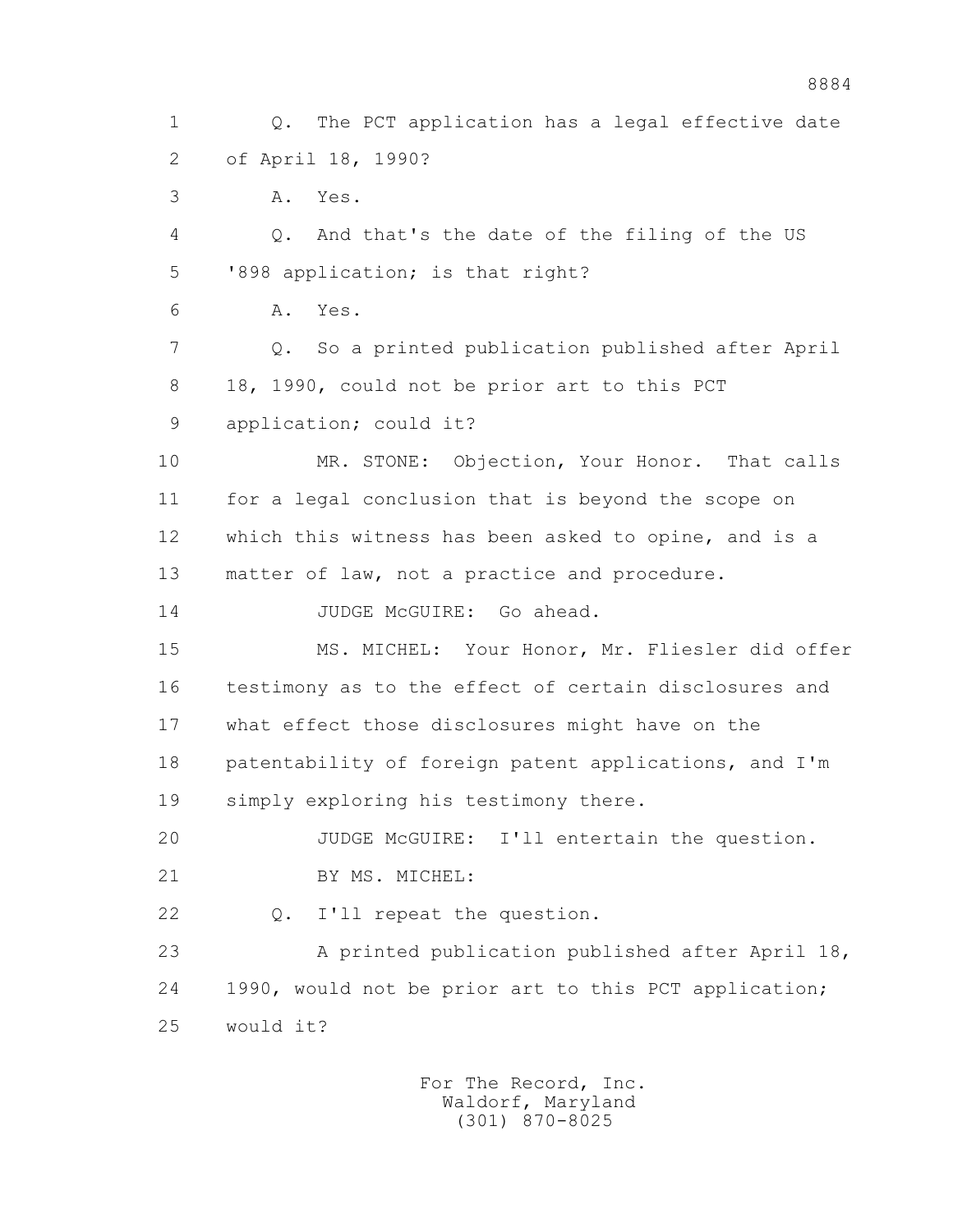1 A. Well, I believe not, but the way you're asking 2 the question, some of that depends on the 3 interpretation of foreign patent law, what they would 4 do. In the US, no. 5 Q. If Rambus had given a public description of the 6 '898 application after April 18, 1990, that disclosure 7 could not have affected the patentability of any 8 foreign rights arising -- foreign patents arising out 9 of this PCT application; correct? 10 A. That isn't necessarily true. There are some 11 issues about -- it isn't necessarily true. 12 MS. MICHEL: Your Honor, if I may approach I 13 would like to hand Mr. Fliesler his deposition. 14 JUDGE McGUIRE: Go ahead. 15 MS. MICHEL: Your Honor, may I approach? 16 JUDGE McGUIRE: Yes. 17 BY MS. MICHEL: 18 Q. Mr. Fliesler, if I could direct you to page 101 19 of your deposition, and specifically at line 18. And 20 at line 18 I asked you: 21 "QUESTION: If Rambus had made any disclosures 22 concerning its US application, the '898 application 23 after April 18th, 1990, could that disclosure have 24 affected the patentability of any foreign application 25 that might come out of the PCT application?" And your For The Record, Inc. Waldorf, Maryland

(301) 870-8025

8885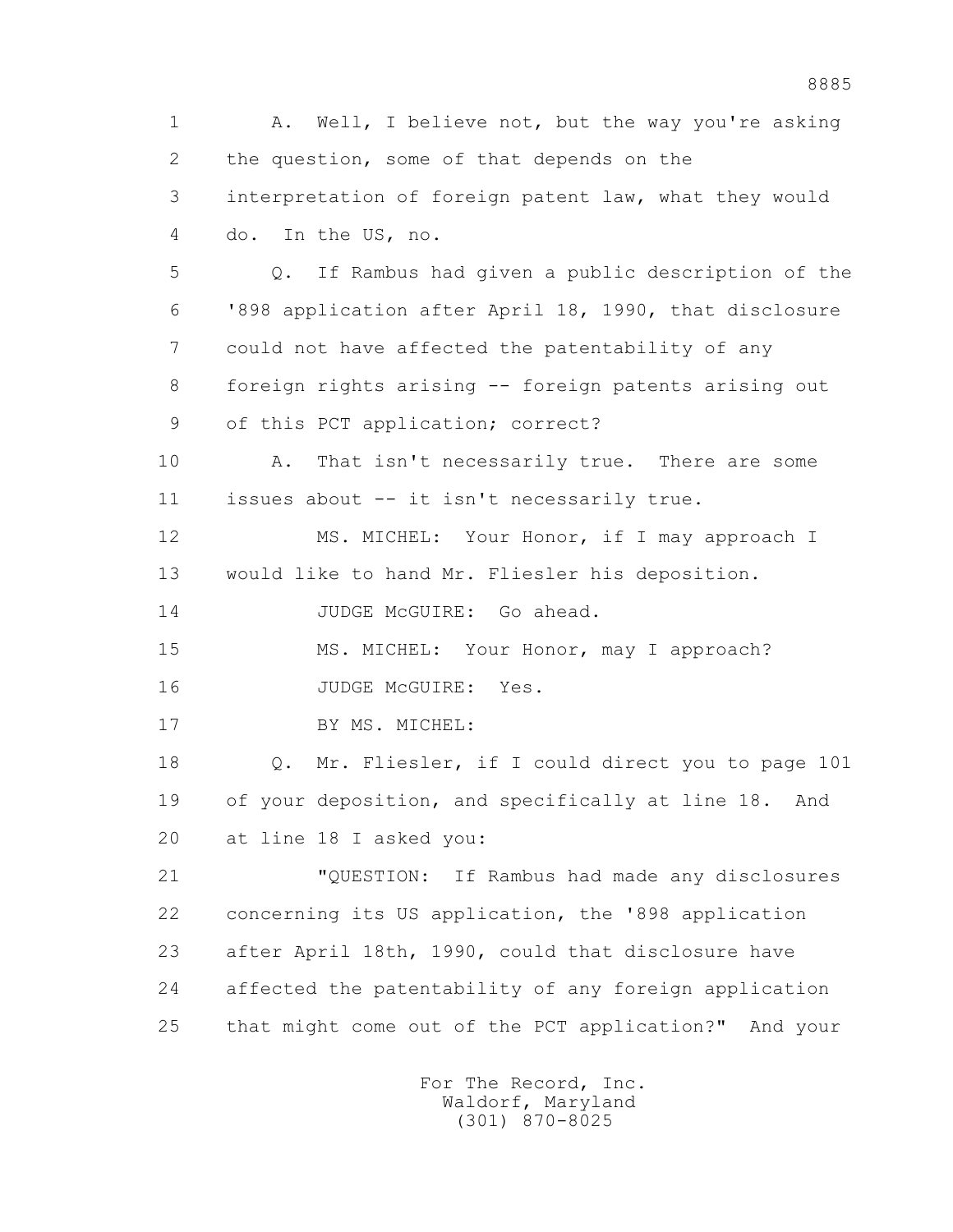1 answer was.

 2 "ANSWER: Yeah, I mean I don't believe so." 3 Is that still correct today? 4 A. Can we just focus on this question? The answer 5 to that question under the deposition is yes. The 6 answer is there, yes. The way I answered is there. 7 Q. You also stated, "I don't believe so"? 8 A. That's correct. 9 Q. And then you say -- 10 A. I said more. 11 JUDGE McGUIRE: Leave that up to your attorney 12 if he wants to read a counter-excerpt. At this point 13 we'll entertain the question. 14 MR. STONE: Your Honor, just for context, we 15 can read the rest of the answer which is, "I think 16 there may be. It was under the PCT. No." 17 Thank you. 18 JUDGE McGUIRE: Noted. 19 BY MS. MICHEL: 20 Q. If Rambus had stood up in a JEDEC meeting in 21 1993 and said, I think I have a patent application that 22 can support claims covering programmable CAS latency, 23 that disclosure could not have acted as prior art to 24 this PCT application; could it? 25 A. The way you're referencing, it couldn't with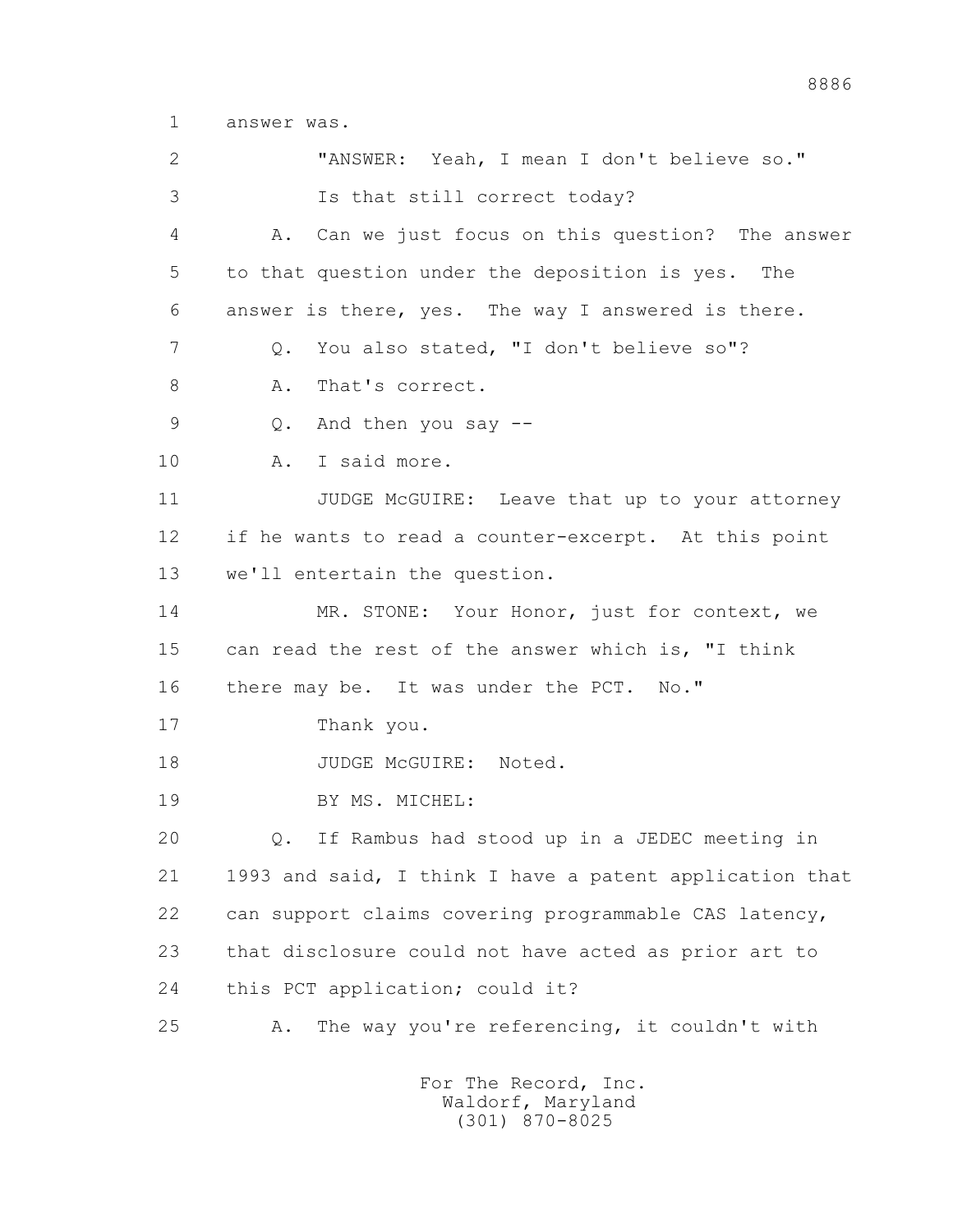1 respect to the US -- the way it's interpreted under US  $2 \t 3aw.$ 

 3 To the extent it's a PCT application it 4 eventually finds its way in foreign jurisdiction. 5 There may be nuances in foreign law where that may have 6 an impact. 7 Q. Is your answer then that you don't know whether 8 or not the disclosure made by Rambus in 1993 concerning 9 what claims based on the '898 application would affect 10 or act as prior art to the PCT application? 11 A. Well, I just need to know in what jurisdiction. 12 With respect to the US I believe that's true. I 13 believe that's generally true in each foreign country, 14 but you're talking about hundreds -- at least 15, 20 15 relevant foreign countries where there might be 16 slightly different laws. 17 Q. Do you know the answer with regard to countries 18 which allow national stage application based on the PCT 19 application? 20 A. No, I don't. If you asked me that we would get 21 the opinion of counsel in foreign countries that might 22 be affected by that. 23 Q. If I could direct you to the cover page, 24 please, of this PCT application. 25 You'll notice there's a line with the number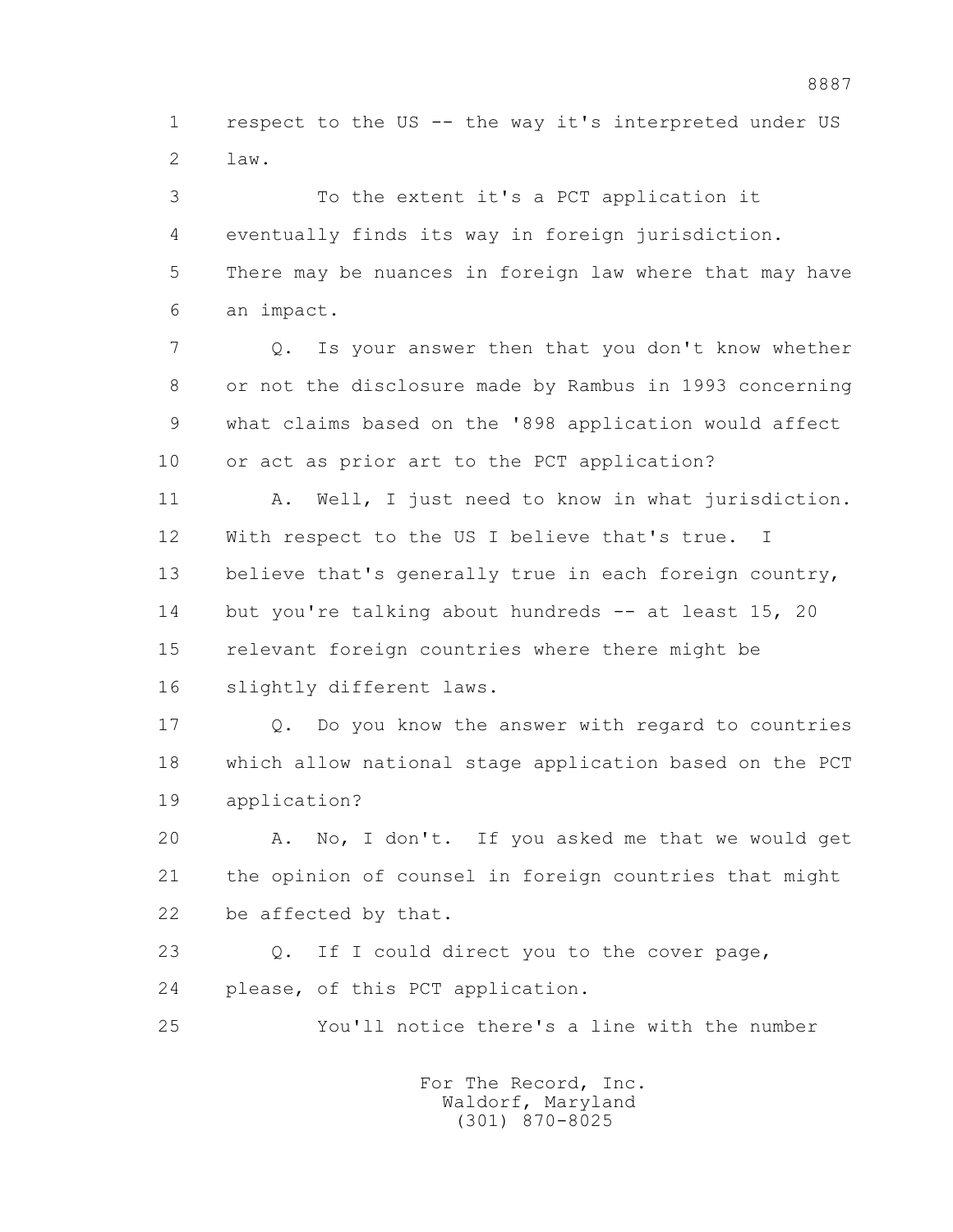1 30, and it says "priority date," and directly 2 underneath that, "18 April 1990;" do you see that? 3 A. Yes. 4 Q. What is your understanding of the significance 5 of the term "priority date" there? 6 A. That the effective or the legal date and 7 effective filing date or legal date of the PCT 8 application goes back to the actual filing date of the 9 US -- in this instance the US application 510,898. 10 Q. What is your understanding of the term, 11 priority date?

 12 A. Fundamentally it has a legal date that is prior 13 to the actual application filing date that that 14 particular application was filed in a given patent 15 office.

 16 So you see -- you want to continue right above 17 30 there's the international filing date on field 22, 18 there's an international filing date which is the 19 actual filing date of April 16, 1991, but right beneath 20 that is the priority date, the legal date, which is 21 April 18, 1990.

 22 Q. All right. Now, is it true a printed 23 publication published after April 18, 1990 would not be 24 prior art to this PCT application?

25 A. In the US.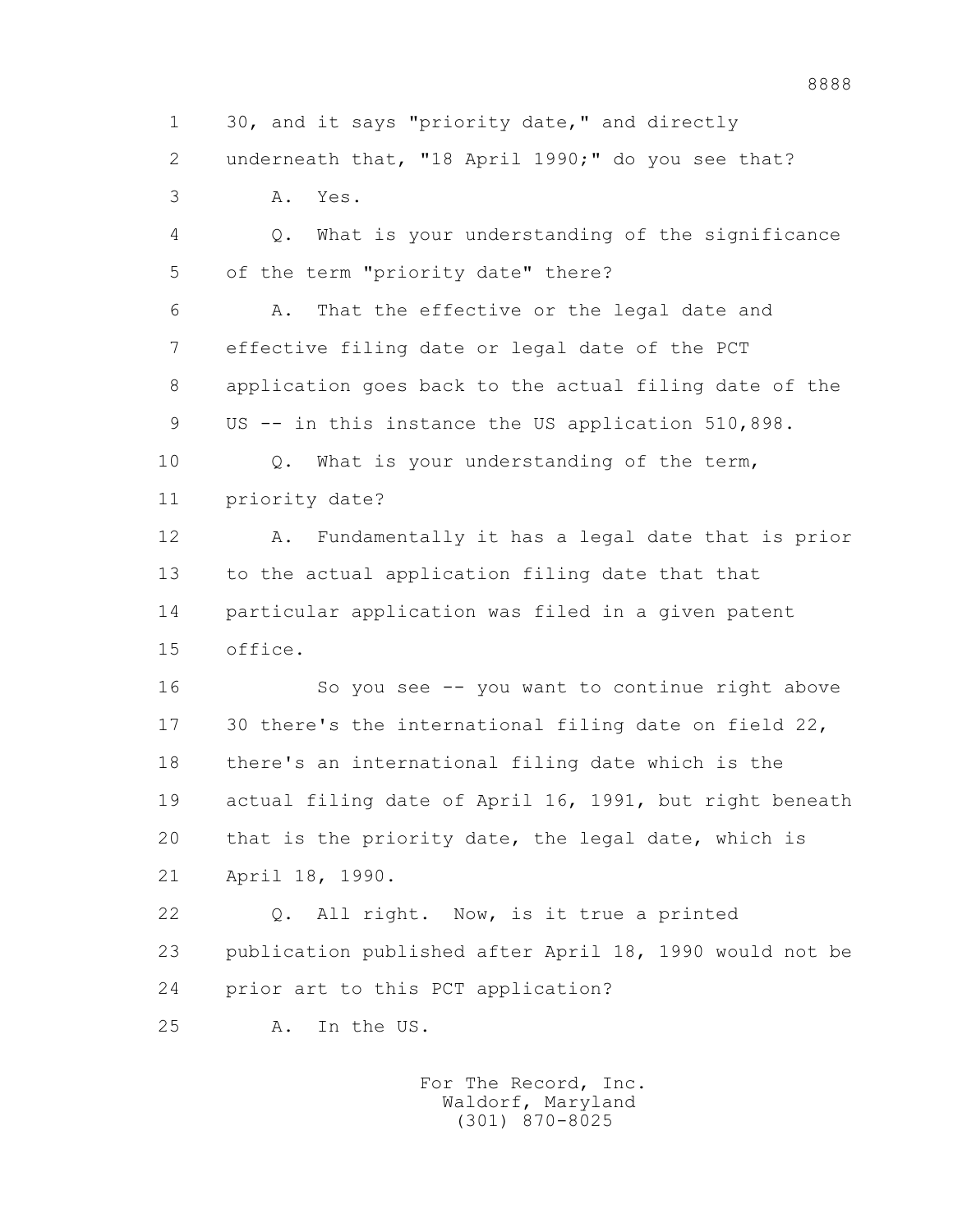1 Q. Okay. If I can direct your attention, please, 2 to your deposition at page 101. And at this point I 3 would like to ask you to look at the discussion from 4 lines 6 through 17. And for context you may need to 5 look at the lines above that that demonstrate that we 6 were discussing the April 18th, 1990 priority date 7 listed on the PCT applications. And I asked you at 8 line 6:

 9 "QUESTION: What is the effect of that legal 10 effective date, meaning April 18th, 1990, with regard 11 to prior art?" And you stated:

 12 "ANSWER: Well, one thing is that if there was 13 a printed publication that was published for the first 14 time between the filing date of the proprietary US 15 application and the filing date of the international 16 application it would not be prior art, because the 17 international application, while that publication was 18 prior to the physical date actual date of the April 16, 19 1991, the legal date antedates that publication date."

 20 Mr. Fliesler, if Rambus had announced any 21 intention to file continuations -- continuation 22 applications based on the '898 application after April 23 1990, that announcement could not have affected the 24 patentability of the PCT applications or any foreign 25 patents arising out of the PCT application; correct?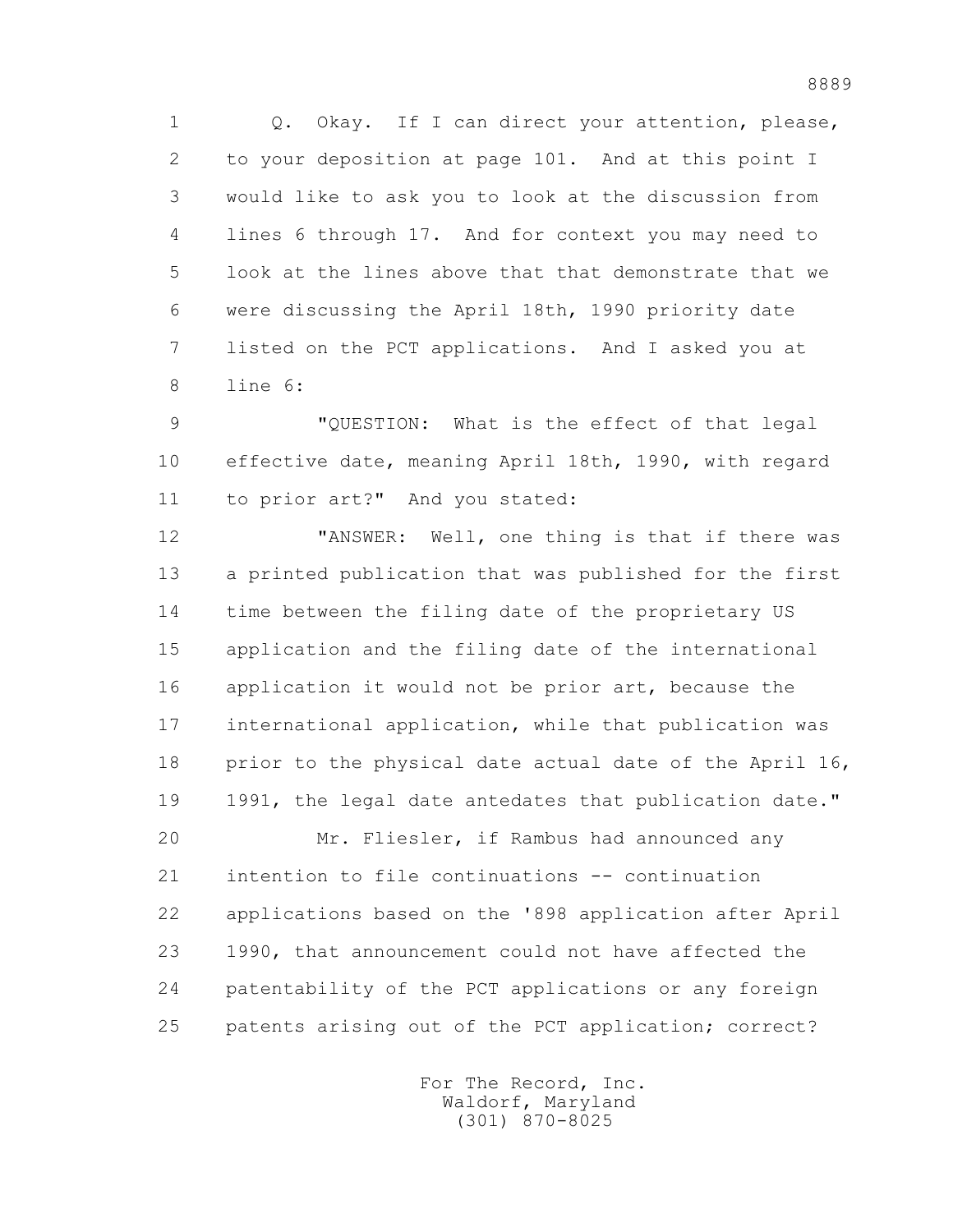1 A. It wouldn't in the US, under the US system. It 2 gets a little complicated with respect the claims in 3 foreign countries, exactly what you're claiming. There 4 is some scenarios there where you just have to be 5 careful.

 6 Q. So it's your testimony then that a public 7 statement made after April 18th, 1990, concerning an 8 intention to file a patent application based on the 9 '898 application, could have served as prior art to the 10 PCT application; is that right?

 11 A. You're asking a couple different questions 12 here. I just want to understand.

 13 Prior art with respect to the US application? 14 Q. I'm asking whether a public statement -- a 15 public statement made after April 18th, 1990, 16 concerning the '898 application could have any effect 17 as prior art to the PCT application, which is CX 1454. 18 A. No.

19 0. Let's move back to the US law.

 20 If a Rambus representative had stood up in a 21 JEDEC meeting in 1993 and said, I think we have a 22 patent application that can support claims covering 23 programmable CAS latency, that disclosure could not 24 have acted as prior art to the '898 application under 25 US law; correct?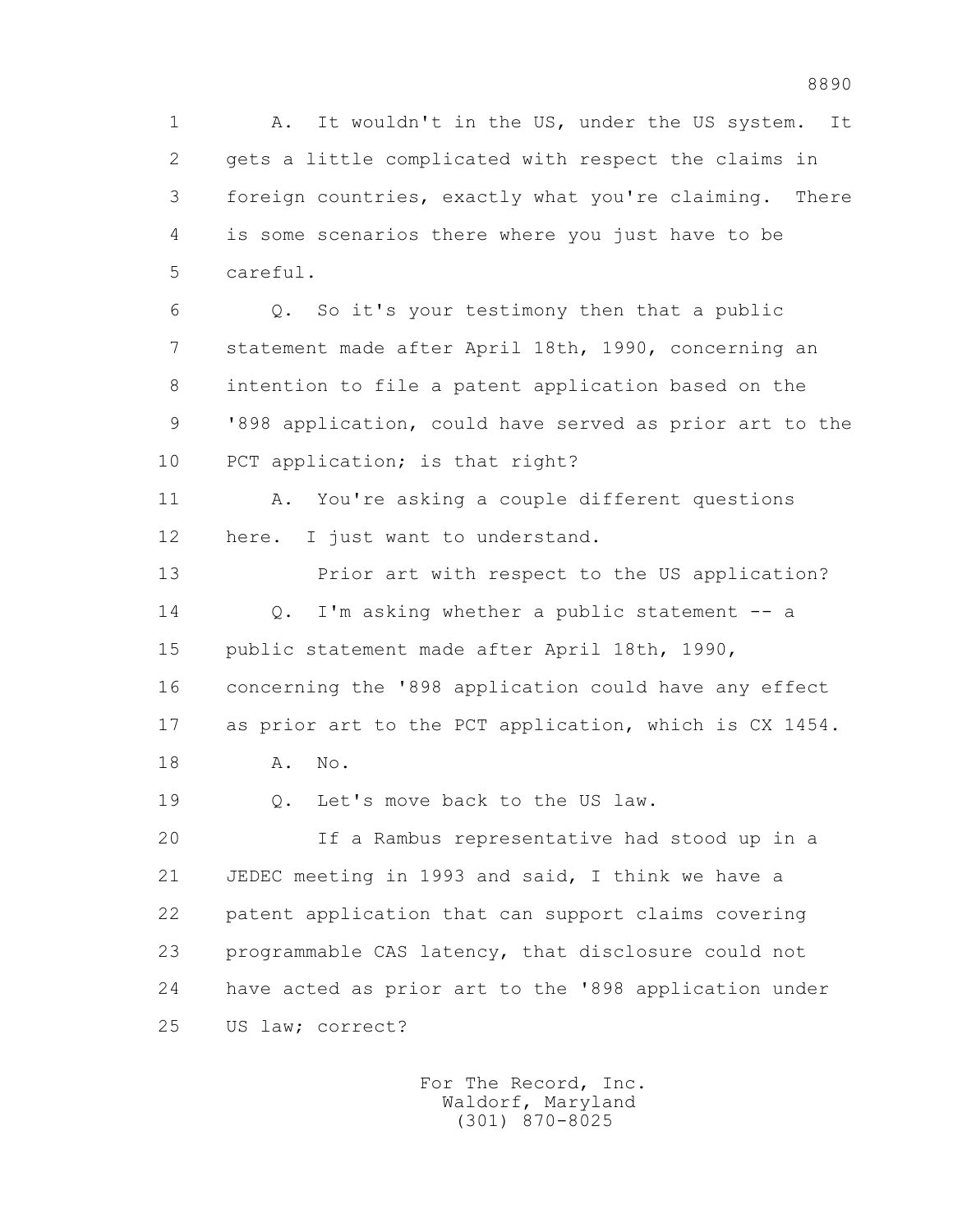1 A. That's correct.

| $\overline{2}$ | And if a Rambus representative had stood up in<br>$\circ$ . |
|----------------|-------------------------------------------------------------|
| 3              | 1993 and said, we intend to file a continuation             |
| 4              | application based on our '898 patent application that       |
| 5              | might contain claims covering programmable CAS latency,     |
| 6              | that disclosure could also not have acted as prior art      |
| 7              | to the '898 application under US law?                       |
| 8              | JUDGE McGUIRE: Is that a question?                          |
| $\mathcal{G}$  | MS. MICHEL:<br>Correct, yes.                                |
| 10             | THE WITNESS: The statement itself, independent              |
| 11             | of dates, doesn't have the content to constitute prior      |
| 12             | art, it's just a statement. But it's a statement made       |
| 13             | after the filing date, so it shouldn't have an impact       |
| 14             | as prior art on the original application date. But the      |
| 15             | way you're phrasing that statement it's not prior art.      |
| 16             | It's not that category.                                     |
| 17             | BY MS. MICHEL:                                              |
| 18             | Now, I believe you gave some testimony with<br>$Q$ .        |
| 19             | regard to first to file countries for foreign patent        |
| 20             | applications, and I would like to ask if an inventor        |
| 21             | already has a US application on file and a PCT              |
| 22             | application based on that US application on file, and       |
| 23             | he discloses his intent to file a continuation              |
| 24             | application based on the US application, someone            |
| 25             | hearing that information could not go to a first to         |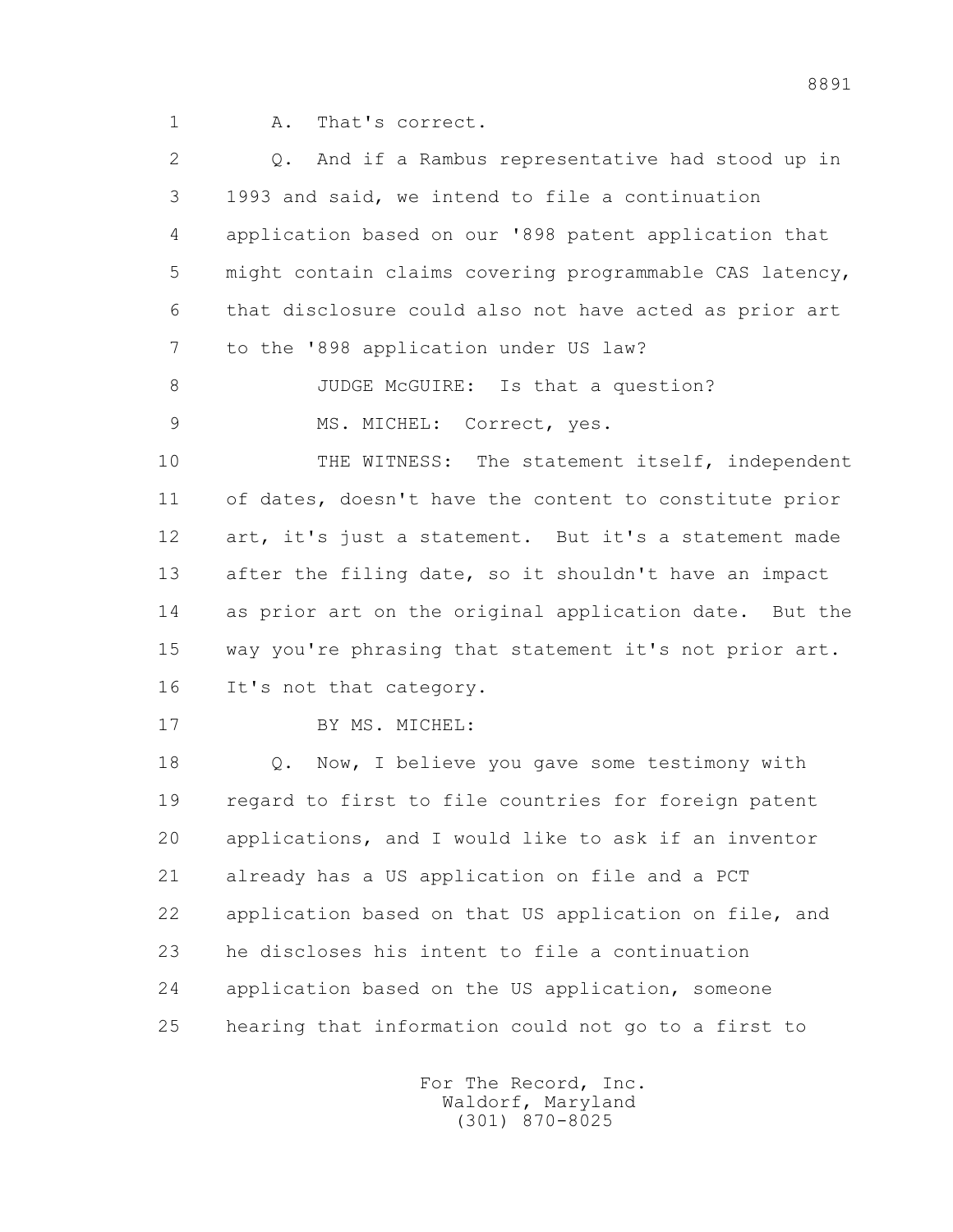1 file country and file a patent application describing 2 what he just heard in that disclosure and claim to be 3 the first to file; correct?

 4 A. No, not necessarily correct, no. 5 Q. So if a Rambus representative had stood up in a 6 JEDEC meeting in 1993 and said, we intend to file a 7 continuation application having claims related to CAS 8 latency, based on our 1990 application, a listener 9 could not have taken that information and filed in a 10 foreign first to file country in 1993 and claimed to be 11 the first to file with regards to that 1993 12 application, as opposed to the earlier PCT application 13 already on file?

14 JUDGE McGUIRE: Correct?

15 MS. MICHEL: Correct.

 16 JUDGE McGUIRE: That's the end of the question. 17 BY MS. MICHEL:

18 Q. Isn't that right?

 19 A. No, not with all the information you put in 20 that question, no.

 21 Q. Now, you gave testimony that the 22 confidentiality of patent applications can be important 23 for a number of reasons; is that right?

24 A. Yes.

25 Q. But you don't know whether any of those reasons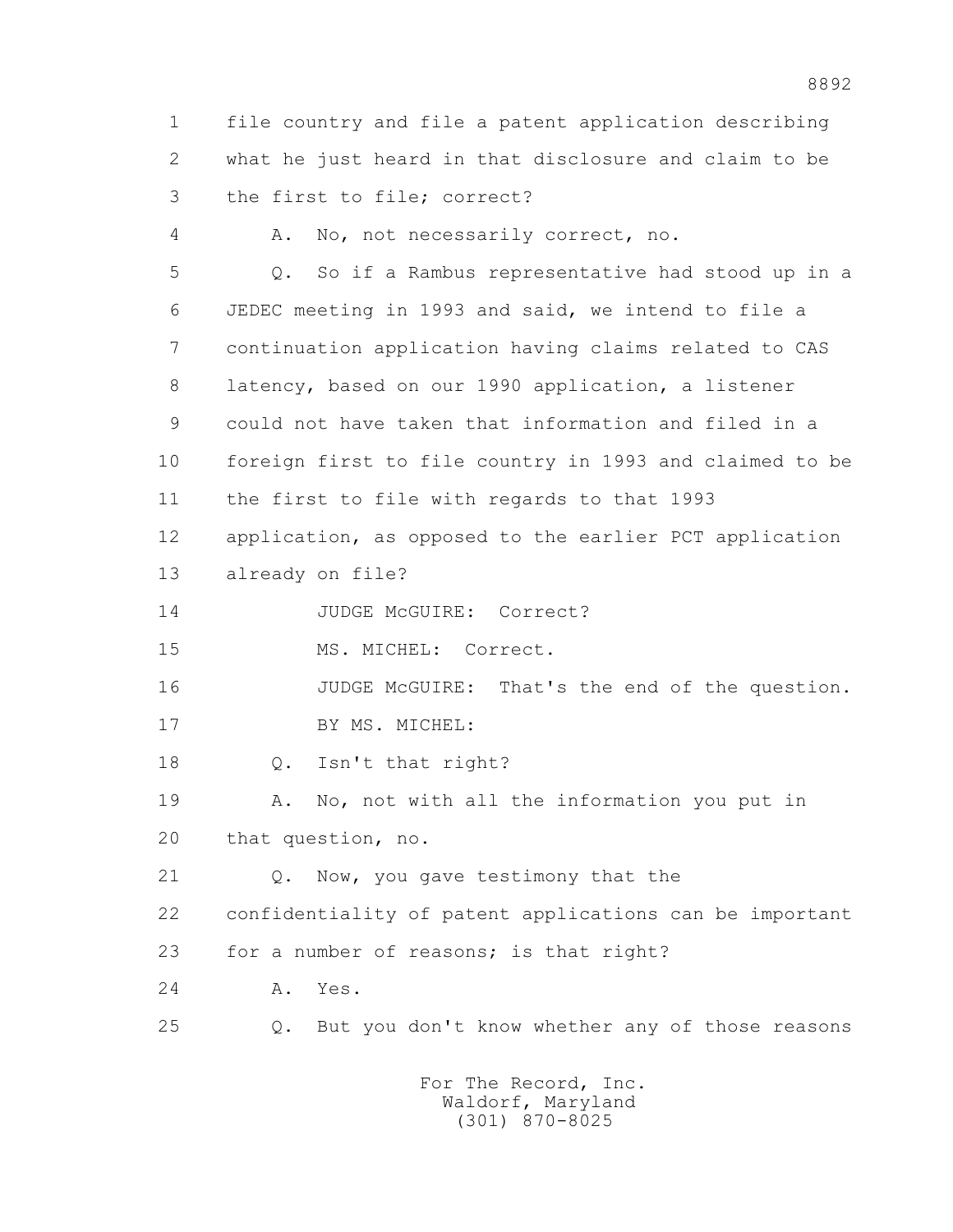1 were a factor in Rambus's decision not to disclose 2 patent applications to JEDEC; correct?

3 A. That's correct.

 4 Q. And you don't know whether Rambus was advised 5 not to disclose any patent applications to JEDEC for 6 any of the confidentiality reasons that you testified 7 to; is that right?

8 A. That's correct.

 9 Q. And you're not offering any opinion on whether 10 any of the confidentiality concerns that you testified 11 to affect what the JEDEC disclosure policy is; is that 12 right?

13 A. Yes, that's correct.

14 0. And you have not testified that any of the 15 confidentiality concerns that you explained would 16 prevent a standard setting organization from requiring 17 its members to disclose patent applications; is that 18 right?

19 A. That's correct.

 20 Q. Now, one reason I believe you testified that a 21 patent applicant might wish to keep a patent 22 application confidential is that he's entitled to trade 23 secret protection for that patent application; is that 24 right?

25 A. That's correct.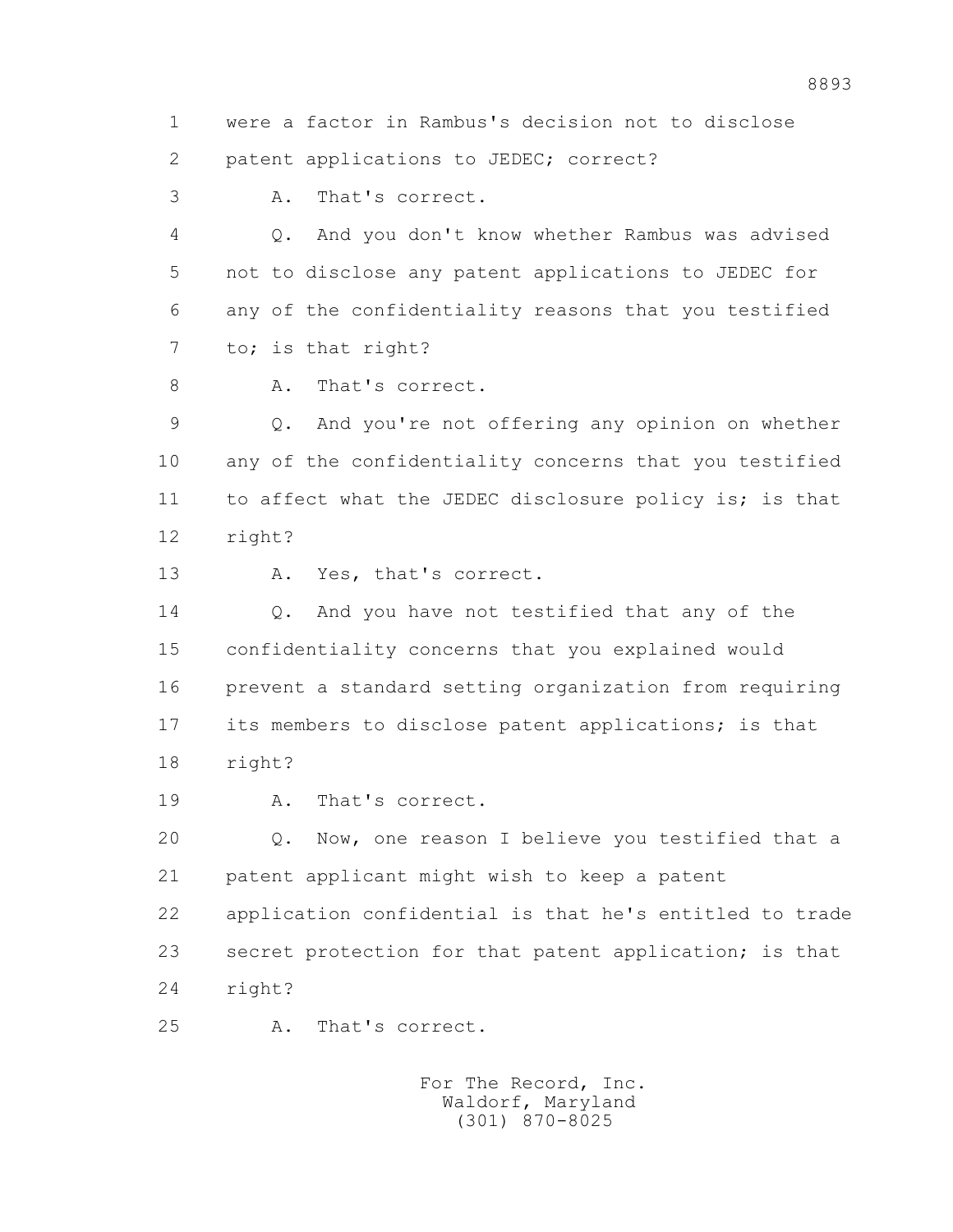1 Q. Once a PCT application disclosing the original 2 or specification in the original claims has been 3 published, that confidentiality concern no longer 4 applies, at least to the content of the specification 5 and original claims; correct? 6 A. That's correct. 7 Q. So the only trade secret protection that a 8 patent applicant could claim -- I hate to use the word 9 claim, but could have at that point, would be with 10 regard to pending claims in the US Patent Office; 11 correct, or foreign patent offices? 12 A. If I understand the question, no, it's not just 13 that, there are more things. 14 0. Okay. The trade secret protection would attach 15 only to the fact there were further applications -- 16 continuation applications perhaps on file, the content 17 of the claims in those applications, and the examiner's 18 responses to those claims, that sort of information in 19 the prosecution history; is that right? 20 A. That and arguments and declarations that are 21 filed by business people and technical people. A lot 22 of information. 23 Q. And patent claims in pending applications can 24 provide important business and technical information to 25 competitors even after the specification has been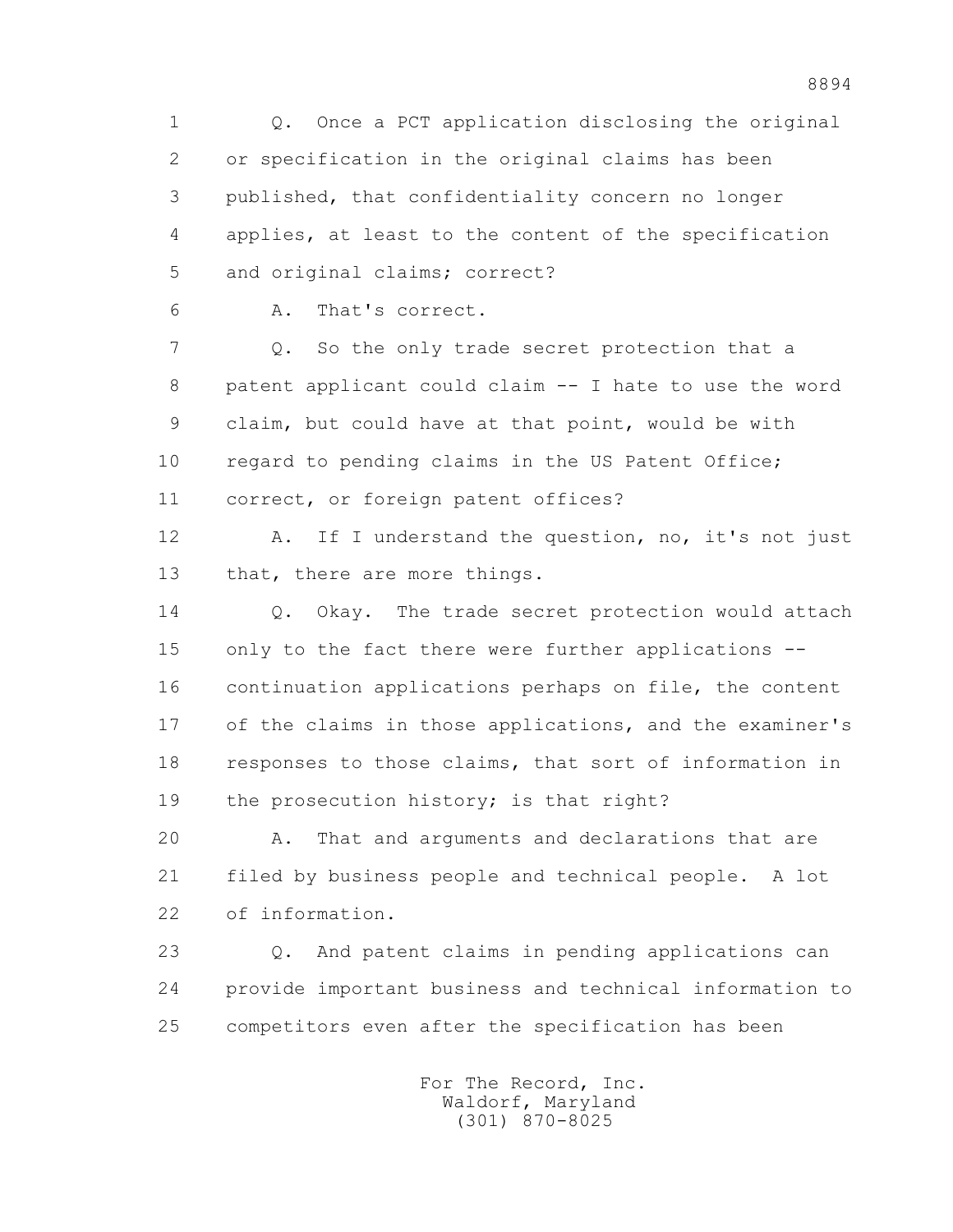1 published; is that right?

2 A. I'm sorry, say that again.

3 Q. Let me try again.

 4 Claims in pending patent applications can 5 provide business and technical information to 6 competitors even after the specification for that 7 pending application has been published perhaps through 8 the PCT process; is that right?

9 A. Yes.

 10 Q. So you're saying that a patent applicant has 11 confidentiality concerns concerning the claims of 12 pending applications even after a specification has 13 been published through the PCT process; is that right? 14 A. Yes.

 15 Q. And you often counsel clients in license 16 negotiations to reveal the specification of an 17 application, but not the claims of the application; is 18 that right?

 19 A. Well -- counseling a client -- the starting 20 point is not to disclose the entire application, and 21 then you go from there.

 22 Q. So you have counselled clients that they 23 should, when in a position to make a disclosure 24 concerning their application, to disclose the 25 specification, but not the claims; is that right?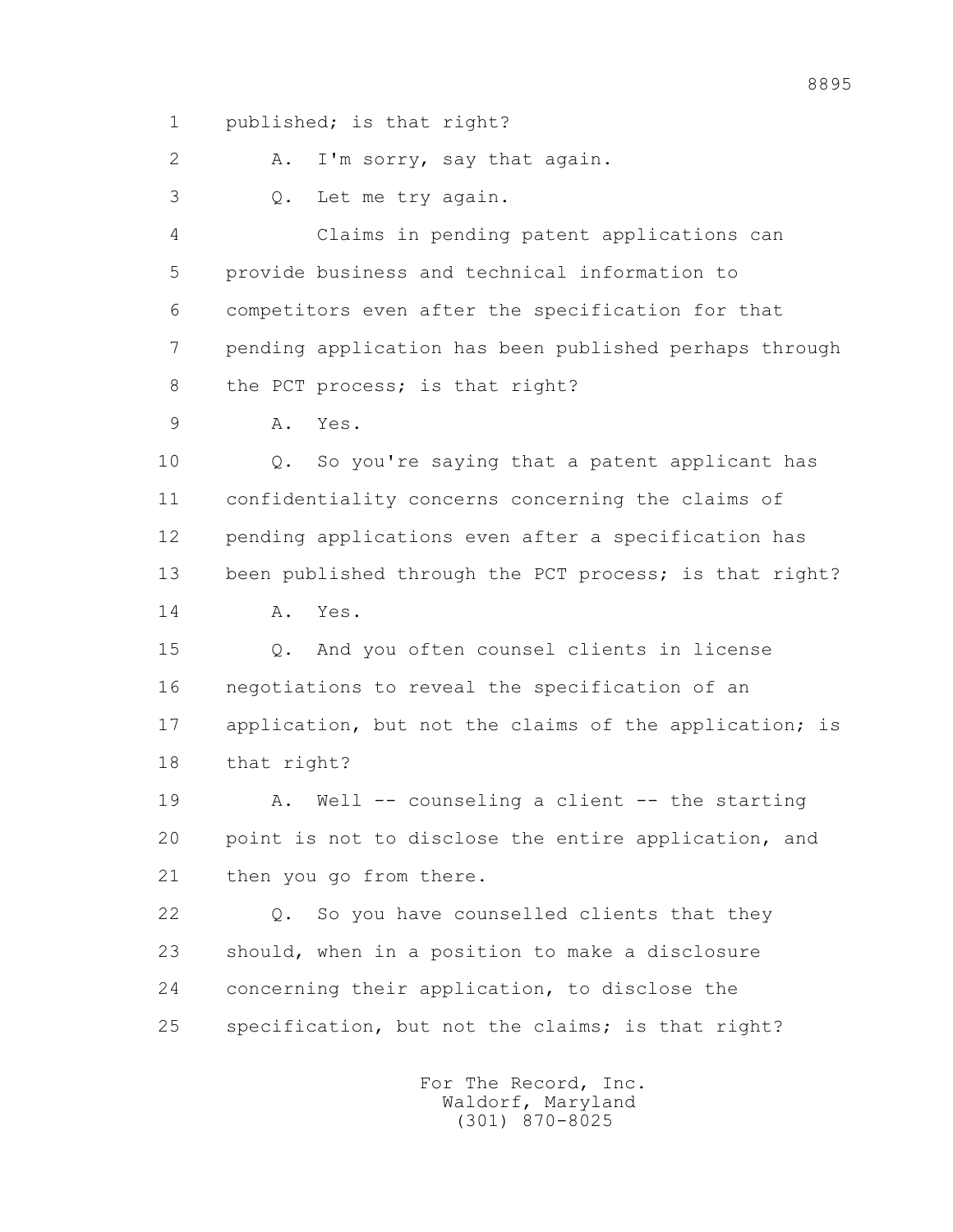1 A. That's a part of the -- in the course of the 2 negotiations there may come a time when you counsel 3 that, and also normally under -- only under a 4 nondisclosure agreement, so the whole process is being 5 done under a confidentiality relationship between the 6 parties. 7 Q. And one reason for giving that counsel is that

 8 the content of the claims can provide information to a 9 competitor even beyond that provided by the 10 specification; is that correct?

11 A. Yes.

 12 Q. As you said, claims are like the family jewels? 13 A. Yes. That's the only -- as we have in our 14 system that is the legal mechanism of enforcing your 15 rights is by looking at those claims, yes.

 16 Q. That's true even when the specification has 17 already been published; correct?

 18 You would call the claims of a pending patent 19 application the family jewels, even after the 20 specification of that application has been published 21 perhaps through the PCT process; is that right?

22 A. Yes.

 23 Q. In fact, there can be a big gap between on the 24 one hand in the patent applicant's mind what he intends 25 to claim and on the other hand all the things that the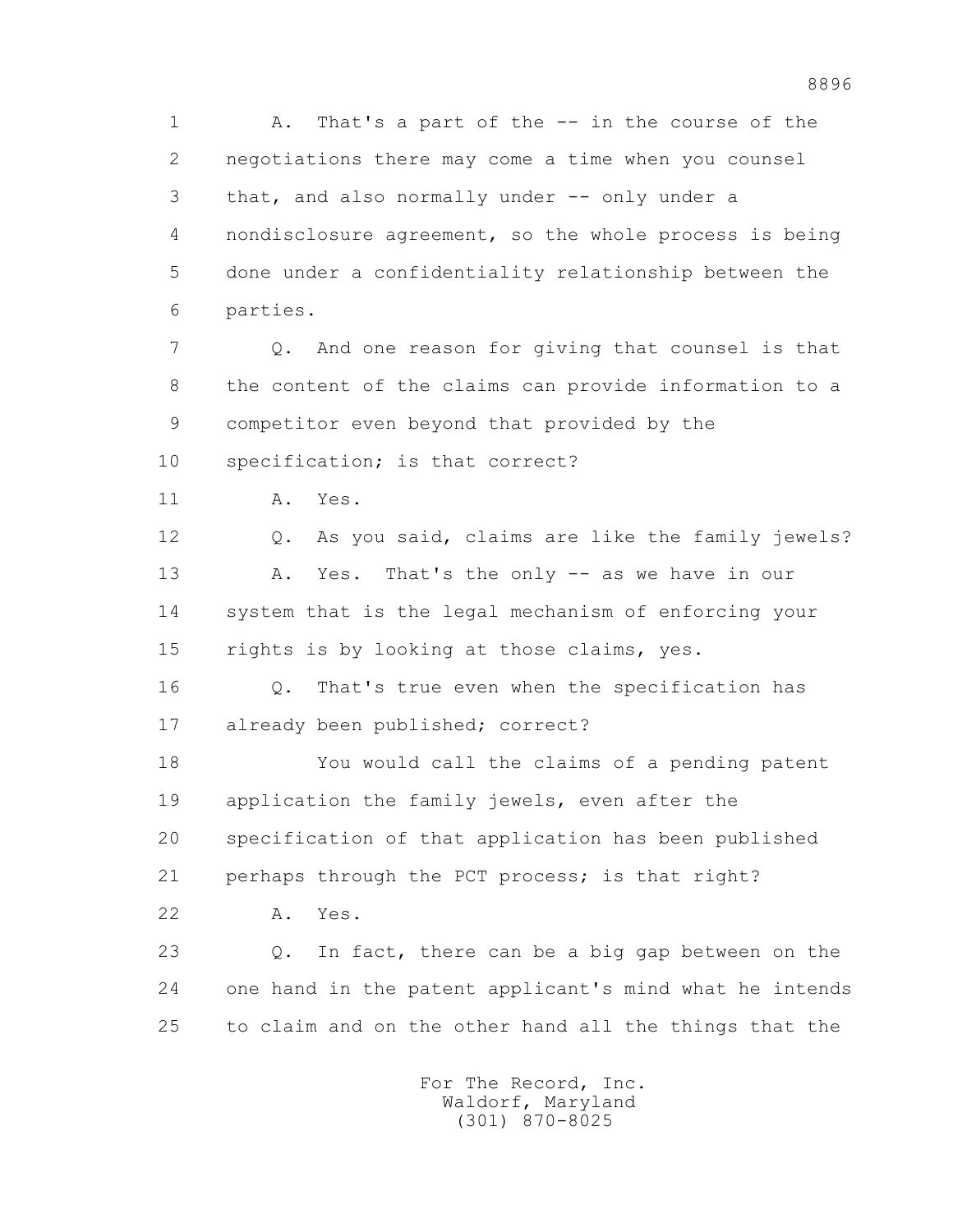1 patent applicant hypothetically could claim, based on 2 the specification; is that right? 3 A. I'm sorry. The gap is between what? 4 MS. MICHEL: Could you read back the question, 5 please? 6 (The record was read as requested, as follows:) 7 "Q. In fact, there can be a big gap between on 8 the one hand in the patent applicant's mind what he 9 intends to claim and on the other hand all the things 10 that the patent applicant hypothetically could claim, 11 based on the specification; is that right?" 12 THE WITNESS: No, that's not right. 13 BY MS. MICHEL: 14 Q. If I could direct you to your deposition, 15 please, at page 115? 16 A. 115? 17 Q. Yes. Specifically the question starts at line 18 13. And if it's helpful to have your report, let me 19 know, and I'll supply that to you, because we were 20 talking about the report at this point. 21 The question is in the next sentence you 22 mention a broader universe of what one hypothetically 23 could claim from the specification, and I asked you to 24 please explain what you mean by that phrase, "the 25 broader universe," and your answer was: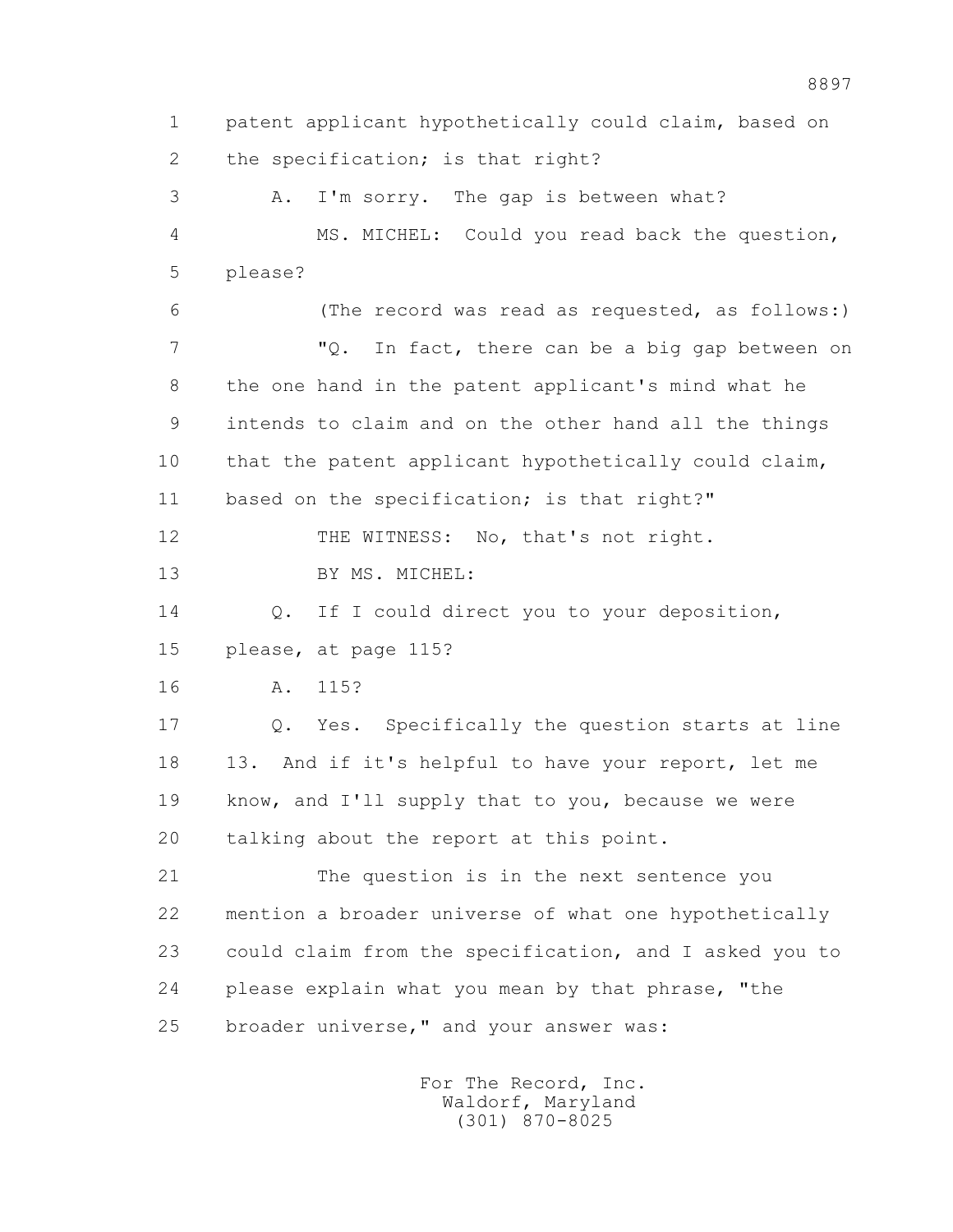1 "ANSWER: Well, when you are -- when you are at 2 that level where okay, you know, at the second meeting 3 with the potential licensee, you take a little risk 4 because you want to disclose a deal and show them the 5 specification, so from the specification you get some 6 idea. I mean it's not just DRAMs, it's things about 7 the DRAMs and, but that doesn't necessarily give you -- 8 that's enough to entice somebody to move further in 9 enticing into a deal. So the recipient of that 10 disclosure, that specification would know 11 hypothetically, based on the disclosure, all the things 12 that one possibly could claim, but it wouldn't know 13 exactly what's in the mind of the licensor, exactly 14 what they are claiming. There is a big gap between the 15 two."

16 A. Yes, but in context, sure. The word's there, 17 but you're glossing over what I said on line 6, is 18 based on the disclosure. The gap that I was talking 19 about, everything is based on the disclosure. It's not 20 a gap that's this -- that's open ended. There's a gap 21 between the specification and what you can claim, but 22 there are some limitations, one of which we talked 23 about the written description requirement. You can't 24 claim the world.

25 So in the context of the question that you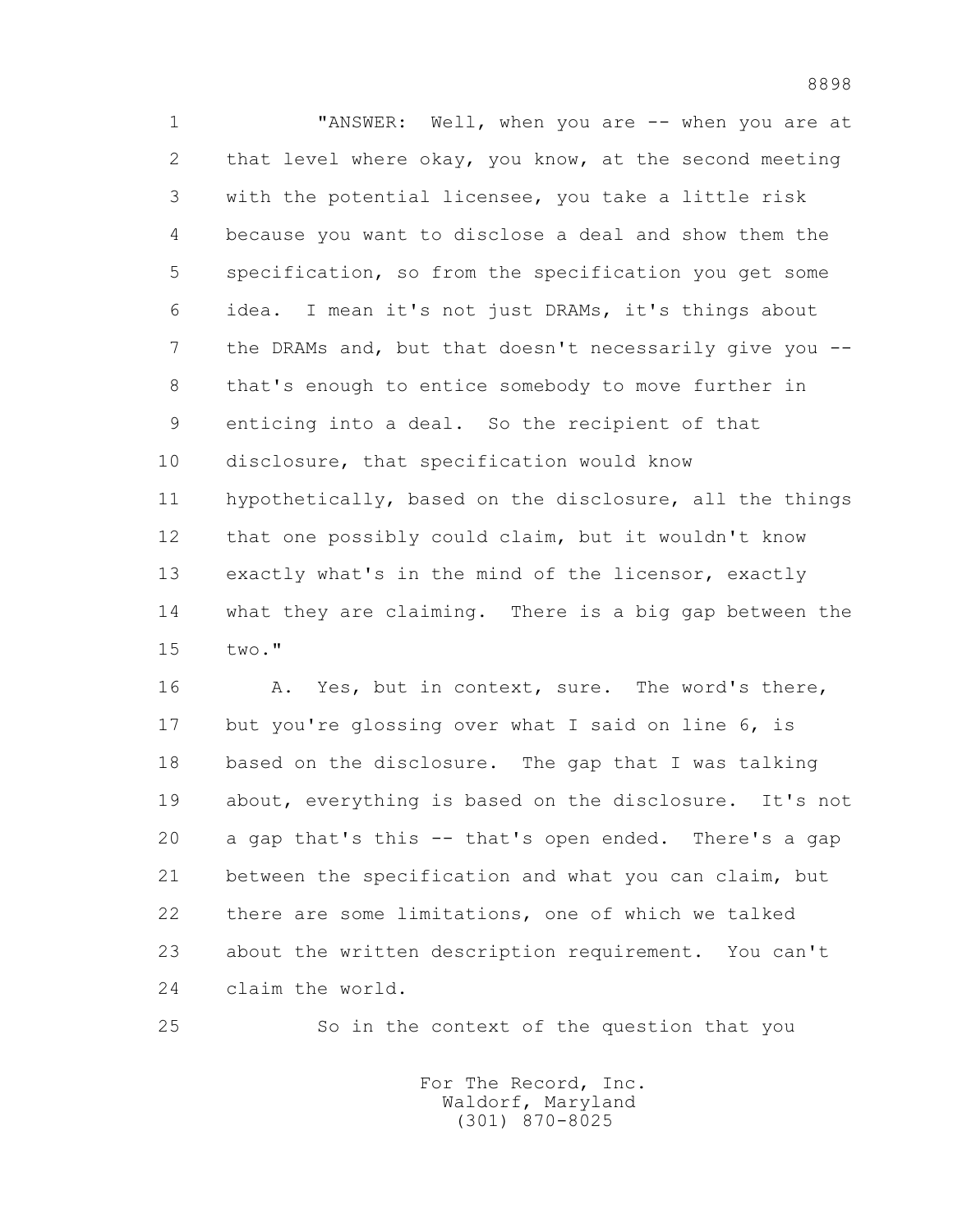1 asked me there and what you're asking me here, and 2 focusing on a gap, the specification does provide some 3 limitations on the expectations of what one could 4 claim. 5 JUDGE McGUIRE: Mr. Stone? 6 MR. STONE: Your Honor, I just wanted -- I 7 don't think Ms. Michel will disagree with me, I think 8 she misread a couple -- the initial introductory 9 question she read beginning at line 13 on line 15, it 10 says one "hypothetically could attempt to claim," and 11 she just omitted "could attempt." 12 And then in the answer she read on page 116 at 13 line 4, I believe she said in "enticing into a deal" 14 and I think the correct word is "entering into a deal." 15 That's all. 16 MS. MICHEL: Thank you. 17 BY MS. MICHEL: 18 Q. Let's look at page 19 of the report, please. 19 Your Honor, may I approach? 20 JUDGE McGUIRE: Yes. 21 BY MS. MICHEL: 22 Q. And we were talking there about the paragraph 23 that actually begins on page 18, which is paragraph 42, 24 according to the text of the deposition that I just 25 read, but the substance I would like -- the sentence I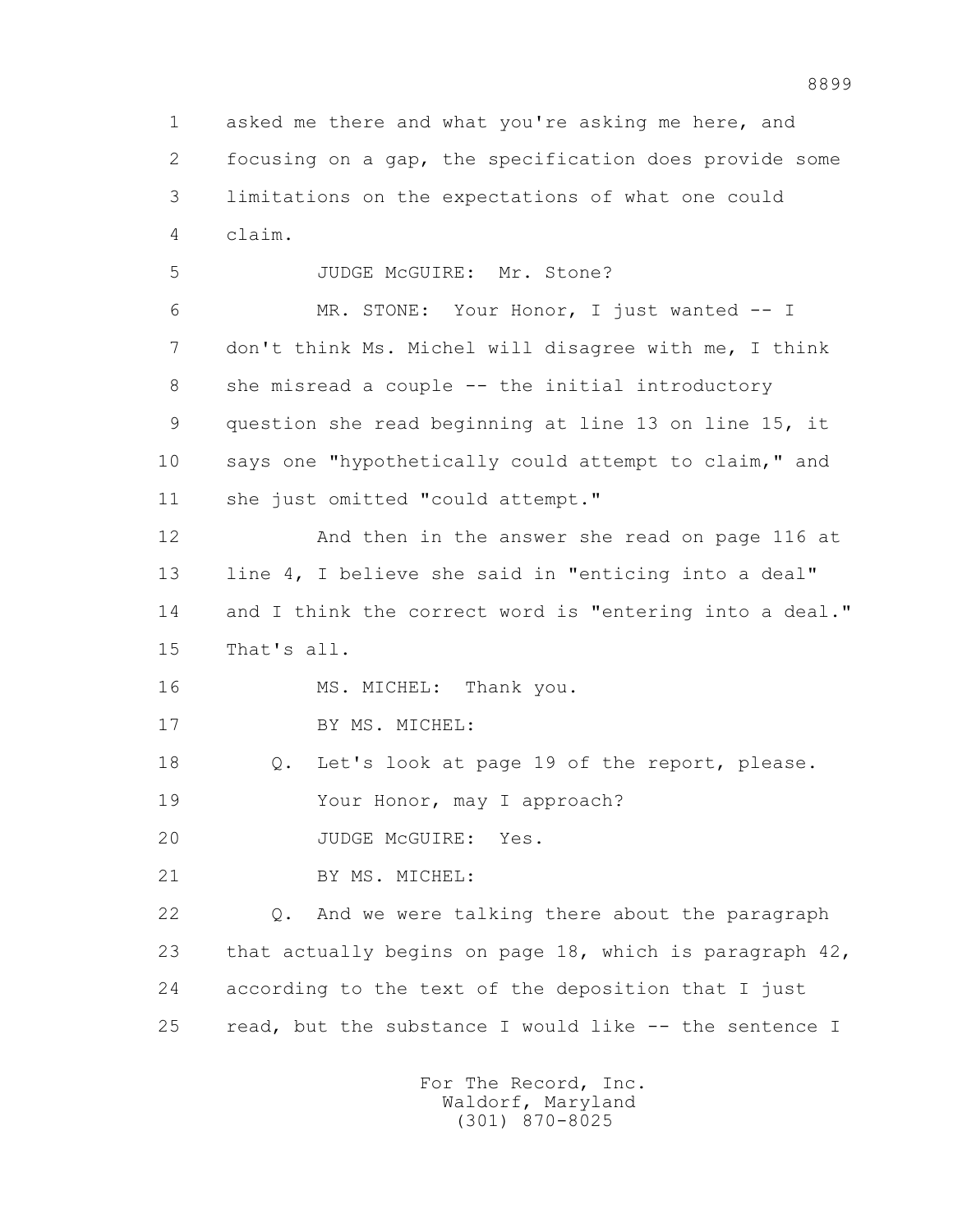1 would like to ask you about now is actually the last 2 sentence on page 19. That sentence reads:

 3 "For example, if a competitor knows what one is 4 actually trying to claim, as opposed to the broader 5 universe of what one hypothetically could attempt to 6 claim from the specification that competitor could gain 7 insight into sensitive business and/or technical 8 strategies."

 9 So the universe of what one hypothetically 10 could claim would be the universe of claims supported 11 by the specification; is that what you meant?

 12 A. Well, sure, but the emphasis is not on the 13 universe, but what's disclosed in the specification. 14 That's the ground from which you work, yes.

 15 Q. Right. The -- we're not talking about the 16 universe of all possible claims, we're talking about 17 what you've called here the broader universe of what 18 one hypothetically could attempt to claim, and that 19 could mean claims supported by the specification; 20 correct?

 21 A. Yes, and in the confines of the, for example, 22 the written description requirement that we were 23 talking about, sure.

 24 Q. Now, the point you're making here is that even 25 if a competitor knows that broader universe of claims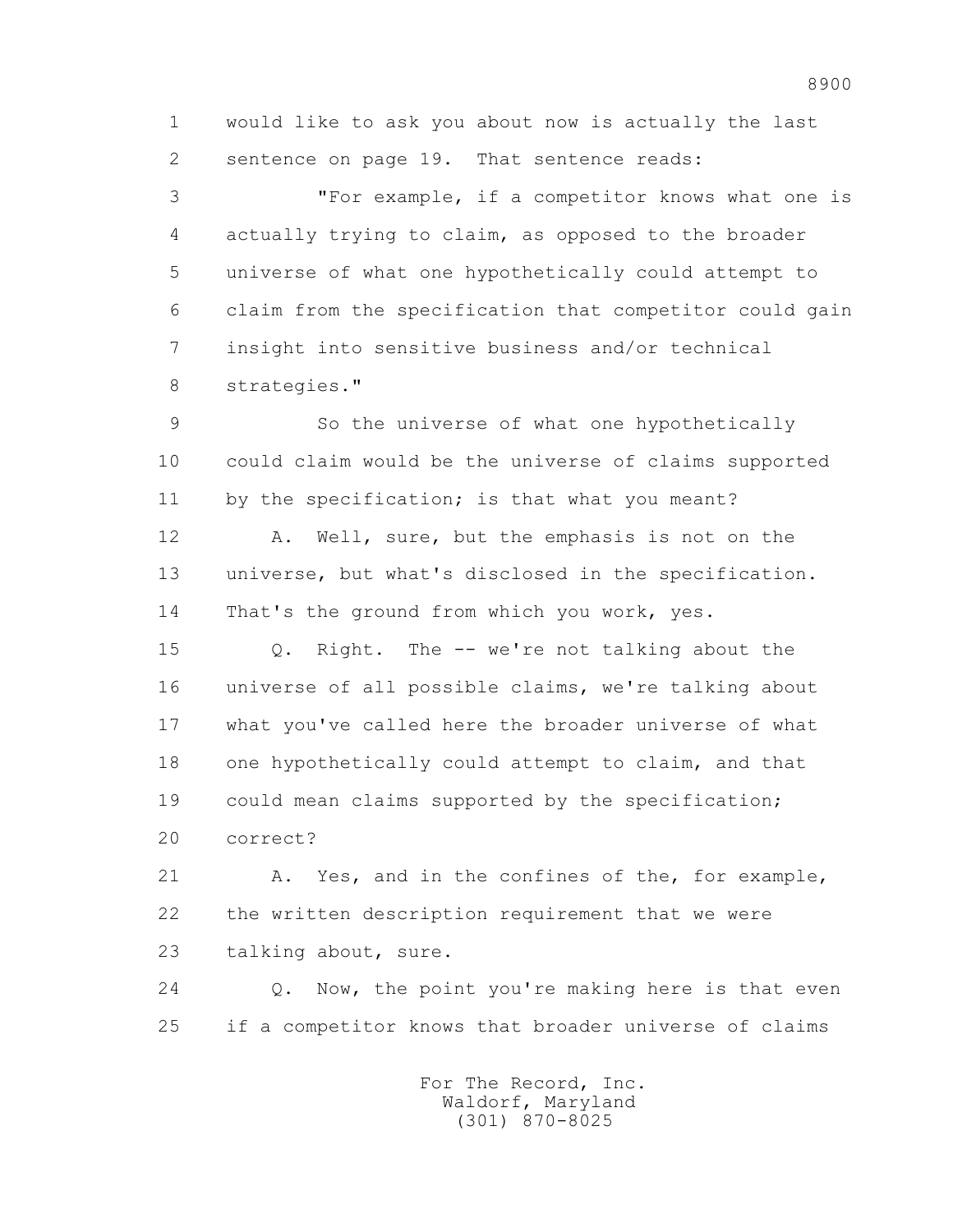1 that the patent applicant hypothetically could claim, 2 it is still valuable information to know what the 3 competitor is claim -- excuse me -- it is still 4 valuable information to know what the patent applicant 5 is claiming; correct?

6 A. Correct.

 7 Q. And that's because patent applicants often do 8 not claim everything they could in that broader 9 universe of what one hypothetically could claim; 10 correct?

11 A. No.

 12 Q. There's in fact a lot of reasons why a patent 13 applicant might not claim that whole broader universe 14 of what one hypothetically could claim; correct?

 15 A. Well, yes, but that's not the answer to the 16 previous question, but, yes, that's true.

17 Q. For instance?

 18 JUDGE McGUIRE: Why is that not an answer to 19 the prior question as well?

 20 THE WITNESS: The latter question you can 21 abandon subject matter. You can actually abandon 22 subject matter, and so the competitor wants to know 23 that.

 24 The prior question, as I understood it -- well, 25 a competitor would just want to know all aspects of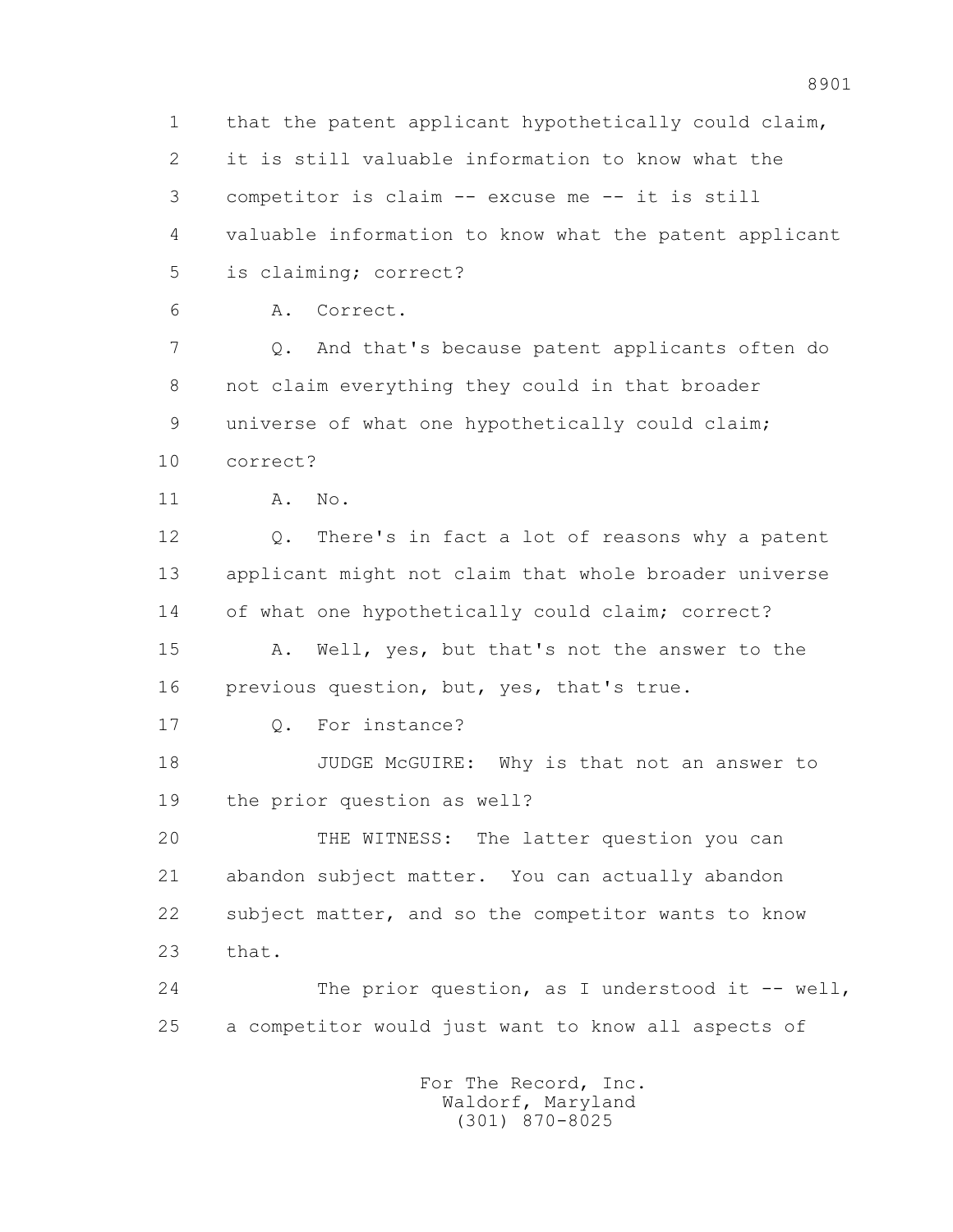1 what the applicant is actually claiming, and in the 2 scope of that claim what it means, the interpretation 3 that's given to it, wants to know all of that. That is 4 all part of the whole story of competitors -- 5 everybody, for that matter, but the competitor's 6 understanding what this claim means that this applicant 7 is going after, that may impact this competitor's 8 business.

9 BY MS. MICHEL:

 10 Q. An engineer or a patent lawyer could not have 11 known for certain what Rambus would claim from reading 12 the '898 specification; could they?

13 A. Not certain. Correct, yes.

14 0. If it were possible to know for certain what a 15 patent applicant would actually claim, based on a given 16 specification, just from knowing that specification, 17 the confidentiality concerns attached to the claims 18 which you discussed would not be nearly so great?

19 A. Well, the way you're putting it, not nearly as 20 great, but they're still there, because now it's not 21 just claim itself, it's how you're interpreting it.

 22 There are declarations that are filed that the 23 applicants -- declarations filed from engineers, you 24 get declarations filed by the CEOs, from the patent 25 office explaining things. It is the whole process of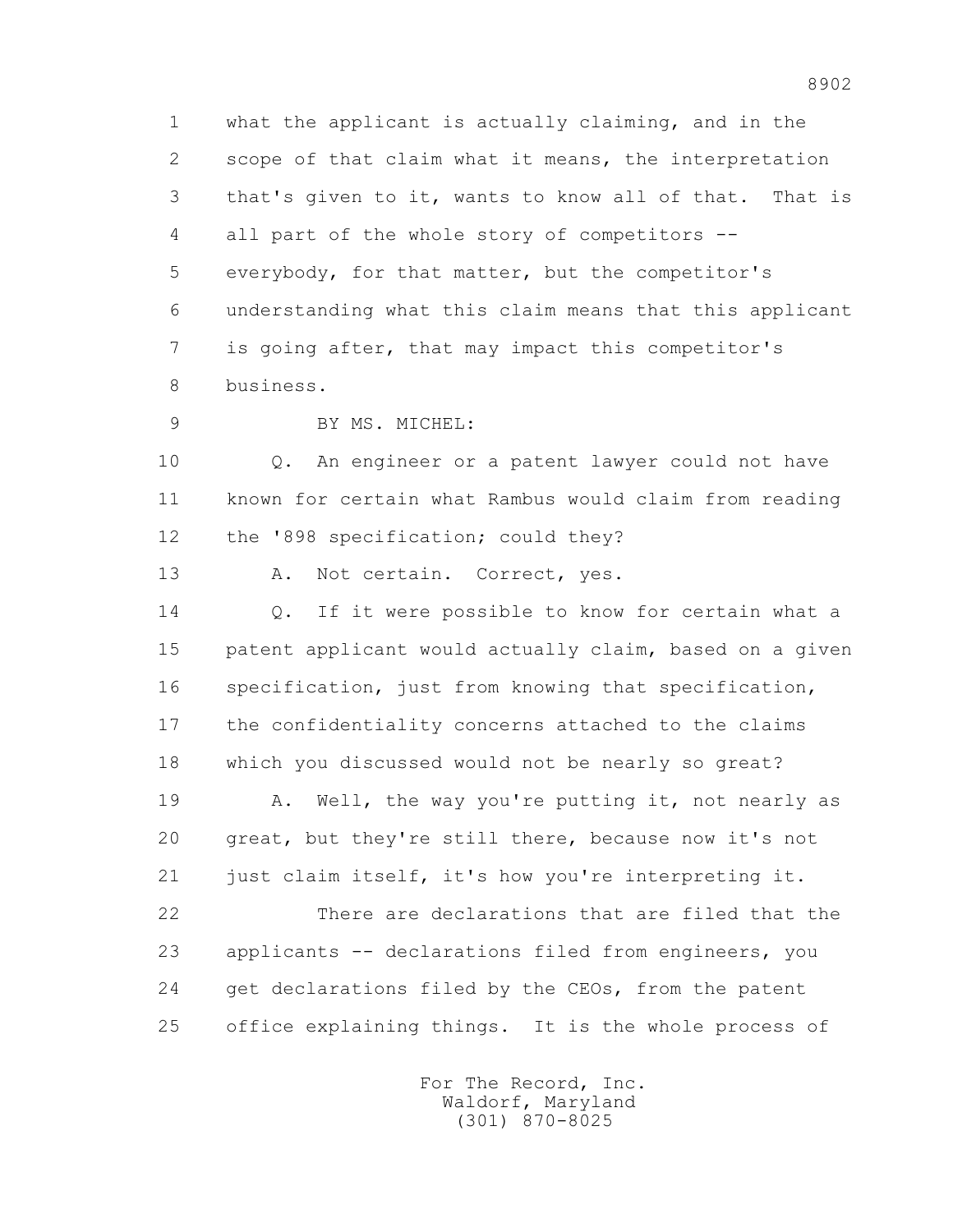1 understanding the claim.

 2 Q. You gave some description regarding the rent 3 description requirement. The rent description 4 requirement does not require that a person of ordinary 5 skill in the art be able to predict the claims that 6 would potentially come out of a patent specification; 7 is that right? 8 A. No, it does not require that, right. 9 Q. Okay. Let's talk about the specification 10 itself a little bit. 11 Is it your position that as of April 1990 12 Rambus had a patent application that indicated to 13 engineers and patent lawyers that it had invented 14 programmable CAS latency as it's used in SDRAM? 15 A. It's the date -- the way you're putting that 16 question. 17 You mean as of 1990, the filing date? I don't 18 understand. What time period are you talking about? 19 0. I'll rephrase and leave out the date. 20 A. Okay. 21 Q. Is it your position that the '898 application 22 indicates to engineers and patent lawyers that Rambus 23 had invented programmable CAS latency as it's used in 24 SDRAM? 25 A. To the extent -- the words are different.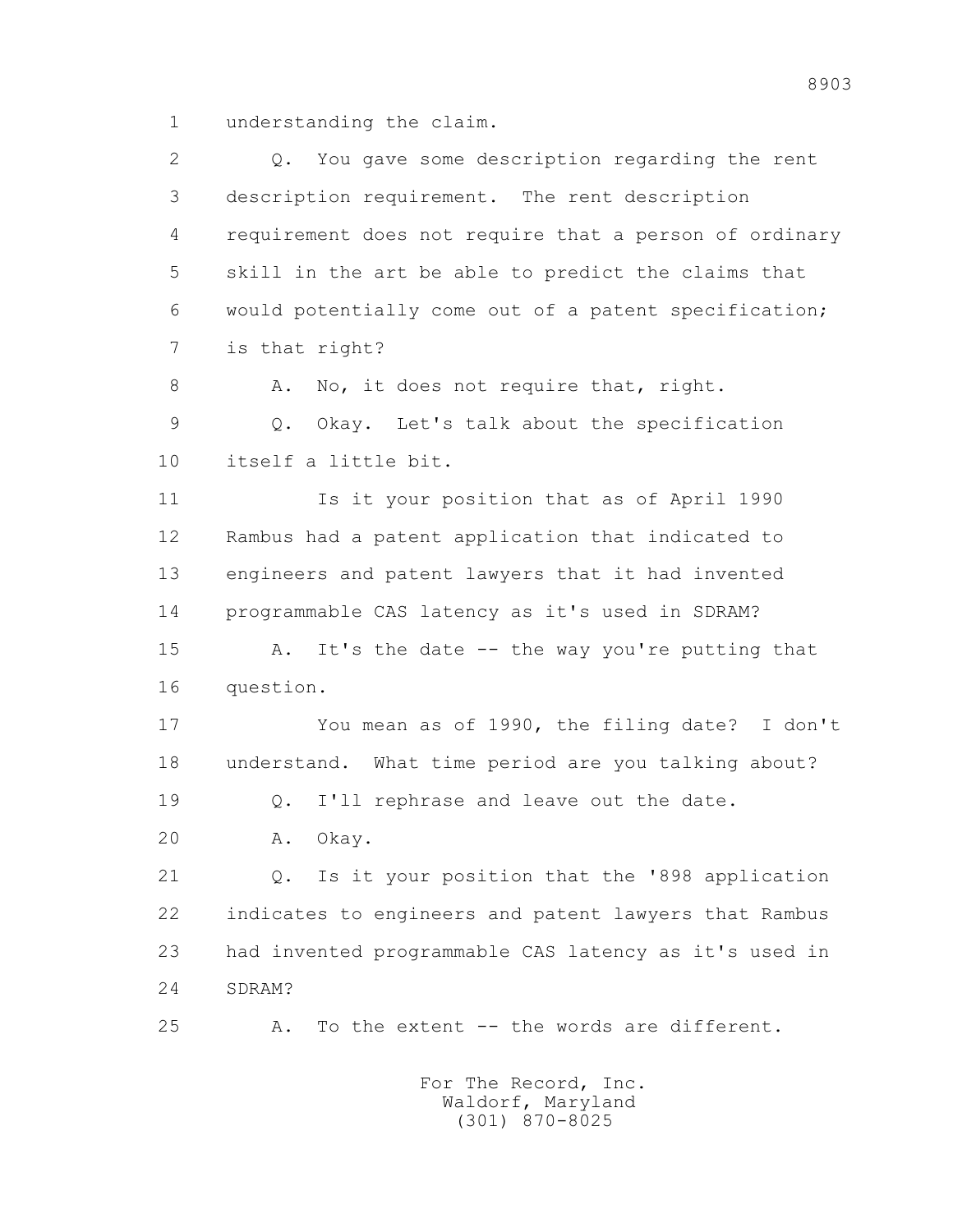1 You're putting in words. The CAS latency in that 2 sense, that term does not exist in the patent -- in the 3 disclosure. The words don't exist, so the way you're 4 asking that question, CAS latency, that doesn't exist, 5 but the underlying features and functions that are 6 related to that are disclosed there.

7 Q. So let me see if I have this.

8 It's your testimony then that the '898 patent 9 application indicates to engineers and patent lawyers 10 that Rambus had invented, as of April 1990, the 11 function that CAS latency performs as it's performed in 12 an SDRAM?

13 A. Yes, with the proviso -- you say as it's 14 performed in an SDRAM. I want to know exactly what you 15 mean by that, "as it's performed." Yes. The answer is 16 yes.

 17 Q. Okay. Well, I mean as CAS latency functions in 18 SDRAM according to the JEDEC standard. Does that 19 change your answer at all?

20 A. Not fundamentally, no.

 21 Q. And then I take it it's your position that the 22 '898 application indicates to engineers and patent 23 lawyers that Rambus had invented programmable burst 24 length, as that function is used in SDRAM, described in 25 the JEDEC standard; is that right?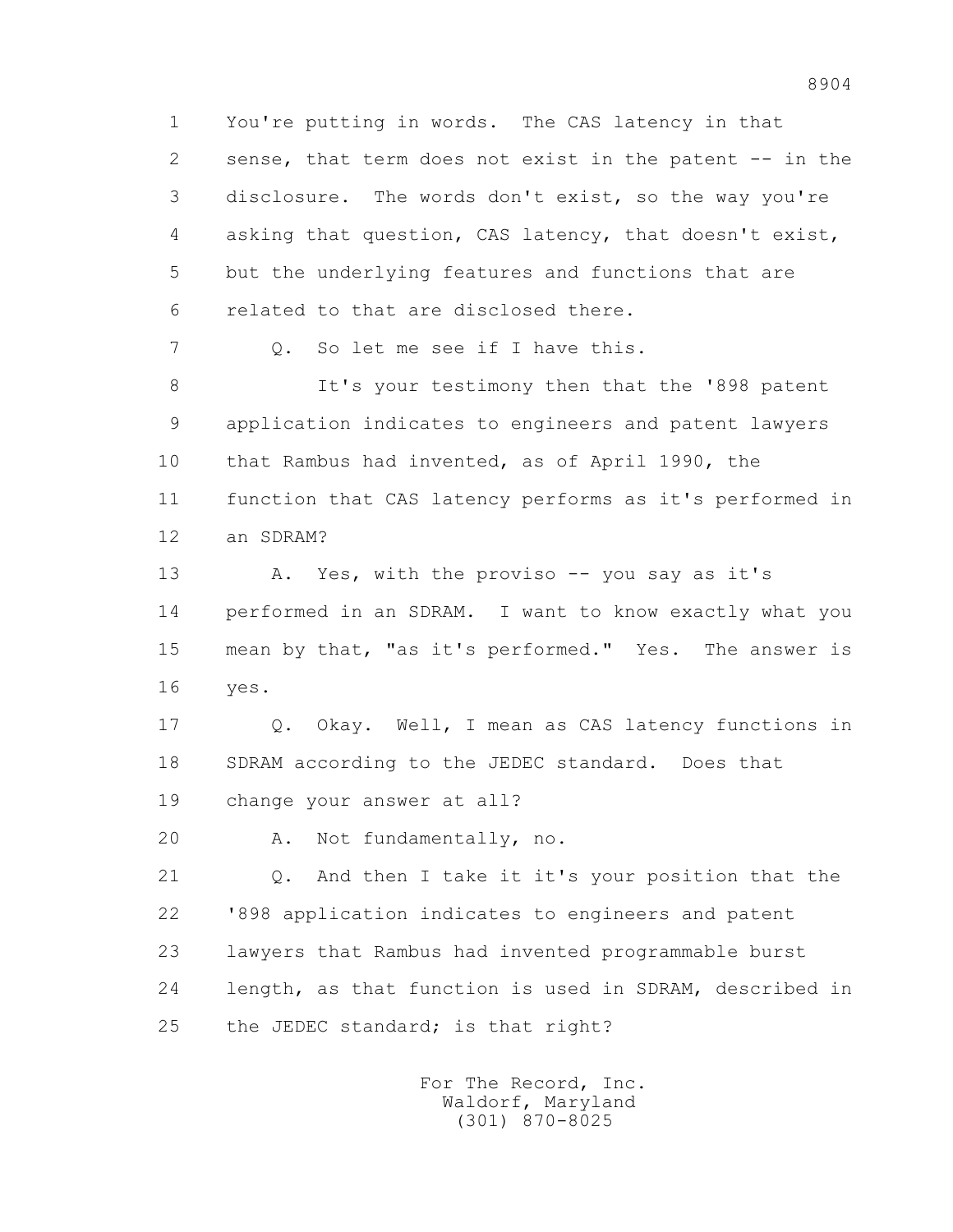1 **A.** Yes.

 2 Q. And it's your position also then that the '898 3 application indicates to engineers and patent lawyers 4 that Rambus had invented dual edge clocking and on-chip 5 DLL as those two features are present in the DDR SDRAM 6 standard described in the JEDEC standard? 7 A. Yes, but you're using terms. I mean oftentimes 8 you find -- what you're talking about, you find terms 9 that are used in a patent or an application that you 10 don't necessarily find in some other document, but they 11 mean basically the same thing. 12 Q. Now, you didn't discuss your understanding of 13 what the patent discloses with any technical experts; 14 did you? 15 A. That's correct. 16 Q. I would like to ask you to turn to, I believe 17 it's page 21 of CX 1451, and that is in the binder that 18 is front of you, binder 1. It's the first tab of 19 binder 1. 20 Now, at CX 1451-21 there is a heading near the 21 very bottom of the page, "Protocol and Bus Operation;" 22 do you see that? 23 A. I'm looking on page 21. 24 Q. That is page 21 of the exhibit number which is 25 actually page 19 of the document.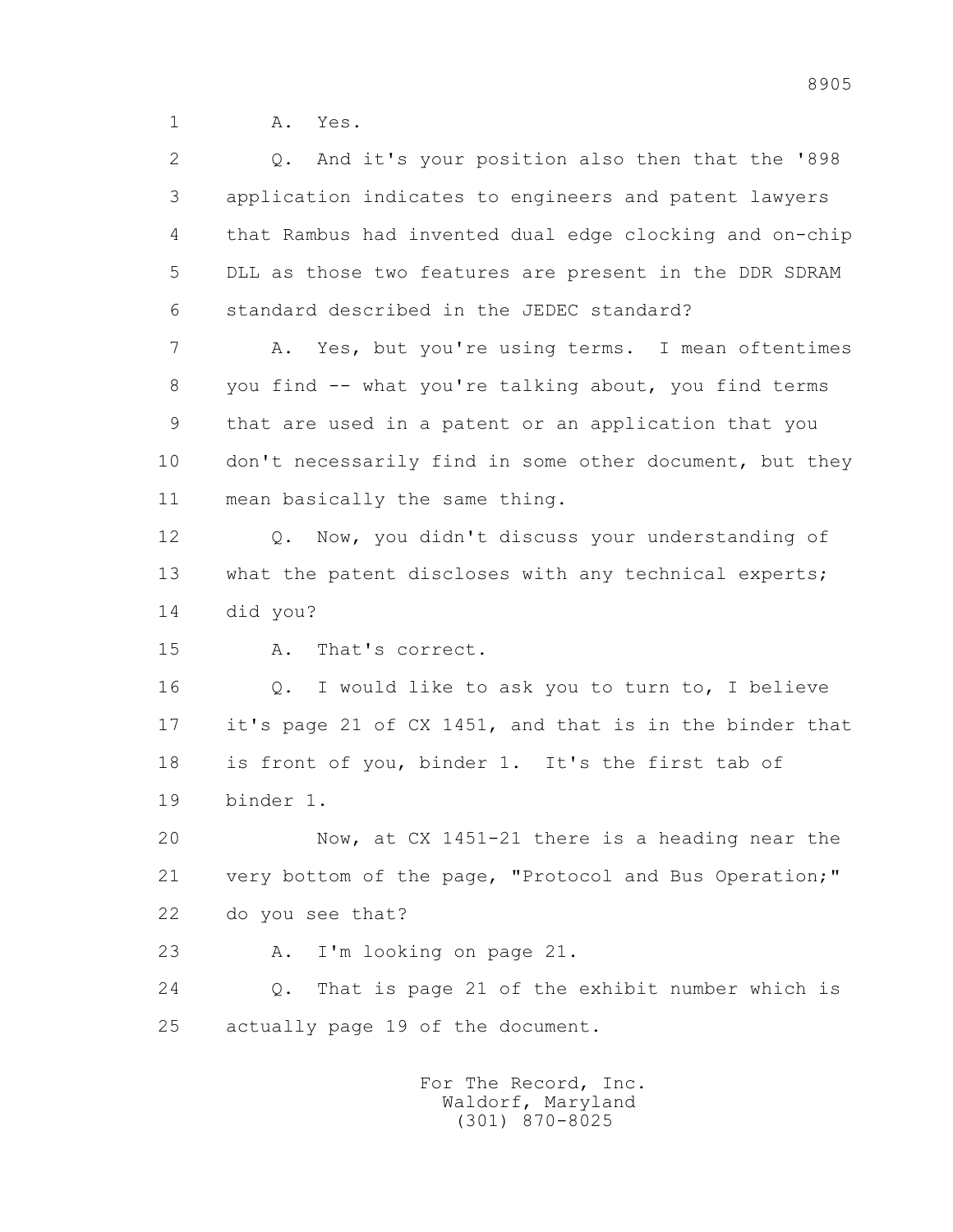1 A. Yes.

 2 Q. Okay. There's a heading there, and that 3 section entitled, "Protocol and Bus Operation" extends, 4 if I can get it -- extends to page 30 of the exhibit; 5 correct?

6 A. No.

7 Q. Okay. Where does it end?

8 A. Well, on page -- it's the exhibit page 26, but 9 the printed number would be number 24 on the bottom. 10 That page, it goes into high performance bus interface. 11 Q. Okay. All right. So the section entitled 12 "Protocol and Bus Operation" extends to the -- actually 13 I've noticed that the term, "high performance bus 14 interface," seems to be at the bottom of every page. I 15 wonder if that's some kind of footer?

16 A. Oh, you may be right about that. Okay.

 17 Q. Okay. Assuming that that term, "high 18 performance bus interface," is some kind of a footer on 19 the application, am I correct that the section entitled 20 "Protocol and Bus Operation" extends to page 30 of the 21 exhibit?

22 A. Yes.

 23 Q. Now, I believe that you pointed us to a 24 discussion beginning at about page 21 and, let's see, I 25 believe that was page 21 of the exhibit. It's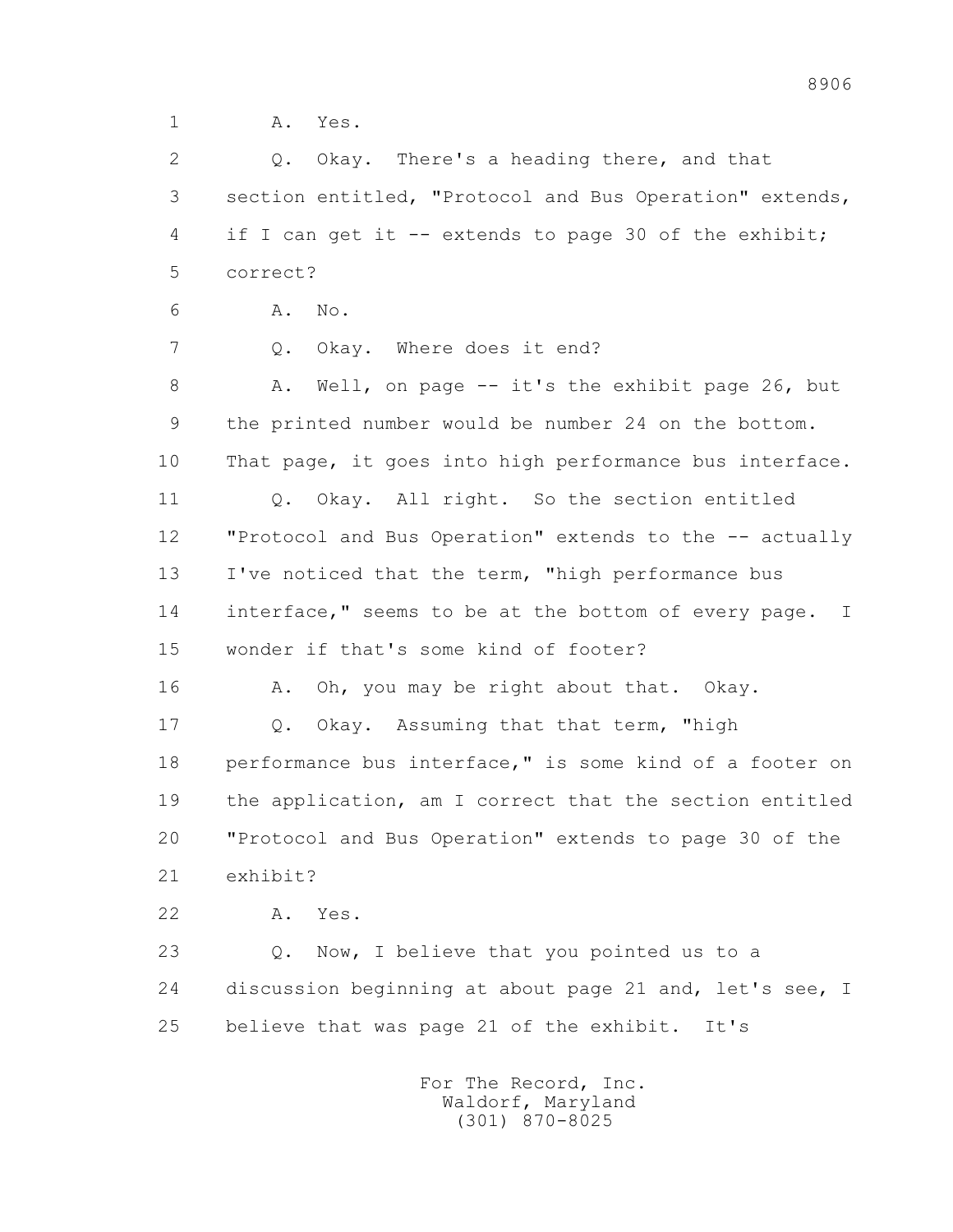1 describing access time registers; is that right? No, 2 actually that's probably page 21 of the document, page 3 23 of the exhibit.

4 A. Yes.

 5 Q. And this section that you directed us to in the 6 application discussing access time registers all falls 7 under this heading, "Protocol and Bus Operations;" is 8 that right?

 9 A. Just so I understand the question, access time 10 registers is, I believe, is disclosed through various 11 portions of the specification, not just what you 12 mentioned here on these pages. But this morning I 13 don't quite remember. If I was referring to page 23 in 14 this section that's where access time registers is 15 disclosed, but it's disclosed throughout the whole 16 specification.

 17 Q. Okay. But this morning I understand you 18 pointed to multiple sections as discussing access time 19 registers. One of those sections was this section 20 beginning at page 23 of the exhibit; is that right?

 21 A. I believe so. Quite frankly, is this the page 22 we talked about this morning? Yes -- okay. If it was 23 23, yes.

 24 Q. And this section that you pointed us to, 25 beginning on page 23, also occurs in the context of a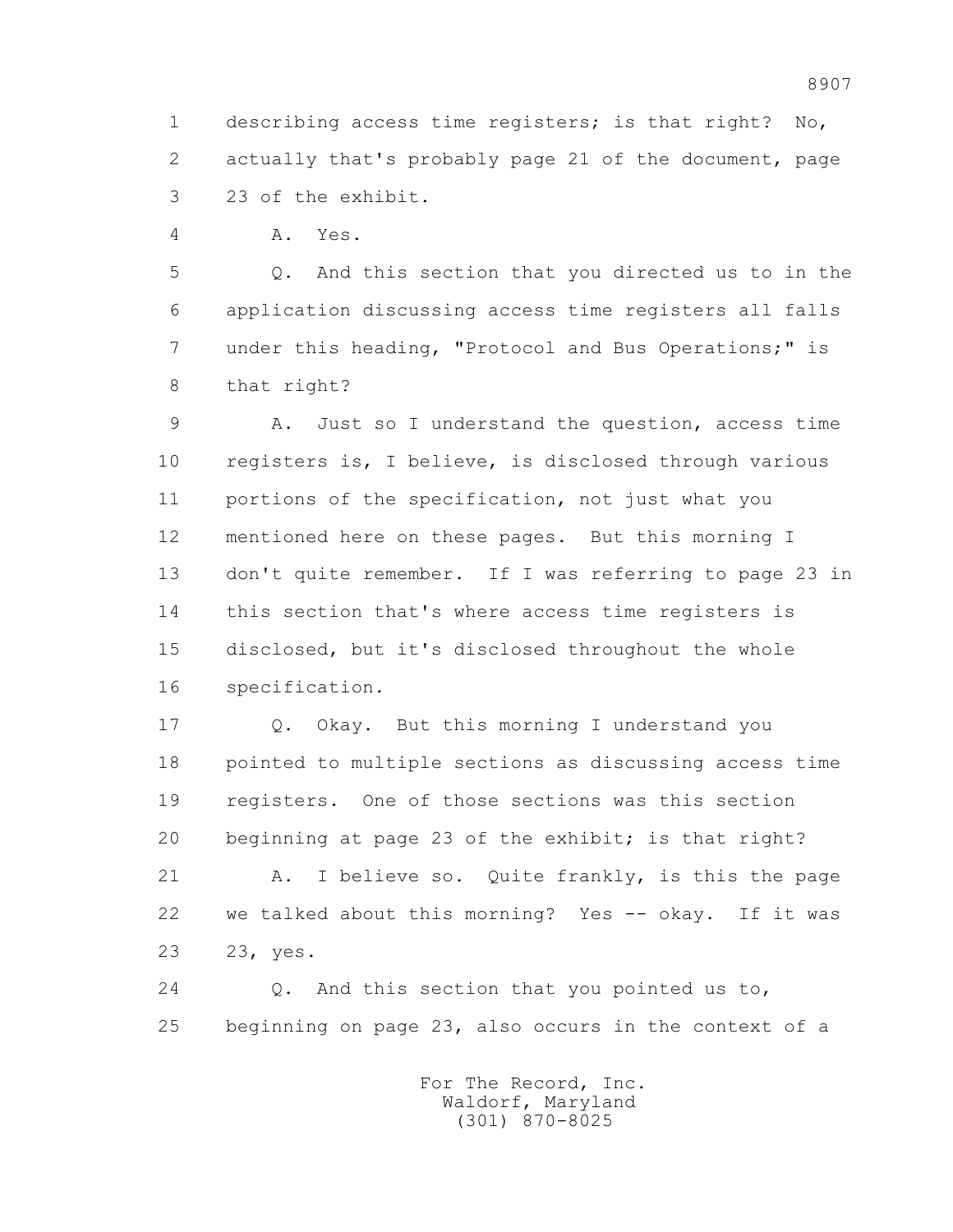1 description of Figure 4 of the patent application; 2 isn't that right? And I believe if you look at the 3 paragraph beginning at the bottom of page 23 you'll see 4 it begins discussing Figure 4.

 5 A. I just want to be clear. The paragraph you're 6 referring to up above, back on page 23, because you 7 always have to read things in context, and you have to 8 read the whole specification, but you don't -- I'll 9 answer your question as directly as I can.

 10 Access time registers -- I'm back on page 23, 11 the paragraph you referred me to, fundamentally lines 8 12 to 20, in that paragraph is a basic general description 13 of access time registers.

 14 And then as you read further you go to line 21 15 it says, "in a preferred implementation of this 16 invention in Figure 4."

17 Now, when you get to that portion you're 18 starting to look at Figure 4 for preferred 19 implementation around the feature that you were talking 20 to me about, but access time registers is disclosed 21 throughout the application outside the context of 22 Figure 4, as well.

 23 Q. Okay. Let's back up for a minute. 24 I would like to back up to that heading, 25 "Protocol and Bus Operation," on page 21. And looking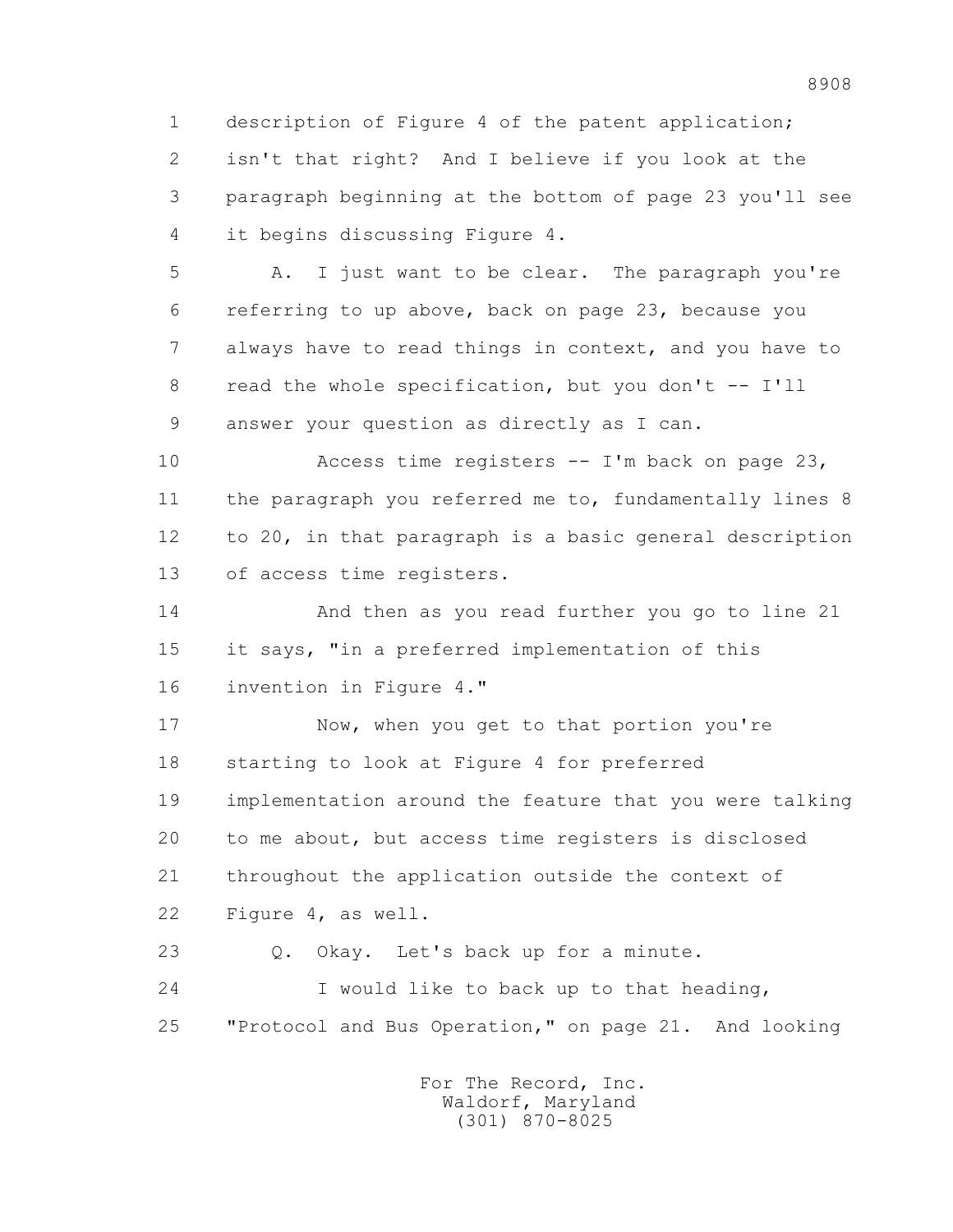1 at the description that begins at the bottom of page 21 2 and goes onto page 22, that discussion is talking about 3 a bus master that sends out a request packet; is that 4 right?

5 A. Just give me a second to read it.

 6 Q. Okay. If it helps I can direct you to page 22, 7 lines 14 through 18.

8 A. 14 through 20 starts with talking about a 9 preferred implementation, and it goes on to initiate -- 10 tells what a preferred implementation is, to initiate a 11 bus transfer, yes.

 12 Q. The section then continues onto the paragraph 13 you directed our attention to on page 23, and then 14 begins with a description of Figure 4; correct?

 15 A. It goes on -- well, I just want to make sure 16 we're talking about the same pages. I'm referring to 17 the exhibit number, so 22, it goes onto 23, and then at 18 the bottom of Exhibit 23, page 23 of the exhibit, it 19 starts to hone in on the preferred implementation and 20 looks at Figure 4. Is that answering your question?

21 Q. Yes, thank you.

 22 Could we look at Figure 4, please. I believe 23 it's at CX 131 -- okay. It's page 131 of CX 1451. If 24 we could see that on the screen.

25 Now, Figure 4 of the patent application at page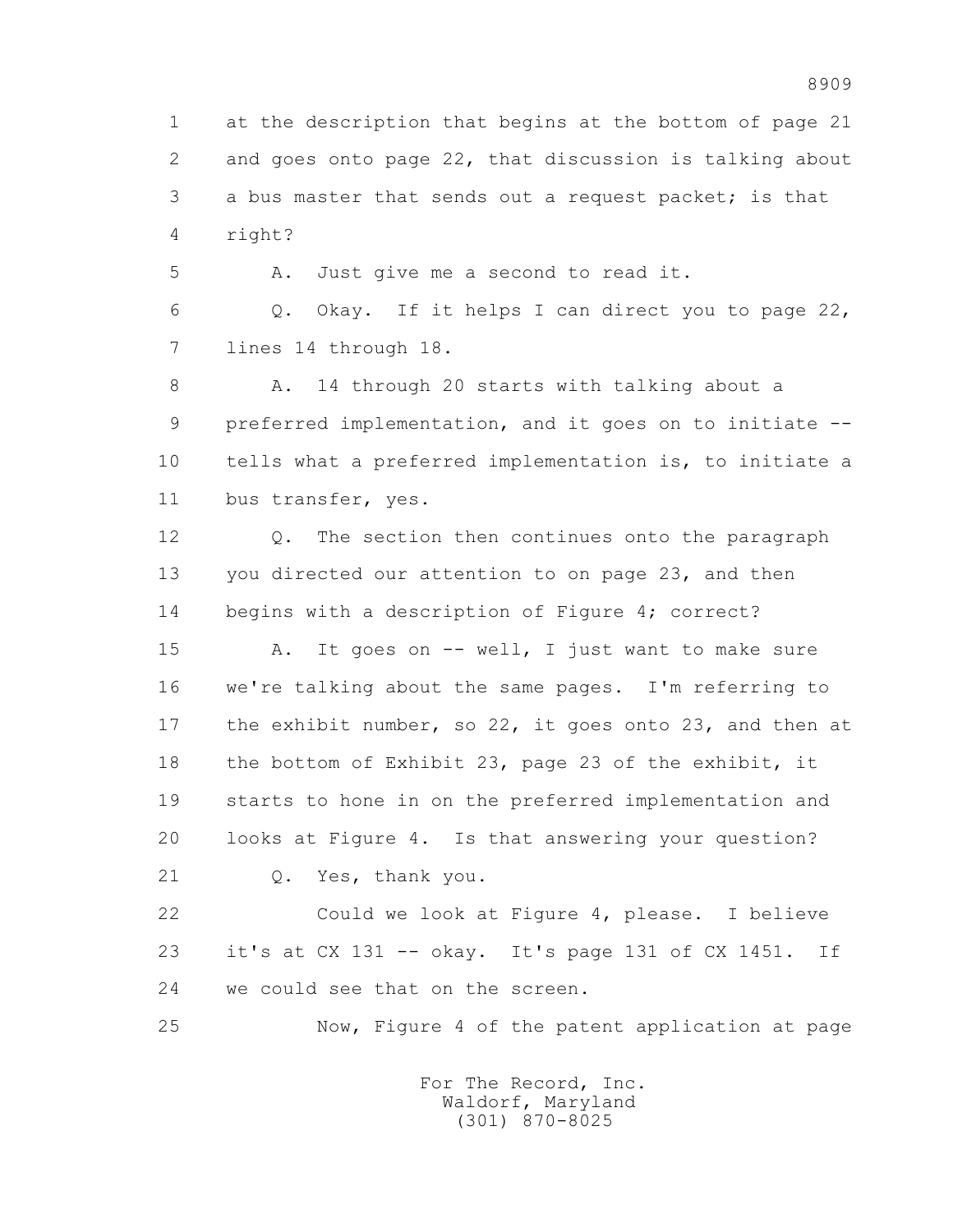1 131 shows a request packet that travels over nine bus 2 lines; is that right?

3 A. Figure 4?

4 Q. Yes.

 5 A. It shows a packet. It shows cycles. I'm not 6 sure where you got the nine bus lines from that figure. 7 Q. The nine vertical lines across the top each 8 indicate a bus line; do they not? And you can also see 9 at the top of Figure 4 there is a statement, "bus data 10 07"?

 11 A. Bus data 07. That's 8 lines. You don't get 12 that necessarily from the figure, you get it from the 13 figure and the context of the whole application.

 14 Q. All right. So Figure 4, in the context of the 15 whole application, shows a packet traveling over nine 16 bus lines; is that right?

 17 A. I see the eight. 07 from the figures is eight, 18 and then there is an address valid which -- I see. You 19 need to know. The address valid is shown on the left 20 side, and that basically represents another line, but 21 you don't get that directly from the figure in terms to 22 in connection with bus lines. You've got to go back 23 into the specification to understand that.

 24 Q. All right. Each of the lines symbolized 25 through Figure 4 would control address or data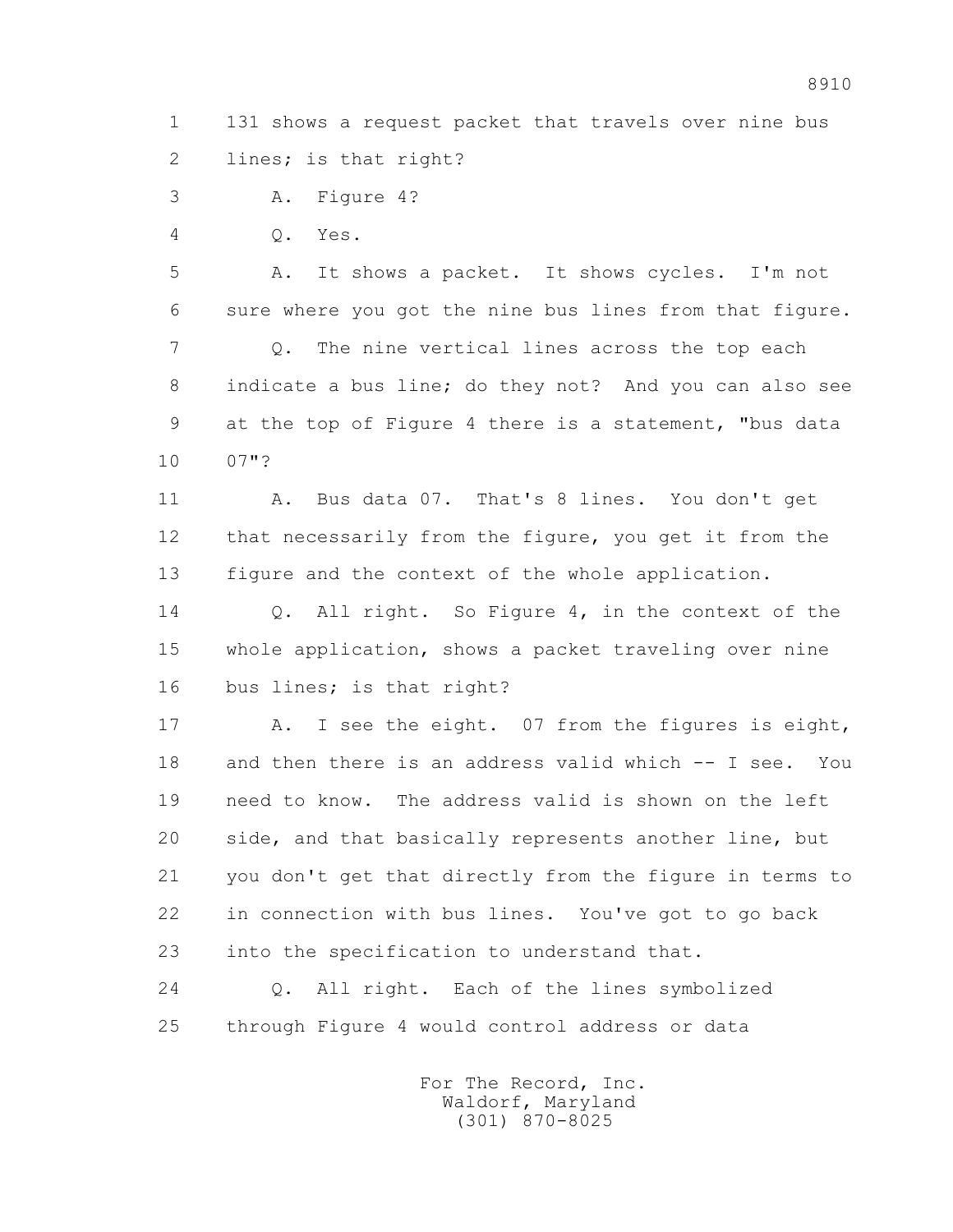1 information; right? Let me ask that again.

 2 Each line symbolized in Figure 4, each bus line 3 can carry either control, address, or data information; 4 is that right?

 5 A. I'm not sure about data. What's shown in 6 Figure 4 is control and address. It is the bus lines 7 you're talking about, and we know from the 8 specification preferred embodiment that there's data on 9 those lines, but this packet is access type, which is 10 control type, address information, which is control -- 11 basically -- it is address information, and then 12 there's BlockSize which is back into control 13 information.

 14 So I see address and control. I don't 15 necessarily see data in this figure.

 16 Q. If I could direct your attention, please, to 17 page 23 of the application and the bottom paragraph? 18 A. Page 23?

 19 Q. In Exhibit 23 it will be document page 21, and 20 you can leave Figure 4 up on the screen, please.

21 A. Okay.

 22 Q. In the very last paragraph it states, "a 23 preferred implementation of this invention shown in 24 Figure 4 request packet 22 contains 6 bites of data, 25 4.4 address bites, and 1.4 control bits. Each request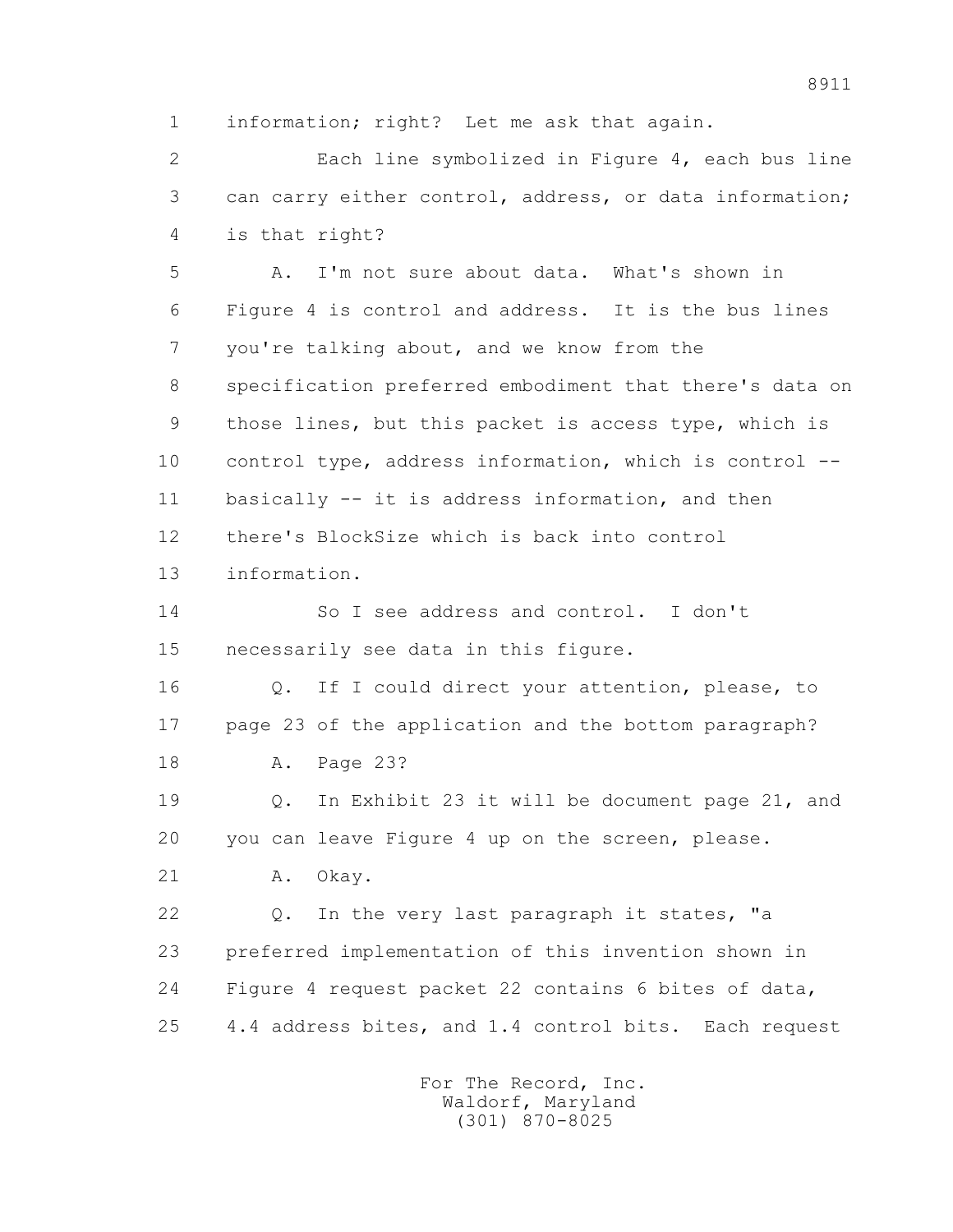1 patent uses all nine bits of the multiplex data address 2 lines;" is that correct?

3 A. That's correct.

 4 Q. That statement would indicate the bus lines are 5 multiplex to carry both data and address information; 6 right?

 7 A. In the combination of the drawing and the 8 description, yes, there's an indication that it's a 9 multiplexed bus for data, address, and even control, 10 yes.

 11 Q. Now, looking at Figure 4 again, the top line in 12 the packet indicates that the request packet carries 13 access type information; is that right?

14 A. Yes.

 15 Q. And the access type information indicates the 16 timing of the response to the request packet; is that 17 right?

 18 A. It would. You don't know from this figure, but 19 again you have to go back into the specification.

 20 Q. If it helps let's turn back to page 25 of the 21 specification. And I'll direct you to lines 4 through 22 6 on page 25. Do you have that?

23 A. Page 25?

24 Q. Yes. That's page 23 of the document.

25 A. Okay.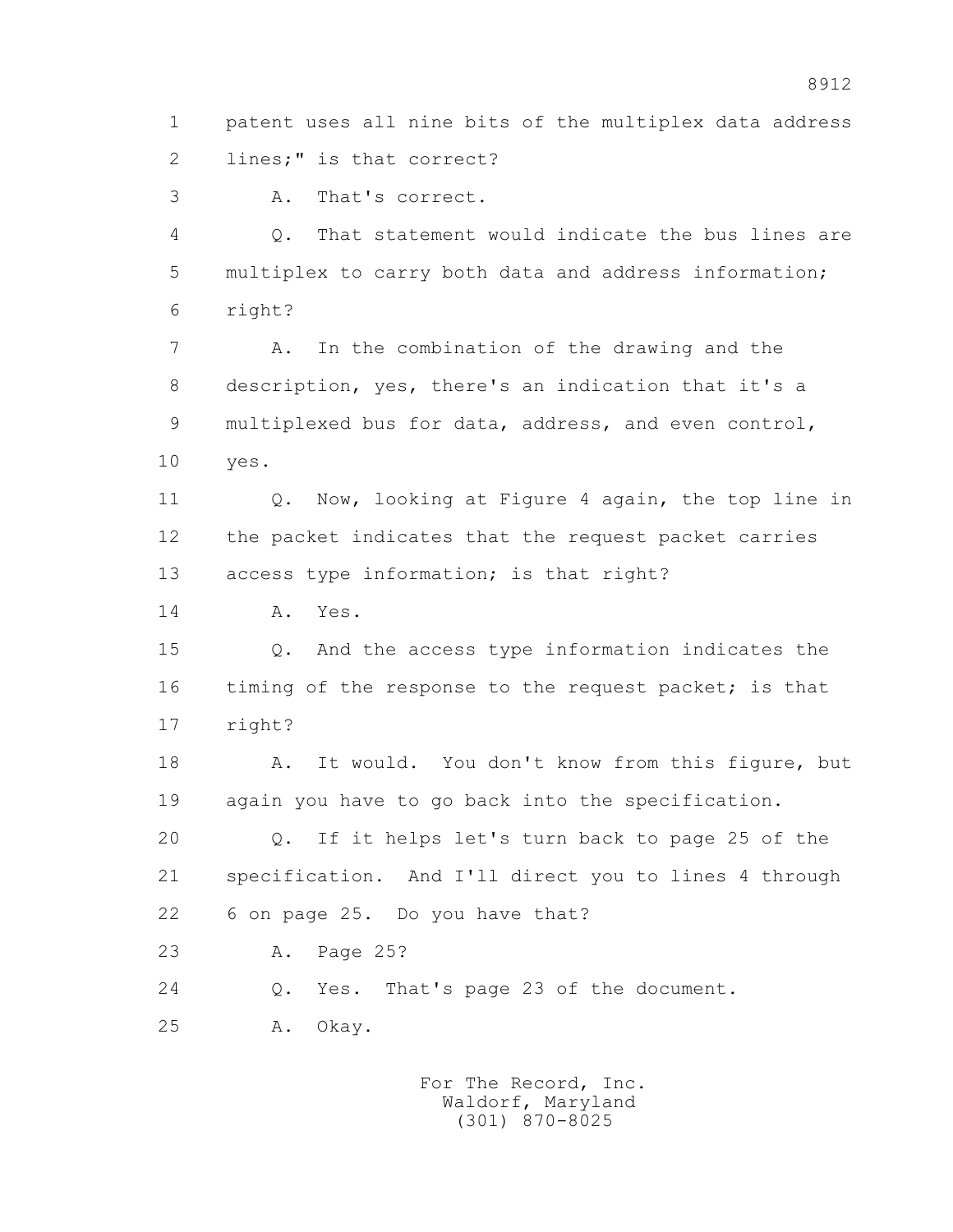1 Q. At line 4 it states, "access type 1:2 2 preferably indicates the timing of the response which 3 is stored in an access time register, access reg, 4 capital N." 5 A. What lines were you reading again? 6 Q. I apologize. Page 25 of the exhibit, lines 4 7 through 6. 8 A. Yes, that's what it says. 9 Q. If you'll turn to page 29 of the exhibit you'll 10 see a table there up at the top? 11 A. Yes. 12 Q. That table demonstrates how specifying 13 different access types in the request packet can result 14 in different access times; doesn't it? 15 A. I'm sorry. You asked me about the access types 16 or the access timing? 17 Q. Does the table on page 29 indicate that by 18 choosing different access types, different access times 19 are chosen? 20 A. I don't believe this particular table talks 21 about time. It talks about -- if you look at the left 22 column is access type, and that's the coding for it, 23 and the middle -- the middle is use. So it's use, page 24 mode, normal mode, and the right column is access time. 25 It doesn't have exactly the time. It says access time.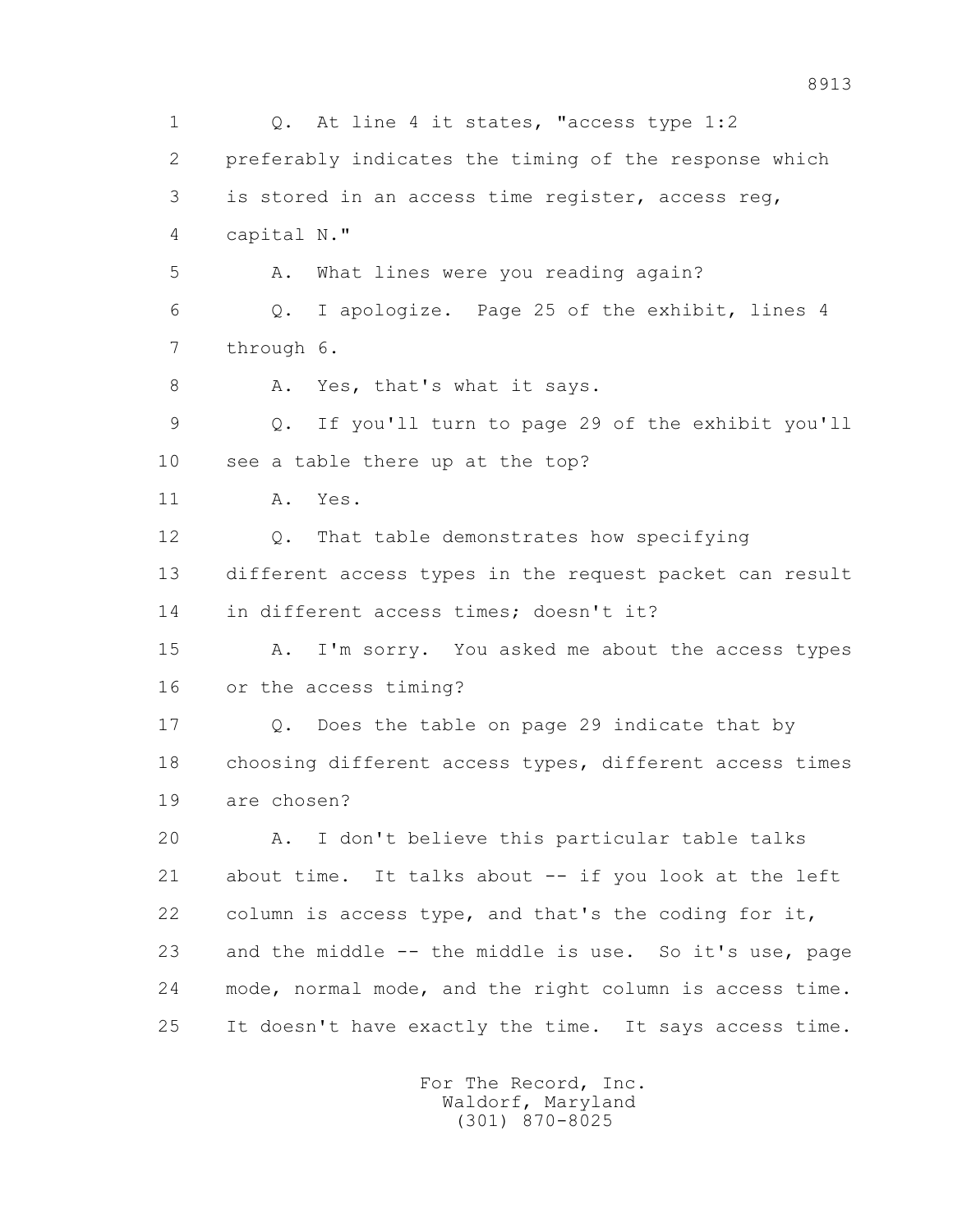1 That's correct.

 2 Q. So the access type can be changed with every 3 packet; is that right?

4 A. Yes.

 5 Q. The Protocol and Bus Operation section that 6 we've been looking at only discusses a packetised 7 protocol; does it not?

8 A. I believe so.

 9 Q. The Protocol and Bus Operation section we've 10 been discussing only discusses the use of access time 11 registers in a system having bus lines that are 12 multiplex to carry both address, control, and data 13 information; is that right?

14 A. I wouldn't say it just discloses that. They're 15 describing a preferred implementation, and within that 16 when you look at the words in the paragraphs there are 17 other concepts that are built in there. I wouldn't say 18 that, no. The course -- go ahead.

 19 Q. The only implementation described in the 20 section, "Protocol and Bus Operation," is an 21 implementation in which all of the bus lines carry 22 address, data, and control information; correct?

 23 A. Throughout the specification, I don't know if 24 it falls within this particular area you're referring 25 to me, but throughout the specification is definitely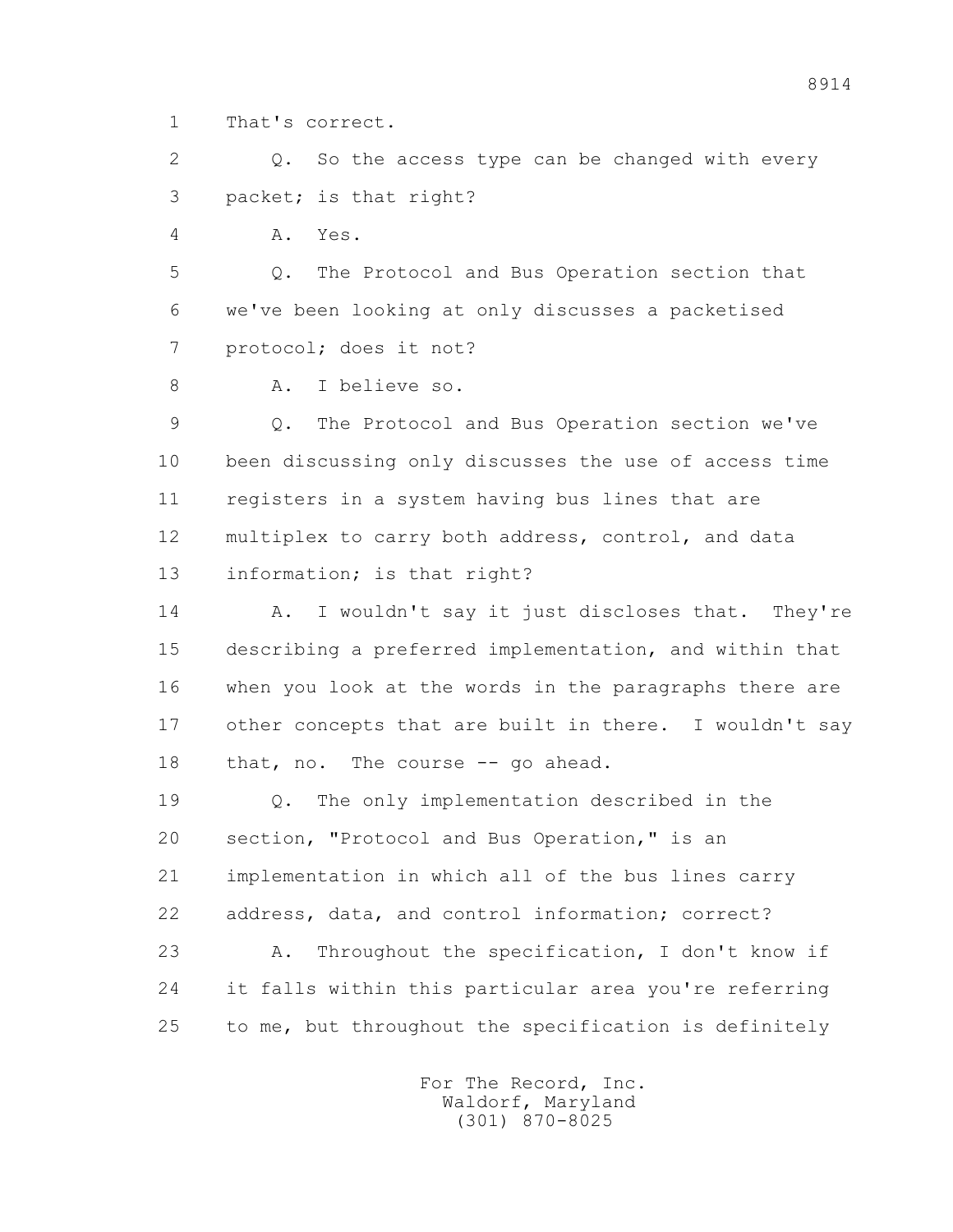1 disclosure in one sentence, one paragraph you can be 2 talking about multiplex bus and in the next paragraph 3 can be talking about a more general bus and still 4 carrying out concepts, so I would have to read all of 5 these pages to see if what you're suggesting that this 6 portion of the specification talks only about multiplex 7 bus, as opposed to other kinds of busses. I would have 8 to take a look at that, because I know it does that 9 throughout the entire application.

 10 Q. Focusing now just on the section that you had 11 earlier directed us to, which is the section titled, 12 "Protocol and Bus Operations" section, that section 13 does not describe any use of access time registers 14 outside of a packetised system; is that right?

15 A. I believe that's true.

 16 Q. All right. You also directed us to page 16 of 17 the application, so let's look at that now.

18 A. Page 16?

 19 Q. Yes. That would be document page -- excuse me, 20 exhibit page 16. I believe you directed us to the two 21 paragraphs on that page as describing access time 22 registers; is that right?

 23 A. I'm sorry, would you orient me again? 24 Q. Okay. I'm asking you to look at CX 1451-16, 25 which would be page 14 of the application.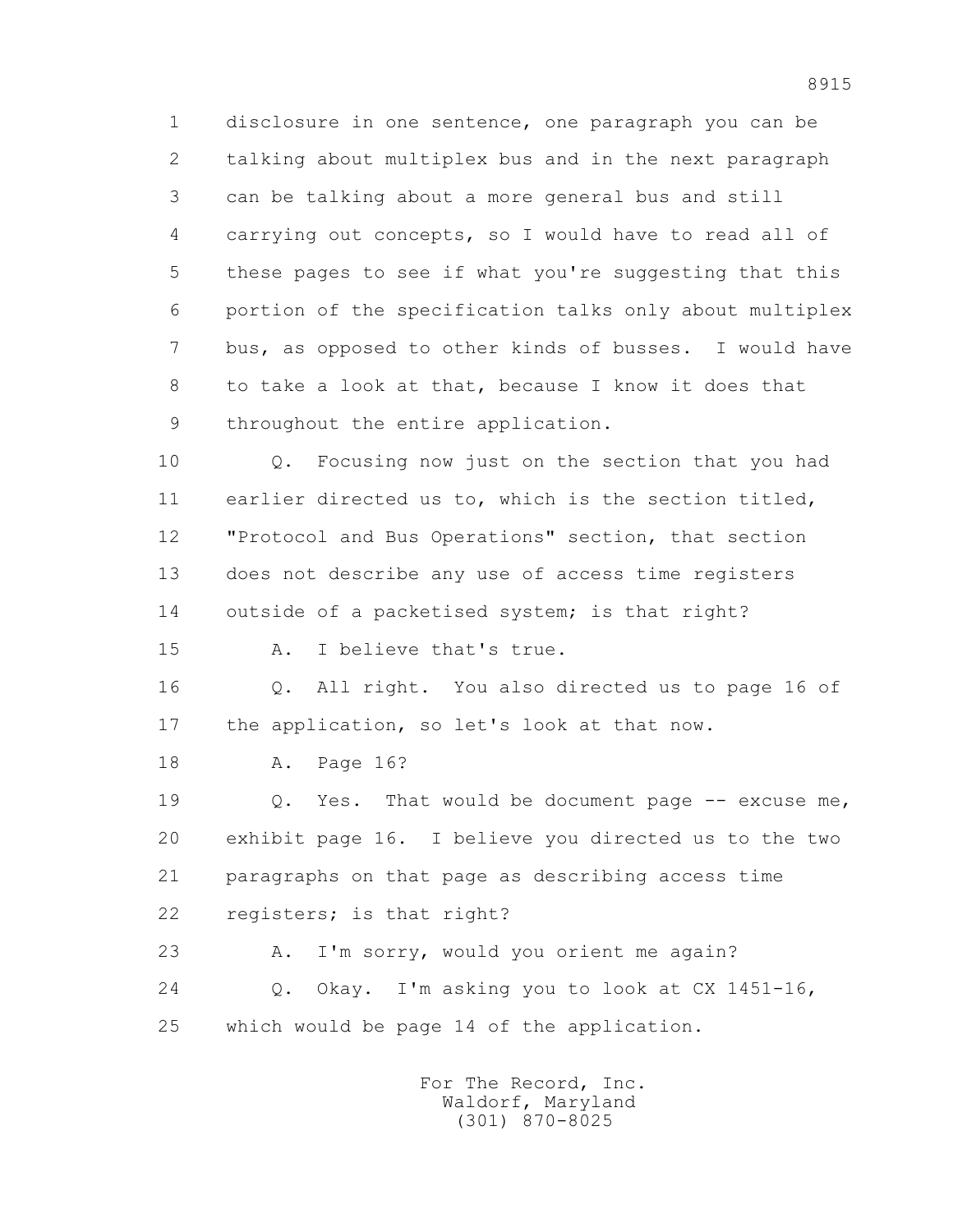1 A. Okay.

2 0. Okay. Now, did you directed us earlier to 3 these paragraphs as describing access time registered? 4 A. Yes. 5 Q. Now, those two paragraphs occur in an 6 introductory section to the Detailed Description of the 7 Invention section; is that right? And if you turn back 8 to page 13 you'll see the Heading Detailed Description 9 of the Invention -- I'm sorry, just "Detailed 10 Description." 11 A. That's correct. 12 Q. And beginning three lines from the bottom in 13 that very first paragraph of the detailed description, 14 the application states: "The bus carries substantially 15 all address data and control information needed by the 16 devices for communication with other devices on the 17 bus;" is that right? 18 A. Again, where are you now? 19 Q. I'm on page 13 of the application, the last 20 three lines. 21 A. I'm sorry, page 13 of the application? 22 Q. That is exhibit page 13, which is page 11 of 23 the application. 24 A. Okay. Okay. Go ahead. 25 Q. Okay. Now, third line from the bottom, that For The Record, Inc.

 Waldorf, Maryland (301) 870-8025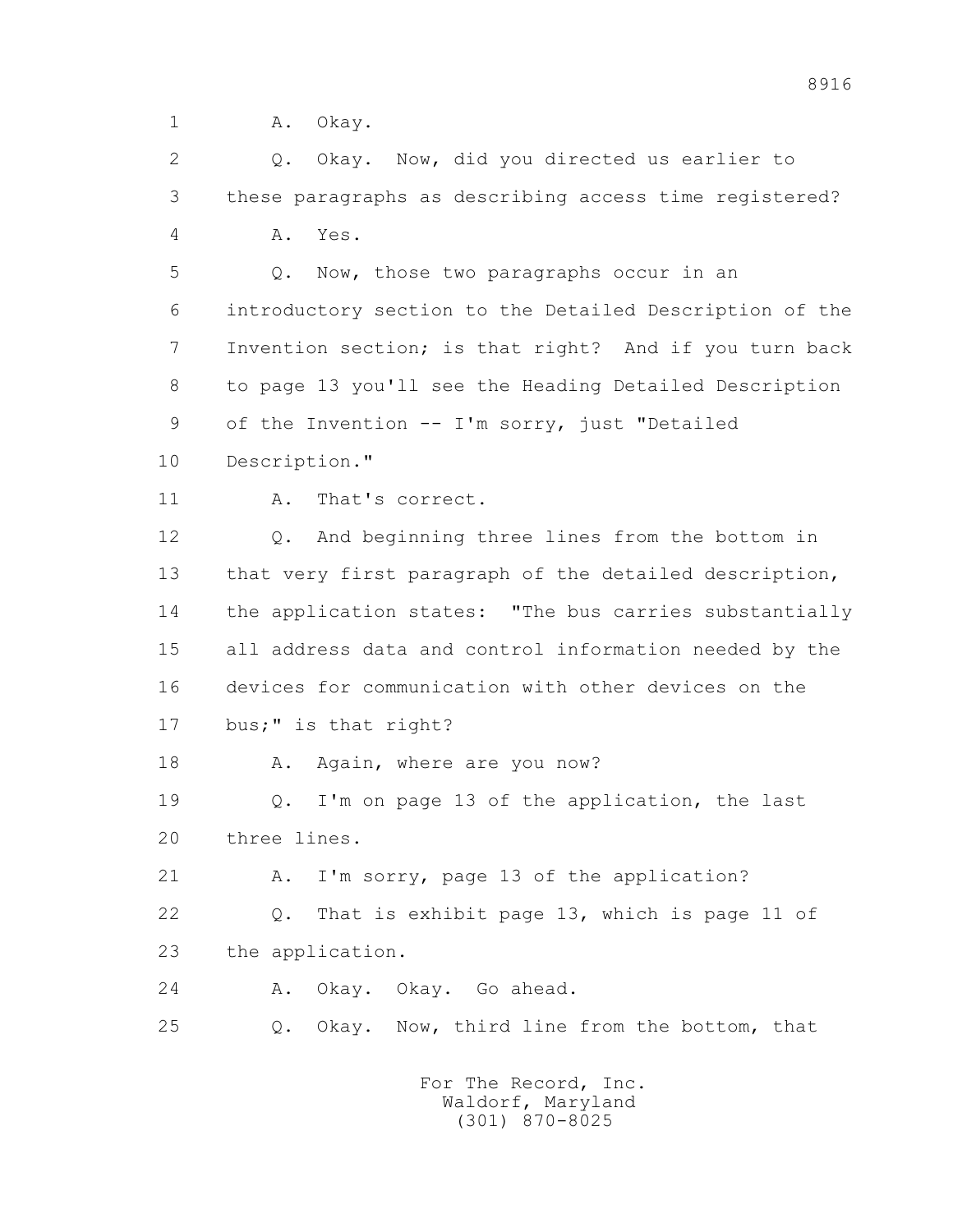1 first paragraph in the Detailed Description section 2 states: "The bus carries substantially all address 3 data and control information needed by devices for 4 communication with other devices on the bus;" is that 5 right? 6 A. That's what it says, yes. 7 Q. And if you'll now turn back to page 16, which 8 is the paragraphs that you had directed us to, these 9 paragraphs occur in the same section as the sentence I 10 just read; is that correct? 11 A. In the Detailed Description, yes. 12 Q. Now, looking at the paragraph that you directed 13 us to, that same paragraph discusses device 14 identification registers; does it not? Perhaps I can 15 orient you to page 16 lines 3 to 14. 16 A. Yes. 17 Q. So the discussion of access time registers in 18 that paragraph only occurs along with the description 19 of device identification registers; correct? 20 A. In this paragraph? 21 Q. Yes. 22 A. I'm not sure what you mean by "only." There 23 are a lot of things described here, so I'm not sure 24 what you mean by "only." 25 Q. Well, the paragraph is talking about the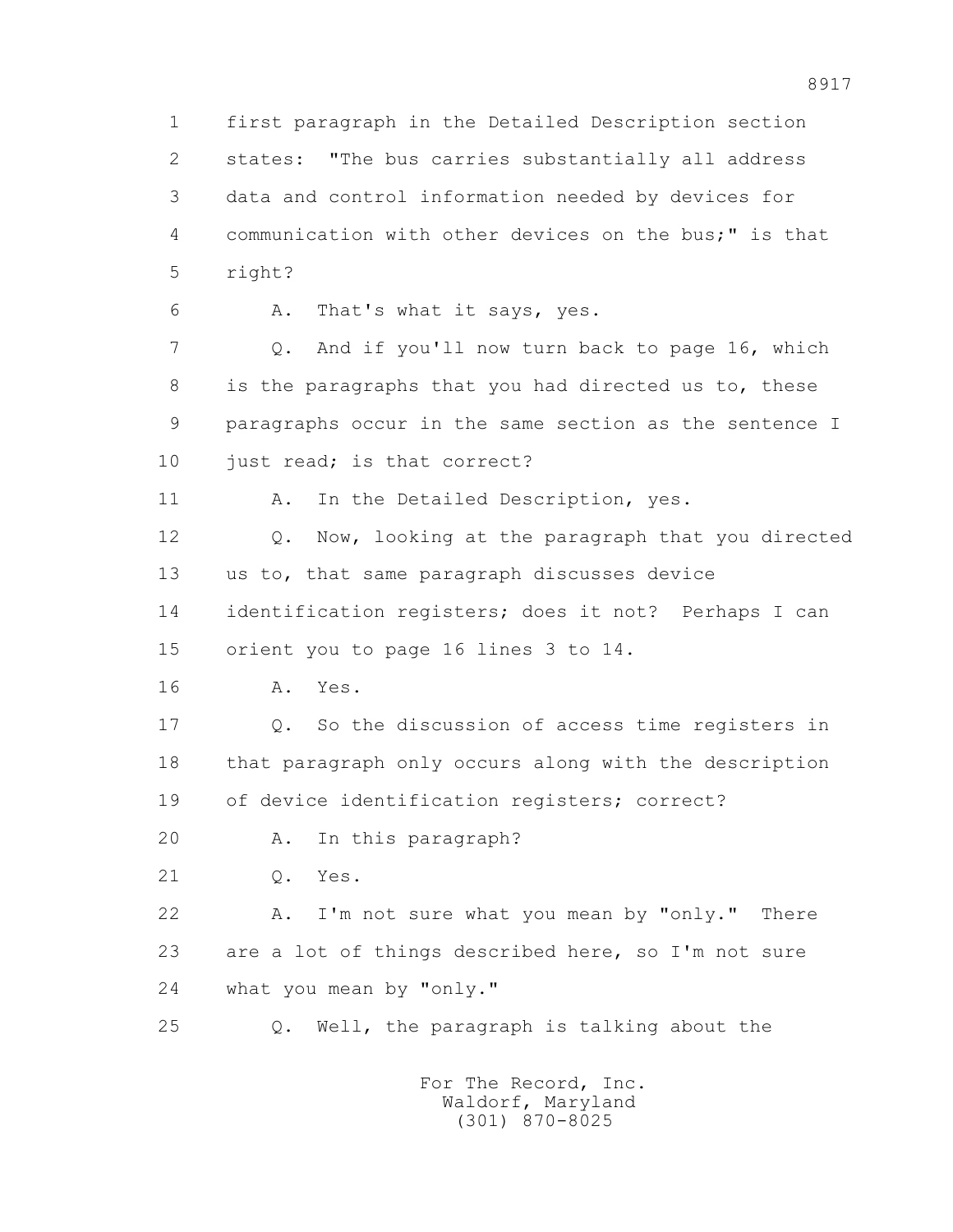1 registers on the device; is that right? 2 A. That's one thing, yes. 3 Q. And those registers can be device 4 identification registers; correct? 5 A. It describes the set of internal registers as 6 including, yes, the device identification brand, device 7 ID register, yes. 8 0. I would like to move on now to the BlockSize 9 discussion and, particularly, I believe you directed us 10 to exhibit page 29. 11 Was the -- was the section beginning at page 29 12 and continuing over to page 30 the section that you 13 directed us to supporting claims to programmable 14 BlockSize? 15 A. Yes. 16 Q. Now, this discussion also occurs within that 17 same section that we were talking about that's entitled 18 "Protocol and Bus Operations;" is that right? 19 A. Yes. 20 Q. And if we could -- if you would like to look at 21 Figure 4, Figure 4 indicates in the last line of the 22 packet that the packet will carry BlockSize 23 information; is that right? 24 A. That's correct. 25 Q. And the description of that BlockSize For The Record, Inc. Waldorf, Maryland

(301) 870-8025

8918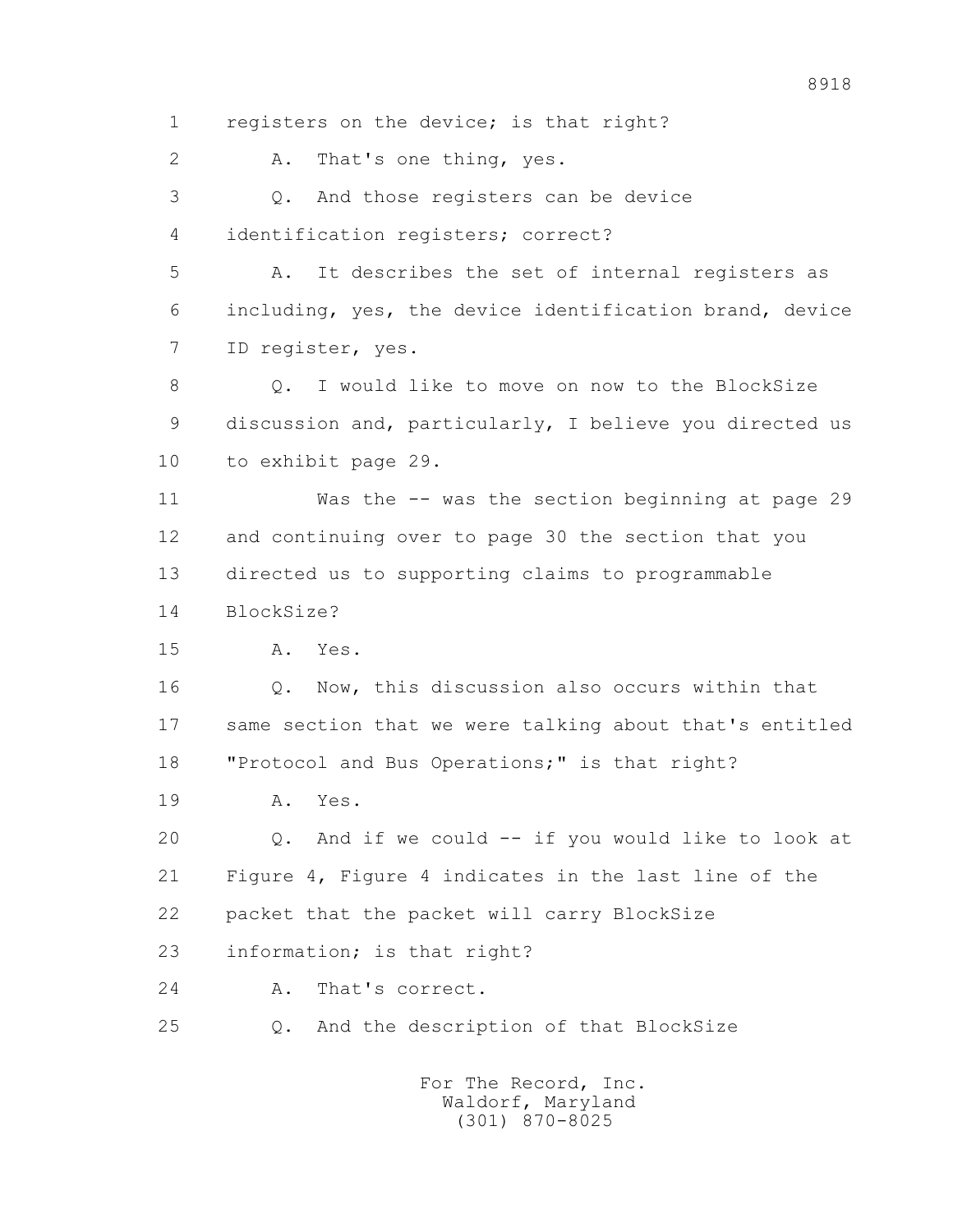1 information begins at the bottom of page 29; is that 2 right?

 3 A. Well, the Figure 4, referencing the figure, 4 part of the description of that figure begins on page 5 29 at that section. There are other sections in the 6 specification that impact on Figure 4, but the answer 7 to that question, yes. 8 Q. The description of the BlockSize shown in 9 Figure 4, the description of just BlockSize, not other 10 features of Figure 4, begins on page 29; is that right? 11 A. It's the section that I referred you to this 12 morning. I'm not sure if it's the beginning, but 13 that's the section that definitely talks about 14 BlockSize, yes. 15 Q. All right. Now, the BlockSize can be changed 16 with every packet; is that right? 17 A. I believe so, yes. 18 Q. And as shown at the top -- there's a table at 19 the top of page 30. That table indicates an 20 implementation for different BlockSizes that are

21 available in the system; is that right?

 22 A. It's the coding. I wouldn't call it an 23 implementation. The implementation is the structure 24 and function and generally how things work. This is a 25 coding for it.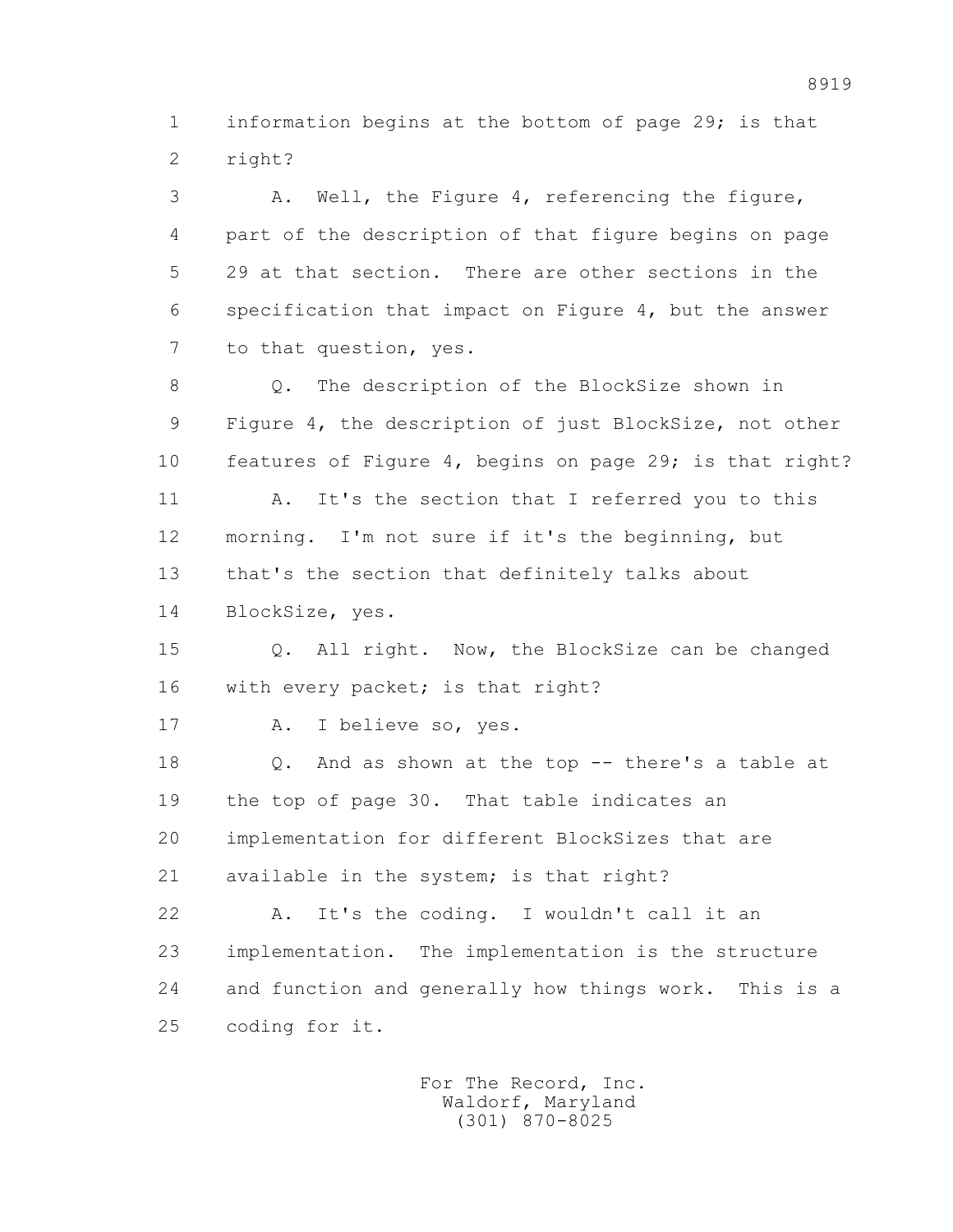1 Q. And that table indicates, that table on page 30 2 indicates that the bytes in the BlockSize can vary from 3 0 to 1024 bytes; is that right? 4 A. That table says that, yes. 5 Q. Now, JEDEC compliant SDRAM programs a 6 register -- programs a BlockSize once at the start-up 7 of the computer; is that right? 8 A. Say it again. 9 Q. A JEDEC compliant SDRAM programs BlockSize once 10 at the start-up of the computer. At boot-up; is that 11 right? 12 A. I believe so, yes. 13 Q. And a JEDEC compliant SDRAM chooses a CAS 14 latency once at the start-up of the computer; is that 15 right? 16 A. You're saying "at the start." I believe so. 17 You're getting a lot of information in there, but I 18 believe so. 19 0. Let me rephrase that. I don't mean to 20 confuse -- ask a confusing question. 21 A JEDEC compliant SDRAM chooses CAS latency for 22 operation one time in the initialization sequence; is 23 that right? 24 A. At the initialization sequence, yes, I believe 25 that's correct.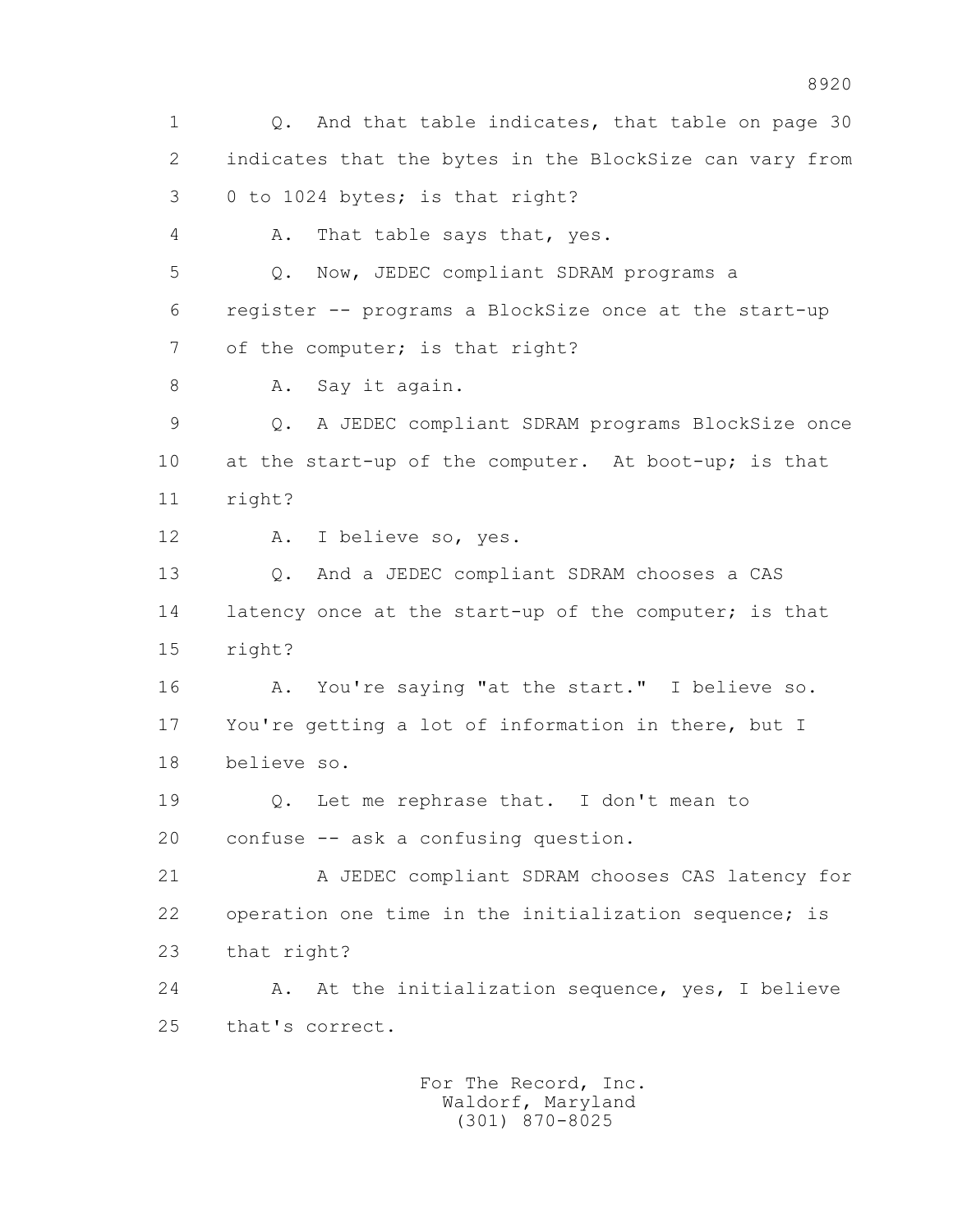1 Q. And the same is true for JEDEC compliant DDR 2 SDRAMs; is that right?

3 A. I believe that's true, yes.

 4 Q. Okay. I would like to move on to dual edge 5 clocking and ask you to look at Figure 13, which is at 6 page 138 of the exhibit of the '898.

 7 It's also available -- did you find it? Okay. 8 It's also available at page 149, if that's easier. I 9 believe this exhibit might have the drawings attached 10 twice.

 11 All right. Figure 13. Now, I believe you 12 testified that Figure 13 and the accompanying 13 description in the specification was one piece of 14 information in the specification that you pointed to 15 supporting claims of dual edge clocking; is that right? 16 A. Yes.

 17 Q. Figure 13 is a timing diagram for the clocking 18 scheme described in the applications; is that right?

19 A. Yes.

 20 Q. What Figure 13 shows is a timing diagram with 21 an early bus clock which is labeled, "bus clock 1, 22 number 53," up on top; is that right?

 23 A. The figure doesn't say it's earlier. It says 24 bus clock 53, yeah. I believe you have to go back into 25 the specification to say that that's the early bus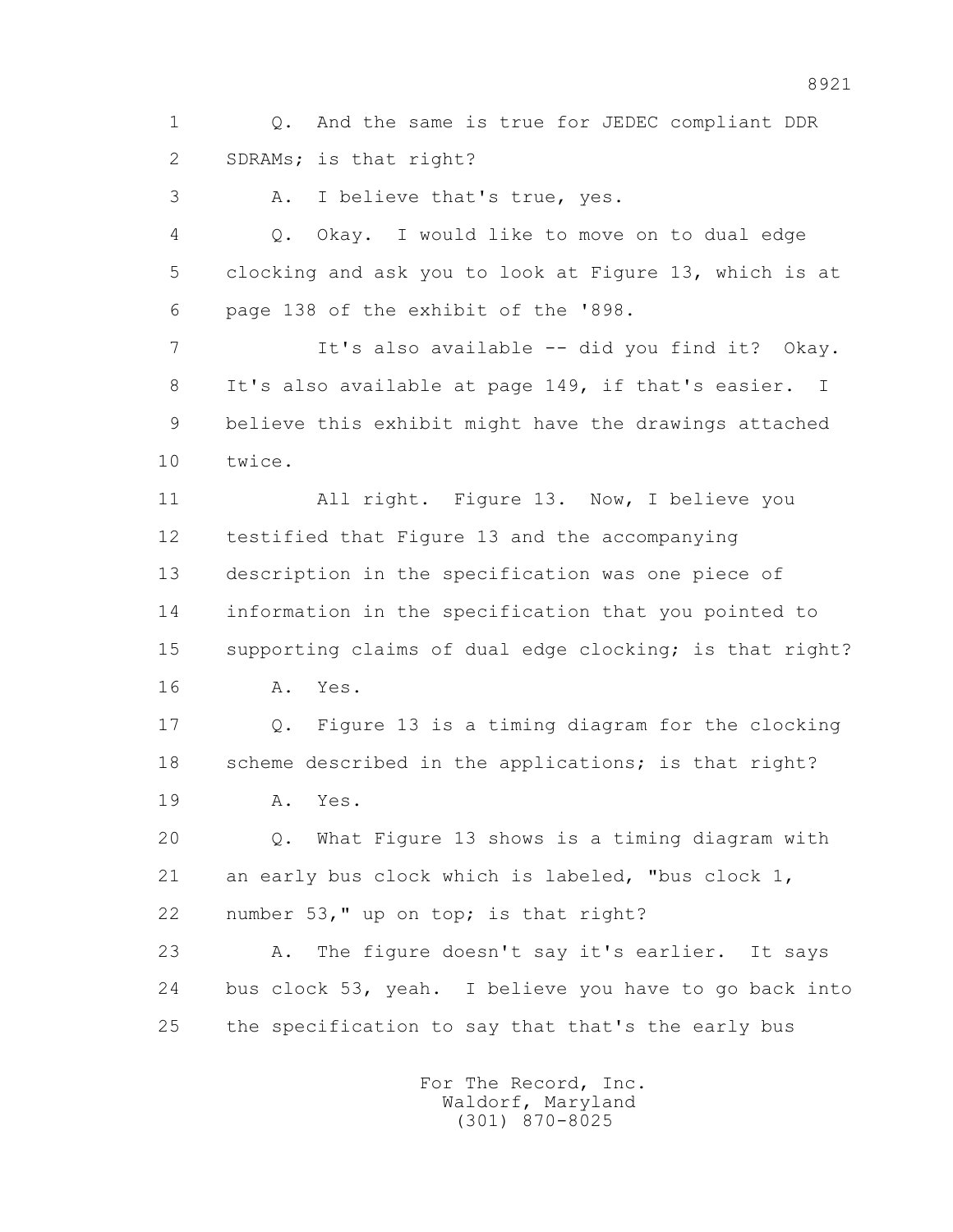1 clock.

 2 Q. Do you recall that the specification refers to 3 clock signal 53 as an early bus clock? 4 A. I believe one of them was described as the 5 early bus clock. Whether it was 53 or 54 -- probably 6 53. 7 0. And bus clock 2 is labeled number 54? 8 A. Yes. 9 Q. Do you recall whether the specification refers 10 to bus clock 54 as the late bus clock? 11 A. Late? I'm not sure about the word "late." 12 Q. And Figure 13 also shows an internal clock 13 labeled number 73; is that right? 14 A. Yes. 15 Q. And that internal clock is an average between 16 the two bus clocks which are labeled 53 and 54; is that 17 right? 18 A. I wouldn't call it -- it's not an average. I'm 19 not sure what you mean by the average. You don't add 20 up and take the average. That's not what it is. 21 Q. Does internal clock 73 represent a midpoint 22 between bus clock 53 and bus clock 54? 23 A. It's supposed to, yes. 24 Q. I would like to ask you now to please turn to 25 Figure 8A, which is on page 134.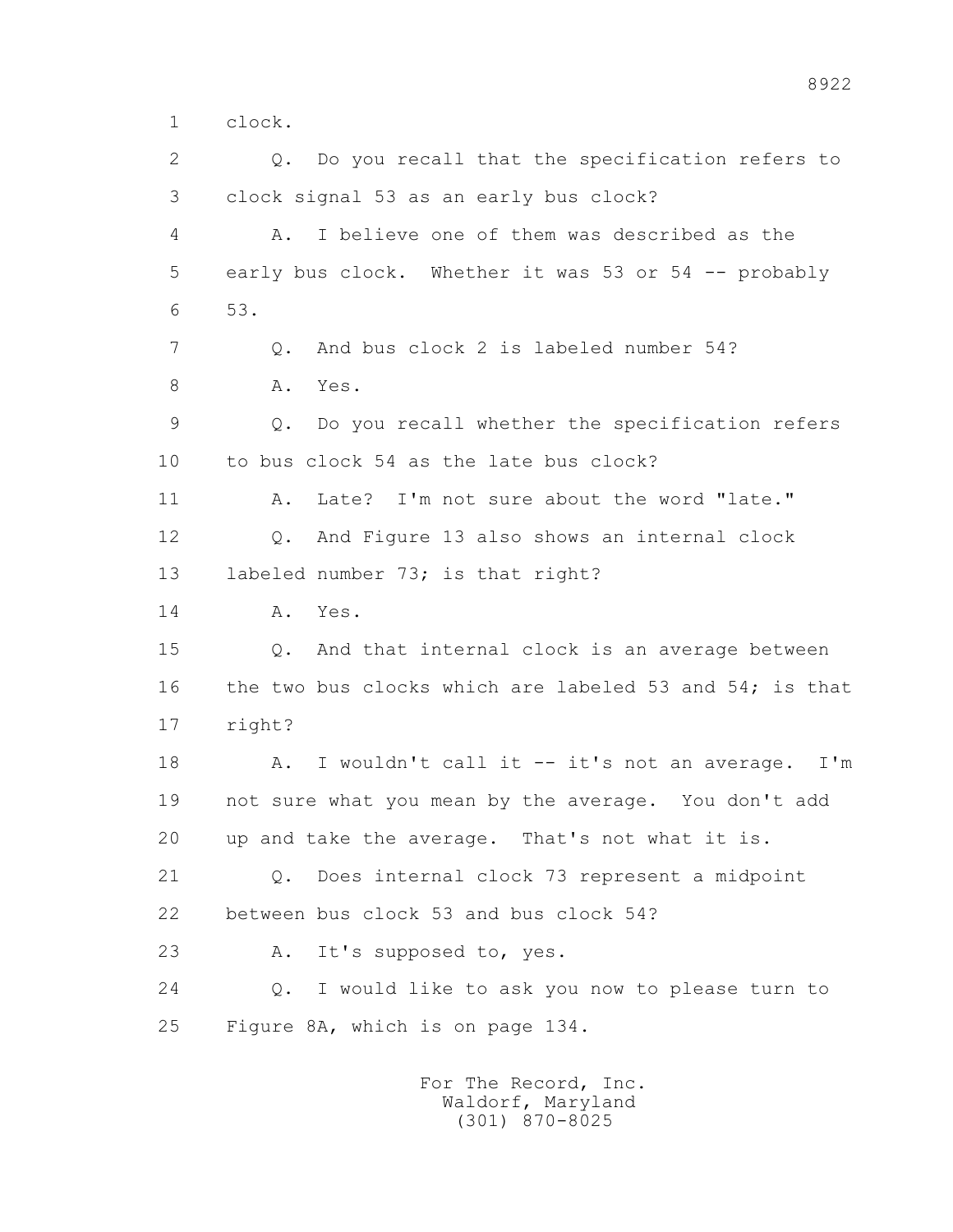1 This drawing I think is incomplete, and we'll 2 try to check if our exhibit has another Figure 8A 3 attached to it that we can use instead. 4 If we could look at exhibit page 145 you'll see 5 a complete picture of Figure 8A. 6 A. Where do you want me now? 7 Q. Looking at Figure 8A that is on 145 of CX 1451. 8 A. Okay. 9 Q. Now, what that drawing indicates is that bus 10 line 53, that the signal on clock line 1 will arrive at 11 chip 0 before it arrives at chip N; is that correct? 12 A. Which line are you pointing to? 13 Q. If you'll look at the line labeled clock 14 line 1. 15 A. Okay. 16 Q. And you follow clock line 1 out from the clock, 17 the signal on clock line 1 will arrive at chip O before 18 it arrives at chip N; is that correct? 19 A. Yes. 20 Q. Figure 8A labels that -- the signal on clock 21 line 1 as signal 53; is that right? 22 A. Yes. 23 Q. And that's the same signal 53 that we were just 24 looking at in Figure 13; isn't it? 25 A. Yes.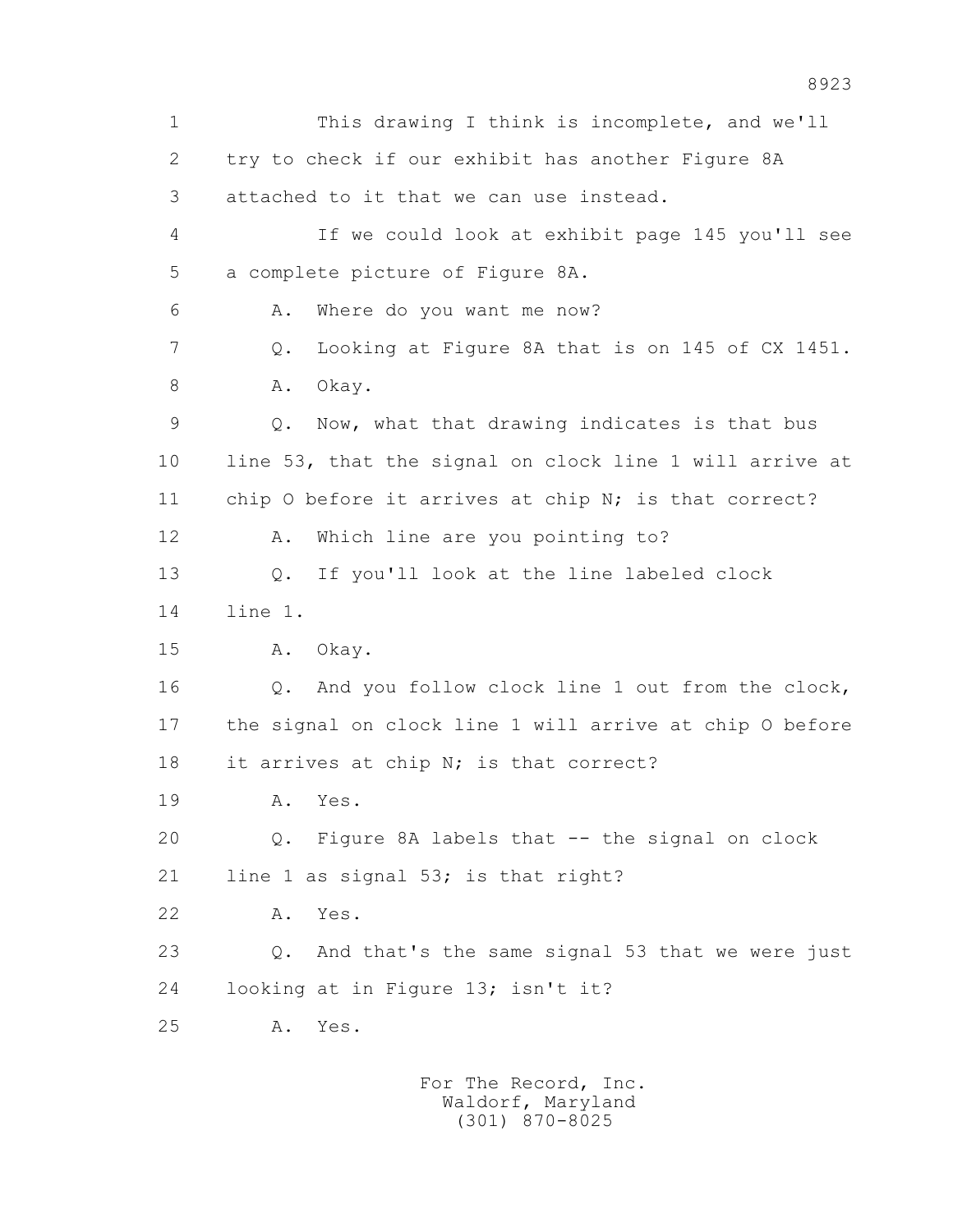1 Q. And if you follow in Figure 8A, if you follow 2 clock line 1 out you see that it turns around and it 3 then heads back towards the clock; right? 4 A. That's correct. 5 Q. That line is labeled clock line 2; is that 6 right? 7 A. Yes. 8 0. That return line. And -- 9 A. Yes. Clock 2, yes. 10 Q. And Figure 8A labels the signal traveling there 11 as clock signal 54; right? 12 A. I think the clock is clock 2. The line is line 13 54. I think that's the nomenclature they're using. 14 0. But in any event that's the same number 54 that 15 we saw in Figure 13; right? 16 A. I believe so. 17 Q. And the description associated with Figure 8A 18 explains that each of the chips here shown as chip O 19 and chip N will sample the two signals, 53 and 54, to 20 generate its own internal device clock at the midpoint 21 of signals 53, 54; is that right? 22 A. Well, at the midpoint of the arrival of the 23 clocks that are coming in on those two inputs. 24 Q. That midpoint signal will be signal 73 that we 25 saw in Figure 13; is that right?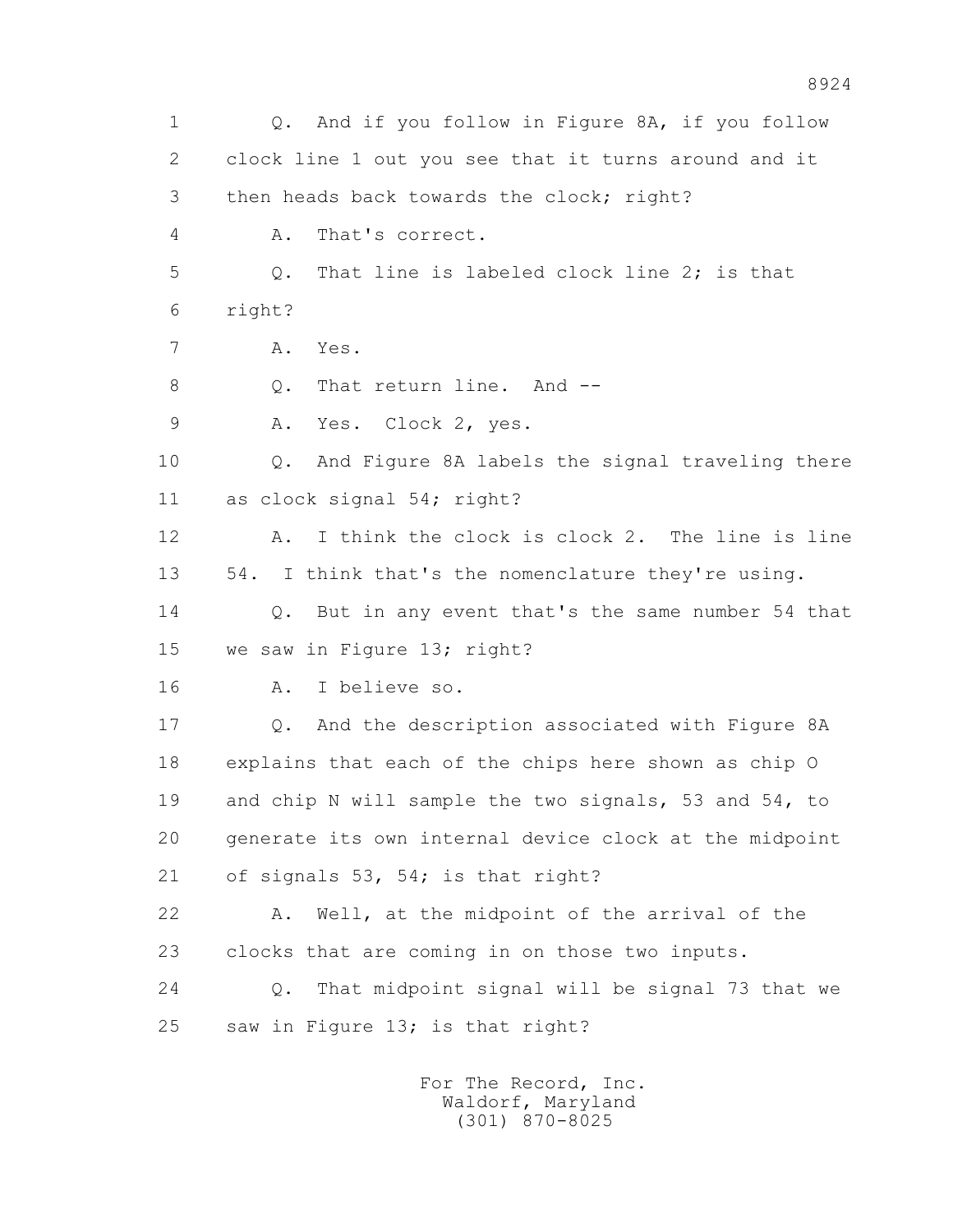1 A. Yes.

| $\overline{2}$ | Q. All right. Now, I would like to direct your          |
|----------------|---------------------------------------------------------|
| 3              | attention to the description of Figure 8A in the        |
| 4              | specification, and I believe it begins at the bottom of |
| 5              | page 48 of the exhibit. That's page 46 of the           |
| 6              | document. And if you read through the first paragraph   |
| 7              | under the heading, Clocking -- actually, you don't need |
| 8              | to read it, but that continues to the top of page 49.   |
| 9              | You'll see there this section is describing Figure 8A;  |
| 10             | is that right?                                          |
| 11             | Yes. Figure 8, but it's 8A and 8B, yes.<br>Α.           |
| 12             | Q. And on page 50 of the specification there's a        |
| 13             | paragraph that you earlier directed our attention to    |
| 14             | and testified about as supporting claims to dual edge   |
| 15             | clocking; is that right?                                |
| 16             | A. On page?                                             |
| 17             | Q. That's on page 50. It's the middle full              |
| 18             | paragraph on page 50 of the exhibit.                    |
| 19             | You know, I'm sorry. It's page 49.                      |
| 20             | And which area are you referring to?<br>Α.              |
| 21             | You see on page 49, the middle full paragraph,<br>Q.    |
| 22             | that's the paragraph that you earlier indicated         |
| 23             | supported claims to dual edge clocking; is that right?  |
| 24             | Page 49 of the specification?<br>Α.                     |
| 25             | It's page 49 of the exhibit, which is page 48<br>Q.     |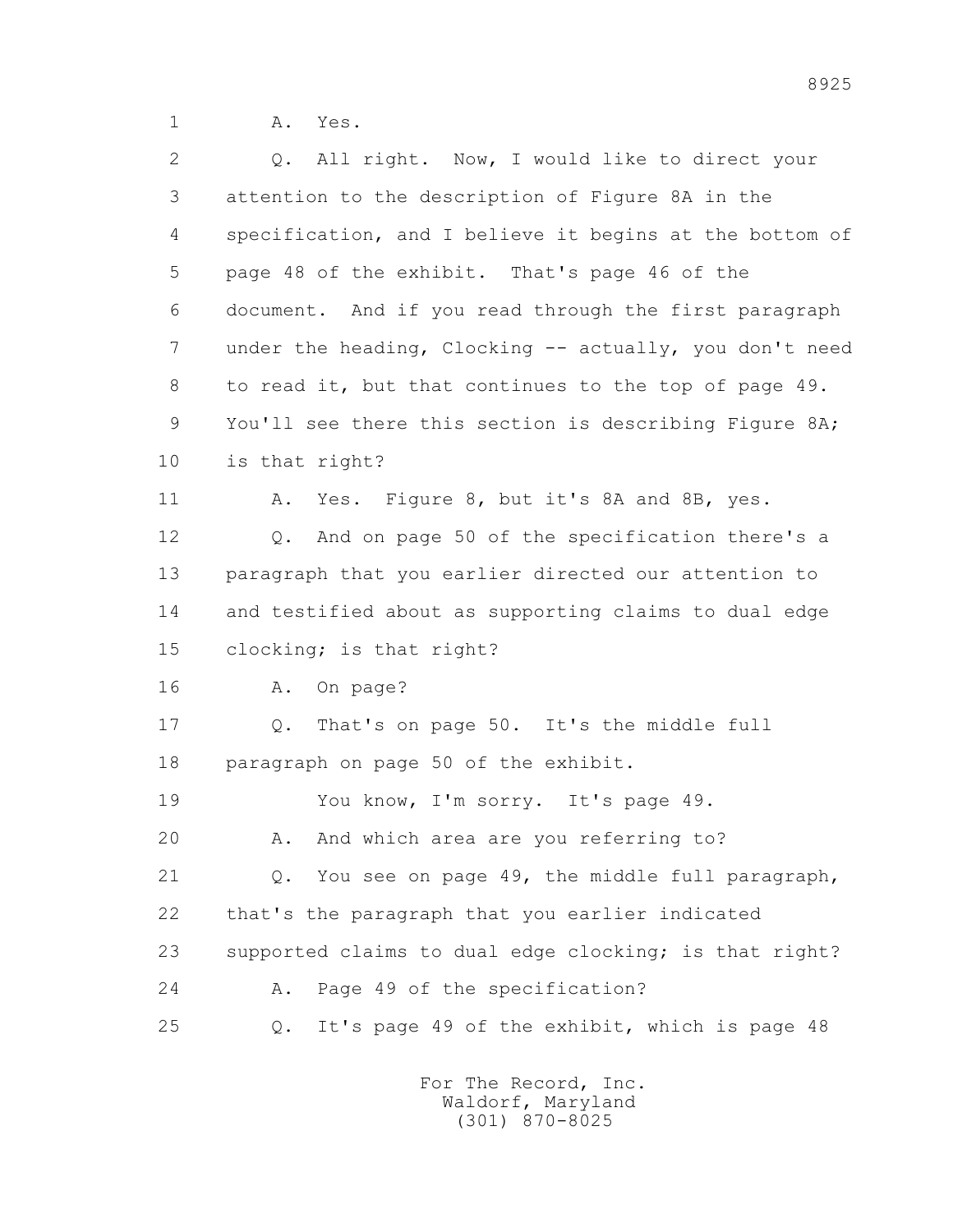1 of the specification.

2 A. Yes. Okay.

 3 Q. That paragraph occurs within the section that 4 begins on page 47 under the heading "Clocking;" is that 5 right?

6 A. Yes.

 7 Q. Okay. I would like to ask you now to turn to 8 Figure 12. That's at exhibit page 137.

 9 A. I had it on page 148. If you want me to look 10 at page 137. Yes.

 11 Q. Now, the circuit in Figure 12 -- let me say. 12 You indicated or directed us to this figure as 13 supporting claims to on-chip DLL; is that right?

14 A. Yes.

 15 Q. The circuit in Figure 12 has an input in the 16 top left-hand side labeled "early clock 53;" is that 17 right?

18 A. Yes, correct.

 19 Q. That's the early clock that we saw in both 20 Figure 8A and in Figure 13; correct?

21 A. Yes.

 22 Q. And the circuit on Figure 12 also has an input 23 labeled, "late clock 54," on the lower left-hand side; 24 right?

25 A. Yes.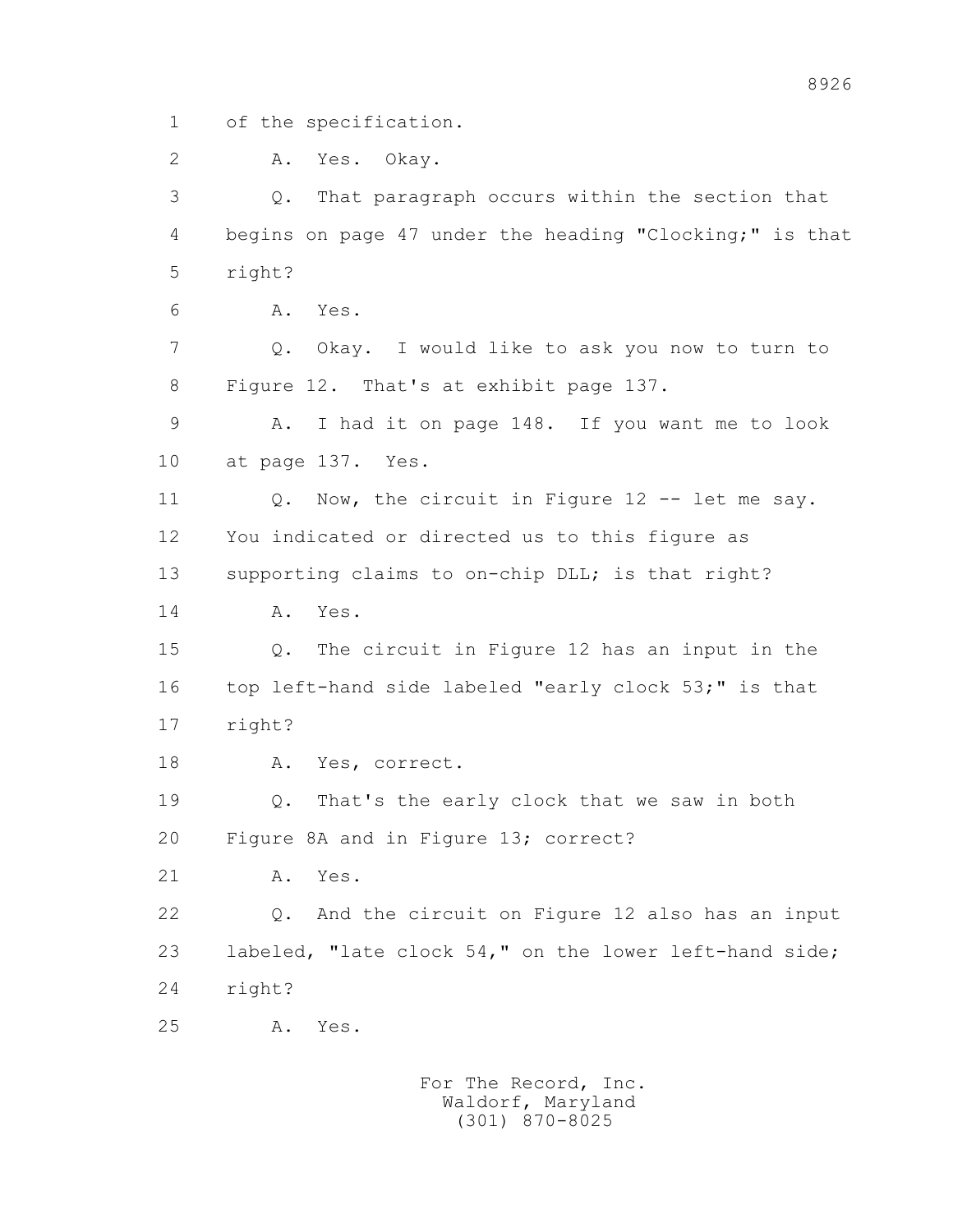1 Q. And that's the clock signal 54 that we saw in 2 both Figure 8A and in Figure 13; correct? 3 A. Yes. 4 Q. In the lower right-hand side of Figure 12 5 there's a line labeled "73;" do you see that? 6 A. Yes. 7 Q. Now, that's the midpoint internal clock signal 8 73 that we saw in Figure 13; is it not? 9 A. Yes. 10 Q. So what the circuit in Figure 12 does is that 11 it takes the early clock signal 53, the late clock 12 signal 54, and it generates a midpoint clock signal at 13 the internal clock signal 73; is that correct? 14 A. That's one of the functions, yes. 15 Q. There's no other output to the circuit shown in 16 Figure 12, other than the one labeled 73; is that 17 right? 18 A. That's correct. The only output of the 19 circuitry shown in Figure 12 is 73, right. 20 Q. I would like to talk a moment about your 21 testimony regarding the written description 22 requirement. You assumed in that testimony that Rambus 23 had claims covering SDRAMs and DDR SDRAMs; is that 24 right? 25 A. I don't believe I assumed that in that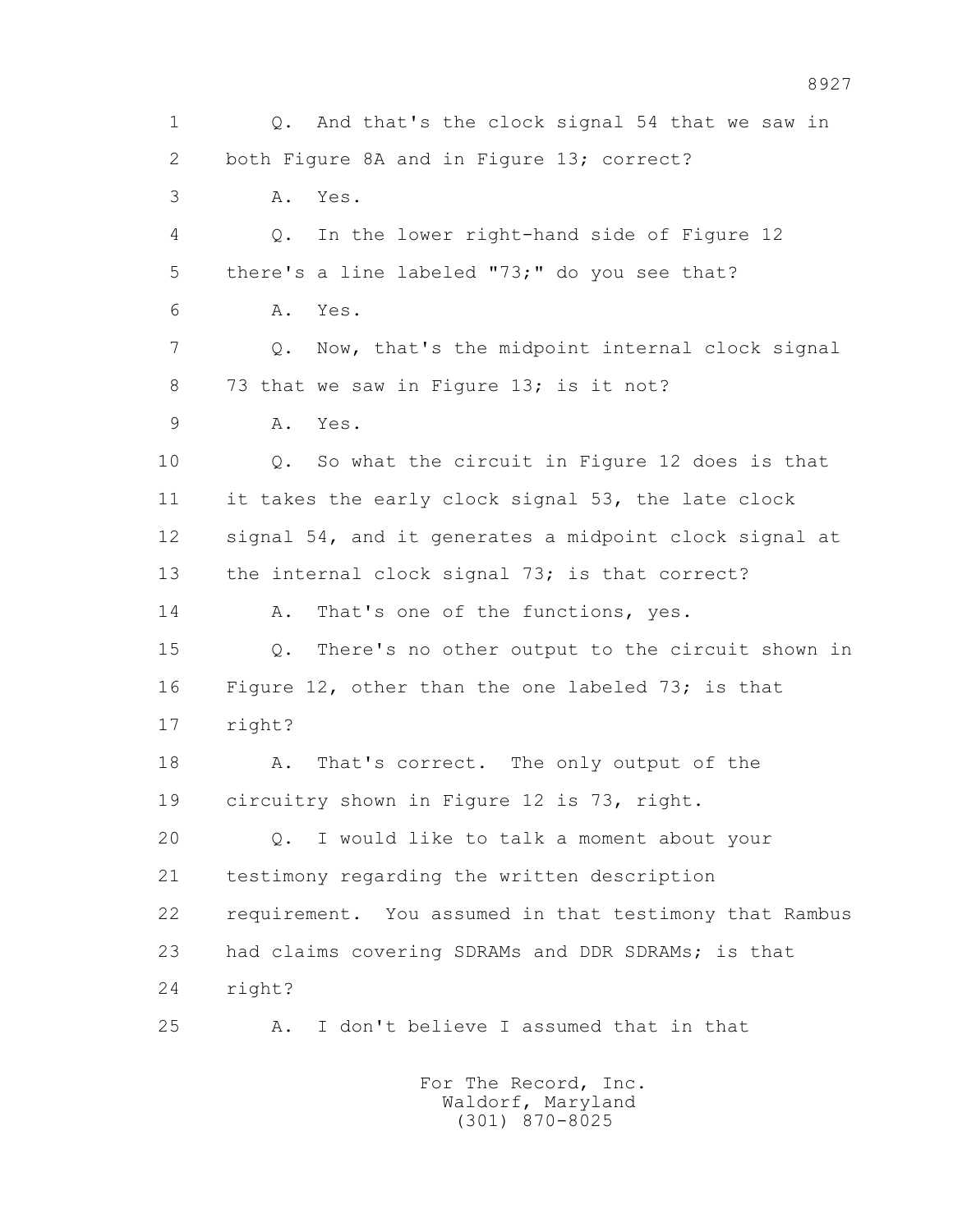1 particular testimony, no.

| $\overline{2}$ | Your testimony was that the fact that the<br>Q.         |
|----------------|---------------------------------------------------------|
| 3              | patent office had allowed claims covering programmable  |
| 4              | CAS latency as used in SDRAMs was evidence that the     |
| 5              | specification supported those claims; is that right?    |
| 6              | I don't remember me being asked that direct<br>Α.       |
| 7              | point on direct for purposes of written description.    |
| 8              | The point was that any claims that -- if I remember it  |
| 9              | this morning, any claims at issue by the patent office, |
| 10             | in any patent, basically, would meet the written        |
| 11             | description requirement to be valid. I don't know if    |
| 12             | we talked specifically about the particular claims.     |
| 13             | Do you recall providing any testimony with<br>Q.        |
| 14             | regard to how the written description requirement       |
| 15             | impacted your analysis of the content of the '898       |
| 16             | specification?                                          |
| 17             | Yes.<br>Α.                                              |
| 18             | Now, no court has yet addressed whether or not<br>$Q$ . |
| 19             | the specification of the '898 application in fact       |
| 20             | supports claims interpreted to cover programmable CAS   |
| 21             | latency in an SDRAM; is that right?                     |
| 22             | Well, when you say, "any court," first of all I<br>Α.   |
| 23             | don't know about any court. I don't know about that.    |
| 24             | And then I would have to go back and look at the        |
| 25             | Federal Circuit's opinion whether there was anything in |
|                |                                                         |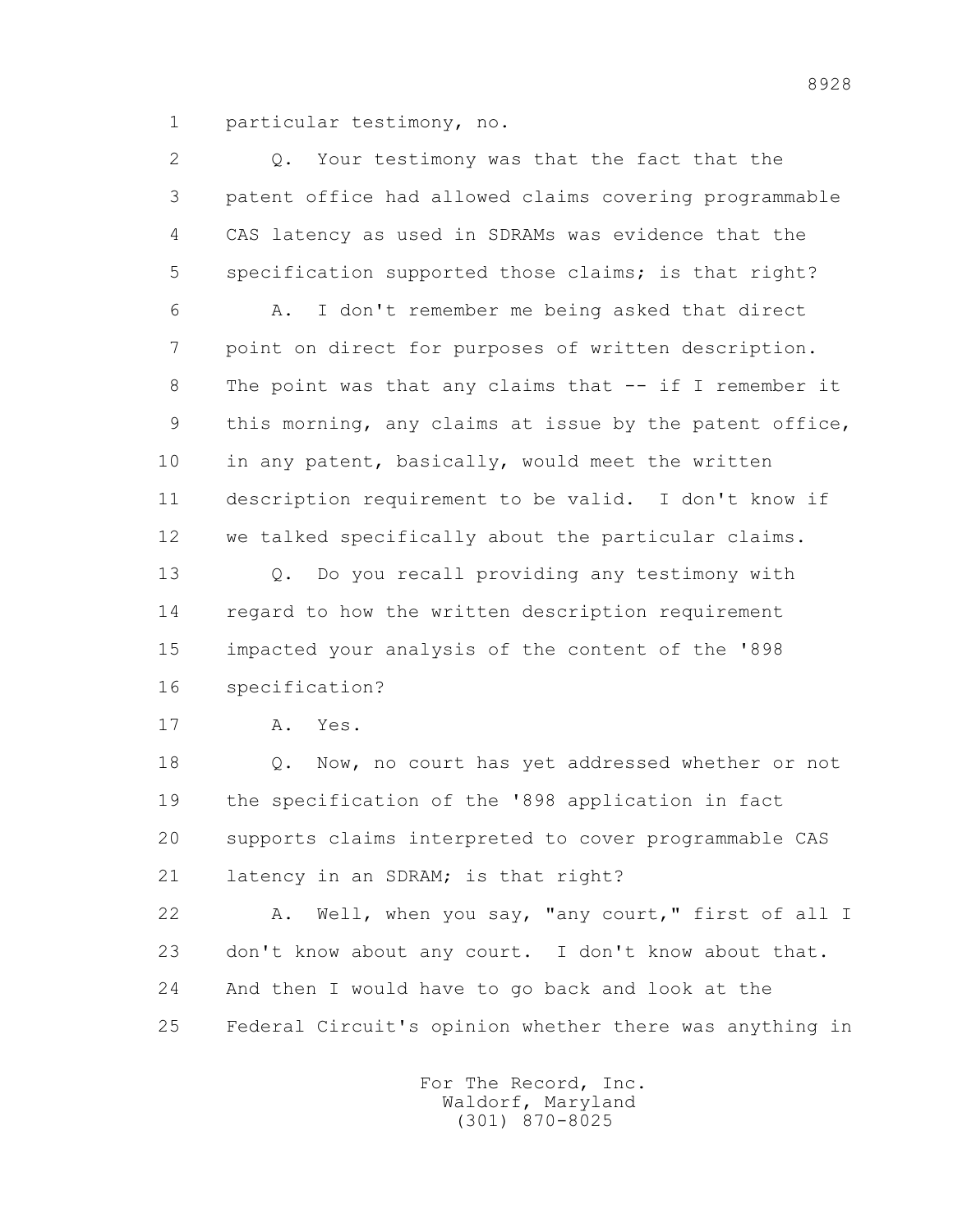1 there on that issue.

 2 Q. Do you know then whether the validity of 3 Rambus's claims it's asserting against SDRAM and DDR 4 SDRAMs have been litigated to date? 5 A. I don't know of any particular claims in 6 litigation or have been litigated. 7 Q. Do you know whether the District Court in the 8 Infinion case addressed whether or not any of the 9 asserted patents were valid? 10 A. In the Infinion case? 11 Q. In Rambus versus Infinion, yes. 12 A. The District Court case out of the Eastern 13 District of Virginia? 14 0. That's right. 15 A. I read that opinion when I was doing my report. 16 That was a part of it. 17 And are you going to ask me about the details? 18 I'm not sure what you're asking. 19 Q. All I want to know is whether or not you're 20 aware whether or not the District Court in Rambus 21 versus Infinion made any rulings on the validity of the 22 asserted patents? 23 A. I believe they did. 24 Q. Do you recall whether or not the Federal 25 Circuit in the Rambus versus Infinion case made any For The Record, Inc.

 Waldorf, Maryland (301) 870-8025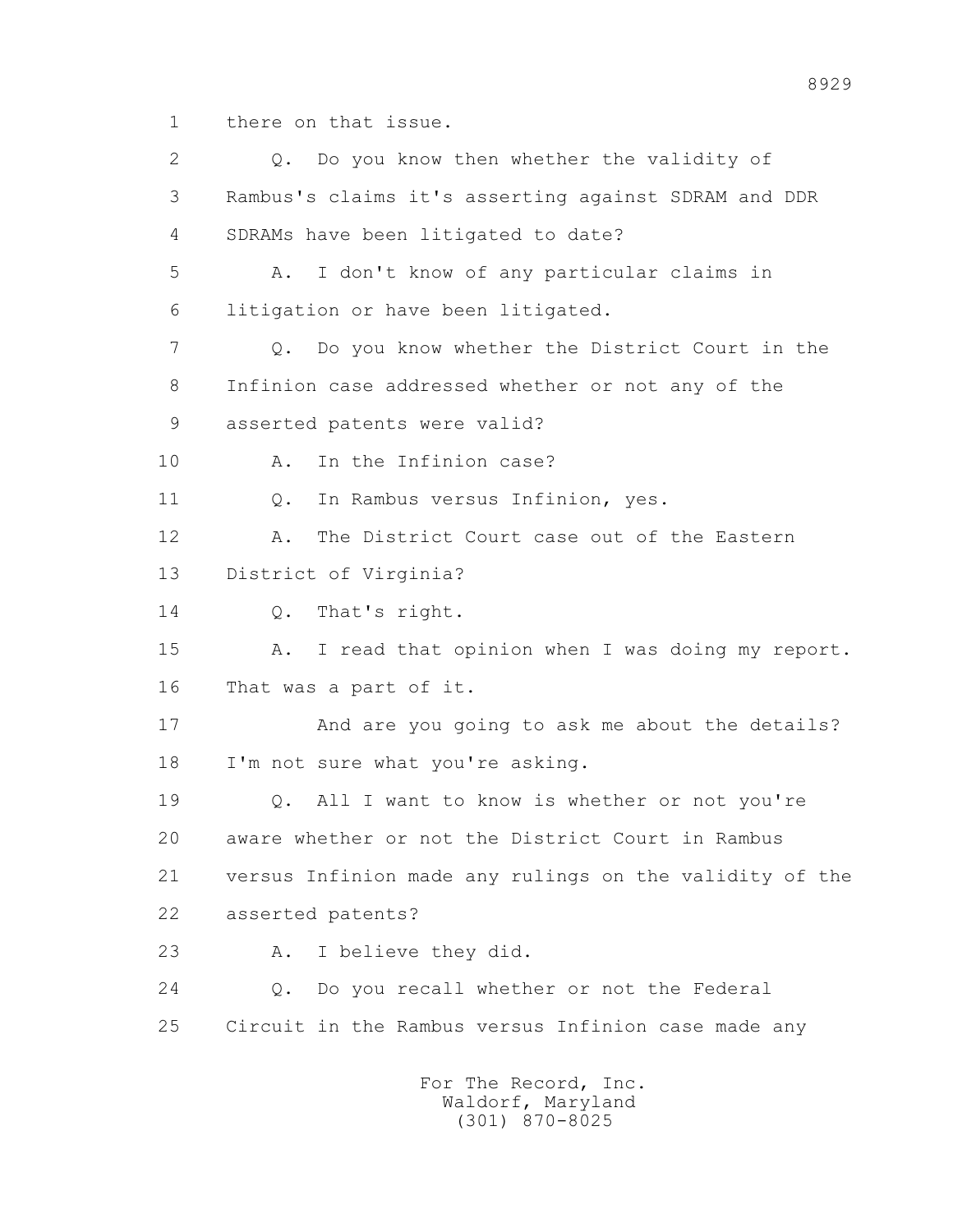1 rulings on the validity of the asserted patents?

 2 A. In the context of the fraud issue I believe 3 they were dealing with the issue whether the patents -- 4 and the claims were involved.

 5 Forgery can invalidate a patent. If you're 6 asking me about validity based on certain statutory 7 provisions like 112, 103, I don't believe at least on 8 the written record they addressed that.

 9 Q. All right. I'm going to move on to another 10 topic now.

 11 Shall I keep on going, Your Honor, or? 12 JUDGE McGUIRE: I think it is probably a pretty 13 good time to take a break. So let's break for 10 14 minutes.

 15 (A brief recess was taken.) (3:15 p.m. - 3:22 16 p.m.)

 17 JUDGE McGUIRE: Let's go on the record. At 18 this time you may proceed with your inquiry,

19 Ms. Michel.

20 BY MS. MICHEL:

 21 Q. Now, you testified that the claims identified 22 by Complaint Counsel would not necessarily have been 23 infringed by products built to the JEDEC SDRAM and DDR 24 SDRAM standards; is that right?

25 A. Certain things -- yes.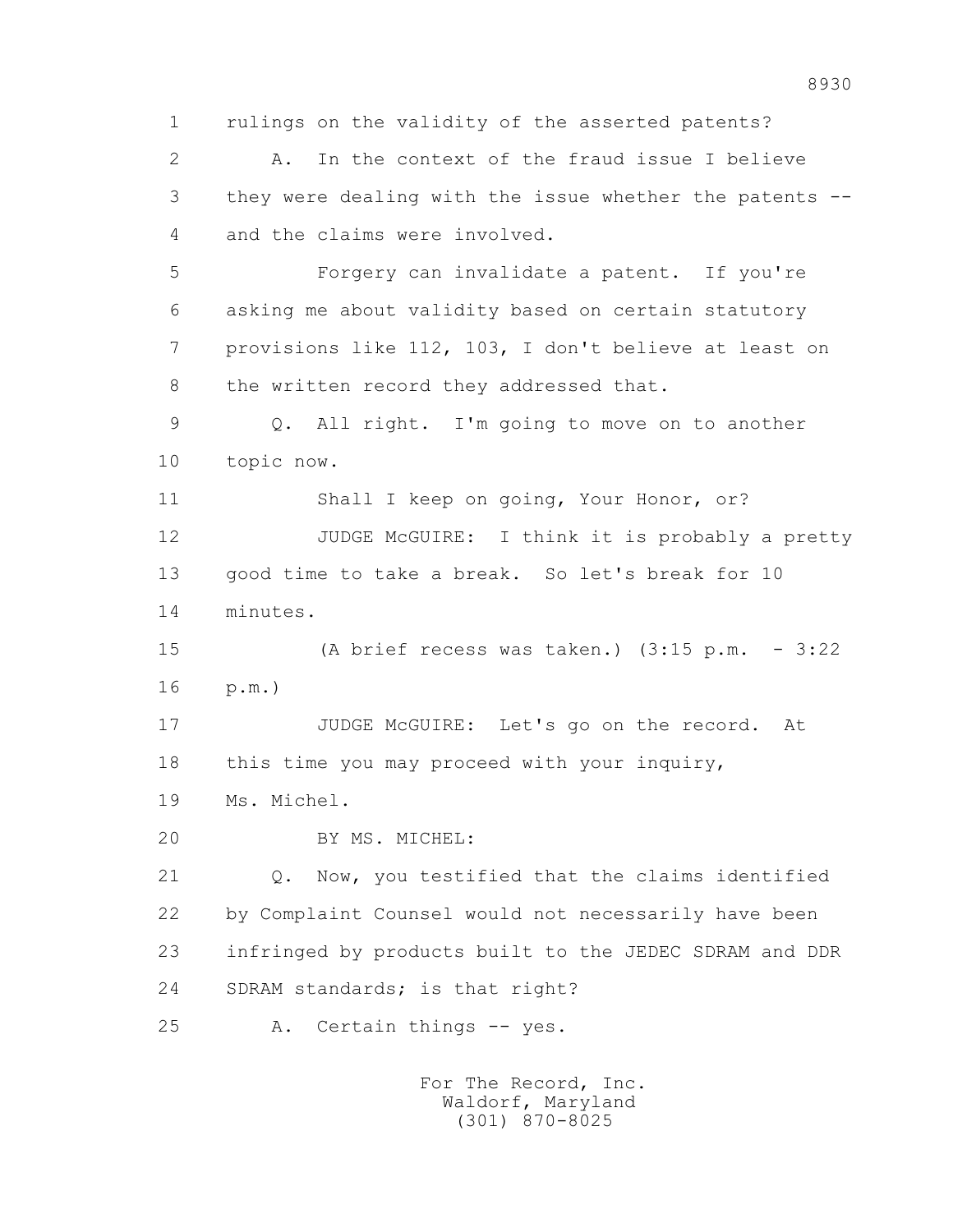1 Q. In your opinion, in order to determine whether 2 an SDRAM would infringe the claim you believe you have 3 to have the SDRAM in front of you; is that right?

 4 A. I believe that anyone from that perspective, 5 including, quite frankly, the Federal Circuit, if 6 you're doing a full-blown infringement analysis need to 7 have an actual device in front of you to compare, under 8 the law.

 9 Q. When you formed your opinion you did not know 10 whether or not the JEDEC standard for SDRAM required 11 the device to have a programmable CAS latency feature; 12 is that right?

 13 A. I remember you talking about this in our 14 deposition. When you talk about "required."

 15 The standard discloses the feature you're 16 talking about, and whether that means that anybody 17 building a DRAM is required to put that in, I guess 18 that's where we were having a little trouble. So if 19 that's the essence -- it's the question about required, 20 that I'm not sure.

 21 To answer your question, it's there, it's part 22 of the standard. You're going to build it and go ahead 23 and do that using that standard, yes.

 24 Q. But when you formed your opinion you weren't 25 sure whether anyone building a JEDEC compliant SDRAM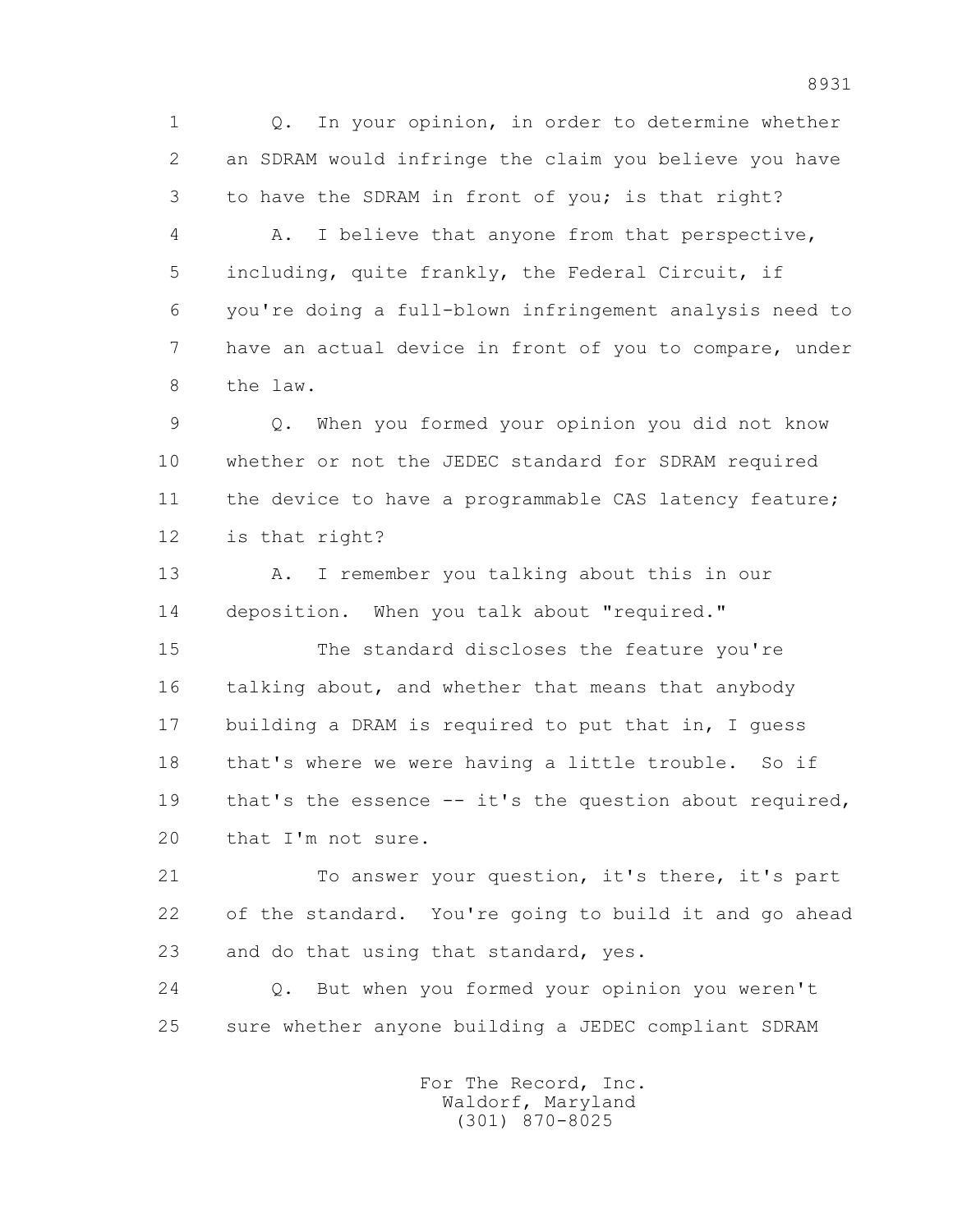1 had to put in CAS latency feature in order to be JEDEC 2 compliant; is that right?

3 A. Yes. Yes.

 4 Q. And you did not know whether the JEDEC standard 5 for SDRAMs required the use of a register to store the 6 programmable CAS latency information; did you?

 7 A. There were disclosures of these things in the 8 standards. The standards disclosed a lot of things. 9 To the extent of which one or more or all a 10 manufacturer of a DRAM had to put in to meet the 11 standards, I thought that's what we were talking about. 12 That, I don't know.

 13 Q. Well, to analyze whether it's possible to build 14 a JEDEC compliant SDRAM that does not have the 15 programmable CAS latency feature you would need the 16 assistance of a technical person; is that right?

17 A. I'm sorry. Say that again.

 18 Q. To analyze whether it's possible to build a 19 JEDEC compliant SDRAM that does not have a programmable 20 CAS latency feature, you would need the assistance of a 21 technical expert; is that right?

 22 A. Yes. Yes. Now you're talking about actually 23 building a device as opposed to doing some legal 24 analysis that involves technology, yes.

25 Q. I'm actually asking you whether for you to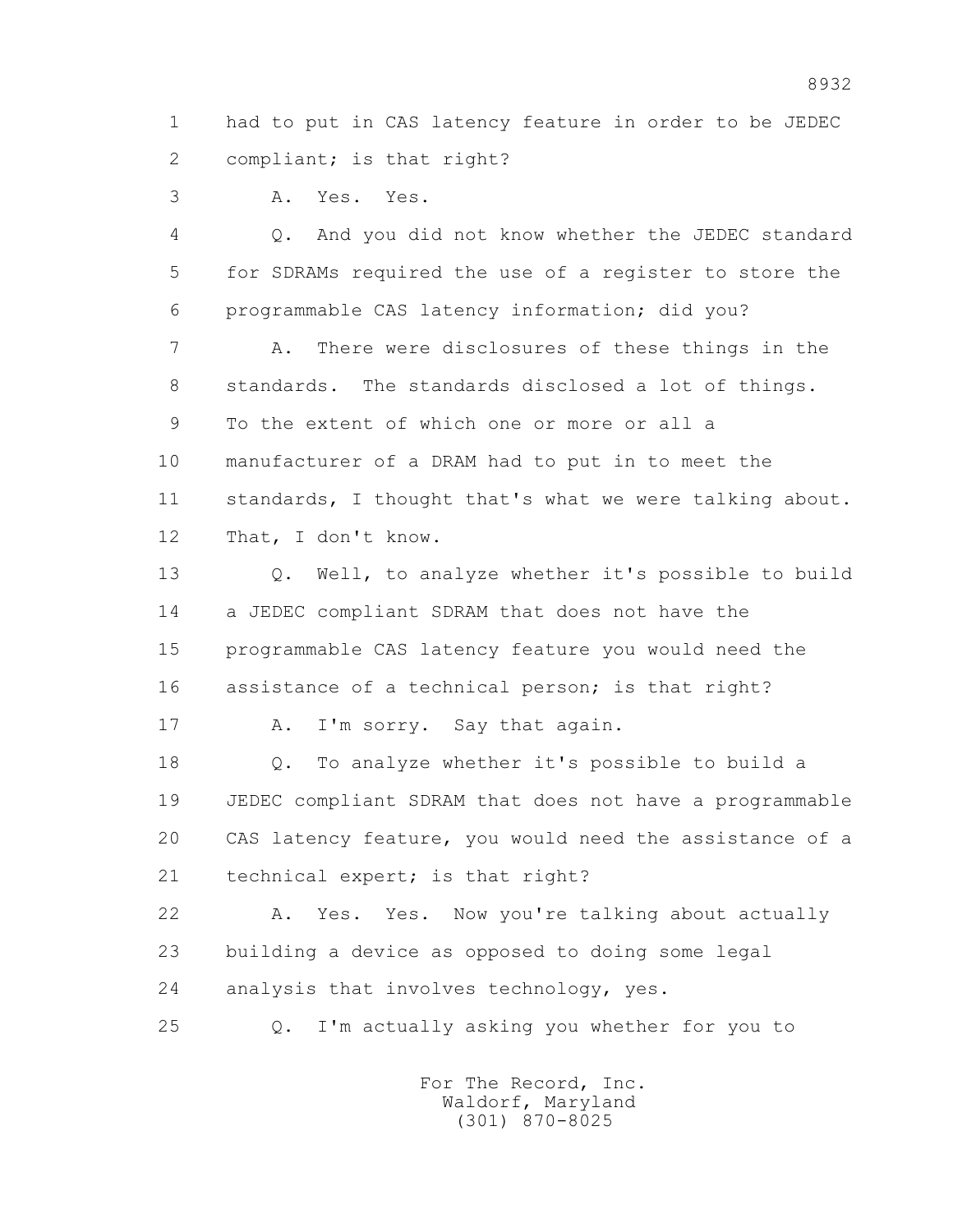1 analyze whether it's possible to build a JEDEC 2 compliant SDRAM that does not have a programmable CAS 3 latency feature you would need the assistance of a 4 technical person? 5 A. Yes. 6 Q. Now, when you formed your opinion regarding 7 whether claims cited by Complaint Counsel would 8 necessarily be infringed, you didn't know whether the 9 JEDEC standard for SDRAMs requires that the DRAM device 10 have a programmable burst length feature; is that 11 right? 12 A. In the context that we're talking about the 13 feature was there. Whether a particular device 14 required it, no, I didn't know that. 15 Q. And you didn't know whether for an SDRAM to 16 comply with the JEDEC standard it would have to have a

 17 mode register for implementing the programmable burst 18 length feature; did you?

 19 A. Again, in the sense you're using the term, 20 "required," that's true, yes.

 21 Q. Claims are to be interpreted as they would be 22 understood by a person of ordinary skill in the art; is 23 that right?

24 A. Yes.

25 Q. And you did not discuss your claim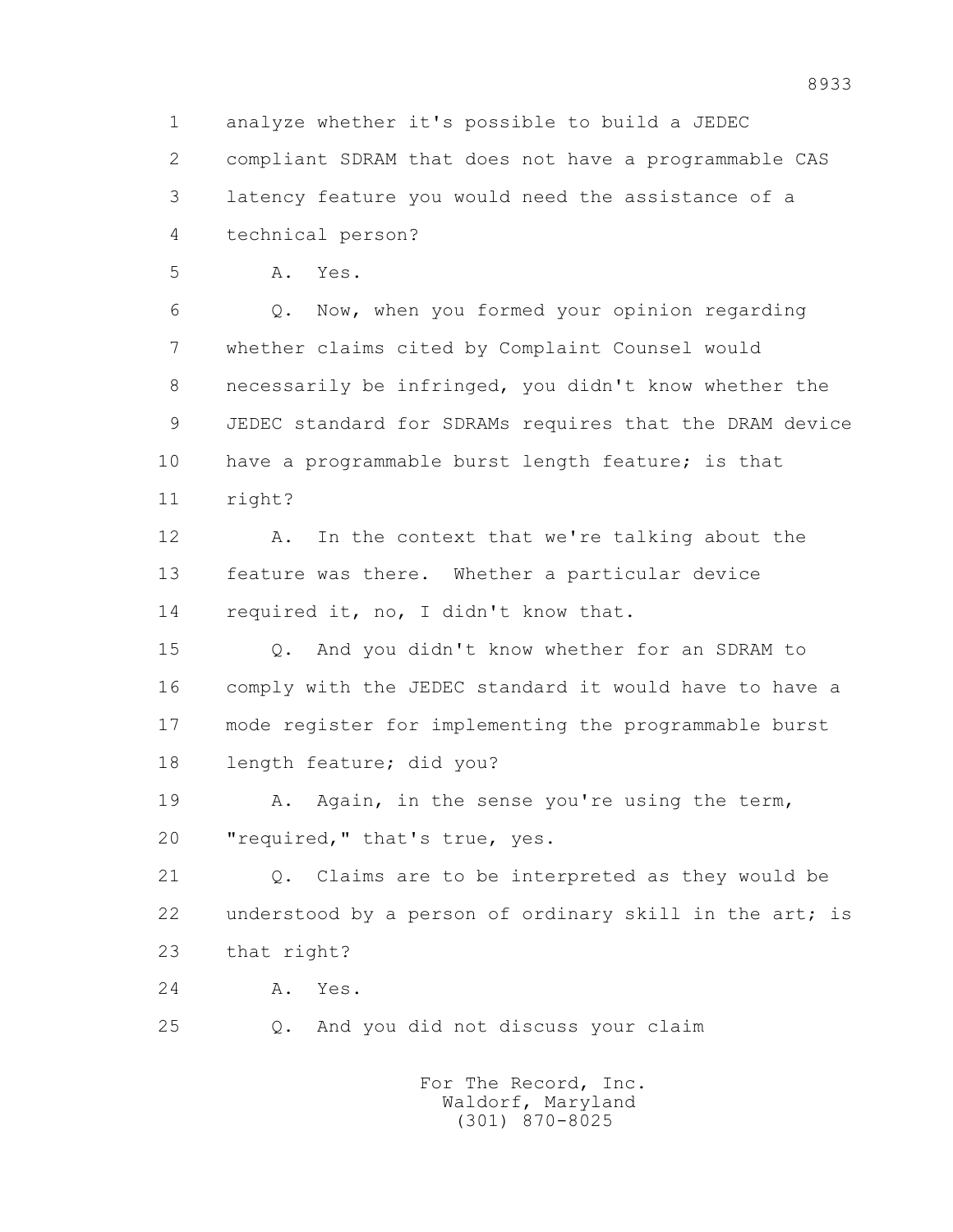1 interpretation of these pending claims with any person 2 you considered to be a person of ordinary skill in the 3 art; did you? 4 A. That's correct.

 5 Q. I would like to ask you now to turn to CX 1504, 6 page 221, and I'll try to use the exhibits that are in 7 the binder in front of you.

 8 Now, that particular exhibit would be in 9 Volume 2, and it appears to be the first tab.

10 A. Okay.

 11 Q. If you'll just turn to what is the first page 12 behind the tab, and there you'll see the amendment 13 filed on January 6, 1995; is that right?

14 A. Yes. Page 216 of the exhibit.

15 Q. Now, I believe you testified that you 16 interpreted the claims filed in this amendment to be 17 limited to a device identification feature; is that 18 right?

19 A. When did I do that?

 20 Q. Actually I probably -- let me restate, because 21 I think I might have misstated your testimony. Let me 22 rephrase that.

 23 The claims that you discussed that were filed 24 in this amendment and so, therefore, I don't mean all 25 of the claims in the amendment, but the claims you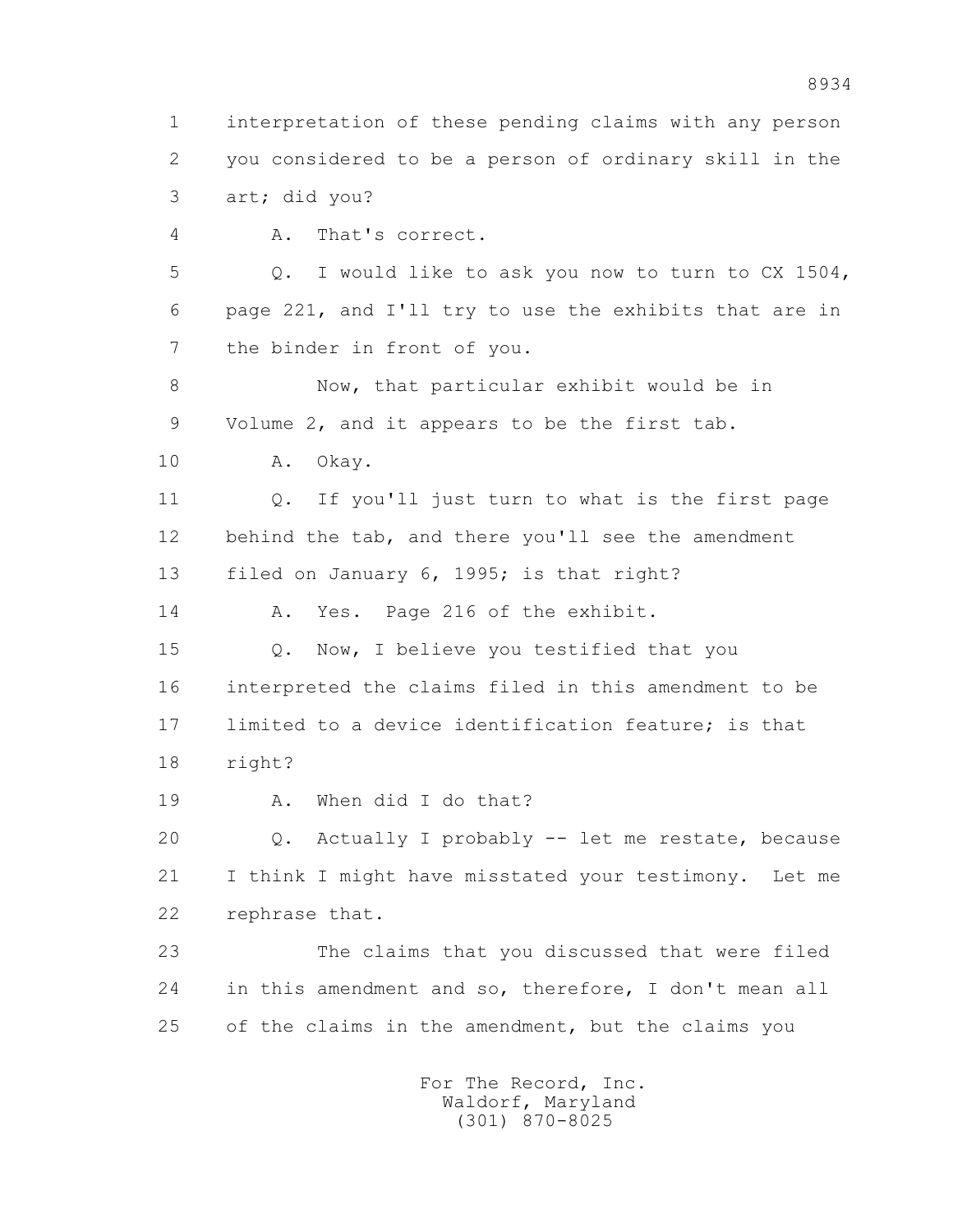1 discuss you interpreted to be limited to a device

2 identifier feature; is that right?

3 A. This morning?

4 Q. I misstated it again.

 5 You interpreted the claims you discussed this 6 morning to include a limitation to a device identifier 7 feature; is that right?

 8 A. I believe with respect to these claims in this 9 morning's testimony, if this is the set we're talking 10 about, it was that the Federal Circuit had said they 11 didn't read on the standards. Is that? You have to be 12 very clear about the claims we're talking about when we 13 go through this. Is this the set of claims we're 14 talking about?

 15 Q. If you'll look, please, at the serial number on 16 the front page of this amendment it bears serial number 17 07/847961; right?

 18 A. Right. It would help me if I go through -- if 19 we're going to talk about that if I can go back to the 20 demonstratives this morning.

21 Q. Sure. That would be great.

 22 A. I'm looking at page 216 of the exhibit which is 23 the application serial number, last three digits are 24 the '961 application, and that's what is addressed in 25 the demonstrative this morning, these claims that were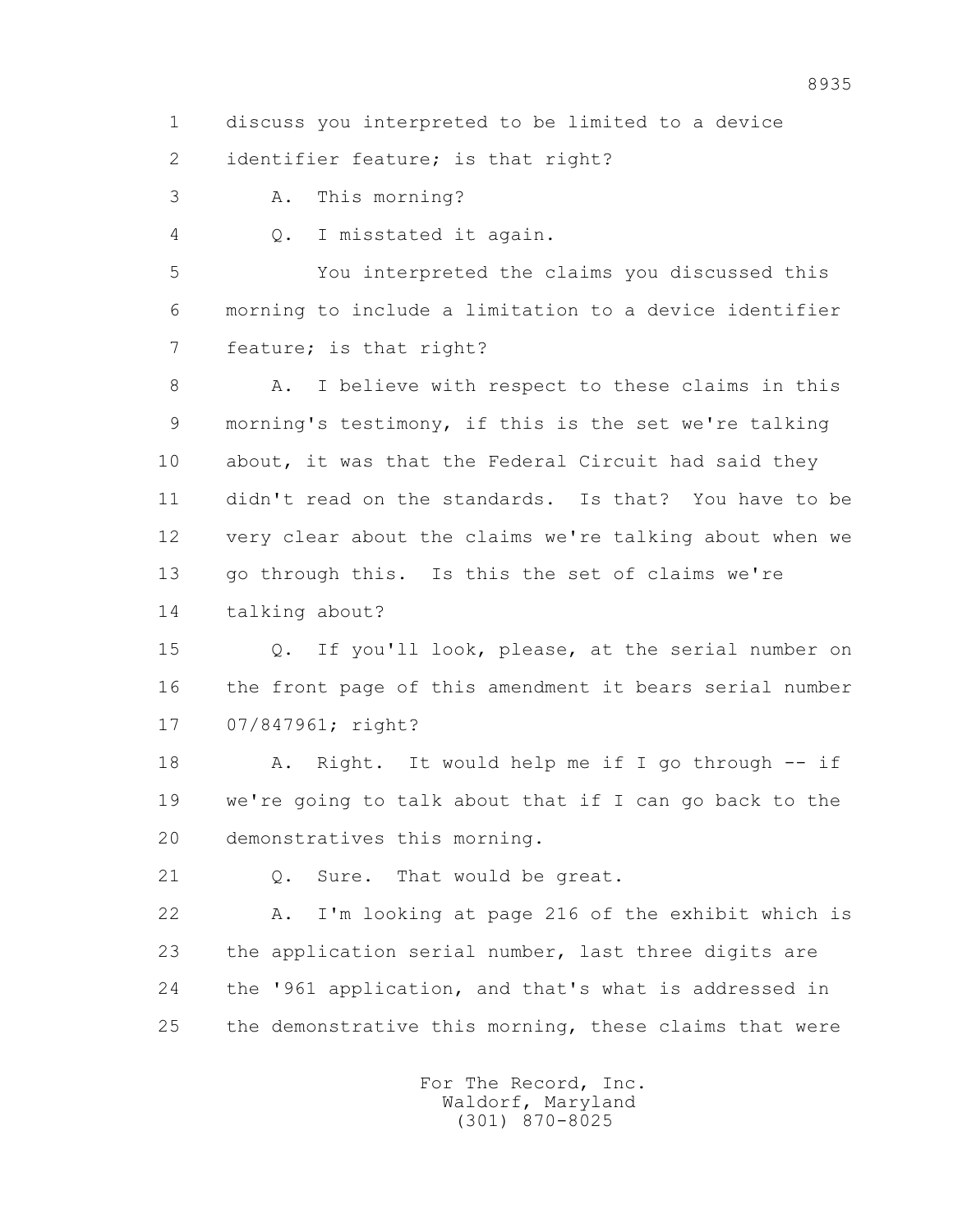1 in the '961 application, and what I testified this 2 morning was the Federal Circuit found that they were 3 not -- that the -- had determined these claims did not 4 cover devices built to the SDRAM standard. That's what 5 I said this morning.

 6 Q. And do you recall the reason that the Federal 7 Circuit made the statement that you're talking about 8 right now?

9 A. Yes.

10 0. And was that reason that the court said that 11 the claims of the '961 application all contained a 12 limitation to a device identifier feature?

 13 A. I think it was a little broader in their term. 14 If you want to take me to the actual language, but I 15 think they said something the claims in that 16 application relate to device identifier feature or 17 something to that extent.

 18 Q. Let's look at the language and make sure we're 19 all clear. You can find the Federal Circuit opinion at 20 two tabs back, RX 2111, and particularly --

21 A. Is that in Volume 1?

 22 Q. I'm sorry, it's in the same volume you have 23 right now, Volume 2. Particularly I'll direct your 24 attention to page 34 of the opinion.

25 A. Okay. Uh-huh.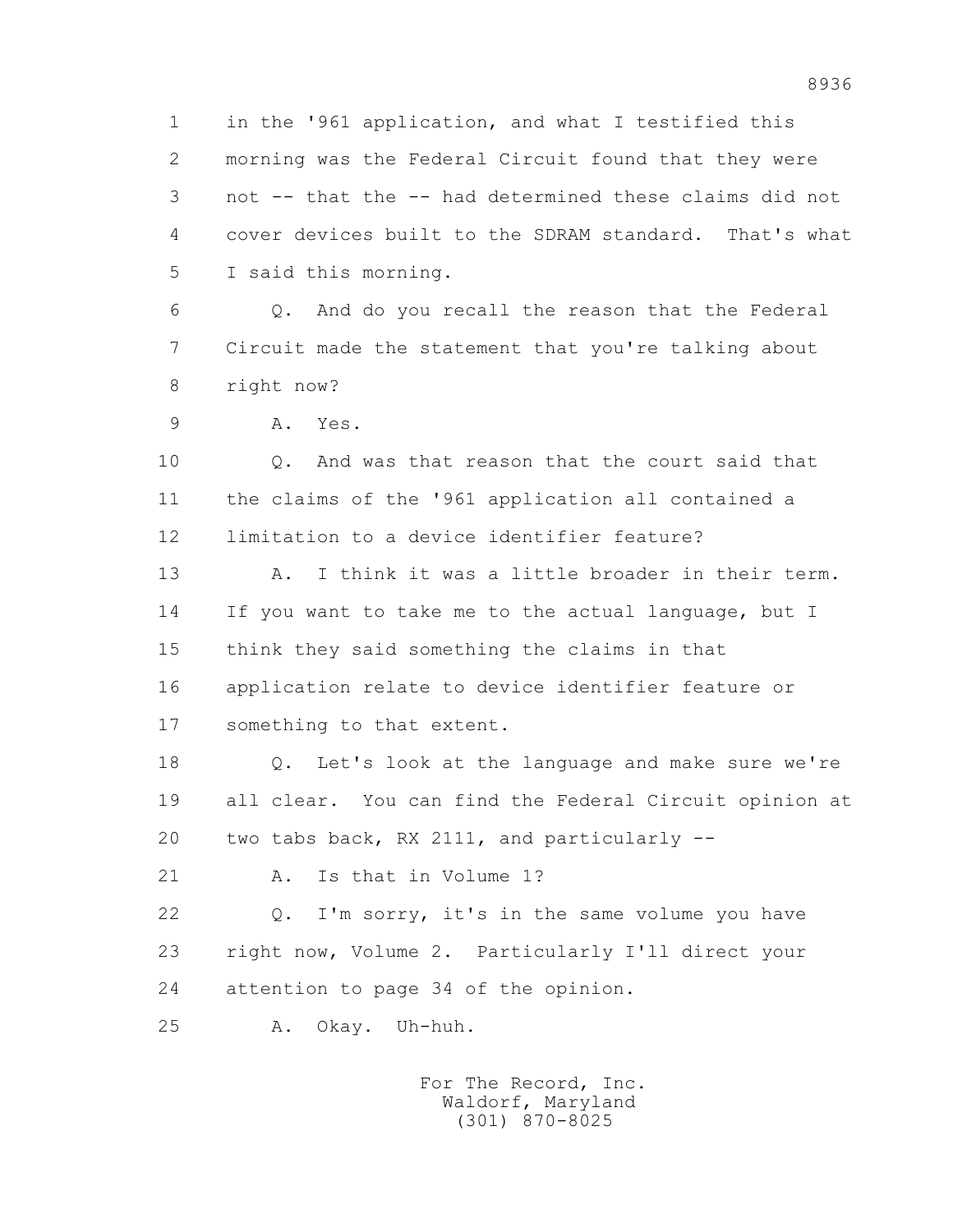1 Q. If you'll look at the first full paragraph, 2 which is in the middle of the page?

3 A. Yes.

 4 Q. Seven lines up from the bottom the sentence 5 states: "Similarly, claims in the '961 application 6 were limited to the device identifier feature," and 7 then it makes a comment about '651 application.

8 Is that the statement that you were referring 9 to when you said that the Federal Circuit considered 10 the '961 application to determine that the claims do 11 not cover devices built to the SDRAM standard?

12 A. Yes.

 13 Q. I understand then that you are not offering 14 your own opinion that the claims in the '961 15 application are limited to the device identifier 16 feature?

17 A. Not at this stage, no. This is what the 18 Federal Circuit said, and that's the law.

 19 Q. Did the Federal Circuit decision discuss the 20 claims of the '961 application in any other section, 21 other than the phrase I just pointed you to?

 22 Do you recall whether or not the Federal 23 Circuit discussed the claims in the '961 application in 24 any other section than what I just directed you to? 25 A. Well, just briefly, just on the same page on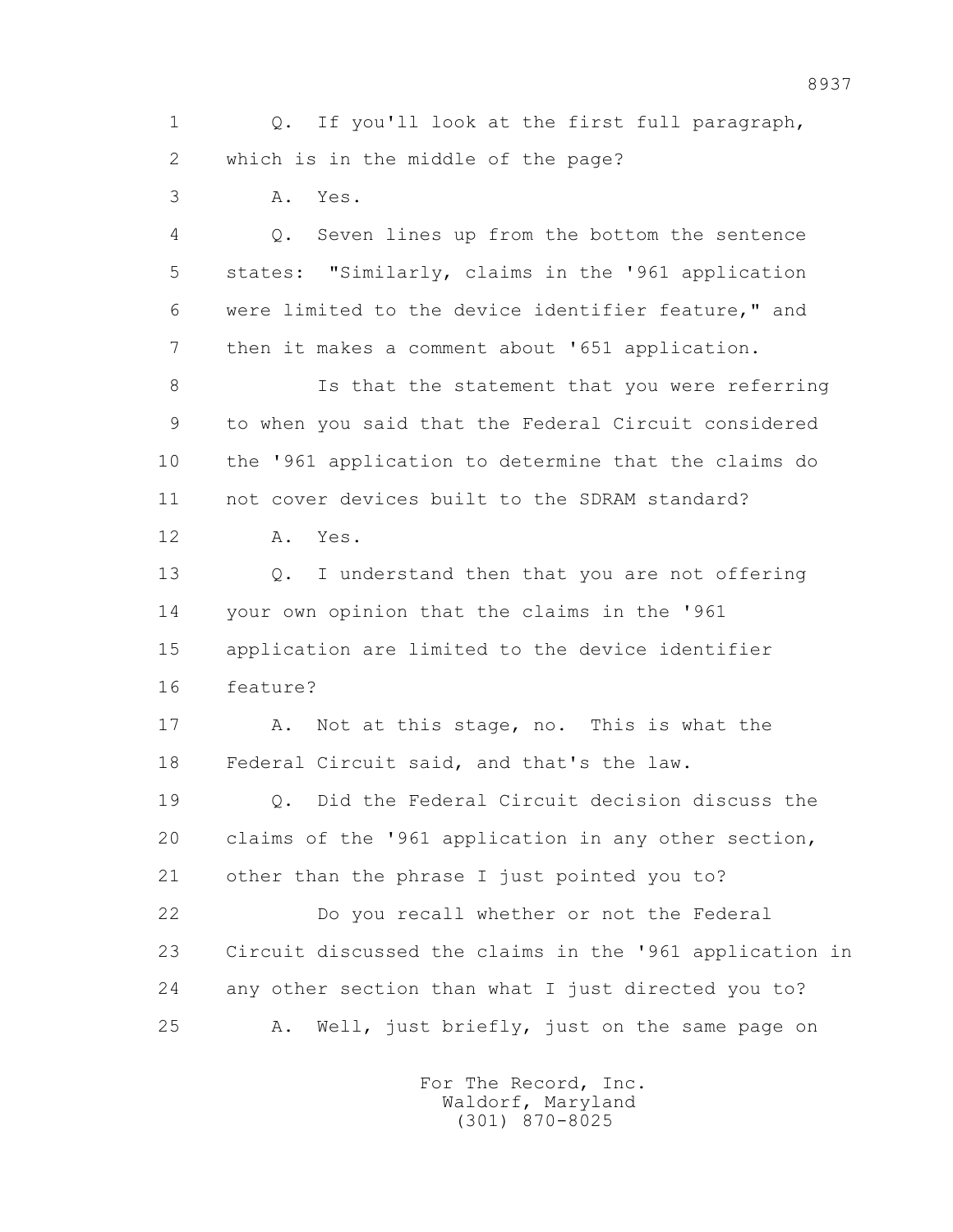1 the very top, the sentence starts on the previous page, 2 they mention the '961 application.

 3 Q. Are you relying on any other statement in the 4 Federal Circuit opinion regarding the claims in the 5 '961 application to support your opinion that the 6 Federal Circuit considered the '961 application and 7 determined that the claims do not cover devices built 8 to the SDRAM standard?

9 A. Not the purpose of this -- no. No.

 10 Q. Now, isn't it true that Infinion never directly 11 addressed Rambus's assertions before the Federal 12 Circuit that the claims of the '961 application 13 contained limitations to a device identifier feature?

 14 A. I didn't read the -- unless there is some 15 statement in the Federal Circuit opinion about that I 16 didn't read the briefs or trial transcript or anything 17 relating to what the arguments were.

 18 Q. All right. If I could direct your attention, 19 please, to page 35 of this opinion, and particularly 20 the last five lines. The sentence begins, "despite 21 Rambus's repeated assertions"?

22 A. Yes.

 23 Q. The sentence states: "Despite Rambus' repeated 24 assertions, e.g., its renewed JMOL motion, its opening 25 brief to this court, and at panel hearing before this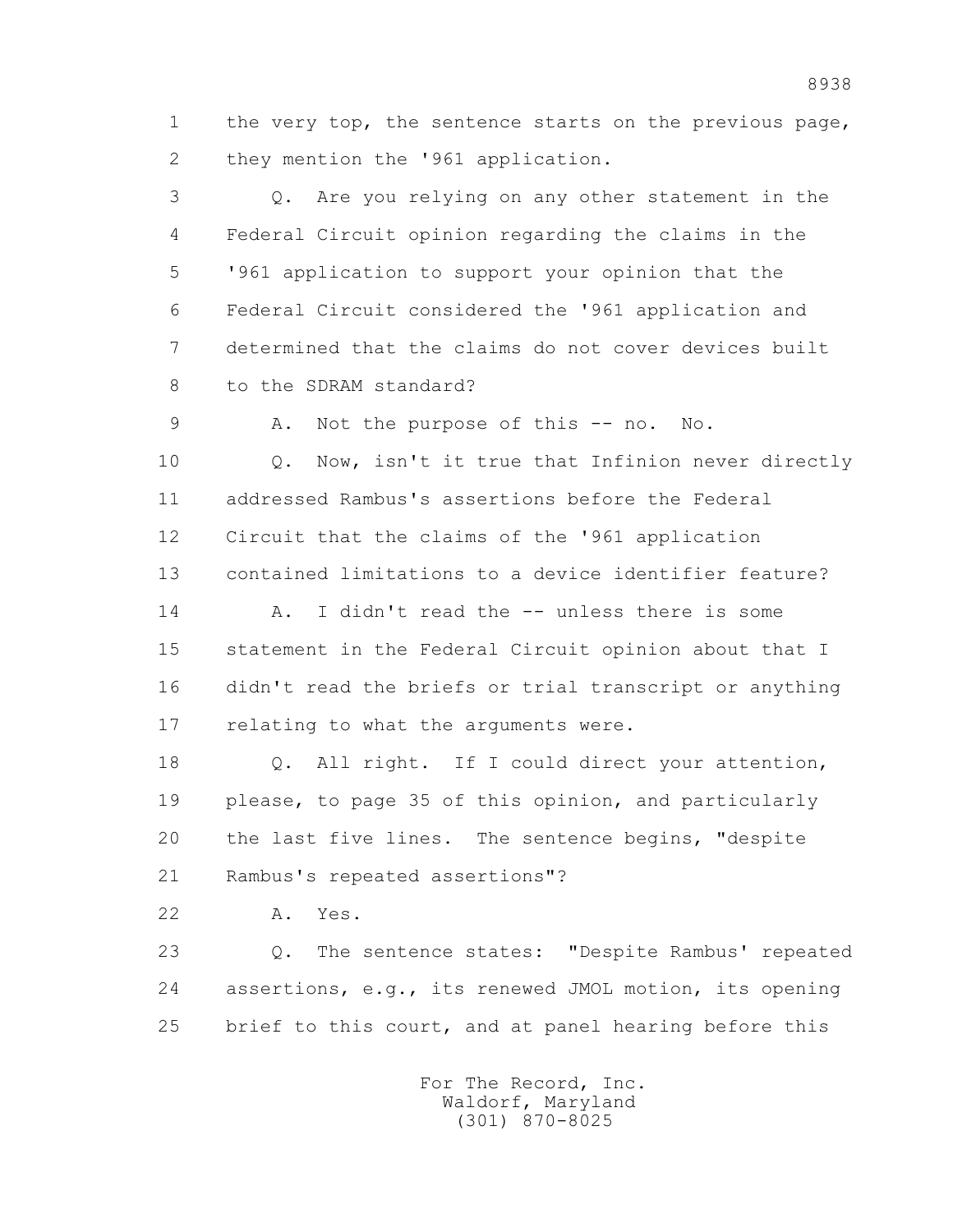1 court that these claims were not necessary to practice 2 the SDRAM standard, Infinion does not directly address 3 Rambus' arguments."

 4 Does that indicate to you that Infinion never 5 presented any evidence that -- to the Federal Circuit, 6 at least, that the claims of the '961 application were 7 not limited by a device identifier feature?

 8 A. I don't know what Infinion provided to the 9 Federal Circuit. I, myself --

 10 JUDGE McGUIRE: Didn't you just ask him to 11 understand that sentence? Unless he has some 12 particular insight? I'm not sure where you're headed 13 with this, Ms. Michel. He can read that sentence, but 14 unless he has -- I'm not clear as to the point you're 15 getting to.

 16 MS. MICHEL: Yes, Your Honor. I'm asking for 17 Mr. Fliesler's understanding of what the Federal 18 Circuit considered, based on the court's own opinion on 19 which he's relying.

 20 JUDGE McGUIRE: Why don't you just ask him his 21 understanding, because all you're doing is reading a 22 sentence and asking him if he's considered it. I don't 23 know if that's going to get us anywhere.

24 BY MS. MICHEL:

25 Q. My question was the sentence that I read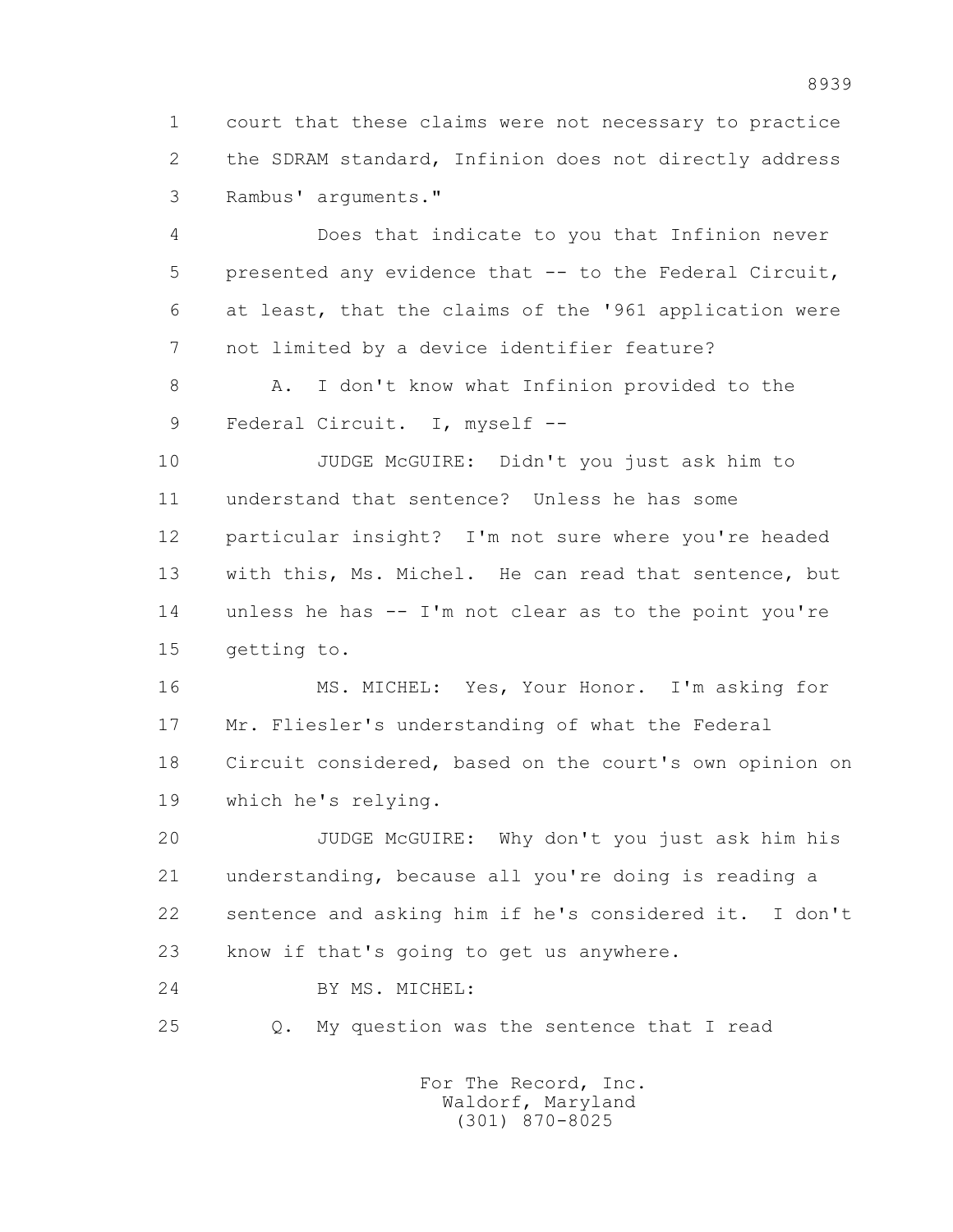1 indicates to you, Mr. Fliesler, that the court did not 2 have information presented to it in reaching its 3 decision that the '961 application claims were not 4 limited to the device identifier feature. 5 A. No. It just says -- that sentence just says -- 6 I read that and understand that to mean that the court 7 said Infinion didn't directly address the arguments. I 8 don't know that there's not underlying evidence. 9 JUDGE McGUIRE: That speaks for itself. That's 10 why I don't know what you're headed toward here. Are 11 you asking him his understanding of the opinion? 12 MS. MICHEL: Yes, Your Honor. I'm probing him 13 for the fact that he relied on it that -- 14 JUDGE McGUIRE: You're asking for the court 15 opinion. It speaks for himself. If you want to ask 16 him overall his understanding and what basis, but I 17 don't know going through this sentence is -- 18 BY MS. MICHEL: 19 Q. Mr. Fliesler, I would like to direct you back 20 to CX 1504, which is the first tab in your binder, 21 which is what we were just looking at? 22 A. Okay. 23 Q. In particular I would like to direct you to 24 page, let's see, it's page 222, and to Claims 61 and to 25 62?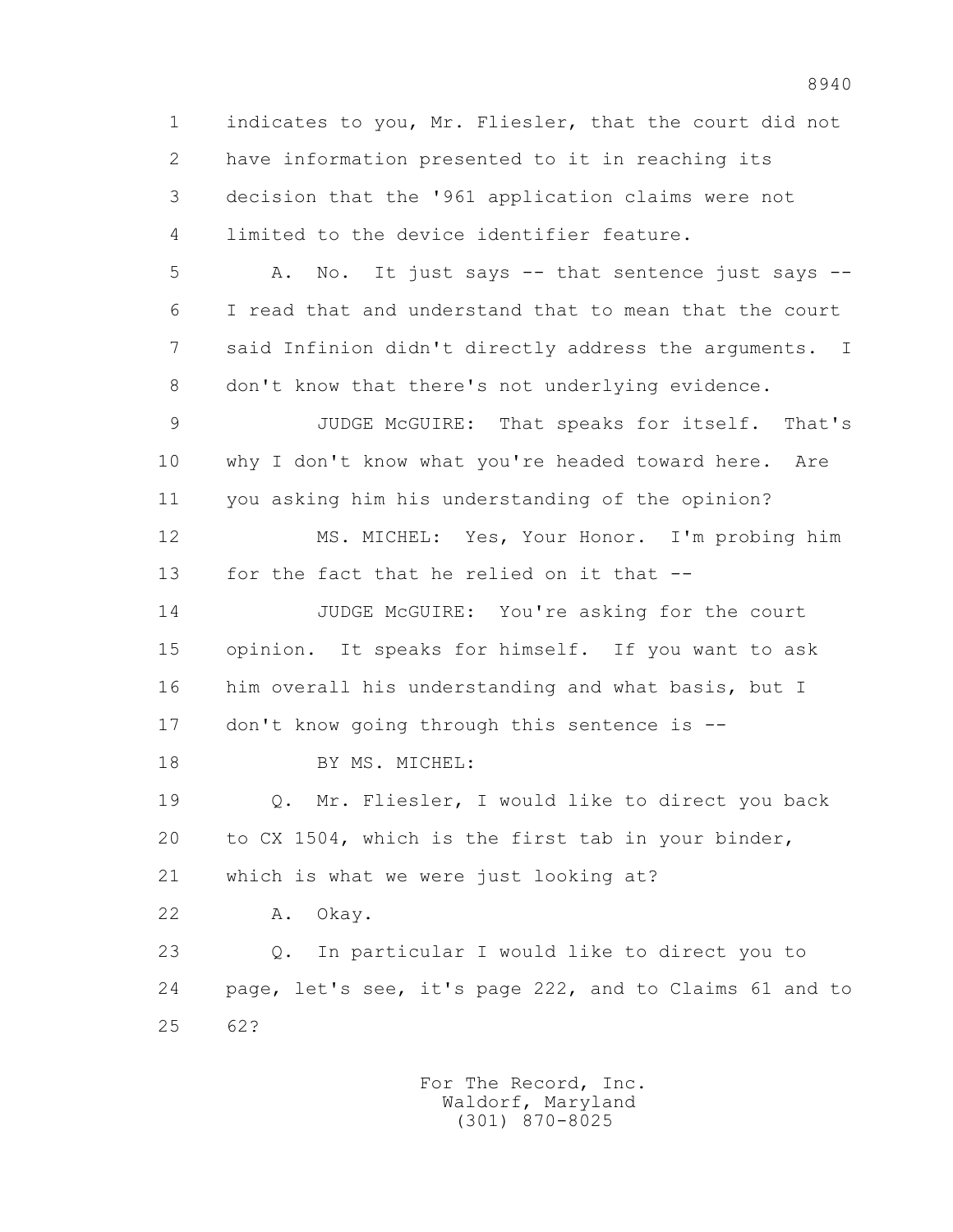1 **A.** Yes. 2 Q. Claim 61 recites an identification -- 3 A. I'm sorry, 151 or 161? 4 Q. Claim 161, which is on page 222 of CX 1504. 5 A. Okay. 6 Q. Now, Claim 161 contains the limitation and 7 identification register; does it not? 8 A. Yes. 9 Q. And Claim 161 is dependent on Claim 160; is 10 that correct? 11 A. Yes. 12 Q. And Claim 160 does not contain the term, "an 13 identification register;" correct? 14 A. That's correct. 15 Q. And Claim 161 is a claim dependent from 160, 16 would be understood to be adding limitations to 17 Claim 160; is that right? 18 A. As a proper dependent claim, yes. 19 Q. I would like to direct your attention to 20 Claim 164, next, which is on page 223 of CX 1504. 21 A. Okay. 22 Q. Have you formed any opinion as to whether 23 Claim 164 is limited to a device identification 24 feature? 25 A. To the extent, again, the Federal Circuit, I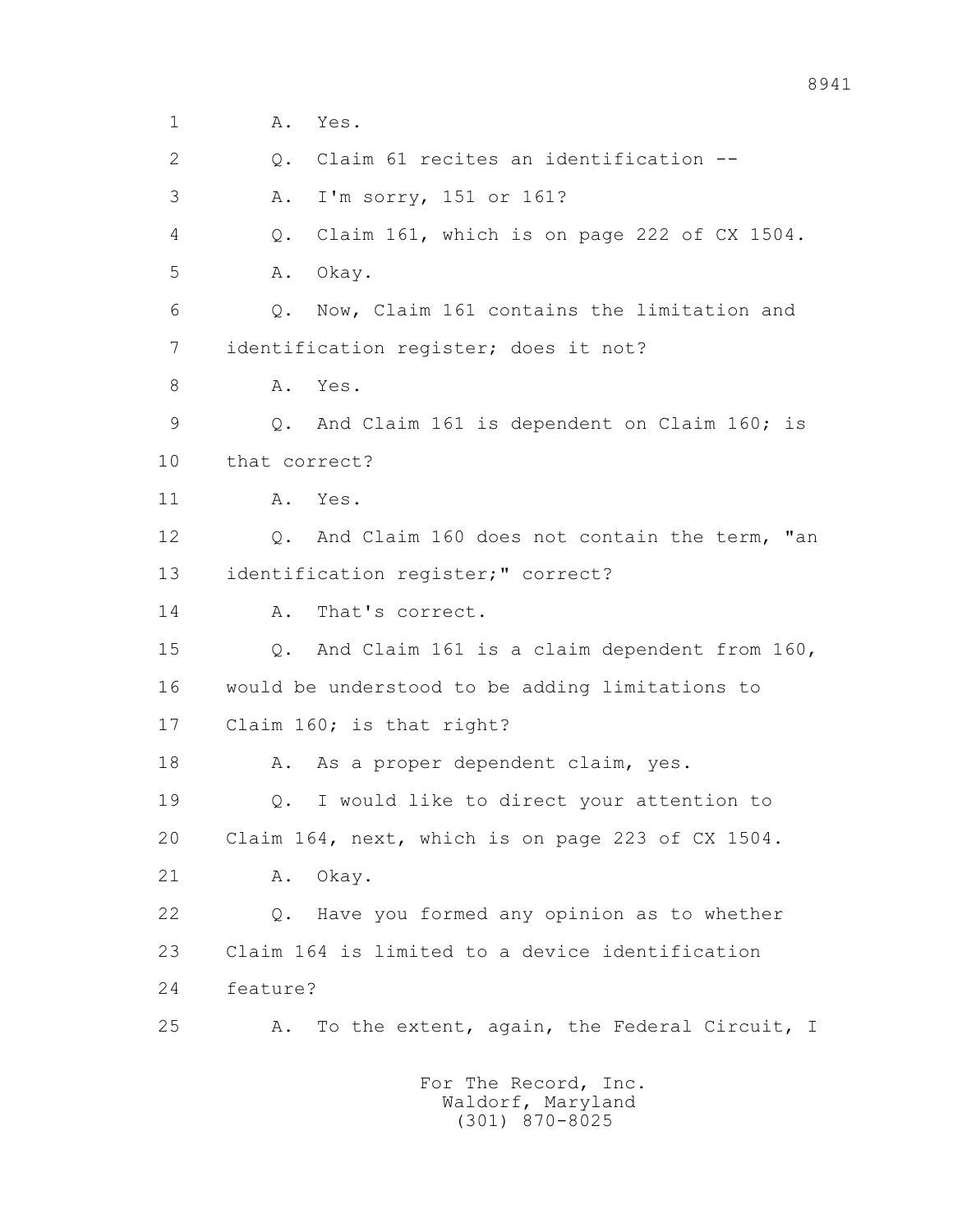1 believe, covered that particular claim as well in the 2 statements we just talked about. So my opinion is 3 based on what the Federal Circuit said. 4 Q. You've not formed any independent opinion about 5 whether or not Claim 164 is limited to a device 6 identifier feature; is that right? 7 A. I don't -- I would have to go back to my 8 report. I don't remember at some point in this whole 9 process whether that occurred. 10 Q. In any event, you're not offering any testimony 11 today, based on your own analysis, separate from the 12 Federal Circuit's analysis that Claim 164 is limited to 13 a device identifier feature; is that right? 14 A. That's correct. 15 Q. With regard to Claims 183 through 185, which 16 are in the '490 application, and if it helps to look at 17 the demonstrative -- 18 A. It does. 19 0. Your statement there was -- 20 JUDGE McGUIRE: Your statement where? 21 MS. MICHEL: I'm -- excuse me. Your statement 22 in the demonstrative 265 was these claims are 23 pertinent -- the heading on that page is '490 24 application. 25 Your statement there was: "These claims are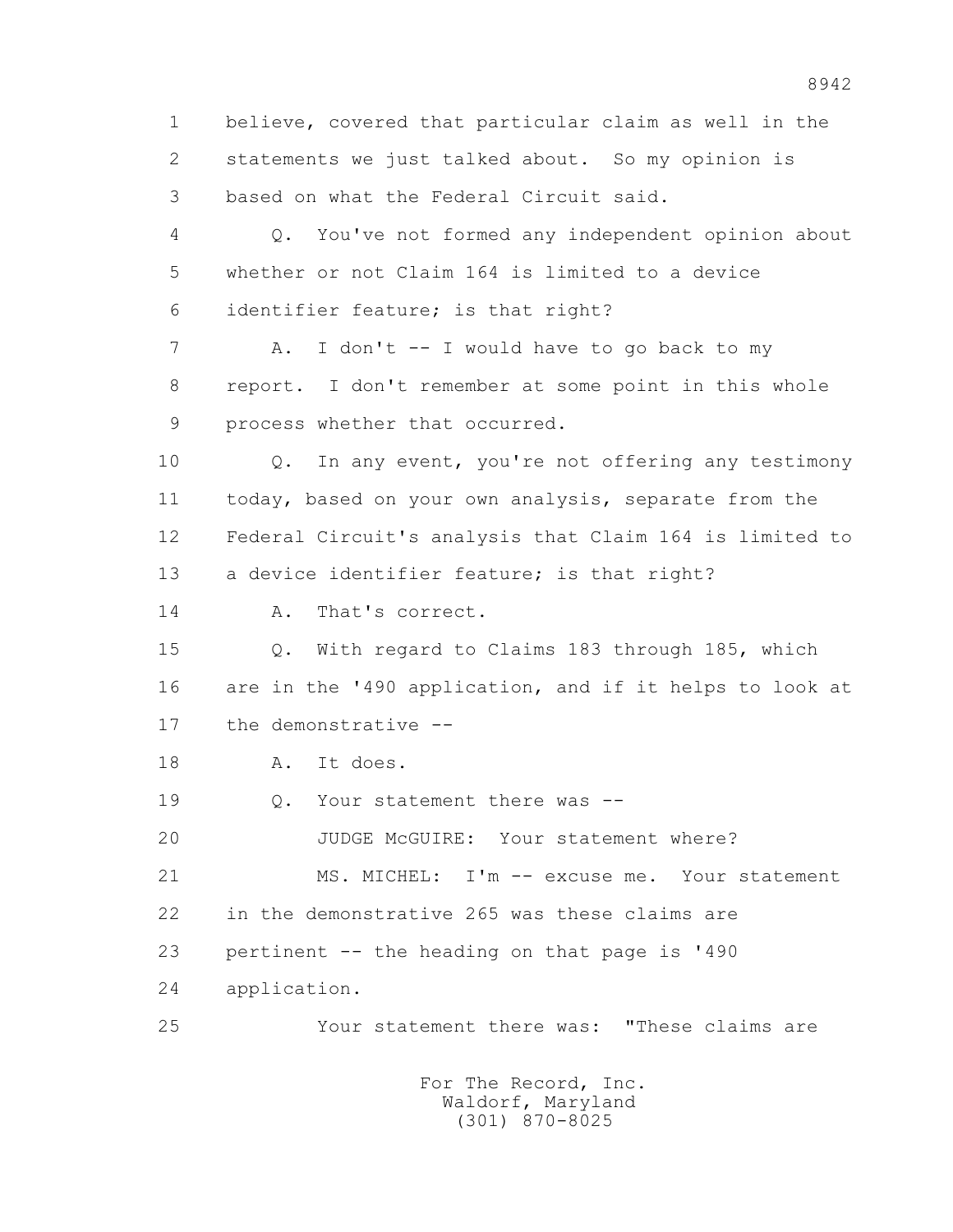1 similar in pertinent respects to claims in the '961 2 application."

 3 That's just to orient you as to what your 4 previous testimony was to help you refresh your 5 recollection.

6 BY MS. MICHEL.

 7 Q. Is your opinion that Claims 183 to 185, as they 8 issued, do not cover devices built to the SDRAM 9 standard based on the Federal Circuit's decision with 10 regards to claim '961?

11 A. Not based in the same way that it is with the 12 '961. I don't believe they opined on 183, 184, and 13 185.

14 O. You're relying on the similarities between 15 Claims 183 and 185 and the claims in the '961 16 application and the fact that the Federal Circuit 17 indicated the claims in the '961 application don't 18 cover SDRAMs for your opinion today about Claims 183 to 19 185; is that right?

 20 A. I'm not sure I can answer yes or no to that. 21 The Federal Circuit opined in the '961 that 22 they don't read on because the claims there relate to a 23 device identifier feature. And when you get to Claims 24 183 and 185, I believe they specified, there is 25 specific language in there about device identifying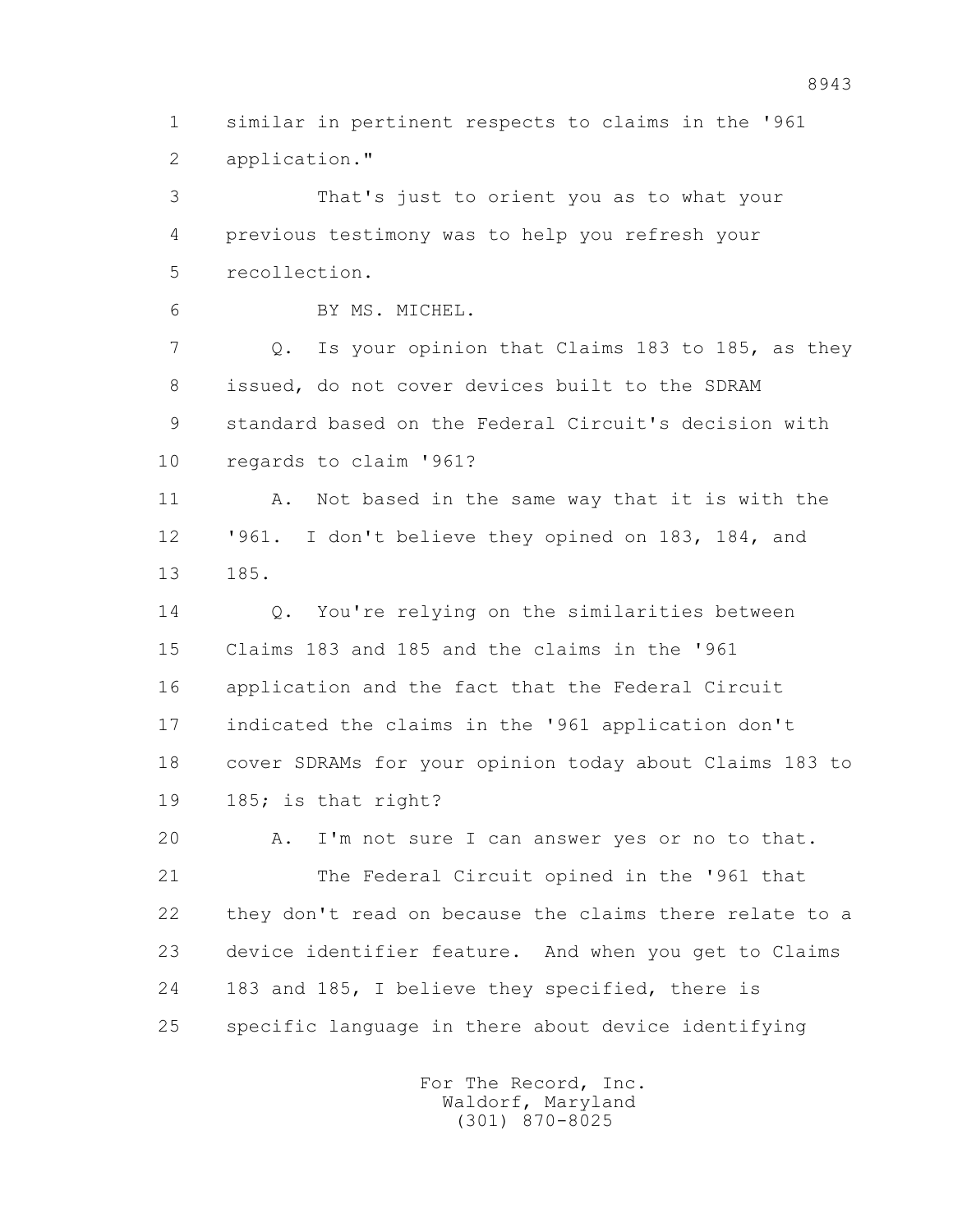1 feature. So --

 2 JUDGE McGUIRE: Again, are we just asking him 3 the conclusions of the Court of Appeals?

 4 MS. MICHEL: Your Honor, I'm only trying to 5 understand whether Mr. Fliesler is relying on the 6 conclusions of the court to support his opinion with 7 regard to the '490 application, or whether he has 8 independently.

 9 JUDGE McGUIRE: Why don't we ask him -- perhaps 10 you have -- it seems we keep going back to what the 11 court held, and that's obvious what the court held. At 12 least the court here takes notice of that opinion, so 13 can't we better focus on his independent conclusions 14 and don't worry about that opinion right now?

15 BY MS. MICHEL:

 16 Q. Mr. Fliesler, you did not offer any independent 17 analysis in your testimony this morning with regards to 18 Claim 183 to 185 in the sense of interpreting those 19 claims; is that right?

 20 A. I'm looking at -- this demonstrative refreshes 21 my recollection, it doesn't reference the Federal 22 Circuit opinion. It references my opinions, which are 23 that the claims are similar in pertinent respects to 24 the claims in the '961 application. It goes on to say, 25 based on that, if issued in that form they would not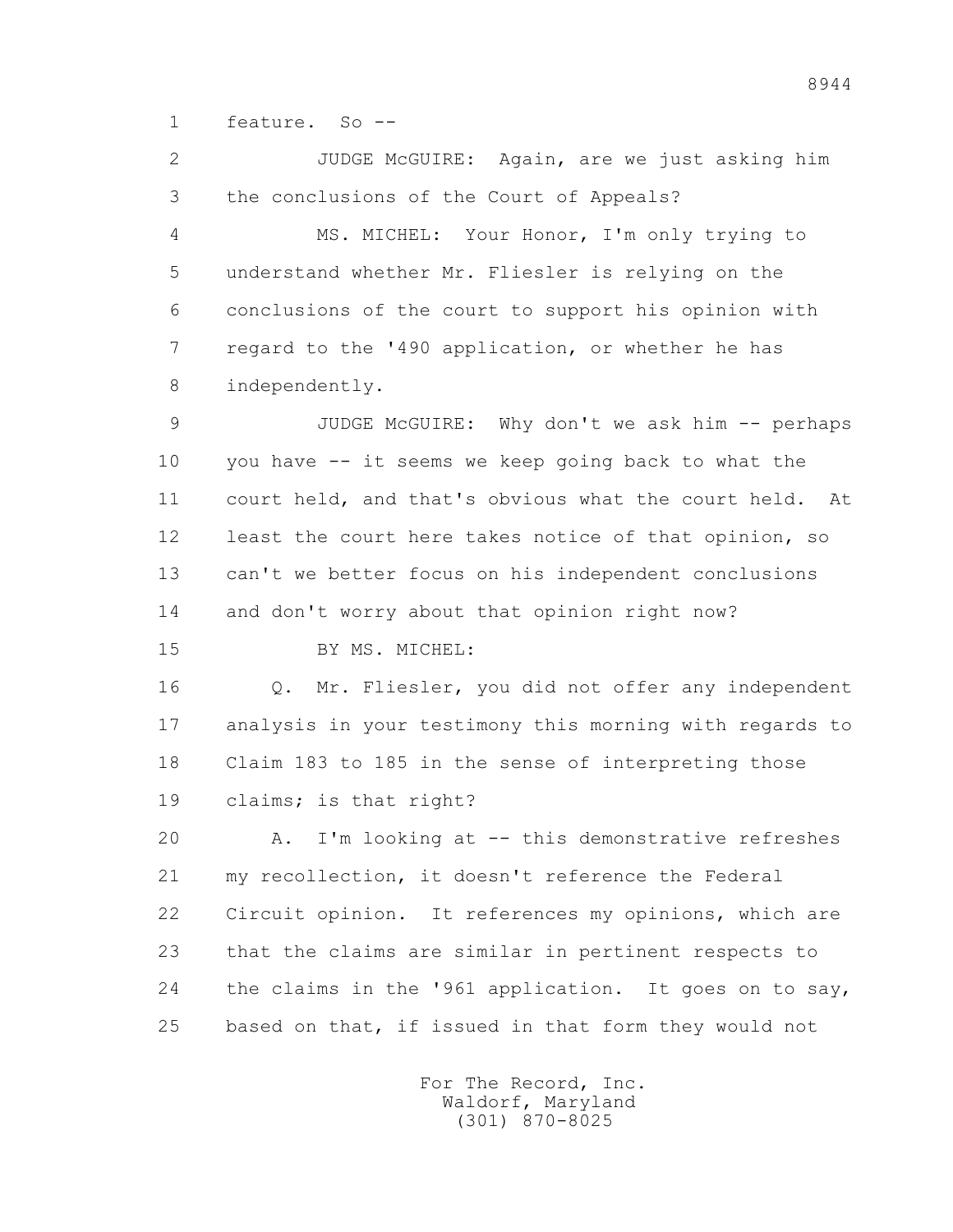1 cover devices built to the SDRAM standard.

 2 So this demonstrative, it doesn't reference the 3 Federal Circuit opinion in the sense that the previous 4 demonstrative did.

 5 Q. Okay. I would like to ask you now to turn to 6 CX 1502, and I believe that should also be in binder 7 number 2.

8 A. Please give that to me again.

 9 Q. CX 1502. And I'm looking for the early version 10 of Claim 151 of the '692 application, which I believe 11 will be in the first tab labeled CX 1502, bearing page 12 numbers 205 to 213.

13 A. Yes, I have that.

 14 Q. And in particular you offered testimony with 15 regard to Claim 151, which is on page 208 of that 16 exhibit; is that right?

17 A. Yes.

 18 Q. And with regard to the NEC presentation with 19 the PLL your testimony was that this claim would not 20 cover an SDRAM implementing that presentation, because 21 that presentation did not perform -- did not have a 22 phase locked loop coupled to the memory array; correct? 23 A. That was one of the reasons.

 24 Q. Because the phase locked loop was -- there was 25 a line going to the output buffer; is that right?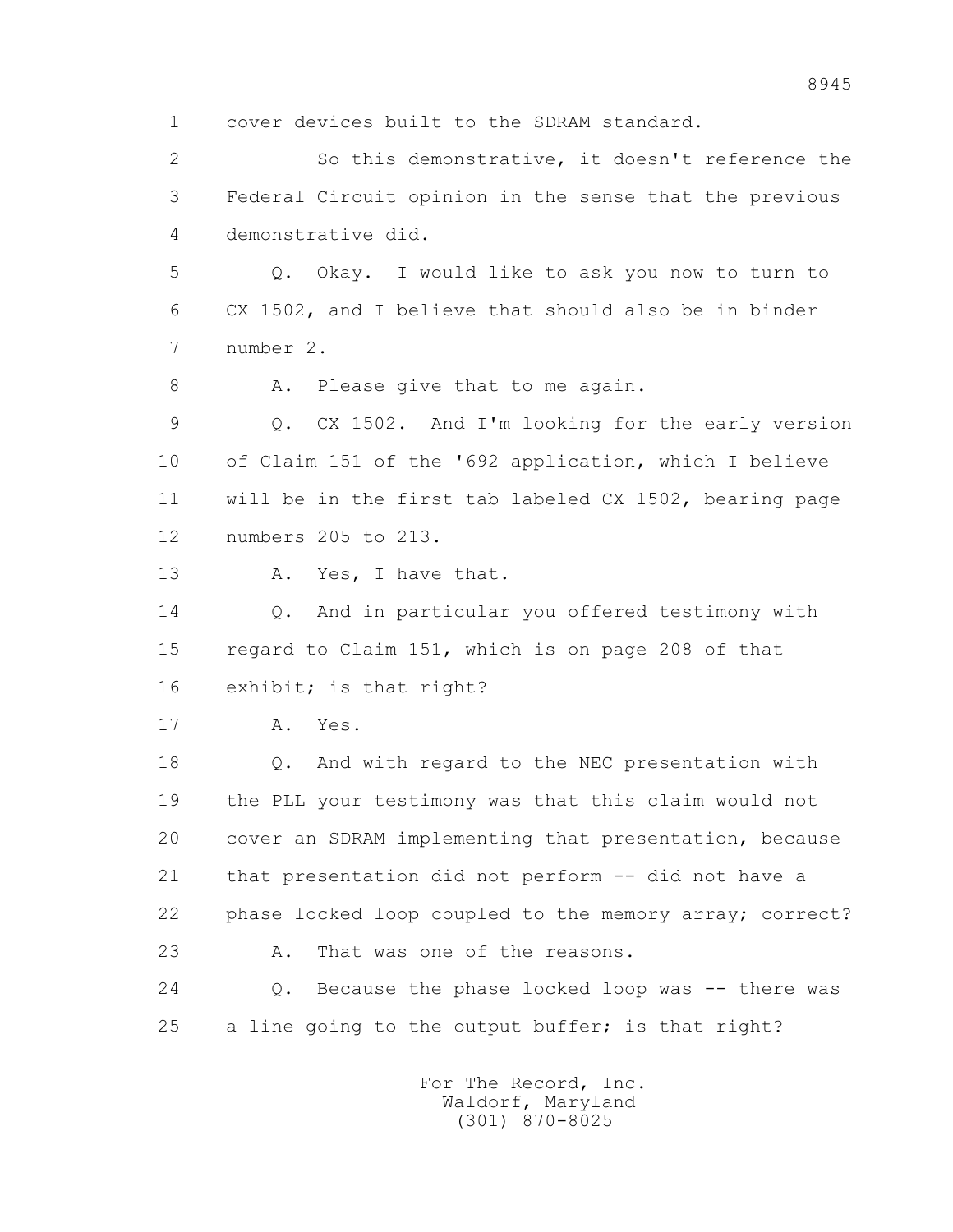1 A. Whether it was -- it wasn't so much the 2 emphasis on the phase lock loop, it was that that 3 element was coupled to the clock signal receiving 4 circuit and the memory array. The signal was coupled 5 to the memory array. The circuit is coupled to the 6 memory array.

 7 Q. If you could turn, please, to JX 21 and page 8 91, and if we could show that on the screen, that's the 9 drawing from the NEC presentation. There's also a tab 10 in your binder.

 11 A. I think I'm okay if you just put it up on the 12 screen.

13 Q. Sure.

14 A. Okay.

 15 Q. With regard to the drawing there with PLL, in a 16 read operation when the SDRAM shown there outputs data 17 it is going to output data that had previously been 18 stored in the memory array; is that right?

19 A. That's the inference from that schematic, yes. 20 Q. And the SDRAM uses the output buffer to output 21 data that had been previously stored in the memory 22 array; is that right?

23 A. Yes.

 24 Q. All right. Next I would like to ask you to 25 look at Claim 1 of the '327 patent.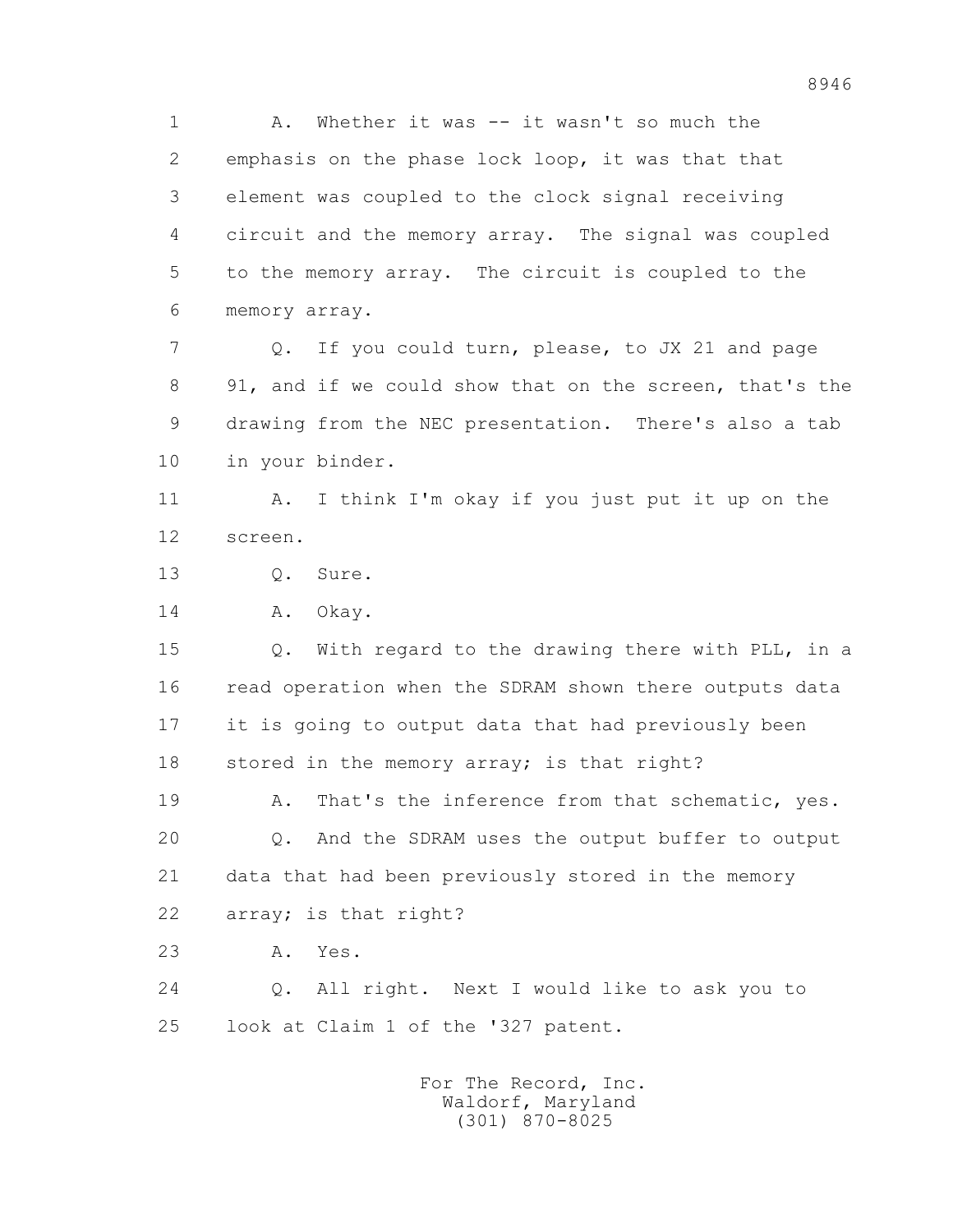1 For convenience I'm trying to work with the 2 binder, but I'm not quite as familiar with it. Is the 3 '327 patent in the binder, may I ask opposing counsel? 4 MR. STONE: You certainly can. It is CX 1904. 5 BY MS. MICHEL: 6 Q. In Volume 2 of the binder, CX 1994 is the CX 7 patent that you testified about earlier; is that right? 8 A. Yes. 9 Q. Looking at Claim 1, I believe you testified 10 Claim 1 would not cover DDR SDRAM built to the JEDEC 11 standard because you understood the JEDEC standard to 12 require a data strobe that the output -- I'm sorry, the 13 input occur on the edges of a data strobe rather than 14 on the edges of a clock; is that right? 15 A. Yes. 16 Q. Did you discuss your -- let me ask again. 17 17 I take it then that in your opinion the term, 18 "clock," as used in Claim 1, could not encompass a data 19 strobe; is that right? 20 A. Yes. 21 Q. And did you discuss your interpretation of the 22 term, "clock," with any person of ordinary skill in the 23 art? 24 A. Clock -- it brings up my whole 25 years of 25 experience with clocks, but it's just -- you know, For The Record, Inc. Waldorf, Maryland

(301) 870-8025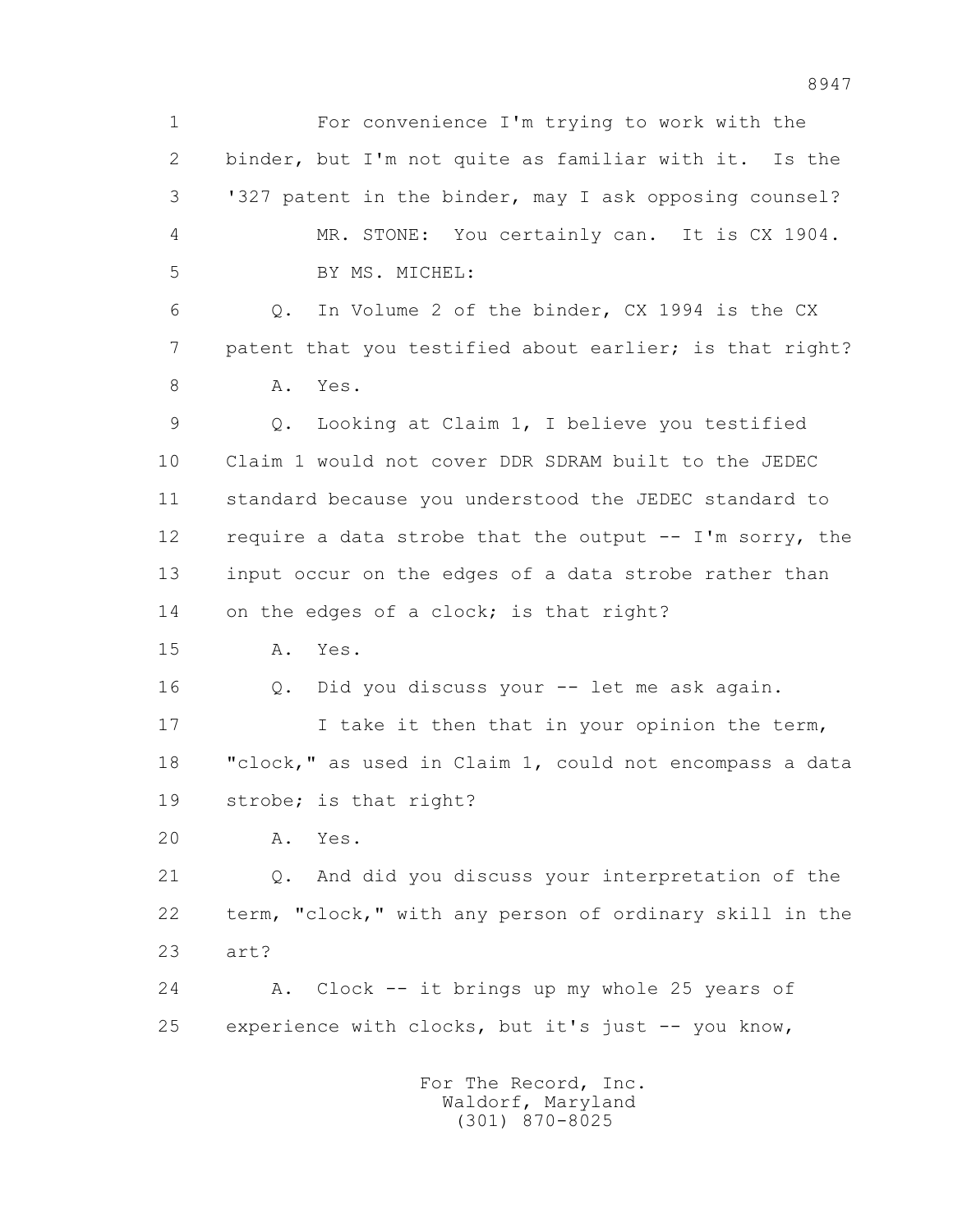1 clocks. Clocks are the fundamental signal component 2 that sequences things through, so clocks are clocks. 3 Q. Solely for purposes of interpreting the term, 4 "clock," as it's used in Claim 1, you did not discuss 5 how the term clock is used in term 1 with any technical 6 person; is that right? 7 A. That's correct. 8 Q. Let me ask you to look at Claim 7, the next 9 column. I believe your testimony there is you do not 10 believe a DDR SDRAM made to the standard would infringe 11 Claim 7, because the standard did not require a 12 multiplexer; is that right? 13 A. That's correct. 14 O. Did you consider whether or not the use of a 15 multiplexer was the most feasible way to implement the 16 requirements of the standard? 17 A. No. 18 Q. Did you consider whether or not there were any 19 methods of implementing the DDR standard without the 20 use of a multiplexer? 21 A. Going through the analysis, yes. 22 Q. Did you talk with any technical people about 23 whether or not it was possible to implement the DDR 24 standard without the use of a multiplexer? 25 A. I did not talk to any technical people, no.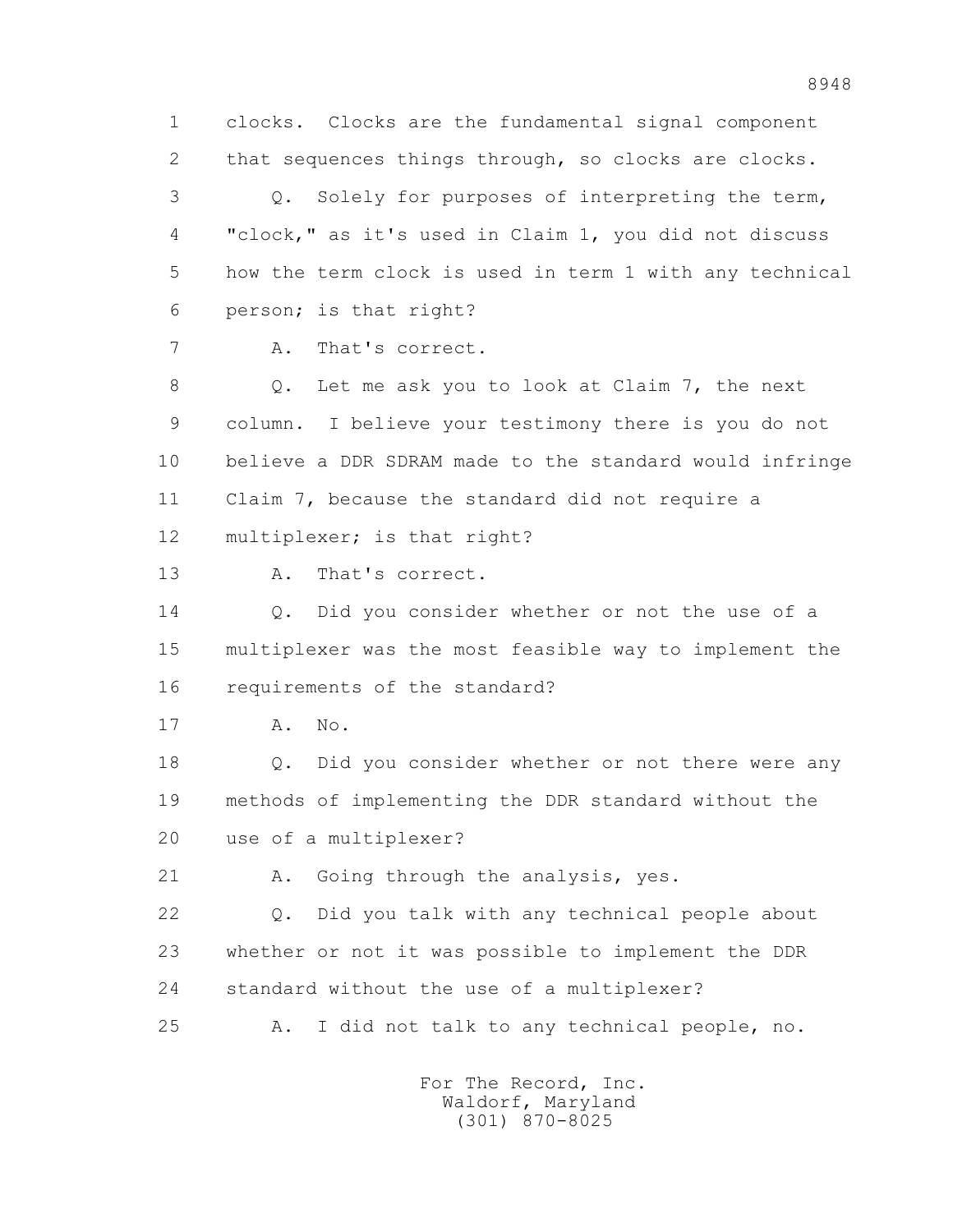1 Q. I'm going to ask you now to turn to Claim 405. 2 I believe it's also in the same binder. 3 I meant patent '405. RX 2122-15. 4 A. Thank you. 5 Q. Now, do you know whether or not Rambus has 6 asserted that any DDR SDRAMs infringe Claim 1 of the 7 '405 patent? 8 A. Asserted in their litigation? No, I don't 9 know. 10 Q. And you didn't discuss with any technical 11 person whether a DDR SDRAM -- 12 A. I mean there are other assertions like 13 licensing and things like that. I don't know if 14 they're seeking to enforce that claim. 15 Q. I understand. And you don't know whether 16 Rambus has made any assertions in licensing or any 17 other way as to whether or not claim 405 would cover 18 DDR SDRAM; do you? 19 A. No. 20 Q. You didn't analyze the validity of the '405 21 patent; did you? 22 A. Only to the extent that I looked at the -- on 23 the first few pages a huge amount of prior art. I 24 looked at, as I testified earlier, the substantive 25 prosecution of the chains of applications that led to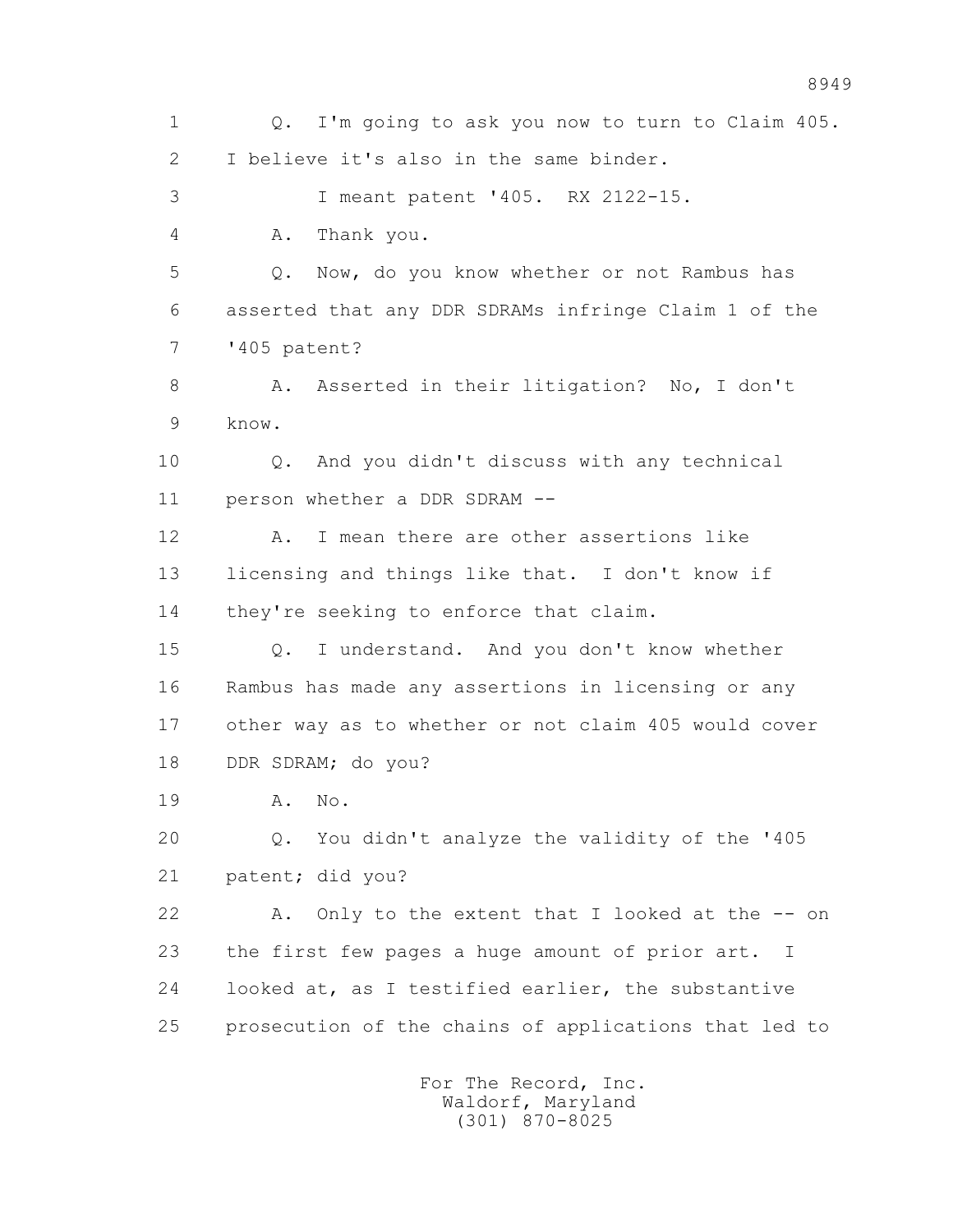1 this claim, and there was -- to that extent it seemed 2 valid. 3 Q. Let's look at Claim 1, which is probably near 4 the very end, and I'll give you the page number. The 5 page number would be page 45 of 46 in RX 2122. 6 A. Yes. 7 Q. Now, Claim 1 uses the term, "operation code;" 8 is that right? I'm sorry, "first code"? 9 A. Yes. 10 Q. You don't know whether that term of "first 11 code" is a commonly understood term in the art; do you? 12 A. No. 13 Q. But you assume -- based on your interpretation 14 you assumed that a DDR standard, in fact, uses a first 15 code; is that right? 16 A. Yes. 17 Q. And you didn't consult any technical 18 dictionaries in interpreting the term "a first code;" 19 did you? 20 A. I did look at dictionaries. I don't believe so 21 with this claim. 22 Q. Now, on the front page of this application -- 23 I'm sorry, this '405 patent demonstrates that the 24 parent application was filed October 19th, 1995; is 25 that right?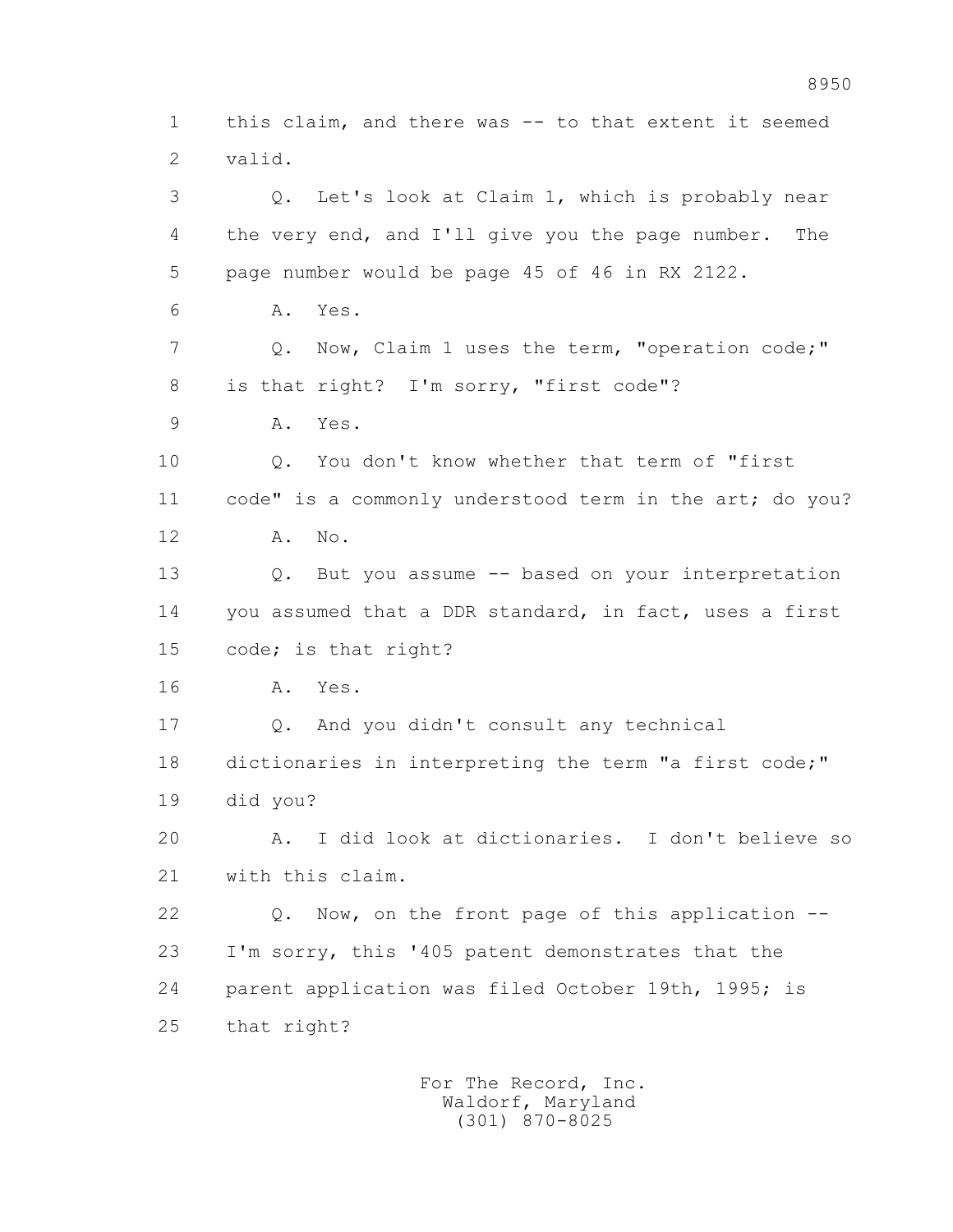1 A. Yes.

| $\overline{2}$ | Q. Did you do any investigations into or review                |
|----------------|----------------------------------------------------------------|
| 3              | any documents showing any JEDEC considerations of the          |
| 4              | auto precharge feature prior to June 1996?                     |
| 5              | It's the prior to 1996 that -- lots of JEDEC<br>Α.             |
| 6              | documents. There was auto precharge that was                   |
| 7              | described. Here today I'm trying to think of the               |
| 8              | actual document or documents when auto precharge               |
| 9              | started to appear.                                             |
| 10             | From the documents that you reviewed you<br>Q.                 |
| 11             | believe there was some discussion of auto precharge            |
| 12             | within JEDEC prior to June 1996; is that right?                |
| 13             | I can't say prior to 1996, but definitely there<br>A.          |
| 14             | was auto precharge.                                            |
| 15             | Q. Okay. If I could have you look at JX 56,                    |
| 16             | please?                                                        |
| 17             | MS. MICHEL: Your Honor, may I approach?                        |
| 18             | JUDGE MCGUIRE:<br>Yes.                                         |
| 19             | BY MS. MICHEL:                                                 |
| 20             | Mr. Fliesler, do you recognize this document?<br>$\mathbb Q$ . |
| 21             | Yes.<br>Α.                                                     |
| 22             | Did you review it in the course of preparing<br>$Q$ .          |
| 23             | your report?                                                   |
| 24             | Yes.<br>A.                                                     |
| 25             | And $--$<br>$\mathbb Q$ .                                      |
|                |                                                                |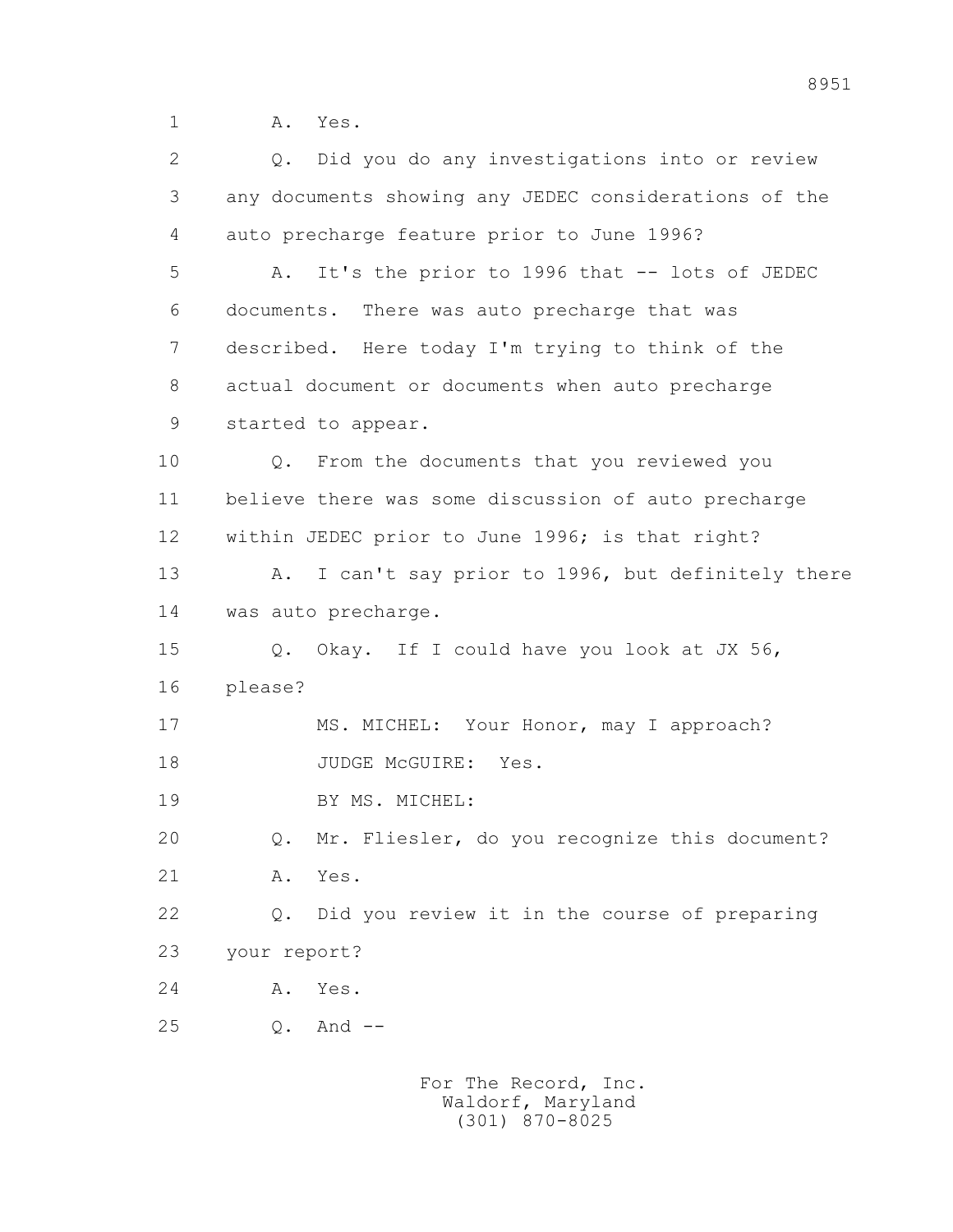1 A. Portions of it. 2 Q. Okay. If I could ask you to turn to page 115 3 of the exhibit numbers. 4 A. Page -- hold it. Page 115. I see. It's cut 5 off at the bottom. Okay. I believe I have it, yes. 6 Okay. Oh, yes. 7 Q. All right. It's got Bates number 7794. 8 A. Yes. 9 Q. All right. Did you review this page of this 10 document? 11 A. Yes. 12 Q. And does that page indicate to you that the 13 JEDEC SDRAM standard has an auto precharge feature 14 described? 15 A. Yes. 16 Q. Did you consider at all whether Rambus had 17 any -- I withdraw the question. 18 MS. MICHEL: I have no further questions, Your 19 Honor. 20 JUDGE McGUIRE: Okay. Thank you. 21 At this time do you have any further inquiry on 22 redirect, Mr. Stone? 23 MR. STONE: I do, Your Honor. 24 REDIRECT EXAMINATION 25 BY MR. STONE: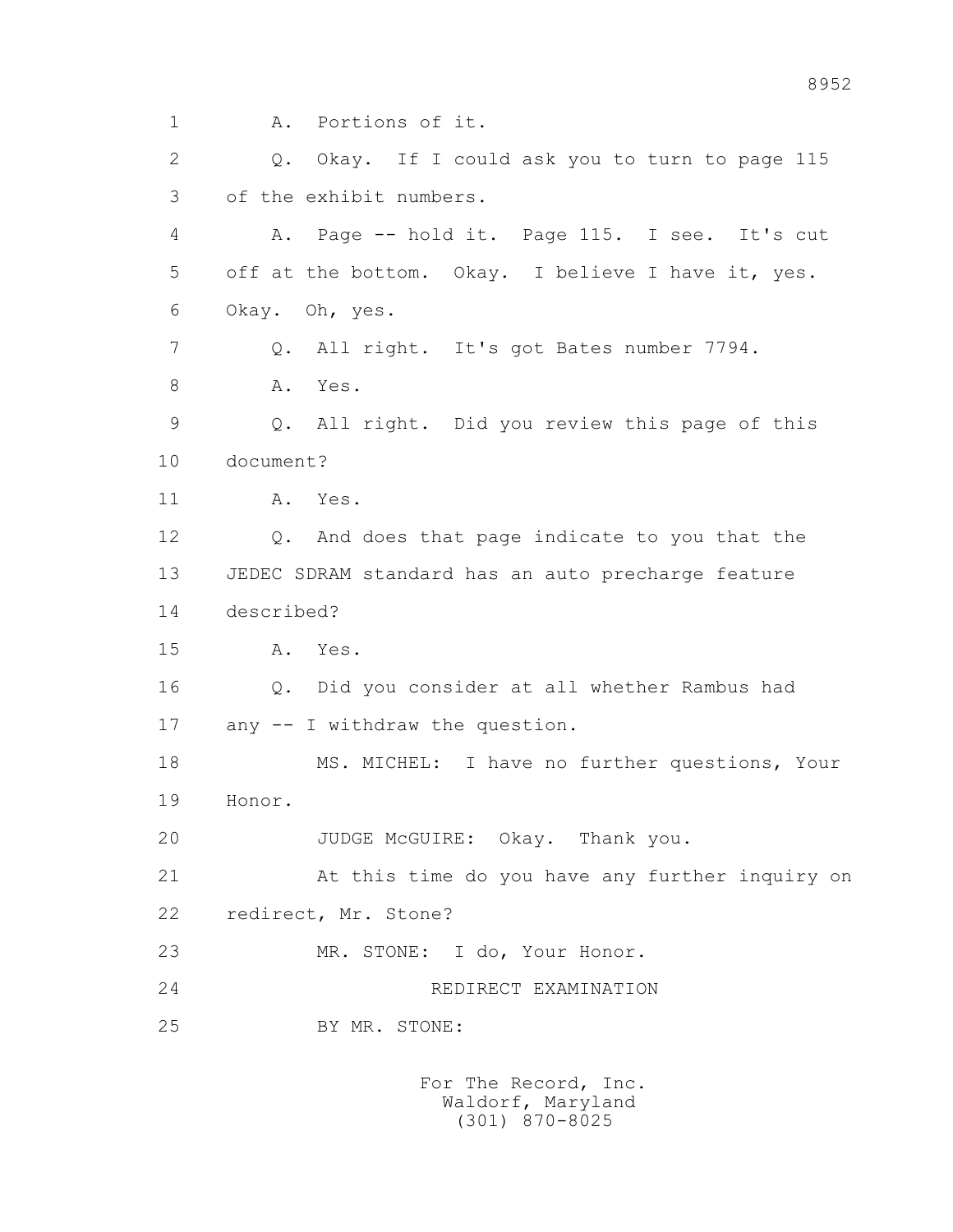1 Q. Mr. Fliesler. Earlier Ms. Michel asked you 2 some questions about what the JEDEC standard required 3 or didn't require. Do you recall that line of 4 questioning? 5 A. Yes. 6 Q. For the purposes of the opinions you've 7 expressed here today have you assumed that the four 8 features in question are -- must be included in a JEDEC 9 compliant part? 10 A. Yes. 11 Q. I want to take you back to Volume 1, if I can. 12 I apologize. I'm going to try not to jump too much in 13 the volumes. 14 Go back to Volume 1 binder, go to the '898 15 application, which is CX 1451, if you would. 16 A. I have it. 17 Q. And turn to page 13 of CX 1451. 18 Do you recall Ms. Michel asked you about the 19 last full sentence on that page which reads: "The bus 20 carries substantially all address, data, and control 21 information needed by devices for communications with 22 other devices on the bus"? 23 A. Yes. 24 Q. Does the language, "the bus carries 25 substantially all address, data, and control For The Record, Inc. Waldorf, Maryland

8953

(301) 870-8025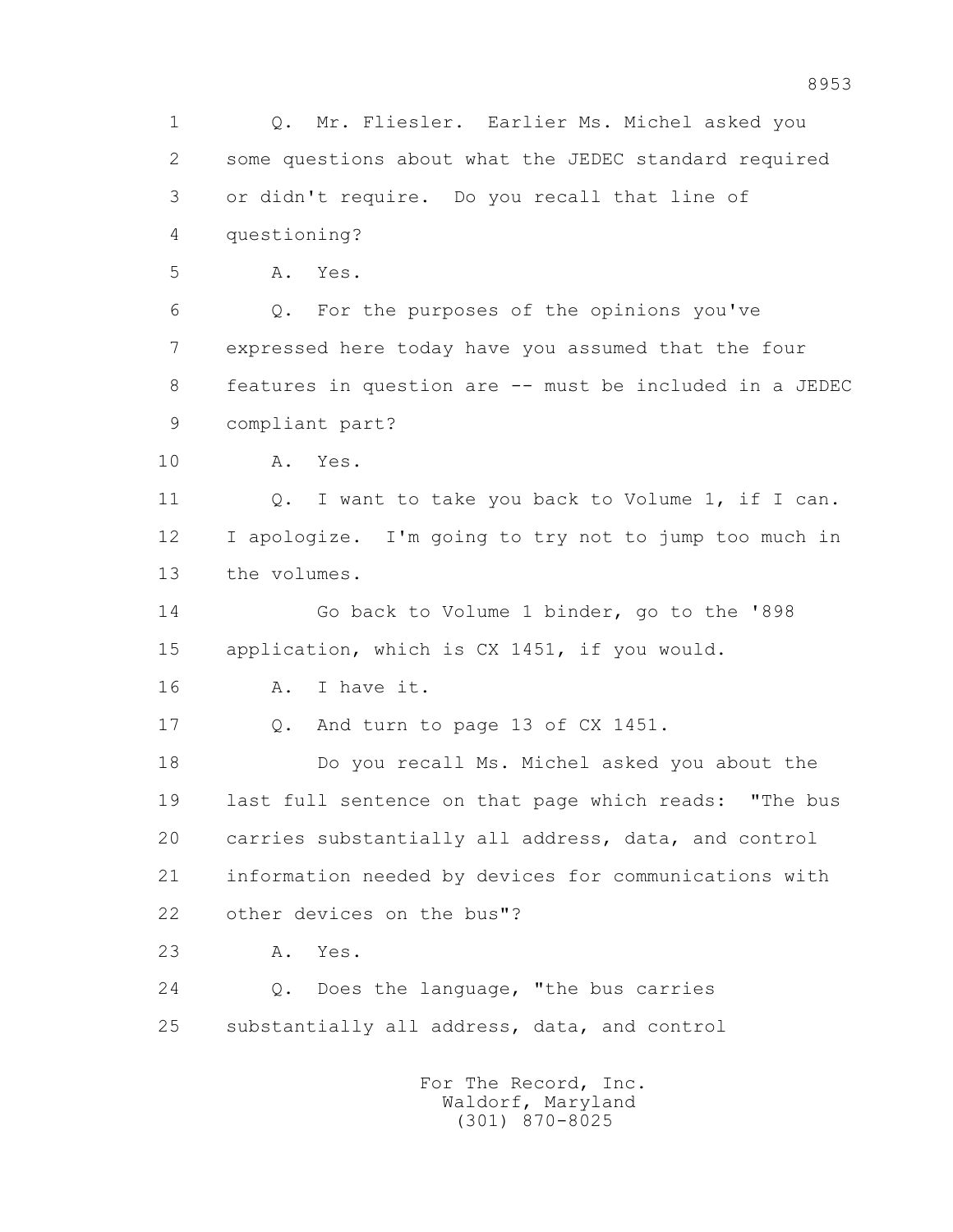1 information," as it's written there imply that

2 multiplexing is necessary?

3 A. No, not that sentence, no.

 4 Q. Okay. While we're on this document let me ask 5 you if you would turn to page 16, if you would.

 6 And you'll see on page 16 of CX 1451, beginning 7 at line 21 there's a sentence which reads: "Each slave 8 may have one or several access time registers (four in 9 a preferred embodiment)." Do you see that language?

10 A. Yes.

11 0. In the event where the slave has only one 12 access time register are you able to change the access 13 time or the CAS latency each time there's a

14 transaction?

 15 A. No. It's done basically on initialization. 16 Q. Okay. Is there -- you were asked earlier about 17 foreign applications and some issues about the 18 implications with respect to foreign applications. Let 19 me just take you back there for a minute.

20 A. Sure.

 21 Q. Is there a difference in terms of your 22 understanding between what would happen with respect to 23 countries where the -- they have adopted the patent 24 cooperation treaty, as opposed to countries which have 25 not?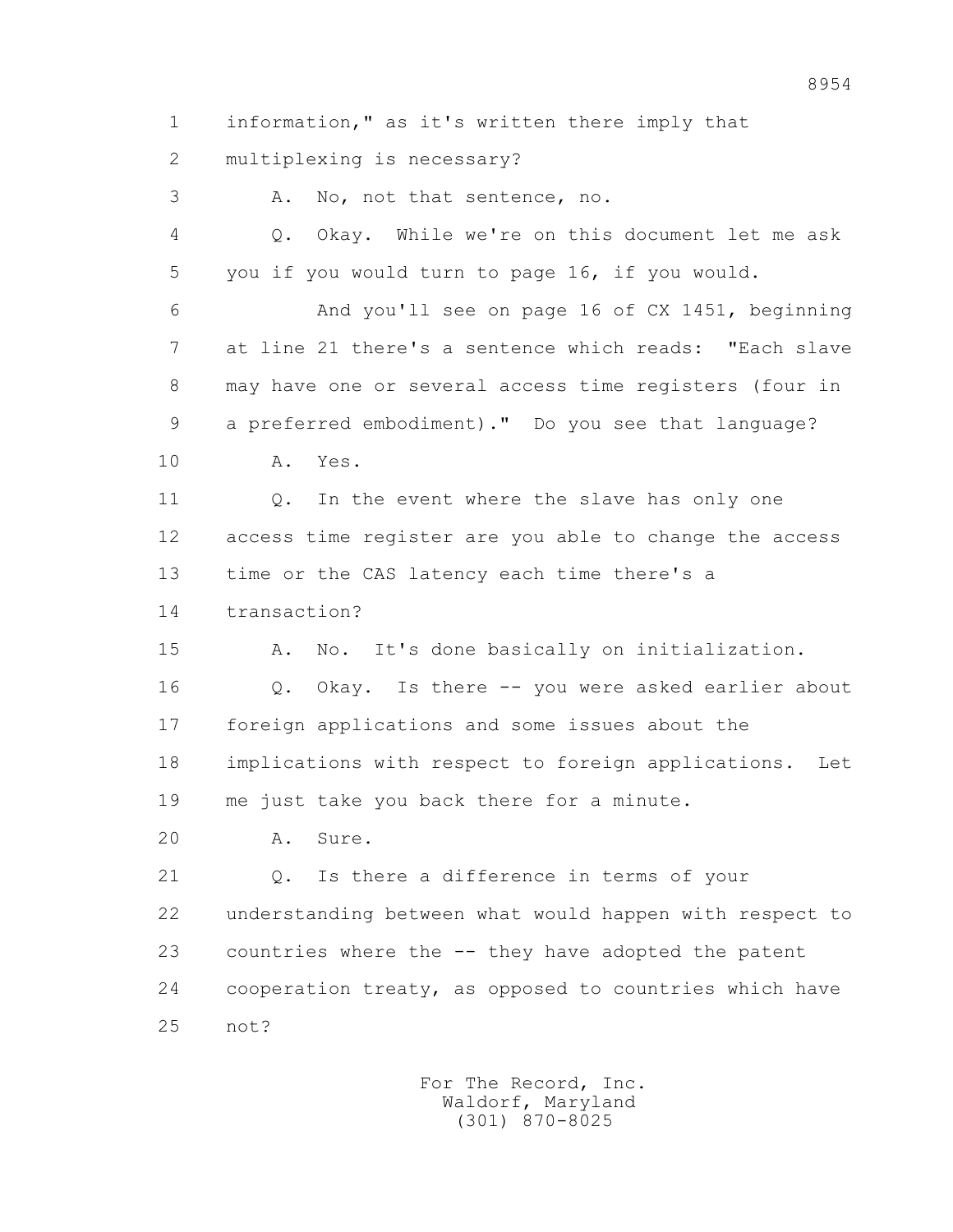1 A. Yes.

 2 Q. So when some of your deposition testimony was 3 read compared to your testimony here at trial, was 4 there a difference how you would answer if the question 5 was limited to the PCT countries, as opposed to all 6 foreign countries? 7 A. Yes. 8 Q. Does the specification of the '898 application 9 that we've been looking at, CX 1451, indicate that 10 Rambus had invented the use of a register to store a 11 value representative -- representative of a number of 12 clock cycles to transpire between receipt of a read 13 request and output of data? 14 A. Yes. 15 Q. Is that your understanding of CAS latency, or 16 is your understanding of CAS latency different? 17 A. Fundamentally, that's it. 18 Q. Okay. Turn if you would to the table we looked 19 at in this exhibit that you were shown on cross 20 examination, I believe it's at page 29 of CX 1451. 21 A. Okay. 22 Q. Does the access type indicate which of the 23 access time registers you will use for your response? 24 A. Yes. 25 Q. Okay. Let me ask you while we're on this to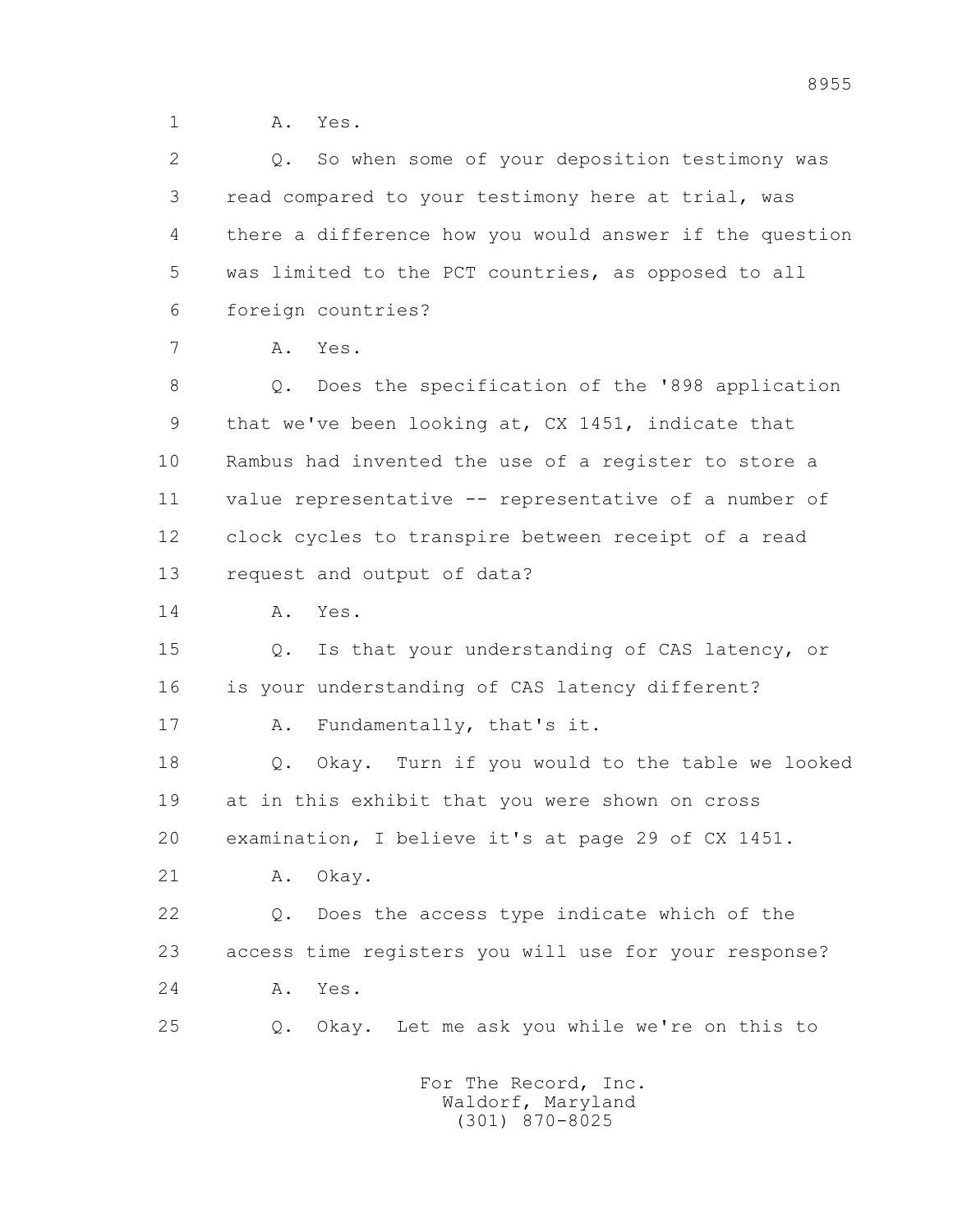1 turn to page 104 of CX 1451. Tell me when you're 2 there.

3 A. I'm there.

4 Q. Does that set forth Claim 103?

5 A. Yes.

6 Q. Now, let me ask --

 7 MS. MICHEL: Your Honor, I object. This is 8 outside the scope of the cross. I didn't go into the 9 claims in cross, simply because they weren't gone into 10 on direct.

11 MR. STONE: The only point I'm going to make, 12 Your Honor, respond to the suggestion that I thought 13 had been made on cross, maybe I'm wrong, the suggestion 14 this type of application doesn't in fact disclose the 15 CAS latency that appears in the JEDEC standard.

 16 JUDGE McGUIRE: Do you want to comment on that? 17 MS. MICHEL: All testimony previously had been 18 to the specification and not the claims.

19 MR. STONE: I think there --

20 JUDGE McGUIRE: I'll hear the question.

21 BY MR. STONE:

22 Q. Does that show you Claim 103?

23 A. I'm sorry?

24 Q. Is Claim 103 on page --

25 A. Yes.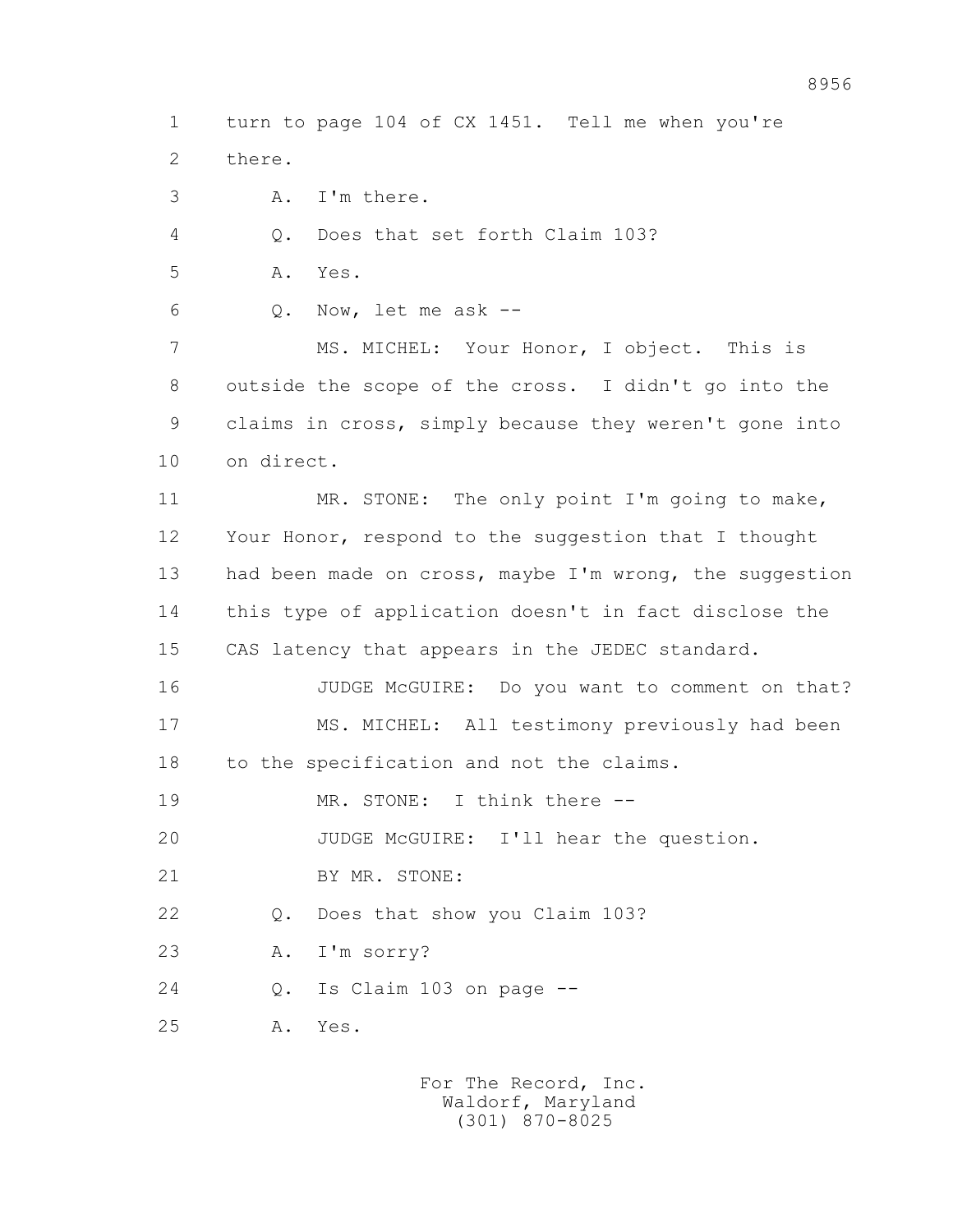1 Q. Let me ask you to do one more flipping at the 2 moment, which is flip back to one of the documents 3 towards the back of the binder, RX 2213A. 4 A. Okay. 5 Q. Let me direct you to page 5. 6 A. Yes. 7 Q. Do you see a reference in the left-hand column 8 to 103? 9 A. Yes. 10 Q. Do you see written in English on the right-hand 11 side the word "latency"? 12 A. Yes. 13 Q. Now, turn if you would to page 27 of the same 14 document. Page 27 of RX 2213A. 15 A. Sure. Okay. 16 Q. Do you see there the translation where it says 17 "103"? 18 A. Yes. 19 Q. And the translation is similar to SDRAM latency 20 control? 21 A. Yes. 22 Q. Do you understand SDRAM latency control to be 23 programmable CAS latency or something else? 24 A. No, that. 25 Q. Excuse me? For The Record, Inc. Waldorf, Maryland

(301) 870-8025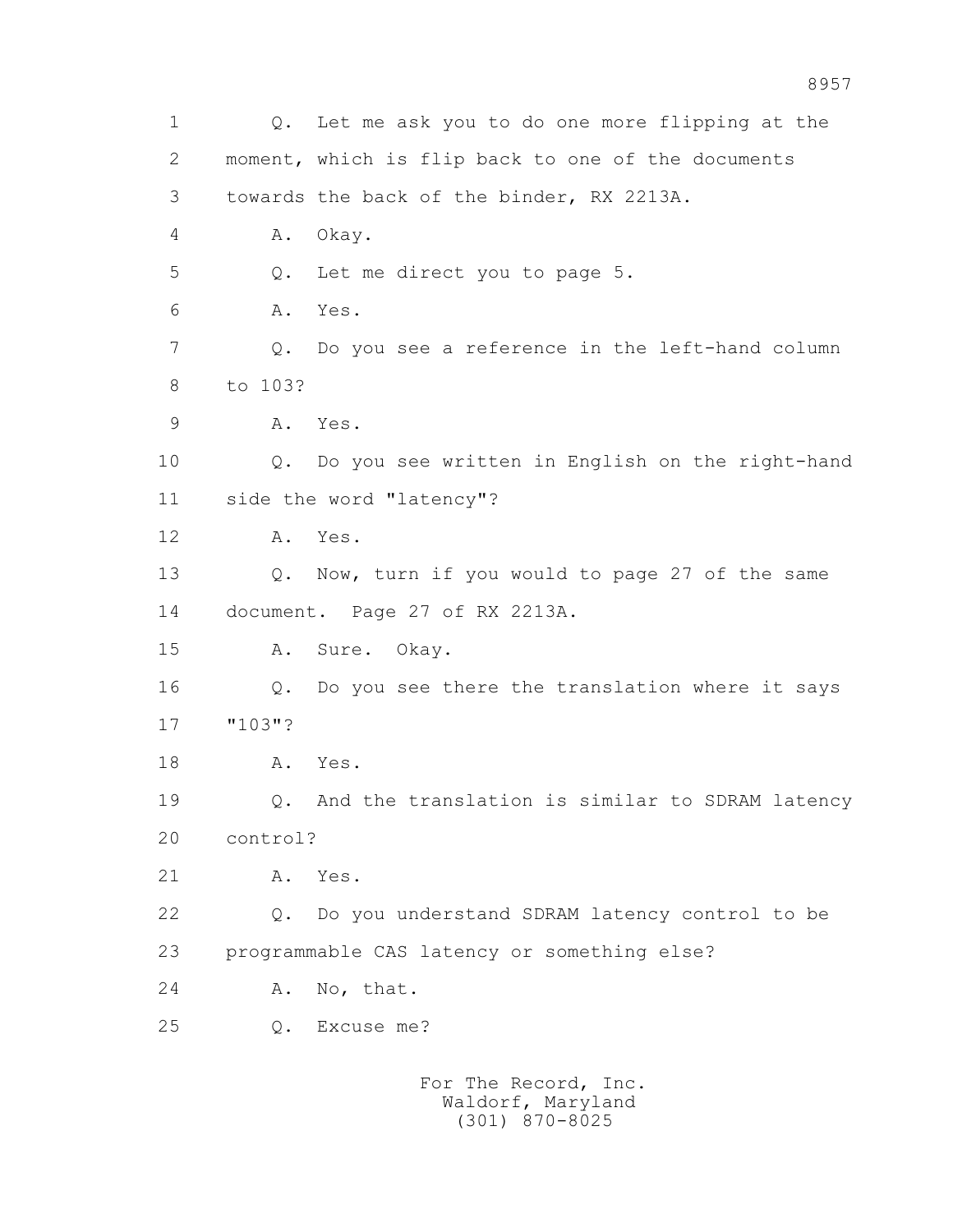1 A. Programmable CAS latency. 2 Q. Okay. Is there in the law a presumption of 3 validity that attaches to patents? 4 A. Yes. 5 Q. Can you explain to us just briefly what that 6 presumption is? 7 A. Well, by statute, any patentee has the 8 presumption of validity, which is just that, 9 presumption of validity. It basically is a burden 10 shifting mechanism whereby it's the person asserting 11 invalidity that has the duty to move forward and try to 12 show invalidity. 13 Q. In connection with what you reviewed in the 14 Infinion case in the Federal Circuit, did you look at 15 all at the Infinion Petition for Rehearing? 16 A. No. 17 Q. You don't know what it says in there about the 18 '961 application? 19 A. No. 20 Q. Okay. Let me direct you back to the second 21 binder, JX 21, at page 91. 22 A. Can you give me that again? 23 Q. Yes. JX 21, page 91. We can bring that chart 24 up on the screen.

25 A. Okay.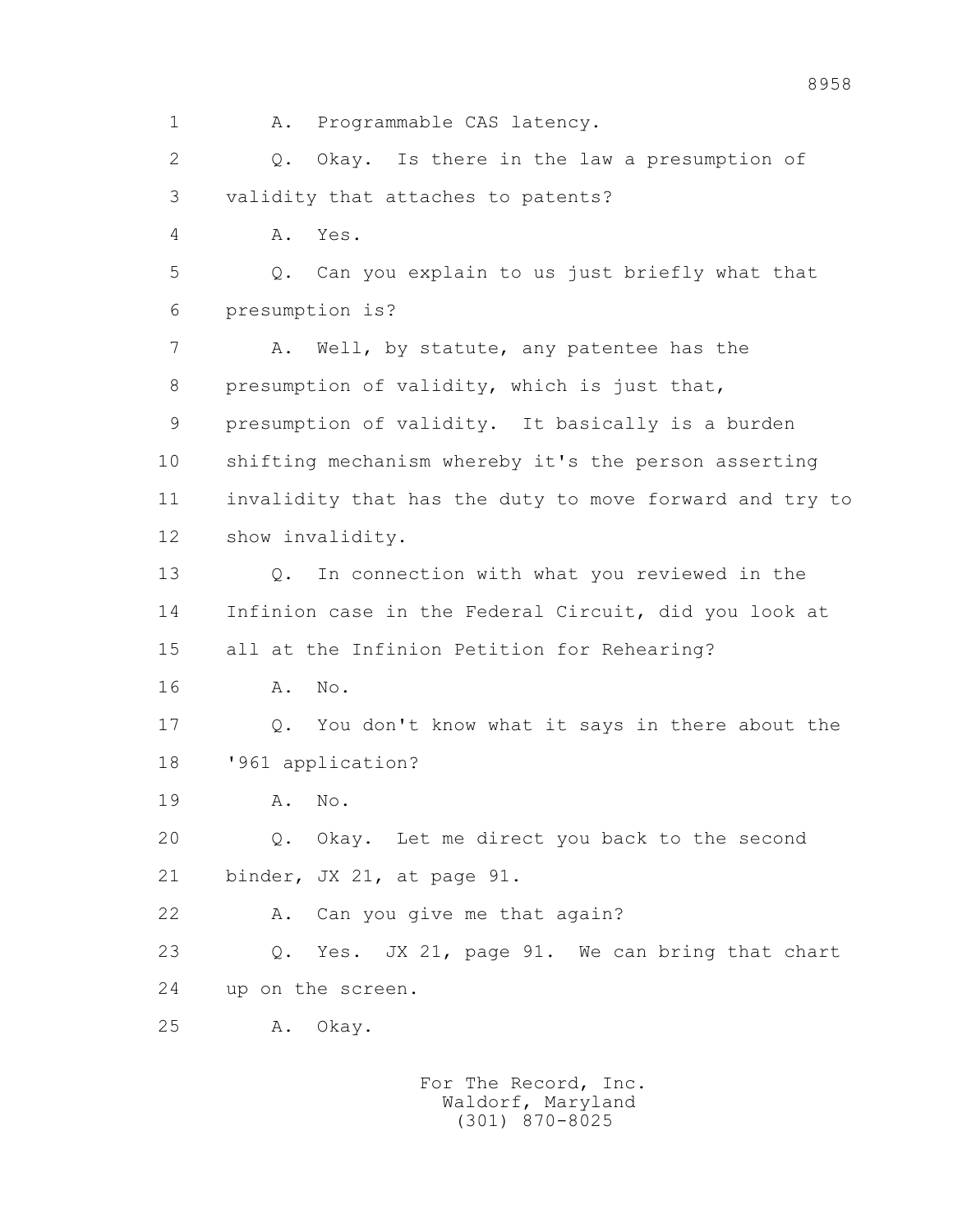1 Q. You may be able to see it there. 2 A. I have it. NEC. Sure. 3 Q. Looking at just the right half of this screen, 4 where we see this signal that has gone through the box 5 labeled "PLL;" do you see that? 6 A. Yes. 7 Q. And the signal then comes into the triangular 8 shaped object which I think you told us earlier was a 9 buffer? 10 A. An output buffer. 11 Q. As you understand this particular diagram can 12 the signal that comes from the PLL affect the timing of 13 anything within the memory array? 14 A. No. 15 MR. STONE: I have no further questions on 16 redirect, Your Honor. Thank you. 17 JUDGE McGUIRE: Recross? 18 MS. MICHEL: No further questions, Your Honor. 19 JUDGE McGUIRE: Okay. Thank you very much for 20 your testimony. You're excused from this proceeding. 21 Mr. Stone, I'm hopeful that concludes your 22 presentation for today. 23 MR. STONE: It does. 24 JUDGE McGUIRE: Here's some hard copy up here 25 counsel might want to pick up. Otherwise this hearing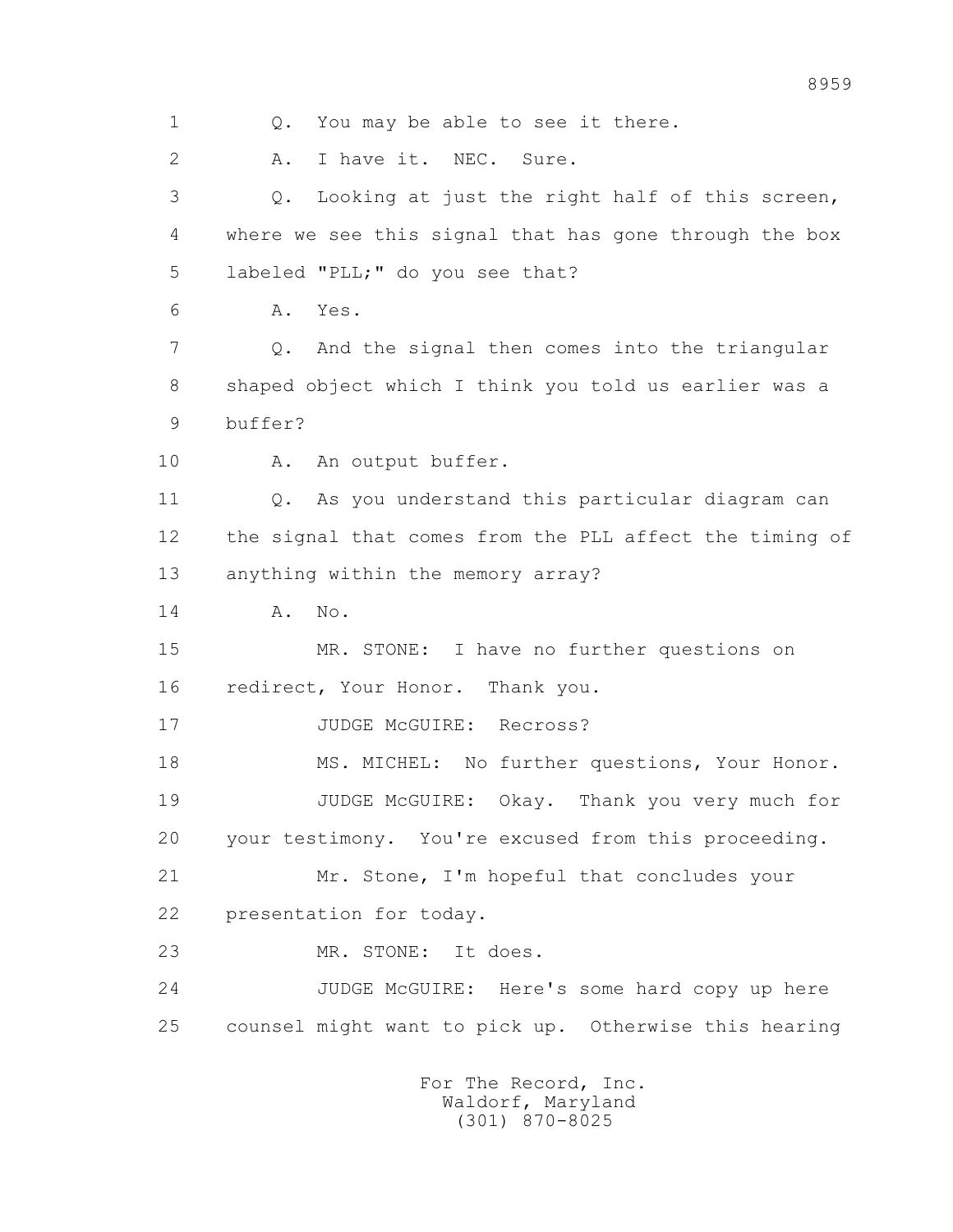| $\ensuremath{\mathbbm{1}}$ | is adjourned until 9:30 tomorrow morning. |  |            |            |  |                                  |  |
|----------------------------|-------------------------------------------|--|------------|------------|--|----------------------------------|--|
| $\sqrt{2}$                 |                                           |  | MR. STONE: | Thank you. |  |                                  |  |
| $\mathfrak{Z}$             |                                           |  |            |            |  | (Hearing adjourned at 4:10 p.m.) |  |
| $\overline{4}$             |                                           |  |            |            |  |                                  |  |
| $\mathsf S$                |                                           |  |            |            |  |                                  |  |
| $\sqrt{6}$                 |                                           |  |            |            |  |                                  |  |
| $\boldsymbol{7}$           |                                           |  |            |            |  |                                  |  |
| $\,8\,$                    |                                           |  |            |            |  |                                  |  |
| $\mathsf 9$                |                                           |  |            |            |  |                                  |  |
| $1\,0$                     |                                           |  |            |            |  |                                  |  |
| $11\,$                     |                                           |  |            |            |  |                                  |  |
| $12\,$                     |                                           |  |            |            |  |                                  |  |
| $13\,$                     |                                           |  |            |            |  |                                  |  |
| $1\,4$                     |                                           |  |            |            |  |                                  |  |
| $15\,$                     |                                           |  |            |            |  |                                  |  |
| $16\,$                     |                                           |  |            |            |  |                                  |  |
| $17\,$                     |                                           |  |            |            |  |                                  |  |
| $1\,8$                     |                                           |  |            |            |  |                                  |  |
| 19                         |                                           |  |            |            |  |                                  |  |
| $20$                       |                                           |  |            |            |  |                                  |  |
| 21                         |                                           |  |            |            |  |                                  |  |
| 22                         |                                           |  |            |            |  |                                  |  |
| 23                         |                                           |  |            |            |  |                                  |  |
| 24                         |                                           |  |            |            |  |                                  |  |
| 25                         |                                           |  |            |            |  |                                  |  |
|                            |                                           |  |            |            |  |                                  |  |